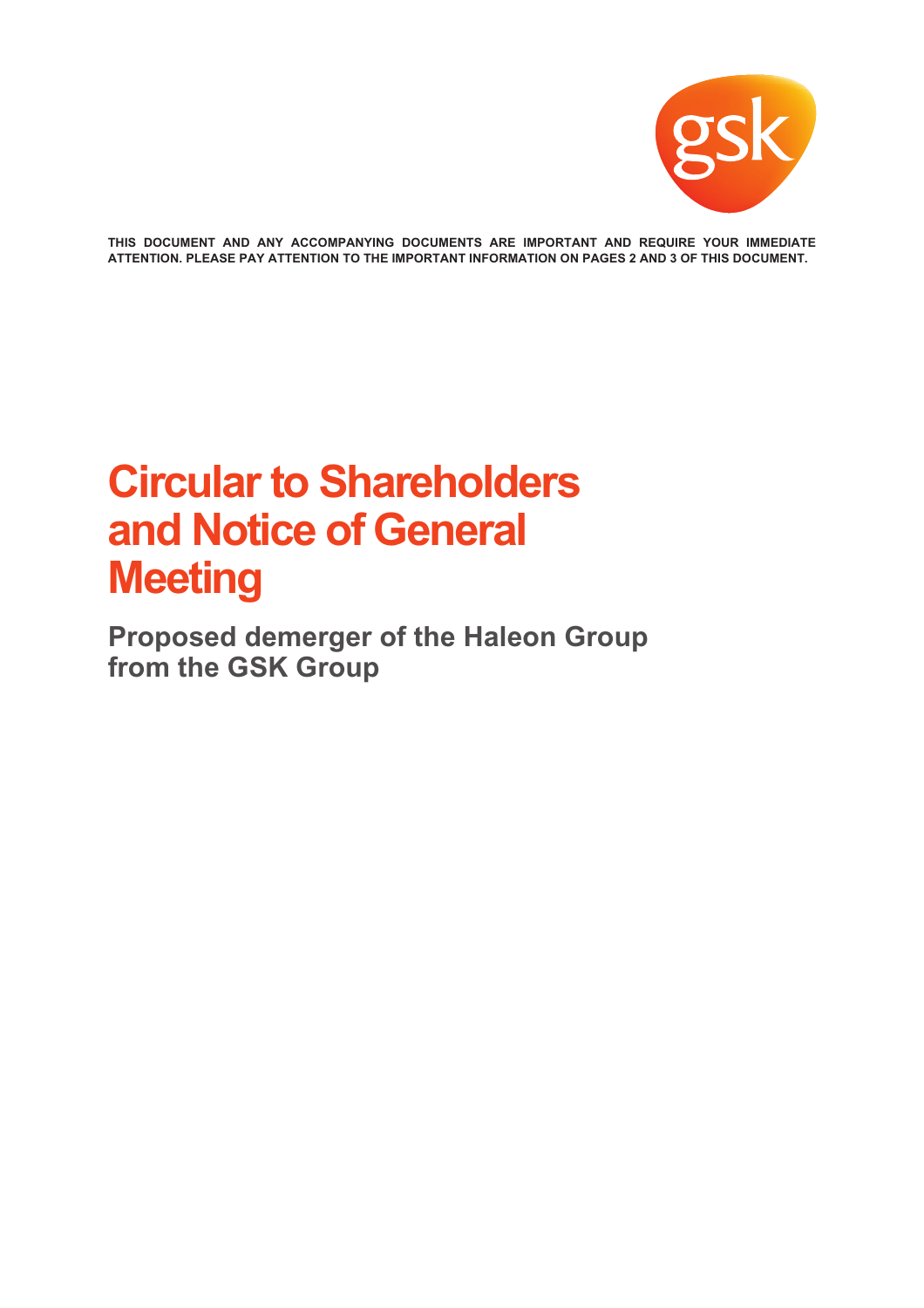**If you are in any doubt as to the action you should take, you are recommended to seek your own financial advice immediately from your stockbroker, bank manager, fund manager, solicitor, accountant or other appropriate independent financial adviser duly authorised under the Financial Services and Markets Act 2000 ("FSMA") if you are resident in the United Kingdom or, if not, from another appropriately authorised independent financial adviser.**

This document is a circular which has been prepared in accordance with the Listing Rules and approved by the Financial Conduct Authority ("**FCA**"). This document has been published solely in connection with the Demerger, GSK Share Consolidation and Related Party Transactions. Those considering Admission, including the risks relevant to Admission, Haleon Shares and the Haleon Group, should rely only on the information in the Prospectus.

If you sell or have sold or otherwise transferred all of your GSK Shares, please forward this document, together with the accompanying documents, as soon as possible to the purchaser or transferee or to the stockbroker, bank or other agent through whom the sale or transfer was effected, for delivery to the purchaser or the transferee. If you sell or have sold or otherwise transferred only part of your holding of GSK Shares, you should retain this document and the accompanying documents and consult with the bank, stockbroker or other agent through whom the sale or transfer was effected as to the action you should take.

Any person (including, without limitation, custodians, nominees, and trustees) who may have a contractual or legal obligation or may otherwise intend to forward this document to any jurisdiction outside the United Kingdom should seek appropriate advice before taking any such action. The distribution of this document and any accompanying documents into jurisdictions other than the United Kingdom may be restricted by law. Any person not in the United Kingdom into whose possession this document and any accompanying documents come should inform themselves about and observe any such restrictions. Any failure to comply with these restrictions may constitute a violation of the securities laws of any such jurisdiction.

**Your attention is drawn to the letter from your Chair which is set out in Part 1 (***Letter from the Chair***) of this document and which contains the recommendation of the GSK Board that you vote in favour of the Resolutions to be proposed at the General Meeting referred to below. Please read the whole of this document including the information incorporated by reference. In particular, your attention is drawn to the section of this document entitled "Risk Factors", which contains a discussion of certain risk factors that should be taken into account when considering the matters referred to in this document.**

**Notice of a General Meeting of the Company to be held at the Sofitel London Heathrow, Terminal 5, London Heathrow Airport, TW6 2GD and electronically via the Lumi General Meeting website on Wednesday 6 July 2022 at 2.30 p.m. is set out at the end of this document. A Proxy Form or Form of Direction for use in connection with the Resolutions to be proposed at the General Meeting is also enclosed. Whether or not you intend to attend the General Meeting in person, you are requested to complete the Proxy Form or Form of Direction in accordance with the instructions printed on it and return it as soon as possible by post or (during normal business hours only) by hand but, in any event, so as to be received by the Company's registrar, Equiniti, no later than 2.30 p.m. on Monday 4 July 2022 for a Proxy Form, and not later than 2.30 p.m. on Thursday 30 June 2022 for a Form of Direction (or, in the case of an adjournment, not later than two business days before the time fixed for the holding of the adjourned meeting). Alternatively, you may appoint a proxy electronically at www.sharevote.co.uk using the Voting ID, Task ID and Shareholder Reference Number (SRN) printed on your Proxy Form. CREST Shareholders may appoint a proxy by completing and transmitting a CREST Proxy Instruction to Equiniti, CREST participant ID RA19. Electronic proxy appointments must be received by no later than 2.30 p.m. on Monday 4 July 2022 (or, in the case of an adjournment, not later than two business days before the time fixed for the holding of the adjourned meeting). Completion and return of a Proxy Form or Form of Direction (or the electronic appointment of a proxy) will not preclude you from attending and voting at the General Meeting either in person or electronically, or any adjournment thereof, if you wish to do so and are so entitled. If you hold your GSK Shares through a nominee service, you should contact the nominee service provider regarding the process and their deadline for appointing a proxy.**

**Registered holders of GSK ADSs may vote through the Depositary using the Voting Instruction Card which must be returned to the Depositary so as to be received by no later than 12 p.m. New York City time on Thursday 30 June 2022. If you hold your GSK ADSs with a bank, broker or nominee you should contact your bank, broker or nominee service provider for information on how to vote your GSK ADSs.**

**A summary of the action to be taken by Shareholders is set out on pages 16 - 18 of this document and in the accompanying Notice of General Meeting.**

**This document does not constitute or form part of any offer or invitation to purchase, otherwise acquire, subscribe for, sell, otherwise dispose of or issue, or any solicitation of any offer to sell, otherwise dispose of, issue, purchase, otherwise acquire or subscribe for, any security.**

No person has been authorised to give any information or make any representations other than those contained in this document and, if given or made, such information or representations must not be relied on as having been so authorised. The delivery of this document shall not, under any circumstances, create any implication that there has been no change in the affairs of the Company since the date of this document or that the information in it is correct as at any subsequent time to its date.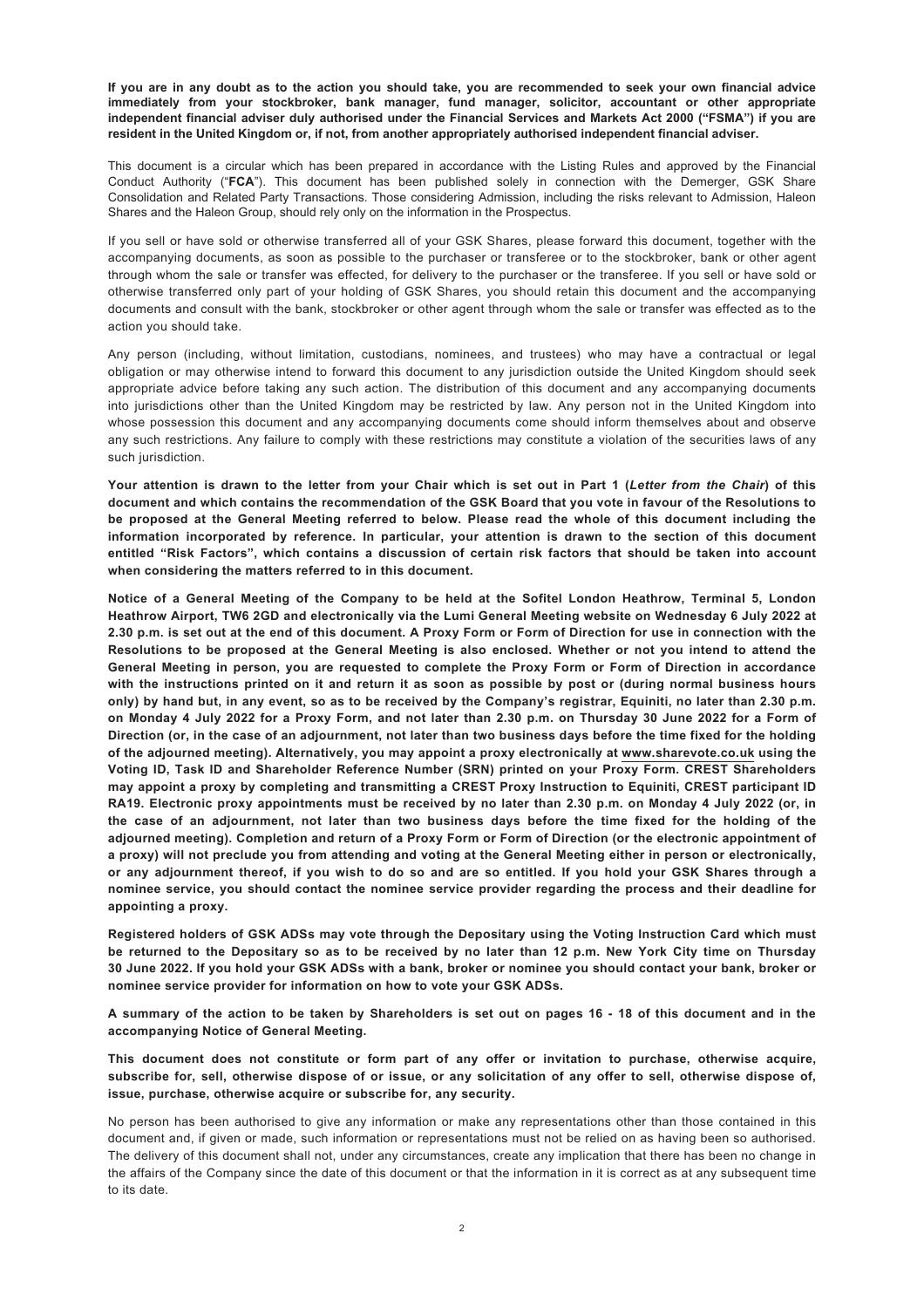Citigroup Global Markets Limited ("**Citi**"), which is authorised and regulated in the United Kingdom by the Prudential Regulation Authority and the Financial Conduct Authority, is acting exclusively for GSK and no one else in connection with the Demerger and it will not regard any other person (whether or not a recipient of this document) as a client in relation to the Demerger and will not be responsible to anyone other than GSK for providing the protections afforded to its clients or for providing advice in relation to the Demerger or any other transaction, matter or arrangement referred to in this document. Save for the responsibilities and liabilities, if any, of Citi under FSMA or the regulatory regime established thereunder, neither Citi nor any of its affiliates accepts any responsibility whatsoever or makes any representations or warranties, express or implied, in relation to the contents of this document, including its accuracy, completeness, verification or sufficiency, or for any other statement made or purported to be made by the Company, or on the Company's behalf, or by Citi, or on Citi's behalf, and nothing contained in this document is, or shall be, relied on as a promise or representation in this respect, whether as to the past or the future, in connection with the Company or its subsidiaries or the Demerger. Citi and its affiliates accordingly disclaim to the fullest extent permitted by applicable law all and any responsibility and liability whether arising in tort, contract or otherwise which they might otherwise be found to have in respect of this document or any such statement.

Goldman Sachs International ("**Goldman Sachs**"), which is authorised and regulated in the United Kingdom by the Prudential Regulation Authority and the Financial Conduct Authority, is acting exclusively for GSK and no one else in connection with the Demerger and it will not regard any other person (whether or not a recipient of this document) as a client in relation to the Demerger and will not be responsible to anyone other than GSK for providing the protections afforded to its clients or for providing advice in relation to the Demerger or any other transaction, matter or arrangement referred to in this document. Save for the responsibilities and liabilities, if any, of Goldman Sachs under FSMA or the regulatory regime established thereunder, neither Goldman Sachs nor its affiliates accepts any responsibility whatsoever or makes any representations or warranties, express or implied, in relation to the contents of this document, including its accuracy, completeness, verification or sufficiency, or for any other statement made or purported to be made by the Company, or on the Company's behalf, or by Goldman Sachs, or on Goldman Sachs' behalf, and nothing contained in this document is, or shall be, relied on as a promise or representation in this respect, whether as to the past or the future, in connection with the Company or its subsidiaries or the Demerger. Goldman Sachs and its affiliates accordingly disclaims to the fullest extent permitted by law all and any responsibility and liability whether arising in tort, contract or otherwise which they might otherwise be found to have in respect of this document or any such statement.

Merrill Lynch International ("**BofA Securities**"), which is authorised and regulated in the United Kingdom by the Prudential Regulation Authority and the Financial Conduct Authority, is acting exclusively for GSK and no one else in connection with the Demerger and it will not regard any other person (whether or not a recipient of this document) as a client in relation to the Demerger and will not be responsible to anyone other than GSK for providing the protections afforded to its clients or for providing advice in relation to the Demerger or any other transaction, matter or arrangement referred to in this document. Save for the responsibilities and liabilities, if any, of BofA Securities under FSMA or the regulatory regime established thereunder, neither BofA Securities nor its affiliates accepts any responsibility whatsoever or makes any representations or warranties, express or implied, in relation to the contents of this document, including its accuracy, completeness, verification or sufficiency, or for any other statement made or purported to be made by the Company, or on the Company's behalf, or by BofA Securities, or on BofA Securities' behalf, and nothing contained in this document is, or shall be, relied on as a promise or representation in this respect, whether as to the past or the future, in connection with the Company or its subsidiaries or the Demerger. BofA Securities and its affiliates accordingly disclaims to the fullest extent permitted by law all and any responsibility and liability whether arising in tort, contract or otherwise which they might otherwise be found to have in respect of this document or any such statement.

The distribution of this document and the accompanying documents in certain jurisdictions may be restricted by law and therefore persons into whose possession this document comes should inform themselves about and observe any such restrictions in relation to the Haleon Shares or this document. Any failure to comply with these restrictions may constitute a violation of the securities laws of any such jurisdiction. Except in the United Kingdom, no action has been taken or will be taken in any jurisdiction that would permit possession or distribution of this document in any country or jurisdiction where action for that purpose is required. Except in the United Kingdom, this document has not been, and will not be, approved by any (including EU) competent supervisory authority. Accordingly, this document may not be distributed or published in any jurisdiction where to do so would breach any securities laws or regulations of any such jurisdiction or give rise to an obligation to obtain any consent, approval or permission, or to make any application, filing or registration. Failure to comply with these restrictions may constitute a violation of the securities laws or regulations of such jurisdictions.

**THE CONTENTS OF THIS DOCUMENT OR ANY SUBSEQUENT COMMUNICATION FROM THE COMPANY OR ANY JOINT SPONSOR OR ANY OF THEIR RESPECTIVE AFFILIATES, OFFICERS, DIRECTORS, EMPLOYEES OR AGENTS ARE NOT TO BE CONSTRUED AS LEGAL, FINANCIAL OR TAX ADVICE. EACH SHAREHOLDER SHOULD CONSULT HIS, HER OR ITS OWN SOLICITOR, INDEPENDENT FINANCIAL ADVISER OR TAX ADVISER FOR LEGAL, FINANCIAL OR TAX ADVICE.**

Capitalised terms have the meanings ascribed to them in the "Definitions" section of this document.

This document is dated Wednesday 1 June 2022.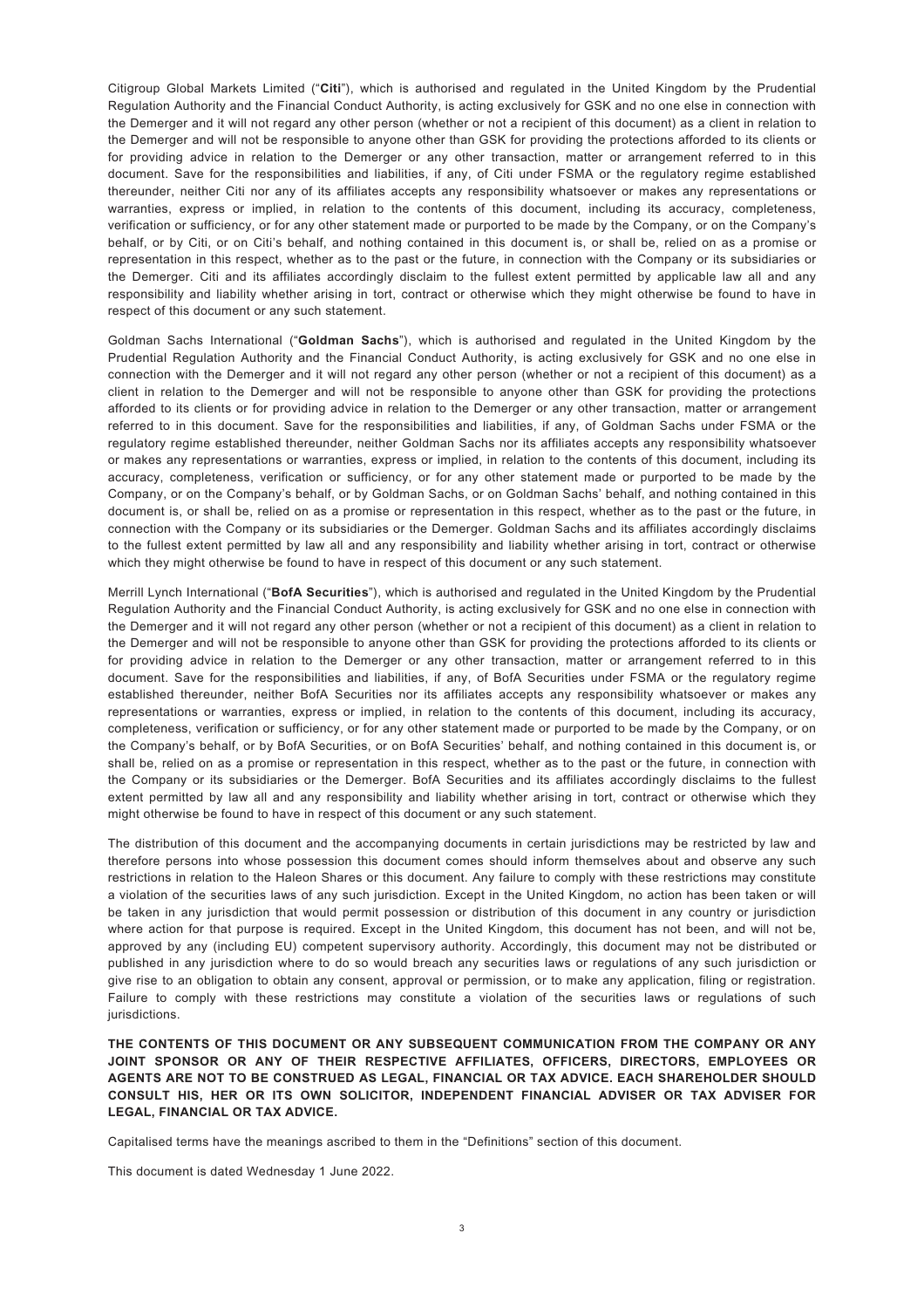# **CONTENTS**

|                                                                    | Page |  |
|--------------------------------------------------------------------|------|--|
| <b>IMPORTANT NOTICES</b>                                           | 5    |  |
| EXPECTED TIMETABLE OF PRINCIPAL EVENTS                             | 13   |  |
| <b>CORPORATE DETAILS AND ADVISERS</b>                              | 15   |  |
| <b>ACTION TO BE TAKEN</b>                                          | 16   |  |
| <b>PART 1 LETTER FROM THE CHAIR</b>                                | 19   |  |
| PART 2 QUESTIONS AND ANSWERS ON THE DEMERGER AND SEPARATION        | 49   |  |
| <b>PART 3 RISK FACTORS</b>                                         | 65   |  |
| PART 4 HISTORICAL FINANCIAL INFORMATION ON THE HALEON GROUP        | 72   |  |
| PART 5 UNAUDITED PRO FORMA FINANCIAL INFORMATION FOR THE GSK GROUP | 75   |  |
| <b>PART 6 TAXATION</b>                                             | 83   |  |
| PART 7 ADDITIONAL INFORMATION                                      | 88   |  |
| <b>DEFINITIONS</b>                                                 | 141  |  |
| NOTICE OF GENERAL MEETING                                          | 157  |  |
| ORDINARY RESOLUTIONS                                               | 157  |  |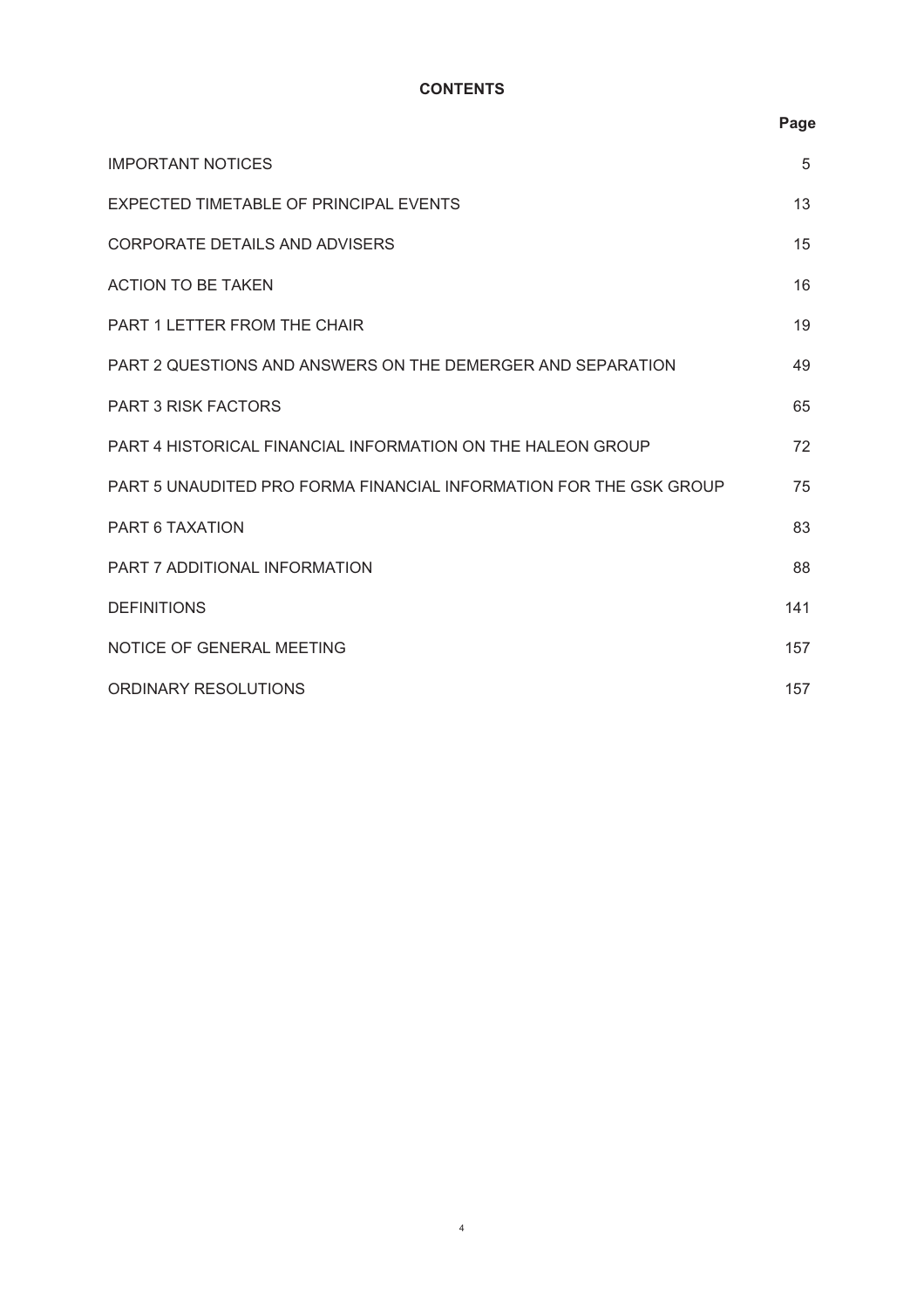#### **IMPORTANT NOTICES**

# <span id="page-4-0"></span>**1. OVERSEAS SHAREHOLDERS**

The distribution of this document and the accompanying documents in certain jurisdictions may be restricted by law and therefore persons into whose possession this document comes should inform themselves about and observe any such restrictions in relation to the Haleon Shares or this document. Any failure to comply with these restrictions may constitute a violation of the securities laws of any such jurisdiction. Except in the United Kingdom, no action has been taken or will be taken in any jurisdiction that would permit possession or distribution of this document in any country or jurisdiction where action for that purpose is required. Except in the United Kingdom, this document has not been, and will not be, approved by any (including EU) competent supervisory authority. Accordingly, this document may not be distributed or published in any jurisdiction where to do so would breach any securities laws or regulations of any such jurisdiction or give rise to an obligation to obtain any consent, approval or permission, or to make any application, filing or registration. Failure to comply with these restrictions may constitute a violation of the securities laws or regulations of such jurisdictions.

# **Australia**

This document and the offer of Haleon Shares are only made available in Australia to persons to whom an offer of securities can be made without disclosure in accordance with applicable exemptions under the Australian Corporations Act 2001 (Cth) as modified by ASIC Instrument 22-0413 (the "**Corporations Act**"). This document is not a prospectus, product disclosure statement or any other formal "disclosure document" for the purposes of Australian law and is not required to, and does not, contain all the information which would be required in a "disclosure document" under Australian law. This document has not been and will not be lodged or registered with the Australian Securities & Investments Commission or the Australian Securities Exchange and the Company is not subject to the continuous disclosure requirements that apply in Australia.

Nothing in this document should be construed as legal, business or tax advice nor as financial product advice for the purposes of Chapter 7 of the Corporations Act. Australia resident shareholders should be aware that the offer of Haleon Shares for resale in Australia within 12 months of their issue may, under section 707(3) of the Corporations Act, require disclosure to investors under Part 6D.2 of the Corporations Act if none of the exemptions in section 708 of the Corporations Act apply to the re-sale.

### **Canada**

The Haleon Shares to be delivered to Shareholders resident in Canada have not been qualified for distribution to the public in Canada and may not be resold in Canada except pursuant to a prospectus filed with the relevant Canadian securities regulatory authorities, or under an exemption from the prospectus requirements of applicable Canadian securities laws. No securities commission in Canada has reviewed this document or the merits of the Demerger. Haleon is not a reporting issuer in any province or territory of Canada and the Haleon Shares are not listed on any stock exchange in Canada, and there is currently no public market for the Haleon Shares in Canada. Shareholders resident in Canada should consult their own advisors prior to any resale of the Haleon Shares they receive in connection with the Demerger.

### **China**

This document does not constitute a public offer of the Haleon Shares, whether by sale or subscription, in the People's Republic of China (the "**PRC**"). The Haleon Shares are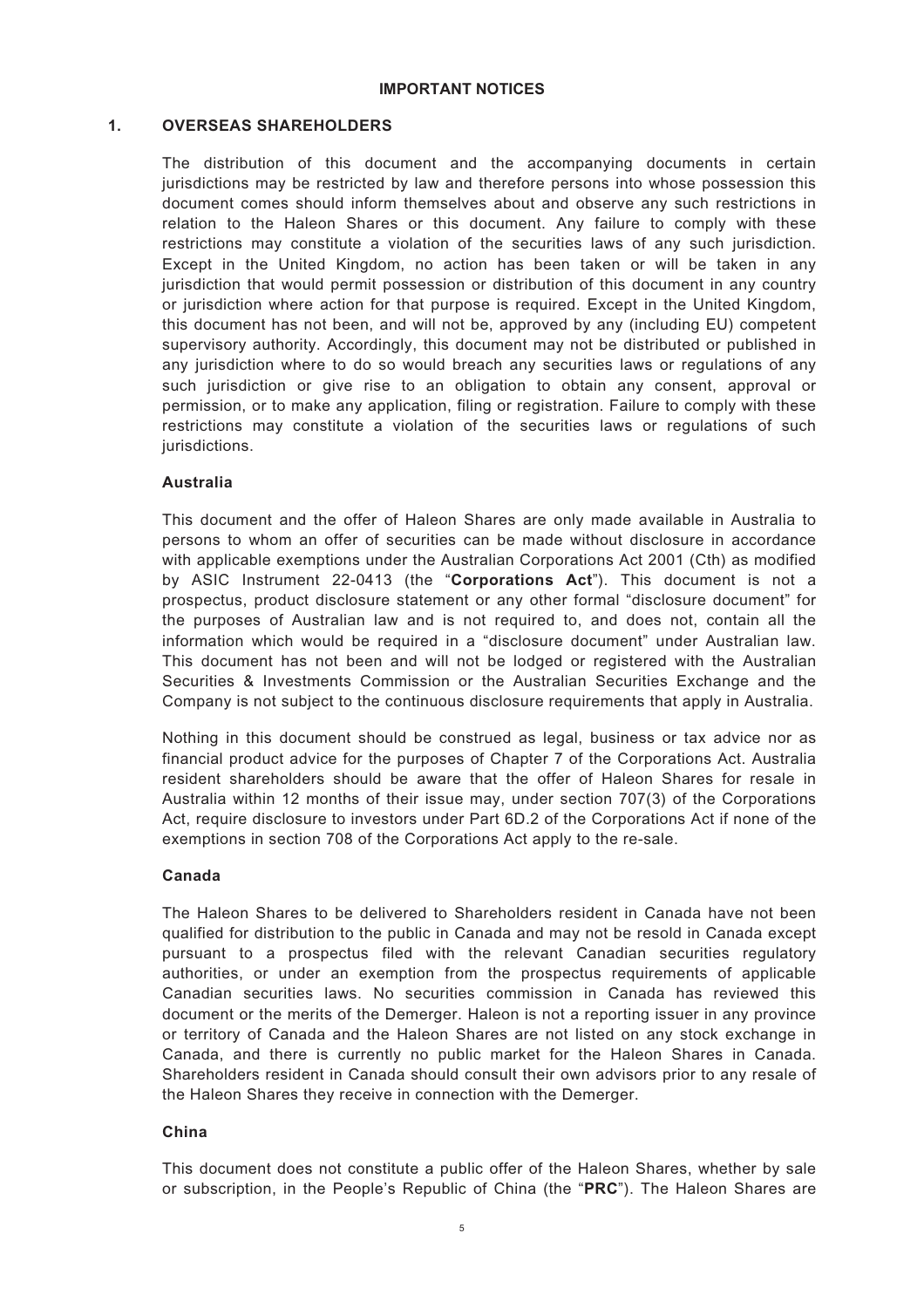not being offered or sold directly or indirectly in the PRC to or for the benefits of legal or natural persons of the PRC.

Further, no legal or natural persons of the PRC may directly or indirectly purchase any of the Haleon Shares or any beneficial interest therein without obtaining all prior PRC's governmental approvals that are required, whether statutorily or otherwise. Persons who come into possession of this document are required by the Company and its representatives to observe these restrictions.

# **Hong Kong**

The contents of this document have not been reviewed or approved by any regulatory authority in Hong Kong. You are advised to exercise caution in relation to the delivery of the Haleon Shares. If you are in any doubt about any of the contents of this document, you should obtain independent professional advice.

The Haleon Shares may not be offered or sold by means of any document other than (i) in circumstances which do not constitute an offer to the public within the meaning of the Companies (Winding Up and Miscellaneous Provisions) Ordinance (Cap.32, Laws of Hong Kong), or (ii) to "professional investors" within the meaning of the Securities and Futures Ordinance (Cap.571, Laws of Hong Kong) and any rules made thereunder, or (iii) in other circumstances which do not result in the document being a "prospectus" within the meaning of the Companies (Winding Up and Miscellaneous Provisions) Ordinance (Cap.32, Laws of Hong Kong), and no advertisement, invitation or document relating to the Haleon Shares may be issued or may be in the possession of any person for the purpose of issue (in each case whether in Hong Kong or elsewhere), which is directed at, or the contents of which are likely to be accessed or read by, the public in Hong Kong (except if permitted to do so under the laws of Hong Kong) other than with respect to Haleon Shares which are or are intended to be disposed of only to persons outside Hong Kong or only to "professional investors" within the meaning of the Securities and Futures Ordinance (Cap.571, Laws of Hong Kong) and any rules made thereunder.

This document is confidential to the person to whom it is addressed and no person to whom a copy of this document is issued may issue, circulate, distribute, publish, reproduce or disclose (in whole or in part) this document to any other person in Hong Kong without the consent of GSK.

### **New Zealand**

The Haleon Shares are not being offered to the public within New Zealand. In New Zealand, the Haleon Shares are being issued only to existing security holders of GSK with registered addresses in New Zealand in reliance on the Financial Markets Conduct (Haleon plc) Exemption Notice 2022.

This document has been prepared in compliance with the laws of the United Kingdom. This document is not a product disclosure statement under the Financial Markets Conduct Act 2013 (the "**FMC Act**") or other similar offering or disclosure document under New Zealand law and has not been registered, filed with, or approved by any New Zealand regulatory authority or under or in accordance with the FMC Act or any other relevant law in New Zealand. It does not contain all the information that a product disclosure document, under New Zealand law, is required to contain.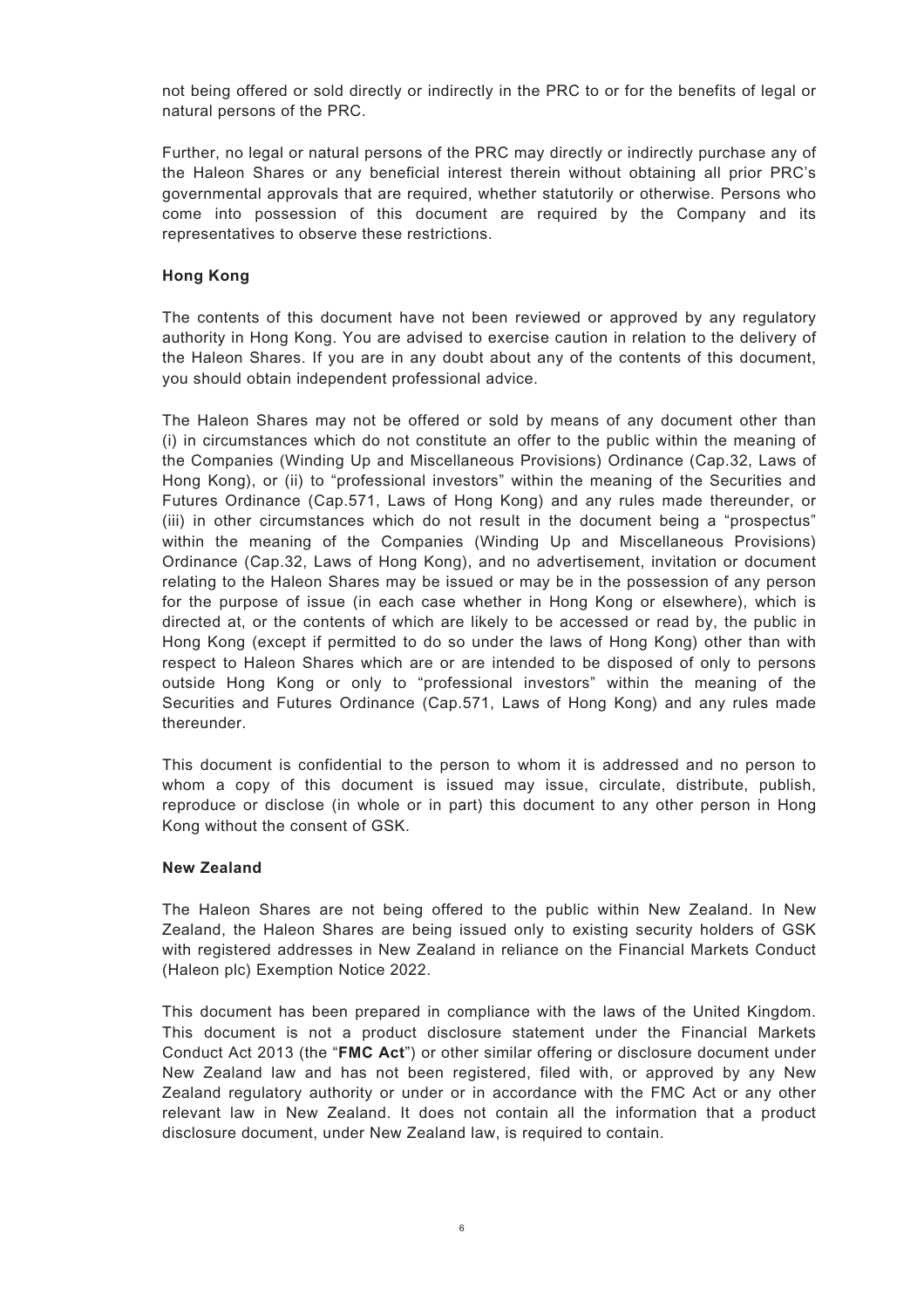#### **Singapore**

The offer of the Haleon Shares is made only to and directed at, and the Haleon Shares are only available to, persons in Singapore who are existing Shareholders of the Company.

This document has not been registered as a prospectus with the Monetary Authority of Singapore. Accordingly, this document and any other document or material in connection with the offer or sale, or invitation for subscription or purchase, of the Haleon Shares may not be circulated or distributed, nor may the Haleon Shares be offered or sold, or be made the subject of an invitation for subscription or purchase, whether directly or indirectly, to persons in Singapore other than: (i) to existing Shareholders of the Company under Section 273(1)(cd)(i) of the Securities and Futures Act, 2001 of Singapore ("**SFA**"); or (ii) otherwise pursuant to, and in accordance with the conditions of, any other applicable provision of the SFA.

#### **Switzerland**

This document does not constitute a prospectus pursuant to the Swiss Financial Services Act ("**FinSA**"). No application has or will be made to admit the shares to trading on any trading venue (exchange or multilateral trading facility) in Switzerland. This document is distributed in Switzerland only relying on the exemption of article 37(1)(e) FinSA provided for demergers and only together with the Prospectus.

#### **2. FORWARD-LOOKING STATEMENTS**

Certain statements in this document relate to the future, including forward-looking statements relating to the GSK Group's and the Haleon Group's financial position and strategy. Forward-looking statements give the GSK Group's and the Haleon Group's current expectations or forecasts of future events. In some cases, these forward-looking statements can be identified by the use of forward-looking terminology, including (without limitation) the terms 'intend', 'aim', 'project', 'anticipate', 'estimate', 'plan', 'believe', 'expect', 'may', 'should', 'will', 'continue' or other similar words or the negative thereof. These statements discuss future expectations concerning the GSK Group's or the Haleon Group's results of operations or financial condition, or provide other forward-looking statements. In particular, these include statements relating to future actions, prospective products or product approvals, future performance or results of current and anticipated products, sales efforts, expenses, the outcome of contingencies such as legal proceedings, dividend payments and financial results. Any forward-looking statements made by or on behalf of the GSK Group or the Haleon Group speak only as at the date they are made and are based upon the knowledge and information available to the Directors on the date of this document.

These forward-looking statements are not guarantees or predictions of future performance, may be based on a number of assumptions (which may or may not themselves prove to be correct) and, by their nature, involve known and unknown risks, uncertainties and other factors, including the risk factors set out in the section entitled "Risk Factors", many of which are beyond the GSK Group's and the Haleon Group's control, and which may cause the actual results to differ materially from those expressed or implied in the statements contained in this document. The GSK Group's and/or the Haleon Group's actual results of operations, financial condition and the development of the business sectors in which the groups operate may differ materially from those expressed or implied in any forward-looking statement contained in this document due to certain factors including, but not limited to, domestic and global economic and business conditions, market-related risks pertaining to the pharmaceutical industry as a whole, the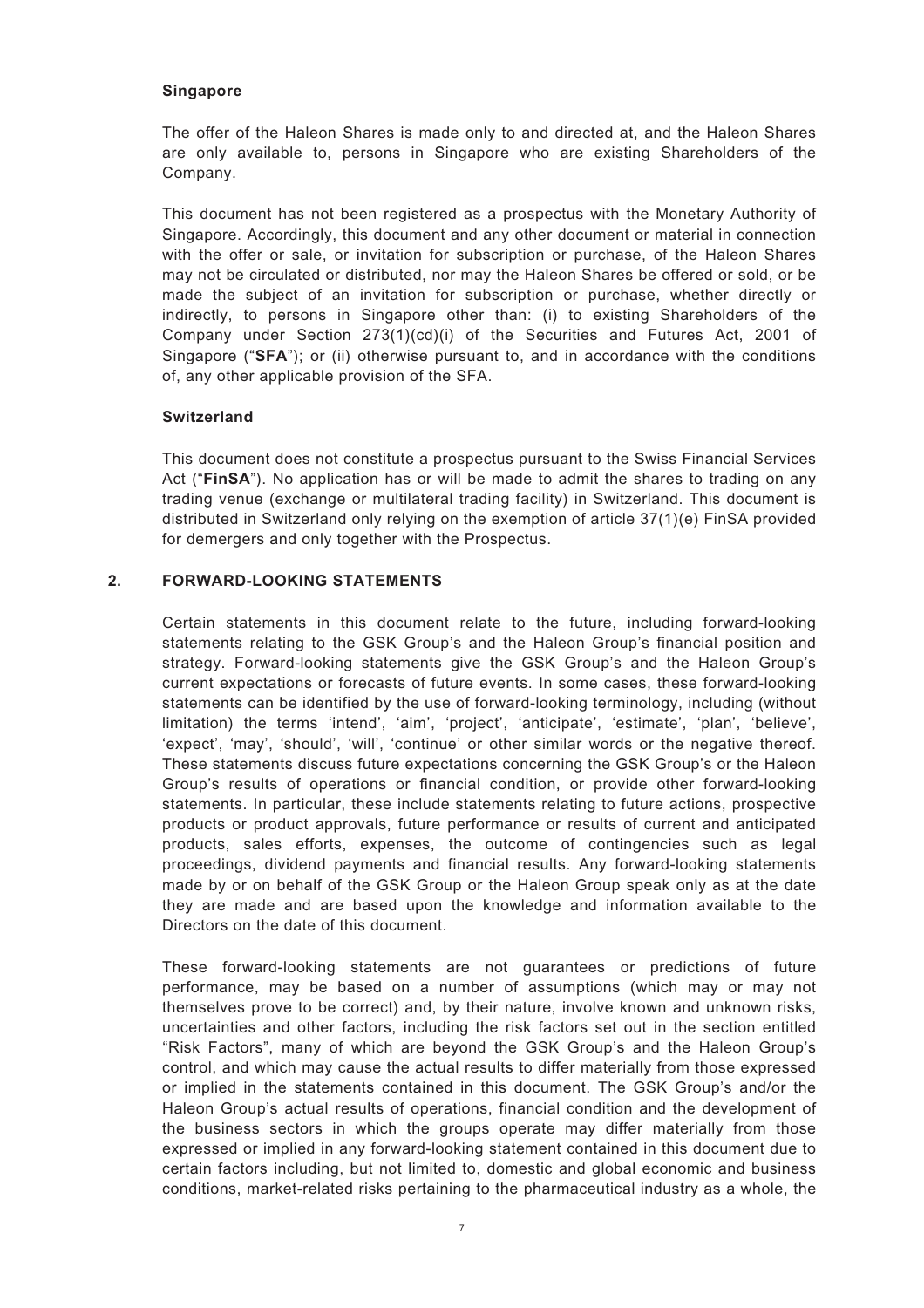policies and actions of regulatory authorities, geopolitical developments, market developments, the impact of competition, technological development, inflation, deflation, foreign currency exchange rates, the timing, impact and other uncertainties of any future acquisitions, combinations or divestments within relevant industries, as well as the impact of tax and other legislation and other regulations in the jurisdictions in which the GSK Group and the Haleon Group operate. In addition, even if the GSK Group's and the Haleon Group's actual results of operations, financial condition and the development of the business sectors in which they operate are consistent with the forward-looking statements contained in this document, those results or developments may not be indicative of results or developments in subsequent periods. Recipients of this document are cautioned not to put undue reliance on forward-looking statements.

None of the GSK Group's officers, advisers or any other person gives any representation, assurance or guarantee that the occurrence of the events expressed or implied in any forward-looking statements in this document will actually occur, in part or in whole, and, other than as required by applicable law, undertakes no obligation to update any forward-looking statements, whether as a result of new information, future events or otherwise. The reader should, however, consult any additional disclosures that the GSK Group may make in any documents which it publishes and/or files with the SEC. All readers, wherever located, should take note of these disclosures.

Additionally, statements of the intentions of the GSK Board and/or Directors reflect the present intentions of the GSK Board and/or Directors, respectively, as at the date of this document and may be subject to change as the composition of the GSK Board alters, or as circumstances require. Except as required by law, the GSK Group disclaims any obligation or undertaking to update or revise any forward-looking statement in this document.

The forward-looking statements contained in this document speak only as at the date of this document. To the extent required by applicable law or regulation (including as may be required by the Companies Act, Prospectus Regulation Rules, Listing Rules, MAR, Disclosure Guidance and Transparency Rules and FSMA), the GSK Group will update or revise the information in this document. Otherwise, the Company, the Directors and the Company's advisers expressly disclaim any obligation or undertaking to update these forward-looking statements contained in this document to reflect any change in expectations with regard thereto or any change in events, conditions or circumstances on which any such statement is based, unless required to do so by applicable law.

### **3. NO INCORPORATION OF WEBSITE INFORMATION**

The contents of the websites of any member of the GSK Group or the Haleon Group, any website mentioned in this document and any website, directly or indirectly, linked to these websites do not form part of this document, and no one should rely on such websites.

#### **4. PRESENTATION OF CURRENCIES**

Unless otherwise indicated, all references to "£", "Pounds", "Pounds Sterling", "pence" or "p" are to the lawful currency of the United Kingdom and all references to "\$", "US\$", "US Dollars", "United States Dollars" or "cents" are to the lawful currency of the United States.

#### **5. CER AND AER GROWTH**

In order to illustrate underlying performance, it is the GSK Group's practice to discuss its results in terms of constant exchange rate ("**CER**") growth. This represents growth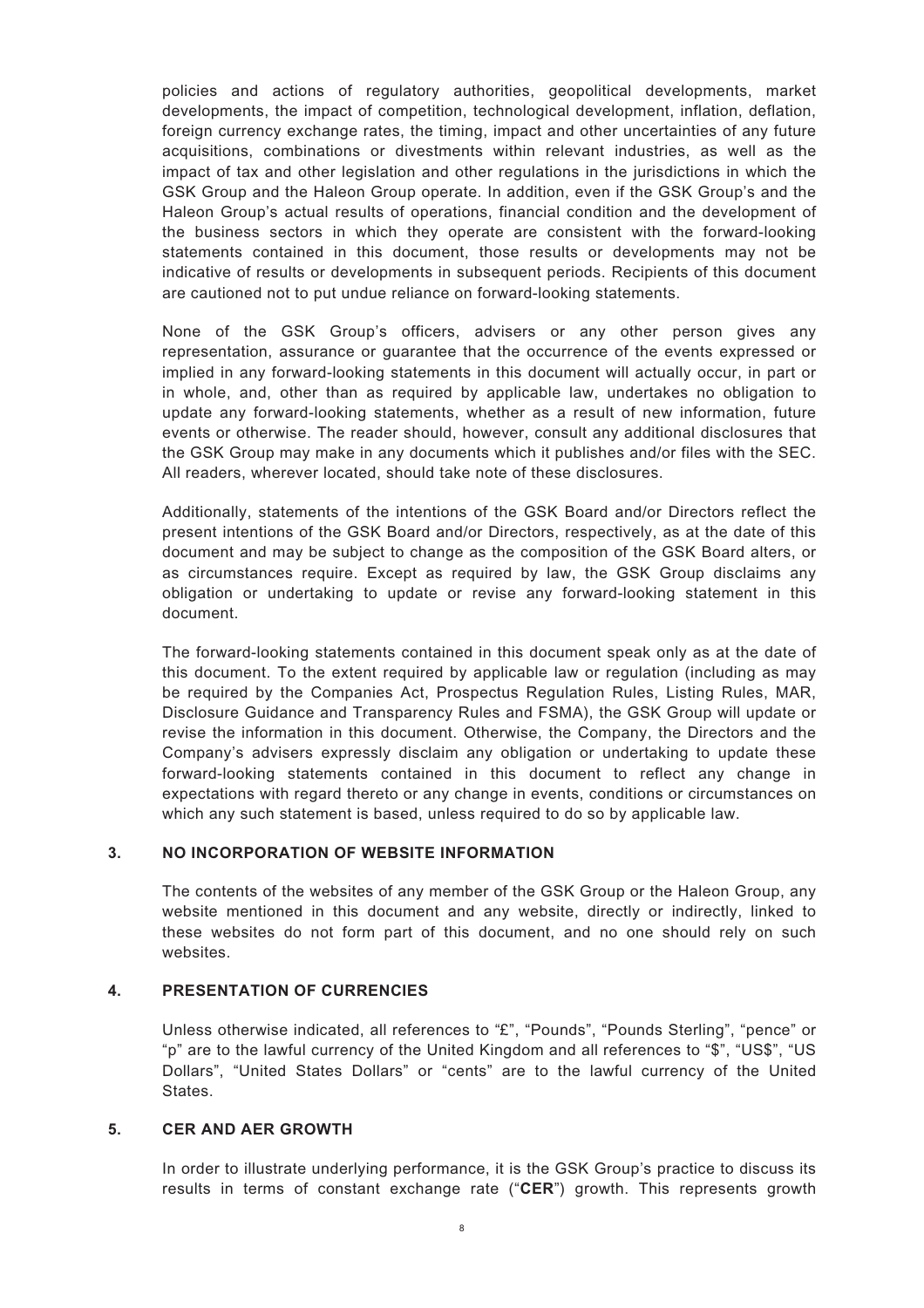calculated as if the exchange rates used to determine the results of overseas companies in Pounds Sterling had remained unchanged from those used in the comparative period. CER per cent. represents growth at constant exchange rates. "**AER**" means actual exchange rates, and growth expressed in terms of AER per cent. represents growth at actual exchange rates.

# **6. NON-IFRS MEASURES AND TOTAL AND ADJUSTED RESULTS (GSK)**

GSK presents its results in terms of "total" and "adjusted" results.

Total reported results represent the GSK Group's overall performance. GSK also uses a number of adjusted, non-IFRS, measures to report the performance of its business, as described on pages 56 - 59 of GSK's 2021 Annual Report. Adjusted results and other non-IFRS measures may be considered in addition to, but not as a substitute for, or superior to, information presented in accordance with IFRS.

GSK believes that adjusted results, when considered together with total results, provide investors, analysts and other stakeholders with helpful complementary information to understand better the financial performance and position of the GSK Group from period to period, and allow the GSK Group's performance to be more easily compared against the majority of its peer companies. These measures are also used by management for planning and reporting purposes. They may not be directly comparable with similarly described measures used by other companies.

GSK encourages investors and analysts not to rely on any single financial measure but to review GSK's published information in its entirety.

Adjusted results exclude the following items from total results, together with the tax effects of all of these items:

- amortisation of intangible assets (excluding computer software and capitalised development costs);
- impairment of intangible assets (excluding computer software) and goodwill;
- major restructuring costs, which include impairments of tangible assets and computer software, (under specific GSK Board approved programmes that are structural, of a significant scale and where the costs of individual or related projects exceed £25 million), including integration costs following material acquisitions;
- transaction-related accounting or other adjustments related to significant acquisitions;
- proceeds and costs of disposal of associates, products and businesses; significant settlement income; significant legal charges (net of insurance recoveries) and expenses on the settlement of litigation and government investigations; other operating income other than royalty income, and other items including the impact of the revaluation of deferred tax assets and liabilities following enactment of the increase in the headline rate of UK corporation tax from 19 per cent. to 25 per cent. (effective 2023); and
- separation costs include costs to establish the Haleon Group as an independent business, as well as admission listing and demerger costs,

(collectively, the "**Adjusting Items**").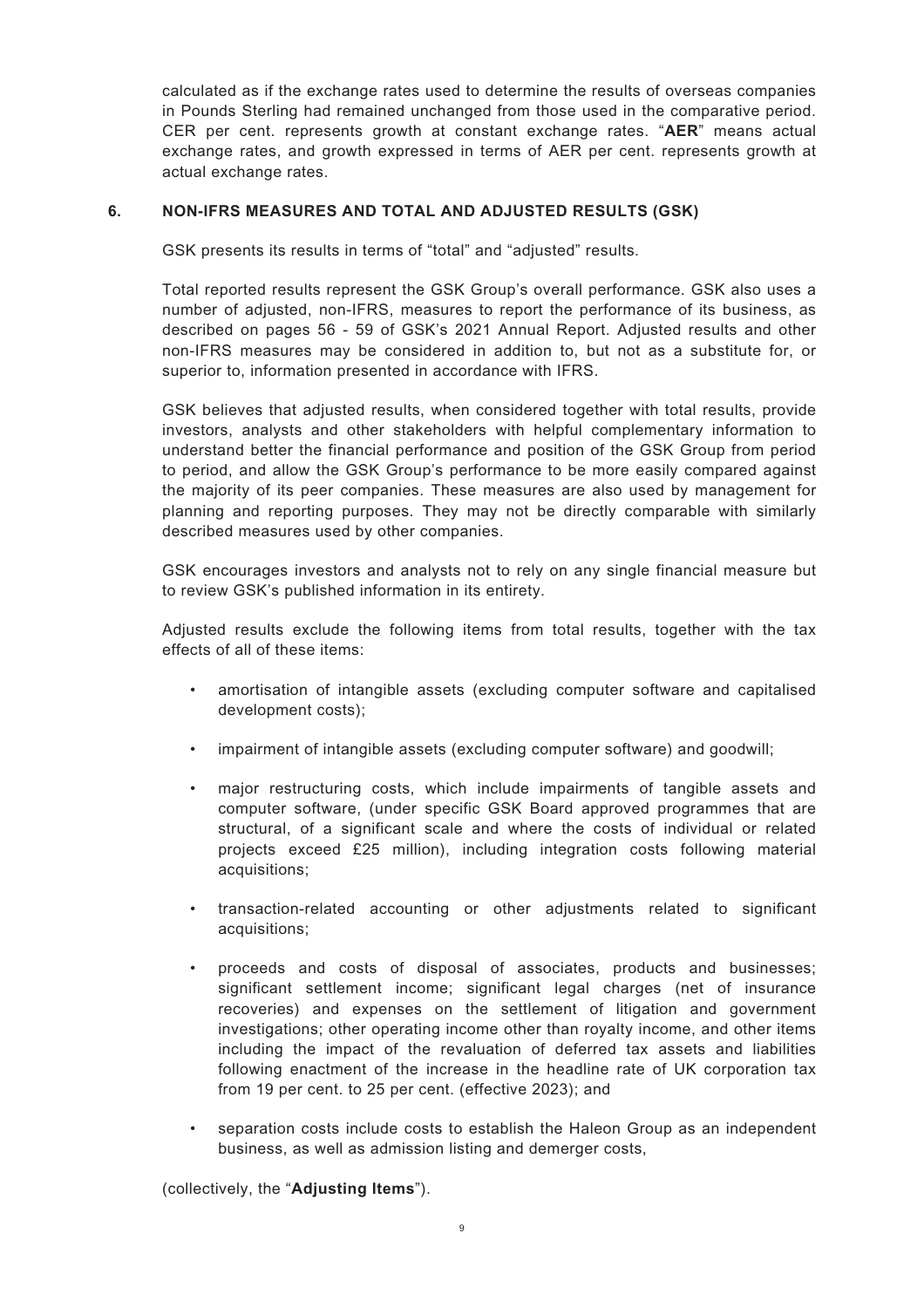Costs for all other ordinary course, smaller scale restructuring and legal charges and expenses are retained within both total and adjusted results.

As adjusted results include the benefits of major restructuring programmes but exclude significant costs (such as significant legal, major restructuring and transaction items) they should not be regarded as a complete picture of the GSK Group's financial performance, which is presented in its total results. The exclusion of other Adjusting Items may result in adjusted earnings being materially higher or lower than total earnings. In particular, when significant impairments, restructuring charges and legal costs are excluded, adjusted earnings will be higher than total earnings.

GSK has undertaken a number of major restructuring programmes in response to significant changes in the GSK Group's trading environment or overall strategy, or following material acquisitions. Within the Pharmaceuticals sector, the highly regulated manufacturing operations and supply chains and long lifecycle of the business mean that restructuring programmes, particularly those that involve the rationalisation or closure of manufacturing or R&D sites are likely to take several years to complete. Costs, both cash and non-cash, of these programmes are provided for as individual elements are approved and meet the accounting recognition criteria. As a result, charges may be incurred over a number of years following the initiation of a major restructuring programme.

Significant legal charges and expenses are those arising from the settlement of litigation or government investigations that are not in the normal course and materially larger than more regularly occurring individual matters. They also include certain major legacy matters.

Please note, in respect of results reported in the Q1 22 Results, that reconciliations between total and adjusted results can be found on page 15 of the Q1 22 Results press release published on Wednesday 27 April 2022.

### **7. NON-IFRS MEASURES AND TOTAL AND ADJUSTED RESULTS (HALEON)**

Unless otherwise stated, the financial information in this document relating to the Haleon Group has been prepared on the same basis as set out in Part 4 (*Historical Financial Information on the Haleon Group*).

In addition, the Haleon Group uses a number of adjusted, non-IFRS, measures to report the performance of its business. These include, among others: Adjusted EBITDA, Adjusted Operating Profit and Adjusted Operating Profit Margin (collectively, the "**Adjusted Results (Haleon)**"). Adjusted Results (Haleon) exclude the following items (net of the impact of taxes, where applicable) (collectively, the "**Adjusting Items (Haleon)**"):

#### Net amortisation and impairment of intangible assets

Impairment of intangibles and goodwill and amortisation of intangibles excluding computer software. Intangible amortisation and impairments arising from intangibles acquired in business combinations are adjusted to reflect the performance of the business excluding the effect of acquisition accounting.

It is the Haleon Group's view that acquired intangible assets by their nature are fundamentally different from other depreciating assets that are replaced on a predictable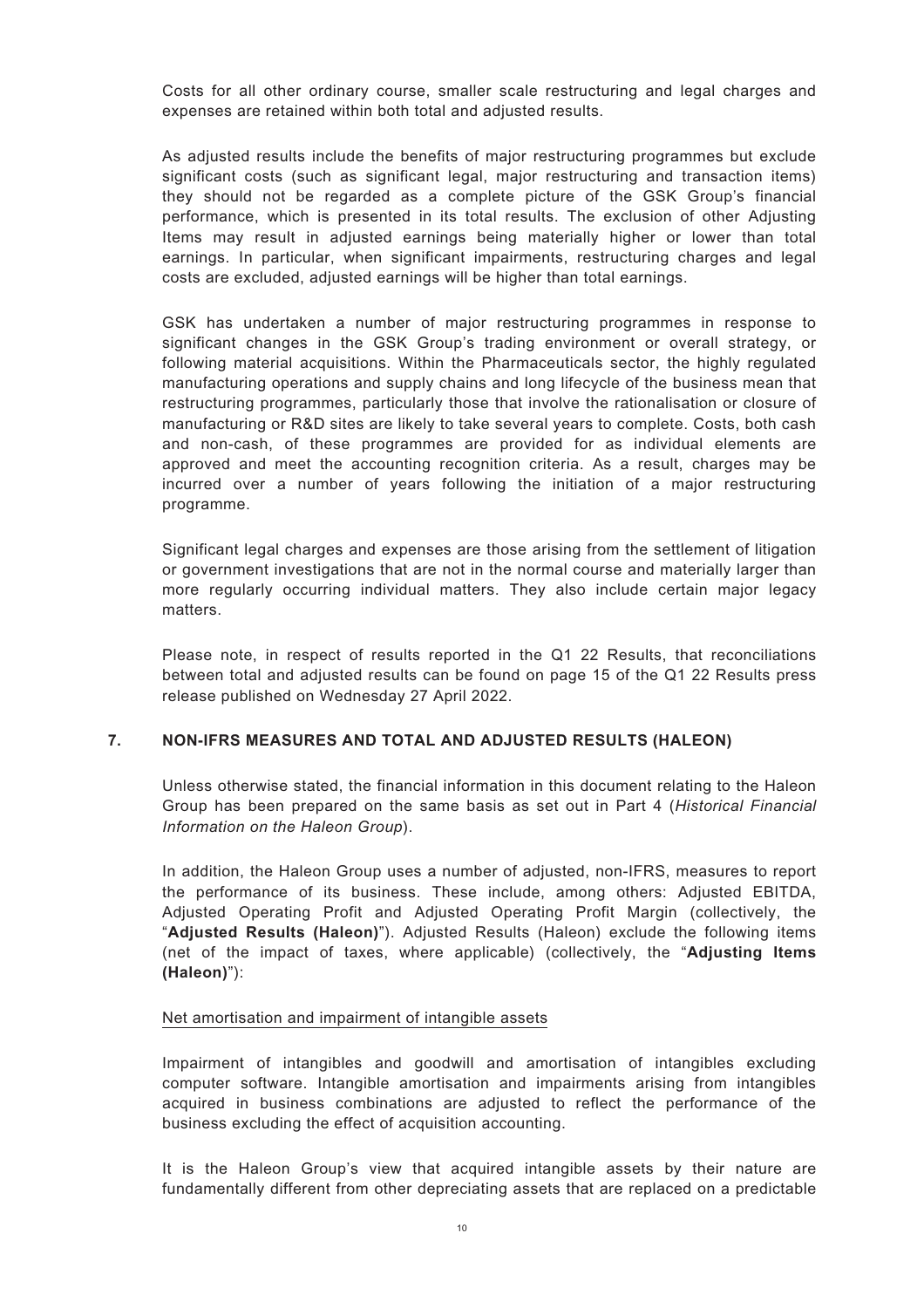cycle. The Haleon Group excludes the impact of non-cash amortisation associated with acquired intangible assets as this is not directly attributable to the sale of the Haleon Group's products and varies from period to period, which affects comparability of the Haleon Group's financial results. The costs to operate, maintain and extend the life of acquired intangible assets and purchased intellectual property are reflected in the Haleon Group's operating costs as labour, overheads, etc.

#### Restructuring costs

Include personnel costs associated with restructuring programmes, impairments of tangible assets and computer software relating to specific programmes approved by the Haleon Board from time to time that are structural and of a significant scale, where the costs of individual or related projects exceed £15 million. Restructuring costs also include integration costs following an acquisition, including in relation to personnel, manufacturing sites, real estate and IT infrastructure. These programmes can take several years to complete and are not directly attributable to the sale of the Haleon Group's products. Further, costs associated with these programmes vary from period to period, which affects comparability of the Haleon Group's financial results.

Restructuring costs do not include Separation and Admission costs (see "Separation and Admission costs" below).

### Transaction-related costs

Transaction-related accounting or other adjustments related to significant acquisitions. These costs are adjusted as they arise as a result of business combinations. In FY 2019 and FY 2020, these costs were related to the unwind of inventory fair value adjustments in connection with the Pfizer Transaction, which was completed by the end of FY 2020. These costs are not directly attributable to the sale of the Haleon Group's products and vary from period to period, which affects comparability of the Haleon Group's financial results.

### Separation and Admission costs

Costs incurred in relation to and in connection with the Demerger, Separation, Admission, and registration of Haleon Shares represented by Haleon ADSs and of Haleon ADSs under the US Exchange Act and listing of Haleon ADSs on the NYSE. These costs are not directly attributable to the sale of the Haleon Group's products and specifically relate to the foregoing activities, affecting comparability of the Haleon Group's financial results in historical and future reporting periods.

### Disposals and others

Gains and losses on disposals of assets, businesses and tax indemnities related to business combinations, and other items. These gains and losses are not directly attributable to the sale of the Haleon Group's products and vary from period to period, which affects comparability of the Haleon Group's financial results.

# **8. CONSUMER HEALTHCARE MARKET DATA**

Unless otherwise stated, statements of consumer healthcare market position are on the basis of sales to consumers in the relevant geographical market or product category in 2021, as reported by: (i) in the case of statements relating to OTC/VMS, Nicholas Hall's DB6 Consumer Healthcare Database at manufacturer's selling prices; and (ii) in the case of statements relating to Oral Health, Euromonitor Passport 'Oral Care' at retail selling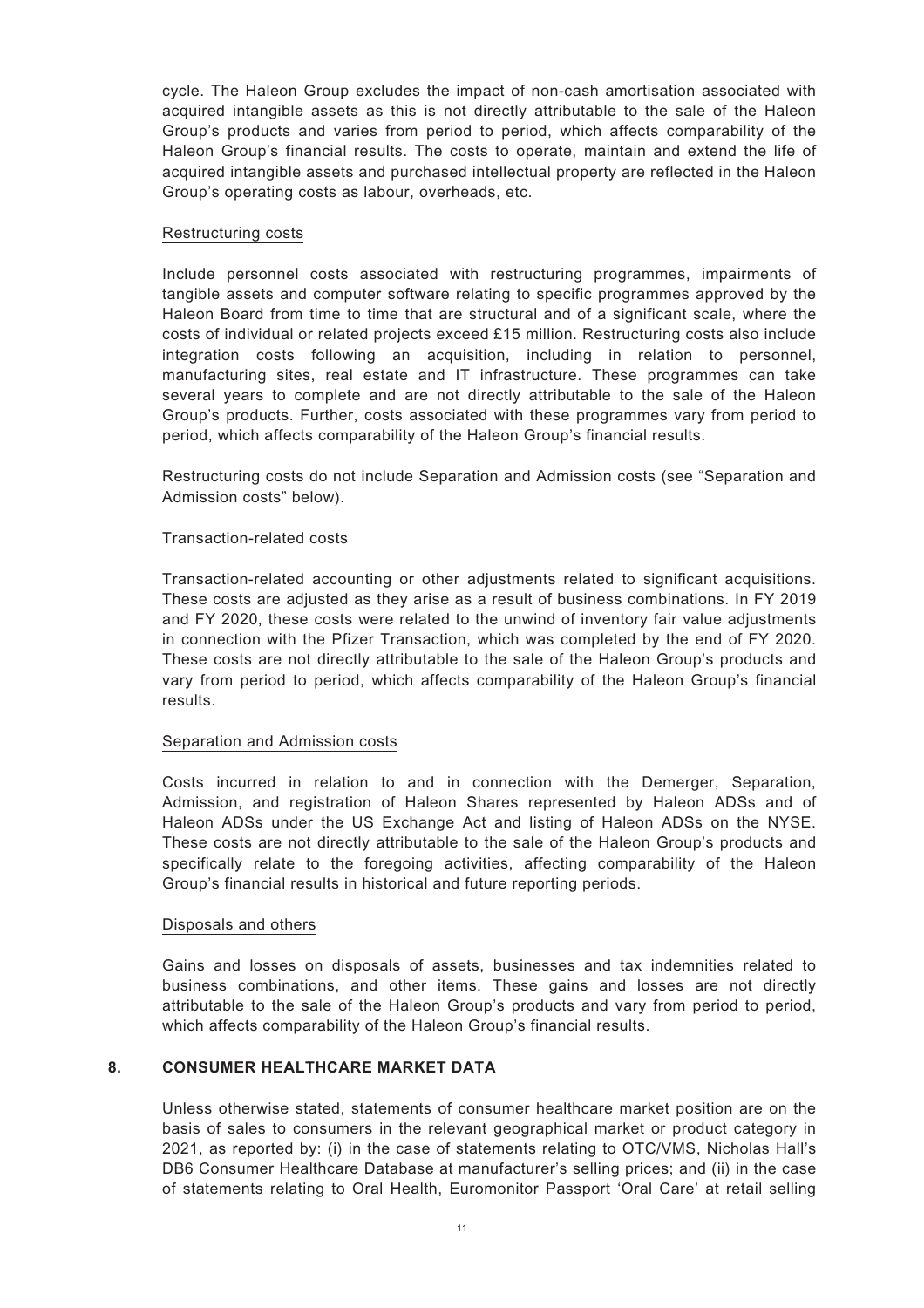prices. The value of a market or product category and market size are provided on the basis of sales to consumers in 2021 in the relevant geographical market or product category, as reported by: (i) in the case of statements relating to OTC/VMS, Nicholas Hall's DB6 Consumer Healthcare Database at manufacturer's selling prices; and (ii) in the case of statements relating to Oral Health, Euromonitor Passport 'Oral Care' at manufacturer's selling prices.

# **9. PFIZER'S INTEREST IN THE HALEON GROUP**

As at the date of this document, Pfizer's 32 per cent. interest in the Haleon Group is held by PFCHH, which holds all of the JVCo B Ordinary Shares, representing 32 per cent. of the voting rights and 24.62 per cent. of the nominal value of CH JVCo. PFCHH is a direct wholly owned subsidiary of Anacor and both are wholly owned subsidiaries of Pfizer.

Prior to the Demerger, Pfizer intends to undertake an intragroup reorganisation resulting in Pfizer becoming the direct sole owner of PFCHH.

Accordingly, except where otherwise stated, references in this document, including in the structure charts in Part 1 (*Letter from the Chair*), to the ownership of, or transfer to the Company (pursuant to the terms of the Pfizer Exchange Agreement), of PFCHH by Pfizer and to the issuance of Haleon Shares and Non-Voting Preference Shares to Pfizer assume that this reorganisation takes place prior to the Demerger as expected. However, in the event that the PFCHH Transfer is not completed by the time of completion of the Demerger, then Anacor shall be the entity holding the ownership interests in PFCHH that are to be transferred to Haleon pursuant to the Pfizer Exchange Agreement and, in consideration of such transfer, Haleon shall issue Haleon Shares and Non-Voting Preference Shares to Anacor.

In addition, references in this document to Pfizer's or Anacor's interest in 32 per cent. of the Haleon Shares include both Haleon Shares and Haleon ADSs in respect of such Haleon Shares.

Pfizer will continue to own its 32 per cent. ownership interest in Haleon following Separation. Pfizer has informed Haleon that it intends to exit its position in Haleon in a disciplined fashion, with an objective of maximising value for Pfizer shareholders.

### **10. ROUNDING**

Percentages in tables have been rounded and accordingly may not add up to 100 per cent. Certain percentage shareholdings and financial data have also been rounded. As a result of this rounding, the totals of percentage shareholdings and data presented in this document may vary slightly from the actual arithmetic totals.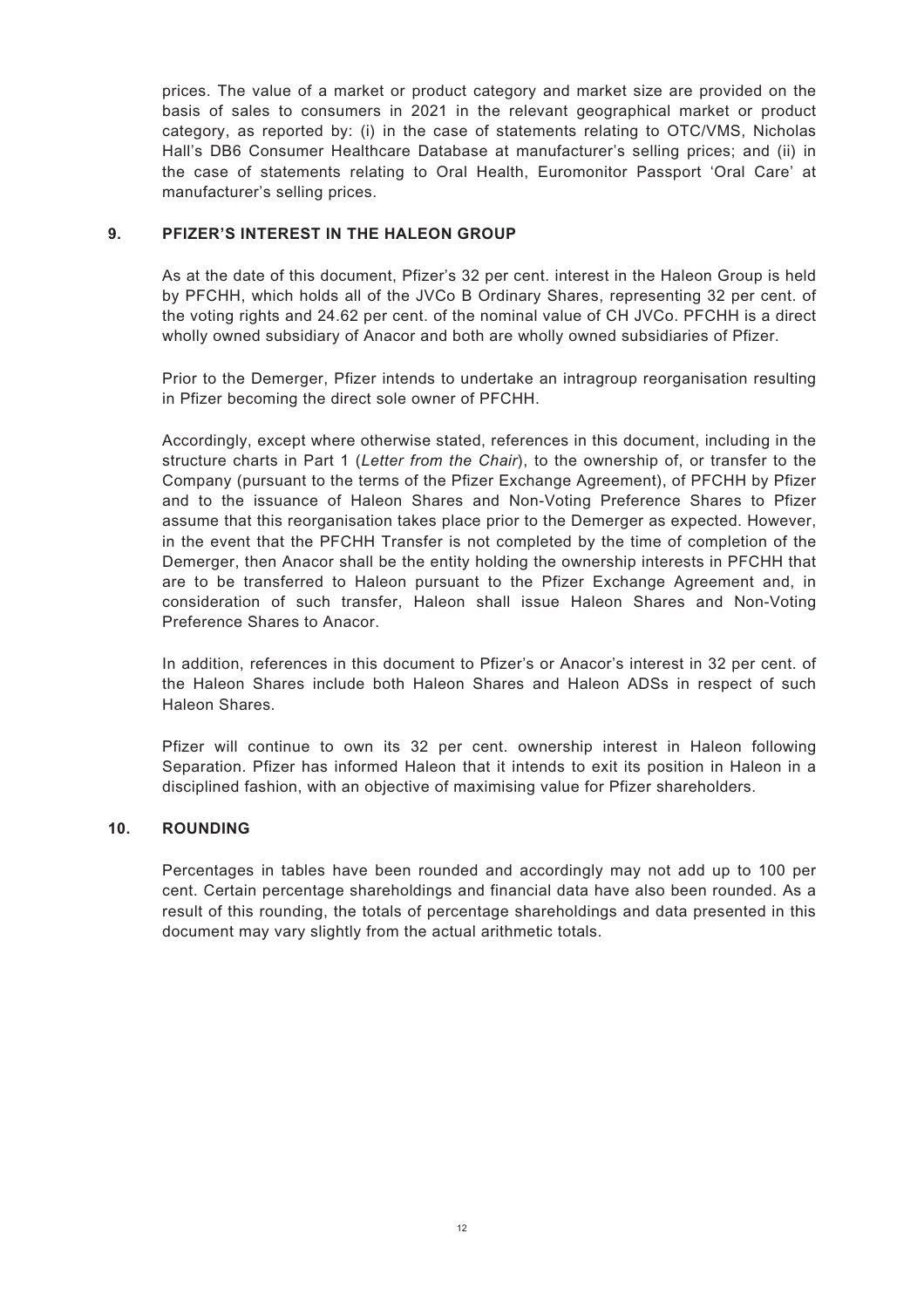# **EXPECTED TIMETABLE OF PRINCIPAL EVENTS**

<span id="page-12-0"></span>*The times and dates set out in the timetables below and throughout this document that fall after the date of publication of this document are indicative only and based on the Company's current expectations and may be subject to change without further notice.*

| Event                                                                                                                                               | Time and date $(1)$                                            |
|-----------------------------------------------------------------------------------------------------------------------------------------------------|----------------------------------------------------------------|
| Publication of this document and the Prospectus                                                                                                     | Wednesday 1 June 2022                                          |
| ADS Holder Voting Record Time for determining entitlement to attend<br>and vote at the General Meeting <sup>(2)</sup>                               | 5 p.m. New York City time on<br>Friday 27 May 2022             |
| Latest time and date for receipt of Forms of Directions <sup>(2)</sup>                                                                              | 2.30 p.m. on Thursday 30 June 2022                             |
| Latest time and date for receipt by Depositary of Voting Instruction<br>Cards from ADS Holders on the ADR Register                                  | 12 p.m. New York City time on<br>Thursday 30 June 2022         |
| Latest time and date for receipt of Proxy Forms, CREST Proxy<br>Instruction and electronic proxy appointments <sup>(2)</sup>                        | 2.30 p.m. on Monday 4 July 2022                                |
| Shareholder Voting Record Time for determining entitlement to attend<br>and vote at the General Meeting                                             | 6.30 p.m. on Monday 4 July 2022(3)                             |
| <b>General Meeting</b>                                                                                                                              | 2.30 p.m. on Wednesday 6 July 2022                             |
| Announcement of the results of the General Meeting                                                                                                  | Wednesday 6 July 2022<br>(after the General Meeting)           |
| Closing of the GSK ADS issuance and cancellation books <sup>(4)</sup>                                                                               | 8 a.m. New York City time on<br>Thursday 14 July 2022          |
| Latest time and date for transfers of GSK Shares for the transferee to<br>be registered on the GSK Share Register at the Shareholder Record<br>Time | 6 p.m. on Friday 15 July 2022                                  |
| Shareholder Record Time for determining the entitlement to the<br>Demerger Dividend                                                                 | 6 p.m. on Friday 15 July 2022                                  |
| ADS Holder Record Time for determining the entitlement to the<br>Demerger Dividend                                                                  | 5 p.m. New York City time on<br>Friday 15 July 2022            |
| Demerger Dividend to Qualifying Shareholders                                                                                                        | After 6 p.m. on Friday 15 July 2022                            |
| <b>Completion of Share Exchanges</b>                                                                                                                | Sunday 17 July 2022                                            |
| Commencement of dealings in Existing GSK Shares (ex entitlement to<br>Haleon Shares) on the LSE                                                     | 8 a.m. on Monday 18 July 2022                                  |
| Admission and commencement of dealings in Haleon Shares on the<br><b>LSE</b>                                                                        | 8 a.m. on Monday 18 July 2022                                  |
| CREST accounts<br>credited<br>in respect of Haleon Shares<br>in<br>uncertificated form                                                              | As soon as practicable after 8 a.m. on<br>Monday 18 July 2022  |
| GSK Share Consolidation record time                                                                                                                 | 8 p.m. on Monday 18 July 2022                                  |
| <b>GSK Share Consolidation becomes effective</b>                                                                                                    | After 8 p.m. on Monday 18 July 2022                            |
| GSK Admission and commencement of dealings in New GSK Shares<br>on the LSE                                                                          | 8 a.m. on Tuesday 19 July 2022                                 |
| CREST accounts credited in respect of New GSK Shares in<br>uncertificated form                                                                      | As soon as practicable after 8 a.m. on<br>Tuesday 19 July 2022 |
| Admission and commencement of dealings in:                                                                                                          |                                                                |
| Haleon ADSs on the NYSE                                                                                                                             | 9.30 a.m. New York City time on<br>Friday 22 July 2022         |
| new GSK ADSs on the NYSE                                                                                                                            | 9.30 a.m. New York City time on<br>Friday 22 July 2022         |
| Opening of the GSK ADS issuance and cancellation books <sup>(4)</sup>                                                                               | 8 a.m. New York City time on<br>Monday 25 July 2022            |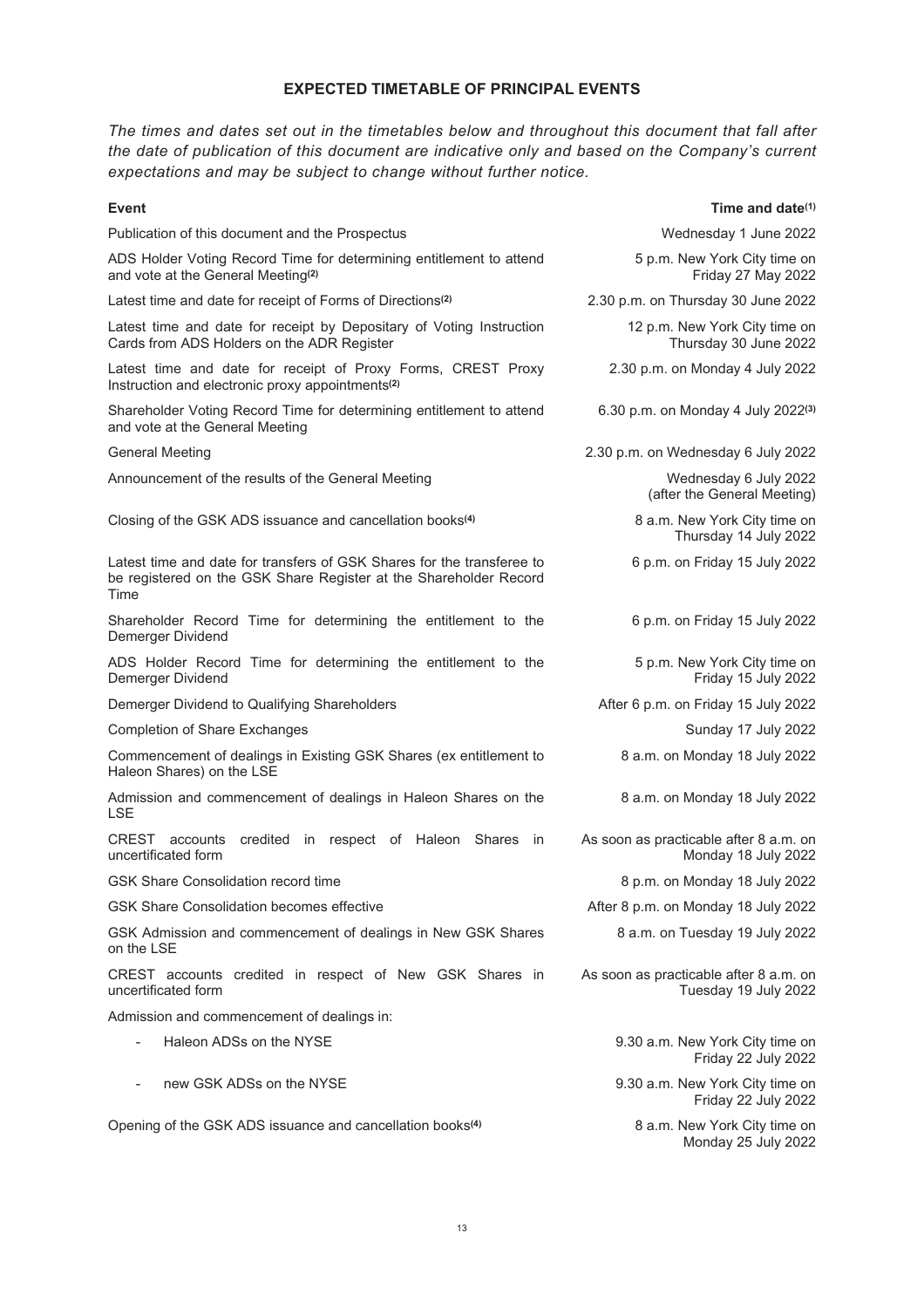Latest date for despatch of:

| definitive share certificates (where applicable) for New GSK<br>Shares in certificated form to Qualifying Shareholders on the<br><b>GSK Share Register</b>               | By Monday 1 August 2022                 |
|--------------------------------------------------------------------------------------------------------------------------------------------------------------------------|-----------------------------------------|
| definitive share certificates (where applicable) for Haleon<br>Shares in certificated form to Qualifying Shareholders on the<br>GSK Share Register <sup>(5)</sup>        | By Monday 1 August 2022                 |
| CSN statements for GSK CSN(6)                                                                                                                                            | By Monday 1 August 2022                 |
| opening statements for Haleon CSN(5) (6)                                                                                                                                 | By Monday 1 August 2022                 |
| Posting of payment advice, CREST accounts credited or payment by<br>electronic payment in respect of fractional entitlements arising from<br>the GSK Share Consolidation | Week commencing<br>Monday 1 August 2022 |

#### **Notes**

- (1) Unless otherwise indicated, all references to time in this timetable are to UK time.
- (2) If you hold GSK Shares or GSK ADSs via a bank, broker or nominee you should contact your respective bank, broker or nominee service provider for further information on the appropriate dates and times relevant for your particular holding.
- (3) If the General Meeting is adjourned for any reason, the Shareholder Voting Record Time for the adjourned meeting will be 2.30 p.m. UK time on the date that is two business days before the date set for the adjourned meeting. The Depositary will inform ADS Holders of any change to the ADS Holder Voting Record Time.
- (4) The Depositary will suspend the issuance and cancellation of GSK ADSs from Thursday 14 July 2022 until Monday 25 July 2022. This means that during this time, you will not be able to convert your GSK ADSs into GSK Shares, surrender your GSK ADSs and receive underlying GSK Shares, or deposit your GSK Shares and receive GSK ADSs. However, the closing of the issuance and cancellation books does not impact trading, and you may continue to trade your GSK ADSs during this period.
- (5) Subject to the timing of the Capital Reduction.
- (6) For CSN Shareholders who have a Shareview Portfolio account, and have not elected for paper statements to be issued to them, the CSN statements will only be made available electronically via their account.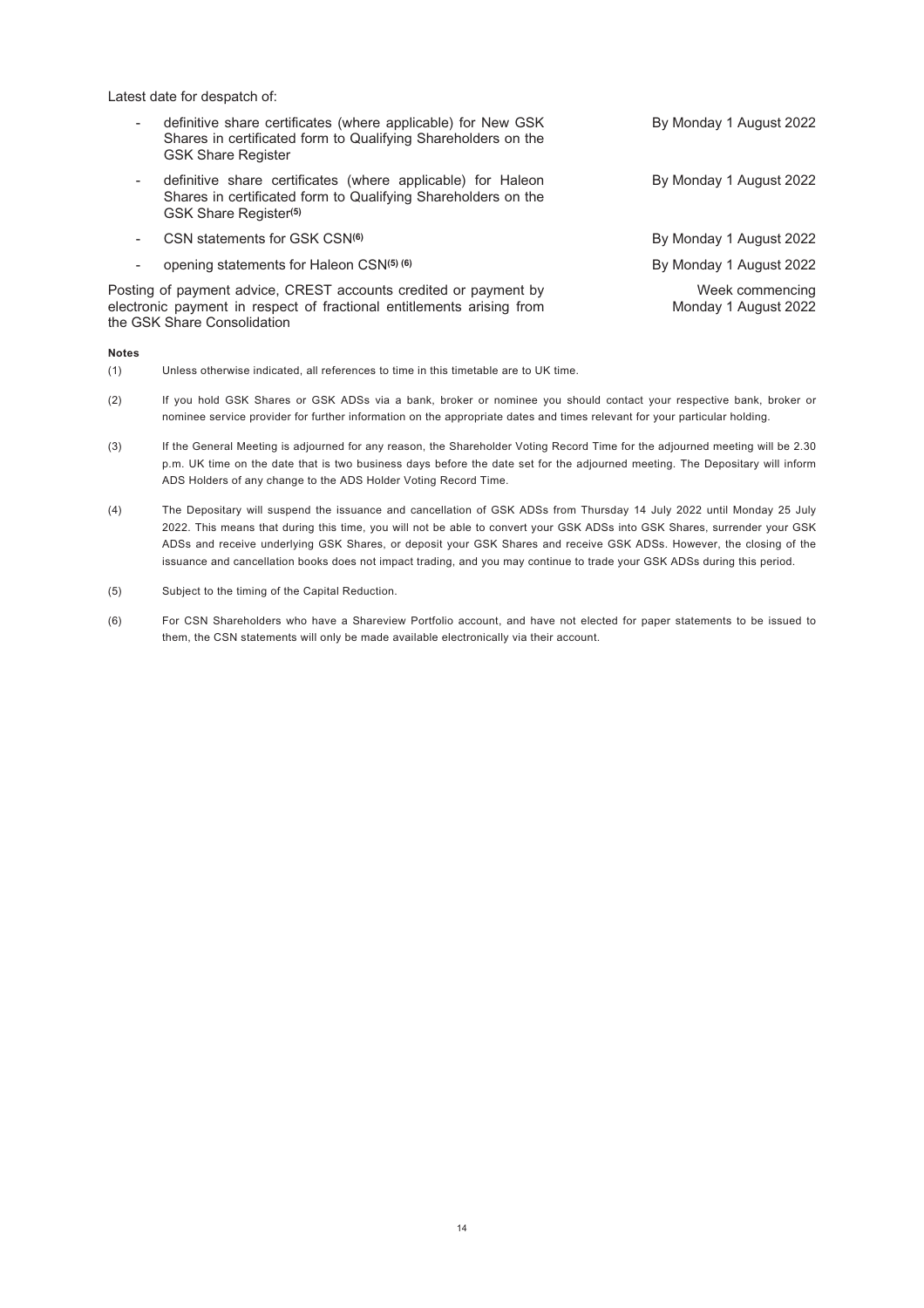# **CORPORATE DETAILS AND ADVISERS**

<span id="page-14-0"></span>

| <b>Registered office</b>                                       | 980 Great West Road<br><b>Brentford</b><br>Middlesex, TW8 9GS<br><b>United Kingdom</b>                                                   |
|----------------------------------------------------------------|------------------------------------------------------------------------------------------------------------------------------------------|
| <b>Joint Sponsors</b>                                          | <b>Citigroup Global Markets Limited</b><br><b>Citigroup Centre</b><br>Canada Square<br>Canary Wharf<br>London, E14 5LB<br>United Kingdom |
|                                                                | Goldman Sachs International<br><b>Plumtree Court</b><br>25 Shoe Lane<br>London, EC4A 4AU<br><b>United Kingdom</b>                        |
|                                                                | Merrill Lynch International<br>2 King Edward Street<br>London, EC1A 1HQ<br><b>United Kingdom</b>                                         |
| Legal advisers to the<br><b>Company (as to English</b><br>law) | Slaughter and May<br>One Bunhill Row<br>London, EC1Y 8YY<br>United Kingdom                                                               |
| Legal advisers to the<br><b>Company (as to US law)</b>         | Cleary Gottlieb Steen & Hamilton LLP<br>2 London Wall Place<br>London, EC2Y 5AU<br><b>United Kingdom</b>                                 |
| Legal advisers to the<br><b>Joint Sponsors</b>                 | Ashurst LLP<br>London Fruit & Wool Exchange<br>1 Duval Square<br>London, E1 6PW<br>United Kingdom                                        |
| <b>Reporting accountants</b><br>and auditor                    | <b>Deloitte LLP</b><br>1 New Street Square<br>London, EC4A 3HQ<br>United Kingdom                                                         |
| Registrar                                                      | Equiniti Limited<br><b>Aspect House</b><br>Spencer Road<br>Lancing, BN99 6DA<br>United Kingdom                                           |
| <b>Depositary</b>                                              | J.P. Morgan Chase Bank, N.A.<br>25 Bank Street<br>Canary Wharf<br>London, E14 5JP<br>United Kingdom                                      |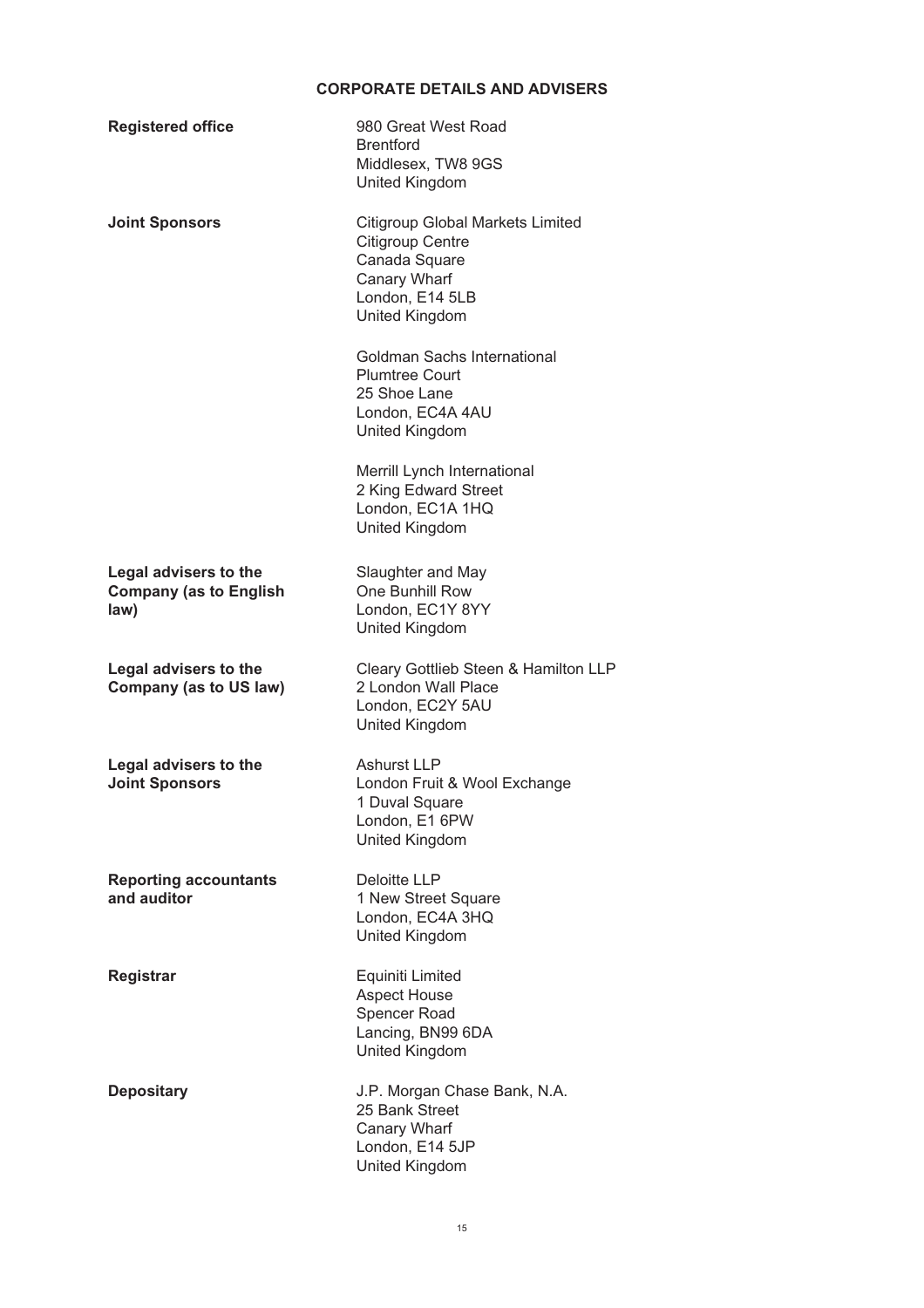# **ACTION TO BE TAKEN**

# <span id="page-15-0"></span>**1. Action to be taken in relation to voting at the General Meeting**

The Demerger qualifies as a "Class 1" transaction under the Listing Rules for GSK due to its size and therefore requires the approval of Shareholders. In addition, certain arrangements proposed to be entered into in connection with the Demerger between GSK, Pfizer and Haleon qualify as related party transactions under the Listing Rules and so also require the approval of Shareholders.

# **1.1 Shareholders**

The Demerger, GSK Share Consolidation and Related Party Transactions will require the approval of Shareholders at the General Meeting to be held at the Sofitel London Heathrow, Terminal 5, London Heathrow Airport, TW6 2GD and electronically via the Lumi General Meeting website on Wednesday 6 July 2022 at 2.30 p.m.

Shareholders should read the Notice of General Meeting at the end of this document for the full text of the Resolutions, including the Demerger Resolution and the Related Party Transactions Resolution, and for further details about the General Meeting. The Demerger Resolution relates to both the Demerger and the GSK Share Consolidation.

**Shareholders may vote in advance of the General Meeting by completing and returning a Proxy Form. Alternatively, Shareholders may appoint a proxy electronically via www.shareview.co.uk, www.sharevote.co.uk or, if Shares are held in CREST, via the CREST system. Notice of appointment of a proxy should reach Equiniti as soon as possible and in any event by no later than 2.30 p.m. on Monday 4 July 2022.**

**Completion and return of the Proxy Form or the electronic appointment of a proxy will not prevent Shareholders from attending and voting at the General Meeting either in person or electronically if they wish to do so (and are so entitled).**

**Further details on proxy appointments and the actions to be taken are set out in the Notice at the end of this document.**

**Shareholders in the GSK CSN will need to complete the Form of Direction and return it to Equiniti Financial Services Limited, Aspect House, Spencer Road, Lancing, West Sussex, BN99 6DA to be received no later than 2.30 p.m. on Thursday 30 June 2022.**

# **If you hold your Shares through a nominee service, please contact the nominee service provider regarding the process and their deadline for appointing a proxy.**

Shareholders registered on the GSK Share Register at the Shareholder Voting Record Time will be able to join and participate in the General Meeting in person or electronically through the Lumi General Meeting website.

Shareholders can submit written questions to be put to the General Meeting via the Lumi General Meeting website, either in advance of or during the General Meeting, orally via the Lumi General Meeting website during the General Meeting, or in person at the General Meeting. Shareholders are encouraged to participate in the General Meeting electronically. Further details are set out in the Notice of General Meeting at the end of this document.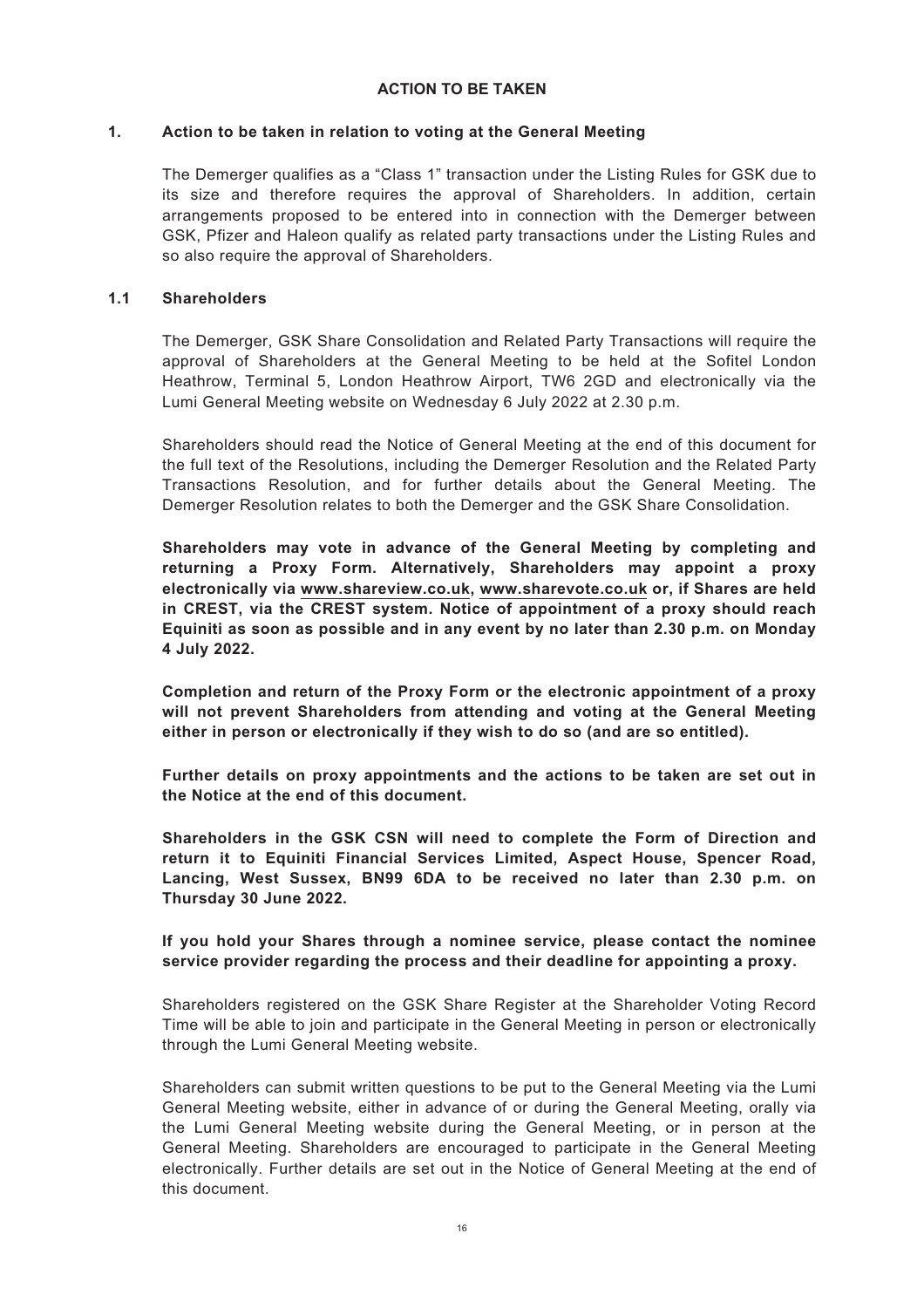# **1.2 ADS Holders**

ADS Holders on the ADR Register may vote through the Depositary using the Voting Instruction Card which must be returned by 12 p.m. (New York City time) on Thursday 30 June 2022. Alternatively ADS Holders may vote electronically by following the instructions set out on the Voting Instruction Card. The return of a completed Voting Instruction Card will not prevent ADS Holders from participating in the General Meeting but if they vote in advance they will not be able to vote again or change their vote at the General Meeting. Any ADS Holder wishing to vote at the General Meeting should not return a completed Voting Instruction Card in advance.

ADS Holders on the ADR Register as at the ADS Holder Voting Record Time may join and participate in the General Meeting electronically via the Lumi General Meeting website or in person. Such ADS Holders should refer to the GSK ADS Holder General Meeting Guide enclosed with the Voting Instruction Card for full details on how to join and participate in the General Meeting.

ADS Holders wishing to ask a question at the General Meeting may do so via the Lumi General Meeting website, either in advance of or during the meeting, or in person at the General Meeting. For more information, please refer to the GSK ADS Holder General Meeting Guide.

ADS Holders on the ADR Register at the ADS Holder Voting Record Time can vote during the General Meeting by logging in to the Lumi General Meeting website or by depositing a completed poll card when exiting the auditorium at the physical meeting, provided they have not voted in advance.

**If you hold GSK ADSs with a bank, broker or nominee you should contact your bank, broker or nominee service provider for information on how to vote your GSK ADSs. In certain circumstances you may be able to participate in the General Meeting.**

### **2. Action to be taken in respect of entitlements to Haleon Shares or Haleon ADSs**

### **2.1 Shareholders**

If you are a Qualifying Shareholder, you will not need to take any further action after the vote at the General Meeting in respect of your entitlement to Haleon Shares. You may, however, need to provide your bank or building society account details in order to receive any fractional entitlement resulting from the GSK Share Consolidation (please refer to paragraph 4 below).

### **2.2 ADS Holders**

If you are an ADS Holder at the ADS Holder Record Time, you will not need to take any further action after the vote at the General Meeting in respect of your entitlement to Haleon ADSs.

Please note, however, that if you hold your GSK ADSs on the ADR Register in certificated form, you will need to take action following the GSK Share Consolidation. Further details are set out in paragraph 8.3 of Part 7 (*Additional Information*).

### **3. Helplines**

Helplines are available for Shareholders and ADS Holders who have questions in relation to this document or the Demerger and Separation.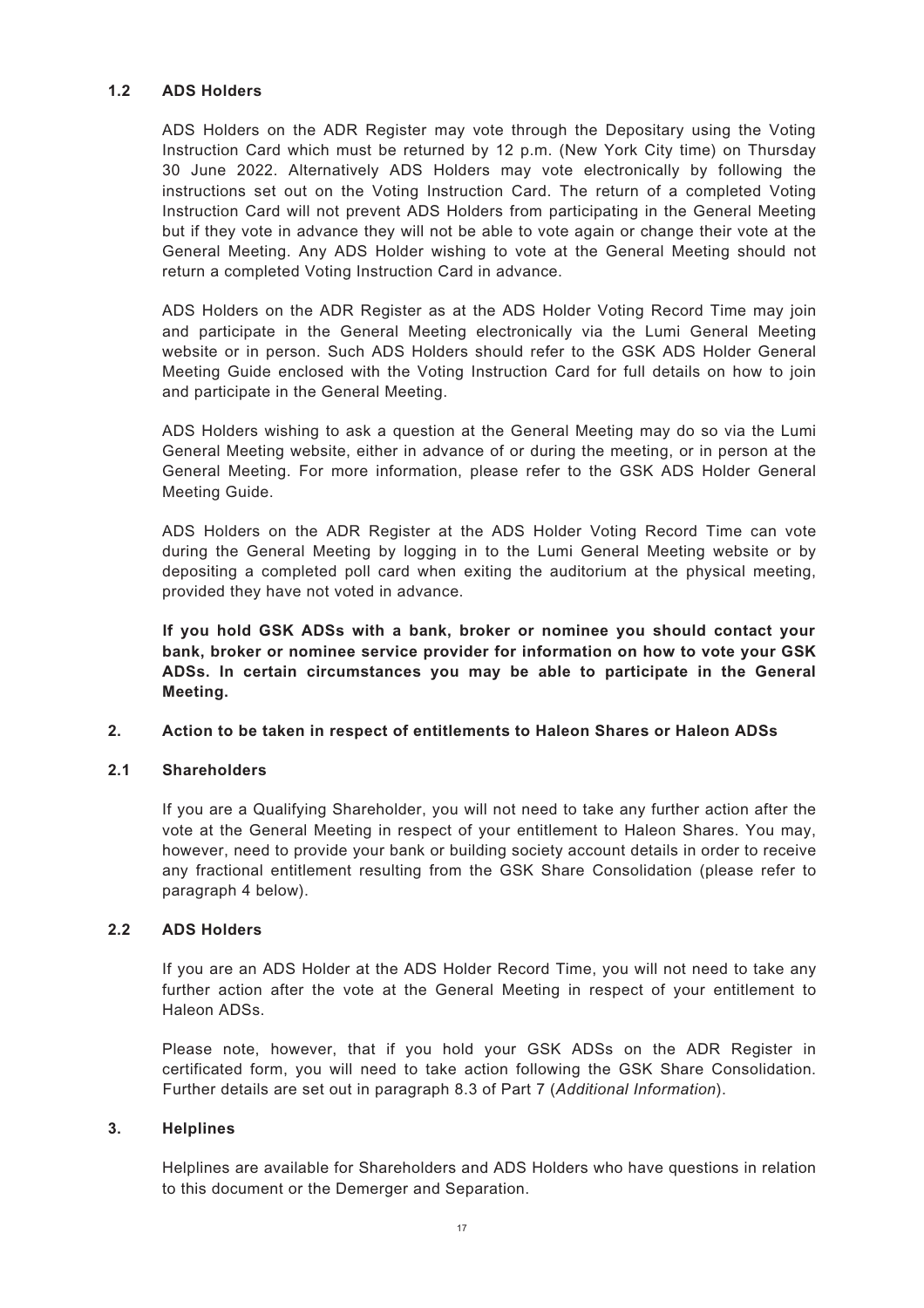Please note that the helpline operators will not provide advice on the merits of the Demerger and Separation or give any legal, financial or taxation advice, for which you are recommended to consult your own legal, financial or taxation adviser. Alternatively, consult your stockbroker, bank manager, solicitor, accountant and/or other independent professional adviser.

#### *Shareholders*

Shareholders should call the helpline operated by Equiniti which is available on +44 (0) 800 917 0937. The helpline will be available from 8.30 a.m. to 5.30 p.m. (UK time) Monday to Friday (except public holidays in England and Wales) and will remain open until Friday 12 August 2022. Calls to the helpline from outside of the UK will be charged at applicable international rates. Different charges may apply to calls made from mobile telephones and calls may be recorded and monitored for security and training purposes.

Alternatively, Shareholders can go to https://www.shareview.co.uk/clients/gskshareholder for copies of relevant documents, frequently asked questions and other useful information.

### **If you hold GSK Shares via a bank, broker or nominee you should contact your respective bank, broker or nominee service provider for further information.**

#### *ADS Holders*

ADS Holders on the ADR Register may refer queries relating to their accounts to the Depositary. The telephone number is +1 877 353 1154 (from inside the US) or +1 651 453 2128 (from outside the US) or via the website log-in at www.shareowneronline.com.

# **If you hold GSK ADSs with a bank, broker or nominee you should contact your bank, broker or nominee service provider for further information.**

For further information on the Demerger and Separation, including copies of all documents and frequently asked questions, please visit GSK's website at www.gsk.com.

#### **4. Electronic payments to Shareholders**

Please note that GSK and Haleon make all payments to Shareholders electronically. If you have not provided your bank or building society account details your entitlements will be retained in accordance with the Articles of Association and Haleon's articles of association. The terms and conditions of the GSK CSN and Haleon CSN set out the terms under which entitlements are retained if you have not provided bank or building society details on your GSK CSN or Haleon CSN account. Please note, if you have a bank mandate registered, we recommend that you check the account details are up to date via your Shareview portfolio or by calling the helpline on the number shown above.

If you do not have a dividend mandate in place you will be sent a bank mandate form to complete along with your Proxy Form or Form of Direction to complete. This is required to ensure the Registrar or Equiniti FS (for GSK Shares in the GSK CSN and Haleon Shares in the Haleon CSN) can pay any fractional entitlement due as a result of the GSK Share Consolidation as well as any outstanding GSK dividend payments and any future GSK and/or Haleon dividend payments. **These forms should be returned in the pre-paid envelope provided by Thursday 30 June 2022 to ensure any fractional entitlement and dividends are paid electronically. Alternatively, if you are registered for Shareview you can review, add or amend bank mandate details online via Shareview at www.shareview.co.uk/login.**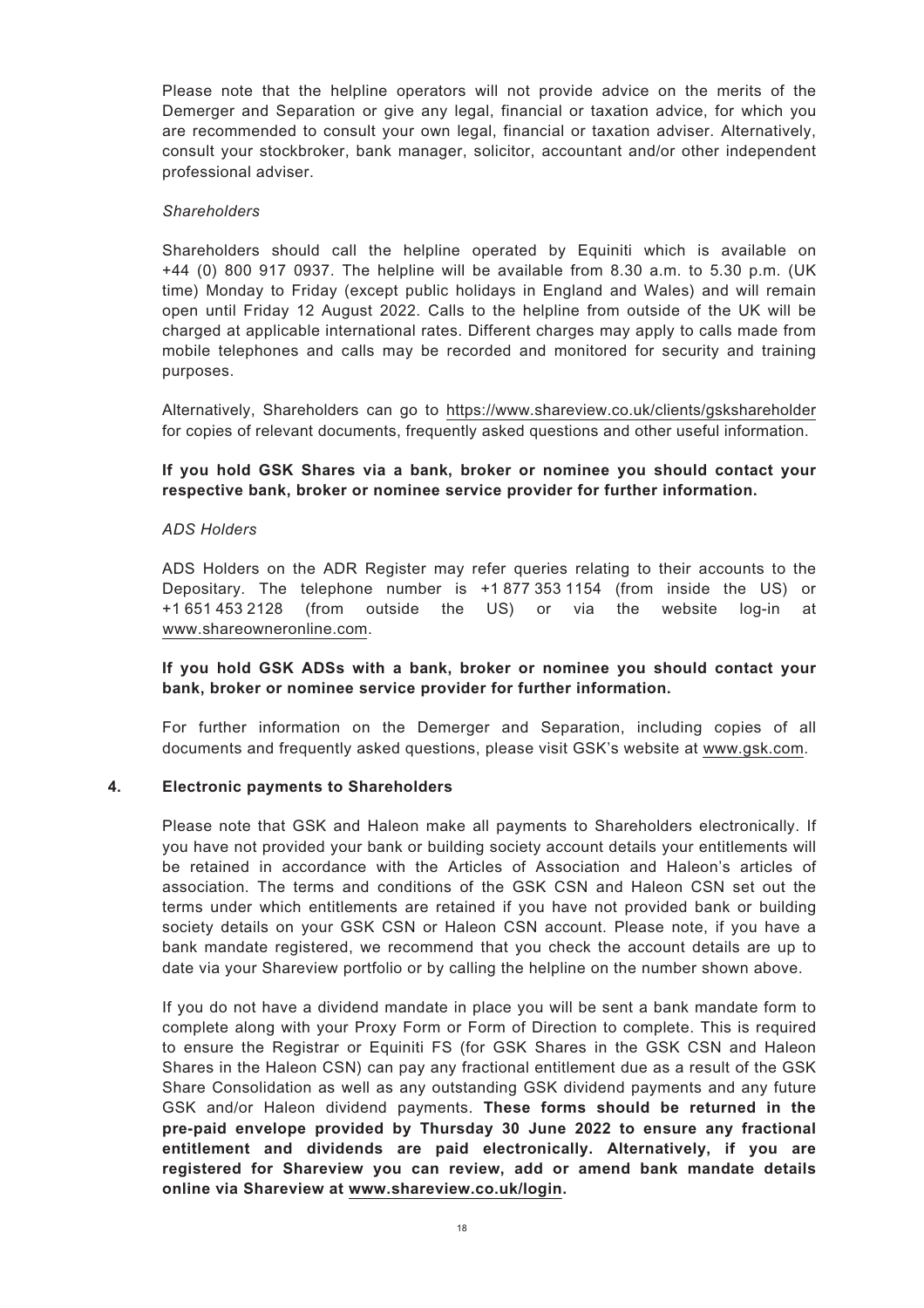# **PART 1 LETTER FROM THE CHAIR**

# **GSK plc ("GSK" or the "Company")**

(*Incorporated and registered in England and Wales with registered number 3888792*)

Sir Jonathan Symonds CBE Dame Emma Walmsley Iain Mackay Dr Hal Barron Charles Bancroft Manvinder Singh Banga Dr Anne Beal Dame Vivienne Cox Dr Harry C Dietz Lynn Elsenhans Dr Laurie Glimcher Dr Jesse Goodman Urs Rohner

<span id="page-18-0"></span>**Directors** Registered office

980 Great West Road **Brentford** Middlesex TW8 9GS

Wednesday 1 June 2022

Dear Shareholder,

# **Recommended proposal for the Demerger of the Haleon Group from the GSK Group and related matters**

#### **1. Introduction**

On 23 June 2021 at the GSK Investor Update, GSK confirmed its intention to separate the Haleon Group from the GSK Group. It is proposed that the Separation will be effected by way of a demerger of at least 80 per cent.**<sup>1</sup>** of GSK's 68 per cent. holding in the Haleon Group to **Shareholders** 

The Demerger is conditional on, among other things, the approval of Shareholders at the General Meeting to be held at the Sofitel London Heathrow, Terminal 5, London Heathrow Airport, TW6 2GD and electronically via the Lumi General Meeting website on Wednesday 6 July 2022 at 2.30 p.m.

The Demerger is the next step in a multi-year transformation of GSK to improve focus, performance and competitiveness, and to maximise value for Shareholders. By approving these proposals, Shareholders will create two independent companies:

- a biopharmaceuticals company with a portfolio focused on Vaccines, Specialty Medicines and General Medicines with clearly defined financial ambitions, a clear ambition to deliver large-scale positive human health impact and a strong balance sheet enabling a growth-oriented capital allocation policy and attractive shareholder returns; and
- a global leader in consumer health with a focused strategy to deliver sustainable above-market growth, sustainable moderate margin expansion in the medium term and attractive returns to shareholders.

The GSK Board believes that the Demerger will unlock the potential of both businesses, strengthen the balance sheet of GSK and its ability to invest in growth and maximise

**<sup>1</sup>** As at the Latest Practicable Date, expected to be 80.96 per cent.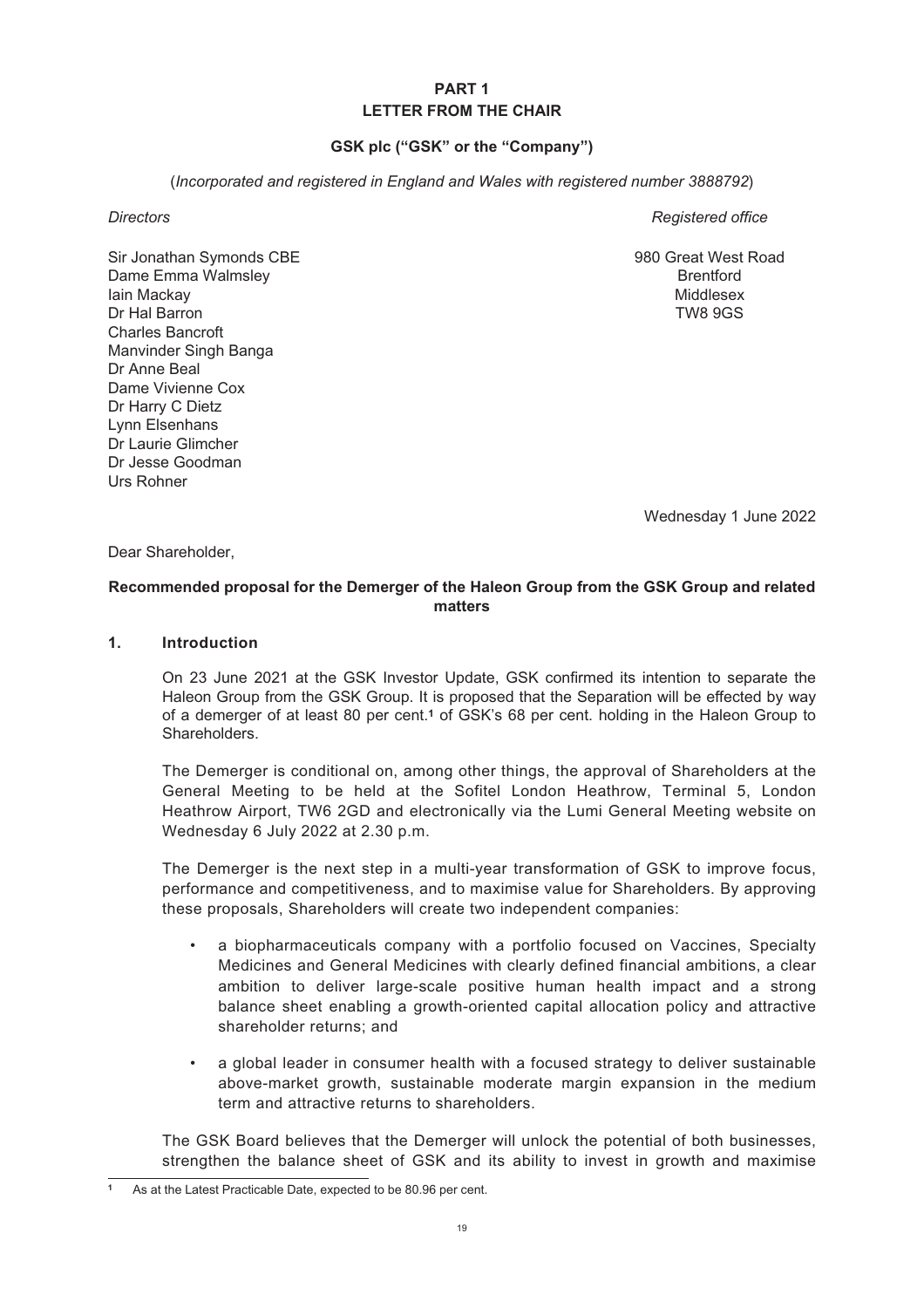value for Shareholders. The Demerger will create a newly-independent Haleon Group focused on driving penetration growth across the portfolio, capitalising on new and emerging growth opportunities, underpinned by strong execution and financial discipline.

Following completion of the Demerger and Separation, GSK intends to carry out a share consolidation. The resulting consistency in the GSK share price pre- and post-Separation should enable comparability between the GSK Group's earnings per share and share price with previous periods, while also preserving (as far as reasonably possible) the value of options and awards granted under the GSK Executive Schemes and GSK UK Sharesave.

As part of the Demerger and Separation, GSK proposes to enter into new arrangements with Pfizer and Haleon and to amend some existing arrangements with Pfizer. Pfizer is a related party of GSK for the purposes of the Listing Rules by virtue of its 32 per cent. interest in the Haleon Group (which is held through PFCHH, a wholly-owned subsidiary of Pfizer), which means that these new arrangements constitute related party transactions and require Shareholder approval at the General Meeting. Shareholder approval is also required in relation to the Demerger, which, due to its size, qualifies as a "Class 1" transaction for the purposes of the Listing Rules, and the GSK Share Consolidation.

The purpose of this document is to provide you with further information about the Demerger and Separation, the GSK Share Consolidation, the Related Party Transactions and certain other related matters and to explain why the GSK Board believes that they are in the best interests of Shareholders as a whole, and, accordingly why the GSK Board unanimously believes that you should vote in favour of the Resolutions at the General Meeting to be held at the Sofitel London Heathrow, Terminal 5, London Heathrow Airport, TW6 2GD and electronically via the Lumi General Meeting website on Wednesday 6 July 2022 at 2.30 p.m. The Notice and the text of the Resolutions which are to be proposed at the General Meeting are set out at the end of this document.

### **2. Overview of the Demerger**

The Demerger is conditional upon, among other things, the passing of the Demerger Resolution and Related Party Transactions Resolution by Shareholders at the General Meeting, the receipt of certain mandatory governmental/regulatory approvals in India, Japan and South Korea and the approval of the Demerger Dividend by the GSK Board. If the Demerger completes, Qualifying Shareholders (being Shareholders who are registered on the GSK Share Register at the Shareholder Record Time, including Shareholders in the GSK CSN) will be entitled to receive:

### **one Haleon Share for each GSK Share**

held by them at the Shareholder Record Time. Shareholders will continue to own their GSK Shares unless they sell or transfer them in the ordinary course.

Following the Demerger and certain other proposed steps to rationalise the shareholding structure of Haleon (described in further detail in paragraph 12 of this Part 1 (*Letter from the Chair*)), the total issued share capital of Haleon will be held as follows:

- at least 54.5 per cent, will be held in aggregate by Shareholders;
- up to 6 per cent. will be held by GSK;
- 32 per cent. will be held by Pfizer (which currently holds a 32 per cent. stake in the Haleon Group through its wholly-owned subsidiary, PFCHH); and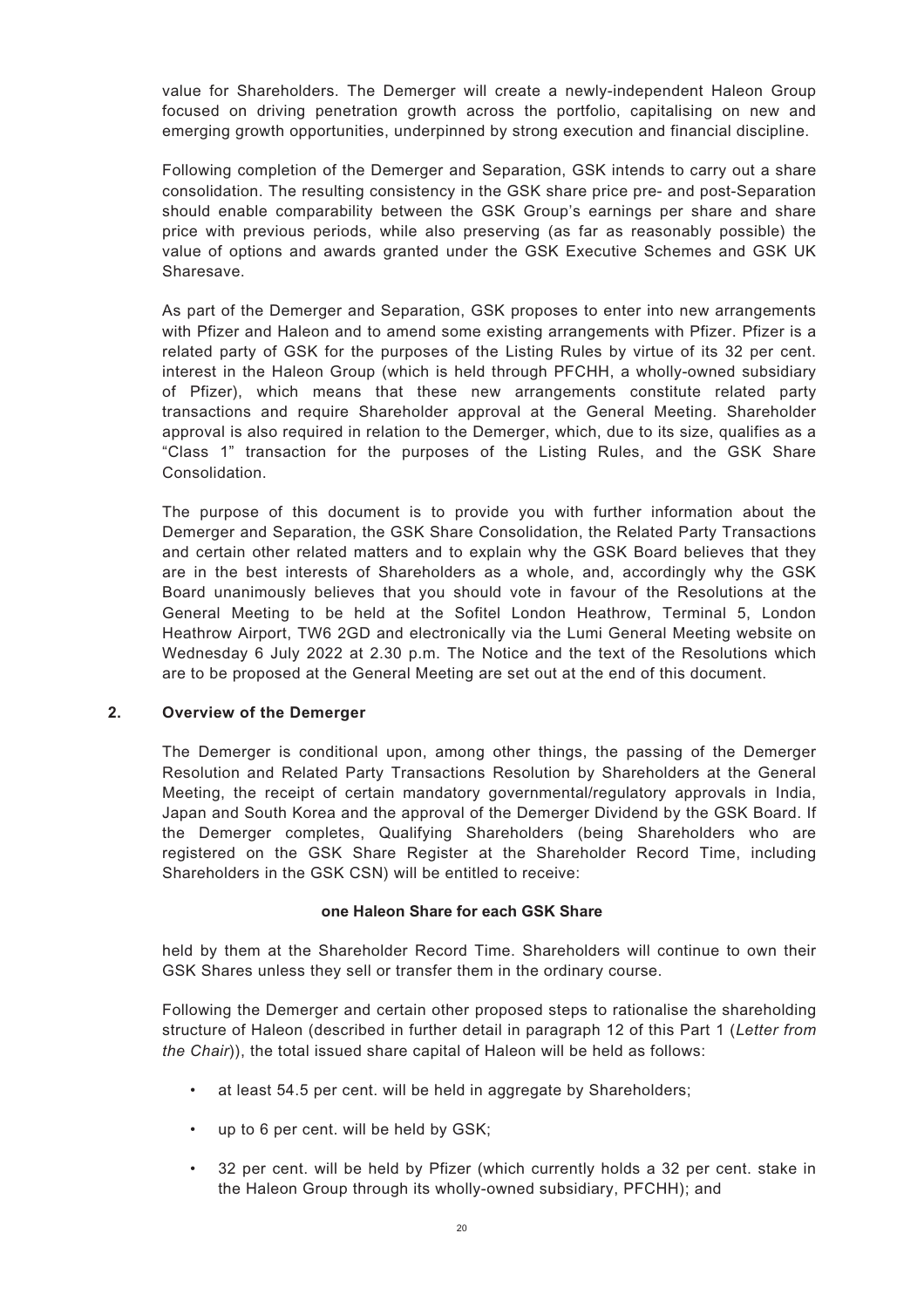• certain Scottish limited partnerships set up to provide a funding mechanism pursuant to which GSK will provide additional funding for GSK's UK Pension Schemes, will in aggregate hold 7.5 per cent. (described in further detail in paragraph 7 of this Part 1 (*Letter from the Chair*)).

It is expected that the Demerger and certain other steps to rationalise the shareholding structure of Haleon will be completed on Sunday 17 July 2022 and that Admission of, and dealings on the LSE in, the Haleon Shares will commence at 8 a.m. on Monday 18 July 2022.

The Separation will be effected via a demerger of GSK's equity interest, a listing of the Haleon Group on the UK equity market and the establishment of a level 2 sponsored American depositary receipt programme in the US.

Following the Demerger, it is expected that the Haleon Shares will have a premium listing on the Official List and be admitted to trading on the main market for listed securities of the LSE. All the Haleon Shares will rank pari passu in all respects, there being no conversion or exchange rights attaching to them, and all Haleon Shares will have equal rights to participate in capital, dividend and profit distribution by Haleon.

Details of the action that you need to take to vote on the Demerger Resolution can be found on page 16 in the section entitled '*Action to be taken in relation to voting at the General Meeting*' and in the answer to the questions at paragraphs 2.5, 2.6 and 2.7 of Part 2 (*Questions and Answers on the Demerger and Separation*).

Details of the conditions to the Demerger and other related steps and of the agreements to effect the Demerger and Separation are set out in full in paragraphs 14 and 15 of Part 7 (*Additional Information*).

The GSK Board is entitled to decide not to proceed with the Demerger at any time prior to Completion if a change in circumstances means that the GSK Board deems the Demerger to no longer be in the best interests of Shareholders as a whole.

### **3. Background to, and reasons for, the Demerger**

GSK has been transformed in recent years, both through a range of internal changes as well as a number of major transactions. GSK has strengthened its R&D and commercial execution, and transformed the group structure and priorities for capital allocation, while driving a cultural change with new leadership.

GSK is ready to deliver a step-change in growth and this is therefore the right time to undertake a demerger of the Haleon Group which unlocks the value of the Haleon Group for the benefit of all shareholders. With world class capabilities across prevention and treatment of disease, GSK is well positioned to positively impact human health at scale and to deliver strong performance and value to shareholders over the medium term.

### *Transformation of the Haleon Group*

The Group's consumer healthcare business has been reshaped for growth since 2015 through:

- the divestment of growth-dilutive brands (including approximately 50 non-strategic and growth-dilutive OTC and skincare assets from 2019 to 2021 to raise £1.1 billion of net proceeds);
- the increased contribution to revenue from higher-growth Power Brands from 44 per cent. in 2015 to 58 per cent. in 2021;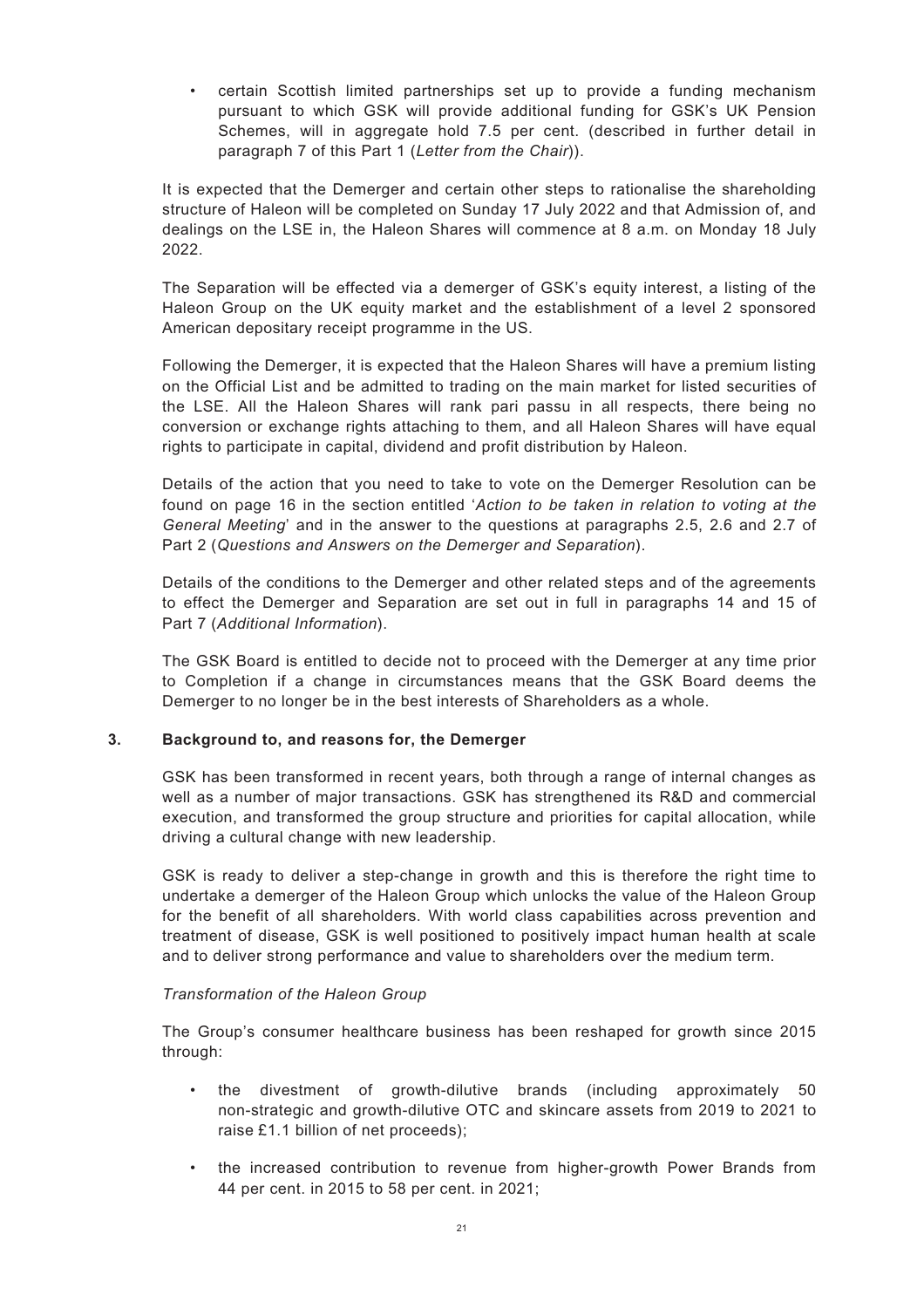- increased focus on the most attractive categories (e.g. VMS which contributed 1 per cent. of Haleon Group revenue in 2015 and contributed 16 per cent. in 2021);
- greater presence in key geographies (e.g. China which contributed 4 per cent. of Haleon Group revenue in 2015 and contributed 8 per cent. in 2021);
- increased presence in high growth channels (e.g. e-commerce sales increased from less than 1 per cent. of Haleon Group revenue in 2015 to 8 per cent. in 2021); and
- continued investment in Haleon's brands and capabilities through reinvestment in R&D and A&P.

This transformation has been catalysed through two major transactions. First, in March 2015, GSK undertook a major three-part transaction with Novartis, which included the combination of GSK's consumer healthcare business with all of Novartis' OTC business in a new joint venture in which GSK held a 63.5 per cent. interest. GSK subsequently acquired Novartis' 36.5 per cent. interest in the joint venture in June 2018 for \$13 billion. Following this, on 31 July 2019, GSK and Pfizer combined substantially all of their respective consumer healthcare businesses into a market leader 100 per cent. focused on consumer healthcare, in which GSK today holds a 68 per cent. interest.

Following the completion of the transformation of the Haleon Group and the integration of the Pfizer consumer assets, and the finalisation of the majority of separation activities ahead of the Demerger, the Haleon Group is now poised to separate from GSK in July 2022. The transformation has provided a platform to optimise many aspects of the Haleon Group's business, including implementing a new R&D and innovation model, investment in the automation and digitalisation of the supply chain, optimisation of the manufacturing and distribution network, continued investment in new data and analytic platforms and digital capabilities, and continued streamlining of the brand portfolio. This has resulted in the creation of a world-leading global consumer healthcare business in an attractive market that benefits from structural growth drivers. The Haleon Group has a world class portfolio of category-leading brands; an attractive geographic footprint well placed for growth; competitive capabilities including strong route-to-market capabilities across all channels; brand building and innovation capabilities alongside digital connectivity; and offers a proposition that combines human understanding with trusted science.

The Board believes that the Haleon Group has a compelling financial profile over the medium term (on a constant currency basis) that will deliver attractive shareholder returns, based on:

- expected annual Organic Revenue Growth of 4 to 6 per cent., ahead of the broader consumer healthcare market;
- sustainable moderate expansion of Adjusted Operating Profit Margin; and
- continued high Free Cash Flow Conversion.

### *Demerger of the Haleon Group*

At the time of the Pfizer Transaction, GSK publicly indicated its intention to separate the Haleon Group from GSK within three years of closing the transaction (which occurred on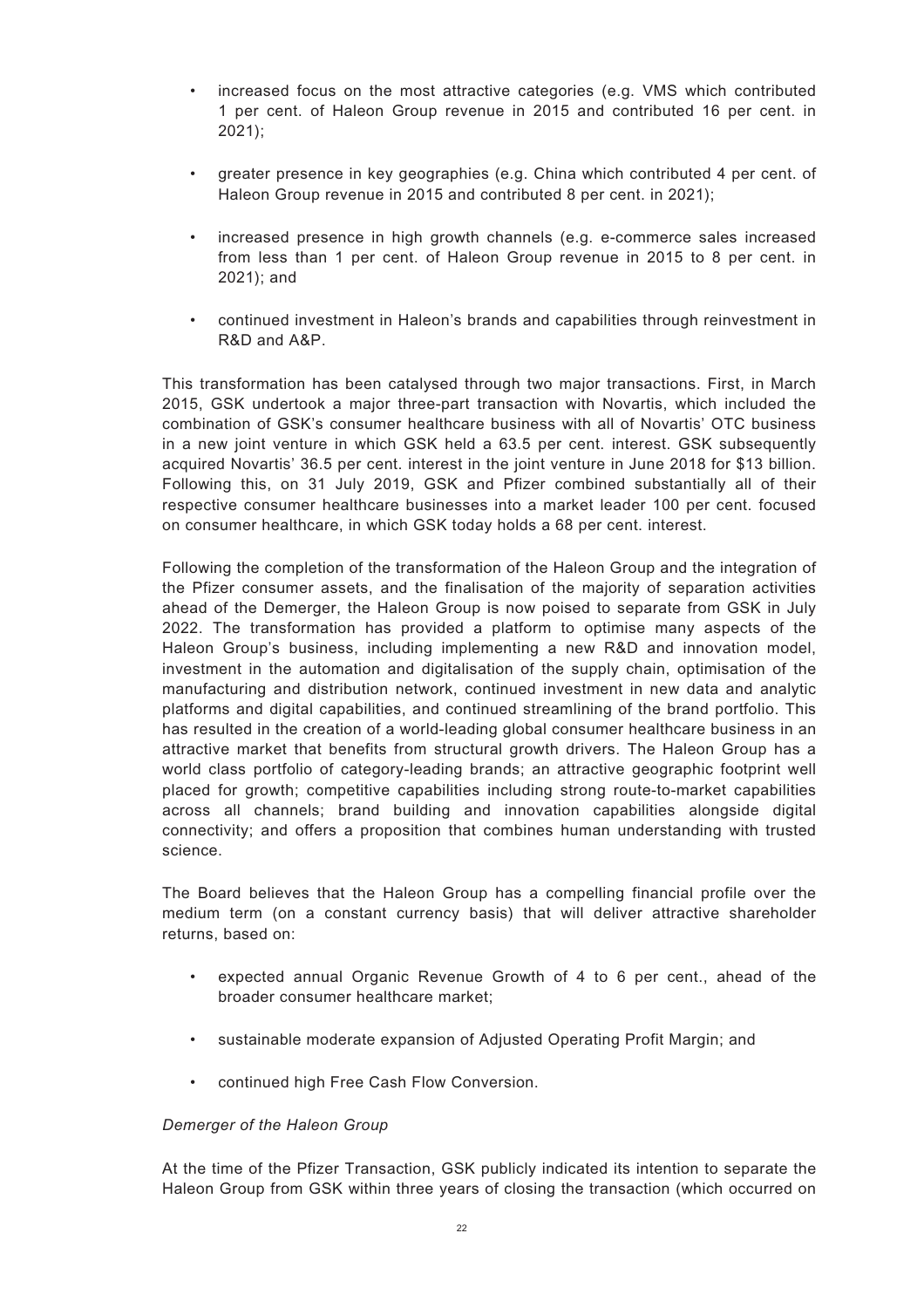31 July 2019). The GSK Board believes that the Separation will create two independent companies with appropriate capital structures to support their future growth opportunities, investment requirements and capital allocation priorities. This will enable GSK to prioritise its growth ambitions through R&D to develop a pipeline focused on the science of the immune system, human genetics and advanced technologies, as well as commercial investment in Vaccines and Specialty Medicines.

The remainder of this section provides further detail on the compelling strategic rationale for the Demerger and Separation.

# **3.1 The Demerger and Separation will maximise value for Shareholders**

The Demerger will provide Qualifying Shareholders with the opportunity to benefit directly from their holding in a newly independent and publicly listed global leader in the consumer healthcare market, alongside the opportunity to remain invested in a biopharmaceuticals business with ambitions for growth and delivery of innovative specialty medicines and vaccines. The strategic rationale for the Demerger and Separation detailed in paragraphs 3.2 to 3.4 below support the GSK Board's expectation that substantial value will be created as:

- GSK executes its strategy to deliver compound annual growth in sales and Adjusted Operating Profit of more than 5 per cent. and more than 10 per cent., respectively (CAGR for FY21 to FY26); and
- the Haleon Group executes its strategy to deliver above-market 4 to 6 per cent. annual Organic Revenue Growth with sustainable, moderate expansion in Adjusted Operating Profit Margin at constant currencies over the medium term.

The Separation will enable both GSK and Haleon to benefit from separate and independent governance focused on creation of additional capital resources and capital allocation aligned to their respective strategic priorities, alongside better access to capital and markets.

Following Separation, GSK and Haleon will have highly attractive and distinct investment propositions. The Demerger will allow existing and prospective investors to invest in GSK and Haleon directly as each independent company executes its strategy. The GSK Board therefore believes that the Demerger and Separation provides attractive optionality to Qualifying Shareholders and expects that, over time, each of GSK and Haleon will attract, develop and retain shareholder bases that will better reflect their respective financial profiles and thereby result in improved strategic and financial alignment for both businesses and shareholder bases.

GSK has also confirmed with HMRC that the Demerger will be tax neutral for most UK Qualifying Shareholders. A summary of certain UK and US tax consequences in respect of the Demerger and Separation is set out in Part 6 (*Taxation*).

# **3.2 The Demerger and Separation will strengthen the balance sheet of GSK and its ability to invest in growth**

The Demerger and Separation will result in a significant strengthening of GSK's balance sheet.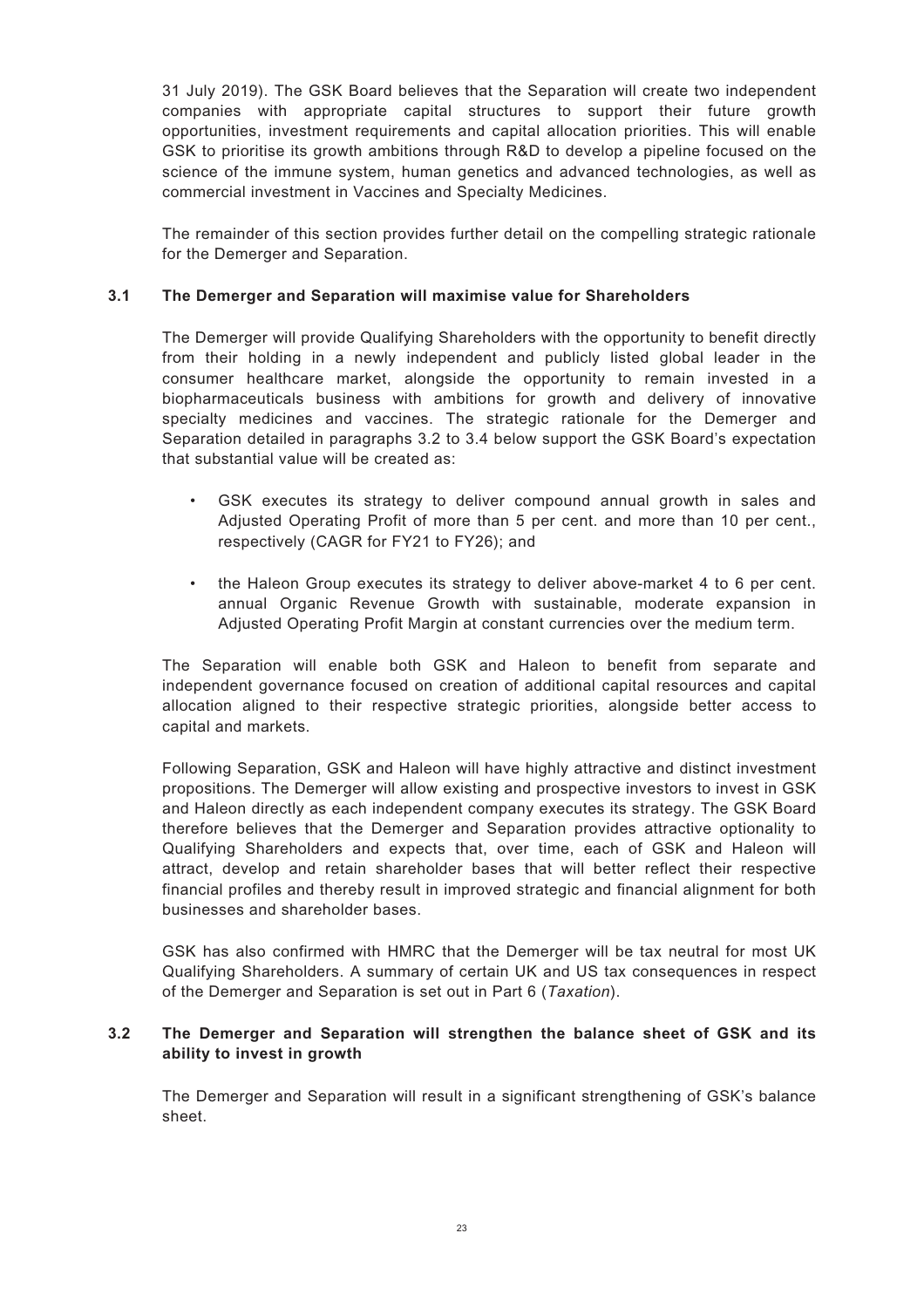Specifically, GSK's financial flexibility will be enhanced by the Pre-Demerger Dividend, which is expected to result in GSKCHH receiving cash proceeds of more than £7 billion at Separation. GSK's financial flexibility will be further enhanced by:

- its retention and ability to monetise an up to 6 per cent. holding in the Haleon Group; and
- its ability to monetise the SLPs' 7.5 per cent. holding in the Haleon Group, once the £1.08 billion Proceeds Threshold**<sup>2</sup>** is met.**<sup>3</sup>**

GSK intends to monetise these holdings in Haleon in a disciplined manner to further strengthen the Post-Demerger GSK Group's balance sheet.**<sup>4</sup>**

A portion of the proceeds from monetisation of the SLPs' retained stake in the Haleon Group will be used to fund additional contributions to the GSK UK Pension Schemes totalling £1.08 billion in aggregate. Payment of this aggregate amount into the GSK UK Pension Schemes would fully fund the cash funding or "technical provisions" deficits in those three schemes shown by the 31 December 2020 valuations.

GSK's greater financial flexibility will support its growth-focused capital allocation strategy, alongside the right mix of capital allocation priorities which creates more resources to invest in the future of the business and enhances the ability of the business to deliver on the step change in performance and sustainable growth communicated as part of the 2021 investor update.

The Haleon Group is expected to have a leverage of up to 4 times net debt to Adjusted EBITDA following the Demerger and Separation. This leverage is considered appropriate in view of the cash generative nature of the underlying business, and will enable the Haleon Group to reduce indebtedness over time whilst continuing to invest in the business and paying an attractive dividend. Haleon Group management expects leverage to be below 3 times net debt to Adjusted EBITDA by the end of 2024.

# **3.3 The Demerger and Separation will unlock the potential of both businesses and drive health impact and shareholder value through sustainable growth and attractive returns**

Since 2017, GSK has undergone a significant and sustained multi-year programme of strategic transformation and R&D investment to improve performance, competitiveness and strengthen operational capabilities. In that time, GSK has delivered 13 major product approvals and doubled the number of assets in Phase 3 and registration to 22, with a pipeline of 21 vaccines and 43 medicines, whilst also significantly improving commercial execution.

GSK has a growth-focused capital allocation framework. Following the Demerger and Separation, GSK will continue to prioritise its R&D pipeline focusing on immune science, use of genetics and advanced technologies. Commercial investment will also continue to

**<sup>2</sup>** As increased by notional interest and assuming certain documents apportioning liabilities of the existing Haleon employer to the GSK Group take effect (as described in further detail in paragraph 7 of this Part 1 (*Letter from the Chair*)).

**<sup>3</sup>** As described further in paragraph 7 of this Part 1 (*Letter from the Chair*) and paragraph 14.15 of Part 7 (*Additional Information*), a GSK subsidiary (acting as the General Partner of each SLP) will have the ability to liquidate the Haleon Shares held by the relevant SLP, subject to: (i) the terms of the Lock-up Deed (and any customary secondary lock-up periods agreed in connection with the sales); and (ii) the terms of the Orderly Marketing Agreement and the OMA Side Letter.

**<sup>4</sup>** The leverage of GSK stated in this document has not been adjusted for the value of the stake retained by GSK.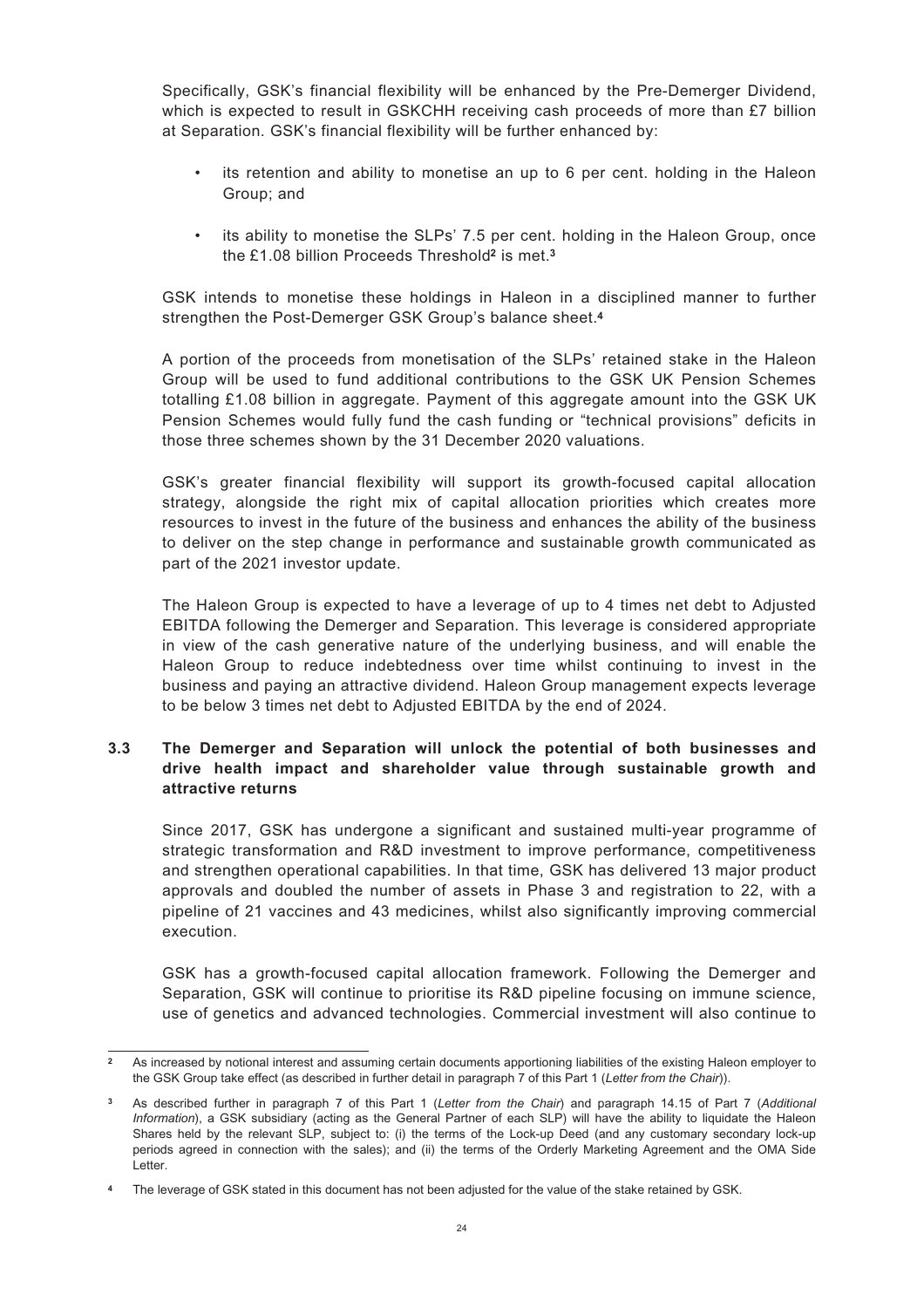be prioritised in Vaccines and Specialty Medicines, which are expected to grow to around three quarters of GSK's sales by 2026. A greater focus on its R&D pipeline will also support the enhancement of GSK's early stage pipeline to address significant unmet needs in prevention and treatment beyond 2026.

Meanwhile the Haleon Group will focus on driving the growth of its portfolio of brands whilst capitalising on new and emerging everyday health needs. As a consumer healthcare-focused business, Haleon Group will have greater flexibility around: (i) the use of its capital; and (ii) decision making to better deliver against these needs and achieve attractive and sustainable above-market growth with strong cash generation.

### **3.4 The Demerger and Separation will result in two companies led and overseen by two independent and appropriately skilled boards of directors**

The Demerger and Separation will allow the formation of two independent and appropriately skilled boards of directors of GSK and Haleon to oversee the strategy and capital allocation policies of each business, with a commitment to drive sustained value creation.

### *GSK Board*

The Demerger and Separation offers the opportunity to further deepen the biopharmaceuticals experience and credentials of the GSK Board. Korn Ferry was commissioned by the GSK Board to assist in reviewing and determining the optimal board composition for the future. This process included the review and consideration of peer companies' board composition and governance. GSK agreed a desired GSK Board skills matrix which mapped current Directors' skills and capabilities against GSK's future succession needs and the evolving needs of its business.

Following this work, the GSK Board announced the appointment of Dr Hal Dietz, Professor of Genetic Medicine at the Johns Hopkins University School of Medicine in the US. He joined the GSK Board in January 2022. It also led to the appointment of Dr Vishal Sikka, a world leading technologist with exceptional credentials in AI and machine learning. Dr Sikka will join the GSK Board as a Non-Executive Director following Separation. GSK also expects to appoint one further Non-Executive Director, with deep biopharma experience, to join the GSK Board shortly after Separation.

The appointments of Dr Dietz, in combination with Dr Laurie Glimcher and Dr Jesse Goodman, and from August 2022, Dr Hal Barron as a Non-Executive Director, ensure that the scientific credentials of the GSK Board are among the strongest in the industry.

The GSK Board will also retain the expertise of Charles Bancroft (a former CFO of Bristol Myers Squibb), Dr Anne Beal (a physician, and former Chief Patient Officer at Sanofi), and Urs Rohner (a lawyer with extensive business and banking experience).

Post-Separation the GSK Board is expected to comprise twelve directors including Emma Walmsley, CEO, Iain Mackay, CFO, and myself, as Chair. Collectively, appropriate for GSK's new status, post-Demerger and Separation, as a focused biopharmaceutical company, the GSK Board will be diverse, have deep scientific and business expertise from the wider biopharma industry and global commercial organisations and broad geographic experience. The GSK Board will be well equipped to provide guidance, oversight and challenge to the GSK management team and support the delivery of its ambitious strategy and targets.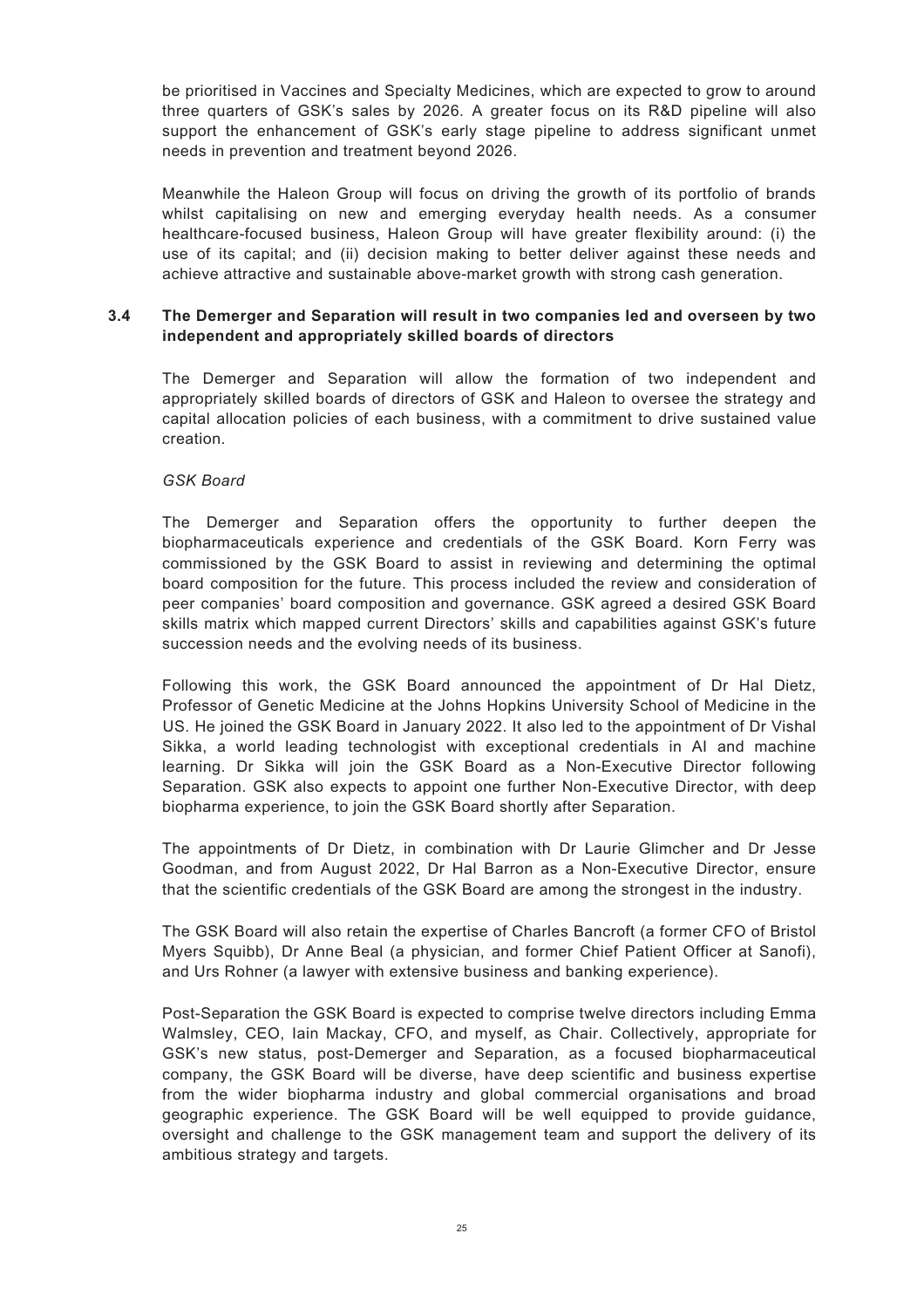#### *Haleon Board*

A new independent board has been designed and established specifically to support the delivery and growth strategy for the Haleon Group, under the leadership of its Chair, Dave Lewis. His appointment followed an extensive external search process with clear criteria on the leadership requirements. Uppermost in this criteria was relevant consumer industry experience, a track record of value creation and the ability to coach the Haleon Group management team to deliver the full potential of the business.

Dave Lewis is a highly experienced and respected global business leader in consumer goods and retail. His experience includes having served as Group Chief Executive Officer of Tesco plc and President, Personal Care at Unilever. He is also a Non-Executive Director of Pepsico Inc and Chair of Xlinks.

A further eight Non-Executive Directors have been appointed to the Haleon Board, effective from Admission. Together, these appointments offer a strong blend of skills, functional and industry experience, diversity and continuity for Haleon. Two highly experienced GSK Non-Executive Directors will transfer to Haleon at Admission to provide continuity and an understanding of the Haleon business: Vindi Banga, who has been a GSK Non-Executive Director for over six years, will become Haleon's Senior Independent Director, and Dame Vivienne Cox, who has served GSK for over five years, will also become a Haleon Non-Executive Director.

On Admission, Tracy Clarke will become a Non-Executive Director of Haleon and Chair of the Remuneration Committee and Deirdre Mahlan will become a Non-Executive Director of Haleon and Chair of the Audit & Risk Committee. Ms Clarke brings extensive experience in international banking and financial services whilst Ms Mahlan is a former CFO with deep finance and consumer product experience. Also on Admission, Asmita Dubey and Marie-Anne Aymerich will become independent Non-Executive Directors of Haleon. Ms Dubey brings extensive consumer experience of marketing and digital transformation for consumer brands as well as strong experience of working in China. Ms Aymerich brings considerable experience of marketing, brand management and innovation in the consumer and oral health sector.

Pfizer currently has the right to appoint up to two Non-Executive Directors of Haleon. John Young and Bryan Supran have been nominated as Non-Executive Directors by Pfizer as its two appointees. Mr Supran and Mr Young have been directors of CH JVCo since its formation.

Brian McNamara, CEO, and Tobias Hestler, CFO, have been appointed as Executive Directors of Haleon. The deep experience and skills of the Haleon Board as a whole provide in-depth understanding of the global consumer sector, with particular experience operating in the US, China, India and Europe. This will enable robust oversight and expert support to the Haleon Group management team.

Both the GSK Board and the Haleon Board are constituted and skilled to meet the requirements of the UK Corporate Governance Code. Biographical details for GSK Board and Haleon Board members are provided on the GSK website.

### **4. The GSK Business and the Haleon Business**

#### **The GSK Business**

GSK is a global biopharma company with a purpose to *unite science, technology and talent to get ahead of disease together.* GSK prioritises innovation in Vaccines and Specialty Medicines to maximise opportunities to prevent and treat disease. GSK has a clear ambition to deliver human health impact at scale, attractive and growing shareholder returns, and be a company where outstanding people thrive.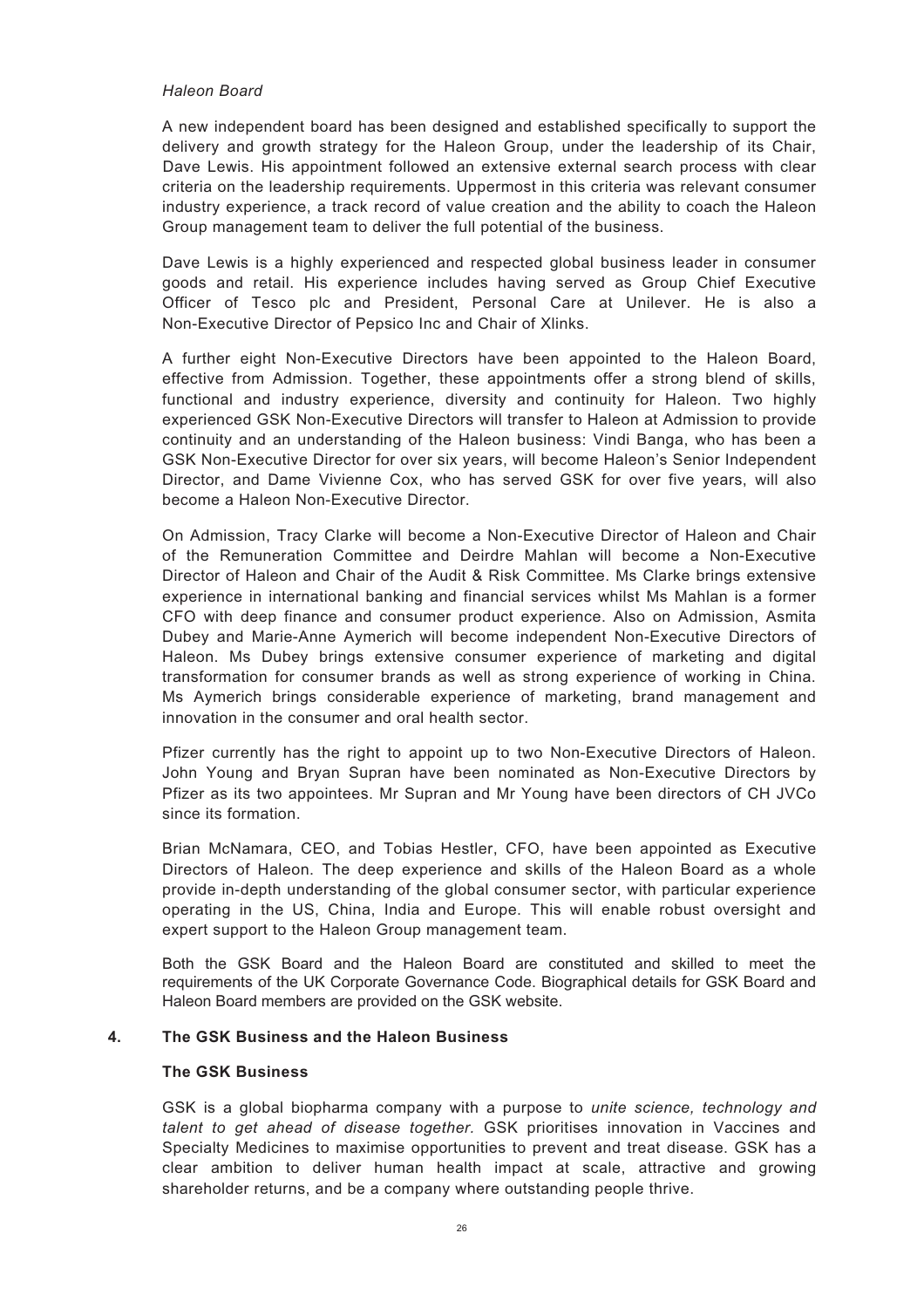Since 2017, New and Speciality product sales have reached £10 billion growing double digits, and Vaccines revenue has increased by 31.35 per cent. In the same period, GSK has achieved 13 major approvals from its pipeline, has delivered a 35 per cent. reduction in manufacturing sites and major transformation programmes are on track to deliver £1.5 billion in annual cost savings.

The business delivered total revenue of £34.1 billion in 2021 with a strong portfolio of marketed assets, as well as a robust late-stage pipeline set to deliver over 5 per cent. revenue CAGR through to 2026.

GSK's R&D focus is to deliver new vaccines and specialty medicines, using the science of the immune system, human genetics and advanced technologies. GSK will prioritise innovation in Vaccines and Specialty Medicines (with a portfolio focused across Infectious Diseases, HIV, Oncology and Immunology/Respiratory), which are expected to grow to around three-quarters of its sales by 2026, maximising opportunities that are increasingly evident across prevention and treatment of disease. The business will support investments in innovation through the attractive profitability and cash flow of the General Medicines business, which will continue to be optimised.

GSK is focused across four core therapeutic areas: Infectious Diseases, HIV, Oncology and Immunology/Respiratory. In addition, GSK will remain open to opportunities outside these core therapeutic areas where there are scale opportunities rooted in immune science and genetic validation.

GSK benefits from strong commercial capabilities and organisations, newly focused on key markets, including the US, and maximising the potential from priority brands across Vaccines, Specialty Medicines and General Medicines.

GSK currently has a pipeline of 21 vaccines and 43 medicines, many of which are latestage with potential best- or first-in-class opportunities. While GSK is executing the development of its internal pipeline, it will continue to strengthen its portfolio through innovative early programmes and business development opportunities.

The newly defined General Medicines product group contains all of GSK's primary care brands, including older established products as well as the inhaled respiratory portfolio. General Medicines will have differing performance profiles by region and brand, with growth expected most in emerging markets. Overall, General Medicines is expected to show broadly stable sales over the period 2021-26 (CER).

General Medicines will be optimised for profitability and cash generation to support investment in Vaccines and Specialty Medicines. As part of this approach, further streamlining of the portfolio will continue to be considered through divestment or partnering of non-priority brands.

GSK will benefit from a strengthened balance sheet after the Separation, further supporting a growth-oriented capital allocation policy. This, together with expected stronger cash generation, will provide additional flexibility to support future investments in growth.

Maintaining a sector leading ESG performance will continue to be an integral part of GSK's strategy and a key goal for the new company. GSK takes a focused approach to ESG, driven by its strengths, and addressing the key challenges faced by the industry over the long-term. GSK will prioritise resources across six areas it sees as material to its business: pricing/access, global health, inclusion and diversity, the environment, product governance and operating standards. GSK will continue to report against a set of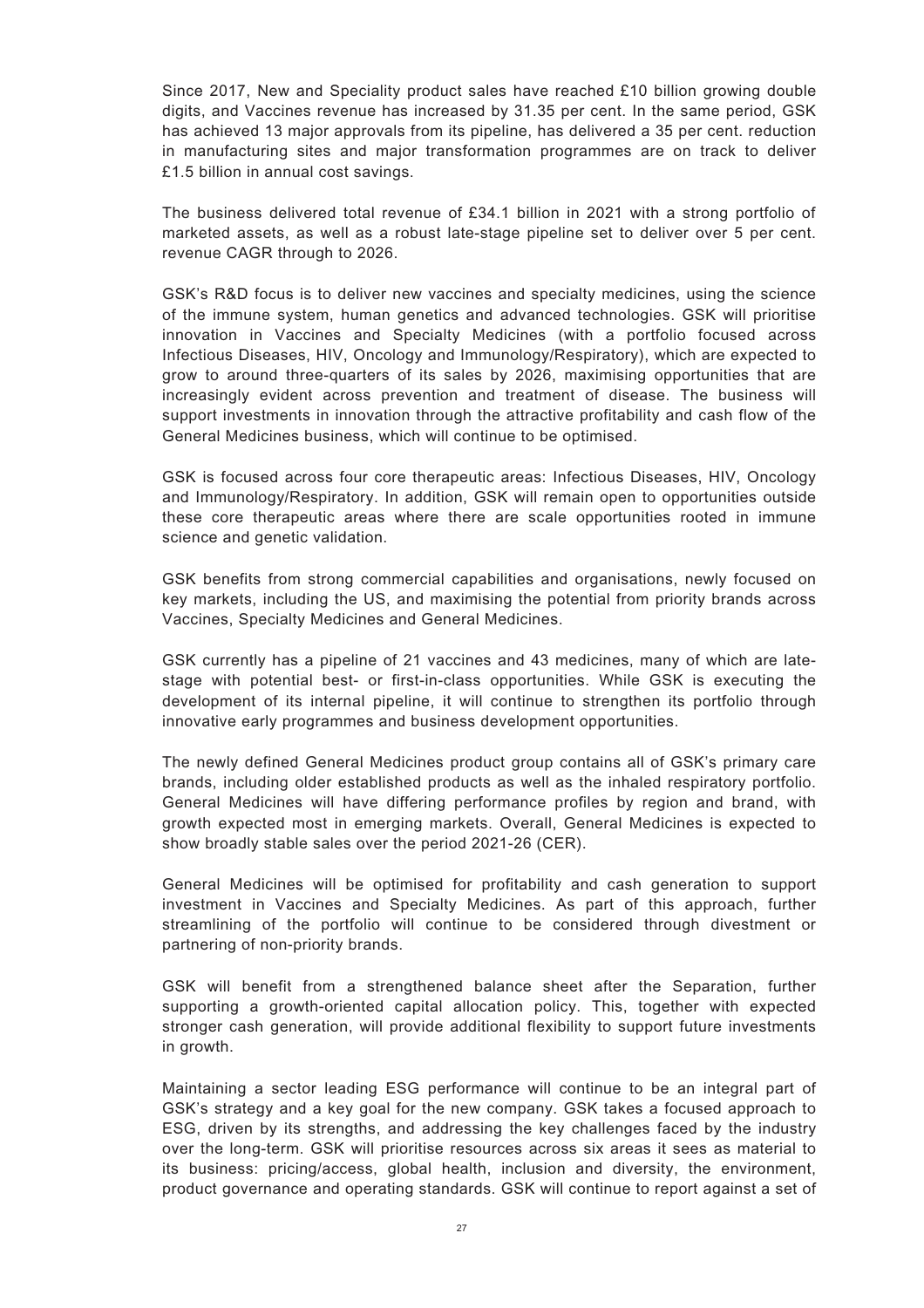public trust commitments and strive to deliver a positive social impact. This will be underpinned by fostering a culture where GSK's people are ambitious for patients, accountable for impact and do the right thing.

#### **Current trading and prospects of the GSK Group**

On Wednesday, 27 April 2022, GSK issued its results for the first quarter 2022 ("**Q1 22 Results**"). The update below is substantially extracted from that announcement.

*Q1 22 Results*

|                           | Q1 2022<br>£m | Growth<br>£% | Growth<br>CER% |
|---------------------------|---------------|--------------|----------------|
| Turnover                  | 9,780         | 32           | 32             |
| Total operating profit    | 2,801         | 65           | 65             |
| Adjusted operating profit | 2,613         | 39           | 39             |

GSK delivered a strong first quarter to 2022, reflecting further good momentum across specialty medicines and vaccines, including the return to strong sales growth for Shingrix, and continuing pipeline progress.

|                              | Q1 2022<br>£m | Growth<br>£% | Growth<br>CER% |
|------------------------------|---------------|--------------|----------------|
| <b>Specialty Medicines</b>   | 3,135         | 98           | 97             |
| Vaccines                     | 1,669         | 36           | 36             |
| <b>General Medicines</b>     | 2,343         | 2            | 3              |
| <b>Commercial Operations</b> | 7,147         | 40           | 40             |
| <b>Consumer Healthcare</b>   | 2,633         | 14           | 14             |
| Group turnover               | 9,780         | 32           | 32             |

#### *Turnover*

Total turnover in the quarter was £9,780 million, up 32 per cent. AER, 32 per cent. CER, reflecting a strong performance in Commercial Operations in the three product groups and Consumer Healthcare. Sales of Xevudy were £1,307 million and contributed 25 percentage points of growth in the quarter to Commercial Operations. Specialty Medicines included the positive impact of international tender phasing, Vaccines benefited from Shingrix post-pandemic recovery and retail buy-in in the US and General Medicines reflected growth from Trelegy and recovery of the antibiotics market.

Specialty Medicines turnover was £3,135 million, up 98 per cent. AER, 97 per cent. CER, driven by consistent growth in all therapy areas including sales of Xevudy. Sales growth was up 16 per cent. AER, 15 per cent. CER excluding Xevudy.

Vaccines turnover grew 36 per cent. AER, 36 per cent. CER to £1,669 million, driven primarily by Shingrix in the US and Europe reflecting strong performance and the benefit of a favourable comparator in Q1 2021 when sales were impacted by COVID-19 related disruptions in several markets and lower Centre for Disease Control (CDC) purchases.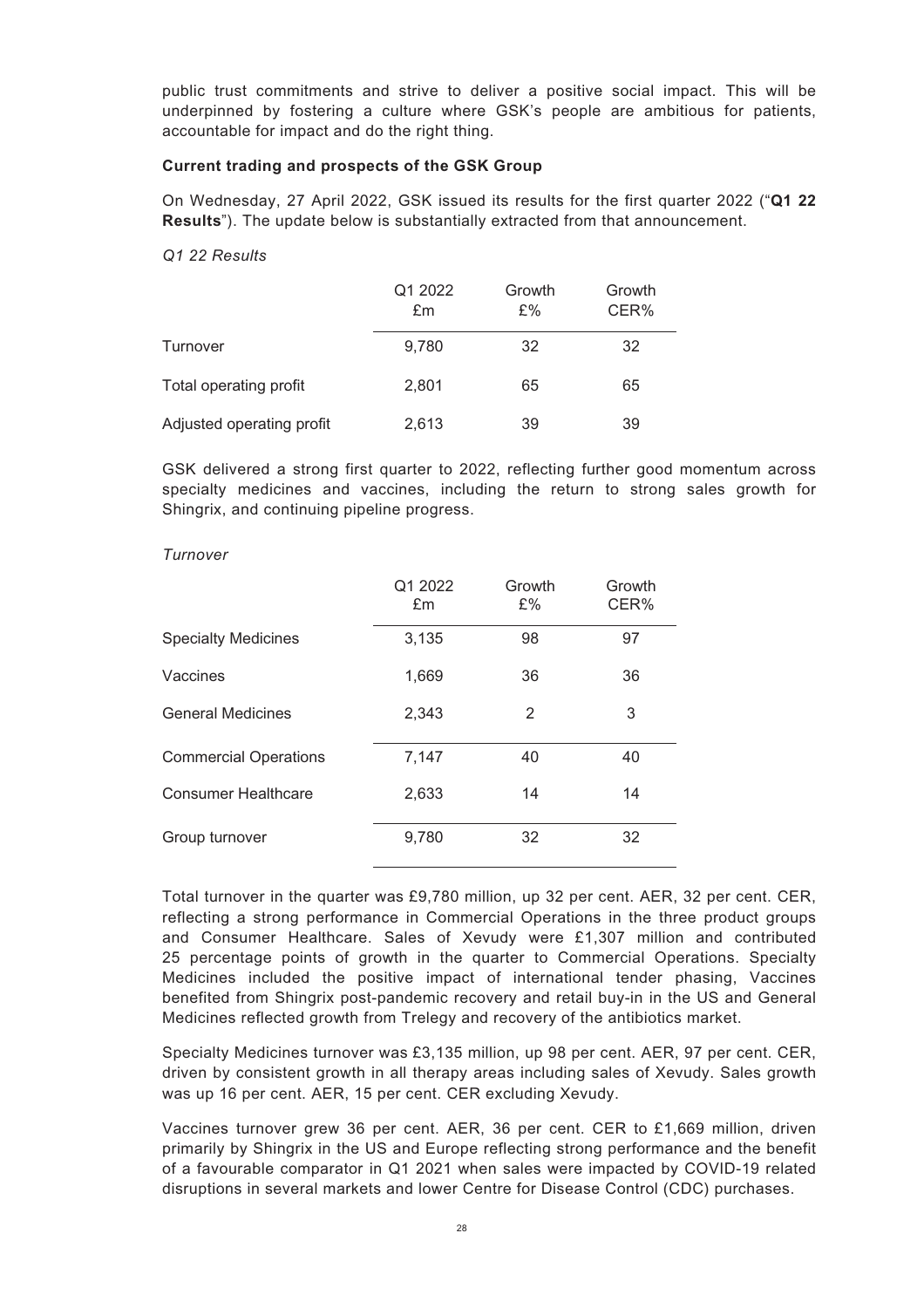General Medicines turnover was £2,343 million, up 2 per cent. AER, 3 per cent. CER, with growth from Trelegy in all regions, recovery of the antibiotics market and the benefit of a favourable prior period returns and rebates (RAR) adjustment, offsetting the impact of generic competition in US, Europe and Japan.

Consumer Healthcare grew 14 per cent. AER, 14 per cent. CER to £2,633 million. Total sales grew 15 per cent. AER, 16 per cent. CER, excluding the impact of brands divested, with strong growth across all categories.

#### *Operating profit*

Total operating profit was £2,801 million compared with £1,693 million in Q1 2021. This included £924 million upfront settlement income from Gilead, increased profits on turnover growth of 32 per cent. CER, partly offset by higher remeasurement charges for contingent consideration liabilities and lower profits on disposals. Adjusted Operating Profit was £2,613 million, 39 per cent. higher than Q1 2021 at AER and at CER. The Adjusted Operating Profit Margin of 26.7 per cent. was 1.4 percentage points higher at AER and 1.3 percentage points higher on a CER basis than in Q1 2021. The benefit from COVID-19 solutions sales (Xevudy) contributed approximately 11 per cent. AER, 11 per cent. CER to Adjusted Operating Profit growth.

#### *R&D delivery and strengthening of the pipeline*

The GSK Group's innovation driven transformation continues to advance with regulatory approvals in Q1 2022 in Specialty Medicines with the regulatory approval of Cabenuva for use every two months, the US FDA approval of Triumeq PD, and Chinese approval of Benlysta for lupus nephritis. In Q1 2022, GSK announced the proposed acquisition of Sierra Oncology for \$1.9 billion and, in Q2 2022, the proposed acquisition of Affinivax, Inc. for an upfront payment of \$2.1 billion and up to \$1.2 billion in subsequent development milestones. Both acquisitions are consistent with the Group's targeted business development strategy to augment and complement the Group's organic pipeline.

#### *2022 guidance*

This guidance excludes the commercial benefit of COVID-19 solutions.

The GSK Group continues to focus on delivery against its strategic priorities of Innovation, Performance and Trust in 2022. GSK plans to increase targeted investment in R&D and to build on and invest behind top-line momentum for key growth drivers. Assuming global economies and healthcare systems approach normality as the year progresses, the GSK Group expect sales of Specialty Medicines to grow approximately 10 per cent. (CER) and sales of General Medicines to show a slight decrease, primarily reflecting increased genericisation of established Respiratory medicines.

Vaccines sales are expected to grow at a low-teens percentage (CER) for the year. However, as noted at the time of announcing the FY21 Results, GSK anticipates governments' prioritisation of COVID-19 vaccination programmes and ongoing measures to contain the pandemic would result in some continued disruption to adult immunisations. In the first-quarter 2022 Shingrix demonstrated strong demand recovery, particularly in the US, as well as channel inventory build and the benefit of a favourable comparator to Q1 2021. Despite the potential for short-term pandemic disruption, the GSK Group continues to expect strong double-digit growth and record annual sales for Shingrix in 2022 based on strong demand in existing markets and continued geographical expansion.

Reflecting these factors and our Q1 22 Results, GSK reconfirms its full-year 2022 guidance for new GSK of sales growth between 5 per cent. to 7 per cent. CER and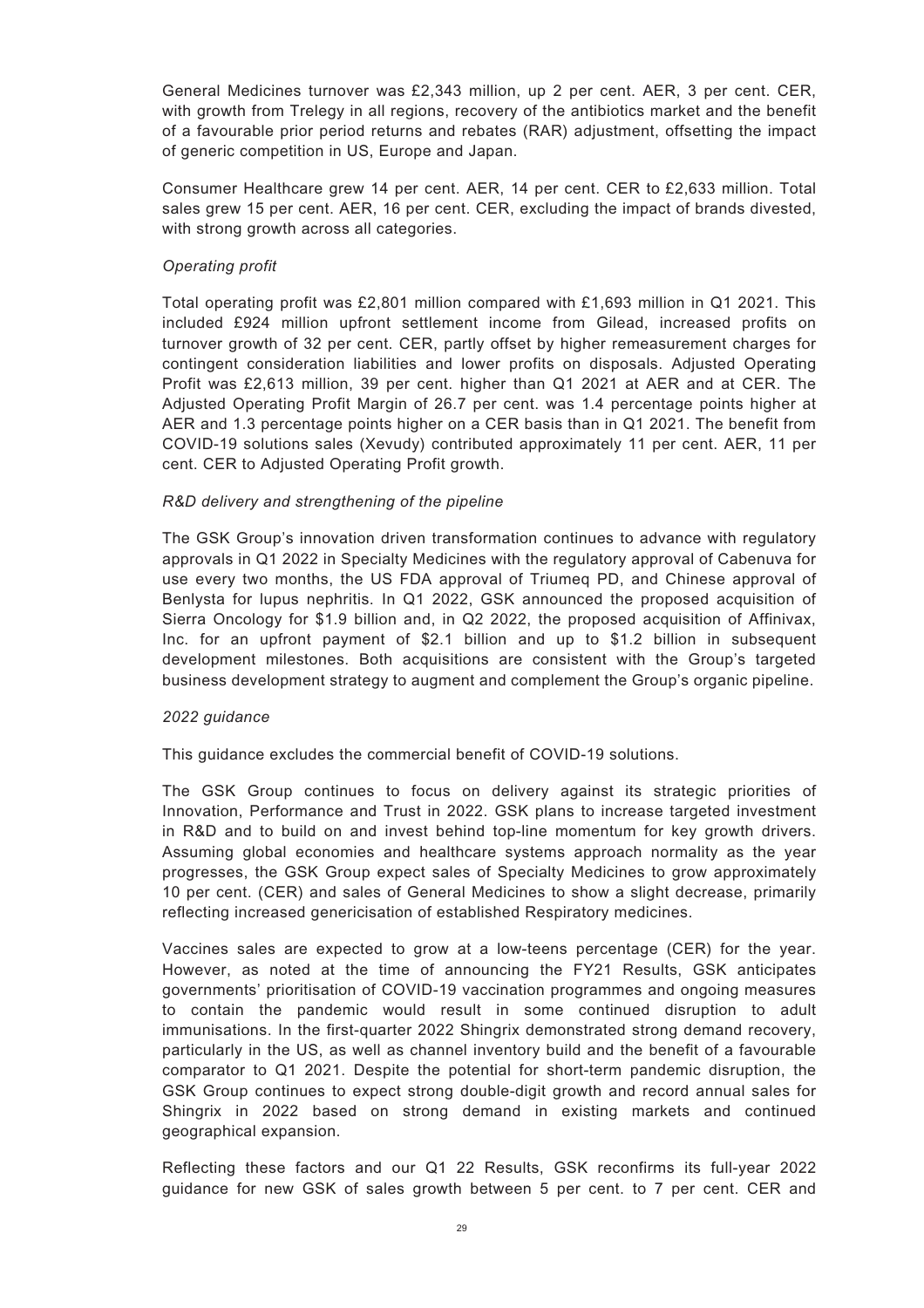Adjusted Operating Profit growth between 12 per cent. to 14 per cent. CER compared to 2021. This guidance includes the future benefit in royalty income from the Global Settlement and Licence Agreement with Gilead announced on Tuesday 1 February 2022.

#### *2022 COVID-19 solutions expectations*

In 2022, based on known binding agreements with governments, the GSK Group expects that COVID-19 solutions will contribute a similar sales level to 2021, but at a substantially reduced profit contribution due to the increased proportion of lower margin Xevudy sales. The GSK Group expects this to reduce Adjusted Operating Profit growth (including COVID-19 solutions in both years) by between 5 per cent. to 7 per cent. The overwhelming majority of expected COVID-19 solutions sales were achieved in the first quarter this year.

See also paragraph 19 of Part 7 (*Additional Information*) for information on and key assumptions for the GSK profit forecasts.

### **The Haleon Business**

The Haleon Group is a global leader in consumer healthcare with a focused strategy to deliver sustainable above-market growth and attractive returns to shareholders; a worldclass portfolio of category-leading brands; an attractive geographic footprint well placed for growth; competitive capabilities including strong route-to-market capabilities across all channels; and brand building and innovation capabilities alongside digital connectivity, which offers a proposition that combines human understanding with trusted science.

The Haleon Group has a clear and focused strategy to deliver sustainable financial performance that can drive continued investment in growth and deliver attractive returns to shareholders, guided by its clear purpose of delivering better everyday health with humanity. This strategy is built on growing the portfolio by driving household penetration, capitalising on new and emerging opportunities across everyday health needs, delivering superior execution and financial discipline, and running a responsible business.

The Haleon Group's product portfolio is split among five categories: Oral Health, Pain Relief, VMS, Respiratory Health and Digestive Health and Other. The Haleon Group's largest category by revenue is Oral Health, which accounted for 28.5 per cent. of the Haleon Group's revenue in FY21. The Pain Relief and Digestive Health and Other categories also significantly contribute to revenue, respectively contributing 23.4 per cent. and 20.4 per cent. of revenue in FY21. VMS and Respiratory Health respectively accounted for 15.7 per cent. and 11.9 per cent. of revenue in FY21.

The Haleon Group's leading global positions, with strong footprints in both established and emerging markets, provide reach across the full spectrum of distribution channels, including access to approximately three million healthcare professionals. Investment in e-commerce capabilities has allowed the Haleon Group to grow market share through the pandemic and remains a key focus going forward. Strong route-to-market capabilities underpin the opportunity to drive penetration of existing and new products as well as geographic expansion of the global portfolio of brands, in particular in Oral Health and VMS where regulatory barriers are lower.

The Haleon Group's focus on trusted science is reflected in deep and dedicated R&D and healthcare capabilities. Its human understanding is based on a deep understanding of people's everyday health needs with significant investment in consumer insights, analytics and digital tools. The combination of trusted science and human understanding enables the Haleon Group to offer a differentiated proposition through agile product innovation, human-centric marketing and expert engagement. In the last three years, the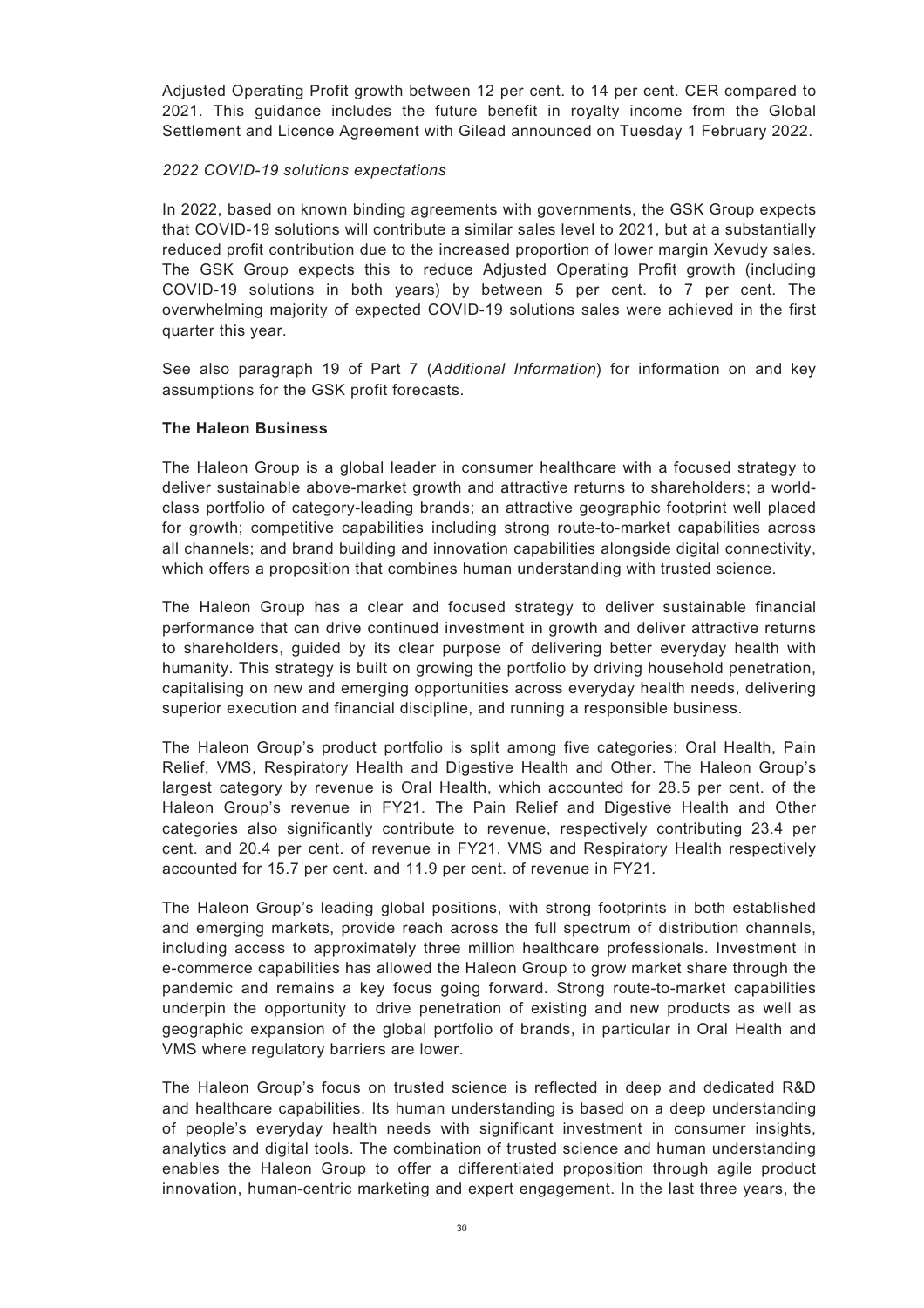Haleon Group has successfully delivered more than 19,000 regulatory approvals. And, since 2021, the Haleon Group has been successful in its markets with innovations such as Sensodyne Sensitivity and Gum, Otrivin BreathClean, and Pronamel Intensive Repair.

The consumer healthcare market is one of the largest, most resilient and fastest-growing industries across the FMCG sectors. A major part of the market and a primary focus of nearly every competitor is the OTC/VMS category, with a current market size of approximately £135 billion, and an expected medium-term annual growth rate of 3-4 per cent. In addition to OTC/VMS, most peer companies compete in adjacent consumer healthcare categories. The Haleon Group and two of its largest consumer healthcare peers compete in Oral Health, with a current market size of approximately £25 billion, and an expected medium-term annual growth rate of 3-4 per cent.

The Haleon Group's largest single market is the US, which is the largest OTC/VMS market with approximately £37 billion in revenue, representing approximately 27 per cent. of the global OTC/VMS market. The Haleon Group also has strong presence across Europe, China and India, as well as many other higher-growth markets. Higher-growth markets, in particular China, present an attractive opportunity to increase household penetration of the consumer healthcare category.

#### **Current trading and prospects of the Haleon Business**

#### *Revenue*

In Q1 2022, the Haleon Group delivered strong growth across all regions and categories, with sales increasing from £2,306 million in Q1 2021 to £2,627 million in Q1 2022, up 13.9 per cent. AER and 14.4 per cent. CER. The Haleon Group's Organic Revenue Growth was 15.6 per cent. Sales benefitted from favourable prior year comparators especially in Respiratory Health which saw a strong rebound following the historically low cold and flu season in Q1 2021, with cold and flu sales contributing approximately 5 percentage points to total growth. In addition, advance retailer and wholesaler stock-in, and initial distributor sell-in due to the systems cutover and distribution business model change in LatAm ahead of the Demerger contributed approximately 2 percentage points to total sales growth. Strong sales growth in Pain Relief benefited from increased demand during the COVID-19 Omicron wave and improved capacity in VMS.

|                                         | Revenue (£m) |         | Revenue change Q1 2021 - Q1 2022 (%) |                                       |                    |
|-----------------------------------------|--------------|---------|--------------------------------------|---------------------------------------|--------------------|
|                                         | Q1 2022      | Q1 2021 | <b>Reported</b><br>rates $(\%)$      | <b>Constant</b><br>currency<br>$(\%)$ | Organic<br>$(\% )$ |
| <b>Oral Health</b>                      | 741          | 701     | 5.7                                  | 7.9                                   | 7.9                |
| <b>VMS</b>                              | 405          | 348     | 16.4                                 | 14.8                                  | 14.9               |
| Pain Relief                             | 635          | 538     | 18.0                                 | 18.6                                  | 18.9               |
| Respiratory<br>Health                   | 367          | 243     | 51.0                                 | 52.9                                  | 52.9               |
| <b>Digestive</b><br>Health and<br>Other | 479          | 476     | 0.6                                  | $-0.5$                                | 4.3                |
| <b>Total</b>                            | 2,627        | 2,306   | 13.9                                 | 14.4                                  | 15.6               |

*Revenue by product category*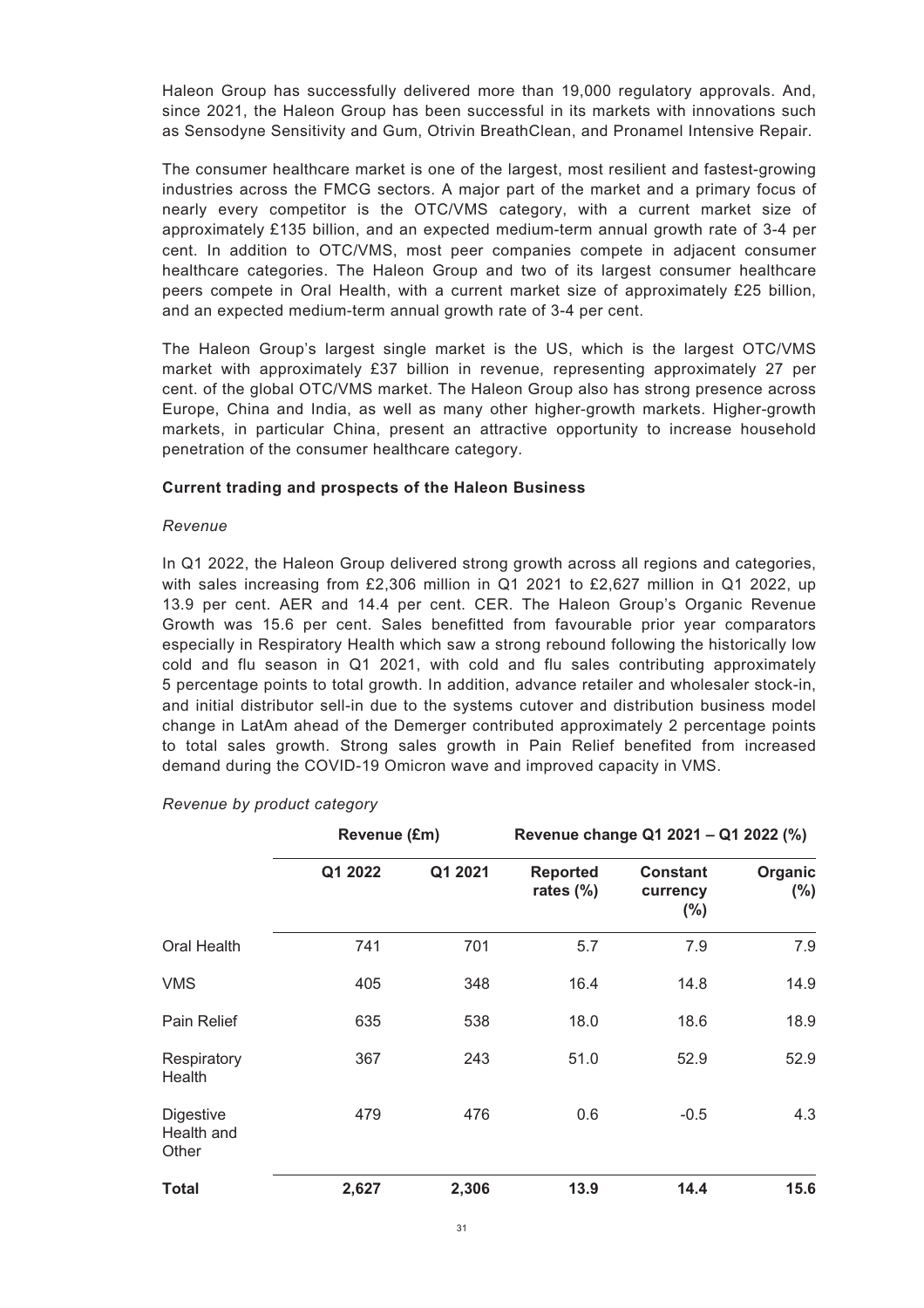#### *Revenue by region*

|                   | Revenue (£m) |         | Revenue change Q1 2021 - Q1 2022 (%) |                                        |                    |
|-------------------|--------------|---------|--------------------------------------|----------------------------------------|--------------------|
|                   | Q1 2022      | Q1 2021 | <b>Reported</b><br>rates $(\%)$      | <b>Constant</b><br>currency<br>$(\% )$ | Organic<br>$(\% )$ |
| North America     | 940          | 783     | 20.1                                 | 16.5                                   | 17.3               |
| EMEA and<br>LatAm | 1,057        | 979     | 8.0                                  | 12.5                                   | 14.5               |
| <b>APAC</b>       | 630          | 544     | 15.8                                 | 15.0                                   | 15.2               |
| <b>Total</b>      | 2,627        | 2,306   | 13.9                                 | 14.4                                   | 15.6               |

North America sales grew 20.1 per cent. AER and 16.5 per cent. CER, largely driven by mid fifties per cent. growth in Respiratory Health and low twenties per cent. growth in Pain Relief. EMEA and LatAm sales increased by 8.0 per cent. AER and 12.5 per cent. CER, largely due to high fifties per cent. growth in Respiratory Health. APAC sales grew 15.8 per. cent at AER and 15.0 per cent. CER, led by high thirties per cent. growth in Pain Relief.

# *Operating profit*

The Haleon Group's operating profit was £466 million in Q1 2022 and £348 million in Q1 2021, with an operating profit margin of 17.7 per cent. and 15.1 per cent. in each of those periods respectively. Adjusted Operating Profit was £631 million in Q1 2022 and £482 million in Q1 2021, with an Adjusted Operating Profit Margin of 24.0 per cent. and 20.9 per cent. in each of those periods respectively.

The increase in operating profit and operating profit margin primarily reflected Organic Revenue Growth, strong leverage from volume growth and product price increases, supply chain efficiencies and incremental synergy benefits from the Pfizer Transaction partially offset by increased commodity and freight costs, increased advertising and promotion investment and costs associated with providing the Haleon Group with the capabilities to operate as a standalone UK public listed company following Separation.

Adjusting Items (Haleon) within operating profit totalled £165 million and £134 million in Q1 2022 and Q1 2021 respectively. The £31m increase is driven by an increase in Separation and Admission costs and net amortisation and impairment of intangible assets, partially offset by decreases in restructuring costs associated with the Pfizer Transaction and other operating income from disposal and others.

The increases in Adjusted Operating Profit and Adjusted Operating Profit Margin were driven by the same principal factors affecting operating profit and operating profit margin but excluded the impact of the increase in Adjusting Items (Haleon).

### *2022 guidance*

The Haleon Group remains confident in delivering Organic Revenue Growth in 2022 (CER) in line with the Haleon Group's target of 4 to 6 per cent.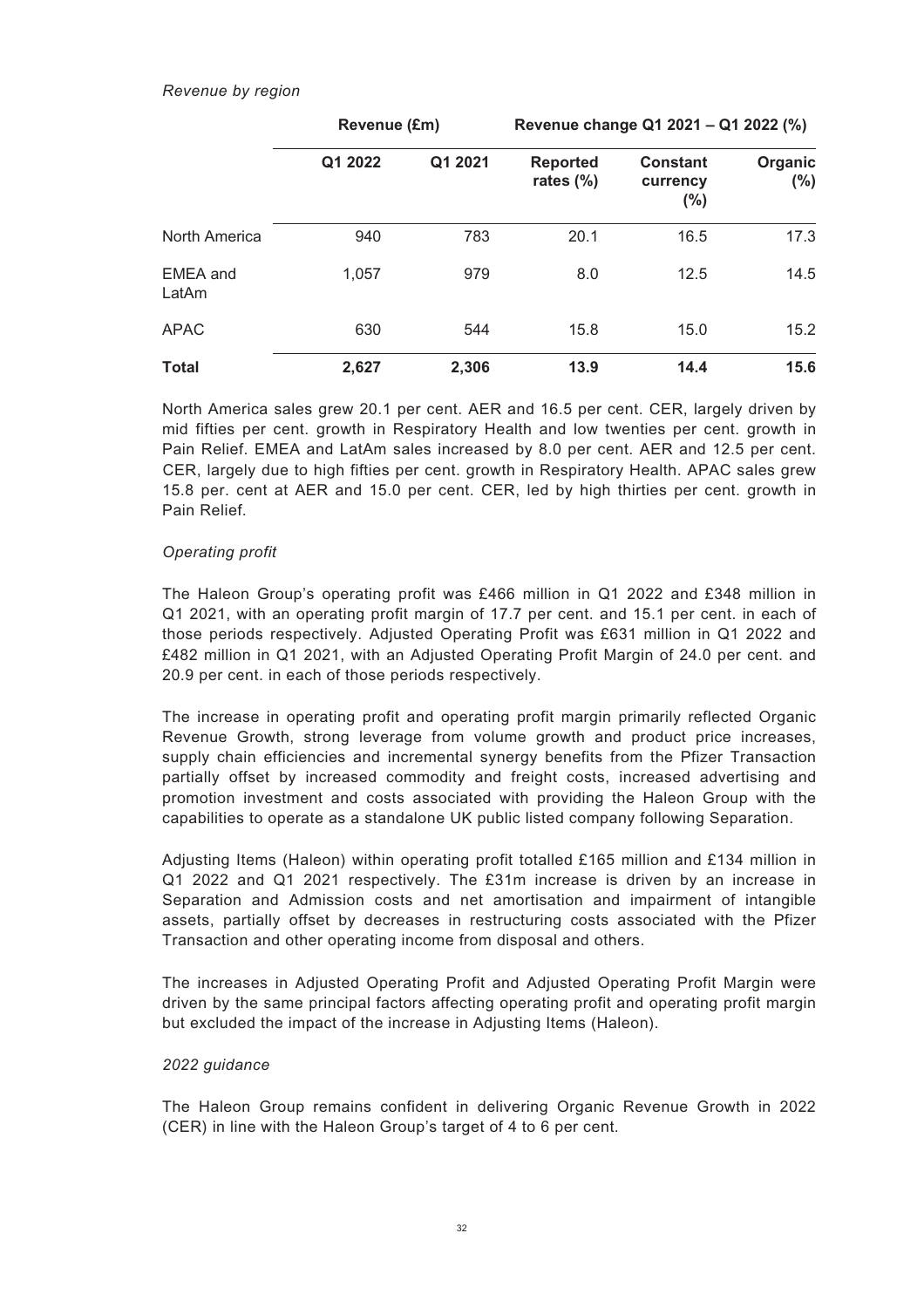#### **5. Financial effects of the Demerger**

The expected benefits of the Demerger and Separation are set out in paragraph 3 above.

#### **Impact on profit**

The GSK Group's profit after taxation for Q1 2022 was £2.2 billion (extracted without adjustment from the unaudited interim accounts of the GSK Group as at 31 March 2022). The Haleon Group's profit after taxation for Q1 2022 was £357 million (prepared on the basis set out in Part 4 (*Historical Financial Information on the Haleon Group*)).

On a pro forma basis, the profit after tax for the GSK Group is expected to decrease following the completion of the Demerger and Separation.

#### **Impact on net assets**

As at 31 March 2022, the GSK Group had consolidated net assets of £22.6 billion (extracted without adjustment from the unaudited interim accounts of the GSK Group as at 31 March 2022). As at 31 March 2022, the Haleon Group had consolidated net assets of £26.8 billion (prepared on the basis set out in Part 4 (*Historical Financial Information on the Haleon Group*)).

The illustrative consolidated net assets of the GSK Group as at 31 March 2022, on a pro forma basis and adjusted to reflect as if completion had occurred on that date, would have been £8.6 billion.

An unaudited pro forma statement showing the effect of the Demerger, the repayment of the Notes Proceeds Loans and the Pre-Separation Dividends (together, the "**Transactions**") on the net assets of the GSK Group as if the Transactions had taken place on 31 March 2022 is set out in Part 5 (*Unaudited Pro Forma Financial Information for the GSK Group*).

### **Pre-Separation Dividends**

Prior to Separation, the Haleon Group will pay certain dividends to GSKCHH and/or PFCHH. These dividends will include:

- (A) a cash dividend to be paid by the Haleon Group to GSKCHH in connection with the issuance of the Non-Voting Preference Shares to Pfizer (the "**Balancing Dividend**");
- (B) a cash dividend to be paid by the Haleon Group to GSKCHH and PFCHH, in accordance with the terms of the Pfizer SHA, which, in summary, requires an amount equal to the Pre-Separation Debt Proceeds of the Haleon Group less £300 million to be paid to GSKCHH and PFCHH prior to Separation (the "**Pre-Demerger Dividend**"); and
- (C) following the payment of the Balancing Dividend and the Pre-Demerger Dividend, a cash dividend to be paid by the Haleon Group to GSKCHH and PFCHH, in accordance with the terms of the Pfizer SHA which, in summary, requires all readily available cash in excess of £300 million to be paid to GSKCHH and PFCHH prior to Separation (the "**Sweep-up Dividend**"),

(together, the "**Pre-Separation Dividends**").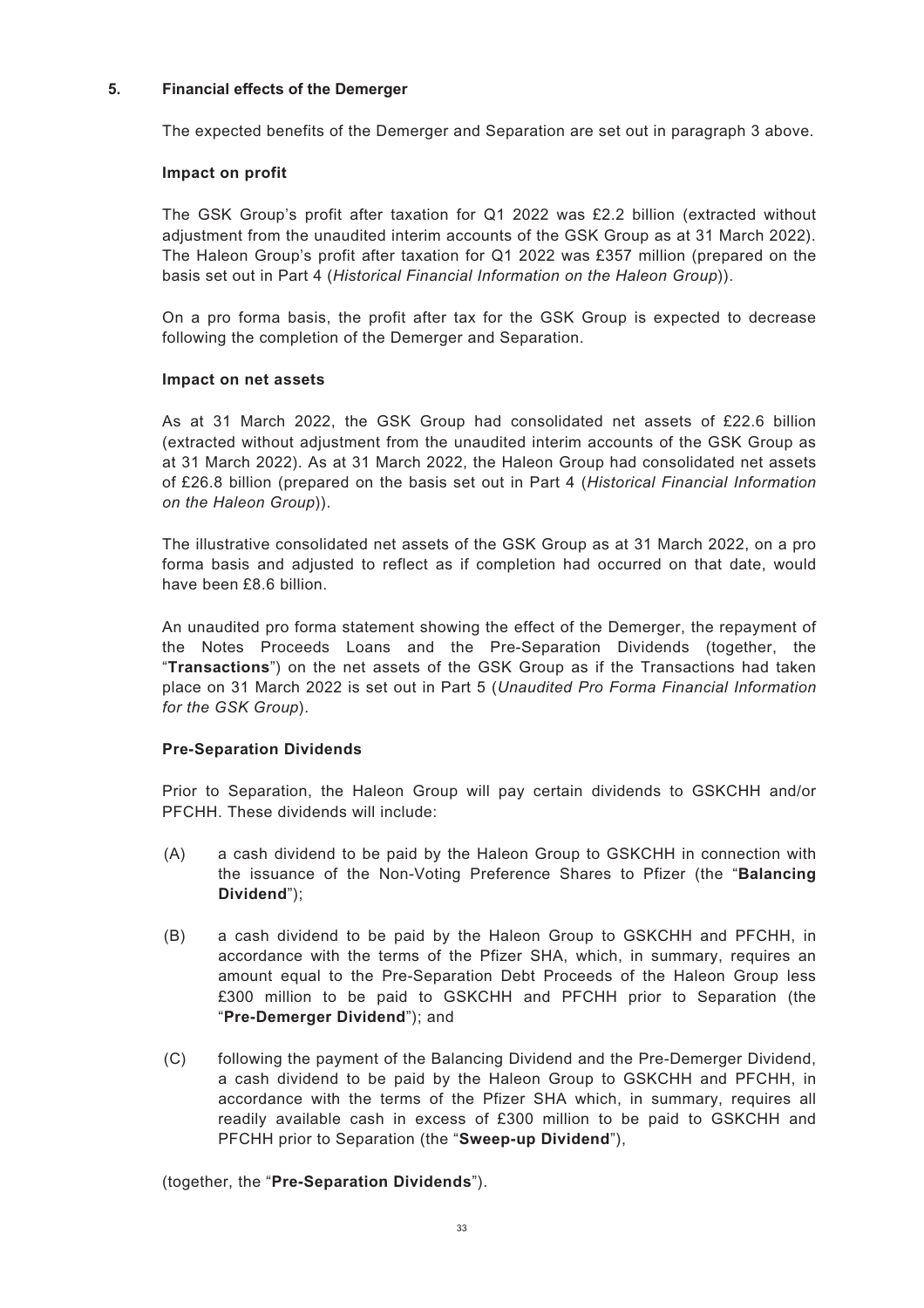The minimum cash amount of £300 million in the calculation of the Sweep-Up Dividend reflects the base cash amount required under the Pfizer SHA. The recipients of the Pre-Separation Dividends reflect the current structure of the Haleon Group, as set out in paragraph 12 below.

Prior to the Pre-Separation Dividends, the Haleon Group will continue to pay its ordinary course, quarterly dividends to GSKCHH and PFCHH in accordance with the terms of the Pfizer SHA (including, a dividend to be paid in respect of the Haleon Group's financial performance for Q1 2022).

### **6. Dividend policy**

# **6.1 Combined dividend for FY22**

GSK expects to declare a 27p per share dividend payable by the current GSK Group for the first half of 2022. This comprises 22p per share for new GSK and 5p per share representing the consumer healthcare business during the first half of 2022 whilst part of the GSK Group. For the second half of 2022, the Post-Demerger GSK Group continues to expect to declare a 22p per share dividend.

The Directors expect a second-half dividend from the Haleon Group of equivalent to a pay-out of around 3p per share, subject to the Haleon Board's decisions on the intra-year phasing of dividend payments.

In aggregate, this would represent on a full year 2022 basis the equivalent of a GSK Group dividend of around 52p per share.

The dividend per share figures in this paragraph 6.1 and paragraph 6.2 below are illustrative and based on the issued share capital of GSK as at the date of this document. Following the GSK Share Consolidation, which will reduce the number of GSK Shares in issue, the targeted dividend per share will increase in step with the GSK Share Consolidation in order to maintain the same aggregate dividend pay-out in absolute Pound Sterling terms.

# **6.2 Dividend policy for the GSK Group**

As set out at the GSK Investor Update on Wednesday 23 June 2021, from 2022 GSK will adopt a progressive dividend policy targeting a dividend pay-out ratio equivalent to 40 to 60 per cent. over the investment cycle. GSK expects to declare a dividend of 45p per share for 2023, the first full year following separation of the Haleon Group.

### **6.3 Dividend policy for the Haleon Group**

Following Separation, Haleon will adopt a dividend policy, which will reflect the long-term earnings and cash flow potential of the Haleon Group, consistent with maintaining sufficient financial flexibility and meeting the Haleon Group's capital allocation priorities. The initial dividend is expected to be at the lower end of a 30 to 50 per cent. pay-out ratio, subject to Haleon Board approval. Haleon expects to pay a dividend to Haleon Shareholders in relation to the second half of 2022 in H1 2023, subject to Haleon Board approval and following approval of Haleon's FY22 results.

### **7. Arrangements to fund the GSK UK Pension Schemes**

In connection with the Demerger and Separation, and the 31 December 2020 pension scheme valuations, which identified cash funding or "technical provisions" deficits in the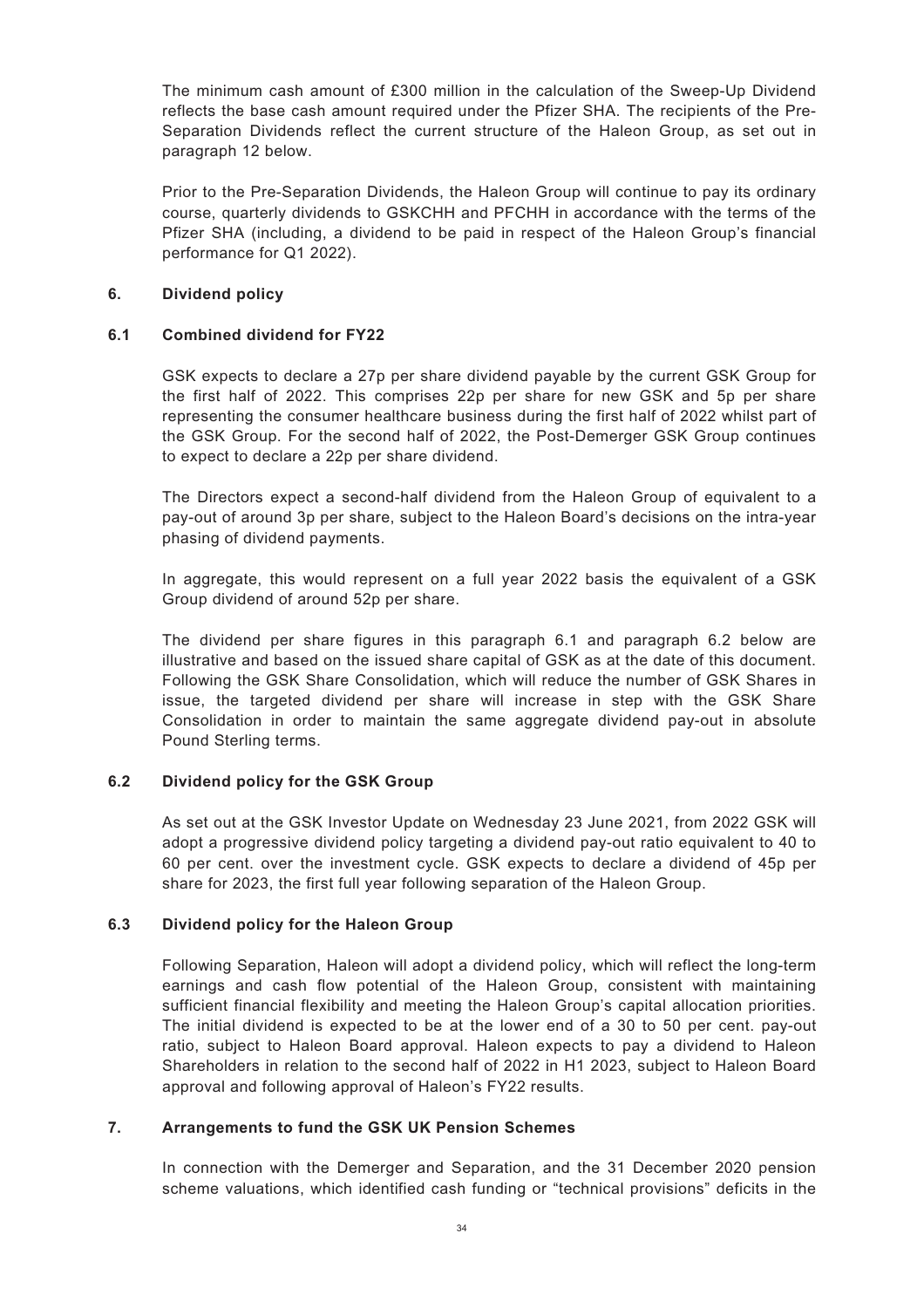GSK UK Pension Schemes, GSK has transferred 11.03 per cent. (in aggregate) of its interest in GSKCHH (representing its entire holding of GSKCHH C Ordinary Shares and equivalent to 7.5 per cent. of the issued share capital of the Haleon Group) to three Scottish limited partnerships, each of which provides a funding mechanism for a separate GSK UK Pension Scheme.

As part of the steps relating to the Demerger and Separation (described in further detail in paragraph 13 of this Part 1 (*Letter from the Chair*)), the SLPs will exchange unlisted shares conferring an interest in the Haleon Group for shares in Haleon. For a period of 18 months following the Separation, a subsidiary of GSK (acting as the general partner of each SLP) will have the ability to liquidate the Haleon Shares held by the relevant SLP for cash (and to determine the timing, mechanism and terms of such sales), subject to: (i) the terms of the Lock-up Deed, a summary of which is set out at paragraph 14.11 of Part 7 (*Additional Information*) (and any customary secondary lock-up periods agreed in connection with the sales); and (ii) the terms of the Orderly Marketing Agreement and the OMA Side Letter, a summary of which is set out at paragraph 14.14 of Part 7 (*Additional Information*).

Each GSK UK Pension Scheme, through its SLP interest, will be entitled to receive a distribution from that SLP in an amount equal to the net proceeds of such sales of Haleon Shares and to dividend income received on the Haleon Shares (and during the period prior to Separation, the GSKCHH C Ordinary Shares), until it has received an aggregate amount equal to a pre-agreed threshold (such threshold for each GSK UK Pension Scheme being the "**Proceeds Threshold**").

The Proceeds Thresholds agreed between GSK and the respective GSK UK Pension Schemes' trustees are £627.2 million for the GSK Pension Scheme, £323.0 million for the GSK Pension Fund and £130.1 million for the SmithKline Beecham Pension Plan (such amount for each GSK UK Pension Scheme being the "**Principal Amount**"), in each case as increased by an amount representing notional interest on the remaining balance of the Principal Amount from time to time and assuming certain documents apportioning liabilities of the existing Haleon employer to the GSK Group take effect.**<sup>5</sup>**

To provide security to the trustees of the GSK UK Pension Schemes, the number of Haleon Shares that each SLP will hold on Separation has been set at a level such that their market value is expected to significantly exceed the Proceeds Threshold applicable to that SLP. Once the Proceeds Thresholds have been reached, the General Partner of each of the SLPs is then entitled to sell the remaining Haleon Shares held by the SLP and distribute the proceeds to GSK.

Further detail on the implementation and key terms of these arrangements are set out in paragraph 14.15 of Part 7 (*Additional Information*).

### **8. Board structures and corporate governance**

The Directors of GSK as at the date of this document are set out at the beginning of this letter.

**<sup>5</sup>** If these documents do not take effect, the Proceeds Thresholds would be £625.2 million, £322.8 million and £125.1 million respectively.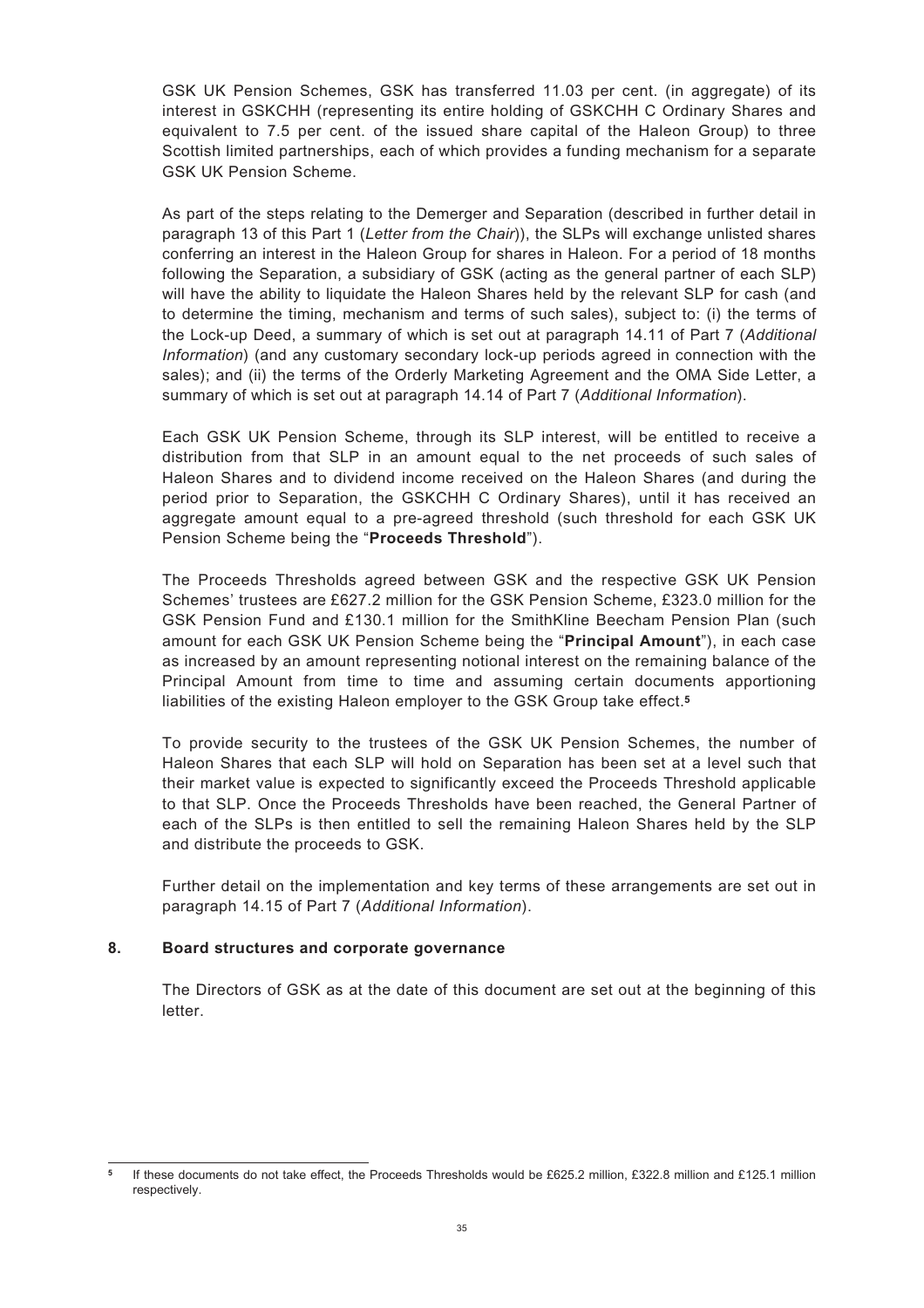The names and principal functions of the Haleon Directors are as follows:

| Name                           | Position                                  |
|--------------------------------|-------------------------------------------|
| Sir Dave Lewis                 | Non-Executive Chair                       |
| Brian McNamara                 | <b>Chief Executive Officer</b>            |
| <b>Tobias Hestler</b>          | <b>Chief Financial Officer</b>            |
| Manvinder Singh (Vindi) Banga* | Senior Independent Non-Executive Director |
| Marie-Anne Aymerich*           | Non-Executive Director                    |
| Tracy Clarke*                  | Non-Executive Director                    |
| Dame Vivienne Cox*             | Non-Executive Director                    |
| Asmita Dubey*                  | Non-Executive Director                    |
| Deirdre Mahlan*                | Non-Executive Director                    |
| Bryan Supran*                  | Non-Executive Director (Pfizer nominee)   |
| John Young*                    | Non-Executive Director (Pfizer nominee)   |

\*indicates those persons who will become directors on Admission.

The GSK Shares will retain their premium listing on the Official List and will continue to be traded on the main market for listed securities of the LSE following the Demerger and the GSK Share Consolidation. The GSK Group will therefore continue to maintain a governance structure based on the UK Corporate Governance Code. The governance framework established by the GSK Group, which includes the key mechanisms through which the GSK Group sets strategy, plans its objectives, monitors performance and considers risk management, will remain in place following the Demerger. GSK will maintain the same principal GSK Board committees following the Demerger.

#### **9. Share schemes**

The impact of the Demerger and Separation on the GSK Employee Share Schemes is explained below. The treatment of awards or options held by departing Haleon Group employees and by Post-Demerger GSK Group employees is intended to deliver a fair outcome in accordance with the rules of those share schemes while giving practical effect to the Demerger and Separation and the departure of Haleon Group employees from the GSK Group.

#### *GSK Executive Schemes*

Unvested awards under the GSK Executive Schemes held by employees of the Haleon Group at the time of Demerger will, in accordance with the rules of the relevant GSK Executive Schemes, vest early in connection with the Demerger. Awards made in 2020 will vest in full (subject to the achievement of the relevant performance conditions for awards under the GSK PSP) and awards made in 2021 will vest as to two-thirds of the original award (subject to the achievement of the relevant performance conditions for awards under the GSK PSP). Performance conditions will be assessed by reference to the two years ending 31 December 2022.

Unvested awards under the GSK Executive Schemes held by employees of the GSK Group who, following the Demerger, are employees of the Post-Demerger GSK Group, will not vest in connection with the Demerger but will continue to be held by those Post-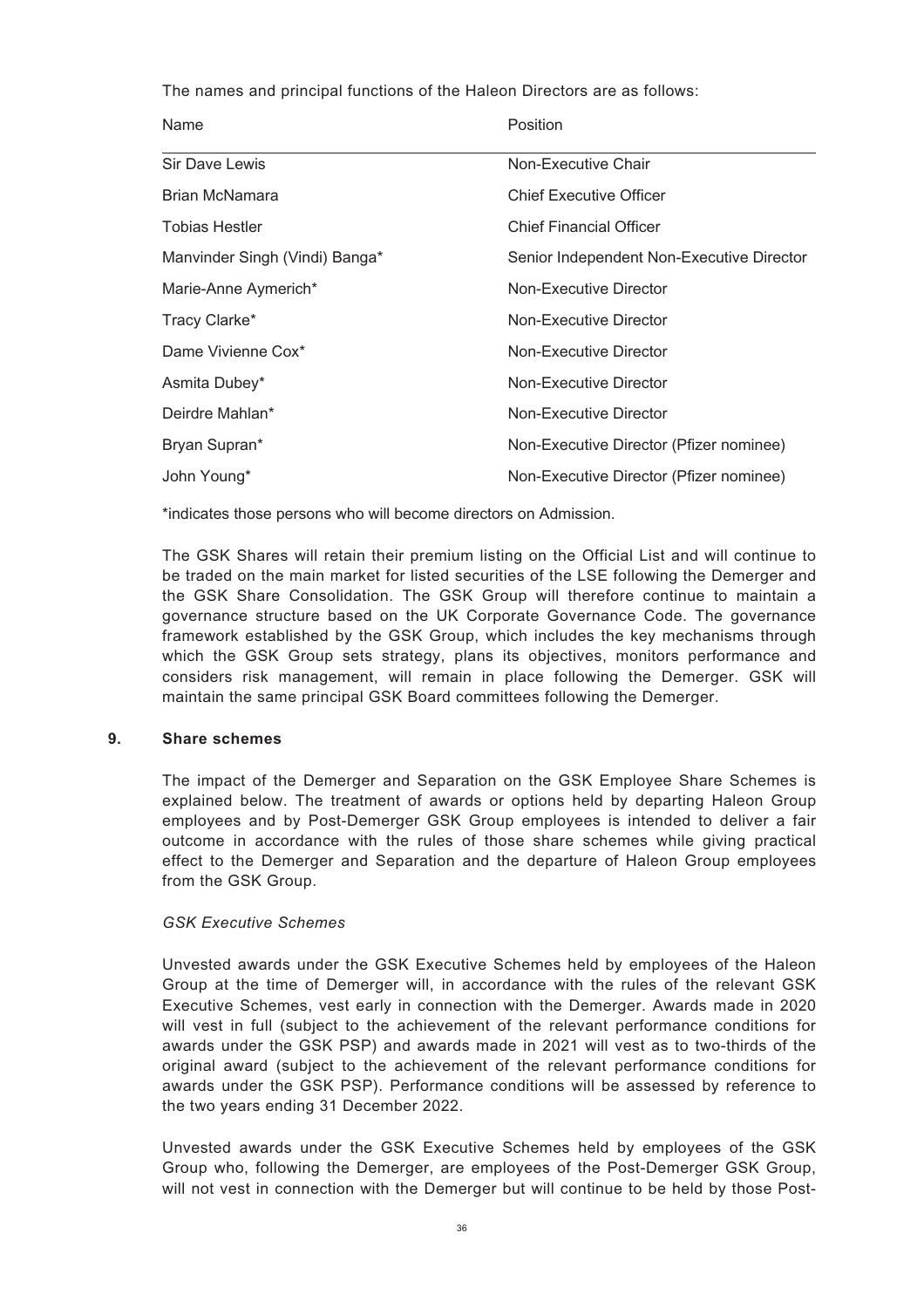Demerger GSK Group employees in accordance with the rules of the relevant GSK Executive Schemes.

### *GSK Participation Schemes*

Employees of the Haleon Group at the time of the Demerger who participate in the GSK Participation Schemes will receive the Demerger Dividend in respect of the GSK Shares held by them through those schemes, as will employees of the GSK Group participating in the GSK Participation Schemes who, following the Demerger, are employees of the Post-Demerger GSK Group.

#### *GSK UK Sharesave*

Employees of the Haleon Group at the time of the Demerger who participate in the GSK UK Sharesave will, in accordance with the rules of the GSK UK Sharesave, be able to exercise their options in the period of six months following the Demerger (or any shorter period that may apply under the rules of the GSK UK Sharesave for reasons other than the Demerger).

For employees of the GSK Group who, following the Demerger, are employees of the Post-Demerger GSK Group, the Demerger does not, in line with the relevant legislation, give rise to a right to exercise their options. Instead, these employees may continue to make savings in connection with the GSK UK Sharesave and, subject to the GSK UK Sharesave rules, will become entitled to exercise their options in the ordinary course.

### *Adjustments*

As further explained in paragraph 13 of this Part 1 (*Letter from the Chair*), the GSK Share Consolidation is proposed to be implemented partly with a view to preserving (as far as reasonably possible) the value of options and awards granted under the GSK Executive Schemes and the GSK UK Sharesave, thereby avoiding the need for any specific adjustments to the numbers and/or exercise price of options and awards under those schemes.

#### *GSK NED Share Plan*

Non-Executive Directors have been required to reinvest at least 25 per cent. of their total net fees in GSK Shares or GSK ADSs under the terms of the GSK NED Share Plan. Investments are made under the terms of the GSK NED Share Plan which makes notional allocations of GSK Shares or GSK ADSs to Non-Executive Directors equal to the reinvested fees. GSK Shares or GSK ADSs are only released to Non-Executive Directors (or a cash equivalent is paid) after they retire from the GSK Board. GSK Shares or GSK ADSs notionally allocated in this way do not entitle Non-Executive Directors to receive dividends paid by GSK, but equivalent amounts are re-invested on an annual basis so as to increase their notional allocations of GSK Shares or GSK ADSs. It follows that Haleon Shares issued as part of the Demerger will not be issued in respect of GSK Shares or GSK ADSs notionally allocated under the GSK NED Share Plan.

To compensate Non-Executive Directors for their non-receipt of Haleon Shares, an amount equivalent to the value of the Haleon Shares attributable to their notional allocation of GSK Shares or GSK ADSs will be re-invested so as to increase those notional allocations of GSK Shares or GSK ADSs. Their notional allocations of GSK Shares or GSK ADSs will be consolidated on the same basis as the GSK Share Consolidation.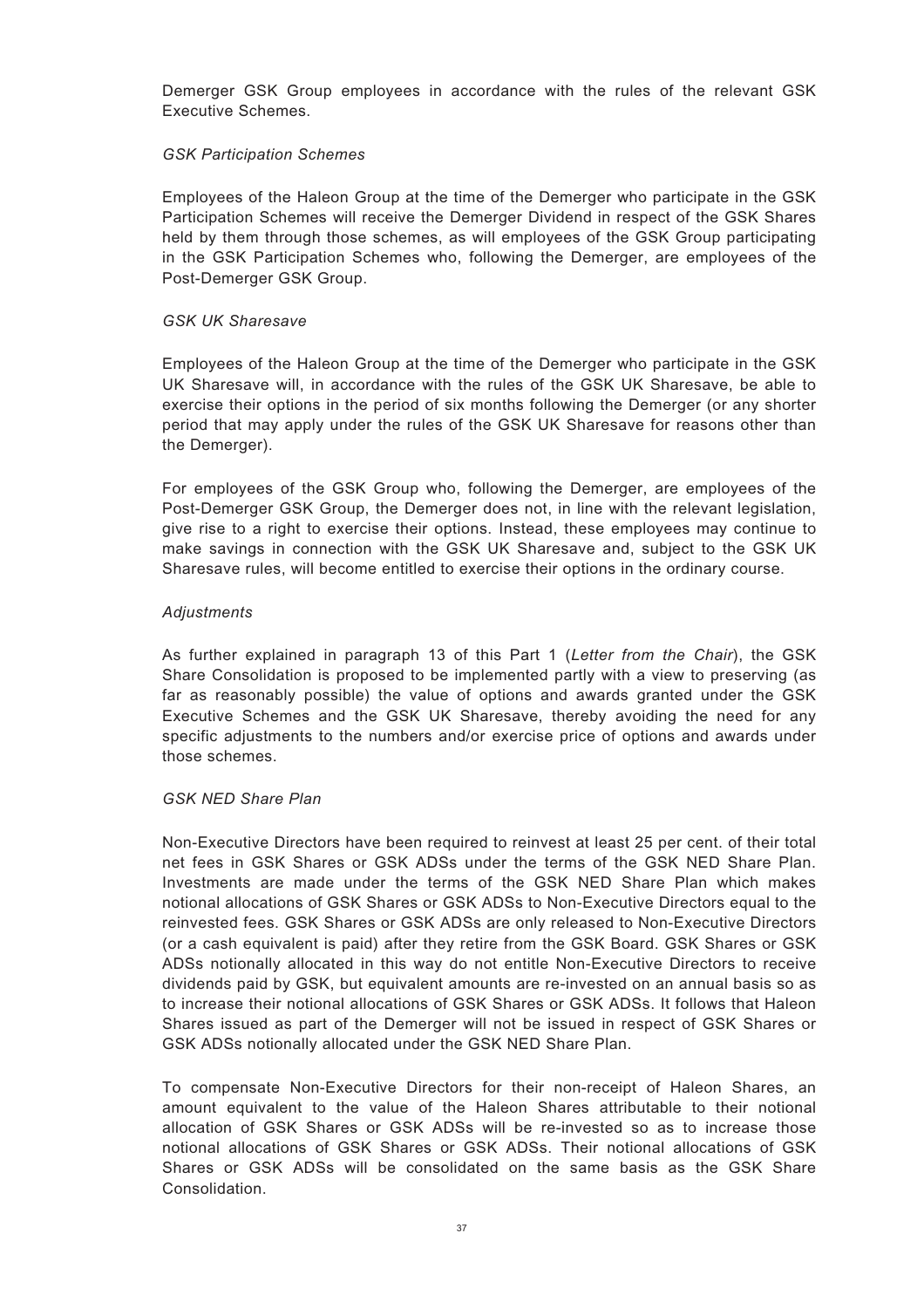## **10. Pensions**

## *Defined benefit pension schemes/other post-employment benefits*

*UK*

The GSK UK Pension Schemes are being retained by the GSK Group following the Demerger. The other material funded defined benefit pension scheme in the UK, the SmithKline Beecham Senior Executive Pension Plan (the "**SBSEPP**"), is also being retained by the GSK Group following the Demerger. So too are the GSK Group's unfunded UK defined benefit arrangements.

One of the former participating employers in the GSK UK Pension Schemes and the SBSEPP is a company within the Haleon Group (the "**Haleon Employer**"). The Haleon Employer ceased to participate in each of the GSK UK Pension Schemes with effect from the end of Thursday 31 March 2022 and ceased to participate in the SBSEPP with effect from Friday 25 March 2022. All of the Haleon Employer's liabilities in respect of the GSK UK Pension Schemes and the SBSEPP were formally apportioned to GlaxoSmithKline Services Unlimited (another of the sponsoring employers and a company in the GSK Group following the Demerger) by way of a statutory apportionment mechanism.

*US*

All US defined benefit plan liabilities and assets, including those related to current and former Haleon Group employees, are being retained by the GSK Group following the Demerger. US post-retirement healthcare plan liabilities for active Haleon Group employees will remain with the Haleon Group. All other US post-retirement healthcare liabilities will be retained by the GSK Group. Haleon will retain all liabilities under a deferred compensation plan and a restoration plan, both of which are frozen plans.

## *Other jurisdictions*

There are a number of defined benefit pension, retirement indemnity and post-retirement healthcare arrangements in other jurisdictions. Over 90 per cent. of these liabilities relate to pension arrangements in Ireland, Switzerland and Germany. The Haleon Group will assume liabilities for current and (where applicable) former employees under such arrangements and, where such plans are funded, a share of the plan assets will be transferred to the plan set up by the Haleon Group (see "*Ongoing pension arrangements outside the UK and the US*" below).

# *Agreement with trustees of GSK UK Pension Schemes in connection with the Demerger and 31 December 2020 valuations*

In contemplation of the Demerger and in line with UK practice, GSK has considered carefully and discussed with the trustees of the GSK UK Pension Schemes and their advisers over a period of months whether the Demerger could detrimentally impact the GSK UK Pension Schemes. GSK has reached agreement with the trustees of the GSK UK Pension Schemes on a package of measures in relation to the Demerger and the GSK UK Pension Schemes' triennial actuarial valuations with effective dates of 31 December 2020.

This package includes arrangements to fund the GSK UK Pension Schemes as outlined in more detail in paragraph 7 of this Part 1 (*Letter from the Chair*).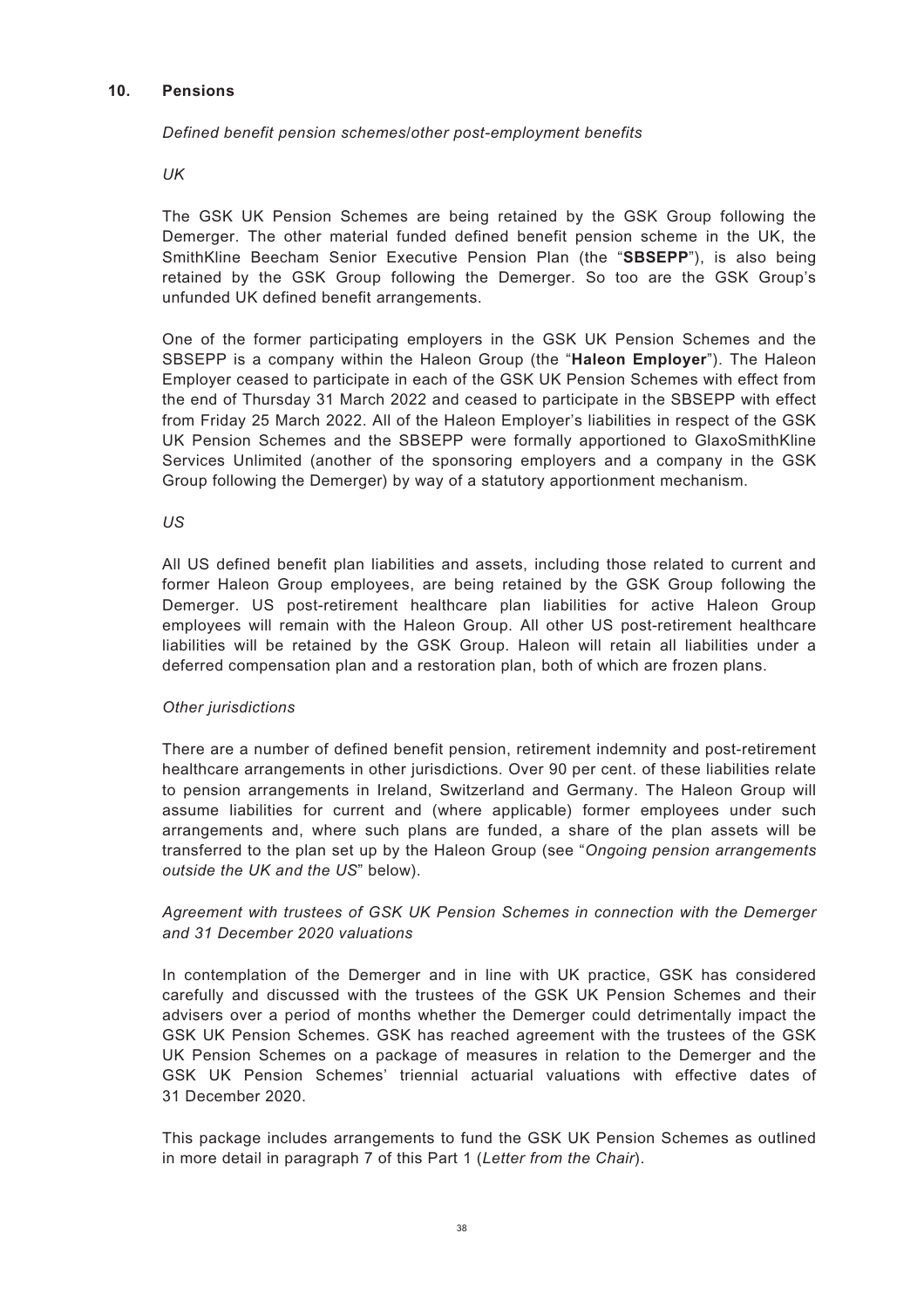It also incorporates certain additional covenant protections, including (i) a commitment to provide information to and consult with the trustees in relation to certain specified events which could have a detrimental impact on the covenant supporting the GSK UK Pension Schemes; (ii) an obligation to notify the trustees of certain other events; (iii) restrictions on granting certain types of security; and (iv) an undertaking to accelerate any outstanding deficit recovery contributions agreed for the 31 December 2020 valuations in the event that both: (a) GSK unwinds the SLPs (which GSK can do where the Demerger is not proceeding); and (b) an event which detrimentally impacts the covenant supporting the GSK UK Pension Schemes occurs.

The liabilities of SBSEPP have been insured through a bulk purchase annuity policy. This means that the SBSEPP does not place substantive reliance on the GSK Group's covenant and so, while the SBSEPP trustees have been kept informed of developments regarding the Demerger, there is no need to address the potential impact of the Demerger on the SBSEPP in the same way as there is for the GSK UK Pension Schemes. This, and the fact there was no cash funding deficit in SBSEPP for the 31 December 2020 valuation, is why there is no SLP for the SBSEPP. The SBSEPP has been granted certain of the additional covenant protections granted to the GSK UK Pension Schemes, but not the acceleration undertaking because there was no cash funding deficit at the SBSEPP's 31 December 2020 valuation.

### *Ongoing pension provision for GSK Group UK employees*

The GSK UK Pension Schemes closed to future defined benefit accrual with effect from Thursday 31 March 2022. Since Friday 1 April 2022, ongoing accrual for GSK Group employees has been provided via defined contribution arrangements within the GSK UK Pension Schemes. The Demerger does not change these arrangements.

#### *Ongoing pension provision for Haleon Group UK employees*

Until Thursday 31 March 2022, Haleon Group UK employees were members of the GSK UK Pension Schemes. Since 1 April 2022, they have been provided with ongoing accrual via LifeSight, a defined contribution master trust arrangement provided by Willis Towers Watson. Certain risk benefits, such as life assurance, are provided to Haleon Group employees through a separate arrangement with Legal & General. The Demerger does not change the arrangements with LifeSight and Legal & General.

#### *Ongoing US pension arrangements*

The US defined benefit plan has been closed to future accrual since Friday 1 January 2021. Ongoing accrual is provided via a defined contribution arrangement. Haleon US employees are currently members of this plan, but a defined contribution plan is being established for them and they will join this plan at or before the date of the Demerger. The US defined contribution plan assets related to Haleon Group employees will be transferred to this plan.

#### *Ongoing pension arrangements outside the UK and the US*

The GSK Group operates pension arrangements in most jurisdictions. The Haleon Group has committed to replicating GSK benefits where possible. Some pension arrangements operate on a stand-alone basis for the Haleon Group, and these will continue beyond the Demerger, but other arrangements cover both GSK Group and Haleon Group employees. In the latter case, arrangements have been made to separate these plans. In most cases, the GSK Group will retain the existing plan and the Haleon Group will establish a new plan, with a transfer of the part of the assets of the GSK plan attributable to Haleon Group employees being made to the plan established by the Haleon Group.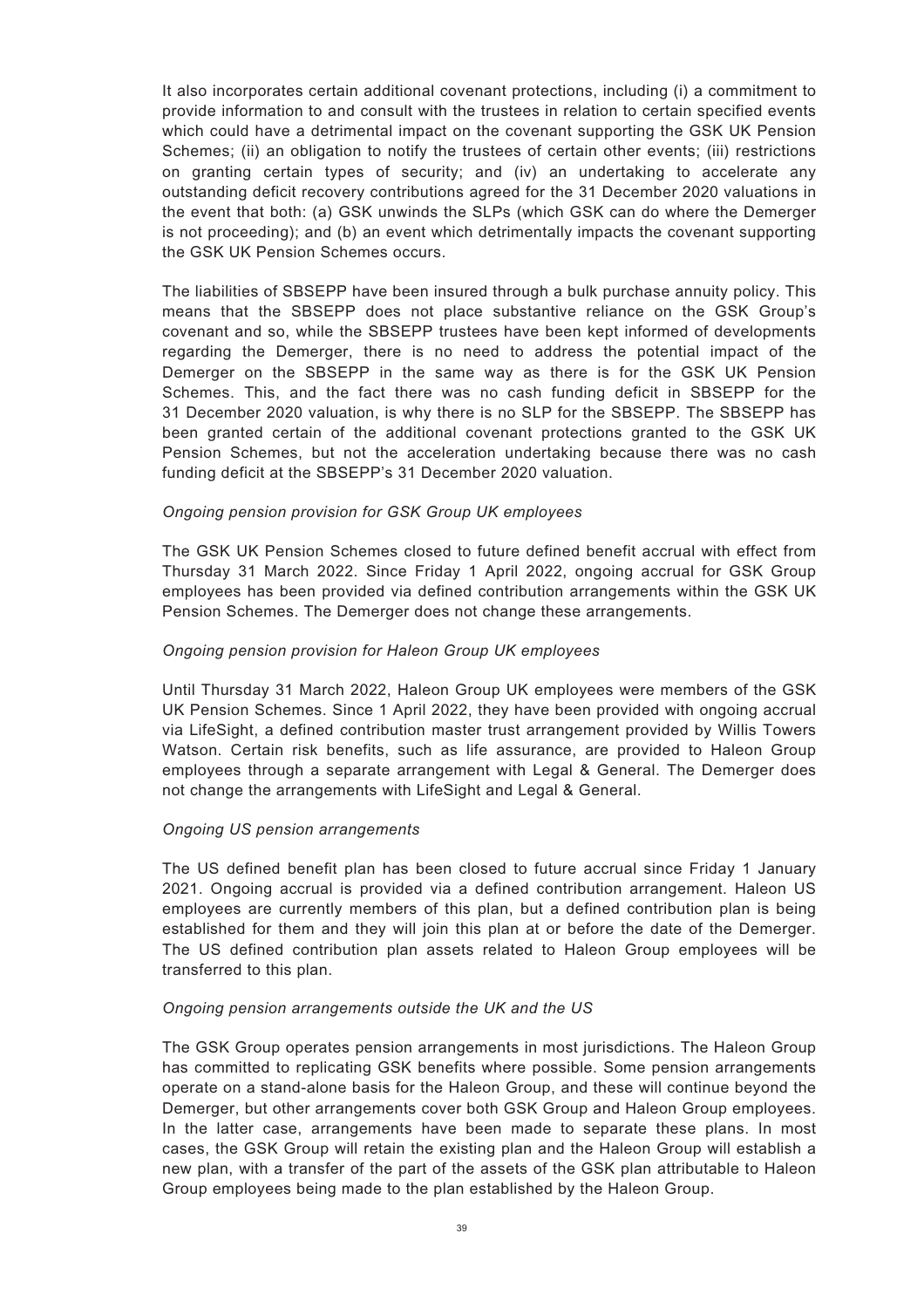## **11. Risk Factors**

For a discussion of the risks and uncertainties which you should take into account when considering whether to vote in favour of the Demerger Resolution, please refer to Part 3 (*Risk Factors*).

# **12. Implementation of the Demerger and rationalisation of the Haleon shareholding structure**

Pursuant to the proposed Demerger and subsequent Share Exchanges described below, Haleon will come to own the entire issued share capital of each of GSKCHH and PFCHH which, together, own the entire issued share capital of CH JVCo, the current parent company of the Haleon Group.

## *Current structure of the Haleon Group*

At present, the structure of the Haleon Group is as follows:



The share capital of CH JVCo consists of: (i) 680,000 JVCo A Ordinary Shares of £1 each; (ii) 300,000 non-voting JVCo Preference Shares of £1 each; and (iii) 320,000 JVCo B Ordinary Shares of £1 each.

The JVCo A Ordinary Shares and JVCo B Ordinary Shares each carry one vote per share. Holders of the JVCo Preference Shares are entitled to 0.01 per cent. of the aggregate amount of any dividends declared by CH JVCo, and are not entitled to any proportion of the assets of CH JVCo available for distribution to shareholders on a return of capital on a winding-up of CH JVCo (excluding any intra-group re-organisation on a solvent basis).

All JVCo A Ordinary Shares and JVCo Preference Shares are held by GSKCHH, which is a wholly owned subsidiary of GSK. All JVCo B Ordinary Shares are held by PFCHH, which is a wholly owned subsidiary of Pfizer.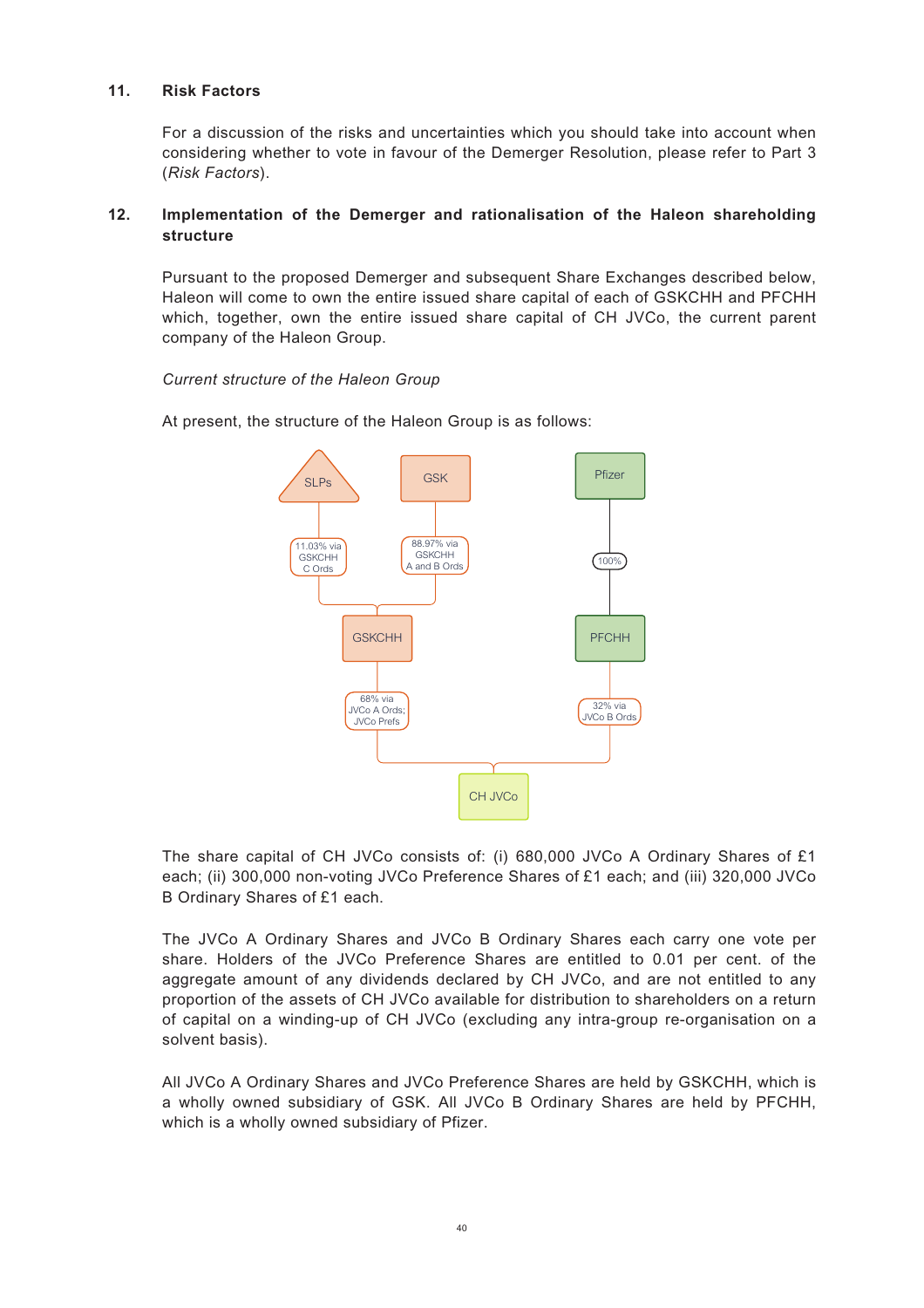Accordingly, the share capital of CH JVCo is held as follows:

| <b>Shareholder</b> | <b>Class</b>                  | <b>Voting rights</b> | <b>Nominal Value</b> |
|--------------------|-------------------------------|----------------------|----------------------|
| <b>GSKCHH</b>      | <b>JVCo A Ordinary Shares</b> | 68 per cent.         | 75.38 per cent.      |
|                    | JVCo Preference Shares        | N/A                  |                      |
| <b>PFCHH</b>       | <b>JVCo B Ordinary Shares</b> | 32 per cent.         | 24.62 per cent.      |

The share capital of GSKCHH is comprised of three classes of shares: (i) GSKCHH A Ordinary Shares; (ii) GSKCHH B Ordinary Shares; and (iii) GSKCHH C Ordinary Shares. At present, all of the GSKCHH A Ordinary Shares and GSKCHH B Ordinary Shares are held by GSK. As part of certain arrangements to fund GSK's UK pension benefit obligations, on Friday 25 March 2022, GSK transferred its entire holding of GSKCHH C Ordinary Shares to the SLPs.

# *Demerger*

The Demerger will be implemented by GSK declaring an interim dividend *in specie* to be satisfied by: (i) the transfer by GSK of the GSKCHH A Ordinary Shares to Haleon, in return for (ii) the issuance of Haleon Shares by Haleon to Shareholders who are registered on the GSK Share Register at the Shareholder Record Time on the basis of one Haleon Share for each GSK Share held by such Shareholders at the Shareholder Record Time, save that the number of Haleon Shares to be allotted and issued to each of the four initial shareholders of Haleon (each of whom is a Shareholder) will be reduced by the number of Haleon Shares already held by them at the Shareholder Record Time. Shareholders will continue to own their GSK Shares unless they sell or transfer them in the usual course.

# *Share Exchanges*

Shortly following completion of the Demerger, a series of share-for-share exchanges will occur, under which Haleon will come to own the entire issued share capital of GSKCHH and PFCHH, which together own the entire issued share capital of CH JVCo. The purpose of the share-for-share exchanges is to rationalise Haleon's shareholder structure such that all persons with an interest in the Haleon Group do so through holding shares in Haleon, as listed parent company, and not further down the Haleon Group structure. Accordingly:

- (A) GSK will transfer its entire shareholding of GSKCHH B Ordinary Shares, representing an 8.01 per cent. stake in the ordinary share capital of GSKCHH, to Haleon in consideration for 502,868,434 Haleon Shares, less a number of Haleon Shares that is equal to the number of Excess GSK Shares.**<sup>6</sup>** As at the Latest Practicable Date, the number of Haleon Shares expected to be held by GSK at Admission is expected to represent up to 6 per cent. of the total issued share capital of Haleon (the "**GSK Share Exchange**");
- (B) each of the SLPs will transfer their respective holdings of GSKCHH C Ordinary Shares, representing 11.03 per cent. in aggregate of the ordinary share capital of GSKCHH, to Haleon in consideration for such number of new Haleon Shares as is required so that, on Admission, the SLPs will together hold Haleon Shares

**<sup>6</sup>** To the extent any shares are issued by GSK (e.g. in respect of GSK employee share options) between the Latest Practicable Date and the Shareholder Record Time, this would affect the post-Separation shareholdings in Haleon. In summary, the effect of any such issuance would be that: (i) the total number of Haleon Shares issued to Shareholders under the Demerger would increase by the number of GSK Excess Shares; and (ii) there would be a corresponding reduction in the total number of Haleon Shares issued to GSK under the GSK Share Exchange.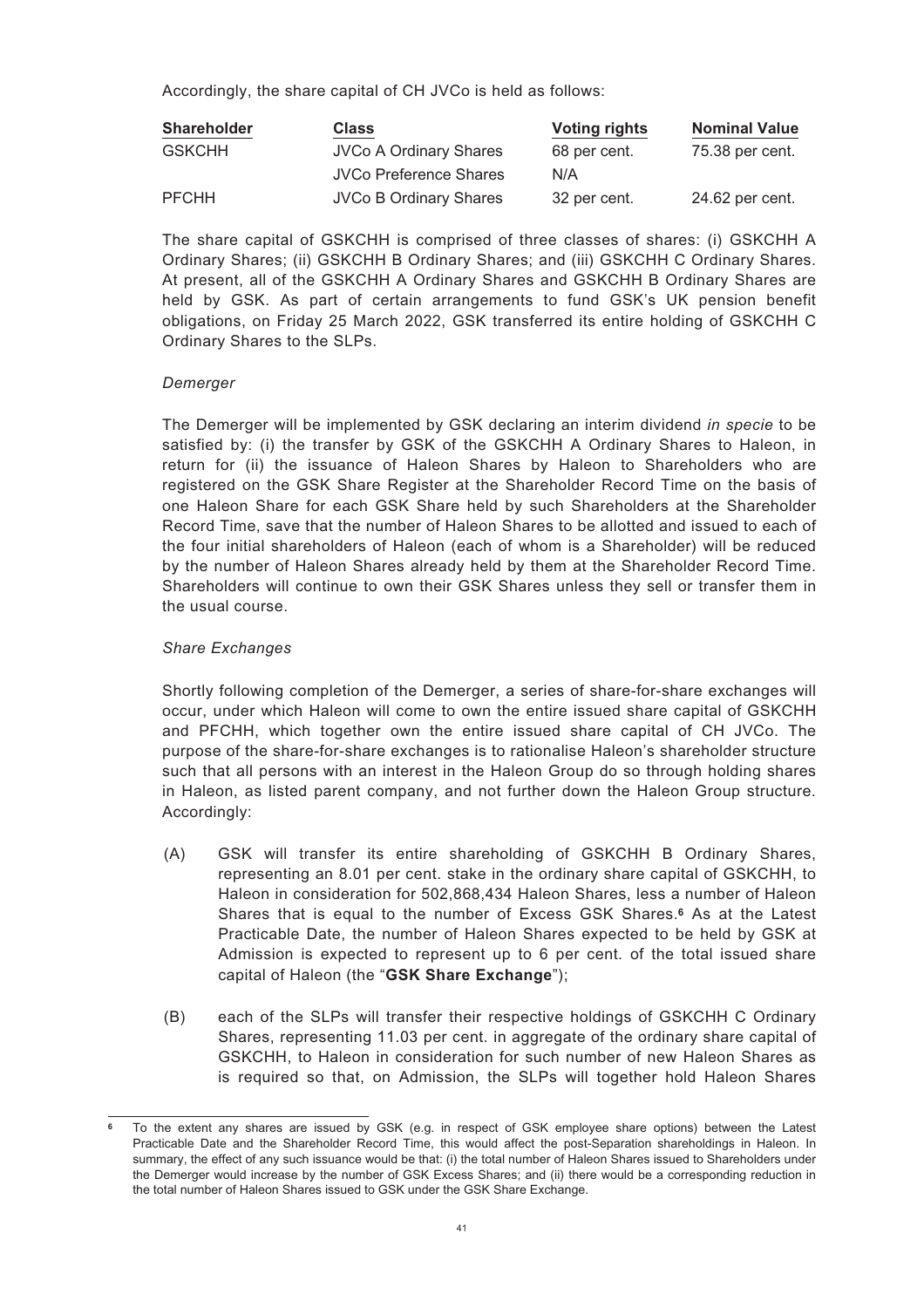representing 7.5 per cent. (in aggregate and to the nearest whole Haleon Share) of the total issued share capital of Haleon; and

(C) Pfizer will transfer its entire holding in PFCHH to Haleon in consideration for: (i) such number of new Haleon Shares as is required so that, on Admission, Pfizer will hold Haleon Shares representing 32 per cent. of the total issued share capital of Haleon (to the nearest whole Haleon Share); and (ii) 25 million Non-Voting Preference Shares (the "**Pfizer Share Exchange**").

together, the "**Share Exchanges**".

Immediately following the Pfizer Share Exchange, Pfizer will sell its entire holding in the Non-Voting Preference Shares to one or more third party investor(s) (the "**NVPS Sale**").

Through the Demerger, the Share Exchanges and the NVPS Sale, the ordinary share capital of Haleon will be held as follows:



| <b>Shareholder</b>                                                  | <b>Class</b> | <b>Voting rights</b>    | <b>Nominal Value</b>    |
|---------------------------------------------------------------------|--------------|-------------------------|-------------------------|
| Shareholders                                                        | Ordinary     | At least 54.5 per cent. | At least 54.5 per cent. |
| Pfizer                                                              | Ordinary     | 32 per cent.            | 32 per cent.            |
| <b>SLPs (Scottish limited</b><br>partnerships controlled by<br>GSK) | Ordinary     | 7.5 per cent.           | 7.5 per cent.           |
| <b>GSK</b>                                                          | Ordinary     | Up to 6 per cent.       | Up to 6 per cent.       |

## **13. The GSK Share Consolidation**

### *Overview of the GSK Share Consolidation*

The GSK Share Consolidation is expected to take place on Monday 18 July 2022, following the close of trading on the LSE. It is expected that GSK Admission and dealings in the New GSK Shares on the LSE will commence at 8 a.m. on Tuesday 19 July 2022.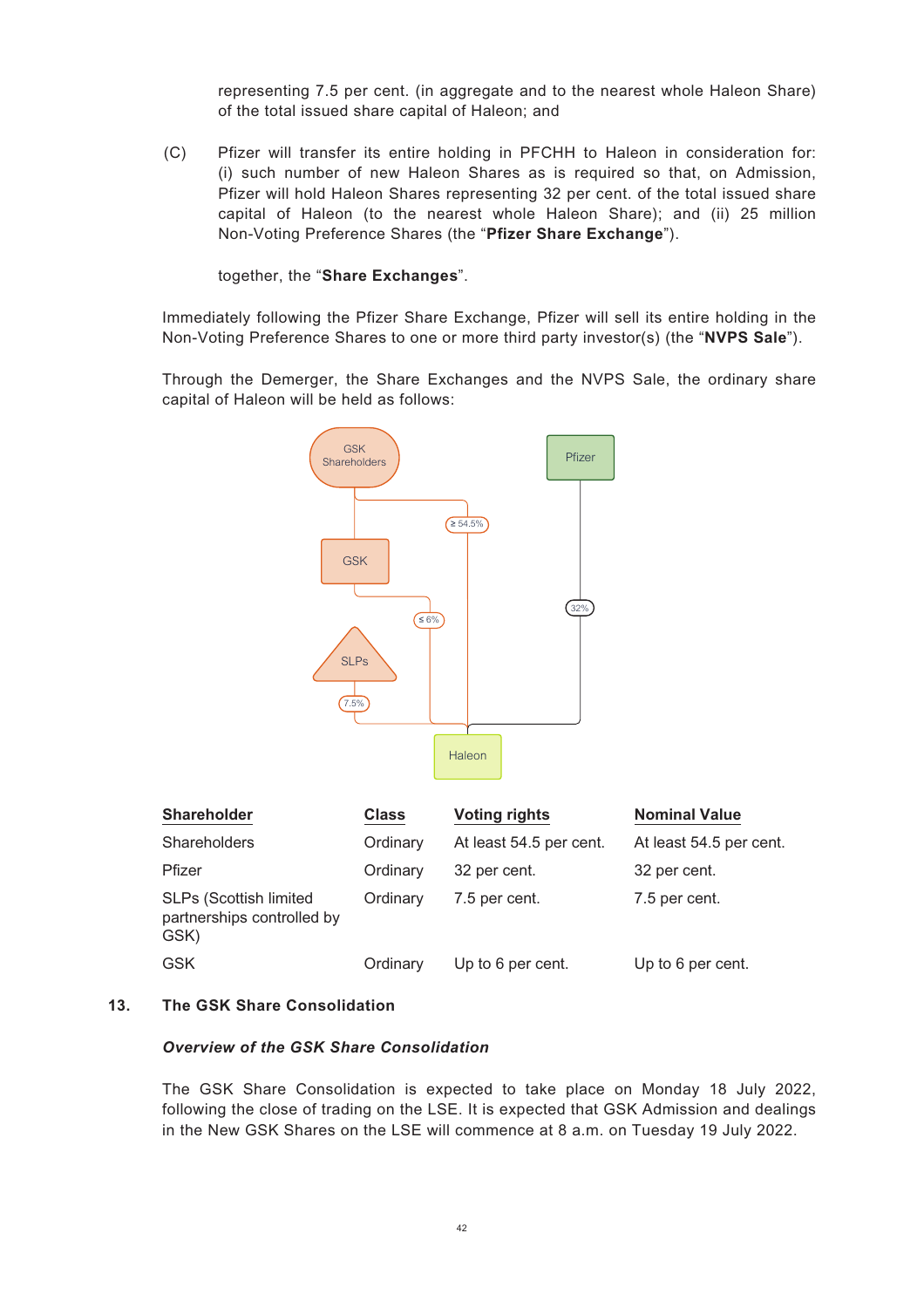Following Separation, the price of a GSK Share is expected to fall to reflect the demerger of the Haleon Business from the GSK Group. However, Shareholders will have received one Haleon Share for each GSK Share held at the Shareholder Record Time and their retained GSK Shares and their new Haleon Shares will together represent the GSK Shares held by them pre-Separation. The actual aggregate value of those GSK Shares and Haleon Shares will be dependent on their respective market prices post-Separation.

In light of this expected fall in the price of a GSK Share, it is proposed that GSK will consolidate its existing share capital to reduce the number of GSK Shares in issue. The intention of the GSK Share Consolidation is to:

- reduce the number of GSK Shares which will increase the price of a GSK Share so that there will be general comparability between GSK's share price before and after the Separation (subject to any interim market movements). This should enable the GSK Group's earnings per share and share price to be more readily compared to previous financial periods; and
- preserve (as far as reasonably possible) the value of options and awards granted under the GSK Executive Schemes and GSK UK Sharesave, thereby avoiding the need for any specific adjustments to the numbers and/or exercise price of options and awards under those schemes.

The GSK Share Consolidation will require the approval of Shareholders at the General Meeting. The GSK Consolidation is also conditional on approval of the Related Party Transactions Resolution and the Demerger Dividend being paid.

The ratio for the GSK Share Consolidation cannot be fixed at this time as it is dependent on fluctuations in the volume and price of trading of GSK Shares in the period between open of trading at 8 a.m. and close of trading at 4.30 p.m. on Monday 18 July 2022 (the "**VWAP Period**"). The ratio for the GSK Share Consolidation and the number of New GSK Shares (or part thereof) that each Shareholder will be issued with and receive for each Existing GSK Share held at the Share Consolidation Record Time will be determined by the Directors who will take into account the relative value of the GSK Shares pre-and post-Separation by dividing: (i) the volume weighted average price ("**VWAP**") of a GSK Share in the VWAP Period (derived as the Directors may determine); by (ii) the closing price on the LSE of a GSK Share on Friday 15 July 2022. In reaching their determination, the Directors may make such adjustments to this calculation as they may agree to avoid an overly complex ratio, fractional entitlements that may arise following the consolidation or other matters or problems that may result from such consolidation (or consolidation and sub-division). This will allow the Directors to achieve a ratio which, in their judgement, is the most appropriate to seek to maintain broad comparability between GSK's share price before and after the Separation. The GSK Share Consolidation will only be undertaken if the VWAP of a GSK Share in the VWAP Period is lower than the closing price on the LSE of a GSK Share on Friday 15 July 2022. The Directors may change the Share Consolidation Record Time if they consider this desirable, in which case the dates for the VWAP Period and the other dates stated above will also change. If any of these times or dates do change, GSK will give notice of the change by issuing an announcement through a Regulatory Information Service.

Any holding of GSK Shares which is not exactly divisible by the ratio for the GSK Share Consolidation (once this has been determined) will result in an entitlement to a fraction of a New GSK Share.

Entitlements to fractions of New GSK Shares will be aggregated and the resulting New GSK Shares will be sold on the open market. Net proceeds from this sale will then be returned to relevant Qualifying Shareholders (as described further below).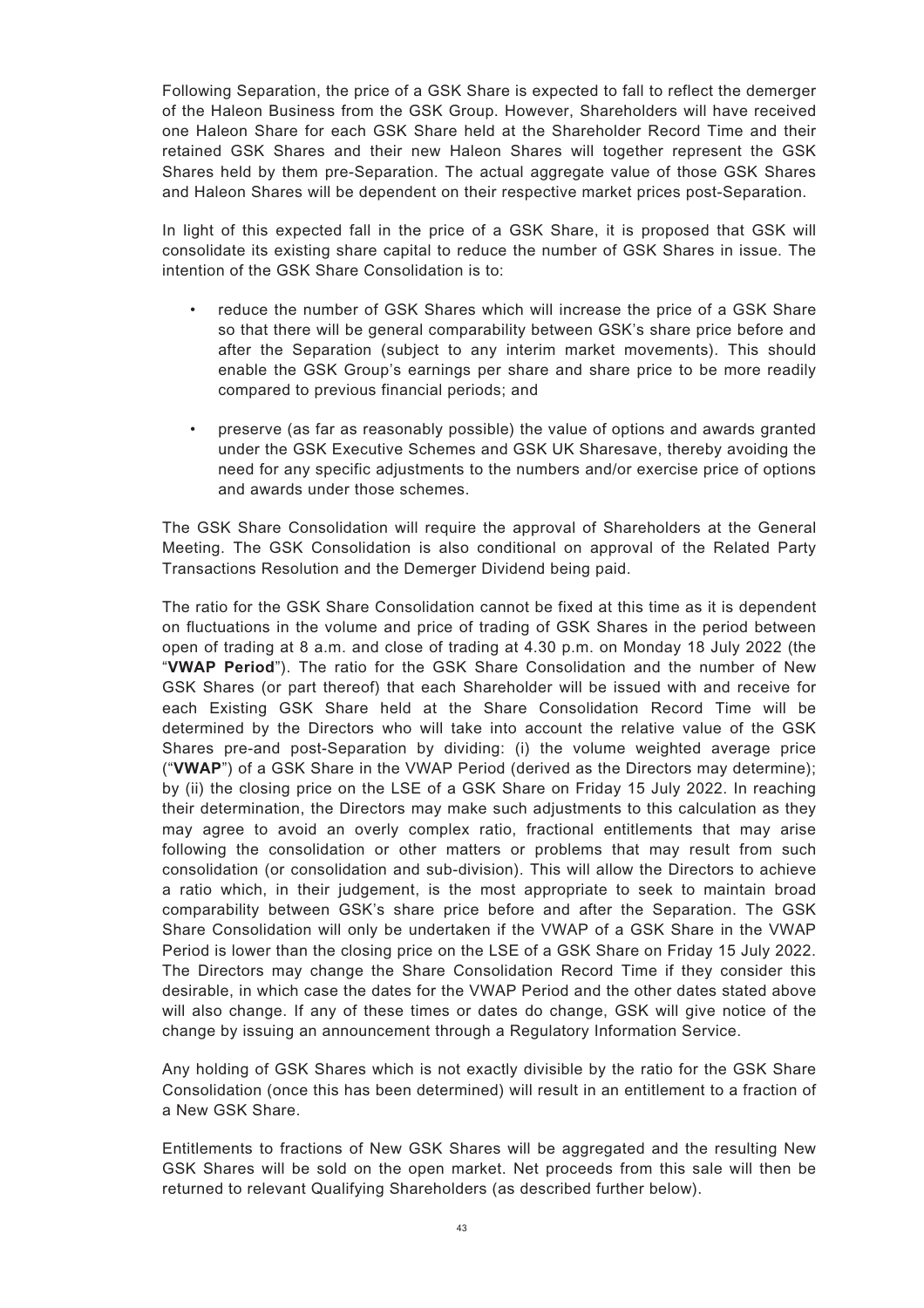Following the GSK Share Consolidation, the proportion of the issued ordinary share capital of GSK which is held by each Shareholder will (save for fractional entitlements, as described further below) remain unchanged. Aside from having a different nominal value, each New GSK Share will carry the same rights that attach to an Existing GSK Share at the time of the payment of the Demerger Dividend and all New GSK Shares will rank pari passu in all respects.

### *Fractional entitlements in connection with the GSK Share Consolidation*

Fractional entitlements may arise as a result of the GSK Share Consolidation. Individual fractional entitlements to the New GSK Shares will be aggregated and the resulting New GSK Shares sold in the open market, as soon as practicable, at the best price reasonably obtainable, and the net proceeds will be paid to each relevant Shareholder according to his or her entitlement.

If a Shareholder holds only one Existing GSK Share then, as a result of the GSK Share Consolidation, such Shareholder will receive no New GSK Shares and will no longer be a Shareholder. However, such Shareholders will receive cash representing their fractional entitlement to a New GSK Share (and will have received one Haleon Share and therefore remain a Haleon Shareholder).

Proceeds are expected to be paid to Shareholders electronically utilising existing dividend bank mandates or by crediting individual CREST accounts in the week commencing Monday 1 August 2022.

If you do not have a dividend mandate in place you will be sent a bank mandate form to complete along with your Proxy Form or Form of Direction. This is required to ensure the Registrar or Equiniti FS (for GSK Shares held in the GSK CSN and Haleon Shares held in the Haleon CSN) can pay any fractional entitlement due as a result of this transaction as well as any outstanding GSK dividend payments and any future GSK and/or Haleon dividend payments. **These forms should be returned in the pre-paid envelope provided by Thursday 30 June 2022 to ensure any fractional entitlement and dividends are paid electronically. Alternatively, if you are registered for Shareview, you can review, add or amend bank mandate details online via Shareview at www.shareview.co.uk/login.**

## *Existing share repurchase authority*

At the GSK annual general meeting on Wednesday 4 May 2022 (the "**AGM**"), Shareholders passed a resolution authorising GSK to make market purchases of GSK Shares. This authority was given in respect of 508,387,404 GSK Shares which represented just less than 10 per cent. of GSK's issued share capital (excluding ordinary shares held in treasury). Following the GSK Share Consolidation, this number of GSK Shares will represent a greater percentage of GSK's issued share capital (excluding ordinary shares held in treasury), but in line with institutional guidelines GSK confirms that it will not exercise the authority in respect of more than 10 per cent. of GSK's issued share capital (excluding ordinary shares held in treasury). In any event, GSK confirms that it does not currently intend to make any market purchases in 2022. This authority was sought at the AGM to preserve flexibility to do so should there be a change in circumstances and GSK will review the potential for future share buybacks during 2023 in line with its usual annual cycle, subject to return and ratings criteria.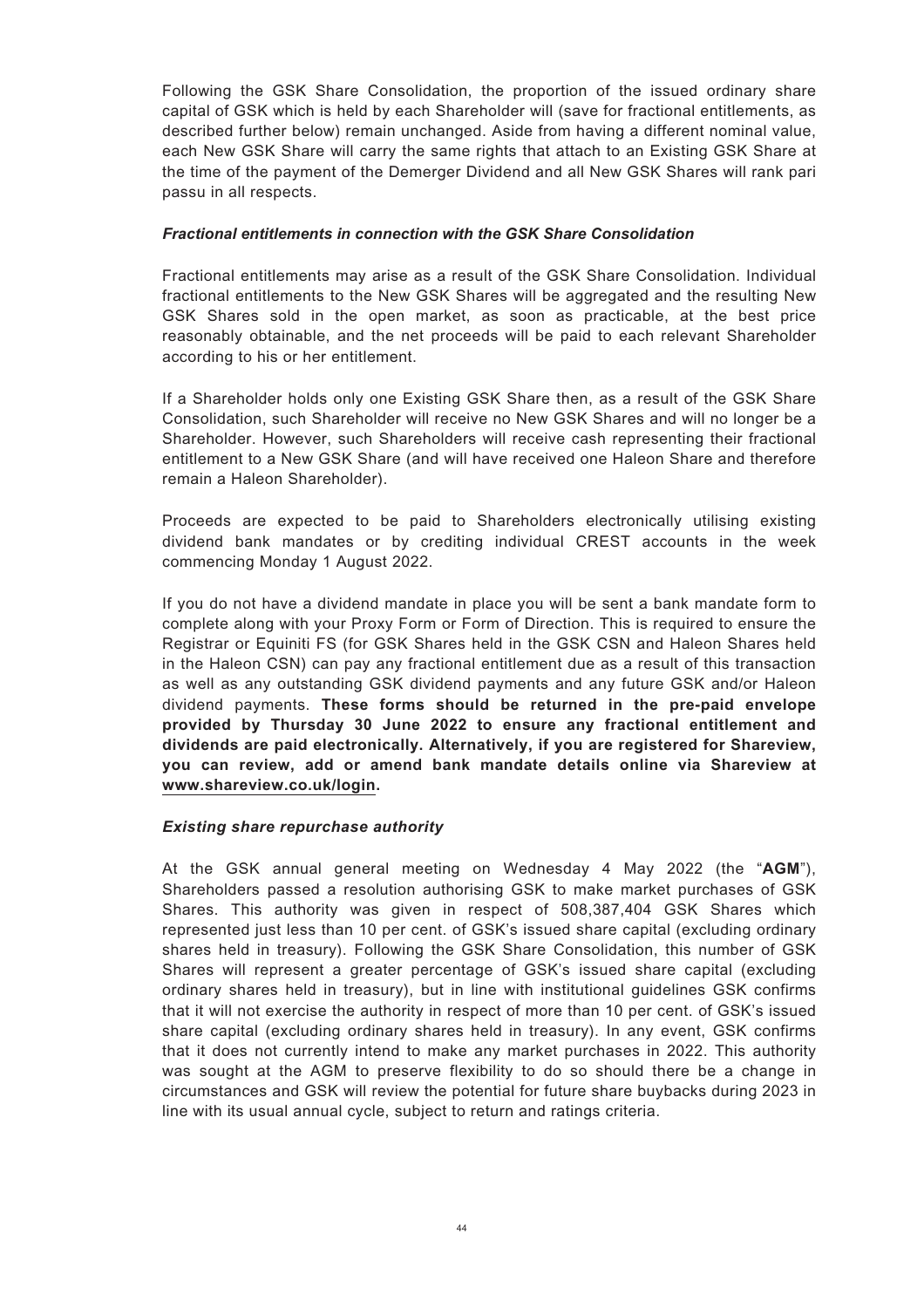## **14. Listing, dealings, share certificates, CREST and CSN statements**

## *Listing*

Applications will be made to the FCA for all of the Haleon Shares and the New GSK Shares to be admitted to the premium listing segment of the Official List. Applications will also be made to the LSE for Haleon Shares and the New GSK Shares to be admitted to trading on its main market for listed securities.

It is expected that admission of the Haleon Shares will become effective and that dealings will commence at 8 a.m. on Monday 18 July 2022.

It is expected that admission of the New GSK Shares will become effective and that dealings will commence at 8 a.m. on Tuesday 19 July 2022.

On Admission, the Haleon Shares will be registered with ISIN of GB00BMX86B70 and SEDOL of BMX86B7.

The current ISIN (GB0009252882) in relation to Existing GSK Shares will be disabled in CREST at 8 p.m. on Monday 18 July 2022. The New GSK Shares will be registered with ISIN number GB00BN7SWP63 and SEDOL number BN7SWP6 with effect from 8 a.m. on Tuesday 19 July 2022.

## *Dealings*

The Shareholder Record Time for the Demerger is 6 p.m. on Friday 15 July 2022 (or such other time and date as the Directors (or any duly authorised committee of them) may decide).

To be on the GSK Share Register at the Shareholder Record Time, transfers of Existing GSK Shares in uncertificated form must take place by 6 p.m. on Friday 15 July 2022 and transfers in certificated form must be received by Equiniti by 6 p.m. on Thursday 14 July 2022.

## *New share certificates and CREST accounts*

Share certificates in respect of New GSK Shares are expected to be posted, at the risk of Shareholders, by Monday 1 August 2022 to those Shareholders who, at the Share Consolidation Record Time, hold their GSK Shares in certificated form.

Share certificates in respect of Haleon Shares are expected to be posted, at the risk of Shareholders, by Monday 1 August 2022 to those Shareholders who, at the Shareholder Record Time, hold their GSK Shares in certificated form (subject to timing of the Capital Reduction).

Please note that temporary documents of title will not be issued. Pending despatch of the certificates, transfers of New GSK Shares and Haleon Shares will be certified against the GSK Share Register or Haleon Share Register (as applicable).

Shareholders who, at the Shareholder Record Time and the Share Consolidation Record Time, hold their GSK Shares in uncertificated form through CREST will (subject to rounding down fractional entitlements) receive uncertificated New GSK Shares and Haleon Shares into the same CREST account on Tuesday 19 July 2022 and Monday 18 July 2022 respectively.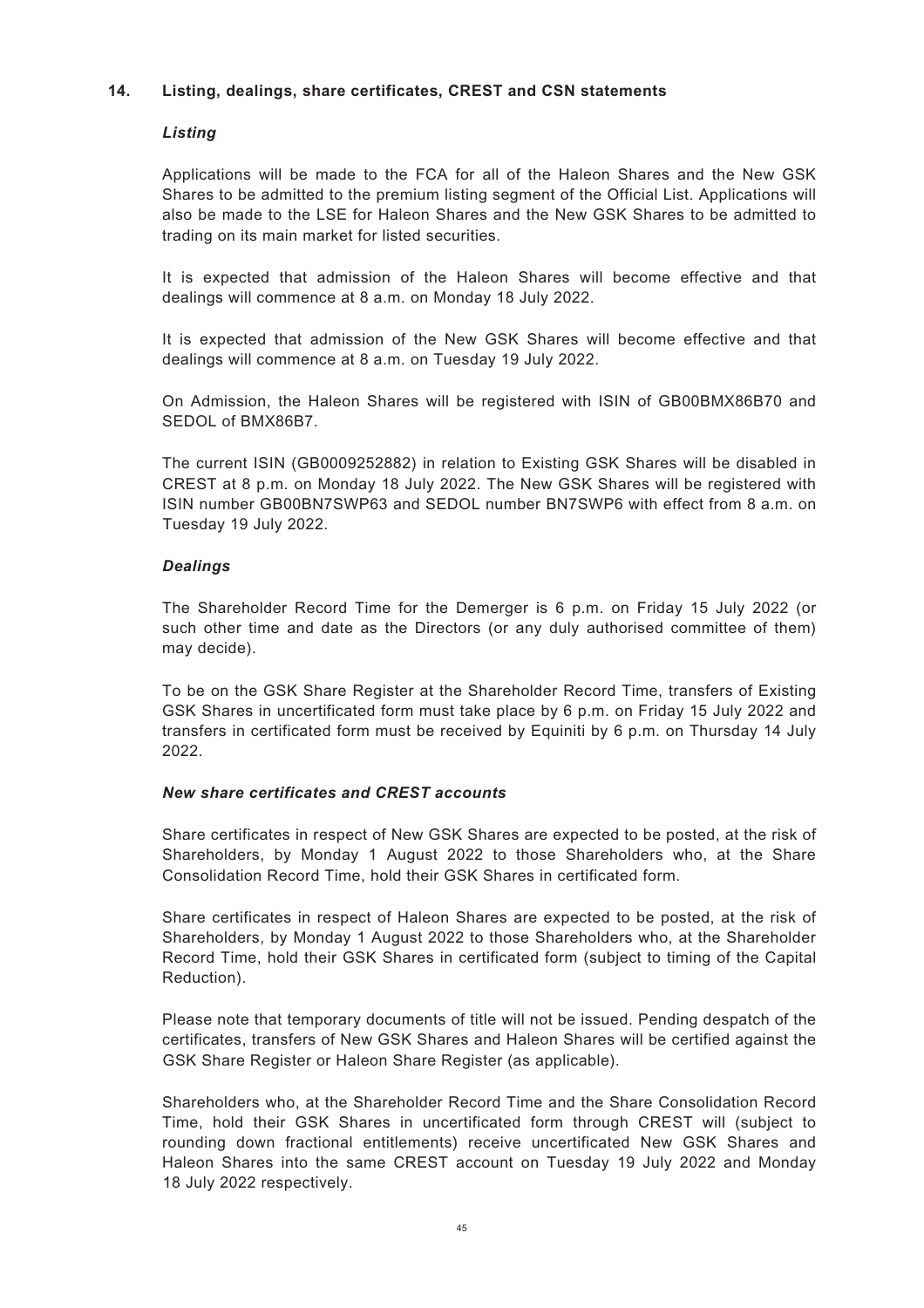## *CREST transformation of GSK Share trades*

The settlement of any trades of Shareholders who hold their GSK Shares in uncertificated form through CREST, which occur prior to the GSK Share Consolidation and are not due to settle until after the GSK Share Consolidation has been effected, may be delayed by up to one business day. This is beyond GSK's control and is to enable Euroclear to put in place arrangements to enable transformation of the relevant trades to take place following determination of the ratio for the GSK Share Consolidation.

# *GSK Corporate Sponsored Nominee statements*

Shareholders who hold their GSK Shares through the GSK CSN and have not registered for a Shareview Portfolio or have requested paper CSN statements will be sent a statement confirming their New GSK Share balance and the new GSK CSN shareholder reference for the New GSK Shares held on their behalf in the GSK CSN following the GSK Share Consolidation by no later than Monday 1 August 2022.

GSK CSN Shareholders details will be carried across and used to open an account in the Haleon CSN. Shareholders will be sent an opening statement for the Haleon CSN by no later than Monday 1 August 2022 (subject to the timing of the Capital Reduction). CSN statements will be made available electronically via Equiniti's Shareview Portfolio and an email sent to you to let you know when this is available.

# **15. Taxation**

Certain information about UK and US taxation issues in relation to the Demerger and the GSK Share Consolidation is set out in Part 6 (*Taxation*). The summary relates only to the position of certain categories of Shareholders and US Holders (as explained further in Part 6 (*Taxation*)), does not constitute tax advice and does not purport to be a complete analysis of all potential UK and US tax consequences of the Demerger. Any person who is in any doubt as to their tax position, or who is subject to tax in any jurisdiction other than the UK or the US, should consult their own professional adviser without delay.

## **16. ADS Holders**

Certain GSK Shares are traded in the United States in the form of GSK ADSs evidenced by ADRs. Each GSK ADS represents two GSK Shares. ADS Holders are encouraged to consult their own legal and tax advisers. For further information on arrangements in respect of ADS Holders, please refer to paragraph 8 of Part 7 (*Additional Information*).

## **17. Overseas Shareholders**

The implications of the Demerger for Overseas Shareholders may be affected by the laws of the jurisdiction in which they are resident or otherwise located. Overseas Shareholders should inform themselves about and observe all applicable legal requirements.

**It is the responsibility of any person into whose possession this document comes to satisfy themselves as to the full observance of the laws of the relevant jurisdiction in connection with the Demerger Dividend, including the obtaining of any governmental, exchange control or other consents which may be required and/ or compliance with other necessary formalities which are required to be observed and the payment of any taxes or levies due in such jurisdiction.**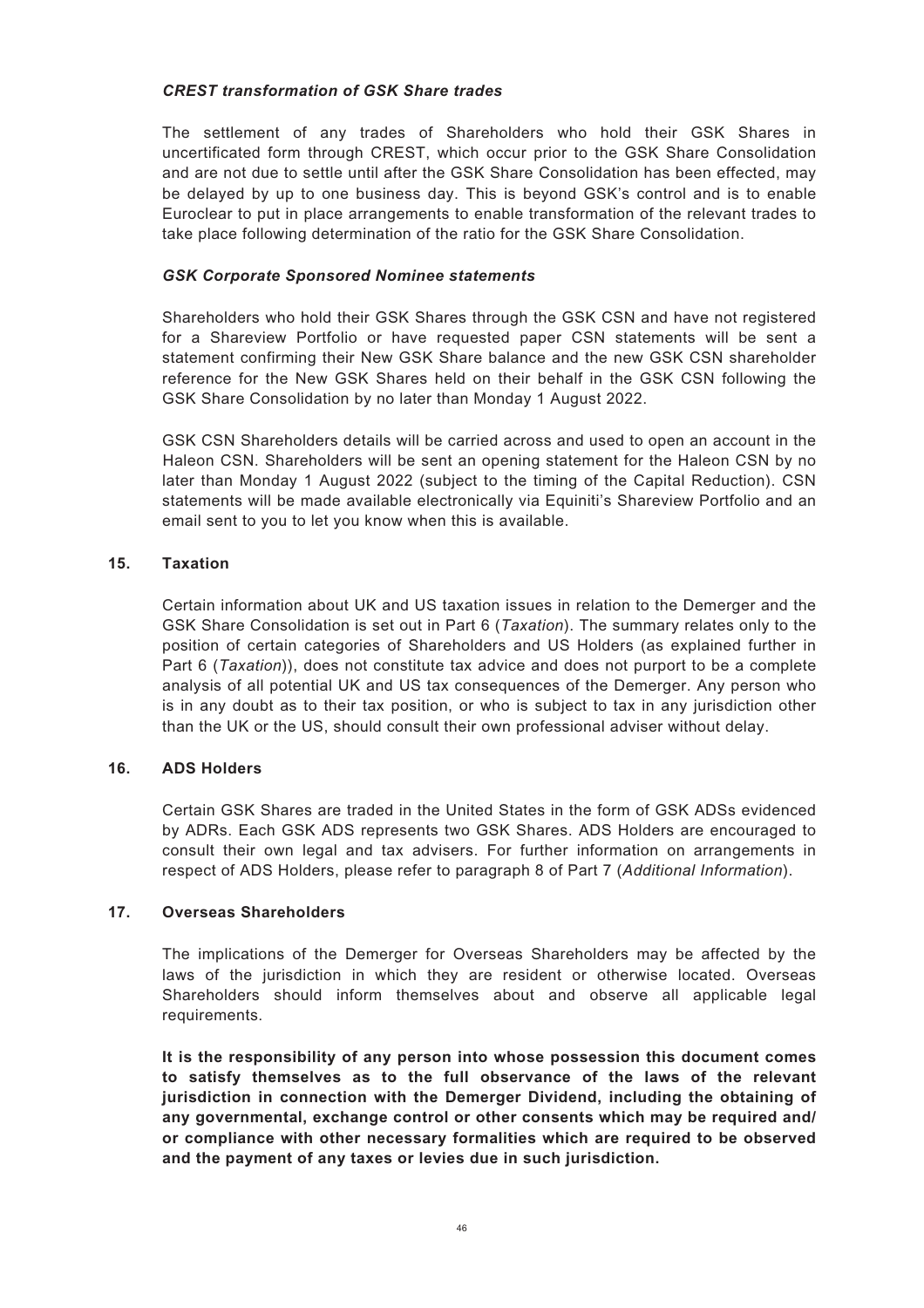## **18. General Meeting**

You will find set out at the end of this document a notice convening a General Meeting of GSK to be held at the Sofitel London Heathrow, Terminal 5, London Heathrow Airport, TW6 2GD and electronically via the Lumi General Meeting website on Wednesday 6 July 2022 at 2.30 p.m. (the "**Notice**"). At the General Meeting, the following resolutions will be proposed:

# *1. The Demerger Resolution*

The Demerger Resolution, which is an ordinary resolution, is proposed to approve:

- (A) the Demerger because the Demerger qualifies as a "Class 1" transaction under the Listing Rules for GSK due to its size and an *in specie* distribution requires such approval under the Articles of Association; and
- (B) the GSK Share Consolidation (as described in paragraph 13 above).

The Demerger Resolution is subject to the approval of the Related Party Transactions Resolution described below.

# *2. The Related Party Transactions Resolution*

The Related Party Transactions Resolution, which is an ordinary resolution, is proposed to approve the certain arrangements between GSK, Haleon and Pfizer, as described in paragraph 7 of Part 7 (*Additional Information*), because Pfizer is a related party of GSK under the Listing Rules, meaning that the Related Party Transactions are conditional upon approval by Shareholders.

## **19. Action to be taken**

**Your vote is important to us and you are encouraged to vote either in advance of the General Meeting or at the General Meeting. If you wish to vote in advance, you may appoint a proxy by completing and returning a Proxy Form. Alternatively, you may appoint a proxy electronically via www.shareview.co.uk, www.sharevote.co.uk or, if you hold your shares in CREST, via the CREST system. Notice of your appointment of a proxy should reach Equiniti as soon as possible and in any event by no later than 2.30 p.m. on Monday 4 July 2022.**

**Completion and return of the Proxy Form or the electronic appointment of a proxy will not prevent you from attending and voting at the General Meeting either in person or electronically if you wish to do so (and are so entitled).**

**Further details on proxy appointments and the actions to be taken are set out in the Notice at the end of this document.**

**Holders in the GSK CSN will need to complete the Form of Direction and return it to Equiniti Financial Services Limited, Aspect House, Spencer Road, Lancing, West Sussex, BN99 6DA to be received no later than 2.30 p.m. on Thursday 30 June 2022.**

**If you hold your shares through a bank, broker or nominee service, please contact your bank, broker or nominee service provider regarding the process and their deadline for appointing a proxy.**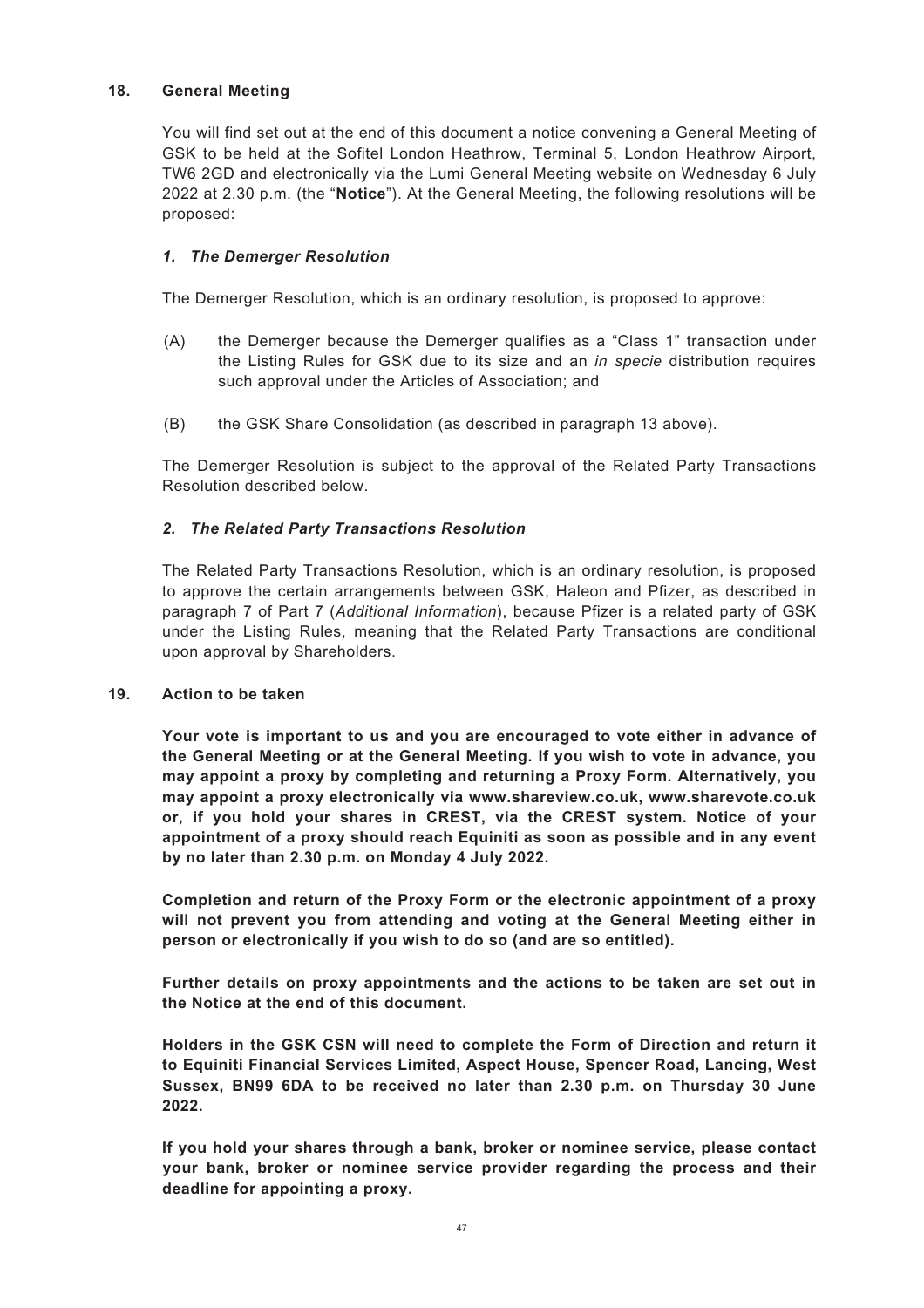**ADS Holders on the ADR Register may vote through the Depositary using the Voting Instruction Card which must be returned to the Depositary so as to be received by no later than 12 p.m. (New York City time) on Thursday 30 June 2022. Alternatively ADS Holders may vote electronically by following the instructions set out on the Voting Instruction Card.**

### **20. Recommendation**

The GSK Board, which has been so advised by Citi, Goldman Sachs and BofA Securities acting in their capacity as joint sponsors, considers the terms of the Related Party Transactions to be fair and reasonable as far as Shareholders are concerned. In providing its advice to the GSK Board, the Joint Sponsors have taken into account the GSK Board's commercial assessment of the Demerger, the GSK Share Consolidation and the Related Party Transactions.

The GSK Board considers that the Demerger, the GSK Share Consolidation and the Related Party Transactions are in the best interests of Shareholders as a whole. Accordingly, the GSK Board unanimously recommends that Shareholders vote in favour of the Resolutions to be proposed at the General Meeting, as each Director has undertaken to do in respect of his or her own beneficial shareholding (where a Director holds GSK Shares and/or GSK ADSs), amounting in aggregate to 3,352,127 GSK Shares, representing approximately 0.07 per cent. of the issued ordinary share capital of GSK (excluding ordinary shares held in treasury) as at the Latest Practicable Date.

Yours sincerely

Sir Jonathan Symonds CBE Chair GSK plc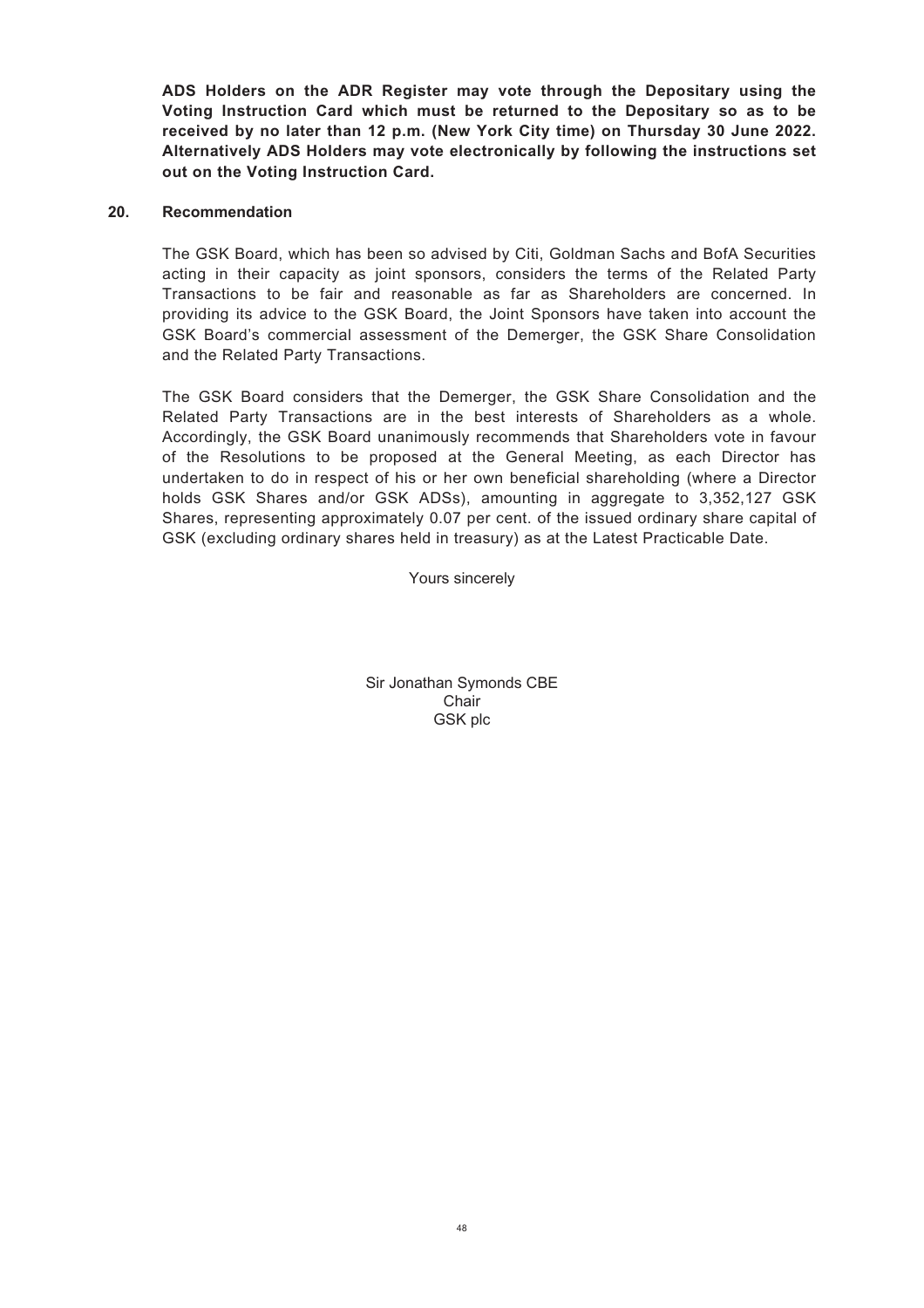#### **PART 2 QUESTIONS AND ANSWERS ON THE DEMERGER AND SEPARATION**

The following questions and answers have been prepared to help you understand what the Demerger and Separation involve. You should read the whole of this document (including the information incorporated by reference) and not rely solely on the questions and answers set out below.

## **1. The Demerger and Separation**

## **1.1 What is the Demerger and Separation?**

The Demerger and Separation is the proposed separation of the Haleon Group from the GSK Group. This separation will be effected by the proposed demerger of the predominant part of GSK's interest in the CH JV Group. The Demerger and Separation will result in two separately listed companies, each with its own distinct investment prospects.

# **1.2 Why is GSK proposing the Demerger and Separation?**

At the time of the formation of the Haleon Group in 2019, GSK publicly indicated its intention to separate the Haleon Group from GSK within three years of closing the transaction.

The GSK Board believes that the Separation will create two independent companies with appropriate capital structures to support their future growth opportunities, investment requirements and capital allocation priorities. This will enable GSK to prioritise its growth ambitions through R&D to develop a pipeline focused on the science of the immune system, human genetics and advanced technologies, as well as commercial investment in Vaccines and Specialty Medicines.

For further information on the background to and reasons for the Demerger and Separation, please see paragraph 3 of Part I (*Letter from the Chair*).

## **1.3 Will there be any ongoing relationship between the Haleon Group and the Post-Demerger GSK Group?**

Immediately upon completion of the Demerger and Separation, the Post-Demerger GSK Group will retain an up to 6 per cent. interest in the total issued share capital of Haleon as a short-term financial investment to be monetised in a timely manner.

GSK and Haleon will each operate as independent and separately listed companies. Each company has its own board of directors and will continue to do so following the Demerger and Separation.

There will be an ongoing relationship between the Post-Demerger GSK Group and the Haleon Group following the Demerger and Separation pursuant to the Novartis Contribution Agreement, the Pfizer Stock and Asset Purchase Agreement, the Pfizer SAPA Amendment Agreement, the Asset Transfer Framework Agreement, the Demerger Agreement, the Tax Covenant, the Separation Co-operation and Implementation Agreement, the Registration Rights Agreement, the Transition Services Agreement and the Manufacturing and Supply Agreements. These agreements are described in more detail in paragraph 14 of Part 7 (*Additional Information*). Some ordinary course arrangements will also remain in place between the Post-Demerger GSK Group and the Haleon Group following completion of the Demerger and Separation.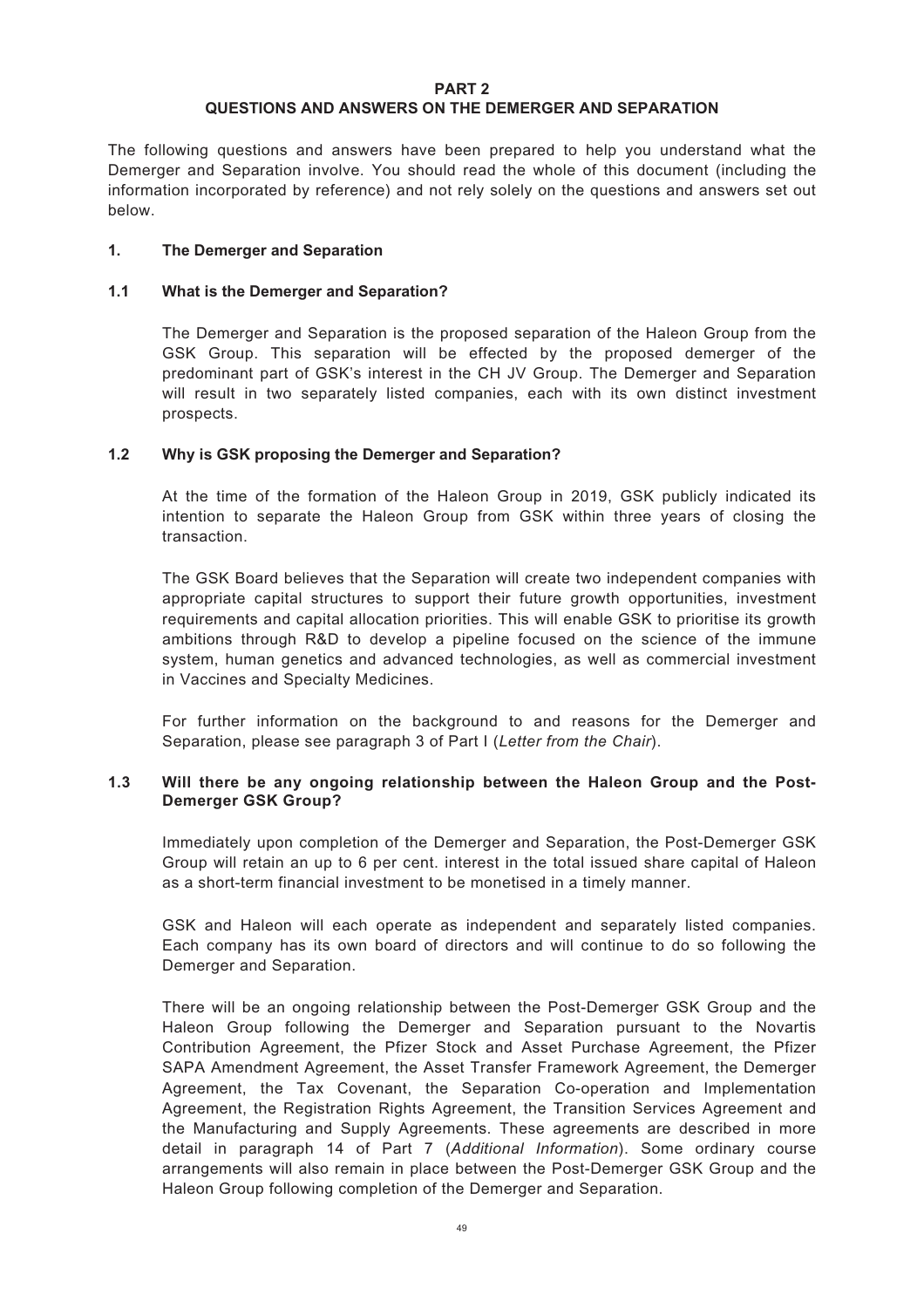## **1.4 Will there be any ongoing relationship between the Haleon Group and the Pfizer Group?**

Immediately upon completion of the Demerger and Separation, the Pfizer Group will retain a 32 per cent. interest in the total issued share capital of Haleon.

There will be an ongoing relationship between the Pfizer Group and the Haleon Group governed by the Pfizer Relationship Agreement, the principal purpose of which is to regulate the continuing relationship between Haleon and the Pfizer Group after Admission, including ensuring that Haleon is capable at all times of carrying on its business independently from Pfizer as a controlling shareholder (as defined in Appendix I to the Listing Rules) and any of Pfizer's associates (as defined in Appendix I to the Listing Rules).

Pursuant to the Pfizer Relationship Agreement, Pfizer has undertaken that it shall (and shall, so far as it is legally able to do so, procure that its associates shall), among other things, not take any action which precludes Haleon or any member of the Haleon Group from carrying on an independent business as its main activity. In addition, Pfizer is granted the right to nominate two persons to be appointed to the Haleon Board as representative directors for so long as it and members of the Pfizer Group continue to hold 20 per cent. or more of the Haleon Shares in issue and a right to nominate one person to be appointed to the Haleon Board as a representative director for so long as it and members of the Pfizer Group continue to hold less than 20 per cent. but at least 10 per cent. of the Haleon Shares in issue. The Pfizer Relationship Agreement is described in more detail in paragraph 15.2 of Part 7 (*Additional Information*).

The ongoing relationship between the Haleon Group and the Pfizer Group will also be governed by the Pfizer Stock and Asset Purchase Agreement, the Pfizer SAPA Amendment Agreement, the Tax Covenant, the Separation Co-operation and Implementation Agreement and the Registration Rights Agreement. These agreements are described in more detail in paragraph 14 of Part 7 (*Additional Information*).

## **1.5 Will there be any ongoing relationship between the Post-Demerger GSK Group and the Pfizer Group?**

Following Admission, both the Post-Demerger GSK Group and the Pfizer Group, as well as the SLPs, will retain interests in the share capital of Haleon. On or around the date of this document, GSK, Pfizer and the SLPs entered into the Orderly Marketing Agreement. The principal purpose of the Orderly Marketing Agreement is to regulate sales of Haleon Shares and ADSs in respect of such Haleon Shares by the parties after Admission. In addition, on or around the date of this document, GSK, Pfizer, the SLPs, Citi and Morgan Stanley entered into the Lock-up Deed. The Lock-up Deed has been entered into on customary terms and sets out the terms on which the Haleon Shares owned by GSK, Pfizer and the SLPs will be subject to lock-up restrictions from Admission. These arrangements are described in more detail in paragraph 14 of Part 7 (*Additional Information*).

There will also be an ongoing relationship between the Post-Demerger GSK Group and the Pfizer Group in respect of ViiV, a global specialist HIV company established in 2009. ViiV is 78.3 per cent. owned by GlaxoSmithKline Mercury Limited (which, following the Demerger, will remain part of the Post-Demerger GSK Group); 10.7 per cent. by PHIVCO Lux Sarl and 1 per cent. by PHIVCO Corp (which are both members of the Pfizer Group); and 10 per cent. by Shionogi Ltd.

## **1.6 How will the Demerger and Separation be implemented?**

The Demerger and Separation are conditional upon, among other things, the passing of the Demerger Resolution and the Related Party Transactions Resolution at the General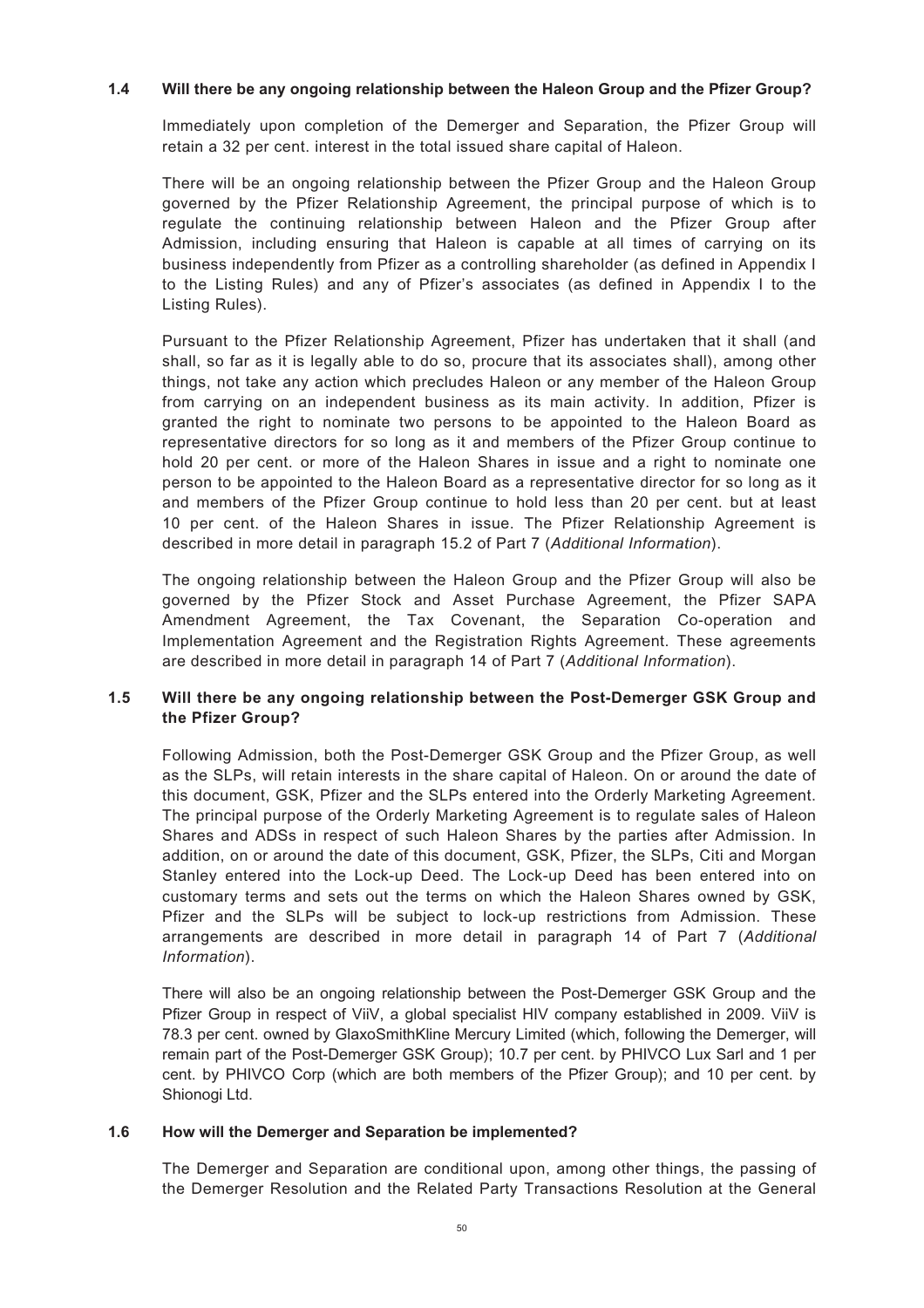Meeting, the receipt of certain mandatory governmental/regulatory approvals in India, Japan and South Korea and the approval of the Demerger Dividend by the GSK Board. Other conditions, which are contained in the Demerger Agreement, are set out in more detail in paragraph 14.6 of Part 7 (*Additional Information*). The Demerger Resolution is also subject to the approval of the Related Party Transactions Resolution. Both the Demerger Resolution and the Related Party Transactions Resolution will be proposed as ordinary resolutions which means that for them to be passed, more than half of the votes cast must be in favour of the resolutions.

Assuming the conditions are satisfied (or, where applicable, waived), the Demerger of the Haleon Group from the GSK Group will be effected by GSK declaring an interim dividend *in specie* to be satisfied by: (i) the transfer by GSK of the GSKCHH A Ordinary Shares to Haleon, in return for (ii) the issuance of Haleon Shares by Haleon to Shareholders who are registered on the GSK Share Register at the Shareholder Record Time on the basis of one Haleon Share for each GSK Share held by such Shareholders at the Shareholder Record Time, save that the number of Haleon Shares to be allotted and issued to each of the four initial shareholders of Haleon (each of whom is a Shareholder) will be reduced by the number of Haleon Shares already held by them at the Shareholder Record Time.

Following the Demerger, certain other proposed steps to rationalise the shareholding structure of Haleon (described in further detail in paragraph 12 of Part 1 (*Letter from the Chair*)) will be implemented.

The GSK Board unanimously recommends that Shareholders vote in favour of the Demerger Resolution. Notwithstanding this, it should be noted that GSK is entitled to decide not to proceed with the Demerger and Separation at any time prior to completion of the Demerger if circumstances change such that the GSK Board no longer considers that the Demerger would be in the best interests of Shareholders as a whole.

## **1.7 What is Admission?**

Admission involves Haleon applying to the FCA for all of the Haleon Shares to be admitted to the premium listing segment of the Official List and to the LSE for all of the Haleon Shares to be admitted to trading on the LSE's main market for listed securities.

An application has also been made to the NYSE for Haleon ADSs, each representing two Haleon Shares, to be admitted to listing and trading on the NYSE.

No application has been made by Haleon for admission of the Haleon Shares to trading on any other stock exchange (nor is it the current intention of Haleon to make any such application in the future).

#### **1.8 What does this mean for me?**

If you are a Qualifying Shareholder, you will be entitled to receive:

#### **one Haleon Share for each GSK Share**

you hold at the Shareholder Record Time.

If you are a Qualifying Shareholder, you will not need to take any further action after completion of the Demerger and Separation. You may, however, need to provide your bank or building society account details in order to receive any fractional entitlement arising from the GSK Share Consolidation. Further details can be found on page 18 in the section entitled '*Electronic payments to Shareholders*'.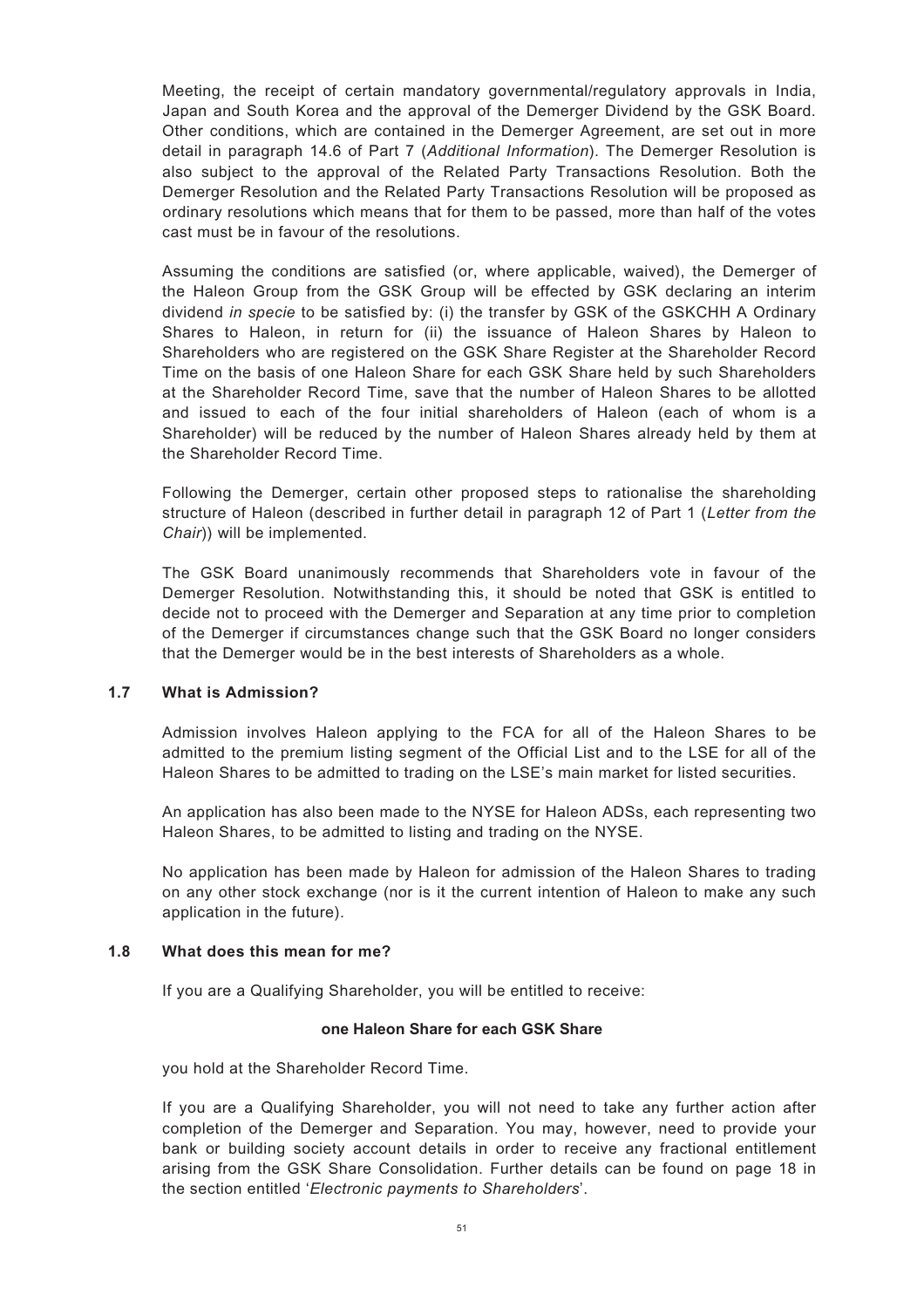Subject to the Demerger completing, you will receive the Haleon Shares to which you will be entitled. The settlement process for Haleon Shares whether held in either certificated form, via the Haleon CSN or through CREST, is explained in more detail in the answers to the questions at paragraphs 4.4 to 4.9 and 4.11 to 4.12 of this Part 2 (*Questions and Answers on the Demerger and Separation*).

If you are an ADS Holder, you will be entitled to receive:

### **one Haleon ADS for each GSK ADS**

you hold at the ADS Holder Record Time.

If you are an ADS Holder at the ADS Holder Record Time, you will not need to take any further action in connection with the Demerger and Separation. Please note, however, that if you hold your GSK ADSs on the ADR Register in certificated form, you will need to take action following the GSK Share Consolidation. Further details are set out in paragraph 8.3 of Part 7 (*Additional Information*).

Following completion of the Demerger and Separation, all Shareholders will continue to own their Existing GSK Shares and all ADS Holders will continue to own their existing GSK ADSs, in each case, unless: (i) they sell or otherwise dispose of them in the usual course; or (ii) the circumstances set out below in respect of the GSK Share Consolidation apply.

If a Shareholder holds only one Existing GSK Share then, as a result of the GSK Share Consolidation, such Shareholder will not receive a New GSK Share and will no longer be a Shareholder of GSK. However, such Shareholders will instead receive a payment representing their fractional entitlement to a New GSK Share (and will have received one Haleon Share and therefore remain a Haleon Shareholder).

## **1.9 Are ADS Holders entitled to participate in the Demerger?**

Pursuant to the Demerger, ADS Holders as at the ADS Holder Record Time will be entitled to receive Haleon ADSs. The distribution of Haleon ADSs is expected to occur on the ADS Distribution Date.

If you hold GSK ADSs as at the ADS Holder Record Time, you will not be required to take any action, pay any money, deliver any other consideration, or surrender any existing GSK ADSs to receive Haleon ADSs in connection with the Demerger. Please note, however, that if you hold your GSK ADSs on the ADR Register in certificated form, you will need to take action following the GSK Share Consolidation.

For further information on arrangements in respect of ADS Holders, please refer to paragraph 8 of Part 7 (*Additional Information*).

## **1.10 Will I have to pay any tax as a result of the Demerger and Separation?**

A summary of certain UK and US tax consequences in respect of the Demerger and Separation relevant to Shareholders who are resident (or, in the case of individuals, resident and domiciled) in the UK for UK tax purposes or who are citizens of or resident in the US for US tax purposes is set out in Part 6 (*Taxation*).

**The summary is intended as a guide only and Shareholders or ADS Holders who are in doubt about their tax position are strongly advised to contact an appropriate professional, independent adviser immediately.**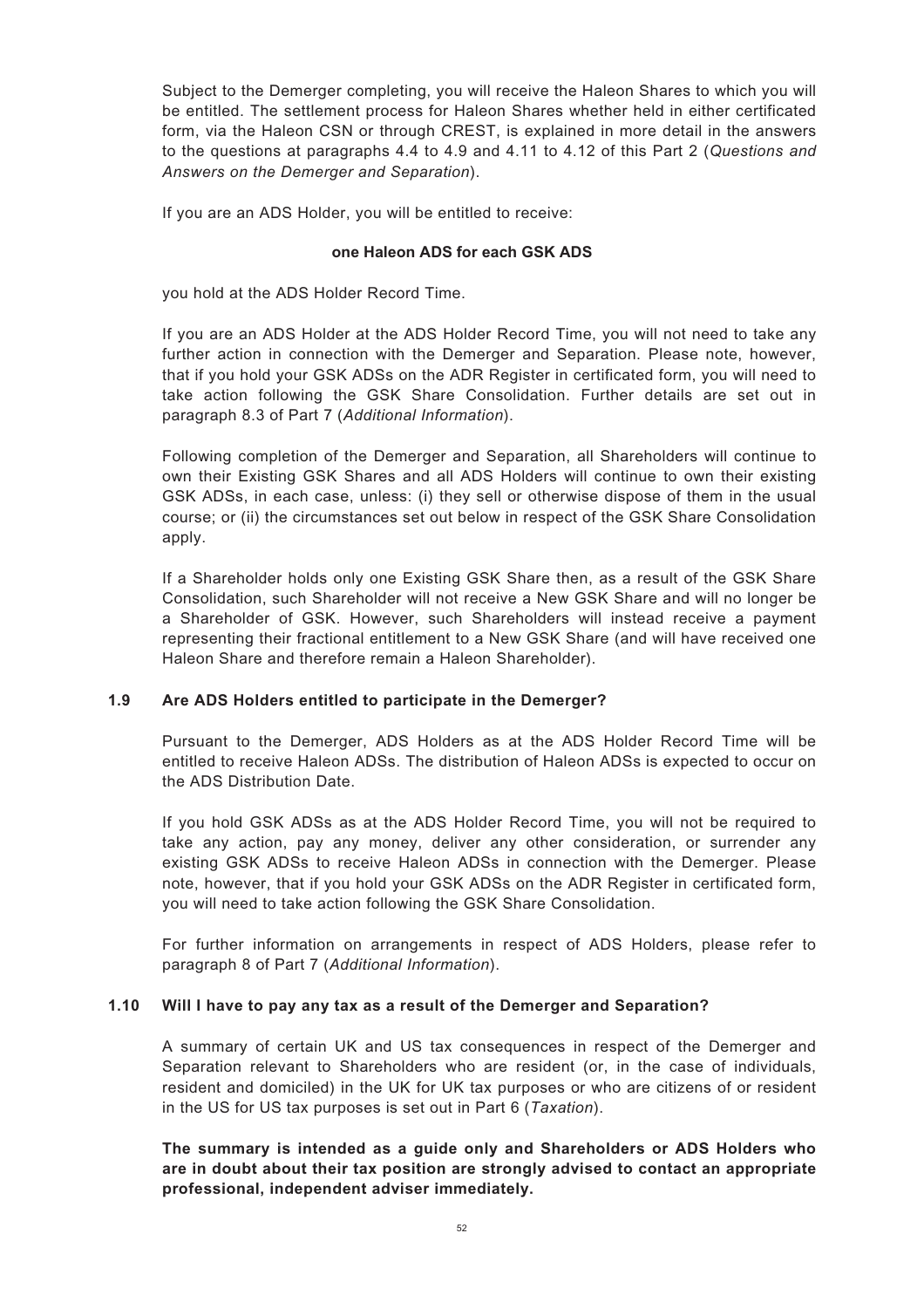**Shareholders in jurisdictions outside of the UK or the US should consult with their own legal and tax advisers with respect to the tax consequences in their particular circumstances under the relevant legislation and regulations.**

### **1.11 What is the expected timing of the Demerger and Separation?**

It is expected that the Demerger and Separation will be completed, Admission will become effective and dealings in Haleon Shares will commence on the LSE's main market for listed securities by no later than 8 a.m. on Monday 18 July 2022.

## **1.12 What will be the impact of the Demerger and Separation on GSK's dividends?**

The dividend policy for the Post-Demerger GSK Group is set out in full in paragraph 6.1 of Part 1 (*Letter from the Chair*).

### **1.13 Will my existing bank mandate instructions and DRIP elections on GSK Shares transfer to Haleon?**

Please note that GSK and Haleon make all payments to Shareholders and Haleon Shareholders (as applicable) electronically. If you have not provided your bank or building society account details your entitlements will be retained in accordance with GSK's Articles of Association and Haleon's articles of association. The terms and conditions of the GSK CSN and Haleon CSN set out the terms under which entitlements are retained if you have not provided bank or building society details on your GSK CSN or Haleon CSN account.

Unless amended or revoked, all existing bank mandates and DRIP elections relating to the payment of dividends on GSK Shares given by Shareholders, which are in force at the Shareholder Record Time on the GSK Share Register or the GSK CSN, will be deemed from Admission to be an effective mandate or instruction in respect of the corresponding Haleon Shares (including Haleon Shares held in the Haleon CSN).

However, please note that following the completion of the Demerger and Separation, and up until the published close of election date for the first Haleon dividend, you will be able to cancel your Haleon DRIP election. You can do this by either updating your election choices via your Shareview portfolio account or contacting the Registrar. The terms and conditions of the Haleon DRIP are available at www.shareview.co.uk/info/drip and a copy can be requested to be posted to you by calling the Equiniti helpline number for Haleon Shareholders on +44 (0) 371 384 2227.

If you do not have a dividend mandate in place you will be sent a bank mandate form to complete along with your Proxy Form or Form of Direction. This is required to ensure that the Registrar (or Equiniti FS for GSK Shares held in the GSK CSN and Haleon Shares held in the Haleon CSN) can pay any fractional entitlement due as a result of the GSK Share Consolidation as well as any outstanding GSK dividend payments and any future GSK and/or Haleon dividend payments. **These forms should be returned to the Registrar in the pre-paid envelope provided by Thursday 30 June 2022** to ensure any fractional entitlement or payment is paid electronically. Alternatively if you are registered for Shareview, you can review, add or amend bank mandate details online via Shareview at www.shareview.co.uk/login.

# **1.14 What is the GSK Share Consolidation?**

Following the Separation, it is expected that, after 8 p.m. on Monday 18 July 2022, GSK will consolidate its existing share capital to reduce the number of GSK Shares in issue.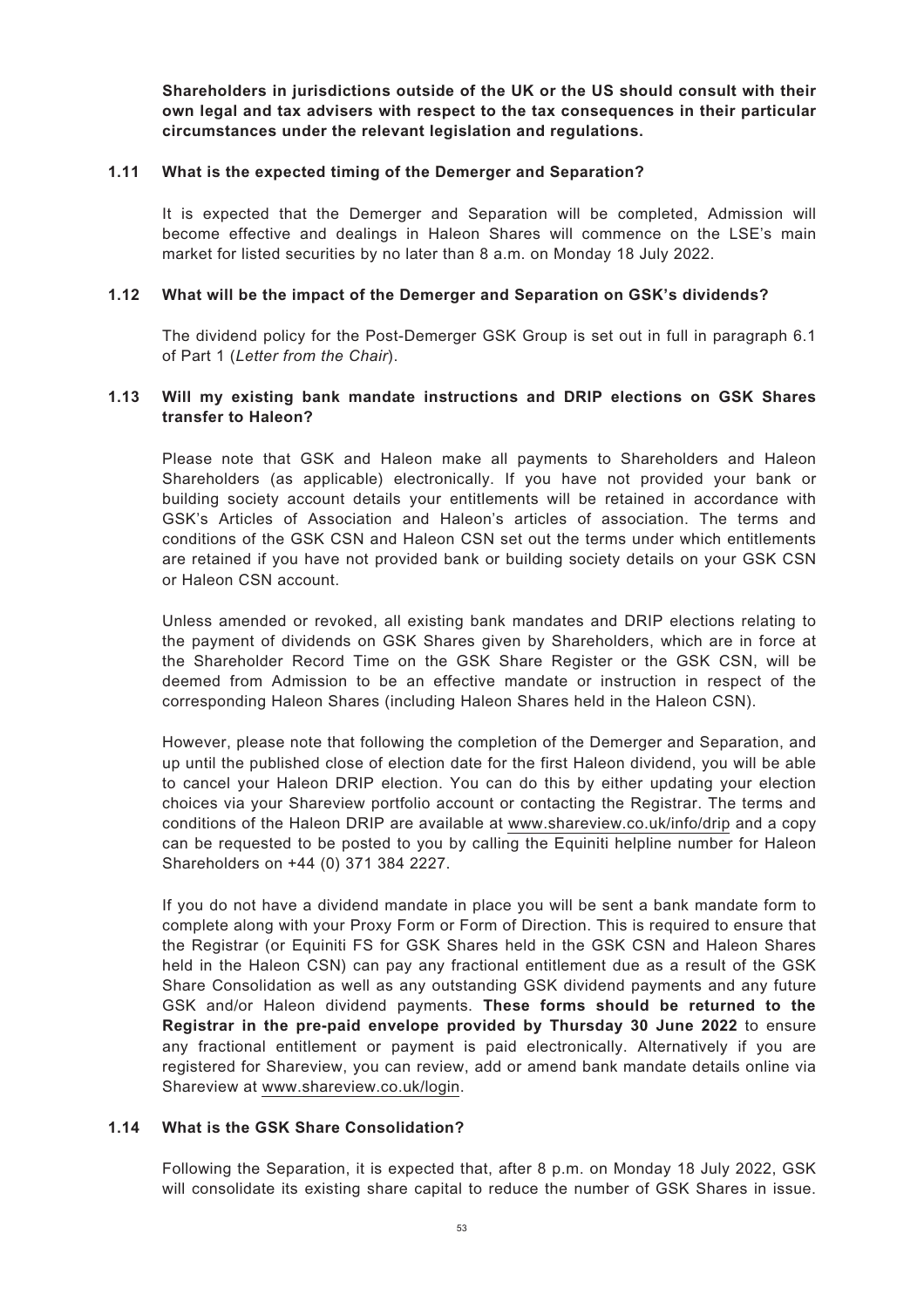Reducing the number of shares will increase the price of a GSK Share so that there will be general comparability between GSK's share price before and after the Separation (subject to interim market movements). The GSK Share Consolidation is also designed to preserve (as far as reasonably possible) the value of options and awards granted under the GSK Executive Schemes and GSK UK Sharesave, thereby avoiding the need for any specific adjustments to the numbers and/or exercise price of options and awards under those schemes.

The ratio for the GSK Share Consolidation cannot be fixed at this time as it is dependent on fluctuations in the volume and price of trading of the GSK Shares in the VWAP Period. The ratio for the GSK Share Consolidation and the number of New GSK Shares (or part thereof) that each Shareholder will be issued with and receive for each Existing GSK Share held at the Share Consolidation Record Time will be determined by the Directors who will take into account the relative value of the GSK Shares pre-and post-Separation by dividing: (i) the VWAP of a GSK Share in the VWAP Period (derived as the Directors may determine); by (ii) the closing price on the LSE of a GSK Share on Friday 15 July 2022. In reaching their determination, the Directors may make such adjustments to this calculation as they may agree to avoid an overly complex ratio, fractional entitlements that may arise following the consolidation or other matters or problems that may result from such consolidation (or consolidation and sub-division). This will allow the Directors to achieve a ratio which, in their judgement, is the most appropriate to seek to maintain broad comparability between GSK's share price before the Demerger and Separation and after the GSK Share Consolidation.

The GSK Share Consolidation will only be undertaken if the VWAP of a GSK Share in the VWAP Period is lower than the closing price on the LSE of a GSK Share on Friday 15 July 2022.

The proportion of the issued ordinary share capital of GSK held by each Shareholder following the GSK Share Consolidation will, save for fractional entitlements, remain unchanged. Apart from having a different nominal value, each New GSK Share will carry the same rights that attach to Existing GSK Shares at the time of the payment of the Demerger Dividend and all New GSK Shares will rank pari passu in all respects.

The GSK Share Consolidation will require the approval of Shareholders at the General Meeting. The GSK Consolidation is also conditional on approval of the Related Party Transactions Resolution and the Demerger Dividend being paid.

## **1.15 Why is GSK undertaking the GSK Share Consolidation?**

The purpose of the GSK Share Consolidation is to maintain general comparability between GSK's share price before and after the Separation (subject to interim market movements), and to preserve (as far as reasonably possible) the value of options and awards granted under the GSK Executive Schemes and GSK UK Sharesave, thereby avoiding the need for any specific adjustments to the numbers and/or exercise price of options and awards under those schemes.

# **1.16 What will happen to fractional entitlements resulting from the GSK Share Consolidation?**

Fractional entitlements may arise as a result of the GSK Share Consolidation. Individual fractional entitlements to the New GSK Shares will be aggregated and the resulting New GSK Shares sold in the open market, as soon as practicable, at the best price reasonably obtainable, and the net proceeds will be paid to each relevant Shareholder according to his or her entitlement.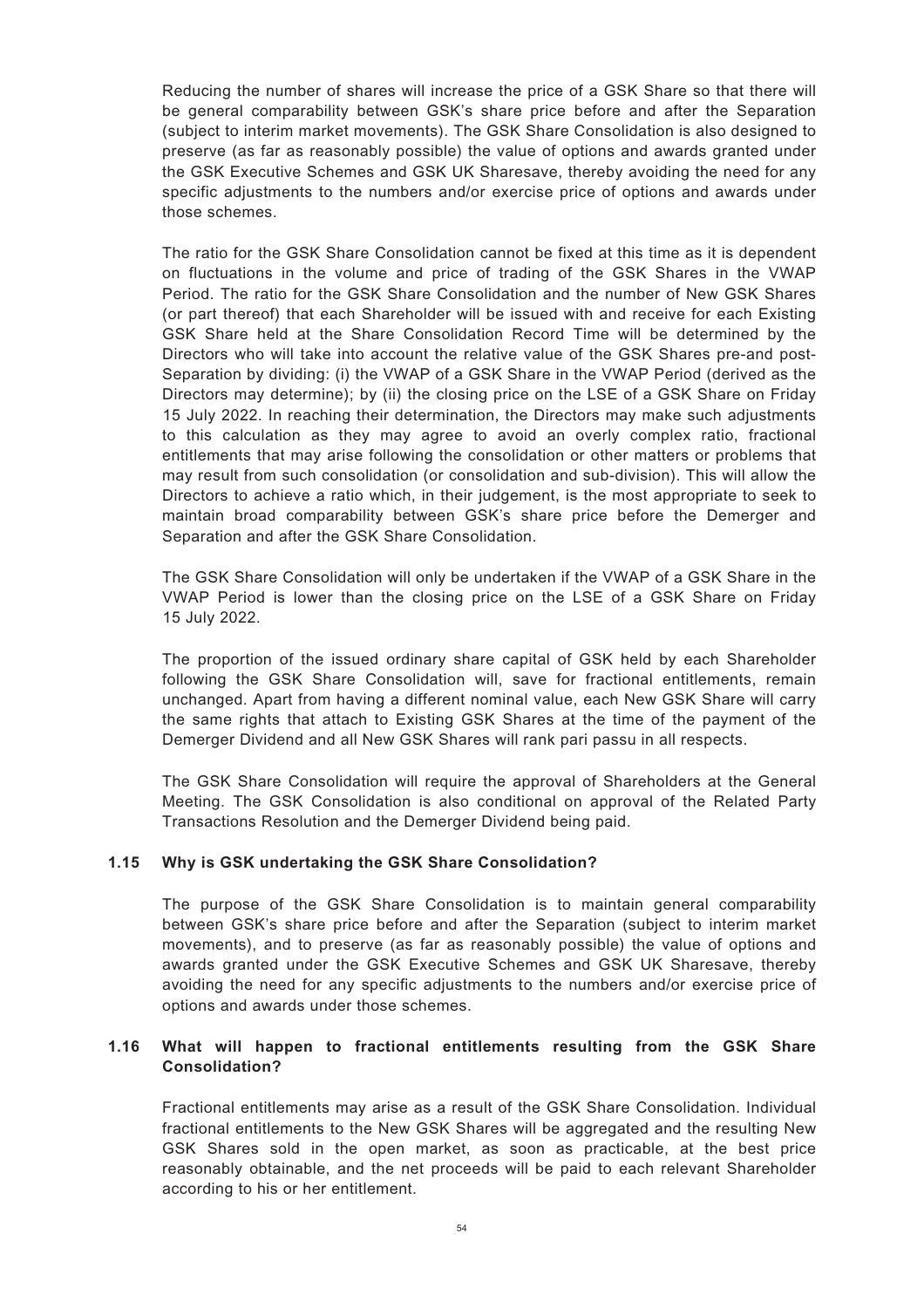Please note that if a Shareholder holds only one Existing GSK Share then, as a result of the GSK Share Consolidation, such Shareholder will not receive a New GSK Share and will no longer be a Shareholder. However, such Shareholders will receive a payment representing their fractional entitlement to a New GSK Share (and will have received one Haleon Share and therefore remain a Haleon Shareholder).

Proceeds are expected to be paid to Shareholders electronically utilising existing dividend bank mandates or by crediting individual CREST accounts in the week commencing Monday 1 August 2022.

If you do not have a dividend mandate in place you will be sent a bank mandate form to complete along with your Proxy Form or Form of Direction. This is to ensure that the Registrar or Equiniti FS (for GSK Shares held in the GSK CSN and Haleon Shares held in the Haleon CSN) can pay any fractional entitlement as a result of the GSK Share Consolidation as well as any outstanding GSK dividend payments and any future GSK and/or Haleon dividend payments. **These forms should be returned to Equiniti in the pre-paid envelope provided by Thursday 30 June 2022 to ensure any fractional entitlement and dividends are paid electronically.** Alternatively, if you are registered for Shareview, you can review, add or amend bank mandate details online via Shareview at www.shareview.co.uk/login.

## **1.17 How will ADS Holders be affected by the GSK Share Consolidation?**

A summary of the impact of the GSK Share Consolidation on ADS Holders is set out in paragraph 8.3 of Part 7 (*Additional Information*).

### **2. Voting and eligibility**

### **2.1 Why am I being sent this document?**

Due to its size, the Demerger qualifies as a "Class 1" transaction under the Listing Rules and so requires the approval of Shareholders at the General Meeting. Certain arrangements proposed to be entered into in connection with the Demerger between GSK, Pfizer and Haleon qualify as related party transactions under the Listing Rules and so also require the approval of Shareholders at the General Meeting. In addition, the proposed GSK Share Consolidation, in accordance with the Companies Act, requires the approval of Shareholders at the General Meeting.

This document, referred to as the Circular, contains information to assist you in your voting decision.

The General Meeting is to be held at Sofitel London Heathrow, Terminal 5, London Heathrow Airport, TW6 2GD and electronically via the Lumi General Meeting website on Wednesday 6 July 2022 at 2.30 p.m. and the Notice of General Meeting is set out at the end of this document.

#### **2.2 Who is eligible to vote at the General Meeting?**

#### *Shareholders*

Shareholders recorded on the GSK Share Register at the Shareholder Voting Record Time will be eligible to vote at the General Meeting.

An explanation of how GSK CSN holders can vote is set out in the answer to the question at paragraph 2.6 of this Part 2 (*Questions and Answers on the Demerger and Separation*).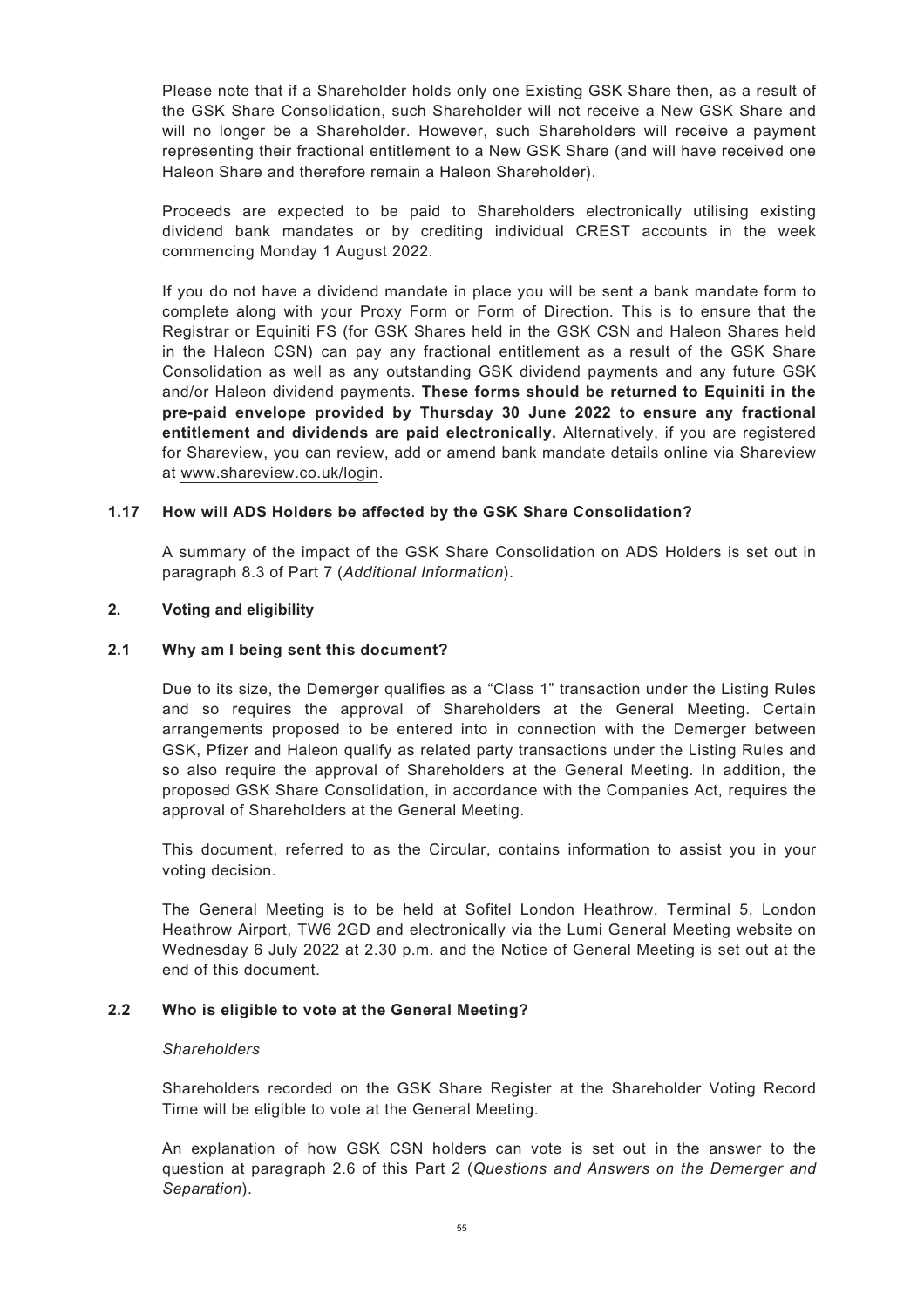**If you hold GSK Shares via a bank, broker or nominee you should contact your respective bank, broker or nominee service provider for further information on your eligibility, method for voting and the last time for submission of your instructions.**

#### *ADS Holders*

ADS Holders on the ADR Register at the ADS Holder Voting Record Time will be eligible to vote at the General Meeting.

An explanation of how ADS Holders can vote is set out in the answer to the question at paragraph 2.7 of this Part 2 (*Questions and Answers on the Demerger and Separation*).

**If you hold GSK ADSs with a bank, broker or nominee you should contact your bank, broker or nominee service provider for information on how to vote your GSK ADSs. In certain circumstances you may be able to participate in the General Meeting.**

## **2.3 How many resolutions will be proposed at the General Meeting?**

Two resolutions will be proposed at the General Meeting: (i) the Demerger Resolution; and (ii) the Related Party Transactions Resolution. The Demerger Resolution relates to both the Demerger and the GSK Share Consolidation, and is subject to the approval of the Related Party Transactions Resolution.

Each resolution will be proposed as an ordinary resolution, which means that for each one to be passed, more than half of the votes cast must be in favour of the resolution. The full text of the Resolutions can be found in the Notice of General Meeting on page 157.

## **2.4 How does the GSK Board recommend I vote on the Resolutions?**

The GSK Board unanimously recommends that you vote in favour of the Resolutions to be considered at the General Meeting.

Each Director intends to vote all their beneficial holdings in GSK Shares and/or GSK ADSs in favour of the Resolutions.

#### **2.5 How do I vote?**

Shareholders may vote in person at the General Meeting, electronically through the Lumi General Meeting website or they may appoint another person as their proxy to attend, speak and vote in their place. A proxy need not be a Shareholder. Shareholders may appoint more than one proxy in relation to the General Meeting provided that each proxy is appointed to exercise the rights attached to different GSK Shares held by that Shareholder.

Full instructions on how to vote at the General Meeting (including how to vote through the Lumi General Meeting website) are set out in the Notice of General Meeting at the end of this document.

To appoint a proxy you may:

• complete a Proxy Form which should be returned to Equiniti Limited, Aspect House, Spencer Road, Lancing, BN99 6DA;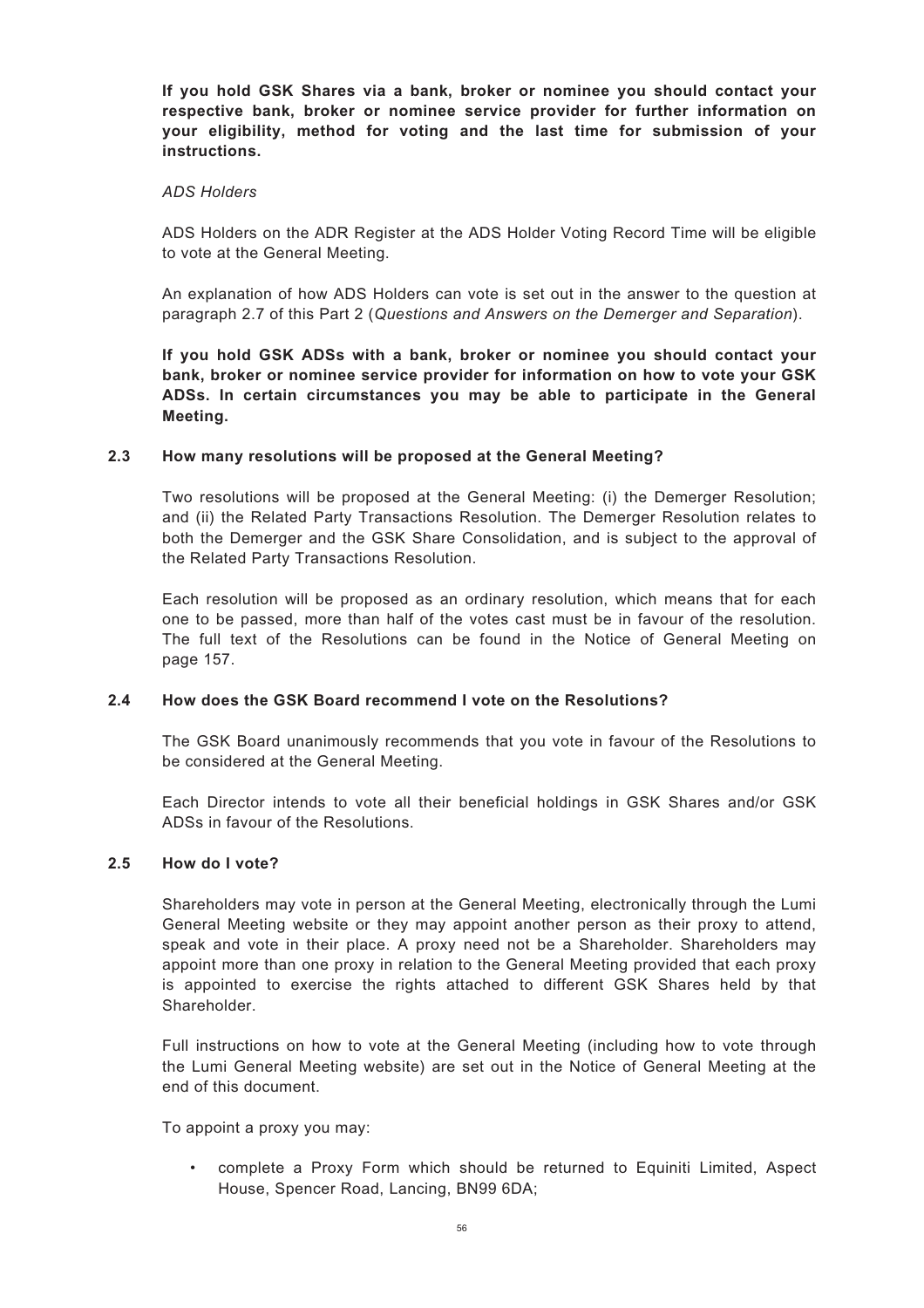- if you have a Shareview portfolio, register your vote electronically by visiting www.shareview.co.uk and log onto your portfolio using your Username/ID, date of birth and password. Once logged in, click on "View" on the "My Investments" page, then click on the link to vote and follow the on screen instructions; or
- register the appointment of your proxy electronically by logging onto www.sharevote.co.uk. You will need your Voting ID, Task ID and Shareholder Reference Number (SRN), which are all printed on your Proxy Form and you should follow the instructions provided.

Proxy Forms and electronic proxy appointments must be received by Equiniti **by no later than 2.30 p.m. on Monday 4 July 2022**.

If you hold your GSK Shares in CREST, you may appoint a proxy by completing and transmitting a CREST proxy instruction in accordance with the procedures set out in the CREST Manual so that it is received by Equiniti (under CREST Participant ID RA19) no later than 2.30 p.m. on Monday 4 July 2022.

Completion and return of the Proxy Form, an electronic proxy or the appointment of proxies through CREST will not preclude a Shareholder from attending and voting at the General Meeting either in person or electronically.

# **If you hold your GSK Shares through a bank, broker or nominee service, you should contact your bank, broker or nominee service provider regarding the process and their deadline for appointing a proxy.**

If you wish to attend and vote at the General Meeting, please refer to the question at paragraph 3.2 below for further information.

## **2.6 I am a shareholder in the GSK CSN, how do I vote?**

Participants in the GSK CSN service may exercise their votes through the Registrar, Equiniti, by using the Form of Direction, which should be completed and returned directly to Equiniti at Equiniti Financial Services Limited, Aspect House, Spencer Road, Lancing, BN99 6DA.

Alternatively:

- if you have a Shareview portfolio, you can register your vote electronically by visiting www.shareview.co.uk and log onto your portfolio using your Username/ID, date of birth and password. Once logged in, click on "View" on the "My Investments" page, then click on the link to vote and follow the on screen instructions; or
- you can register your vote electronically by logging onto www.sharevote.co.uk. You will need your Voting ID, Task ID and Shareholder Reference Number (SRN), which are all printed on your Form of Direction and you should follow the instructions provided.

Forms of Direction and electronic voting instructions must be received by Equiniti **by no later than 2.30 p.m. on Thursday 30 June 2022**.

## **2.7 Can I vote if I hold GSK ADSs?**

If you are an ADS Holder on the ADR Register as at the ADS Holder Voting Record Time you will receive a Voting Instruction Card from the Depositary which will enable you to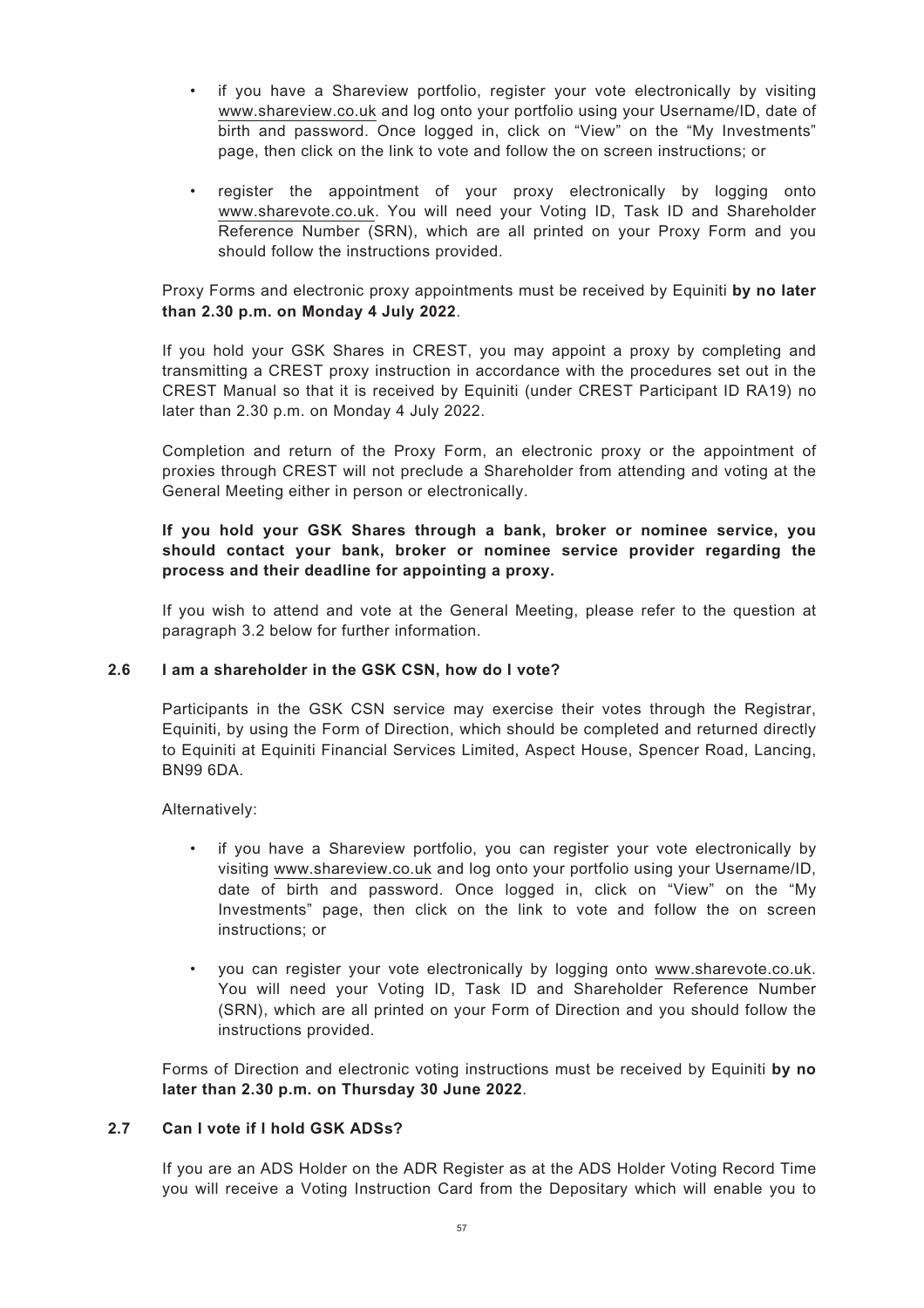instruct the Depositary on how to vote on your behalf at the General Meeting in respect of the GSK Shares represented by your GSK ADSs. You are encouraged to complete and sign the Voting Instruction Card and return it to the Depositary as soon as possible and **by no later than 12 p.m. New York City time on Thursday 30 June 2022**. Alternatively you may vote electronically by following the instructions set out on the Voting Instruction Card.

Please note, however, that ADS Holders attending the General Meeting will not be able to vote again or change their vote at the General Meeting if they have submitted a Voting Instruction Card. The return of a completed Voting Instruction Card will not prevent ADS Holders on the ADR Register from participating in the General Meeting but if they vote in advance they will not be able to vote again or change their vote at the General Meeting. Any ADS Holder wishing to vote at the General Meeting should not return a completed Voting Instruction Card in advance.

Details of how to participate in and/or vote at the meeting electronically can be found in the GSK ADS Holder General Meeting Guide.

**Please note that if you hold GSK ADSs with a bank, broker or nominee service provider you should contact your bank, broker or nominee service provider for information on how to vote your GSK ADSs. In certain circumstances you may be able to participate in the General Meeting.**

If you wish to attend and vote at the General Meeting, please refer to question 3.4 below for further information.

## **2.8 What will happen if the Demerger Resolution is not approved by Shareholders?**

If the Demerger Resolution is not approved by Shareholders, the Haleon Group will not separate from the GSK Group and will continue to form part of the GSK Group. As long as the Haleon Group remains a part of the GSK Group, GSK Shares will also represent an interest in the Haleon Group, as they do today. Furthermore, the GSK Share Consolidation will not occur.

If the Demerger and Separation does not proceed, the potential benefits of the Demerger and Separation will not be realised and there may be an adverse impact on the reputation of the GSK Group and on the external perception of its ability to implement large-scale projects successfully. Any such reputational risk could adversely affect the GSK Group's business, financial condition and operating results. This is considered in more detail in paragraph 1.1 of Part 3 (*Risk Factors*).

## **2.9 Who is eligible to participate in the Demerger?**

Shareholders recorded on the GSK Share Register or in the GSK CSN on the Shareholder Record Time will be Qualifying Shareholders who are able to participate in the Demerger.

ADS Holders recorded on the ADR Register on the ADS Holder Record Time will be able to participate in the Demerger.

# **2.10 Can I receive cash instead of Haleon Shares or Haleon ADSs as a result of the Demerger?**

The Demerger Dividend is not a cash dividend and a cash alternative is not available.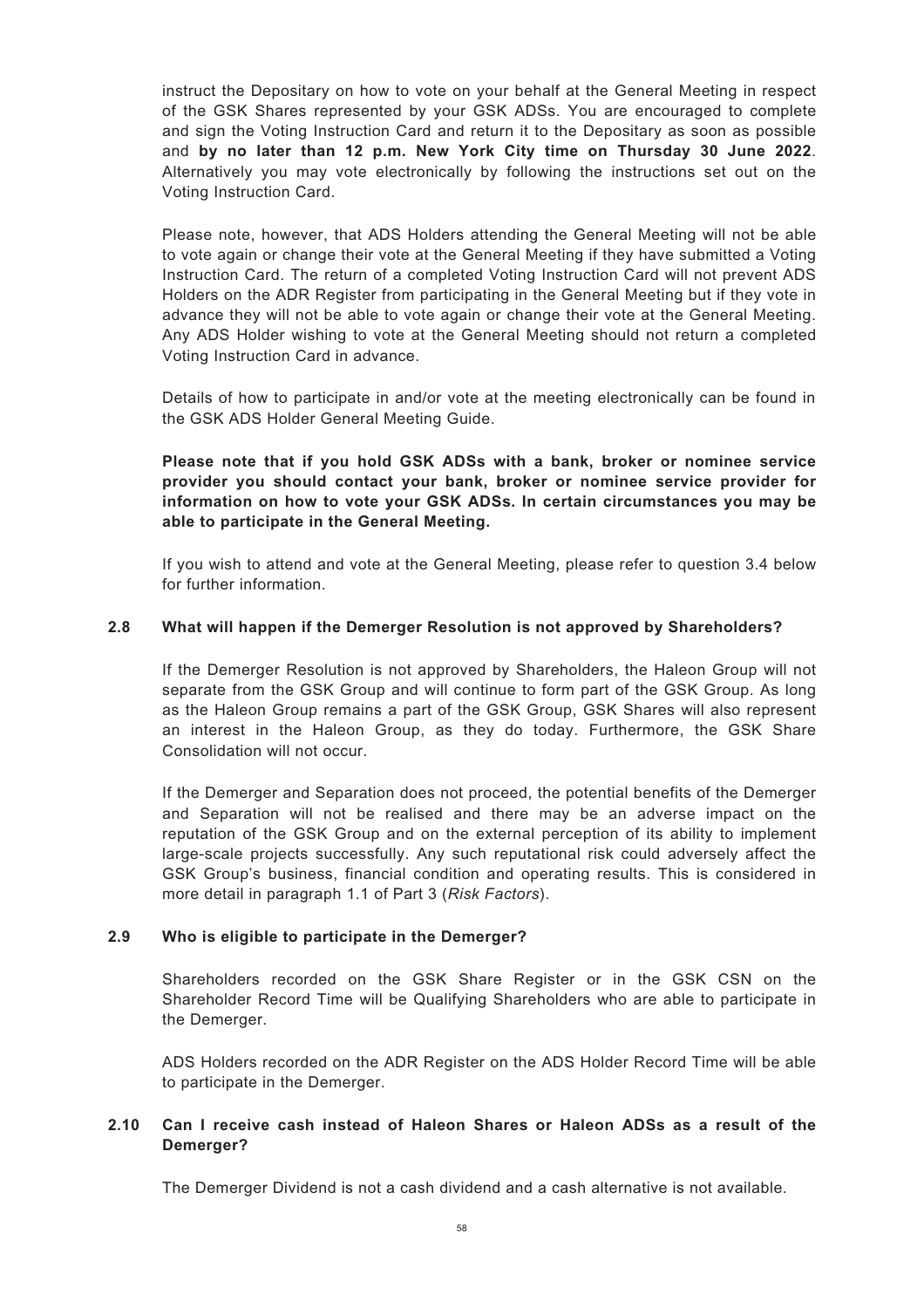### *Shareholders*

All Qualifying Shareholders will be entitled to receive one Haleon Share for each GSK Share they hold at the Shareholder Record Time.

Please note that fractional entitlements may arise as a result of the GSK Share Consolidation. Individual fractional entitlements to the New GSK Shares will be aggregated and the resulting New GSK Shares sold in the open market, as soon as practicable, at the best price reasonably obtainable, and the net proceeds will be paid to each relevant Shareholder according to his or her entitlement.

### *ADS Holders*

If you are an ADS Holder at the ADS Holder Record Time, you will be entitled to receive one Haleon ADS for each GSK ADS you hold at the ADS Holder Record Time.

Please note that fractional entitlements may arise as a result of the Demerger and GSK Share Consolidation. Fractions of new GSK ADSs and Haleon ADSs will not be issued to ADS Holders. All fractions to which holders would otherwise have been entitled will be aggregated and sold in the market by the Depositary as soon as administratively feasible after the Demerger and GSK Share Consolidation becomes effective and the net proceeds of sale will be paid to ADS Holders entitled thereto.

### **2.11 Will I receive a prospectus relating to Haleon?**

An electronic copy of the Prospectus is available online at www.haleon.com. The Prospectus is available to view in printed form, free of charge, during normal business hours on any weekday (Saturdays, Sundays and public holidays in England and Wales excepted) for a period of 28 days from the date of its publication at the registered office of GSK at 980 Great West Road, Brentford, Brentford, Middlesex TW8 9GS. If you would like to receive a printed copy of the Prospectus by post please email company.secretary@gsk.com giving your name and address.

# **2.12 What should I do if I need help filling in the Proxy Form, Form of Direction or Voting Instruction Card or if I am voting online?**

#### *Shareholders*

Shareholders should call the helpline operated by Equiniti which is available on +44 (0) 800 917 0937. The helpline will be available from 8.30 a.m. to 5.30 p.m. Monday to Friday (UK time) (except public holidays in England and Wales) and will remain open until Friday 12 August 2022. Calls to the helpline from outside of the UK will be charged at applicable international rates. Different charges may apply to calls made from mobile telephones and calls may be recorded and monitored for security and training purposes.

Alternatively Shareholders can go to https://www.shareview.co.uk/clients/gskshareholder for copies of relevant documents, frequently asked questions and other useful information.

### *ADS Holders*

ADS Holders on the ADR Register may refer queries relating to their accounts to the Depositary on +1 877 353 1154 (from inside the US) or +1 651 453 2128 (from outside the US) and the website log-in at www.shareowneronline.com.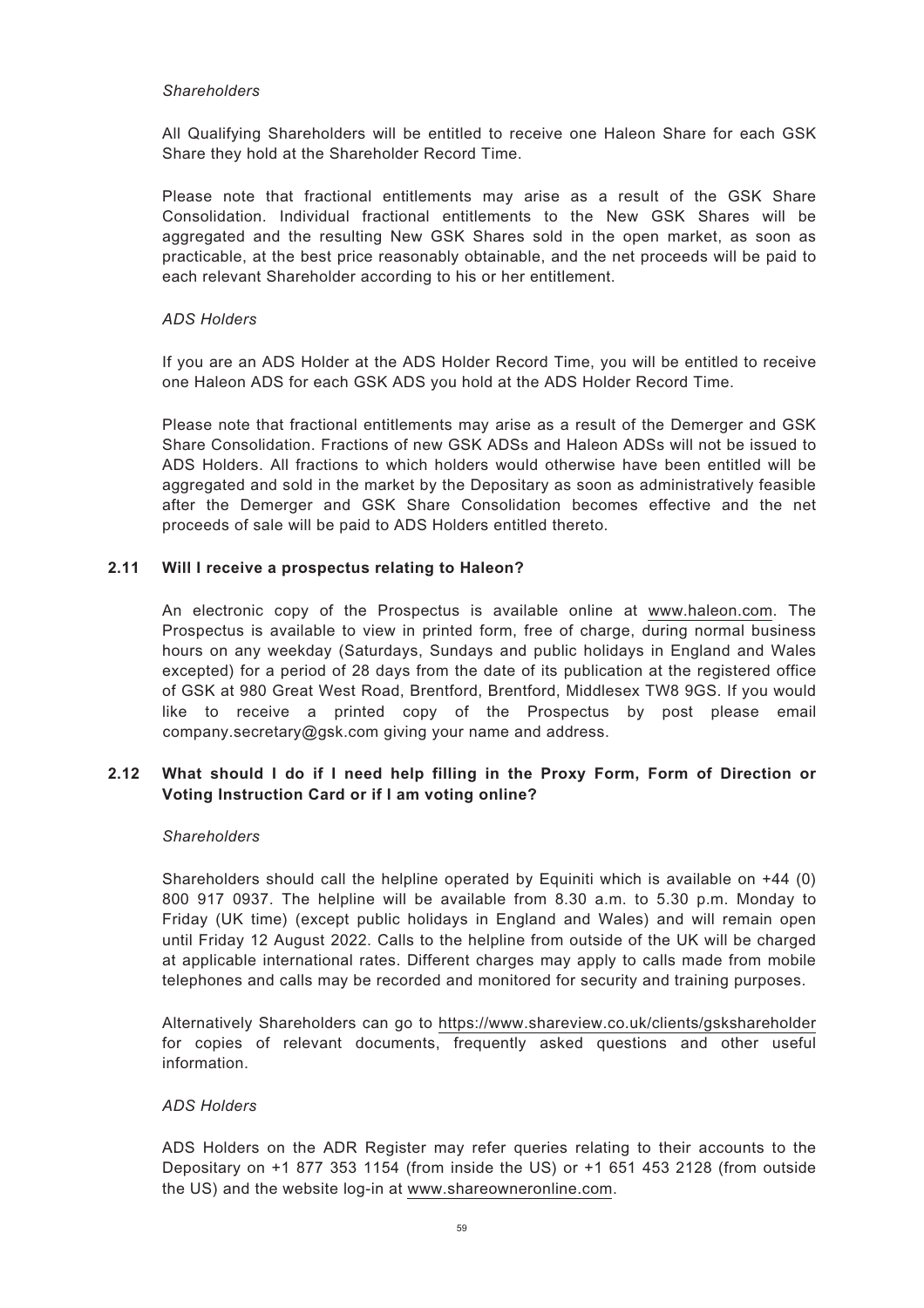Please note that the helpline operators will not provide advice on the merits of the Demerger and Separation or give any legal, financial or taxation advice, for which you are recommended to consult your own legal, financial or taxation adviser. Alternatively, consult your stockbroker, bank manager, solicitor, accountant and/or other independent professional adviser.

### **3. General Meeting**

## **3.1 When and where is the General Meeting being held?**

The General Meeting will be held at the Sofitel London Heathrow, Terminal 5, London Heathrow Airport, TW6 2GD and electronically via the Lumi General Meeting website on Wednesday 6 July 2022 at 2.30 p.m. Shareholders will be able to participate in the General Meeting in person or electronically.

The Notice of General Meeting is set out at the end of this document.

## **3.2 Can I attend the General Meeting?**

Shareholders must be entered on GSK Share Register at 6.30 p.m. (UK time) on Monday 4 July 2022, or, in the event of an adjournment, 6.30 p.m. on the date which is two business days before the time of the adjourned meeting, to be entitled to attend and vote at the General Meeting.

## **3.3 As a GSK CSN holder, can I attend the General Meeting?**

Shareholders in the GSK CSN wishing to attend the General Meeting in person should contact Equiniti on +44 (0) 800 917 0937 to obtain a letter of representation confirming their eligibility to attend. The helpline will be available from 8.30 a.m. to 5.30 p.m. Monday to Friday (UK time) (except public holidays in England and Wales) and will remain open until Friday 12 August 2022. Calls to the helpline from outside of the UK will be charged at applicable international rates. Different charges may apply to calls made from mobile telephones and calls may be recorded and monitored for security and training purposes.

Alternatively Shareholders in the GSK CSN wishing to join the General Meeting electronically should log in to the Lumi General Meeting website using the Meeting ID, Shareholder Reference Number (SRN) and PIN provided on their Form of Direction.

## **3.4 As an ADS Holder, can I attend the General Meeting?**

ADS Holders on the ADR Register as at the ADS Holder Voting Record Time may join and participate in the General Meeting electronically via the Lumi General Meeting website or in person. See paragraph 8.1 of Part 7 (*Additional Information*) below for details on how to do this.

#### **4. GSK Shares and Haleon Shares**

### **4.1 What will happen to my GSK Shares following the Demerger and Separation?**

The number of GSK Shares you hold will not change as a result of the Demerger and Separation. Following the Demerger and Separation, the GSK Shares will retain their premium listing on the Official List and will continue to be traded on the main market for listed securities of the LSE. The GSK Shares will also maintain their secondary listing on the NYSE (in the form of the GSK ADSs representing GSK Shares on the GSK Share Register).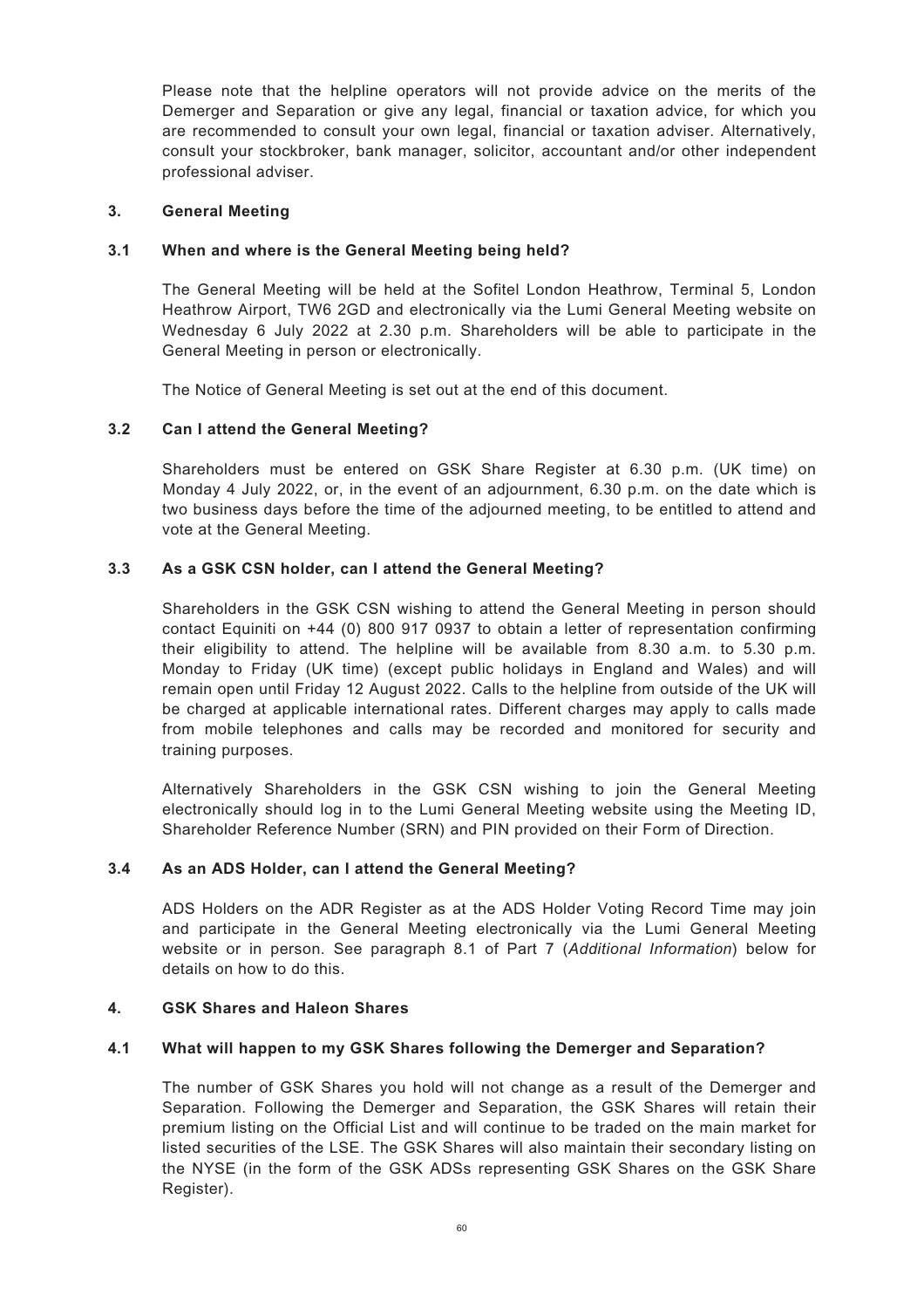If your existing GSK Shares are currently held in the GSK CSN you will be auto enrolled in the new Haleon CSN for your new Haleon Shares. All bank mandates, DRIP elections and other instructions, including communication preferences given to GSK by Shareholders and in force at the Shareholder Record Time, will be carried across. The terms and conditions of the Haleon CSN can be found at www.shareview.co.uk/info/CSN.

However, please note that following the completion of the Demerger and Separation, and up until the published close of election date for the first Haleon dividend, you will be able to cancel your Haleon DRIP election. You can do this by either updating your election choices via your Shareview portfolio account or contacting the Registrar. The terms and conditions of the Haleon DRIP are available at www.shareview.co.uk/info/drip and a copy can be requested to be posted to you by calling the Equiniti helpline number for Haleon Shareholders on +44 (0) 371 384 2227.

From Admission, GSK's share price is expected to fall to reflect the Demerger and the value of the Haleon Business being demerged. Please refer to the question at paragraph 4.3 below for information on the proposed GSK Share Consolidation.

# **4.2 Where will Haleon Shares be listed following Admission?**

Following Admission, Haleon Shares will have a premium listing on the Official List and will be admitted to trading on the main market for listed securities of the LSE with the ISIN GB00BMX86B70. They will also be listed in the form of ADSs on the NYSE. They will not be listed by Haleon on any other exchanges on Admission.

## **4.3 What will the price of GSK Shares and Haleon Shares be following the Demerger and Separation?**

There is no certainty as to the price of GSK Shares or Haleon Shares following the Demerger and Separation. The price at which GSK Shares and Haleon Shares may be quoted, and the price which investors may realise for such shares, will be influenced by a large number of factors. Some of these may be specific to either the Post-Demerger GSK Group or the Haleon Group and their respective operations, and others may affect the industries in which they operate, other comparable companies or publicly traded companies as a whole.

The price of the GSK Shares is expected to fall immediately following the Separation, reflecting the Separation of the Haleon Business from GSK. Shareholders will have received Haleon shares and will own Haleon directly through those shares, rather than as part of GSK. Under the GSK Share Consolidation, it is proposed that GSK will consolidate its existing share capital to reduce the number of GSK Shares in issue. Reducing the number of shares will increase the price of a GSK Share so that there will be general comparability between GSK's share price before and after the Separation (subject to interim market movements). However, this outcome cannot be guaranteed as there is no certainty that the price of GSK Shares will not be impacted by market or other conditions immediately prevailing after the GSK Share Consolidation.

## **4.4 Can Haleon Shares be held in CREST?**

Haleon's articles of association permit the holding of Haleon Shares in CREST. Haleon will apply for its shares to be enabled in CREST with effect immediately upon Admission. It is expected that CREST accounts for Qualifying Shareholders will be credited in respect of Haleon Shares in uncertificated form shortly after Admission on Monday 18 July 2022.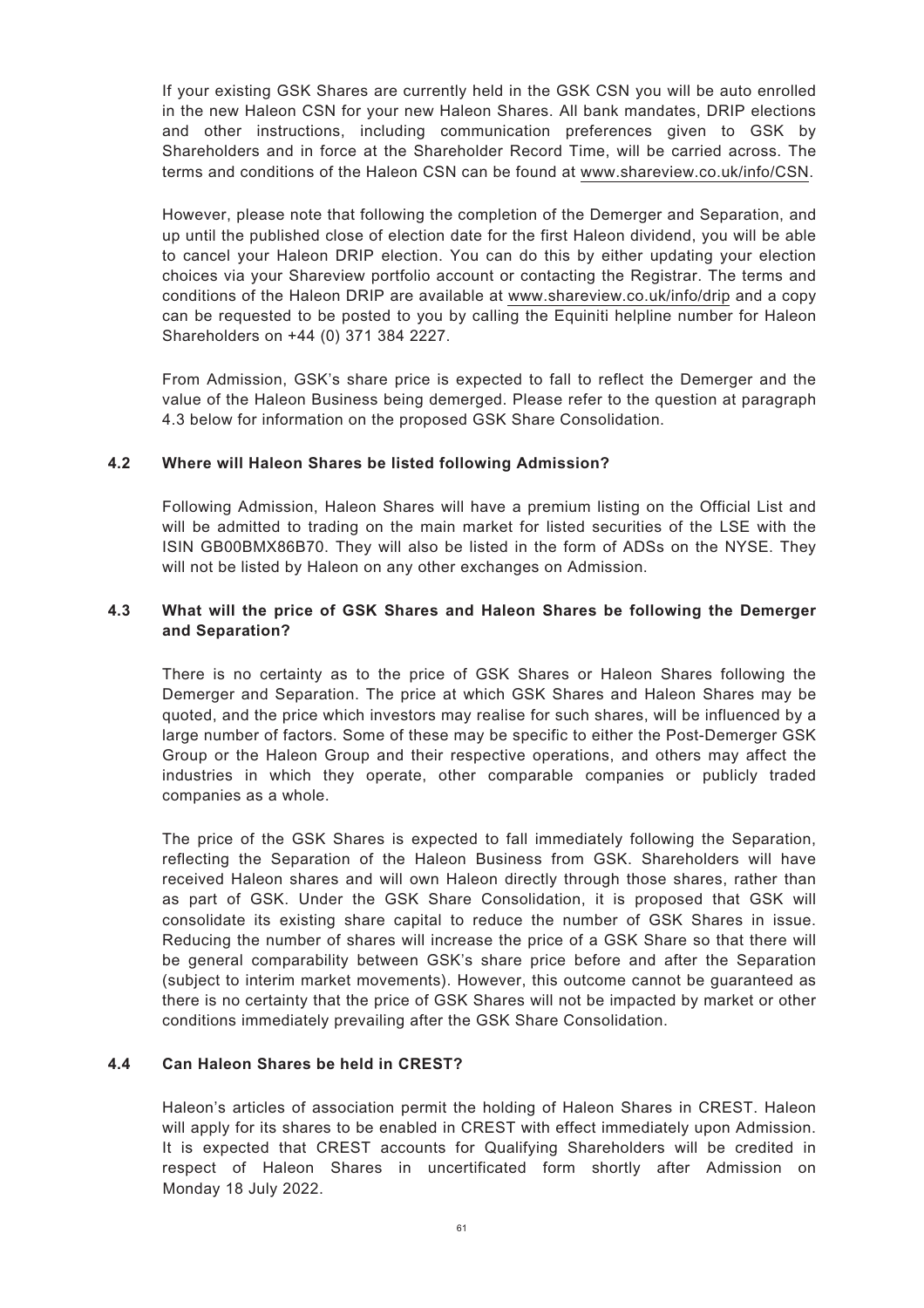## **4.5 Will I be able to get a share certificate in respect of my Haleon Shares?**

Haleon Shares will be capable of being held in certificated or uncertificated form.

Share certificates for Haleon Shares will be issued to those Shareholders who currently hold their GSK Shares in certificated form. No share certificates will be issued in respect of Haleon Shares in uncertificated form. If any such Haleon Shares are converted to be held in certificated form, share certificates will be issued in respect of those Haleon Shares in accordance with applicable legislation.

## **4.6 When can I expect to receive a Haleon Share certificate if I currently hold GSK Shares in certificated form?**

It is expected that definitive certificates in respect of Haleon Shares will be posted to entitled holders of Haleon Shares (who hold their shares in certificated form) at their registered addresses on the GSK Share Register by Monday 1 August 2022 (subject to the timing of the Capital Reduction).

Temporary documents of title will not be issued. Pending despatch of the certificates, transfers of Haleon Shares will be certified against the Haleon Share Register.

### **4.7 How soon can I trade Haleon Shares following the Demerger?**

If your Haleon Shares are held in the Haleon CSN, you will be able to trade your Haleon Shares through Equiniti FS via its Shareview Dealing service from 8 a.m. on Monday 18 July 2022 when dealings in Haleon Shares commence on the LSE. Your sale proceeds will be issued to you within two business days of the trade date.

If your Haleon Shares are held in certificated form, the Registrar will despatch your share certificate for Haleon Shares by Monday 1 August 2022. If you wish to sell your Haleon Shares before you receive your share certificate, you can do this from 8 a.m. on Monday 18 July 2022 through Equiniti FS via its Shareview Dealing service either online via https://www.shareview.co.uk/Dealing or by telephone on +44 (0)3456 037 037. If you are registered for Shareview, you can sell your Haleon Shares via www.shareview.co.uk/ login. Following the sale, Equiniti FS will send you a contract note and transfer form. You will need to complete and return your transfer form, together with your share certificate once received, to Equiniti FS. Following receipt of your completed transfer form and share certificate, Equiniti FS will issue your sale proceeds to you. For more information on dealing through Shareview Dealing, including information on fees, please go to https://www.shareview.co.uk/Dealing or call +44 (0)3456 037 037.

Alternatively, you may be able to sell your Haleon Shares before you receive your share certificate through a bank or broker depending on their requirements.

#### **4.8 How soon can I trade New GSK Shares following the GSK Share Consolidation**

If your New GSK Shares are held in the GSK CSN, you will be able to trade your New GSK Shares through Equiniti FS via its Shareview Dealing service from 8 a.m. on Tuesday 19 July 2022 when dealings in New GSK Shares commence on the LSE. Your sale proceeds will be issued to you within two business days of the trade date.

If your New GSK Shares are held in certificated form, the Registrar will despatch your share certificate for New GSK Shares by Monday 1 August 2022. If you wish to sell your New GSK Shares before you receive your share certificate, you can do this from 8 a.m.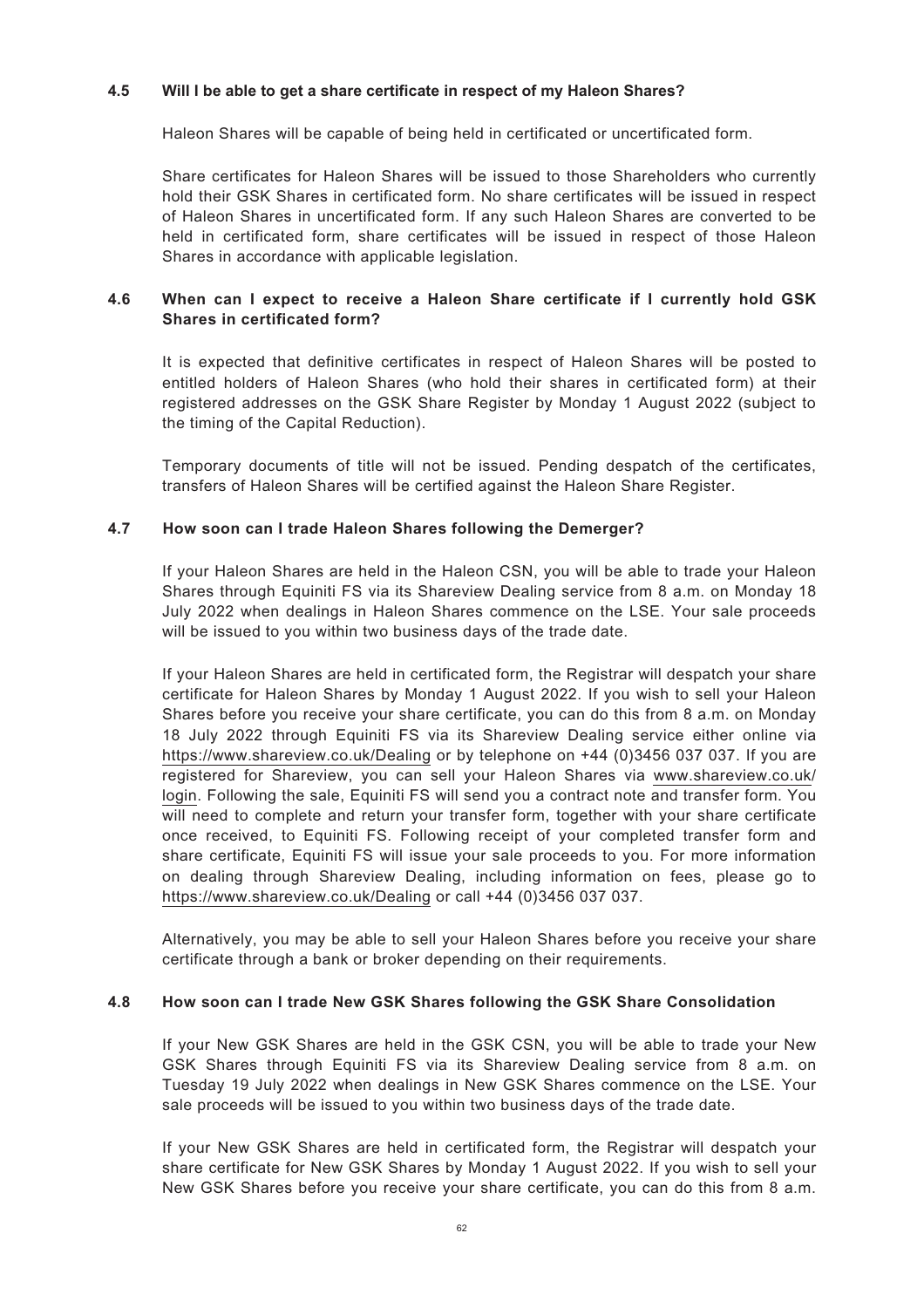on Tuesday 19 July 2022 through the Equiniti FS via its Shareview Dealing service either online via https://www.shareview.co.uk/Dealing or by telephone on +44 (0)3456 037 037. If you are registered for Shareview, you can sell your New GSK Shares via www.shareview.co.uk/login. Following the sale, Equiniti FS will send you a contract note and transfer form. You will need to complete and return your transfer form, together with your share certificate once received, to Equiniti FS. Following receipt of your completed transfer form and share certificate, Equiniti FS will issue your sale proceeds to you. For more information on dealing through Shareview Dealing, including information on fees, please go to https://www.shareview.co.uk/Dealing or call +44 (0)3456 037 037.

Alternatively, you may be able to sell your New GSK Shares before you receive your share certificate through a bank or broker depending on their requirements.

# **4.9 How can I give my bank details for electronic payment?**

If you do not have a dividend mandate in place you will be sent a bank mandate form to complete along with your Proxy Form or Form of Direction. This is required to ensure the Registrar or Equiniti FS (for GSK Shares held in the GSK CSN and Haleon Shares held in the Haleon CSN) can pay any fractional entitlement as a result of this transaction as well as any outstanding GSK dividend payments and any future GSK and/or Haleon dividend payments. These forms should be returned to Equiniti in the pre-paid envelope provided by Thursday 30 June 2022 to ensure any fractional entitlement and dividends are paid electronically. Alternatively, if you are registered for Shareview you can review, add or amend bank mandate details online at www.shareview.co.uk/login.

# **4.10 Who is the registrar for Haleon?**

Haleon's registrar will be Equiniti from Admission and commencement of dealings of the Haleon Shares on the LSE.

## **4.11 I hold my GSK Shares in the GSK CSN, how will I receive my Haleon Shares?**

If you hold your GSK Shares through the GSK CSN provided by Equiniti FS, your Haleon Shares will be issued to Equiniti FS to be held on your behalf in the new Haleon CSN. This will be provided by Equiniti FS under the Haleon CSN terms and conditions which can be found at www.shareview.co.uk/info/CSN. If you have not registered for a Shareview Portfolio, or you have requested paper CSN statements, a Haleon CSN statement will be issued to you to confirm your holding of Haleon Shares held in the Haleon CSN by Monday 1 August 2022. CSN statements will be made available electronically via Equiniti's Shareview Portfolio and if you registered for Shareview Portfolio an email will be sent to you to let you know when this is available.

Please note that all bank mandates, DRIP elections and other instructions, including communication preferences given to Equiniti FS by Shareholders in the GSK CSN and in force at the Shareholder Record Time, shall be carried across to the Haleon CSN.

However, please also note that following the completion of the Demerger and Separation, and up until the published close of election date for the first Haleon dividend, you will be able to cancel your Haleon DRIP election. You can do this by either updating your election choices via your Shareview portfolio account or contacting the Registrar. The terms and conditions of the Haleon DRIP are available at www.shareview.co.uk/info/drip and a copy can be requested to be posted to you by calling the Equiniti helpline number for Haleon Shareholders on +44 (0) 371 384 2227.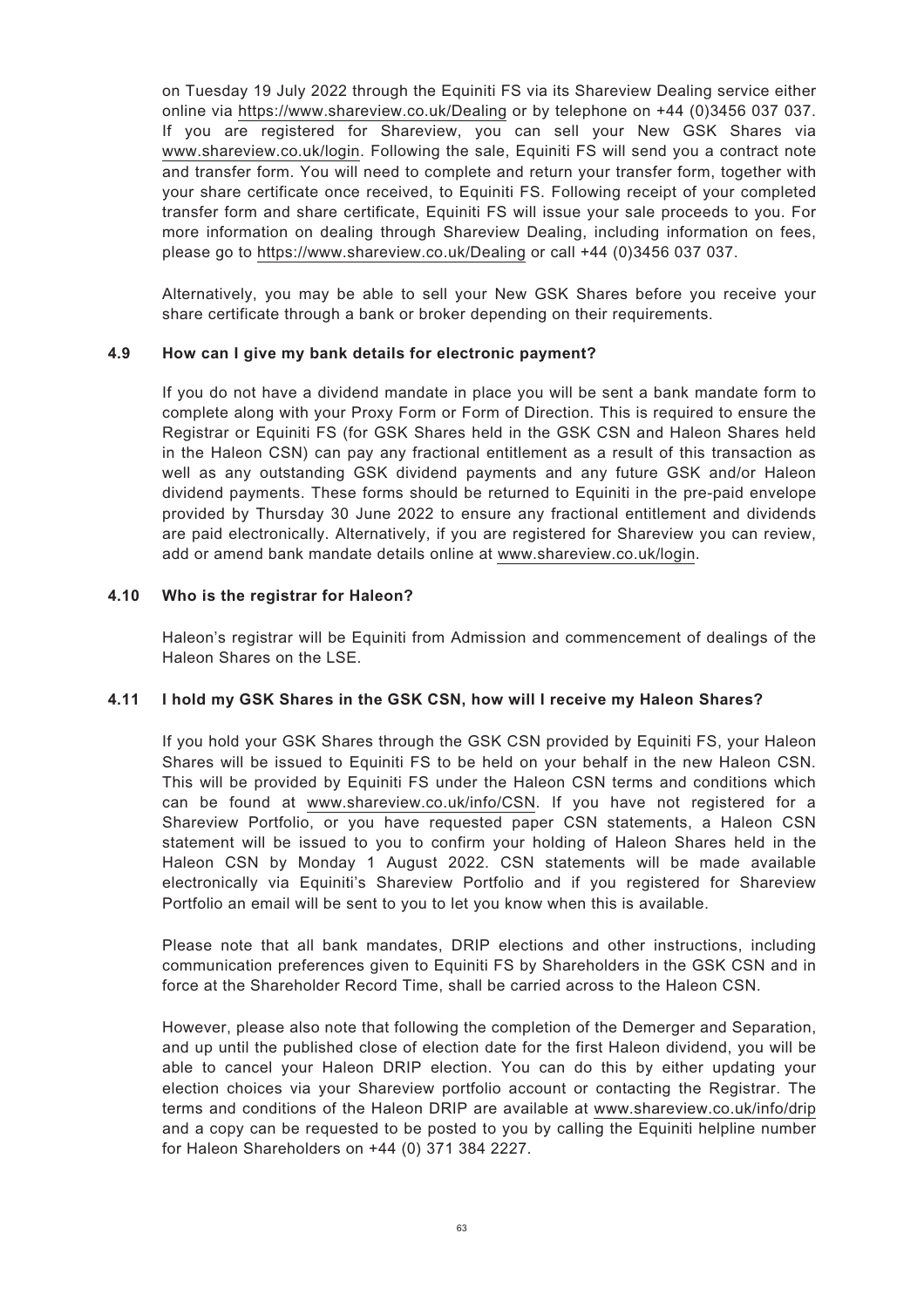## **4.12 If I hold GSK Shares in certificated form will I receive a new share certificate for my New GSK Shares following the Share Consolidation?**

Share certificates for New GSK Shares will be despatched to those Shareholders who hold their GSK Shares in certificated form by Monday 1 August 2022.

Shareholders who do not hold their GSK Shares in certificated form will not be issued with a share certificate for New GSK Shares.

### **5. Further questions?**

### *Shareholders*

If you have any additional questions in relation to this document or the Demerger and Separation, please contact Equiniti on +44 (0) 800 917 0937 from 8.30 a.m. to 5.30 p.m. Monday to Friday (UK time) (except public holidays in England and Wales). This helpline will remain open until Friday 12 August 2022. Calls to the helpline from outside of the UK will be charged at applicable international rates. Different charges may apply to calls made from mobile telephones and calls may be recorded and monitored for security and training purposes. Alternatively shareholders can go to https://www.shareview.co.uk/ clients/gskshareholder for copies of relevant documents, frequently asked questions and other useful information.

## **If you hold GSK Shares via a bank, broker or nominee you should contact your respective bank, broker or nominee service provider for further information.**

### *ADS Holders*

ADS Holders on the ADR Register may refer queries relating to their accounts to the Depositary. The telephone number is +1 877 353 1154 (from inside the US) or +1 651 453 2128 (from outside the US) or via the website at www.shareowneronline.com.

## **If you hold GSK ADSs with a bank, broker or nominee you should contact your bank, broker or nominee service provider for further information.**

The helpline operators will not provide advice on the merits of the Demerger and Separation or give any legal, financial or taxation advice, for which you are recommended to consult your own legal, financial or taxation adviser. Alternatively, consult your stockbroker, bank manager, solicitor, accountant and/or other independent professional adviser.

For further information, please visit GSK's website at www.gsk.com**.**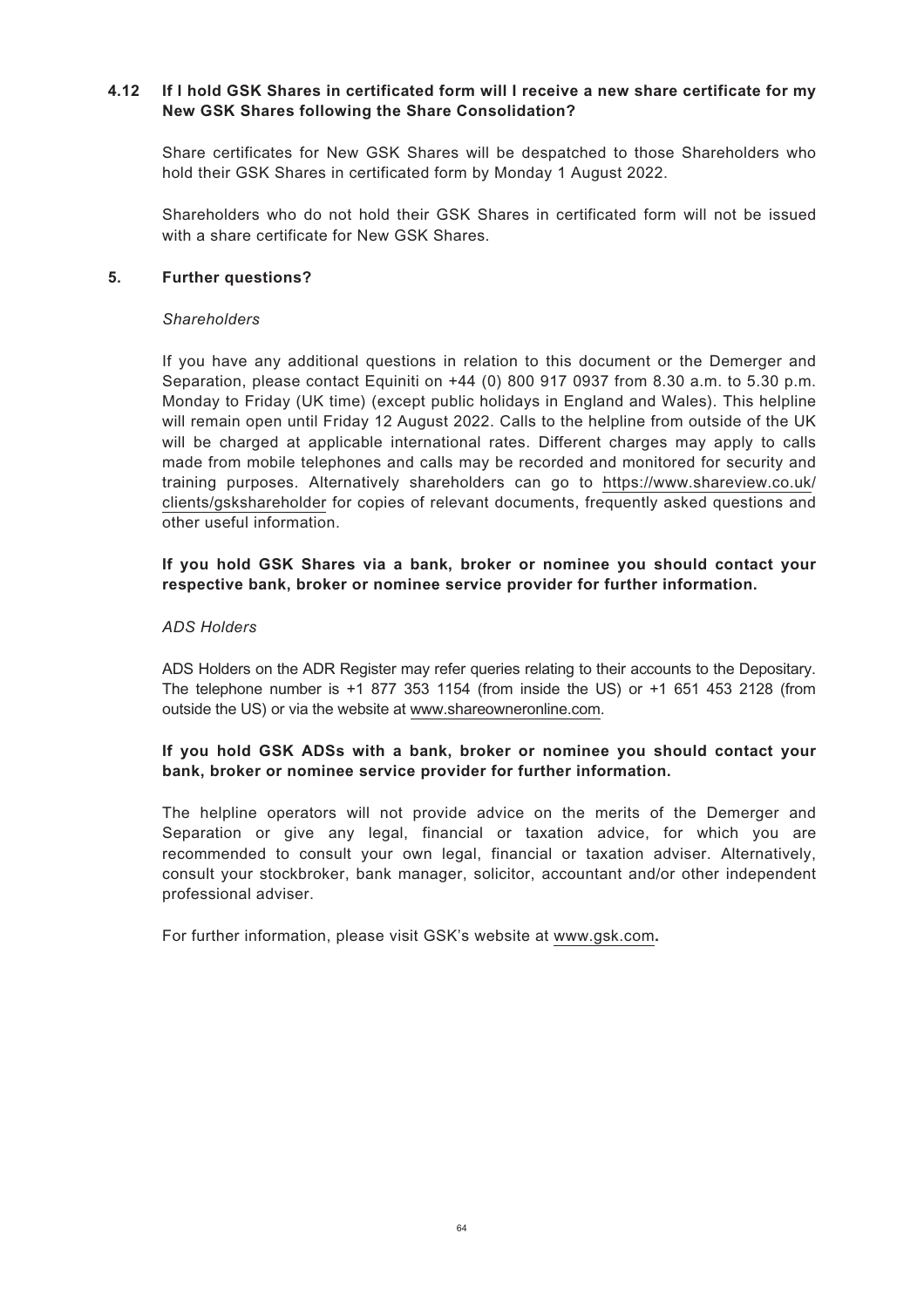### **PART 3 RISK FACTORS**

This section addresses the existing and future material risks that relate to, or are impacted by, the Demerger and Separation. The risks below are not the only ones that the Post-Demerger GSK Group and the Haleon Group will face. Some risks are not yet known and some that are not currently deemed material could later turn out to be material. All of these risks could materially affect the income, earnings, net assets, liquidity and capital resources, as well as the trading value of the shares, of the Post-Demerger GSK Group and/or the Haleon Group. Shareholders should read this section in conjunction with the rest of this document.

### **1. Risks to the Demerger and Separation**

## **1.1 Completion of the Demerger and Separation is subject to conditions which may not be satisfied or waived**

The Demerger and Separation are subject to a number of conditions, including the passing of the Demerger Resolution and the Related Party Transactions Resolution by Shareholders at the General Meeting, the receipt of certain mandatory governmental/ regulatory approvals in India, Japan and South Korea and the approval of the Demerger Dividend by the GSK Board, as set out in the Demerger Agreement, a summary of which is set out in paragraph 14.6 of Part 7 (*Additional Information*). There can be no assurance that any or all of these conditions will be satisfied or, where relevant, waived. If any condition is not satisfied or waived, the Demerger and Separation will not complete.

Failure to complete the Demerger and Separation would result in the potential benefits of the Demerger and Separation not being realised and may have an adverse effect on the reputation of the GSK Group and on the external perception of its ability to implement large-scale projects successfully. This may be the case even where the failure to implement the Demerger and Separation is due to factors outside the control of the GSK Group.

In addition, if Completion does not occur, the Haleon Group will remain part of the GSK Group, which may: (i) result in a delay in the execution of the strategic objectives of the GSK Group and the Haleon Group; (ii) have a disruptive effect on management and employees of the GSK Group and/or the Haleon Group; or (iii) prevent the anticipated benefits and opportunities that the Directors believe will result from the Demerger and Separation from being realised. There are also costs associated with the implementation of the Demerger and Separation which will still be payable if the Demerger and Separation does not proceed.

The aggregate consequences of a failure to complete the Demerger and Separation could have a material impact on the business, financial condition, results of operations and/or prospects of the GSK Group.

## **1.2 Completion of the Demerger and Separation is subject to further approval by the GSK Board**

Notwithstanding that, as at the date of this document, it supports the Demerger and Separation and unanimously recommends that Shareholders vote in favour of the Demerger Resolution, the GSK Board is entitled to decide not to proceed with the Demerger and Separation at any time prior to Completion. Therefore, the Demerger and Separation will not complete if circumstances change such that the GSK Board no longer considers that the Demerger and Separation would be in the best interests of Shareholders as a whole. Such circumstances could include a material adverse change in general market conditions or the specific conditions in the markets in which the GSK Group operates.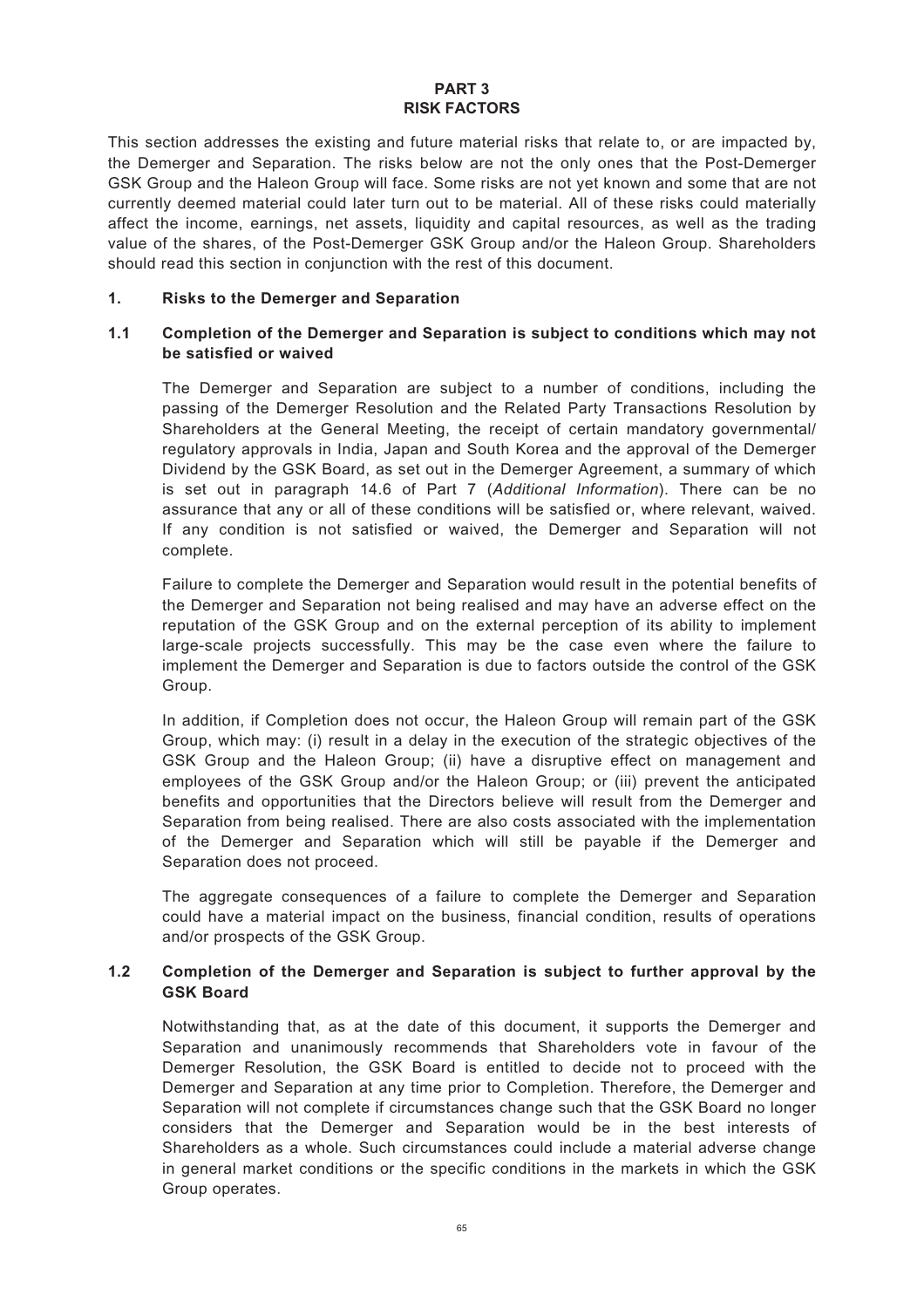As explained in paragraph 1.1 of this Part 3 (*Risk Factors*), a failure to complete the Demerger and Separation could have a material impact on the business, financial condition, results of operations and/or prospects of the GSK Group.

## **2. Risks relating to both the Post-Demerger GSK Group and the Haleon Group as a result of the Demerger and Separation**

## **2.1 The Post-Demerger GSK Group and/or the Haleon Group may fail to realise any or all of the anticipated benefits of the Demerger and Separation, and each could fail to meet the challenges involved in operating as a standalone business**

The realisation of the anticipated benefits of the Demerger and Separation is subject to a number of factors, including many which are outside the control of the Post-Demerger GSK Group and the Haleon Group. There can be no guarantee that the anticipated benefits of the Demerger and Separation will be realised in full or in part, or as to the timing of when any such benefits may be realised. In addition, even if the anticipated benefits of the Demerger and Separation are realised, the market price of the GSK Shares and/or Haleon Shares may not reflect such benefits.

The Post-Demerger GSK Group and the Haleon Group will each face a number of challenges relating to the implementation of the Demerger and Separation and operating as a standalone business. There may be adverse financial, operational, regulatory, consumer, patient and reputational implications if either fails (either wholly or in part) to meet these challenges. Such adverse implications could impact on the ordinary course business of either the Post-Demerger GSK Group or the Haleon Group and, consequently, its financial condition, results of operations and/or prospects.

## **2.2 The market price of the GSK Shares and the Haleon Shares may go down as well as up**

Shareholders should be aware that the value of an investment in the Post-Demerger GSK Group and in the Haleon Group may go down as well as up and can be volatile. The price at which GSK Shares and Haleon Shares may be quoted and the price which investors may realise for their GSK Shares and Haleon Shares will be influenced by a large number of factors, some of which may be specific to the Post-Demerger GSK Group or the Haleon Group and their respective operations, and some which may affect their respective industries and markets in which they operate, other comparable companies and/or publicly traded companies as a whole.

Such factors may include the sentiments of investors in relation to the Demerger and Separation; the actual or anticipated fluctuations in the financial performance of the Post-Demerger GSK Group, the Haleon Group and their respective competitors; market fluctuations and general economic conditions; technological development; the impact of the COVID-19 pandemic; geopolitical events, including the effects of the Russian invasion of Ukraine; and legislative or regulatory changes affecting the respective industries of the Post-Demerger GSK Group and the Haleon Group or consumers more generally. Together with other factors, these could lead to the market price of GSK Shares and/or Haleon Shares going up or down.

In addition, following Admission of the Haleon Shares, there may be a period of relatively high-volume trading in the Haleon Shares as the shareholder register of Haleon finds its natural composition. For example, the Haleon Shares may become less attractive to certain classes of investors. The Directors are unable to predict whether substantial amounts of the Haleon Shares and/or GSK Shares will be sold in the open market following Admission. Sales of a substantial number of the Haleon Shares and/or GSK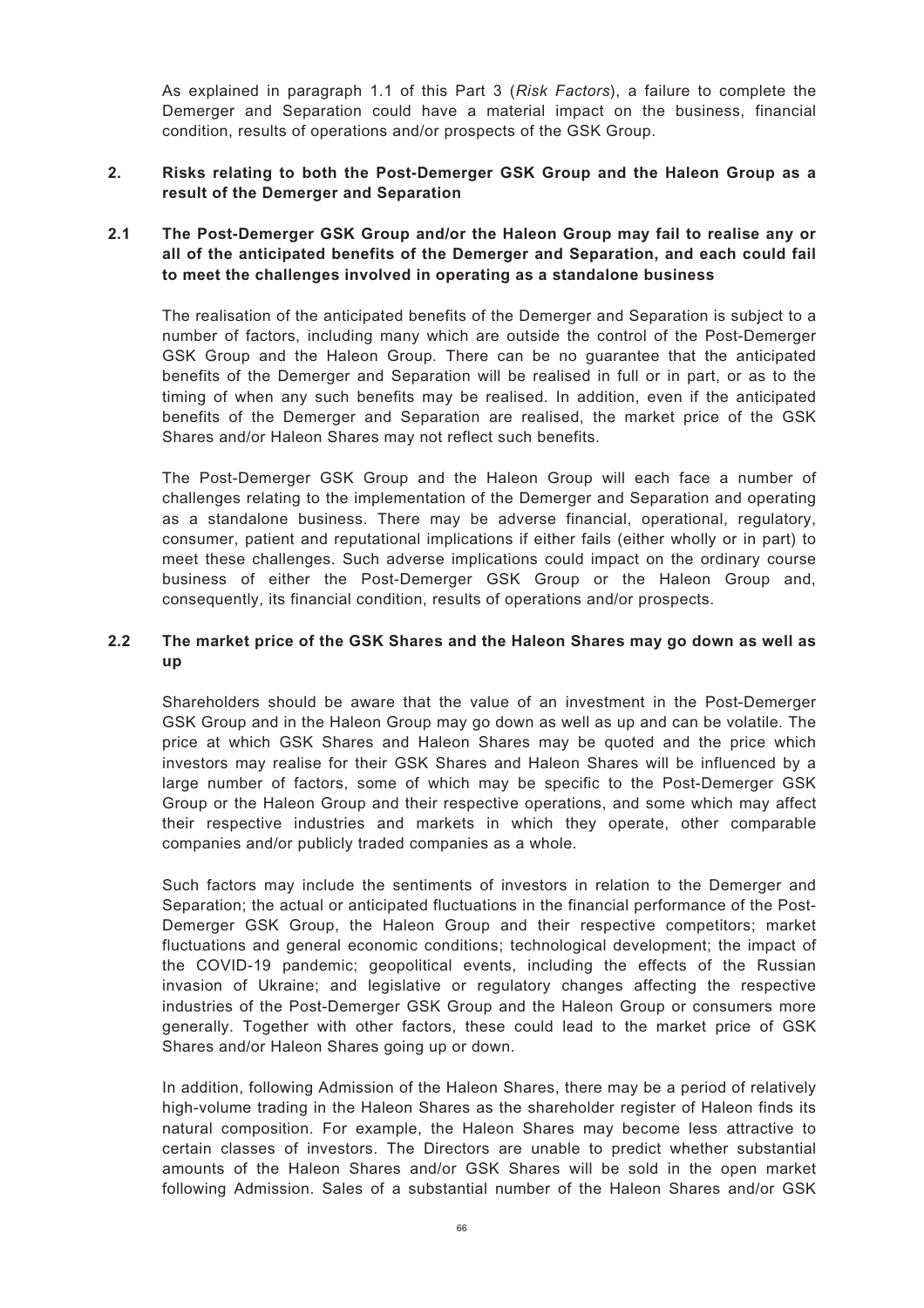Shares in the public market after Admission, or the perception that these sales might occur, could also depress the market price of the Haleon Shares and/or the GSK Shares.

# **2.3 The GSK Group and the Haleon Group have mutual indemnification obligations, which could be significant and have a material adverse impact on the financial condition, results of operations and/or prospects of the indemnifying party**

GSK, Pfizer and CH JVCo, entered into the Pfizer SAPA on 19 December 2018 pursuant to which GSK, Pfizer and CH JVCo agreed to form a new global consumer healthcare joint venture. Among other provisions of the Pfizer SAPA, as amended from time to time, including by the Pfizer SAPA Amendment Agreement, CH JVCo is required to indemnify the GSK Group and the Pfizer Group in respect of Purchaser Liabilities and Assumed Liabilities. Haleon is also required to guarantee such indemnity obligations of CH JVCo. In addition, GSK and Pfizer each agreed to indemnify each other and the Haleon Group in respect of losses (other than losses relating to tax, which are subject to a separate regime) relating to certain liabilities that the parties agreed would be retained by the GSK Group or the Pfizer Group, respectively, relating to, among other things: (i) the assets that were excluded from the GSK Contributed CH Business or the Pfizer Contributed CH Business respectively; (ii) liabilities under any pension or other employee benefit plans not sponsored by GSKCHH or another member of the Haleon Group, subject to certain exceptions; and (iii) certain liabilities arising from any third party claim in respect of products containing talc or asbestos distributed or sold by the GSK Group or the Pfizer Group at any time before 31 July 2019.

Pursuant to certain other agreements entered into between the GSK Group and the Haleon Group in connection with Separation, including the Asset Transfer Framework Agreement, the GSK Group and the Haleon Group have provided certain cross indemnities in relation to certain businesses, assets, liabilities and employees transferring from the GSK Group to the Haleon Group, as well as from the Haleon Group to the GSK Group. For example, these include certain manufacturing sites in Argentina and Brazil to be transferred from the GSK Group to the Haleon Group following Separation. Among other requirements, CH JVCo is required to indemnify GSK in respect of losses resulting from or arising out of past, present or future ownership, operation, use or conduct of certain aspects of such assets and/or businesses transferring from the GSK Group to the Haleon Group. GSK is also required to provide certain customary indemnities to CH JVCo in respect of liabilities retained by the GSK Group and breach of any of its covenants, agreements and/or warranties.

In addition, on or around the date of this document, GSK, Pfizer, Haleon, CH JVCo and GSKCHH entered into the Tax Covenant, which is to be effective from the time of the Demerger. The Tax Covenant contains certain indemnities (subject to certain financial and other limitations) in respect of taxation given from GSK and Pfizer to Haleon (and vice versa).

Such indemnities will survive completion of the Demerger and Separation. If any amounts payable under the indemnities are substantial, this could have a material adverse effect on the financial condition, results of operations and/or prospects of the relevant indemnifying party.

# **2.4 If the Demerger does not qualify for its intended US tax treatment, US Holders of GSK Shares and/or GSK ADSs could be subject to tax in connection with the receipt of Haleon Shares and/or Haleon ADSs.**

The rules for determining whether a distribution such as the Demerger qualifies for tax-free treatment for US federal income tax purposes are complex and depend on all the relevant facts and circumstances. GSK intends for the Demerger to qualify as a tax-free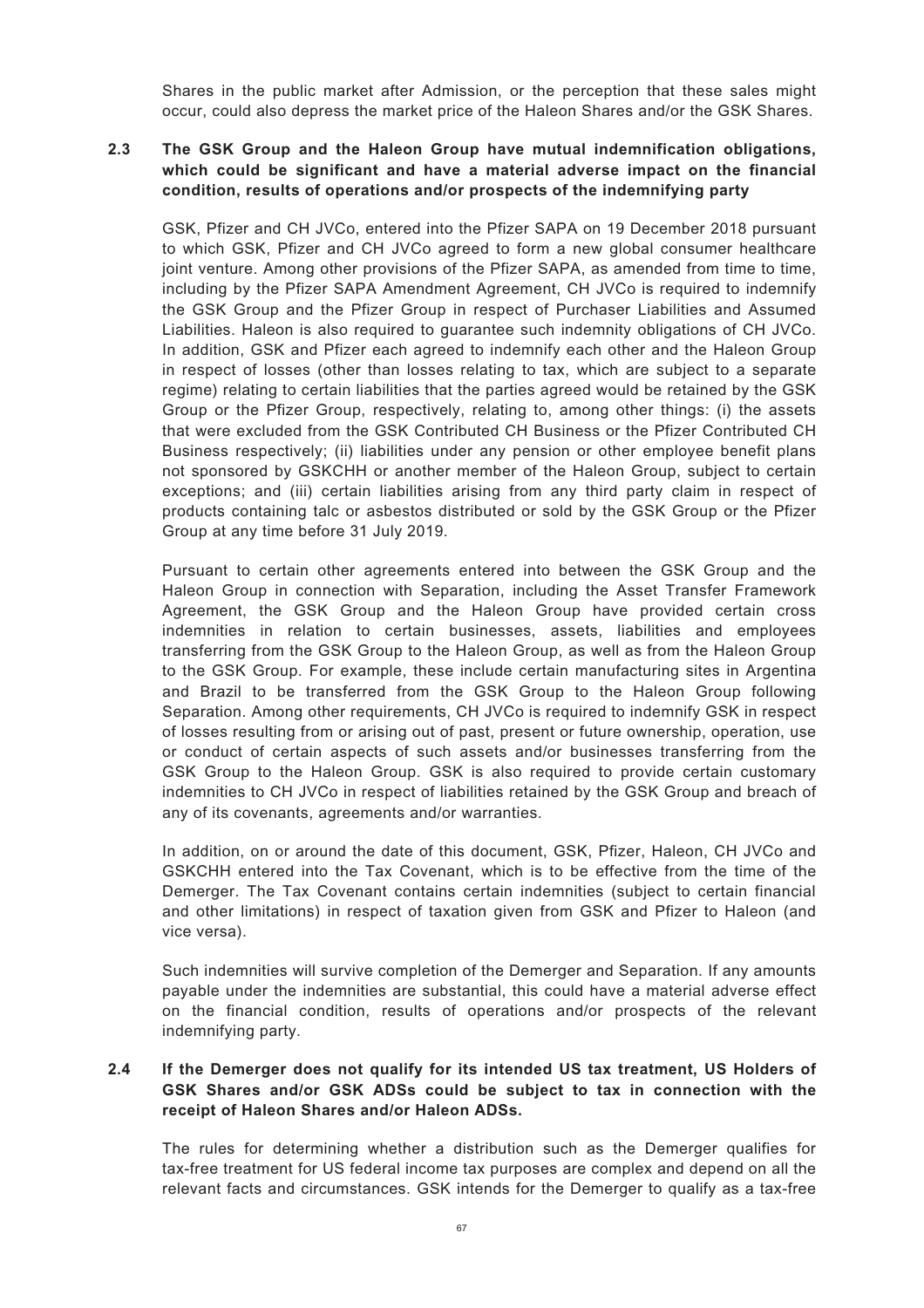reorganisation under sections 368(a)(1)(D) and 355 of the US Internal Revenue Code of 1986, as amended (the "**Code**"). GSK applied for an IRS private letter ruling confirming such qualification, in part because the Demerger and related transactions raise certain technical issues under these rules (including the satisfaction of the "active trade or business" requirement and certain other requirements under section 355 of the Code). On Thursday 31 March 2022, the IRS notified GSK that the IRS had determined, in the exercise of its discretion, not to issue the requested ruling. At the same time, the IRS indicated that it had not concluded whether the proposed Demerger would be taxable and therefore was not ruling adversely on the request. Given the discretionary nature of the IRS's ruling standards, the IRS has wide discretion in deciding to decline a ruling request with respect to a particular transaction. Obtaining an IRS ruling is generally not a legal requirement for a transaction to qualify as tax-free for US federal income tax purposes.

GSK expects to receive a tax opinion from KPMG LLP to the effect that the Demerger should qualify as a tax-free reorganisation under sections 368(a)(1)(D) and 355 of the Code (the receipt of such tax opinion not being a condition to the Demerger). The tax opinion will be subject to customary qualifications and assumptions, and will be based on factual representations and undertakings. The failure of any factual representation or assumption to be true, correct and complete in all material respects, or any undertakings to be fully complied with, could affect the validity of the tax opinion. Moreover, the tax opinion will not be binding on the IRS or the courts, and the IRS or the courts may not agree with the conclusions set forth in the tax opinion. Therefore, no assurances can be given that the Demerger will qualify for its intended US tax treatment.

If the Demerger were determined not to qualify for non-recognition of gain or loss under section 355 and related provisions of the Code, then if you are a US Holder who receives Haleon Shares and/or Haleon ADSs in the Demerger, generally you would be treated as receiving a distribution in an amount equal to the fair market value of the Haleon Shares and/or Haleon ADSs received. The distribution would be treated as a taxable dividend to the extent of your share of GSK's current or accumulated earnings and profits (as determined under US federal income tax principles). GSK does not calculate its earnings and profits under US federal income tax principles; you should therefore expect that the distribution of Haleon Shares and/or Haleon ADSs would be reported as a dividend for US federal income tax purposes.

## **3. Risks relating to the Post-Demerger GSK Group as a result of the Demerger and Separation**

## **3.1 Following the Demerger and Separation, the Post-Demerger GSK Group will form a smaller and less diversified group**

Following the Demerger and Separation, GSK will no longer own the companies and assets that comprise the Haleon Business. Accordingly, GSK's business will be smaller and less diversified than it is currently. As a result of the reduction in GSK's size, should any part of its business underperform, this may have a greater adverse impact on the Post-Demerger GSK Group than would have been the case prior to the Demerger and Separation.

Moreover, GSK may be more susceptible to adverse developments in the remaining business and markets in which it operates. In particular, following Completion, the Post-Demerger GSK Group will have greater relative exposure to the global pharmaceuticals and vaccines markets and the risks associated with such markets and will no longer benefit from exposure to the consumer healthcare market.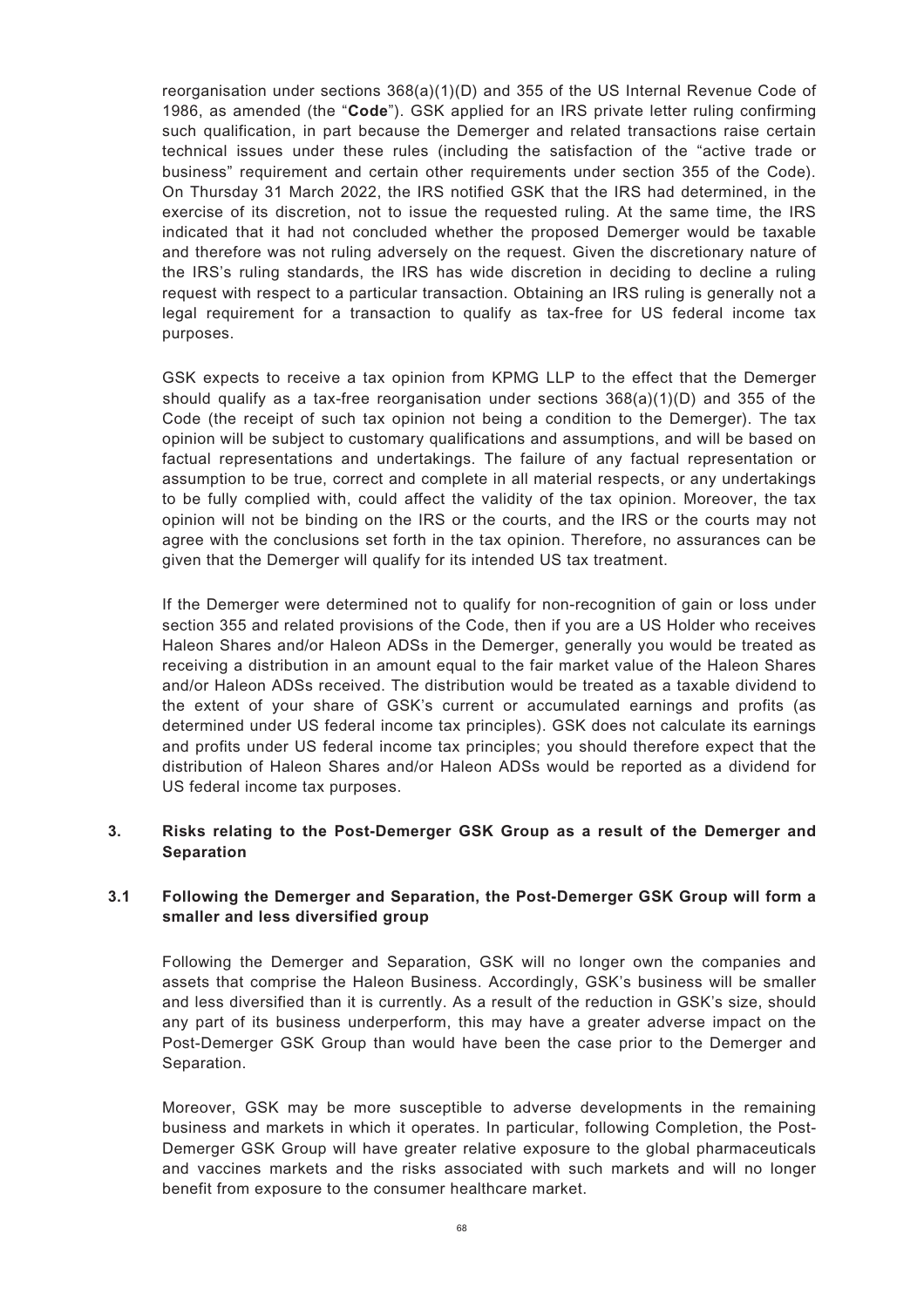For example, compared to the consumer healthcare business, the Post-Demerger GSK Group's businesses in global vaccines, specialty medicines and general medicines are more reliant on the complex, risky and lengthy process of R&D, the success of which is in part dependent on factors beyond the Group's control and subject to additional risks. These include disappointing results in preclinical trials for drug candidates, negative study results, clinical trials for drug candidates failing to meet trial endpoints, the need for additional studies, limitations on product scope (e.g., regional limitations, application limitations), failure to obtain adequate patent protection, competitors bringing a product to market first and regulatory approval for a product not being granted for intended use. In addition, the Post-Demerger GSK Group's business will have greater exposure to the consequences of expiry or loss of patents covering its products, including increased competition and pricing pressure.

# **3.2 Following the Demerger and Separation, there will be no ongoing contributions by the Haleon Group to the central cash balances and profit of the Post-Demerger GSK Group**

The Haleon Group currently contributes to the central company cash balances and profit of the GSK Group. Following the Demerger and Separation, the Post-Demerger GSK Group will no longer receive these contributions and this may have a material adverse effect on the financial condition of the Post-Demerger GSK Group.

## **3.3 Immediately upon completion of the Demerger and Separation, the Post-Demerger GSK Group will continue to hold Haleon Shares but cease to have any control**

Immediately upon completion of the Demerger and Separation, the Post-Demerger GSK Group will retain an up to 6 per cent. interest in the total issued share capital of Haleon as a short-term financial investment to be monetised in a timely manner. Unlike the position at the date of this document, the Post-Demerger GSK Group will not have the ability to control Haleon's strategic, financial and operational decisions. Haleon may conduct its business in a manner that differs from the manner in which the Post-Demerger GSK Group might have conducted the business had it retained control, may fail to develop its business or may fail to meet the expectations of investors. Haleon may also be subject to adverse publicity, increased regulatory scrutiny, or investigations by regulators or law enforcement agencies. The success of the Haleon Group's business and its financial condition rely on various factors, including, among others, its ability to develop and commercialise new products effectively, negative impacts on the Haleon Group or its brands' reputation, its ability to compete successfully with its competitors in a highly competitive market, and changes in the regulation and perception of the ingredients it uses in its products. These factors could have an adverse effect on the reputation of the Haleon Group which, in turn, could have an adverse effect on the reputation of the Post-Demerger GSK Group. It could also have an adverse impact on the market price of Haleon Shares, which may have an adverse effect on the value of the Post-Demerger GSK Group's retained investment in Haleon and the proceeds from selling this investment or any portion of it.

The Post-Demerger GSK Group's retained investment in Haleon may fall in value as a result of any decrease in the market price of Haleon Shares. The price at which the Post-Demerger GSK Group's holding of Haleon Shares may be quoted will be influenced by a range of factors, such factors are described in more detail in paragraph 2.2 of this Part 3 (*Risk Factors*) above. In addition, following Admission, the Post-Demerger GSK Group's ability to sell down its Haleon Shares and deploy the proceeds, including to meet the Proceeds Threshold in respect of the GSK UK Pension Schemes, is subject to the terms of the Orderly Marketing Agreement, the OMA Side Letter and the Lock-up Deed. For example, even if the market price of the Haleon Shares were to increase during the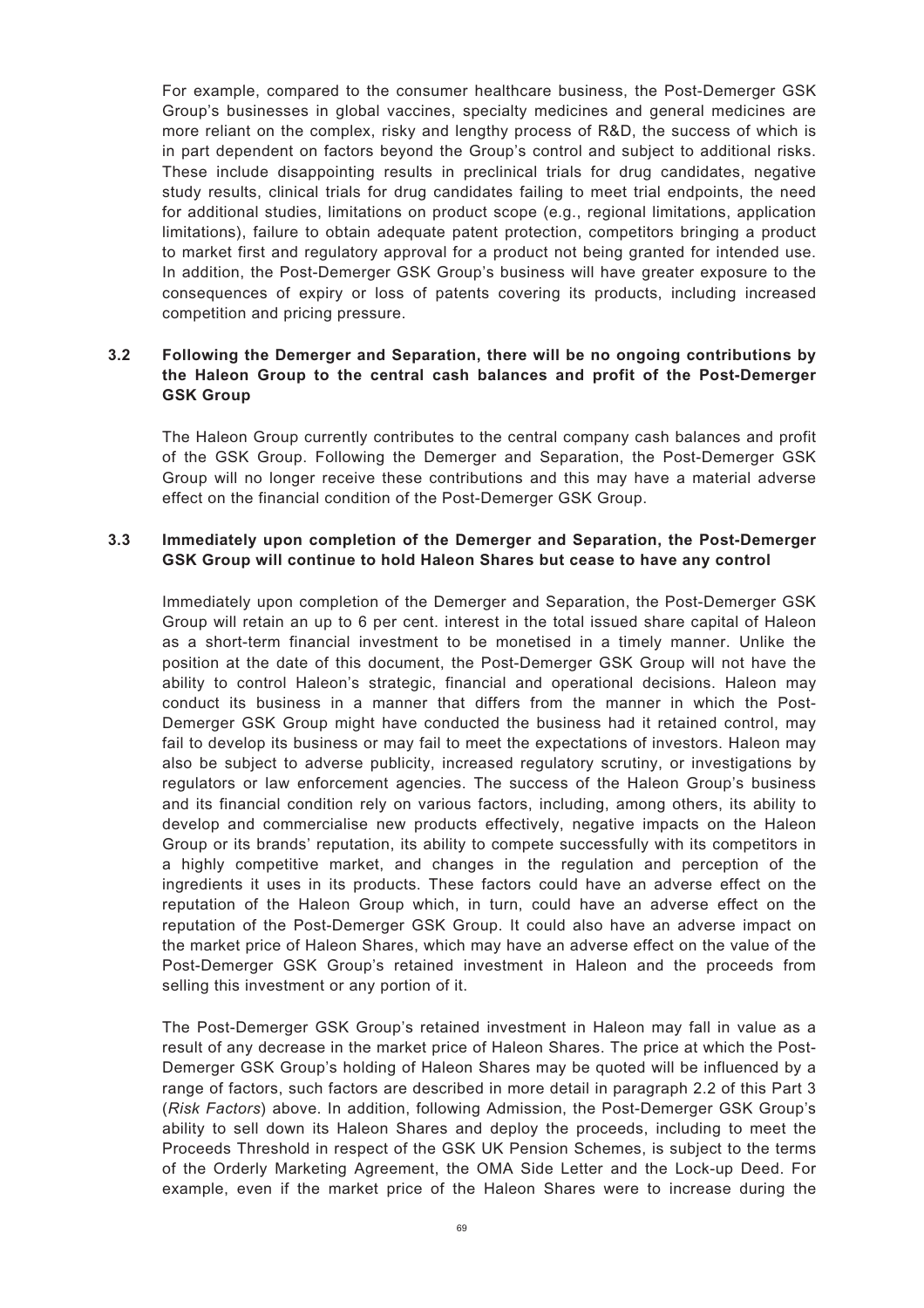relevant lock-up period, the Post-Demerger GSK Group may not be able capitalise on such pricing, while the market price of the Haleon Shares may also fall following expiry of the relevant lock-up period due to factors beyond the Post-Demerger GSK Group's control.

### **4. Risks relating to the Haleon Group as a result of the Demerger and Separation**

## **4.1 Following the Demerger and Separation, Haleon will need to operate as an independent publicly listed company**

Following the Demerger and Separation, Haleon will need to operate as an independent publicly listed company.

The Haleon Group's operations have historically benefited from certain GSK central office resources, including, among other things, access to its larger finance and treasury, corporate secretariat, legal, procurement, information technology, investor relations and human resources teams. The Haleon Group has also benefited from negotiated arrangements with third-party suppliers, distributors, licensors, lessors, other business partners and/or counterparties as part of the larger GSK Group. It cannot be assured that the Haleon Group will be able to maintain such arrangements or replace them on similar terms.

Following the Demerger and Separation, the Haleon Group will take on additional responsibility for these activities and, in preparation, it has enhanced its stand-alone arrangements in a wide range of areas, including finance and treasury, corporate secretariat and investor relations. Further, the Haleon Group will continue to have access to certain resources of the GSK Group under the terms of the Transition Services Agreement.

However, there remains a risk that the Haleon Group could suffer operational difficulties without access to the support and services from GSK following the Demerger and Separation, which could have a material adverse effect on the Haleon Group's business. These challenges include: (i) demonstrating to interested parties that the Demerger and Separation will not result in adverse changes in standards of business and impairment of relationships with consumers, customers, regulators or employees; (ii) retaining key personnel; (iii) distraction of management; (iv) difficulty in marketing and communicating effectively the capabilities of the Haleon Group as a standalone business; and (v) successfully negotiating the rebranding exercise such that consumers accept the new branding under the company name. Furthermore, there remains a risk that operating as an independent group may reduce the Haleon Group's flexibility to deal with unexpected events and require additional resources.

In addition, there is a risk that the actual costs of the standalone arrangements could be higher than expected, that there could be unanticipated dis-synergies and/or that the Haleon Group will need to further invest in new services and functions. These risks, individually or together, could have a material adverse effect on the Haleon Group's business, financial condition, results of operations and prospects.

# **4.2 Haleon will incur new costs in its transition to a standalone public company and its management team will be required to devote substantial time to new compliance matters**

As a standalone public company, Haleon will incur additional legal, accounting, financing and other expenses, including the costs of recruiting and retaining non-executive directors, costs resulting from public company reporting obligations and the rules and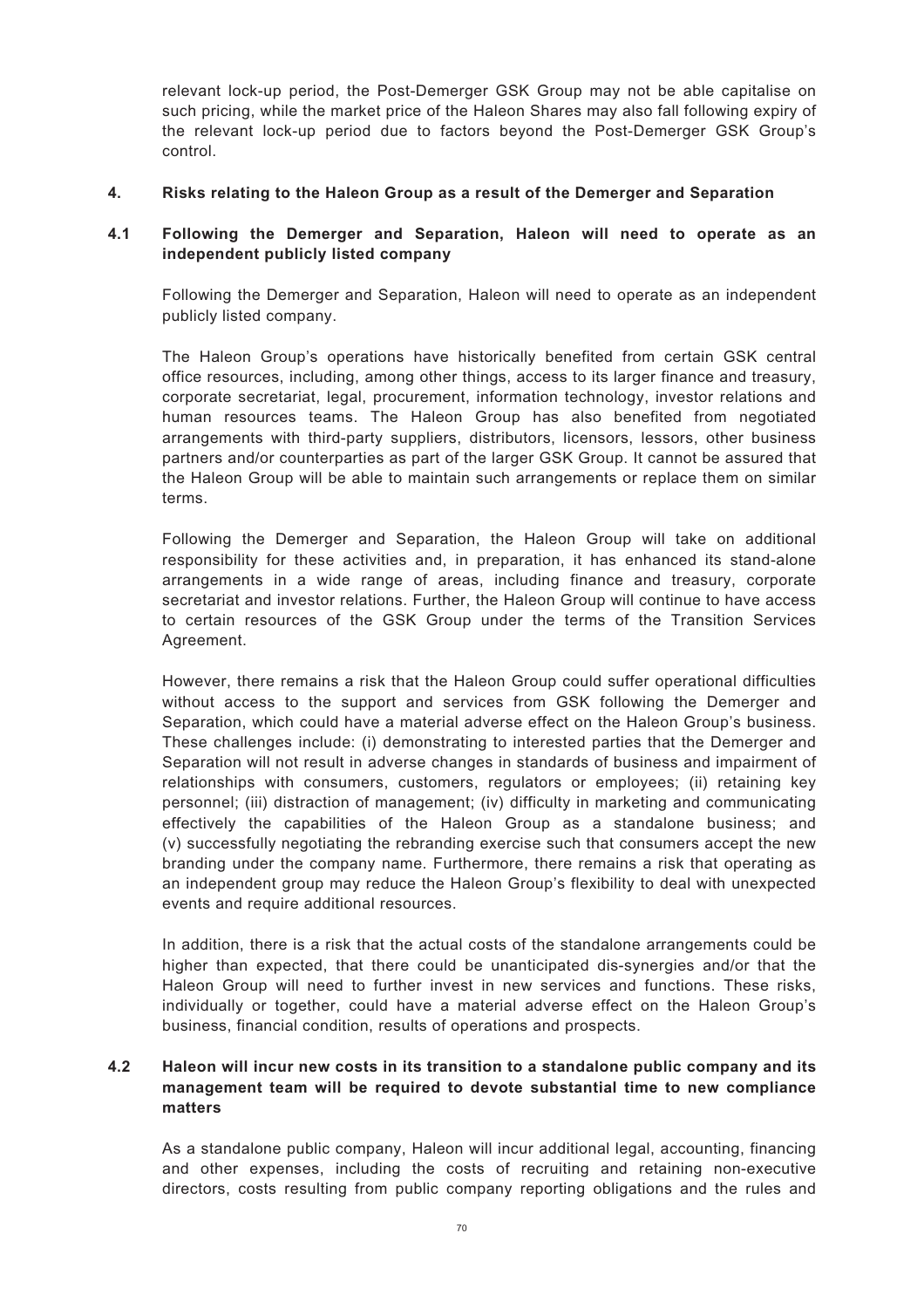regulations regarding corporate governance practices, including the listing requirements of the LSE and the NYSE. There can be no assurance that, under a changed board structure and ownership, and in an environment where it is subject to greater scrutiny and disclosure requirements, the Haleon Group will be able to manage its operations in the same manner as it has done as part of the GSK Group (see also paragraph 4.1 of this Part 3 (*Risk Factors*)).

In particular, the Haleon Group will be subject to increased regulatory obligations as a result of being listed, and its management team will need to devote a substantial amount of time to ensure that the Haleon Group complies with all of these requirements. The implementation of new policies and procedures at the Haleon Group could require significant time and energy that would otherwise be devoted to the business' operating activities and strategy. In addition, the reporting requirements, rules and regulations will increase the Haleon Group's legal and financial compliance costs and make some activities more time-consuming and costly.

# **4.3 For a period following the Demerger and Separation, the Haleon Group will be reliant on the Post-Demerger GSK Group for the provision of certain services and any disruption to such services could be costly and adversely affect the Haleon Group's business, results of operations, financial conditions and prospects**

In connection with the Demerger and Separation, GSK and Haleon entered into a Transition Services Agreement. Services to be procured by the Haleon Group under the Transition Services Agreement include certain information services, back office services and distribution services for a transitional period as required by the Haleon Group. The majority of services will be provided for a fixed period of not more than 12 months, and certain services may be extended subject to certain conditions. As the Haleon Group does not currently have the capabilities to provide these services internally, on a standalone basis, without third-party support, the Transition Services Agreement provides contractual protections for the continued provision of these services during the relevant transitional period, absent which the Haleon Group would need to procure these services from other third-party providers. As a result, any significant disruption or other issues in the services provided by the GSK Group under the Transition Services Agreement, even if they give rise to a contractual claim, may cause operational difficulties that could negatively impact the Haleon Group's performance and results of operations.

Following the transitional periods set out in the Transition Services Agreement, the Haleon Group will be required to provide these services internally or obtain these services from a third-party provider. If the Haleon Group does not effectively develop and implement these capabilities, or it is unable to source further arrangements from thirdparty providers, its business, results of operations, financial condition and prospects could be materially and adversely affected.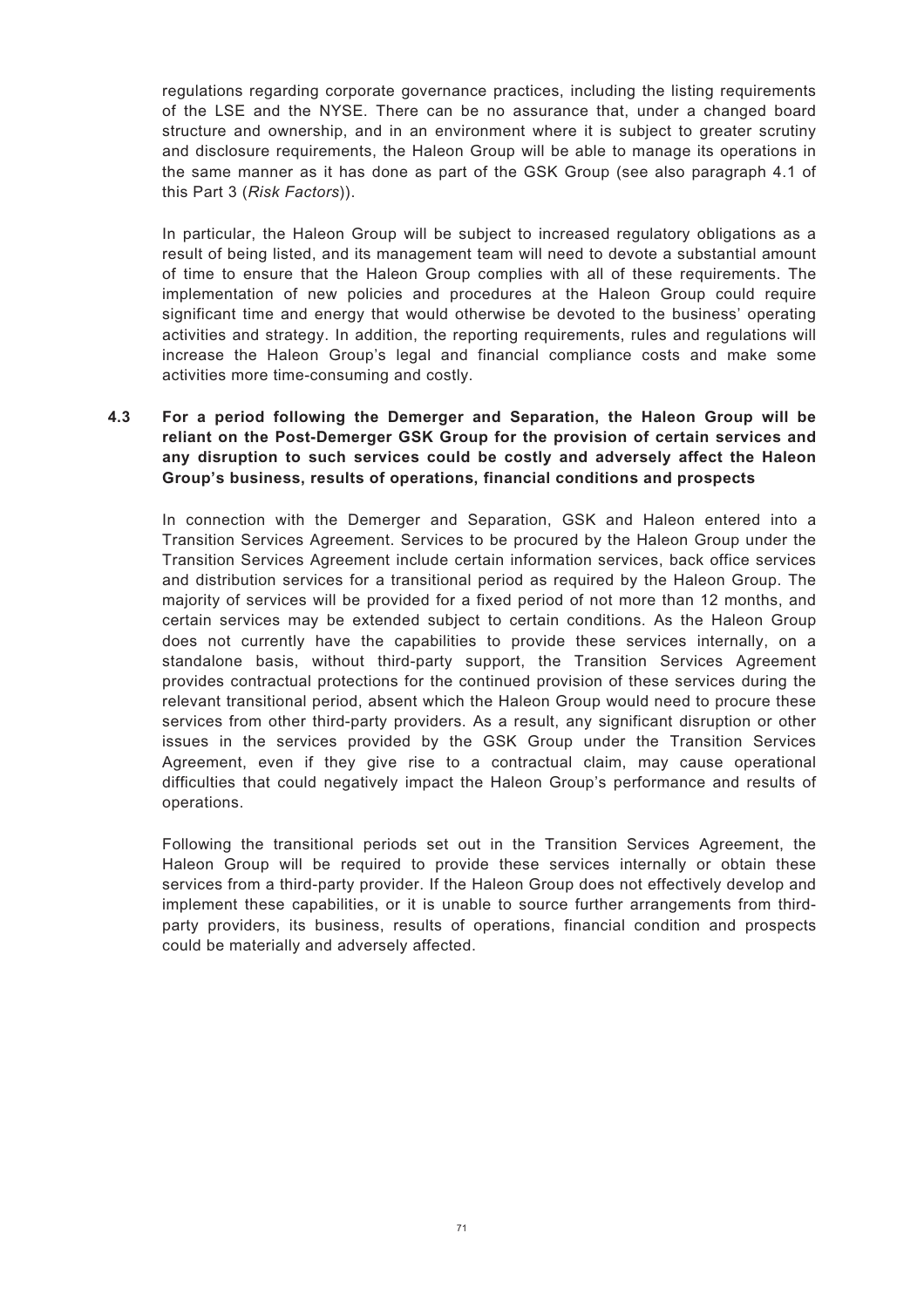#### **PART 4 HISTORICAL FINANCIAL INFORMATION ON THE HALEON GROUP**

The following unaudited historical financial information relating to the Haleon Group has been extracted without material adjustment from the consolidation schedules used in preparing the GSK Group's audited consolidated financial statements for the years ended 31 December 2019, 31 December 2020 and 31 December 2021 and from the consolidation schedules used to prepare the condensed financial information for the three months ended 31 March 2022 in the Q1 22 Results.

The financial information in this Part 4 (*Historical Financial Information on the Haleon Group*) has been prepared using the IFRS accounting policies of the GSK Group, as adopted in the published consolidated financial statements for the three years ended 31 December 2021.

The financial information contained in this Part 4 (*Historical Financial Information on the Haleon Group*) does not constitute statutory accounts within the meaning of section 434(3) of the Companies Act. The consolidated statutory accounts of GSK in respect of each of the years ended 31 December 2019, 31 December 2020 and 31 December 2021 have been delivered to the Registrar of Companies.

Deloitte LLP was the auditor of GSK in respect of each of the years ended 31 December 2019, 31 December 2020 and 31 December 2021.

Shareholders should read the whole of this document and not rely solely on the summarised financial information in this Part 4 (*Historical Financial Information on the Haleon Group*).

## *Differences between GSK segment reporting and the Historical Financial Information on the Haleon Group*

Whilst a part of the GSK Group, the Haleon Group has historically been reported as an operating segment under IFRS 8 in GSK's annual report and interim financial reporting (the "**Consumer Healthcare Segment**"). The financial information presented in this Part 4 (*Historical Financial Information on the Haleon Group*) has been prepared to reflect the legal perimeter of the Haleon Group in connection with the anticipated Demerger and Separation of Haleon from the GSK Group and therefore differs both in purpose and basis of preparation to the Consumer Healthcare Segment as presented historically in GSK's financial reporting.

As a result, whilst the two sets of financial information are similar, they are not the same because of certain differences in accounting and disclosure under IFRS.

These differences primarily include:

- (1) the inclusion in the Consumer Healthcare Segment of certain distribution and local commercial activities performed by a limited number of other GSK Group entities in relation to Consumer Healthcare products;
- (2) the basis of allocation of certain cost-sharing and royalty agreements as attributed by a limited number of other GSK Group entities for the purposes of GSK segment reporting;
- (3) the inclusion of Horlicks and other Consumer Healthcare nutrition products in India and certain other markets in the Consumer Healthcare Segment; and
- (4) the sale of Thermacare products until their disposal in 2020 which have been excluded from the Consumer Healthcare Segment (but included in the Historical Financial Information).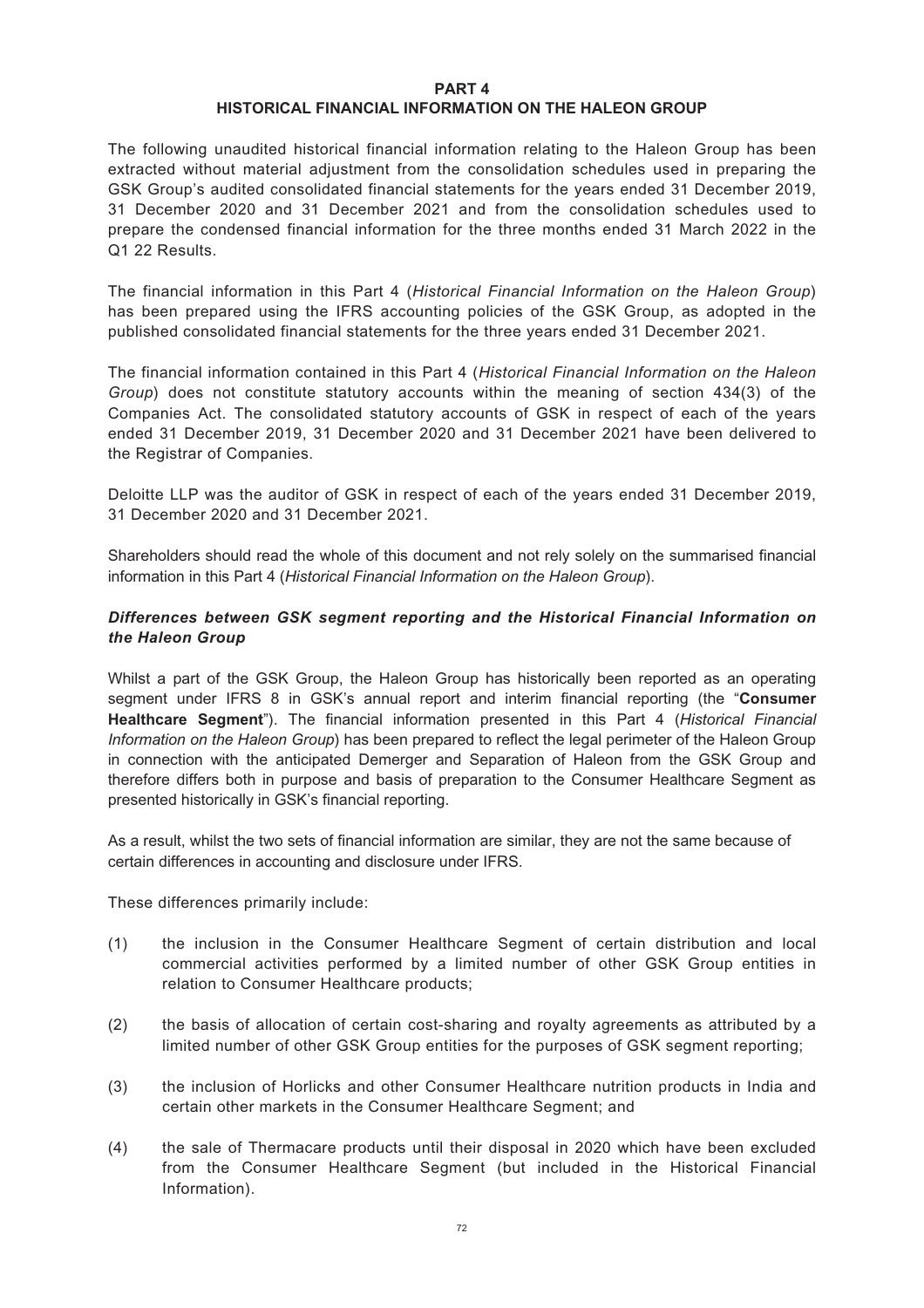**Unaudited income statements of the Haleon Group for the quarter ended 31 March 2022 and the years ended 31 December 2021, 31 December 2020 and 31 December 2019**

|                                     | 3 months<br>ended<br>31 March<br>2022<br>£m | Year ended<br>31<br><b>December</b><br>2021<br>£m | Year ended<br>31<br><b>December</b><br>2020<br>£m | Year ended<br>31<br><b>December</b><br>2019<br>£m |
|-------------------------------------|---------------------------------------------|---------------------------------------------------|---------------------------------------------------|---------------------------------------------------|
|                                     |                                             |                                                   |                                                   |                                                   |
| Turnover                            | 2,627                                       | 9,545                                             | 9,892                                             | 8,480                                             |
| Cost of sales                       | (1,014)                                     | (3, 595)                                          | (3,982)                                           | (3,678)                                           |
| <b>Gross profit</b>                 | 1,613                                       | 5,950                                             | 5,910                                             | 4,802                                             |
| Selling, general and administration | (1,086)                                     | (4,086)                                           | (4,220)                                           | (3,596)                                           |
| Research and development            | (64)                                        | (257)                                             | (304)                                             | (292)                                             |
| Other operating income/(expense)    | 3                                           | 31                                                | 212                                               | (17)                                              |
| <b>Operating profit</b>             | 466                                         | 1,638                                             | 1,598                                             | 897                                               |
| Finance income                      | $\overline{7}$                              | 17                                                | 20                                                | 24                                                |
| Finance expense                     | (8)                                         | (19)                                              | (27)                                              | (35)                                              |
| <b>Profit before taxation</b>       | 465                                         | 1,636                                             | 1,591                                             | 886                                               |
| <b>Taxation</b>                     | (108)                                       | (197)                                             | (410)                                             | (199)                                             |
| <b>Profit after taxation</b>        | 357                                         | 1,439                                             | 1,181                                             | 687                                               |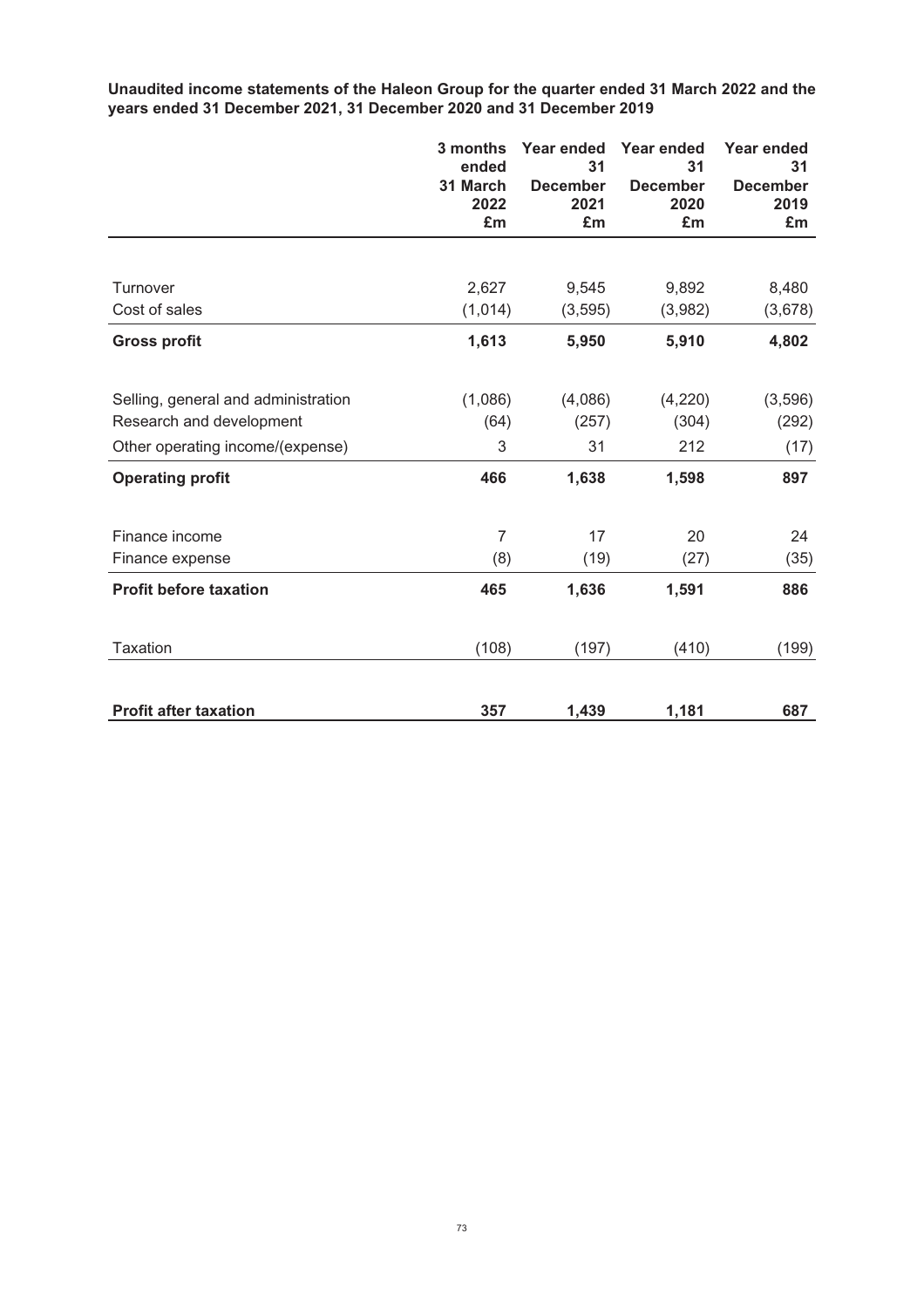**Unaudited net asset statement of the Haleon Group for the quarter ended 31 March 2022 and the year ended 31 December 2021**

|                                                        | As at<br>31 March<br>2022<br>£m | As at 31<br><b>December</b><br>2021<br>£m |
|--------------------------------------------------------|---------------------------------|-------------------------------------------|
| <b>Non-current assets</b>                              |                                 |                                           |
| Property, plant and equipment                          | 1,587                           | 1,563                                     |
| Right of use assets                                    | 100                             | 99                                        |
| Goodwill                                               | 8,283                           | 8,246                                     |
| Other intangible assets                                | 19,409                          | 18,949                                    |
| Deferred tax assets                                    | 314                             | 312                                       |
| Derivative financial instruments                       | 8                               | 12                                        |
| Other non-current assets                               | 24                              | 19                                        |
| <b>Total non-current assets</b>                        | 29,725                          | 29,200                                    |
|                                                        |                                 |                                           |
| <b>Current assets</b>                                  |                                 |                                           |
| Inventories                                            | 986                             | 951<br>166                                |
| Current tax recoverable<br>Trade and other receivables | 166<br>2,415                    | 2,207                                     |
| Derivative financial instruments                       | 18                              | 5                                         |
| Loan amounts owing from related parties                | 11,330                          | 1,508                                     |
| Liquid investments                                     | 1                               | 1                                         |
| Cash and cash equivalents                              | 382                             | 413                                       |
| <b>Total current assets</b>                            | 15,298                          | 5,251                                     |
|                                                        |                                 |                                           |
| <b>Total assets</b>                                    | 45,023                          | 34,451                                    |
|                                                        |                                 |                                           |
| <b>Current liabilities</b><br>Short-term borrowings    |                                 |                                           |
| Trade and other payables                               | (80)<br>(3, 142)                | (79)<br>(3,002)                           |
| Loan amounts owing to related parties                  | (1,461)                         | (825)                                     |
| Derivative financial instruments                       | (15)                            | (18)                                      |
| Current tax payable                                    | (242)                           | (202)                                     |
| Short-term provisions                                  | (86)                            | (112)                                     |
| <b>Total current liabilities</b>                       | (5,026)                         | (4, 238)                                  |
|                                                        |                                 |                                           |
| <b>Non-current liabilities</b>                         |                                 |                                           |
| Long-term borrowings                                   | (9, 363)                        | (87)                                      |
| Deferred tax liabilities                               | (3, 472)                        | (3, 357)                                  |
| Pensions and other post-employment benefits            | (256)                           | (253)                                     |
| Other provisions                                       | (30)                            | (27)                                      |
| Derivative financial instruments                       | (21)                            | (1)                                       |
| Other non-current liabilities                          | (6)                             | (8)                                       |
| <b>Total non-current liabilities</b>                   | (13, 148)                       | (3,733)                                   |
| <b>Total liabilities</b>                               | (18, 174)                       | (7, 971)                                  |
| <b>Net assets</b>                                      | 26,849                          | 26,480                                    |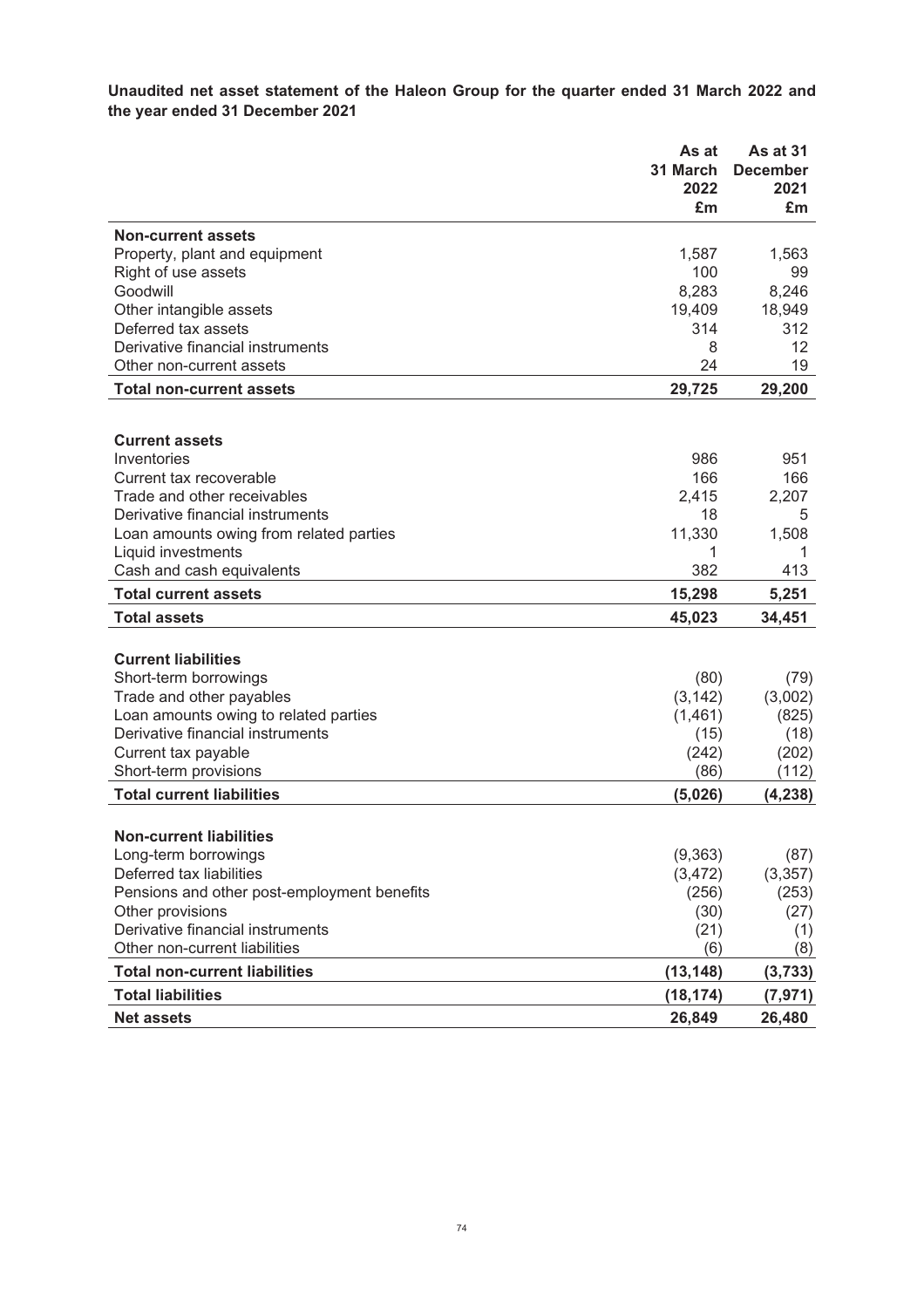#### **PART 5 UNAUDITED PRO FORMA FINANCIAL INFORMATION FOR THE GSK GROUP**

#### **SECTION A: UNAUDITED PRO FORMA FINANCIAL INFORMATION**

The unaudited pro forma statement of net assets of the GSK Group set out below (the "**Unaudited Pro Forma Financial Information**") has been prepared in accordance with Annex 20 of the Prospectus Regulation (as supplemented by Commission Delegated Regulation (EU) 2019/980) and on the basis of the notes set out below to illustrate the effect of the Transactions on the net assets of the GSK Group as if the Transactions had taken place on 31 March 2022.

The Unaudited Pro Forma Financial Information has been prepared on the basis of the financial information of GSK as at 31 March 2022, the date to which the latest unaudited financial information in relation to GSK was prepared. The Unaudited Pro Forma Financial Information has been prepared in accordance with Annex 20 of the PR Regulation and pursuant to Listing Rule 13.3.3R in a manner consistent with the accounting policies of GSK.

The Unaudited Pro Forma Financial Information is shown for illustrative purposes only and because of its nature addresses a hypothetical situation. It does not represent the GSK Group's actual financial position or results. It may not, therefore, give a true picture of the GSK Group's financial position or results nor is it indicative of the results that may, or may not, be expected to be achieved in the future.

The unaudited pro forma statement of consolidated net assets does not constitute financial statements within the meaning of section 434(3) of the Companies Act. Investors should read the whole of this document and not rely solely on the pro forma financial information contained in this Part 5 (*Unaudited Pro Forma Financial Information for the GSK Group*).

Deloitte LLP's report on the Unaudited Pro Forma Financial Information is set out in Section B in this Part 5 (*Unaudited Pro Forma Financial Information for the GSK Group*).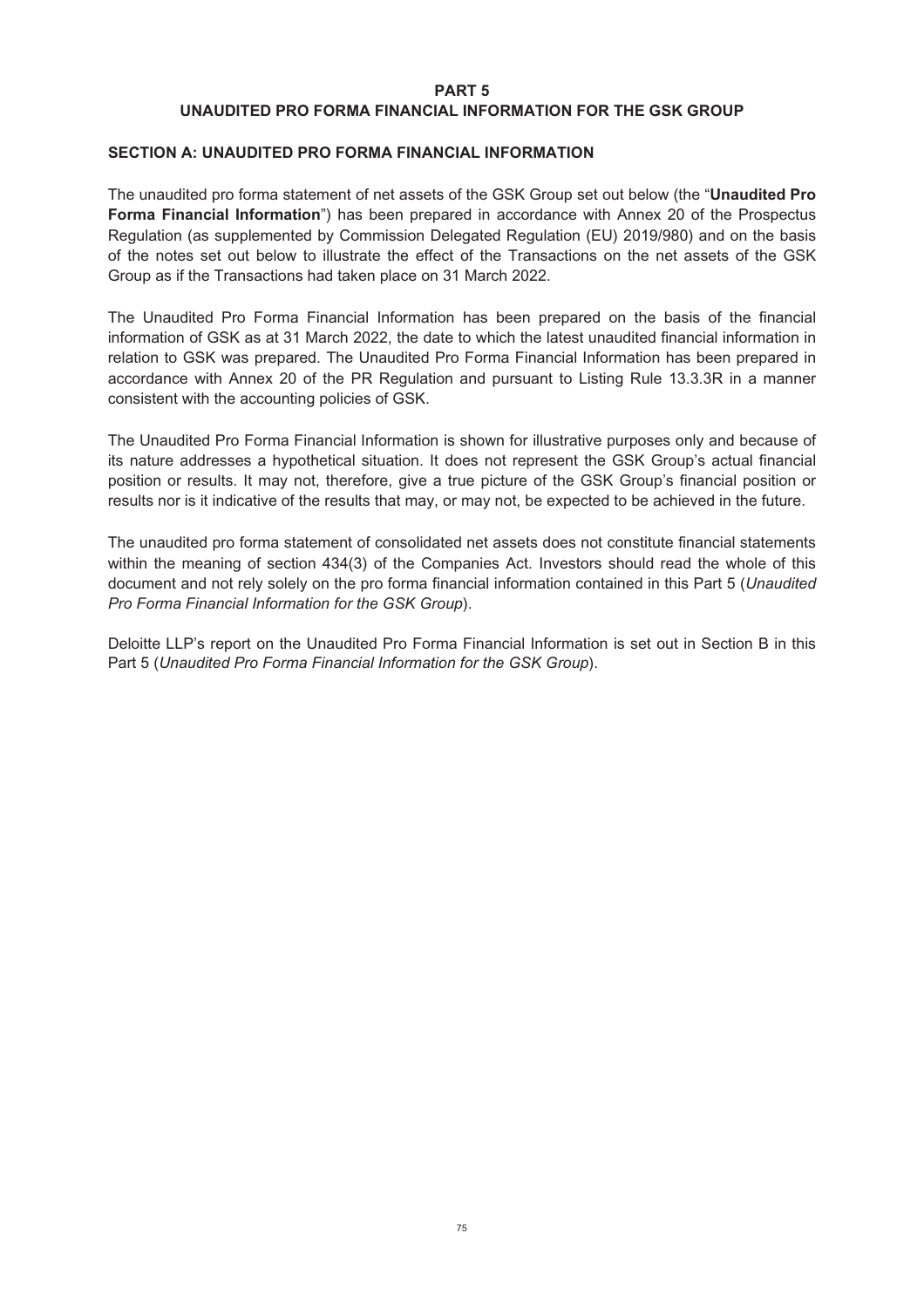|                                                                                                                                                               |                                   |                                       |                                                                                                    |                                                                            | Pro forma adjustments related to the Demerger          |                              |                                                         |
|---------------------------------------------------------------------------------------------------------------------------------------------------------------|-----------------------------------|---------------------------------------|----------------------------------------------------------------------------------------------------|----------------------------------------------------------------------------|--------------------------------------------------------|------------------------------|---------------------------------------------------------|
|                                                                                                                                                               | 31 March<br>2022                  | Haleon<br>assets at assets at<br>2022 | Intercompany Repayment<br>adjustments<br>GSK net Group net and recording<br>31 March investment in | of Notes<br><b>Proceeds</b><br>of retained Loans and<br>Haleon party loans | related Pre-Separation Transaction<br><b>Dividends</b> | costs                        | <b>Unaudited</b><br>pro forma<br>at 31<br>March<br>2022 |
|                                                                                                                                                               | £m<br>(Note 1)                    | £m<br>(Note 2)                        | £m<br>(Note 3)                                                                                     | £m<br>(Note 4)                                                             | £m<br>(Note 5)                                         | £m<br>(Note 6)               | £m<br>(Note 8)                                          |
| <b>Non-current Assets</b><br>Property, plant and equipment<br>Right of use assets<br>Goodwill                                                                 | 9,964<br>740<br>10,705            | (1, 587)<br>(100)<br>(8, 283)         | 3,183                                                                                              |                                                                            |                                                        |                              | 8,377<br>640<br>5,605                                   |
| Other intangible assets<br>Investments in associates and<br>joint ventures                                                                                    | 30,468<br>83                      | (19, 409)                             |                                                                                                    |                                                                            |                                                        |                              | 11,059<br>83                                            |
| Other investments<br>Deferred tax assets<br>Derivative financial instruments                                                                                  | 1,656<br>5,263<br>16              | (314)                                 |                                                                                                    |                                                                            |                                                        |                              | 1,656<br>4,949<br>8                                     |
| Other non-current assets                                                                                                                                      | 1,806                             | (8)<br>(24)                           |                                                                                                    |                                                                            |                                                        |                              | 1,782                                                   |
| <b>Total non-current assets</b>                                                                                                                               | 60,701                            | (29, 725)                             | 3,183                                                                                              |                                                                            |                                                        | $\overline{\phantom{0}}$     | 34,159                                                  |
| <b>Current assets</b><br>Inventories<br>Current tax recoverable<br>Trade and other receivables<br>Assets held for trading<br>Derivative financial instruments | 6,003<br>497<br>8.300<br>176      | (986)<br>(166)<br>(2, 415)<br>(18)    | 874<br>2.120<br>÷,                                                                                 |                                                                            |                                                        | L,                           | 5,017<br>331<br>6,759<br>2,120<br>158                   |
| Loan amounts owing from<br>related parties<br>Liquid investments and short                                                                                    | $\overline{\phantom{a}}$<br>3,010 | (11, 330)                             | 12,791                                                                                             | (1,461)                                                                    |                                                        |                              | 62                                                      |
| term loans to third parties<br>Cash and cash equivalents<br>Assets held for sale                                                                              | 10,967<br>35                      | (1)<br>(382)                          | (2,947)                                                                                            | (6,922)                                                                    | 7,524                                                  | (40)                         | 11,147<br>35                                            |
| <b>Total current assets</b>                                                                                                                                   | 28,988                            | (15, 298)                             | 12,838                                                                                             | (8, 383)                                                                   | 7,524                                                  | (40)                         | 25,629                                                  |
| <b>Total assets</b>                                                                                                                                           | 89,689                            | (45, 023)                             | 16,021                                                                                             | (8, 383)                                                                   | 7,524                                                  | (40)                         | 59,788                                                  |
| <b>Current liabilities</b><br>Short-term borrowings<br>Contingent consideration<br>liabilities                                                                | (4, 102)<br>(971)                 | 80                                    |                                                                                                    |                                                                            |                                                        |                              | (4,022)<br>(971)                                        |
| Trade and other payables<br>Loan amounts owing to related<br>parties                                                                                          | (17, 577)                         | 3,142<br>1,461                        | (874)<br>(9,844)                                                                                   | 8,383                                                                      |                                                        |                              | (15, 309)                                               |
| Derivative financial instruments<br>Current tax payable<br>Short-term provisions                                                                              | (152)<br>(783)<br>(693)           | 15<br>242<br>86                       |                                                                                                    |                                                                            |                                                        |                              | (137)<br>(541)<br>(607)                                 |
| <b>Total current liabilities</b>                                                                                                                              | (24, 278)                         | 5,026                                 | (10, 718)                                                                                          | 8,383                                                                      |                                                        | $\qquad \qquad \blacksquare$ | (21, 587)                                               |
| <b>Non-current liabilities</b><br>Long-term borrowings<br>Corporation tax payable<br>Deferred tax liabilities                                                 | (29, 226)<br>(184)<br>(3,668)     | 9,363<br>3,472                        |                                                                                                    |                                                                            |                                                        |                              | (19, 863)<br>(184)<br>(196)                             |
| Pensions and other<br>post-employment benefits                                                                                                                | (2,940)                           | 256                                   |                                                                                                    |                                                                            |                                                        |                              | (2,684)                                                 |
| Other provisions<br>Derivative financial instruments<br>Contingent consideration                                                                              | (643)<br>(23)                     | 30<br>21                              |                                                                                                    |                                                                            |                                                        |                              | (613)<br>(2)                                            |
| liabilities<br>Other non-current liabilities                                                                                                                  | (5, 198)<br>(897)                 | 6                                     |                                                                                                    |                                                                            |                                                        |                              | (5, 198)<br>(891)                                       |
| <b>Total non-current liabilities</b>                                                                                                                          | (42, 779)                         | 13,148                                |                                                                                                    |                                                                            |                                                        | $\overline{\phantom{m}}$     | (29, 631)                                               |
| <b>Total liabilities</b>                                                                                                                                      | (67, 057)                         | 18,174                                | (10, 718)                                                                                          | 8,383                                                                      |                                                        |                              | (51, 218)                                               |
| <b>Net assets</b>                                                                                                                                             | 22,632                            | (26, 849)                             | 5,303                                                                                              |                                                                            | 7,524                                                  | (40)                         | 8,570                                                   |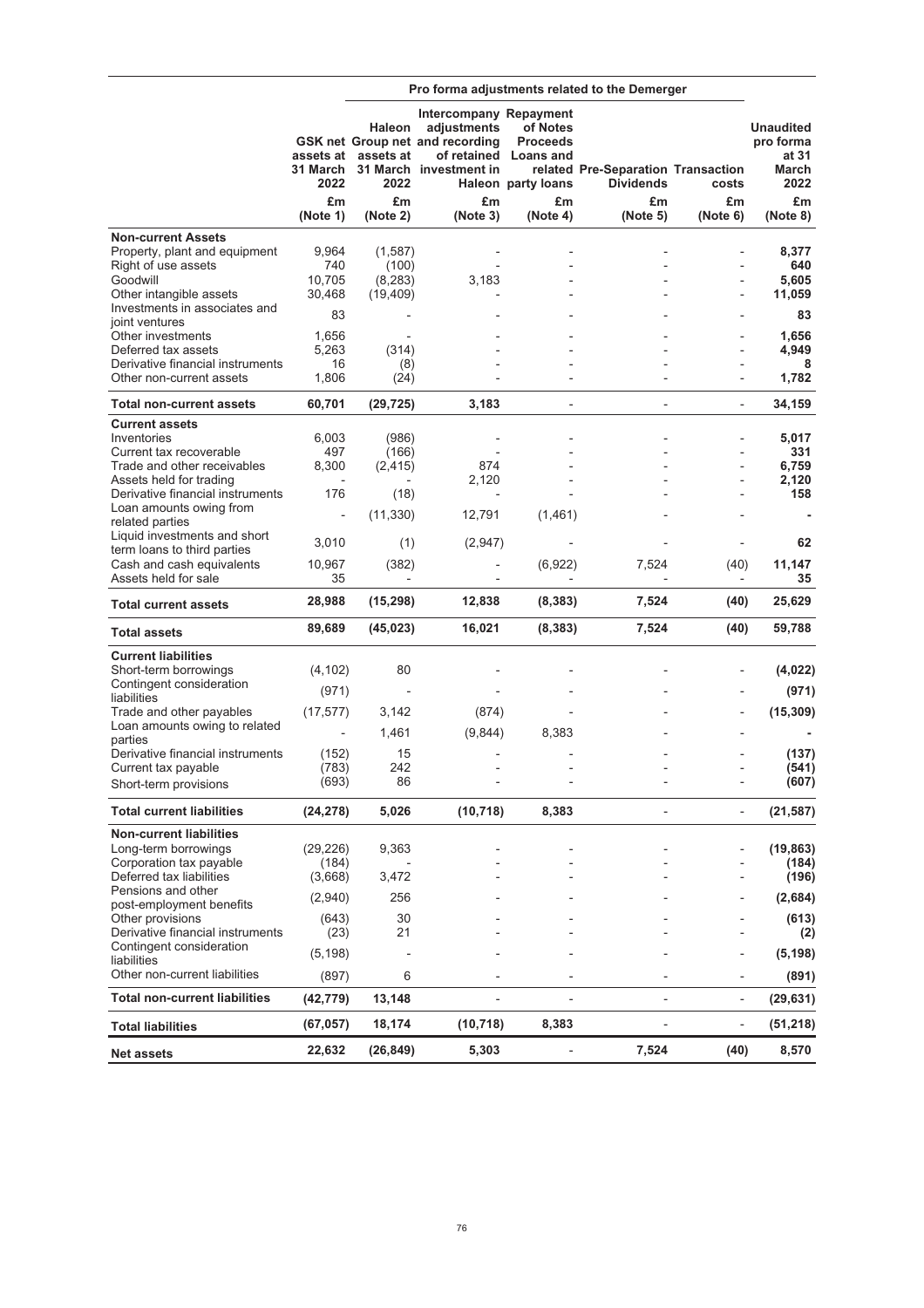#### **Notes:**

- 1. The net assets of the GSK Group as at 31 March 2022 have been extracted without adjustment from the condensed financial information in the Q1 22 Results.
- 2. The net assets of the Haleon Group as at 31 March 2022 have been extracted without adjustment from the Historical Financial Information on the Haleon Group set out in Part 4 (*Historical Financial Information on the Haleon Group*). The Haleon Group will separate from GSK by way of the Demerger. These adjustments remove the assets and liabilities of the Haleon Group.
- 3. Adjustments have been made to recognise previously eliminated intercompany balances between the GSK Group and the Haleon Group and recognise GSK's retained investment in Haleon Group at fair value. A preliminary fair value of £2,120 million has been calculated to represent GSK's retained stake in Haleon, which is based on 13.5 per cent. (reflecting the total of GSK and the SLPs' retained stakes in Haleon) of Haleon's net assets as at 31 March 2022 adjusted for the effects of the Notes Proceeds Loans and other related party loans, the Pre-Separation Dividends and transaction costs. The actual fair value of the investment will be calculated after Separation based on the market price of the Haleon Group, which will result in a different value to the preliminary fair value mentioned above. Adjustments have also been made to write off the goodwill and intangible assets held on consolidation at the GSK Group level relating to the Haleon Group.
- 4. This adjustment reflects the repayment of the Notes Proceeds Loans and related party loans.

|                                                       | <b>Notes</b> | fm      |
|-------------------------------------------------------|--------------|---------|
| Receipt of loan amounts owing from<br>related parties | a            | 1.461   |
| Payment of loan amounts owing to<br>related parties   | b            | (8.383) |
| Total                                                 |              | (6,922) |

- a. Receipt of loan amounts owing from related parties includes loan amounts owing from Haleon Group as part of Haleon Group's banking arrangements of £1,461 million.
- b. Payment of loan amounts owing to related parties includes Notes Proceeds Loans of £6,263 million and loan amounts owing to Haleon Group as part of Haleon Group's banking arrangements of £2,120 million.
- 5. The Pre-Separation Dividends include the Pre-Demerger Dividend, the Sweep-up Dividend and the Balancing Dividend.

|                              | <b>Notes</b> | £m    |
|------------------------------|--------------|-------|
| <b>Balancing Dividend</b>    | a            | 53    |
| <b>Pre-Demerger Dividend</b> | b            | 7.035 |
| Sweep-up Dividend            | C            | 436   |
| Total                        |              | 7.524 |

a. The Balancing Dividend reflects the cash dividend of £53 million to be paid by the Haleon Group to GSKCHH prior to Separation in connection with the £25 million of Non-Voting Preference Shares issued to Pfizer recognised in long-term borrowings.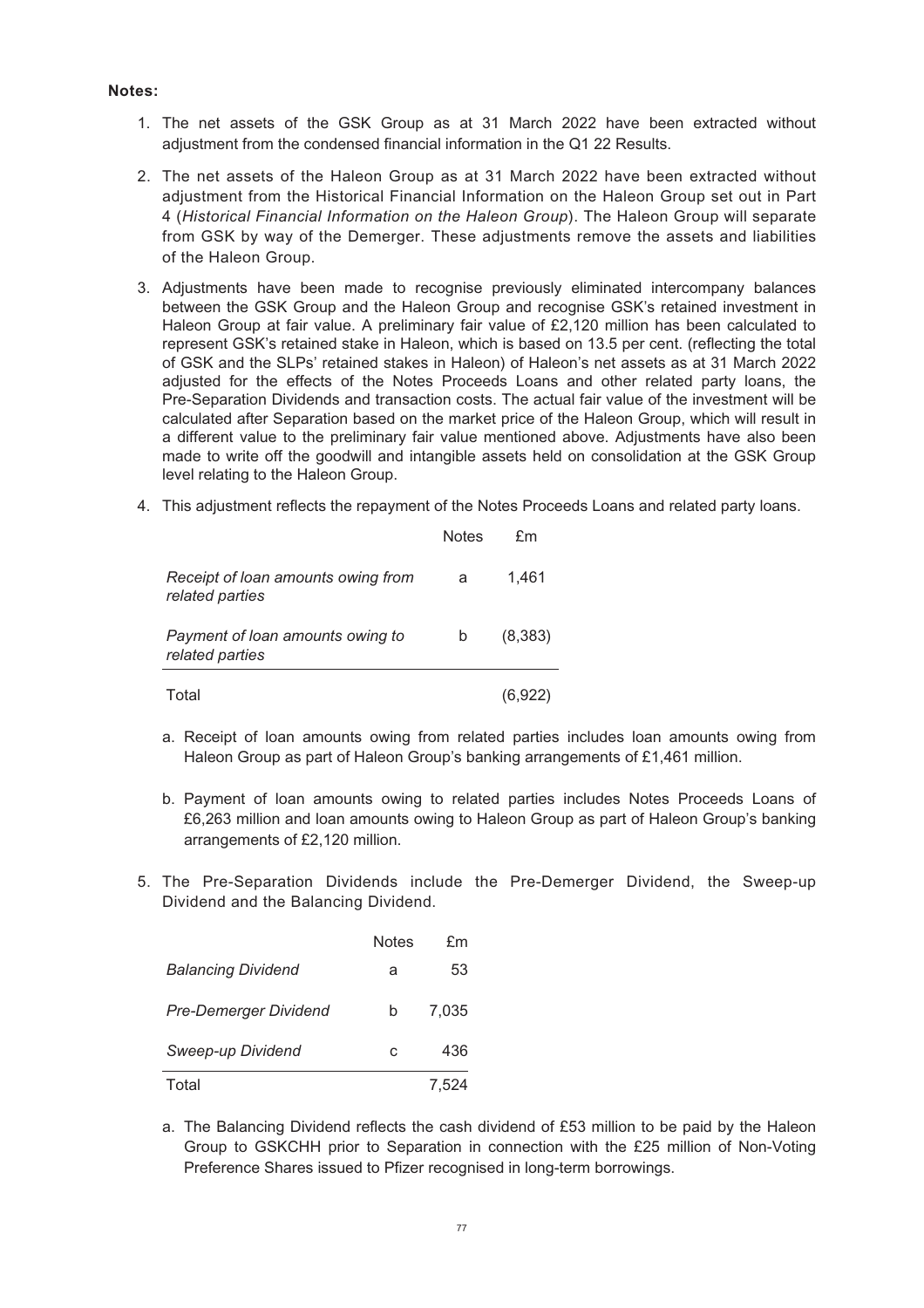b. The Pre-Demerger Dividend is the cash dividend of £10,345 million to be paid by the Haleon Group to GSKCHH and PFCHH ahead of Separation, in accordance with the terms of the Pfizer SHA, which, in summary, requires an amount equal to the Pre-Separation Debt Proceeds of the Haleon Group less £300 million to be paid to GSKCHH and PFCHH prior to Separation. As a result of GSKCHH's 68 per cent. shareholding in CH JVCo, GSKCHH will receive a cash dividend of £7,035 million, which is reflected in the pro-forma adjustments set out above.

|                                                | £m     |
|------------------------------------------------|--------|
| <b>Pre-Separation Debt Proceeds</b>            | 10,645 |
| Less £300m                                     | (300)  |
| Pre-Demerger Dividend                          | 10,345 |
| GSKCHH's share of the Pre-Demerger<br>Dividend | 7,035  |

c. The Sweep-up Dividend is the cash dividend of £641 million to be paid by the Haleon Group to GSKCHH and PFCHH, in accordance with the terms of the Pfizer SHA, which, in summary, requires all readily available cash in excess of £300 million to be paid to GSKCHH and PFCHH prior to Separation. As a result of GSKCHH's 68 per cent. shareholding in CH JVCo, GSKCHH will receive a cash dividend of £436 million, which is reflected in the pro-forma adjustments set out above. The actual amount paid is subject to, amongst other things, additional cash flow generated by, or additional investments made by, or dividends paid in the ordinary course of business by the Haleon Group up until the point of Separation. As such, the actual amount of the Sweep-Up Dividend and the amounts paid to each of GSKCHH and PFCHH may therefore differ from the amount referred to above.

£m

| Cash and cash equivalents and liquid investments as at<br>31 March 2022 | 383       |
|-------------------------------------------------------------------------|-----------|
| Receipt of Notes Proceeds Loans and related party loans                 | 9,869     |
| Additional borrowings                                                   | 1,435     |
| <b>Payment of Pre-Demerger Dividend</b>                                 | (10, 345) |
| Transaction costs of the Haleon Group                                   | (84)      |
| <b>Balancing Dividend</b>                                               | (53)      |
| Less trapped cash*                                                      | (264)     |
| Less £300m                                                              | (300)     |
| <b>Total Sweep-up Dividend</b>                                          | 641       |
| GSKCHH's share of the Sweep-up Dividend                                 | 436       |

\*Trapped cash means cash and cash equivalents that are in jurisdictions that have absolute cross-border restrictions on transfers of cash between members of the Haleon Group.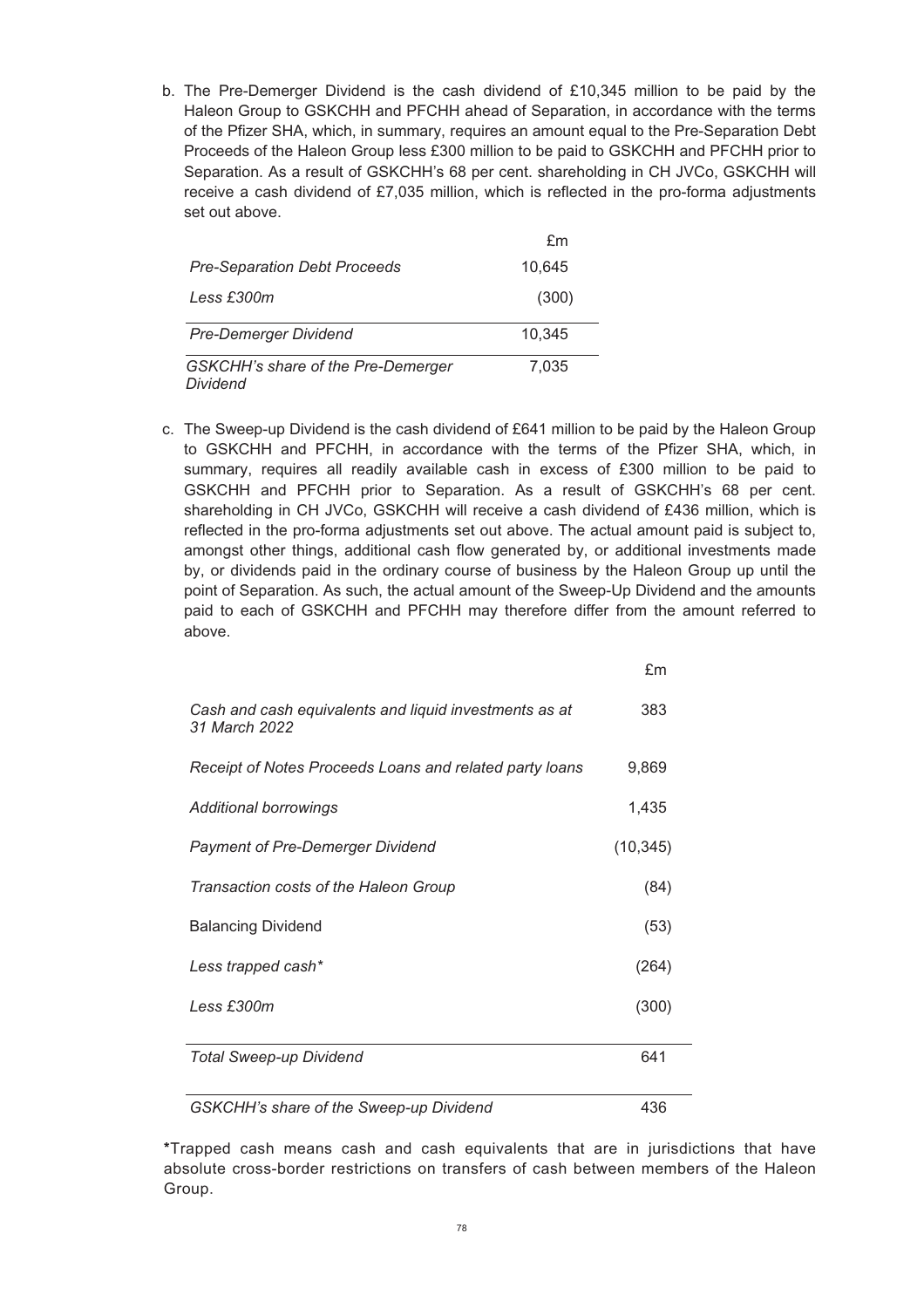- 6. Transaction costs comprise charges for services relating to the Demerger and Separation. The GSK Group expects to incur a cumulative total £68 million of transaction costs in relation to the Demerger. The GSK Group has incurred £28 million of transaction related costs as at 31 March 2022. Therefore, a transaction cost adjustment of £40 million has been made.
- 7. On a pro forma basis, the profit after tax for the GSK Group is expected to decrease following the completion of the Demerger and Separation.
- 8. The Unaudited Pro Forma Financial Information does not reflect any changes in the trading results or financial position of the GSK Group since 31 March 2022. None of the adjustments are expected to have a continuing effect on the GSK Group.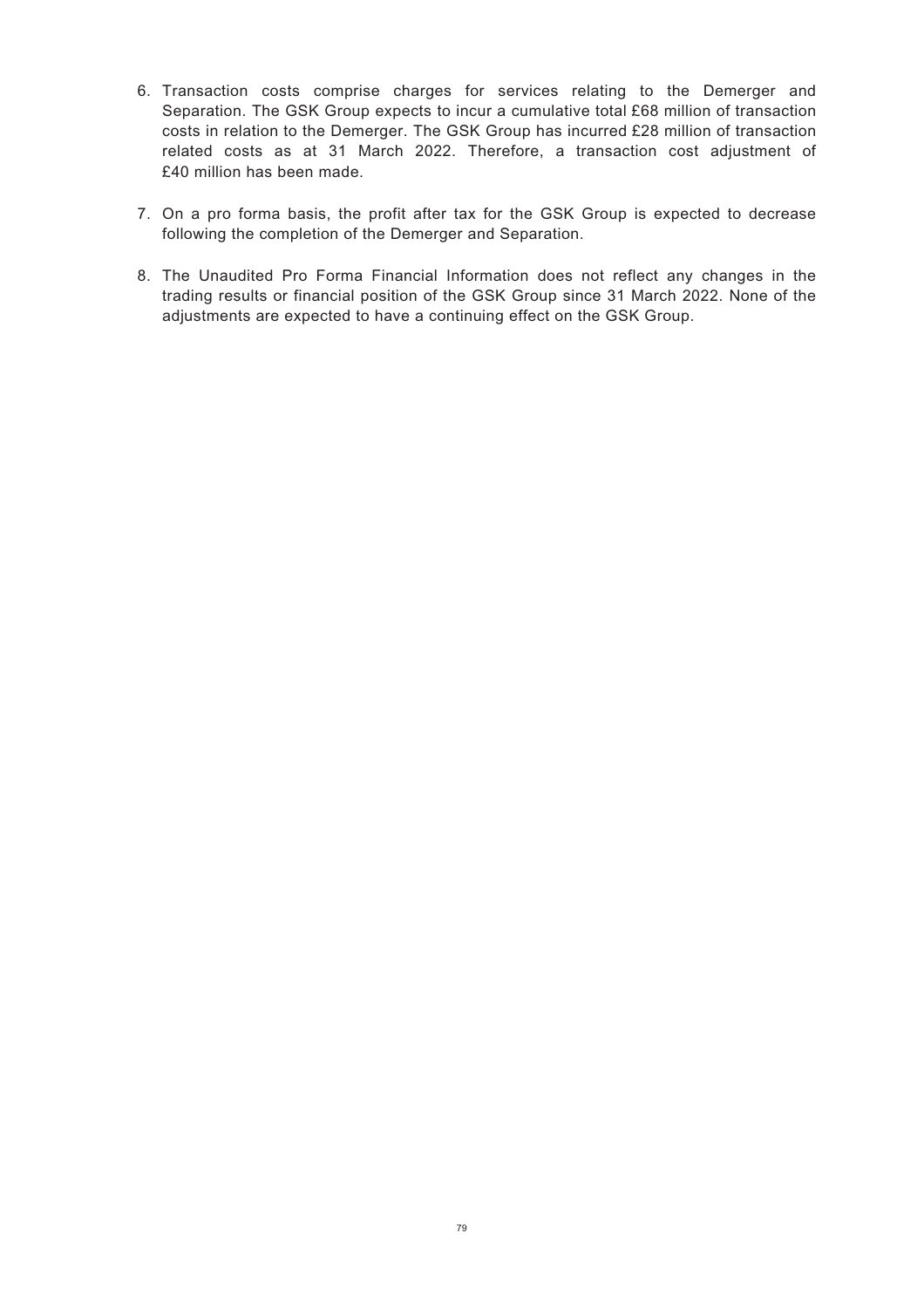**SECTION B**: **Accountant's report on the Pro Forma Financial Information**

# **Deloitte.**

Deloitte LLP 1 New Street Square London EC4A 3HQ

The Board of Directors on behalf of GSK plc 980 Great West Road **Brentford** Middlesex TW8 9GS United Kingdom

Goldman Sachs International Plumtree Court, 25 Shoe Lane, London EC4A 4AU United Kingdom

Citigroup Global Markets Limited Citigroup Centre, Canada Square, Canary Wharf, London E14 5LB United Kingdom

Merrill Lynch International 2 King Edward Street, London, EC1A 1HQ United Kingdom

1 June 2022

Dear Sirs/Mesdames,

## **GSK plc (the "Company")**

We report on the pro forma financial information (the "**Pro Forma Financial Information**") set out in Part 5 of the Class 1 circular dated Wednesday 1 June 2022 (the "**Circular**"). This report is required by Annex 20, section 3 of the PR Regulation as applied by Listing Rule 13.3.3R and is given for the purpose of complying with that regulation and for no other purpose.

## **Opinion**

In our opinion:

- (a) the Pro forma financial information has been properly compiled on the basis stated; and
- (b) such basis is consistent with the accounting policies of the Company.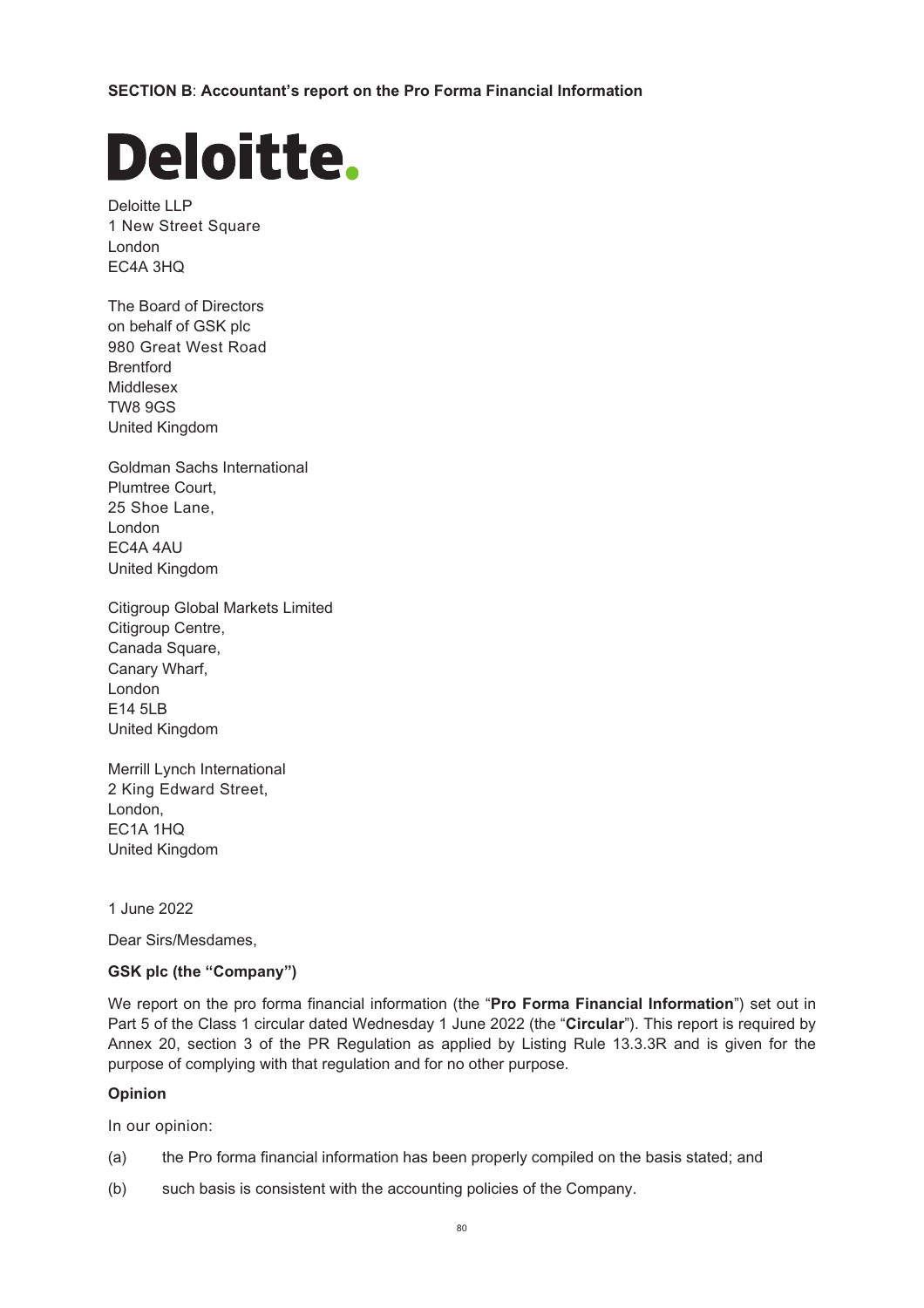## **Responsibilities**

It is the responsibility of the directors of the Company (the "**Directors**") to prepare the Pro forma financial information in accordance with Annex 20 sections 1 and 2 of the PR Regulation as applied by Listing Rule 13.3.3R.

It is our responsibility to form an opinion, as to the proper compilation of the Pro forma financial information and to report that opinion to you in accordance with Annex 20 section 3 of the PR Regulation as applied by Listing Rule 13.3.3R.

Save for any responsibility which we may have to those persons to whom this report is expressly addressed and which we may have to shareholders as a result of the inclusion of this report in the Circular, to the fullest extent permitted by law we do not assume any responsibility and will not accept any liability to any other person for any loss suffered by any such other person as a result of, arising out of, or in connection with this report or our statement, required by and given solely for the purposes of complying with Listing Rule 13.4.1R (6), consenting to its inclusion in the Circular.

In providing this opinion we are not updating or refreshing any reports or opinions previously made by us on any financial information used in the compilation of the Pro forma financial information, nor do we accept responsibility for such reports or opinions beyond that owed to those to whom those reports or opinions were addressed at the date of their issue.

#### **Basis of preparation**

The Pro Forma Financial Information has been prepared on the basis described in the notes therein, for illustrative purposes only, to provide information about how the transaction might have affected the financial information presented on the basis of the accounting policies adopted by the Company in preparing the financial statements for the period ended 31 December 2021.

#### **Basis of Opinion**

We conducted our work in accordance with the Standards for Investment Reporting issued by the Financial Reporting Council in the United Kingdom. We are independent of the Company in accordance with the Financial Reporting Council's Ethical Standard as applied to Investment Circular Reporting Engagements, and we have fulfilled our other ethical responsibilities in accordance with these requirements.

The work that we performed for the purpose of making this report, which involved no independent examination of any of the underlying financial information, consisted primarily of comparing the unadjusted financial information with the source documents, considering the evidence supporting the adjustments and discussing the Pro Forma Financial Information with the Directors.

We planned and performed our work so as to obtain the information and explanations we considered necessary in order to provide us with reasonable assurance that the Pro Forma Financial Information has been properly compiled on the basis stated and that such basis is consistent with the accounting policies of the Company.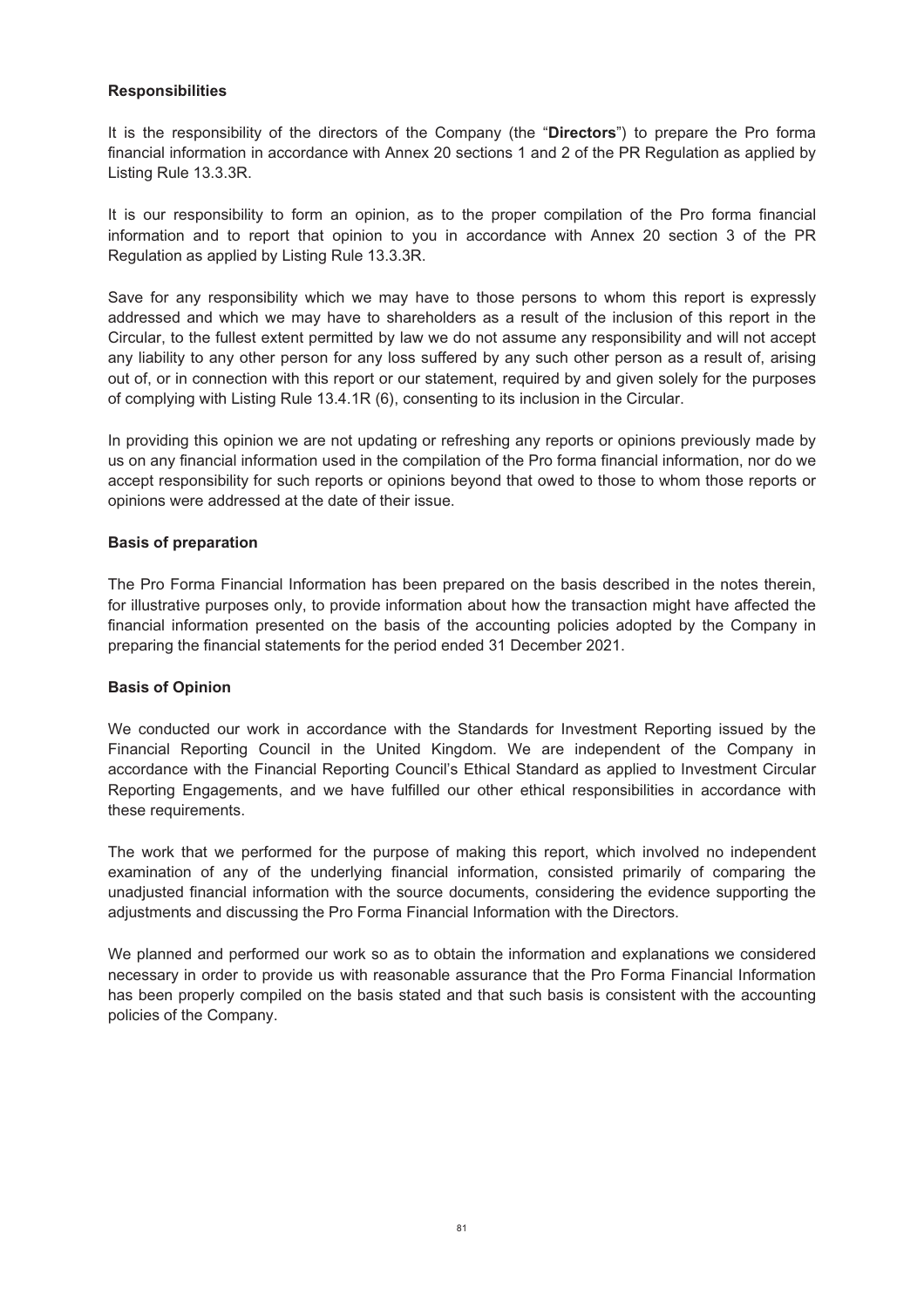Our work has not been carried out in accordance with auditing or other standards and practices generally accepted in jurisdictions outside the United Kingdom, including the United States of America, and accordingly should not be relied upon as if it had been carried out in accordance with those standards or practices.

Yours faithfully

#### Deloitte LLP

*Deloitte LLP is a limited liability partnership registered in England and Wales with registered number OC303675 and its registered office at 1 New Street Square, London EC4A 3HQ, United Kingdom. Deloitte LLP is the United Kingdom affiliate of Deloitte NSE LLP, a member firm of Deloitte Touche Tohmatsu Limited, a UK private company limited by guarantee ("DTTL"). DTTL and each of its member firms are legally separate and independent entities. DTTL and Deloitte NSE LLP do not provide services to clients.*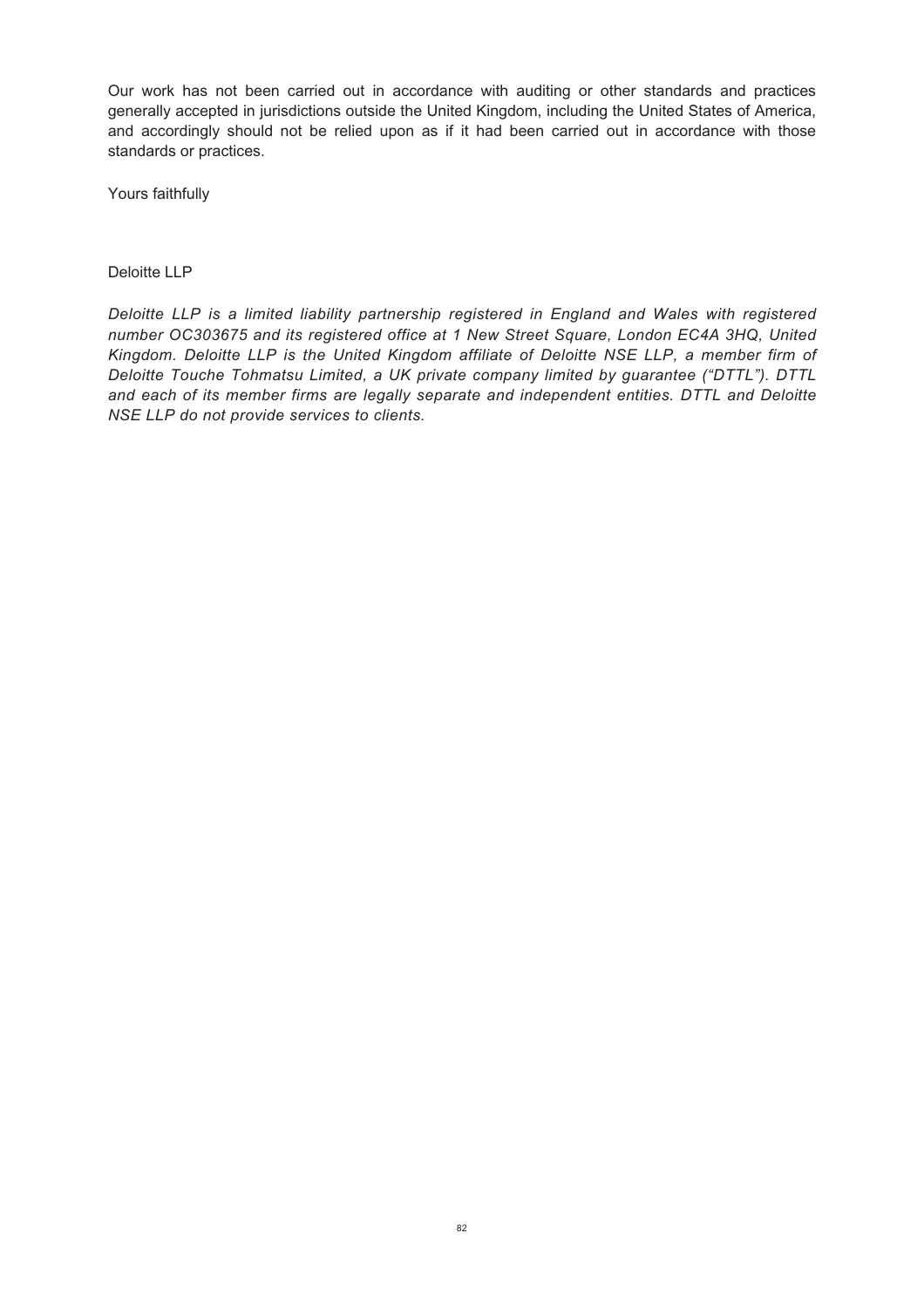# **PART 6 TAXATION**

#### **1. UK tax considerations**

*The following paragraphs are intended only as a general guide to current UK law and HMRC's current published practice (which may not be binding on HMRC), as at the date of this document, which are both subject to change at any time, possibly with retrospective effect. Furthermore, the following paragraphs are not exhaustive and relate only to certain limited aspects of the UK tax consequences for Shareholders of holding or disposing of GSK Shares.*

*The paragraphs below are intended to apply only to Shareholders: (i) who are for UK tax purposes resident and, if individuals, domiciled or deemed domiciled in (and only in) the UK for UK tax purposes; (ii) to whom split-year treatment does not apply; (iii) who are the absolute beneficial owners of their GSK Shares and any dividends paid in respect of them; and (iv) who hold their GSK Shares as investments (otherwise than through an individual savings account or an exempt pension arrangement or as carried interest) and not as securities to be realised in the course of a trade.*

*The paragraphs below may not apply to certain shareholders, such as charities, dealers in securities, trustees, broker dealers, market makers, insurance companies and collective investment schemes, pension schemes, persons subject to UK tax on the remittance basis, persons who are otherwise exempt from UK taxation and persons who have (or are deemed to have) acquired their GSK Shares by virtue of an office or employment or persons who are treated as holding their GSK Shares as carried interest. Such shareholders may be subject to special rules.*

*The material set out in the paragraphs below does not constitute tax advice. Any person who is in any doubt as to their tax position or who is subject to tax in a jurisdiction other than the UK should consult an appropriate professional adviser.*

*The Prospectus contains an explanation of certain UK tax consequences of holding, purchasing and disposing of Haleon Shares.*

#### **1.1 Demerger**

#### *Income*

GSK has received clearance under section 1091 of the Corporation Tax Act 2010 ("**CTA 2010**") confirming that the distribution comprising a dividend in specie to be satisfied by the transfer by GSK to Haleon of its GSKCHH A Ordinary Shares in consideration for Haleon allotting and issuing Haleon Shares to Qualifying Shareholders will qualify as an "exempt distribution" within the meaning of section 1075 of the CTA 2010.

As a result, a Shareholder who is resident in the UK for UK tax purposes should not incur any liability to tax on income in respect of the receipt of their Haleon Shares.

#### *Chargeable gains*

Shareholders who are resident in the UK for UK tax purposes should not be treated, by virtue of the receipt of Haleon Shares pursuant to the Demerger, as making a disposal or part disposal of their GSK Shares for the purposes of the taxation of chargeable gains.

Instead, the Haleon Shares issued to each such Shareholder pursuant to the Demerger should be treated as the same asset, and as having been acquired at the same time, as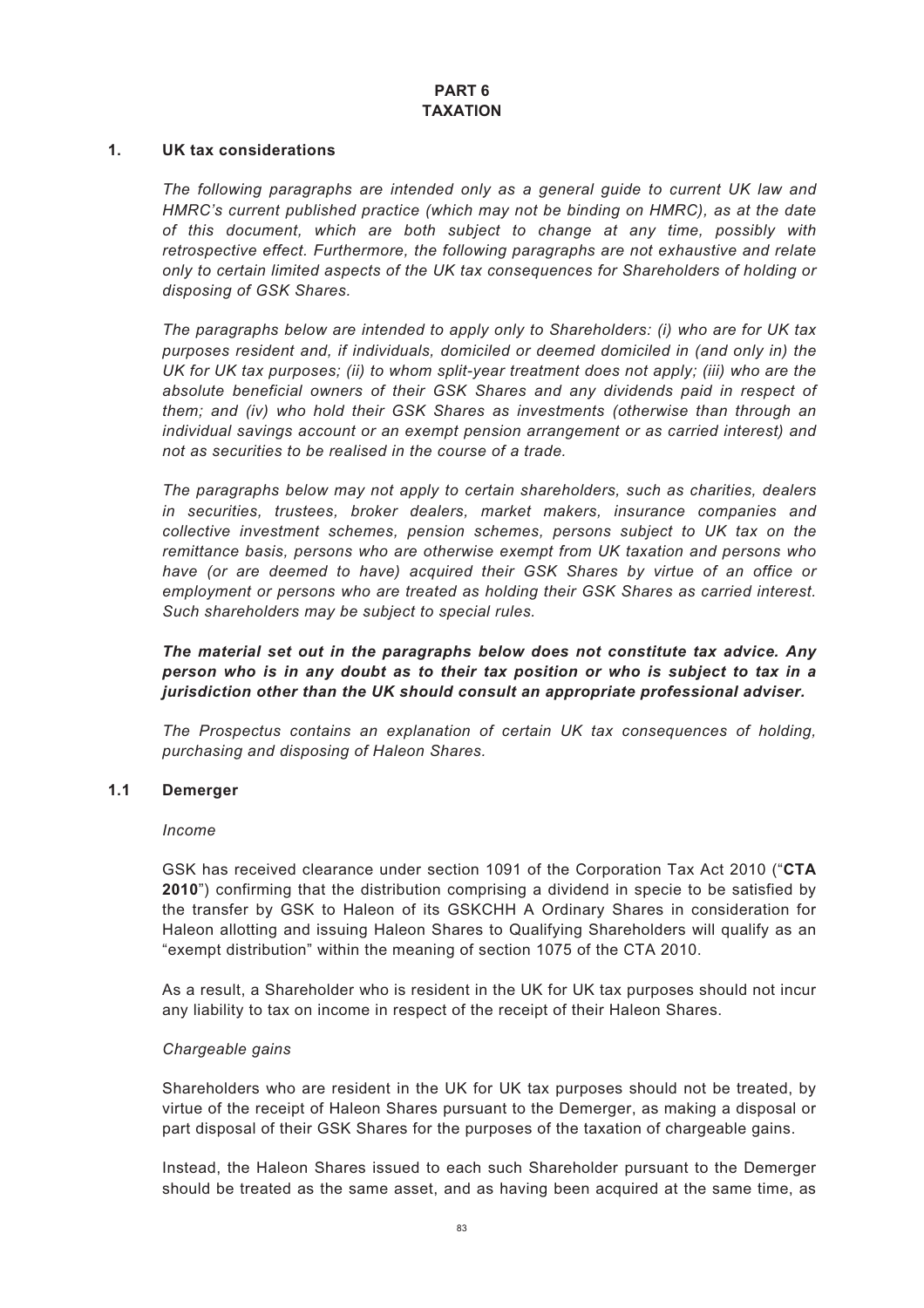the GSK Shares already held by them. On this basis, such Shareholders should not incur any liability to tax on chargeable gains as a result of the Demerger. The aggregate base cost of the GSK Shares and Haleon Shares immediately after the Demerger should be the same as the base cost of the GSK Shares immediately before the Demerger. Such base cost should be apportioned between the GSK Shares and the Haleon Shares held by each Shareholder by reference to their respective market values on the first day on which the market values or prices are quoted or published for such shares.

## *Stamp duty and stamp duty reserve tax*

No liability to stamp duty or stamp duty reserve tax should be incurred by Shareholders as a result of the issue to them of the Haleon Shares or Haleon ADSs pursuant to the Demerger.

# **1.2 GSK Share Consolidation**

# *GSK Share Consolidation*

The receipt of the New GSK Shares arising from the GSK Share Consolidation will result from a reorganisation of the share capital of GSK. Accordingly, Shareholders who are resident in the UK for UK tax purposes should not be treated as making a disposal of all or part of their Existing GSK Shares by reason of the GSK Share Consolidation being implemented. Instead, the New GSK Shares which replace a Shareholder's Existing GSK Shares (the "**New Holding**") as a result of the GSK Share Consolidation will be treated as the same asset acquired at the same time as the Shareholder's Existing GSK Shares were acquired.

# *Fractional entitlements*

To the extent Shareholders who are UK resident for UK tax purposes receive cash, by virtue of a sale on their behalf of any New GSK Shares to which they have a fractional entitlement, a Shareholder will not in practice normally be treated as making a part disposal of its GSK Shares if the amount received is small in comparison with the value of the Shareholder's GSK Shares held at the time of the payment, the proceeds instead being deducted from the base cost of the Shareholder's New Holding.

Under current HMRC practice, any cash payment of £3,000 or less or which is 5 per cent. or less of the value of the Shareholder's GSK Shares immediately before the distribution will generally be treated as small for these purposes. If the proceeds exceed the base cost of the Shareholder's New Holding, or if a Shareholder does not hold enough Existing GSK Shares such that they are not entitled to receive a New GSK Share, or if the amount is not considered "small" by HMRC, the Shareholder will be treated as disposing of part of their GSK Shares and may, depending on circumstances, be subject to tax in respect of any chargeable gain thereby realised.

## *Stamp duty and stamp duty reserve tax*

No liability to stamp duty or stamp duty reserve tax should be incurred by Shareholders as a result of the GSK Share Consolidation.

# **2. US tax considerations**

*The following is a summary of material US federal income tax considerations generally applicable to US Holders of the Demerger and of the GSK Share Consolidation. For the purposes of this summary, a "US Holder" is a beneficial owner of GSK Shares or GSK ADSs that is a citizen or resident of the United States or a US domestic corporation or*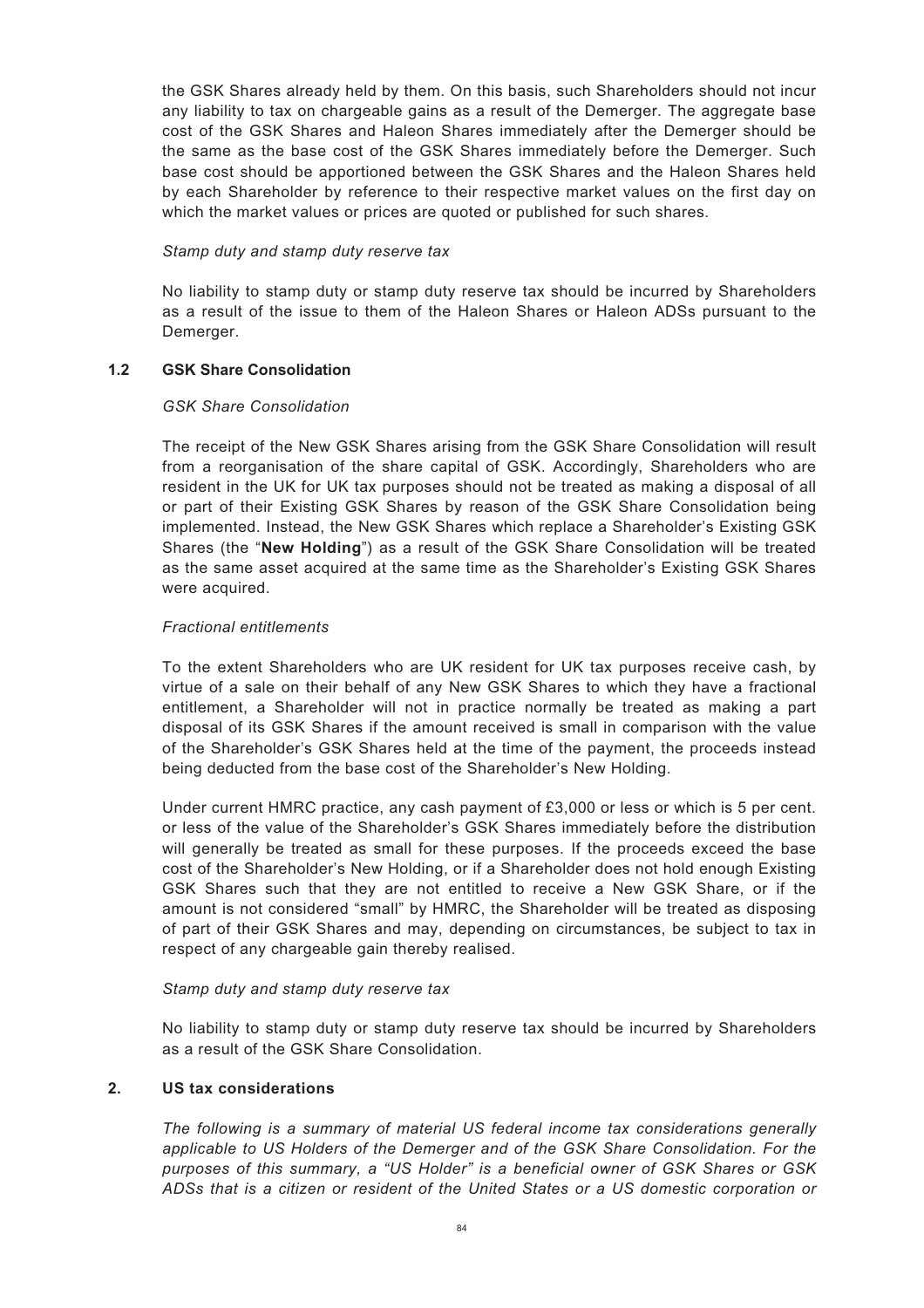*that otherwise is subject to US federal income taxation on a net income basis in respect of such GSK Shares or GSK ADSs.*

*This summary is based on provisions of the Internal Revenue Code of 1986, as amended (the "Code"), and regulations, rulings and judicial interpretations thereof, in force as at the date hereof, and the Convention Between the Government of the United States of America and the Government of the United Kingdom of Great Britain and Northern Ireland for the Avoidance of Double Taxation and the Prevention of Fiscal Evasion with Respect to Taxes on Income and on Capital Gains, in force as of 31 March 2003 (as amended by any subsequent protocols, including the protocol in force as of 31 March 2003) (the "Treaty"). Those authorities may be changed at any time, perhaps retroactively, so as to result in US federal income tax consequences different from those summarised below.*

*This summary is directed only to you if you are a US Holder and you hold your GSK Shares or GSK ADSs as capital assets and does not address particular tax consequences that may be applicable to you if you are subject to special tax rules, such as banks, brokers or dealers in securities or currencies, traders in securities electing to mark to market, financial institutions, life insurance companies, tax-exempt entities, regulated investment companies, entities or arrangements that are treated as partnerships for US federal income tax purposes (or partners therein), holders that own or are treated as owning 10 per cent. or more of GSK's stock (including indirectly through GSK ADSs) by vote or value, persons holding ordinary shares or ADSs as part of a hedging or conversion transaction or a straddle, or persons whose functional currency is not USD. Moreover, this summary does not address state, local or foreign taxes, US federal estate and gift taxes, Medicare contribution tax applicable to net investment income of certain non-corporate US Holders, or alternative minimum tax consequences of acquiring, holding or disposing of ordinary shares or ADSs.*

*In general, if you hold GSK ADSs or Haleon ADSs, you will be treated, for US federal income tax purposes, as the beneficial owner of the underlying ordinary shares that are represented by those GSK ADSs or Haleon ADSs (as applicable). References to GSK Shares and Haleon Shares below apply to both the ADSs and the underlying ordinary shares, unless the context indicates otherwise.*

**You should consult your own tax advisors about the consequences to you of the Demerger and the GSK Share Consolidation including the relevance to your particular situation of the considerations discussed below and any consequences arising under foreign, state, local or other tax laws.**

*The Prospectus contains an explanation of certain US tax consequences of holding and disposing of Haleon Shares.*

## **2.1 US Federal Income Tax Consequences of the Demerger**

The rules for determining whether a distribution such as the Demerger qualifies for tax-free treatment for US federal income tax purposes are complex and depend on all the relevant facts and circumstances. GSK intends for the Demerger to qualify as a tax-free reorganisation under sections 368(a)(1)(D) and 355 of the Code. GSK applied for an IRS private letter ruling confirming such qualification, in part because the Demerger and related transactions raise certain technical issues under these rules (including the satisfaction of the "active trade or business" requirement and certain other requirements under section 355 of the Code). On Thursday 31 March 2022, the IRS notified GSK that the IRS had determined, in the exercise of its discretion, not to issue the requested ruling. At the same time, the IRS indicated that it had not concluded whether the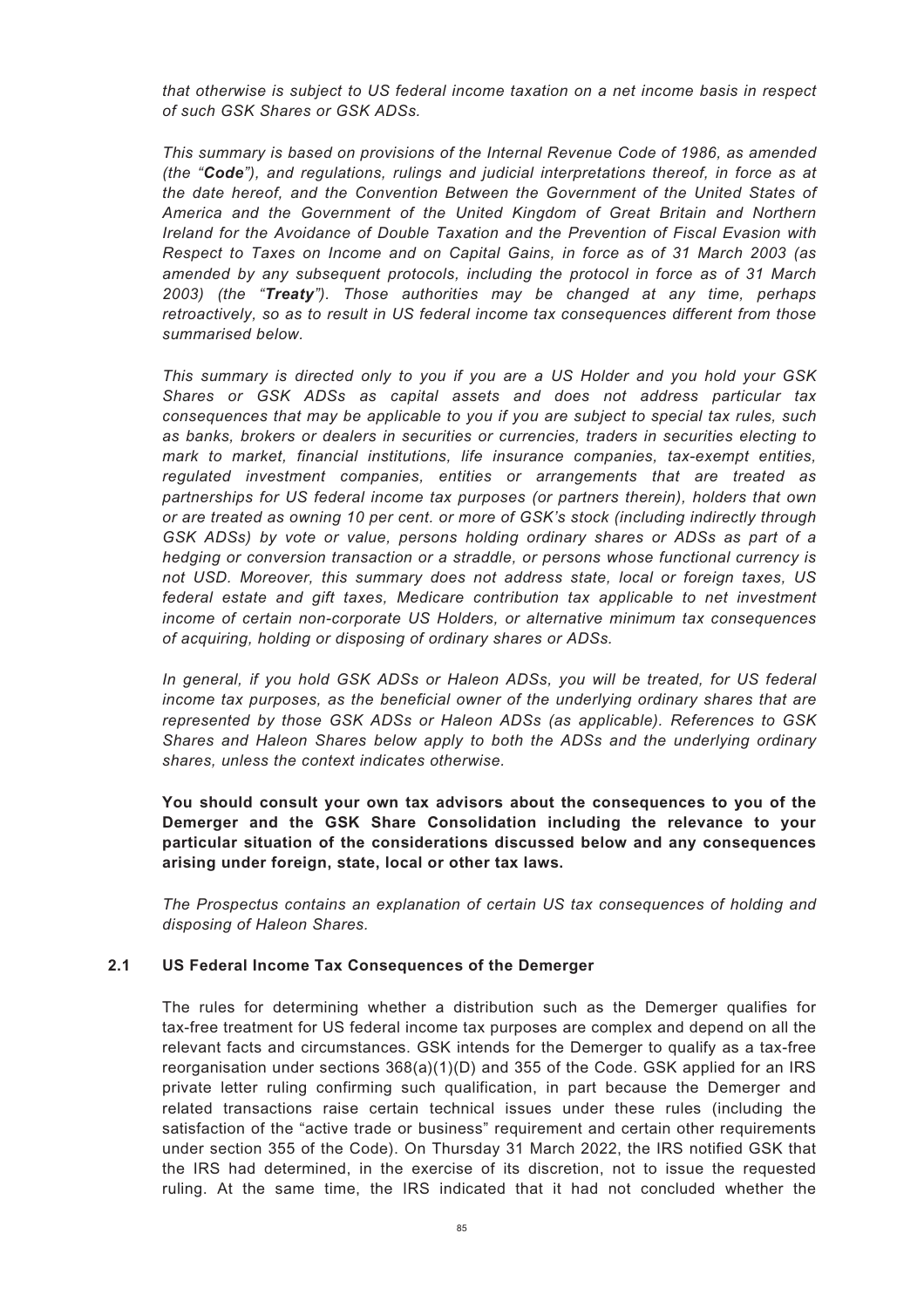proposed Demerger would be taxable and therefore was not ruling adversely on the request. Given the discretionary nature of the IRS's ruling standards, the IRS has wide discretion in deciding to decline a ruling request with respect to a particular transaction. Obtaining an IRS ruling is generally not a legal requirement for a transaction to qualify as tax-free for US federal income tax purposes.

GSK expects to receive a tax opinion from KPMG LLP to the effect that the Demerger should qualify as a tax-free reorganisation under sections 368(a)(1)(D) and 355 of the Code (the receipt of such tax opinion not being a condition to the Demerger). The tax opinion will be subject to customary qualifications and assumptions, and will be based on factual representations and undertakings. The failure of any factual representation or assumption to be true, correct and complete in all material respects, or any undertakings to be fully complied with, could affect the validity of the tax opinion. Moreover, the tax opinion will not be binding on the IRS or the courts, and the IRS or the courts may not agree with the conclusions set forth in the tax opinion. Therefore, no assurances can be given that the Demerger will qualify for its intended US tax treatment.

Assuming that the Demerger qualifies for tax-free treatment, if you hold GSK Shares, the receipt of Haleon Shares in the Demerger will result in the following US federal income tax consequences:

- You will not recognise income, gain or loss on the receipt of Haleon Shares in the Demerger, except with respect to any cash received in lieu of fractional Haleon Shares (as discussed below).
- Your aggregate tax basis in your GSK Shares and Haleon Shares immediately after the Demerger will be the same as the aggregate tax basis in the GSK Shares held by you immediately before the Demerger, allocated between such GSK Shares and Haleon Shares in proportion to their relative fair market values.
- Your holding period of the Haleon Shares received in the Demerger will include the holding period of the GSK Shares with respect to which such Haleon Shares were received. If you acquired different blocks of GSK Shares at different times or at different prices, you should consult your tax advisor regarding the allocation of your aggregate tax basis in, and the holding period of, the Haleon Shares received with respect to such blocks of GSK Shares.

If you receive cash in lieu of a fractional Haleon Share as part of the Demerger, you will be treated as though you first received a distribution of the fractional share in the Demerger and then sold it for the amount of cash actually received. You generally will recognise capital gain or loss measured by the difference between the cash received for such fractional share and your tax basis in that fractional share, as determined above. Such capital gain or loss will be long-term capital gain or loss if your holding period of the GSK Shares is more than one year on the date of the Demerger.

If the Demerger were determined not to qualify for tax-free treatment, then, in general, if you hold GSK Shares, the receipt of Haleon Shares in the Demerger would result in the following US federal income tax consequences:

• You would generally be treated as receiving a taxable distribution equal to the fair market value of the Haleon Shares (determined at the time of the Demerger) you received in the Demerger (including fractional shares). In such event, such distribution would be treated as a taxable dividend to you to the extent that such distribution is paid out of GSK's current or accumulated earnings and profits (as determined for US federal income tax principles). GSK does not calculate its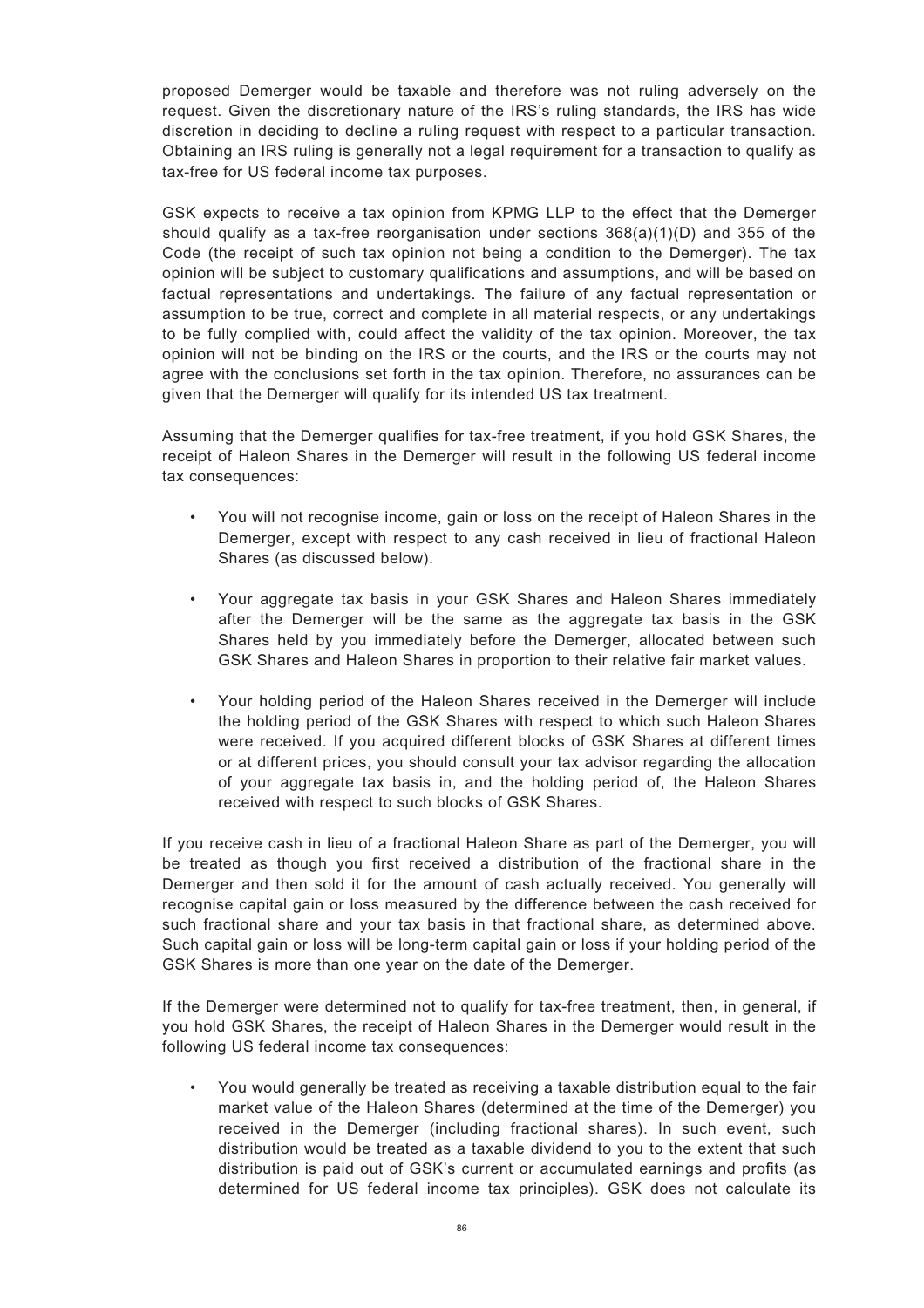earnings and profits under US federal income tax principles; you should therefore expect that the entire distribution of Haleon Shares would be reported as a dividend for US federal income tax purposes. Subject to certain exceptions for short-term positions, the dividends received by an individual with respect to GSK Shares would be subject to taxation at a preferential rate if (i) GSK is eligible for the benefits of a comprehensive tax treaty with the United States that the US Treasury determines is satisfactory for purposes of this provision and that includes an exchange of information programme (including the Treaty), and (ii) GSK was not a passive foreign investment company (a "**PFIC**") in the year prior to the Demerger or in the year of the Demerger. GSK believes it is eligible for the benefits of the Treaty, and, based on its audited financial statements, GSK believes that it was not treated as a PFIC for US federal income tax purposes with respect to its 2021 taxable year. In addition, based on GSK's audited financial statements and its current expectations regarding the value and nature of its assets, and the sources and nature of its income, GSK does not anticipate becoming a PFIC for its 2022 taxable year. You should consult your own tax advisor regarding the availability of the reduced dividend tax rate in light of your own particular circumstances.

• You would have a tax basis in your Haleon Shares equal to their fair market value.

## **2.2 GSK Share Consolidation**

GSK expects to receive a tax opinion from KPMG LLP to the effect that the exchange of Existing GSK Shares for New GSK Shares should qualify under sections 368(a)(1)(E) and/or 1036 of the Code. The tax opinion will be subject to customary qualifications and assumptions, and will be based on factual representations and undertakings. The failure of any factual representation or assumption to be true, correct and complete in all material respects, or any undertakings to be fully complied with, could affect the validity of the tax opinion. Moreover, the tax opinion will not be binding on the IRS or the courts, and the IRS or the courts may not agree with the conclusions set forth in the tax opinion.

Assuming that the exchange qualifies under sections  $368(a)(1)(E)$  and/or 1036 of the Code, if you are a US Holder receiving New GSK Shares, (i) you will not recognise any gain or loss upon the receipt of New GSK Shares (other than the receipt of cash in lieu of fractional share interests, discussed below), and (ii) your aggregate adjusted basis and holding period in your New GSK Shares should be the same as your aggregate basis and holding period in the Existing GSK Shares exchanged therefor (after taking into account the impact of Demerger, as discussed in paragraph 2.1 above). If you acquired your Existing GSK Shares on different dates and at different prices, you should consult your tax advisors regarding the allocation of the tax basis of such Existing GSK Shares.

## **2.3 Fractional entitlements**

To the extent that you are a US Holder and you receive cash by virtue of a sale on your behalf of any New GSK Shares to which you have a fractional entitlement, you should recognise capital gain or loss equal to the difference between the US dollar value of the amount received in lieu of such entitlement and your basis allocable to the interest. Any gain or loss generally will be treated as US source income for US foreign tax credit purposes. The gain or loss will be long-term capital gain or loss if your holding period in your Existing GSK Shares exceeds one year. Long-term capital gains of non-corporate US Holders are generally subject to taxation at a preferential rate. In addition, the deductibility of capital losses is subject to limitations.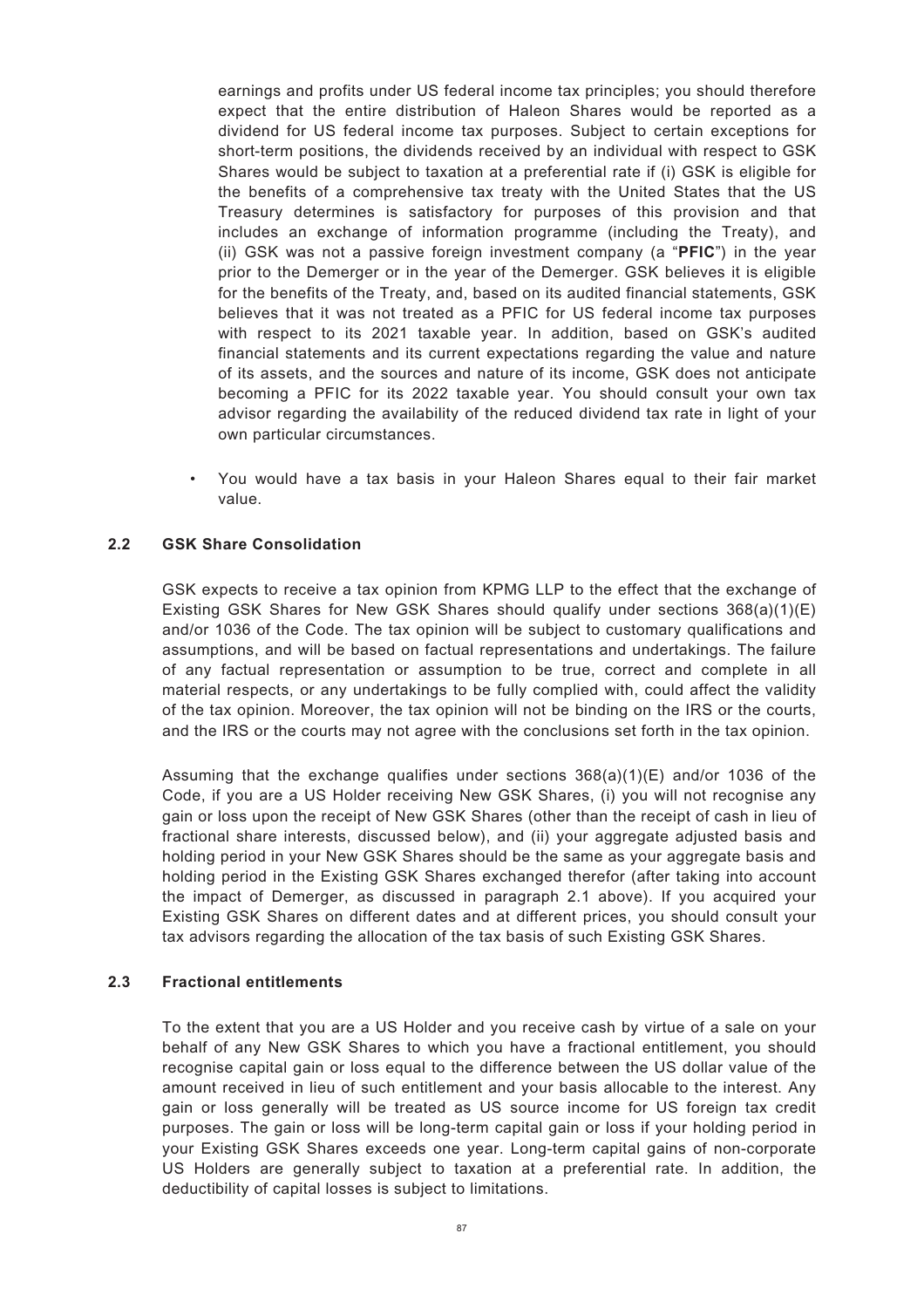## **PART 7 ADDITIONAL INFORMATION**

#### **1. RESPONSIBILITY STATEMENT FROM GSK DIRECTORS**

The Directors, whose names appear in paragraph 3.1 below, and the Company accept responsibility for the information contained in this document. To the best of the knowledge and belief of the Directors and the Company, each having taken all reasonable care to ensure that such is the case, the information contained in this document is in accordance with the facts and does not omit anything likely to affect the import of such information.

#### **2. REGISTERED OFFICE**

The registered office of the Company is at 980 Great West Road, Brentford, Middlesex TW8 9GS. The telephone number of the registered office is +44 (0)20 8047 5000.

## **3. DIRECTORS OF GSK AND SERVICE CONTRACTS**

#### **3.1 Directors**

The names and principal functions of the Directors of GSK are as follows:

| <b>Name</b>                   | <b>Position</b>                                                              |
|-------------------------------|------------------------------------------------------------------------------|
| Sir Jonathan Symonds CBE      | Non-Executive Chair                                                          |
| Dame Emma Walmsley            | <b>Chief Executive Officer</b>                                               |
| lain Mackay                   | <b>Chief Financial Officer</b>                                               |
| Dr Hal Barron                 | Chief Scientific Officer and President, R&D                                  |
| <b>Charles Bancroft</b>       | Independent Non-Executive Director                                           |
| Manvinder (Vindi) Singh Banga | Senior Independent Non-Executive Director                                    |
| Dr Anne Beal                  | Independent Non-Executive Director                                           |
| Dame Vivienne Cox             | Independent Non-Executive Director &<br><b>Workforce Engagement Director</b> |
| Dr Harry (Hal) C Dietz        | Independent Non-Executive Director and<br>Scientific & Medical Expert        |
| Lynn Elsenhans                | Independent Non-Executive Director                                           |
| Dr Laurie Glimcher            | Independent Non-Executive Director and<br>Scientific & Medical Expert        |
| Dr Jesse Goodman              | Independent Non-Executive Director and<br>Scientific & Medical Expert        |
| Urs Rohner                    | Independent Non-Executive Director                                           |

## **3.2 Directors' Service Contracts and Letters of Appointment providing for benefits upon termination**

Information on the terms of Directors' Service Contracts and Letters of Appointment providing for benefits upon termination of employment have been published prior to the date of this document and are set out at page 138 of the GSK 2021 Annual Report.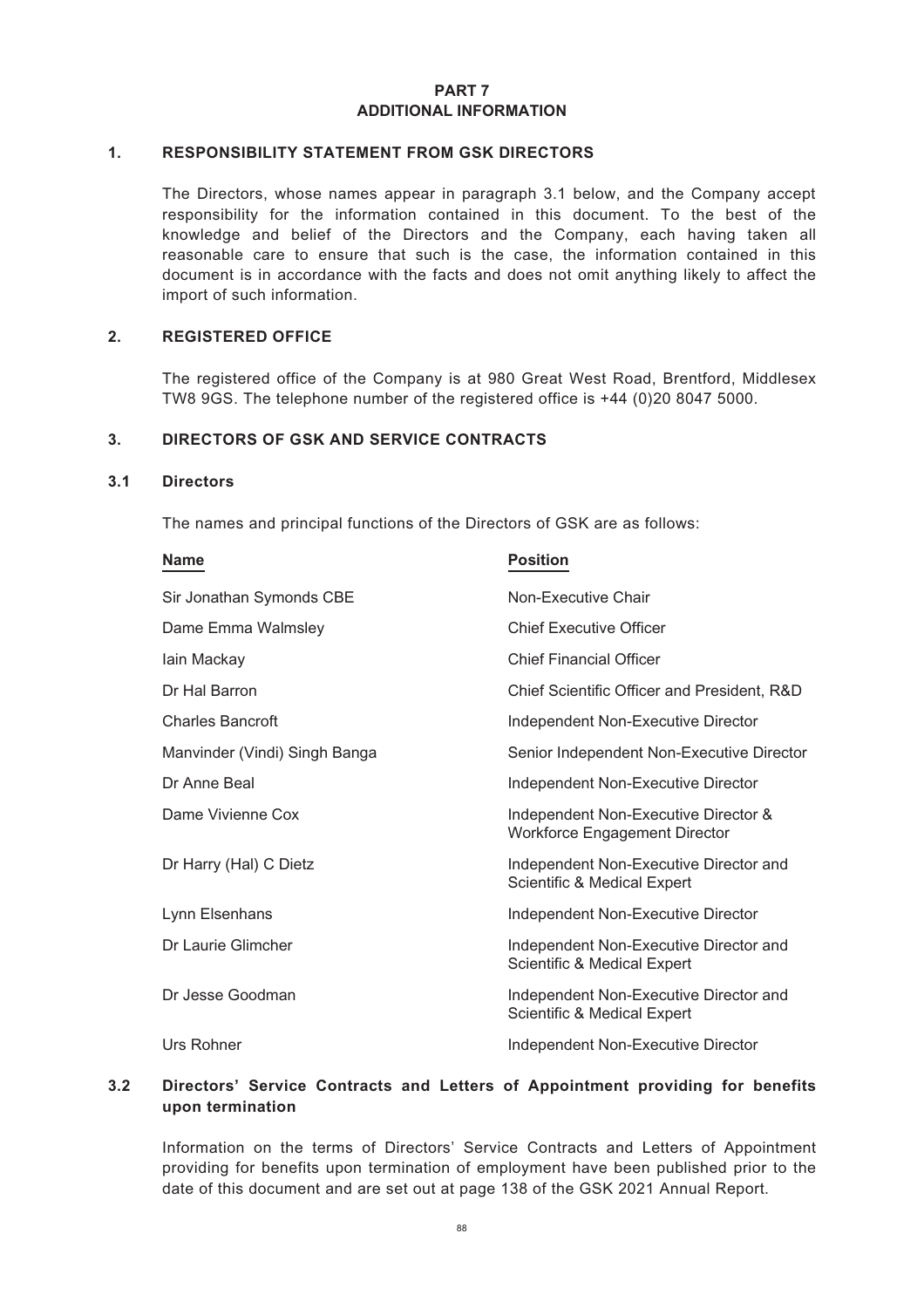# **3.3 Directors' interests in GSK Shares or GSK ADSs**

As at the Latest Practicable Date, the interests of the Directors and (so far as is known to them or could with reasonable diligence be ascertained by them) their persons closely associated (within the meaning of Article 3(1)(26) of the Market Abuse Regulation) in GSK Shares and GSK ADSs were as follows:

**Unvested interests in GSK Employee**

## *GSK Executive Directors*

|                   |                                      |                                                 | <b>Share Schemes</b>             |                        |                                                |
|-------------------|--------------------------------------|-------------------------------------------------|----------------------------------|------------------------|------------------------------------------------|
|                   |                                      | <b>Beneficial</b><br><b>interests</b>           | Not subject to performance       |                        | <b>Subject to</b><br>performance               |
|                   | Total<br>Directors'<br>interests (1) | GSK ADSs <sup>(2)</sup> GSK ADSs <sup>(3)</sup> | <b>GSK Shares / GSK Shares /</b> | Options <sup>(4)</sup> | <b>GSK Shares /</b><br>GSK ADSs <sup>(5)</sup> |
| <b>GSK Shares</b> |                                      |                                                 |                                  |                        |                                                |
| Emma Walmsley     | 1,539,275                            | 409,442                                         | 948,508                          | 181,325                | 1,520,103                                      |
| lain Mackay       | 279,321                              |                                                 | 154,833                          | 124,488                | 768,438                                        |
| <b>GSK ADSs</b>   |                                      |                                                 |                                  |                        |                                                |
| Dr Hal Barron     | 572,047                              | 303,684                                         | 268,362                          |                        | 502,289                                        |

- (1) Total Directors' interests include beneficial interests and unvested share plan interests not subject to performance.
- (2) Beneficial interests include GSK Shares / GSK ADSs held by the GSK Executive Directors and their persons closely associated ("**PCAs**"). For Emma Walmsley, this includes 2,519 shares purchased through GSK ShareReward. Iain Mackay does not currently participate in GSK ShareReward. As a US employee, Dr Hal Barron is not eligible to participate in GSK ShareReward which is only open to UK employees. Dr Barron's beneficial interests include GSK ADSs and notional GSK ADSs held by way of his investments in the GSK 401(k) plan and the Executive Supplemental Savings Plan ("**ESSP**").
- (3) Unvested GSK Shares / GSK ADSs not subject to performance represent GSK PSP awards which have vested but are subject to an additional two-year post-vesting holding period for Emma Walmsley and Dr Barron. Unvested GSK ADSs not subject to performance for Dr Barron also represent bonus deferrals.
- (4) Unvested options not subject to performance represent bonus deferrals under the GSK DABP which are awarded as nil-cost options.
- (5) Unvested GSK Shares / GSK ADSs subject to performance represent unvested GSK PSP awards.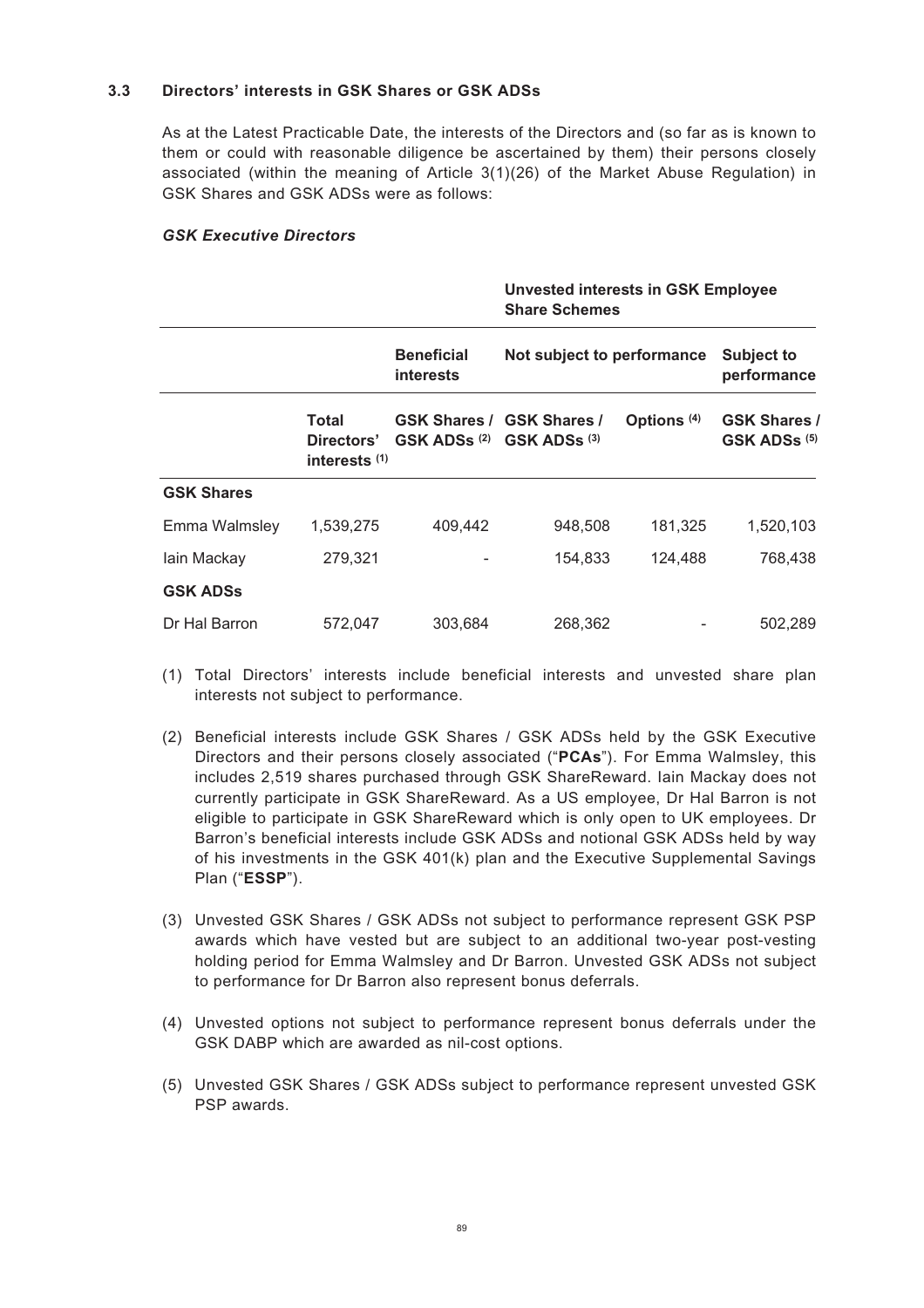# *GSK Non-Executive Directors*

|                                     |                                             | <b>Beneficial</b><br><b>interests</b>          | Share allocation plan for Non-<br><b>Executive Directors</b> |
|-------------------------------------|---------------------------------------------|------------------------------------------------|--------------------------------------------------------------|
|                                     | <b>Total</b><br>Directors'<br>interests (1) | <b>GSK Shares /</b><br>GSK ADSs <sup>(2)</sup> | <b>GSK Shares /</b><br><b>GSK ADSs</b>                       |
| <b>Shares</b>                       |                                             |                                                |                                                              |
| Sir Jonathan<br>Symonds CBE         | 67,218                                      | 35,757                                         | 31,461                                                       |
| Manvinder<br>(Vindi) Singh<br>Banga | 106,583                                     | 71,800                                         | 34,783                                                       |
| Dame Vivienne<br>Cox                | 11,527                                      |                                                | 11,527                                                       |
| Urs Rohner                          | 17,699                                      |                                                | 17,699                                                       |
| <b>ADS</b>                          |                                             |                                                |                                                              |
| <b>Charles Bancroft</b>             | 9,060                                       |                                                | 9,060                                                        |
| Dr Anne Beal                        | 698                                         |                                                | 698                                                          |
| Dr Harry Dietz                      | 328                                         |                                                | 328                                                          |
| Lynn Elsenhans                      | 47,437                                      | 1,000                                          | 46,437                                                       |
| Dr Laurie Glimcher                  | 24,659                                      |                                                | 24,659                                                       |
| Dr Jesse Goodman                    | 11,023                                      |                                                | 11,023                                                       |

(1) Total Directors' interests include beneficial interests and any GSK Shares / GSK ADSs received as all or part of their fees under the GSK NED Share Plan.

(2) Beneficial interests includes GSK Shares / GSK ADSs held by the GSK Non-Executive Directors and their PCAs.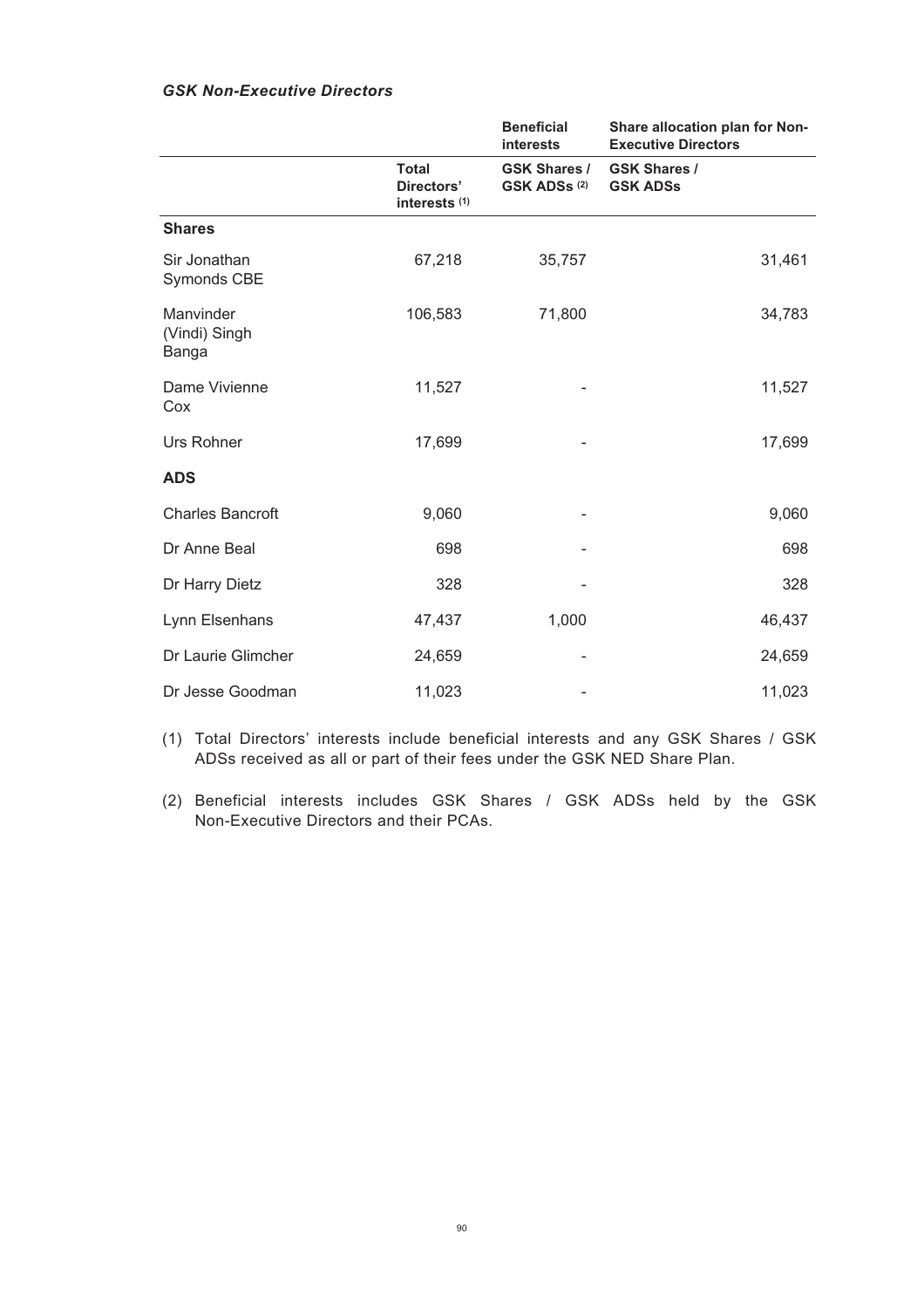## **4. DIRECTORS OF HALEON**

The names and principal functions of the Haleon directors are as follows:

| <b>Name</b>                    | <b>Position</b>                           |
|--------------------------------|-------------------------------------------|
| Sir Dave Lewis                 | Non-Executive Chair                       |
| Brian McNamara                 | <b>Chief Executive Officer</b>            |
| <b>Tobias Hestler</b>          | <b>Chief Financial Officer</b>            |
| Manvinder Singh (Vindi) Banga* | Senior Independent Non-Executive Director |
| Marie-Anne Aymerich*           | Non-Executive Director                    |
| Tracy Clarke*                  | Non-Executive Director                    |
| Dame Vivienne Cox*             | Non-Executive Director                    |
| Asmita Dubey*                  | Non-Executive Director                    |
| Deirdre Mahlan*                | Non-Executive Director                    |
| Bryan Supran*                  | Non-Executive Director (Pfizer nominee)   |
| John Young*                    | Non-Executive Director (Pfizer nominee)   |

\* indicates those persons who will become directors on Admission.

#### **5. MAJOR SHAREHOLDERS OF GSK**

As at the Latest Practicable Date, GSK had received notifications in accordance with the Disclosure Guidance and Transparency Rules of the following notifiable interests in the voting rights in GSK's issued share capital:

|                 | No. of voting rights | Percentage of total voting rights <sup>(1)</sup> |
|-----------------|----------------------|--------------------------------------------------|
| BlackRock, Inc. | 332.238.289(2)       | 6.40 per cent.                                   |
| Dodge & Cox     | 253,464,108(3)       | 5.04 per cent.                                   |

(1) Percentage of total voting rights at the date of notification to GSK.

- (2) Comprising an indirect interest in 329,124,508 GSK Shares and a holding of 3,113,781 qualifying financial instruments (contract for difference).
- (3) Comprising an indirect interest in 99,377,874 GSK Shares and 77,043,117 GSK ADSs.

Save as disclosed above, GSK is not aware of any person who had a notifiable interest under the Disclosure Guidance and Transparency Rules as at the Latest Practicable Date.

As at the Latest Practicable Date, GSK was not aware of any person or persons who directly or indirectly, jointly or severally, exercise or could exercise control over GSK, nor is it aware of any arrangement the operation of which may at a subsequent date result in a change in control of GSK.

None of GSK's major shareholders has or will have different voting rights attached to the GSK Shares they hold.

# **6. RELATED PARTY TRANSACTIONS**

Details of the related party transactions (which for these purposes are those set out in the standards adopted according to Regulation (EC) No 1606/2002) that GSK has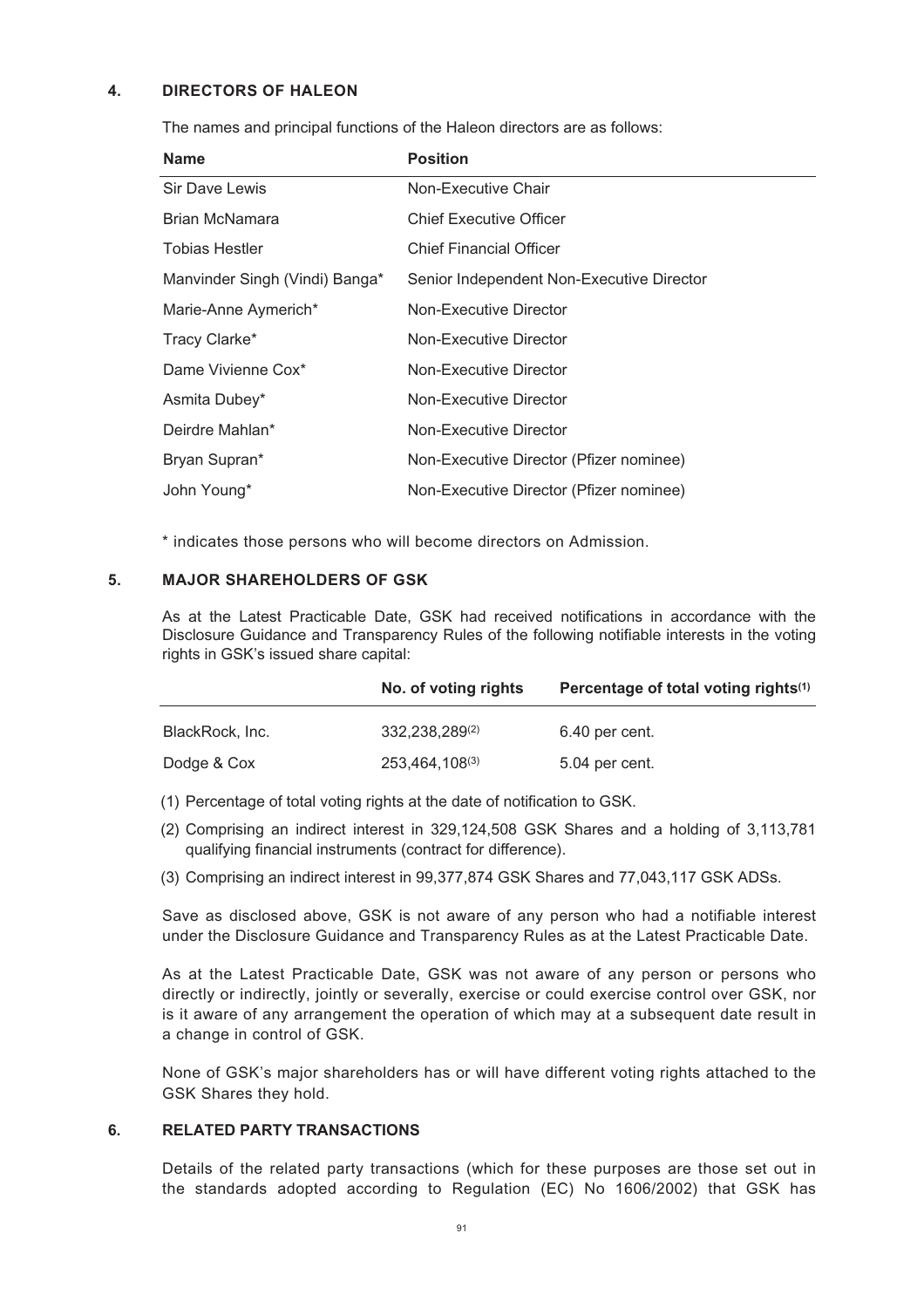entered into during the financial years ended 31 December 2019, 31 December 2020 and 31 December 2021 have been published prior to the date of this document, and are set out in note 39 on page 222 of the GSK 2019 Annual Report, note 39 on page 208 of the GSK 2020 Annual Report and note 39 on page 221 of the GSK 2021 Annual Report respectively. There have been no additional related party transactions by GSK during the period between 31 December 2021, being the date to which the audited financial results of GSK were prepared, and the Latest Practicable Date, save for:

- (A) a loan of £1.5 million made by GSK to Medicxi Ventures I LP ("**Medicxi**") and a further investment of £0.3 million made by GSK in Medicxi. As at the Latest Practicable Date, loan amounts owing from Medicxi to GSK are £4.7 million;
- (B) total liability of \$12 million due to Qura Therapeutics LLC ("**Qura**") under a joint venture agreement between GSK and Qura. The Group and its joint venture partner have an obligation to fund the joint venture in the amount of \$26 million up to April 2025. As at the Latest Practicable Date, the outstanding liability from the Group to Qura was \$12 million; and
- (C) certain non-material transactions between GSK and Index Ventures Life VI.

# **7. PFIZER RELATED PARTY TRANSACTIONS**

By virtue of Pfizer being a related party of GSK under the Listing Rules, the entry into certain new arrangements (or amendments to certain existing arrangements) between GSK, Haleon and Pfizer in connection with the Demerger and Separation constitute related party transactions for the purposes of Chapter 11 of the Listing Rules.

In particular, while various arrangements between GSK and Pfizer in connection with the formation of the consumer healthcare joint venture and Separation were approved by Shareholders at a general meeting of GSK on 8 May 2019 ("**Shareholder-Approved Arrangements**"), material amendments to the Shareholder-Approved Arrangements and certain new arrangements with Pfizer outside the scope of these Shareholder-Approved Arrangements (and otherwise not exempt under the Listing Rules) require Shareholder approval. The following related party transactions, which are aggregated in accordance with Chapter 11 of the Listing Rules, require the approval of Shareholders.

## *Pfizer SAPA Amendment Agreement*

On or around the date of this document, GSK, Pfizer, CH JVCo and Haleon entered into the second amendment agreement to the Pfizer SAPA. The Pfizer SAPA Amendment Agreement makes certain amendments to the Pfizer SAPA, which is a Shareholder-Approved Arrangement, and so, in aggregate with the other Related Party Transactions, requires Shareholder approval to the extent they involve Pfizer. See paragraph 14.3 of this Part 7 (*Additional Information*) below for further information on the Pfizer SAPA Amendment Agreement.

## *Tax Covenant*

In accordance with the SCIA, GSK, CH JVCo, Haleon, GSKCHH and Pfizer entered into the Tax Covenant on or around the date of this document, which is to be effective from the time of the Demerger. Subject to certain financial and other customary limitations, the Tax Covenant contains certain indemnities in respect of taxation given from GSK and Pfizer to Haleon (and vice versa) where it has been agreed that such taxes are properly allocable to the indemnifying party. The Tax Covenant is a new arrangement between GSK and Pfizer and so, in aggregate with the other Related Party Transactions, requires Shareholder approval as a related party transaction to the extent it involves Pfizer. See paragraph 14.7 of this Part 7 (*Additional Information*) below for further information on the Tax Covenant.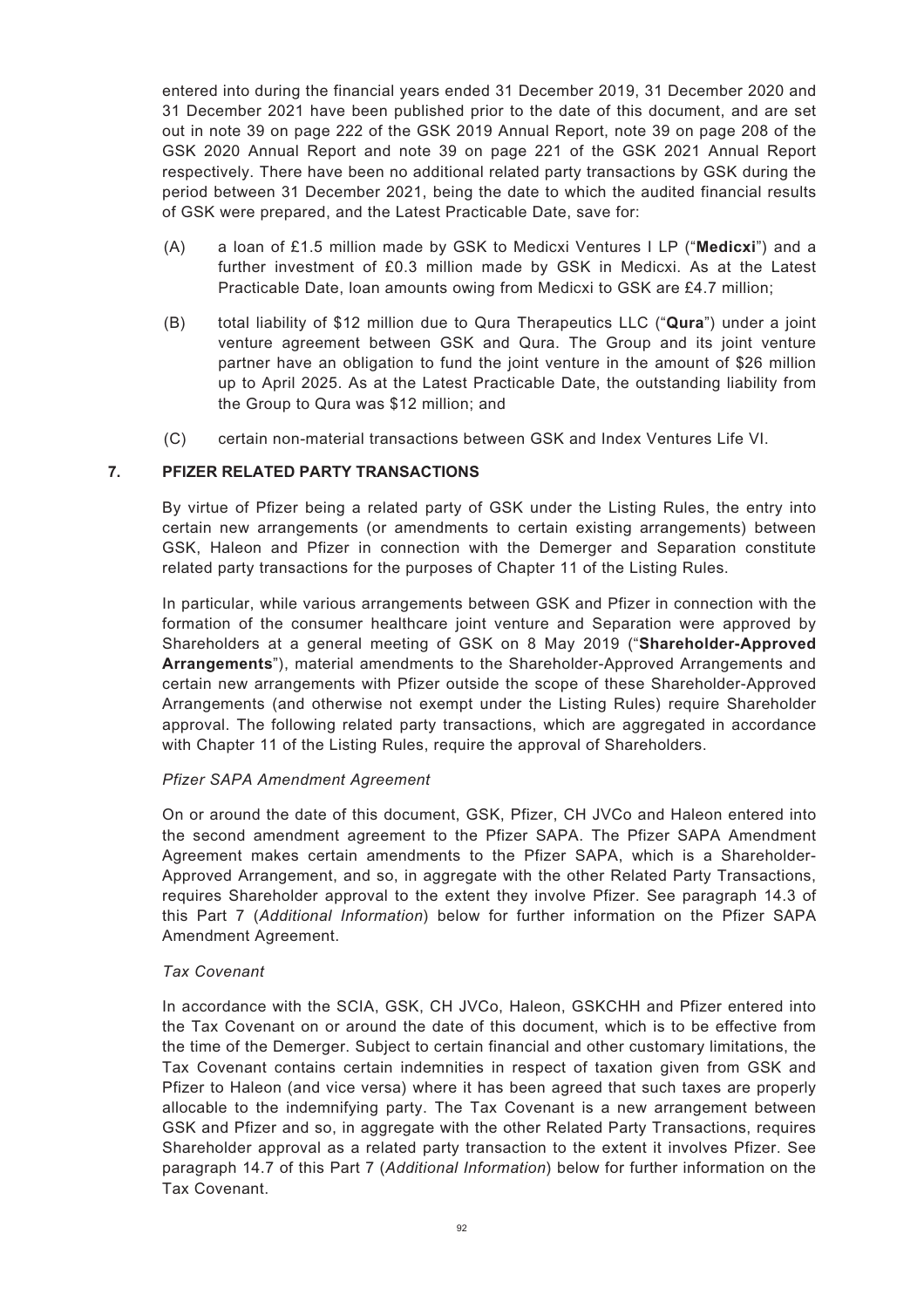#### *Orderly Marketing Agreement*

On or around the date of this document, GSK, Pfizer, and the SLPs entered into the Orderly Marketing Agreement. The principal purpose of the Orderly Marketing Agreement is to regulate sales of Haleon Shares and ADSs in respect of such Haleon Shares by the parties after Admission. The terms of the Orderly Marketing Agreement amend certain existing arrangements in relation to the sale of Haleon Shares as set out in the Pfizer SHA, which is a Shareholder-Approved Arrangement, and so, in aggregate with the other Related Party Transactions, requires Shareholder approval to the extent they involve Pfizer. See paragraph 14.14 of this Part 7 (*Additional Information*) below for further information on the Orderly Marketing Agreement.

## *Lock-up Deed*

On or around the date of this document, GSK, Pfizer, the SLPs, Citi and Morgan Stanley entered into the Lock-up Deed. Pursuant to the Lock-up Deed, the Haleon Shares are subject to certain lock-up arrangements on customary terms. The terms of the Lock-up Deed amend certain existing arrangements in relation to lock-up restrictions set out in the Pfizer SHA, which is a Shareholder-Approved Arrangement, and so, in aggregate with the other Related Party Transactions, requires Shareholder approval to the extent they involve Pfizer. See paragraph 14.11 of this Part 7 (*Additional Information*) below for further information on the Lock-up Deed.

## *Pfizer Exchange Agreement*

Subject to and shortly after completion of the Demerger, a series of share-for-share exchanges will occur pursuant to the Share Exchanges in order to rationalise Haleon's shareholding structure such that GSK, the SLPs and Pfizer will hold their remaining interests in the Consumer Healthcare Business by holding shares in Haleon, as the listed parent company. The Pfizer Exchange Agreement is a new arrangement between GSK and Pfizer and so, in aggregate with the other Related Party Transactions, requires Shareholder approval as a related party transaction to the extent it involves Pfizer. See paragraph 15.1(C) of this Part 7 (*Additional Information*) below for further information on the Pfizer Exchange Agreement.

#### *NEBA Amendment Agreement*

On or around the date of this document, GSK, CH JVCo and Pfizer entered into an amendment agreement (the "**NEBA Amendment Agreement**") to the net economic benefit arrangement letter agreement dated 31 July 2019. These amendments included changes to the governance, operation and expected transfer timings of certain businesses, assets, liabilities and employees that were included in the original perimeter of the GSK/Pfizer JV as contemplated in the Pfizer SAPA, but for certain regulatory and other local market commercial reasons will not legally transfer from the GSK Group to the Haleon Group until a date following the Demerger. The NEBA Amendment Agreement amends certain Shareholder-Approved Arrangements and so, in aggregate with the other Related Party Transactions, requires Shareholder approval to the extent it involves Pfizer.

## **8. ADS HOLDERS**

Certain GSK Shares are traded in the United States in the form of GSK ADSs evidenced by ADRs. Each GSK ADS represents two GSK Shares. ADS Holders are encouraged to consult their own legal and tax advisers.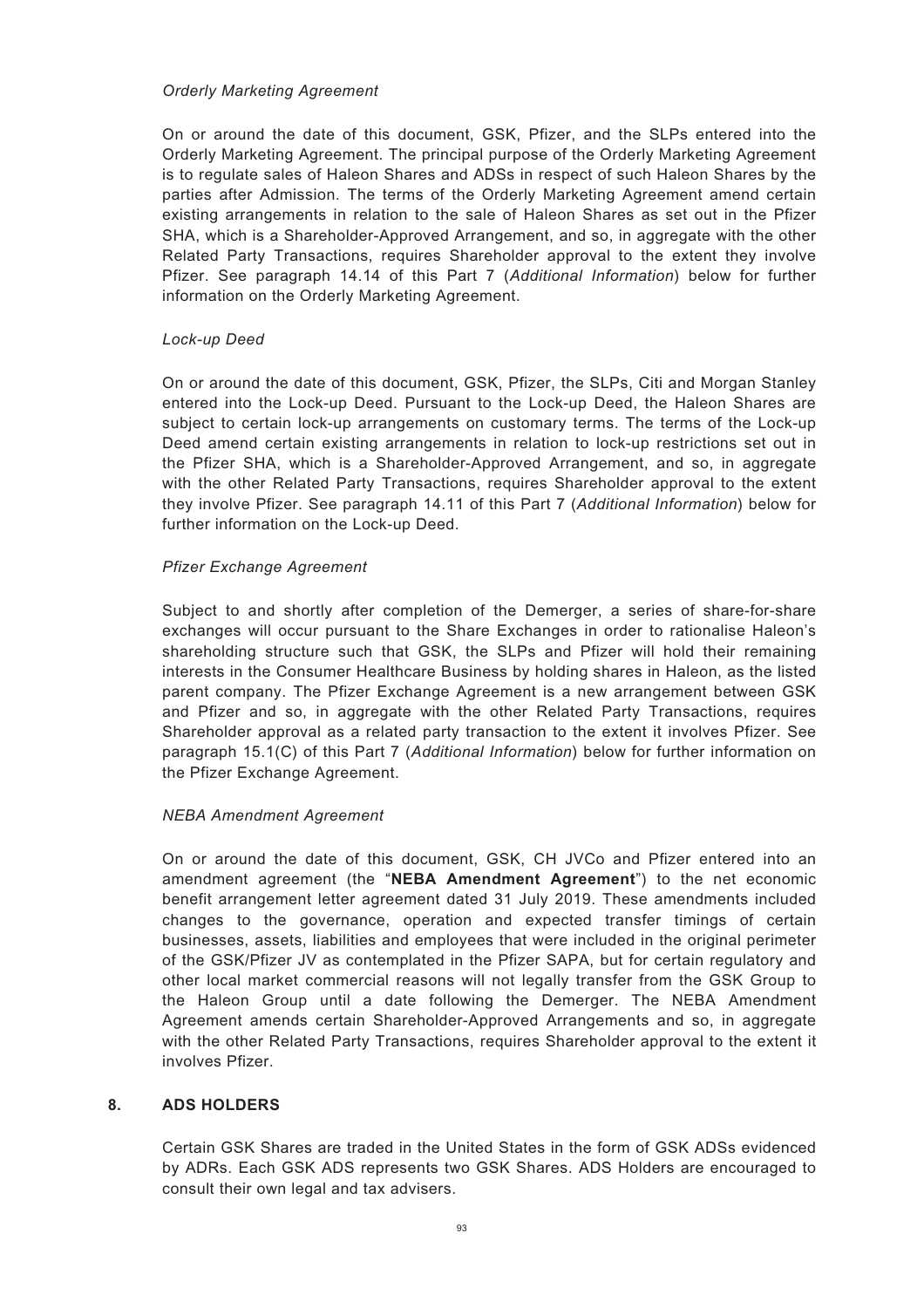# **8.1 Participation in the General Meeting**

ADS Holders on the ADR Register as at the ADS Holder Voting Record Time may join and participate in the General Meeting electronically via the Lumi General Meeting website or in person. Such ADS Holders should refer to the GSK ADS Holder General Meeting Guide enclosed with the Voting Instruction Card for full details on how to join and participate in the General Meeting.

ADS Holders on the ADR Register may vote through the Depositary using the Voting Instruction Card which must be returned **by 12 p.m. (New York City time) on Thursday 30 June 2022**. Alternatively, ADS Holders may vote electronically by following the instructions set out on the Voting Instruction Card. The return of a completed Voting Instruction Card will not prevent ADS Holders from participating in the General Meeting but if they vote in advance they will not be able to vote again or change their vote at the General Meeting. Any ADS Holder wishing to vote at the General Meeting should not return a completed Voting Instruction Card in advance.

ADS Holders on the ADR Register can vote during the General Meeting by logging in to the Lumi General Meeting website or by depositing a completed poll card when exiting the auditorium at the physical meeting, provided they have not voted in advance.

ADS Holders wishing to ask a question at the General Meeting may do so via the Lumi General Meeting website, either in advance of or during the meeting, or in person at the General Meeting. For more information, please refer to the GSK ADS Holder General Meeting Guide.

**If you hold GSK ADSs with a bank, broker or nominee you should contact your bank, broker or nominee service provider for information on how to vote your GSK ADSs. In certain circumstances you may be able to participate in the General Meeting.**

## **8.2 Participation in the Demerger**

If you are an ADS Holder at the ADS Holder Record Time, you will be entitled to receive newly-issued Haleon ADSs in the Demerger. Beginning on the trading day prior to the ADS Holder Record Time and continuing up to (but excluding) the trading day that is two trading days prior to the ADS Distribution Date, it is expected that GSK ADSs will trade on the "regular-way" market with the entitlement to receive Haleon ADSs in connection with the Demerger. Beginning on the trading day that is two trading days prior to the ADS Distribution Date and continuing up to and including the ADS Distribution Date, it is expected that GSK ADSs will trade on the "ex-distribution" market without the entitlement to receive Haleon ADSs in connection with the Demerger. **Please note, therefore, if you sell GSK ADSs on the "regular-way" market, you will also be selling your right to receive Haleon ADSs in connection with the Demerger.**

If you own GSK ADSs as at the ADS Holder Record Time and sell or otherwise dispose of your GSK ADSs on the "ex-distribution" market, up to and including the ADS Distribution Date, you will still receive the Haleon ADSs that you would be entitled to receive in respect of your ownership, as at the ADS Holder Record Time, of the GSK ADSs that you sold. You are encouraged to consult with your financial advisor regarding the specific implications of selling your GSK ADSs prior to the ADS Distribution Date.

Following its receipt of the Haleon Shares, the Depositary will instruct the Depository Trust Company (the "**DTC**") to credit your custody account with the whole number of Haleon ADSs you are entitled to receive in the Demerger. The allocation of Haleon ADSs to your custody account will settle via the DTC system shortly after the ADS Distribution Date.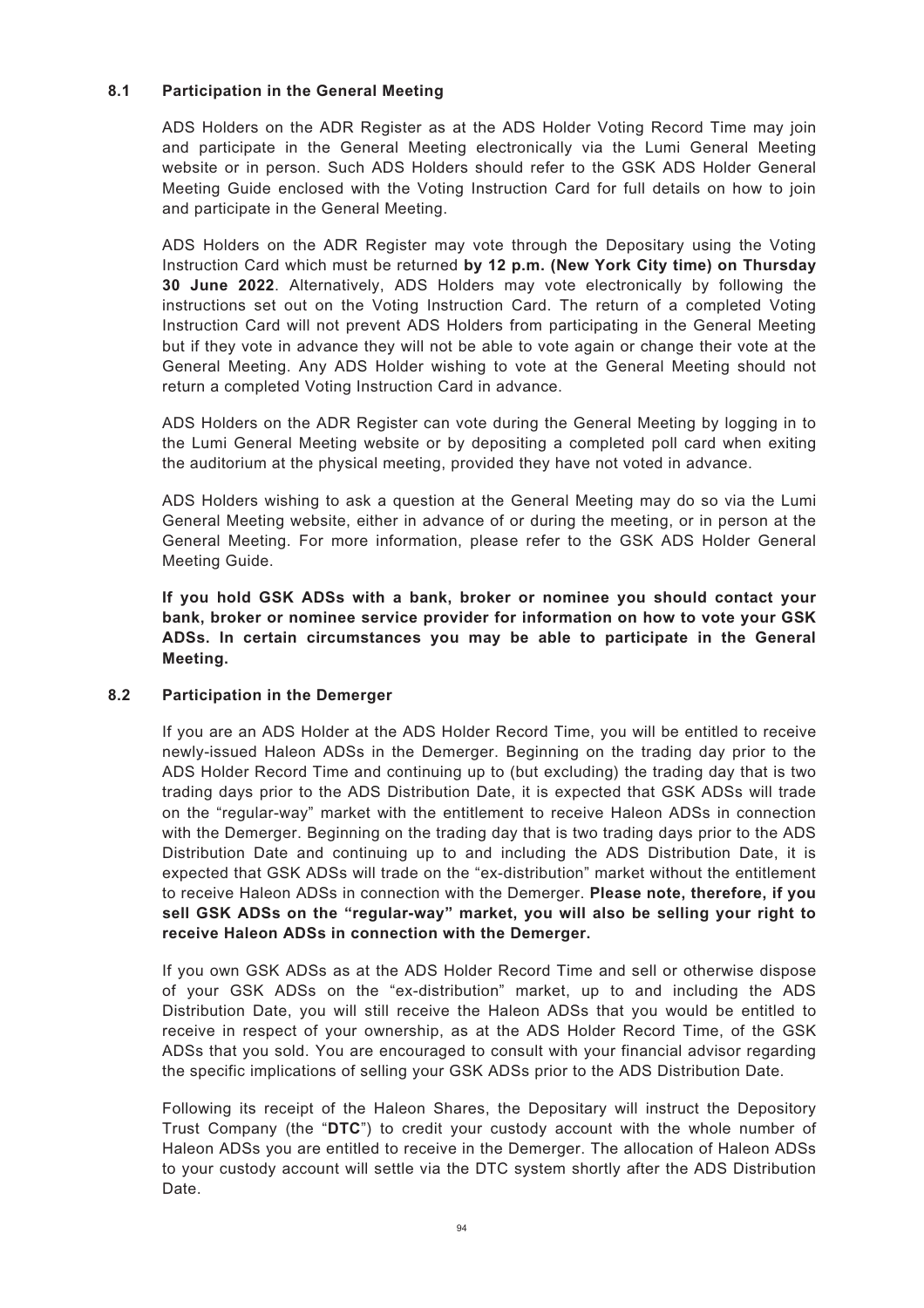If you hold GSK ADSs in a securities account with a financial institution that is a participant in DTC (a "**DTC Participant**"), the DTC Participant through which you hold your GSK ADSs will allocate the Haleon ADSs to your broker or other securities intermediary's account, and your broker or other securities intermediary will credit the number of Haleon ADSs to which you are entitled to your account. Please contact your broker or other securities intermediary for further information about your account and when you will be able to begin trading your Haleon ADSs.

If your GSK ADSs are registered with the Depositary, the Depositary will distribute a book entry statement to you reflecting your entitlement to Haleon ADSs. You will not receive a certificate in respect of your Haleon ADSs.

If your GSK ADSs are registered with the Depositary and you have automatic withdrawals for optional cash purchases set up, please note these will not be carried over to your Haleon ADSs.

## *Suspension of Issuance and Cancellation of GSK ADSs*

The Depositary will suspend the issuance and cancellation of GSK ADSs from Thursday 14 July 2022 until Monday 25 July 2022. This means that during this time, you will not be able to convert your GSK ADSs into GSK Shares, surrender your GSK ADSs and receive underlying GSK Shares, or deposit your GSK Shares and receive GSK ADSs. However, the closing of the issuance and cancellation books does not impact trading, and you may continue to trade your GSK ADSs during this period.

## *Treatment of Fractional Haleon ADSs*

The Demerger may result in fractional entitlements of Haleon ADSs for certain ADS Holders. Fractional Haleon ADSs will not be distributed. Instead, the Depositary will aggregate fractional Haleon ADSs into whole Haleon ADSs, sell such whole Haleon ADSs in the open market at prevailing rates as soon as administratively feasible following the Demerger and distribute the net cash proceeds from the sales pro rata to each ADS Holder who would otherwise have been entitled to receive fractional Haleon ADSs in the distribution.

## *Listing of Haleon Shares and Haleon ADSs*

As at the date hereof no public market for the Haleon ADSs exists. The Haleon Group has applied to list the Haleon ADSs on the NYSE.

It is expected that Haleon ADSs will commence "regular-way" trading on a standalone basis on the NYSE at market open on Friday 22 July 2022. In addition, it is expected that Haleon ADSs will begin trading on a "when-issued" basis on the NYSE from market open on Monday 18 July 2022 and continue up to and including the ADS Distribution Date. "When-issued" trading refers to a sale or purchase made conditionally because the security has been authorised but not yet issued. If you are an ADS Holder at the ADS Holder Record Time, you would be entitled to receive Haleon ADSs in connection with the Demerger. You may trade this entitlement to receive Haleon ADSs, without trading the GSK ADSs you own, in the "when-issued" market at market open. On the first trading day following the ADS Distribution Date, it is expected that "when-issued" trading with respect to Haleon ADSs will end and "regular-way" trading in Haleon ADSs will begin.

The Haleon Group may use a specialist firm to make a market in the Haleon ADSs on the NYSE to facilitate sufficient liquidity and maintain an orderly market in Haleon ADSs throughout normal NYSE trading hours.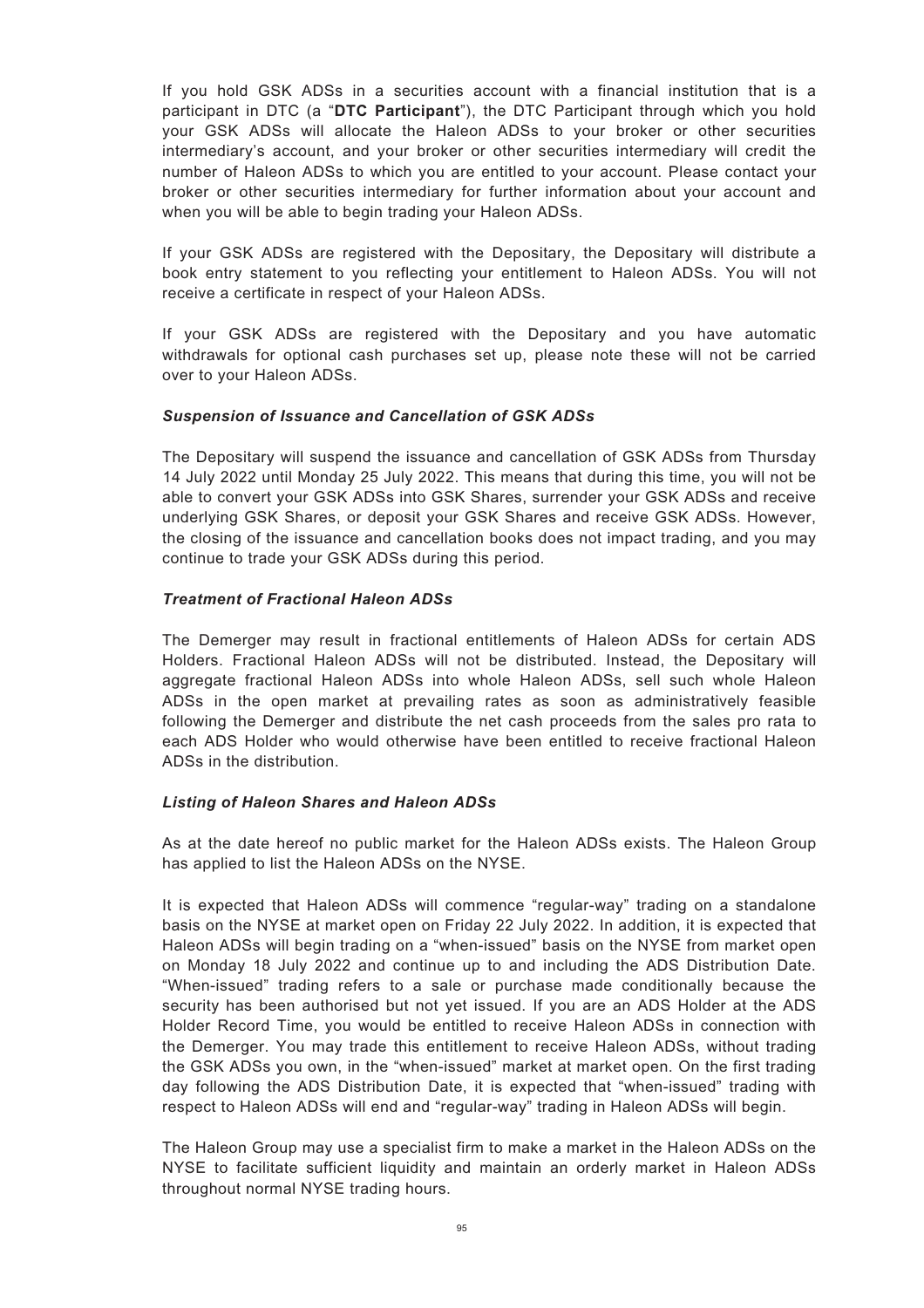The Haleon ADSs distributed to ADS Holders will be freely transferable, except for Haleon ADSs received by individuals or entities that are Haleon's affiliates. Individuals or entities that may be considered Haleon's affiliates after the Separation include individuals or entities that control, are controlled by or are under common control with Haleon, as those terms generally are interpreted for US federal securities law purposes. These individuals or entities may include some or all of Haleon's directors and executive officers and significant shareholders. Individuals or entities that are Haleon's affiliates will be permitted to sell their Haleon ADSs only pursuant to an effective registration statement under the US Securities Act of 1933, as amended (the "**US Securities Act**") or an exemption from the registration requirements of the US Securities Act.

#### **8.3 Impact of the GSK Share Consolidation**

The GSK Share Consolidation will not result in a change to the ratio of GSK Shares represented by each GSK ADS. However, following the GSK Share Consolidation becoming effective, the Existing GSK Shares held by the Depositary will be replaced with a smaller number of New GSK Shares. As a result, ADS Holders will, upon cancellation of their existing GSK ADSs, be issued with and receive a smaller number of new GSK ADSs in such amount as represents their holding following the GSK Share Consolidation.

Fractions of new GSK ADSs will not be issued to ADS Holders. All fractions to which holders of existing GSK ADSs would otherwise have been entitled will be aggregated and sold in the market by the Depositary as soon as administratively feasible after the GSK Share Consolidation becomes effective and the net proceeds of sale will be paid to the ADS Holders entitled thereto.

Following the GSK Share Consolidation becoming effective, the Depositary will mail a letter of transmittal to those ADS Holders on the ADR Register currently holding their GSK ADSs in certificated form regarding the mechanics of surrendering their certificated GSK ADSs for new GSK ADSs and instructions related thereto. For those ADS Holders on the ADR Register currently holding their GSK ADSs in book-entry form (i.e. through the direct registration system ("**DRS**")), the Depositary will automatically cancel the existing GSK ADSs and mail a new DRS statement reflecting the number of new GSK ADSs to be credited to the holder's account. No action will be necessary on the part of ADS Holders on the ADR Register unless their GSK ADSs are in certificated form. If ADS Holders on the ADR Register currently holding their GSK ADSs in certificated form do not surrender their certificates for cancellation, they will not receive new GSK ADSs and all dividends with respect thereto will be held by the Depositary until such time as they surrender their certificates for cancellation or the respective entitlement is escheated to the appropriate state. The Depositary will distribute a book entry statement to you reflecting your entitlement to Haleon ADSs. You will not receive a certificate in respect of your Haleon ADSs. ADS Holders who hold their GSK ADSs via a bank, broker or nominee must rely on the procedures of such bank, broker or other nominee service provider.

The Depositary will, upon surrender of the existing GSK ADSs for cancellation, cancel such existing GSK ADSs and deliver new GSK ADSs. A cancellation fee of 2 cents per existing GSK ADS surrendered will be charged for cancellation of existing GSK ADSs and delivery of new GSK ADSs.

It is expected that "regular-way" trading with respect to existing GSK ADSs will end on Tuesday 19 July 2022 and that "regular-way" trading with respect to new GSK ADSs will commence on the NYSE at market open on Friday 22 July 2022. In addition, it is expected that new GSK ADSs will begin trading on a "when-issued" basis on the NYSE from market open on Tuesday 19 July 2022 and continue up to and including Thursday 21 July 2022.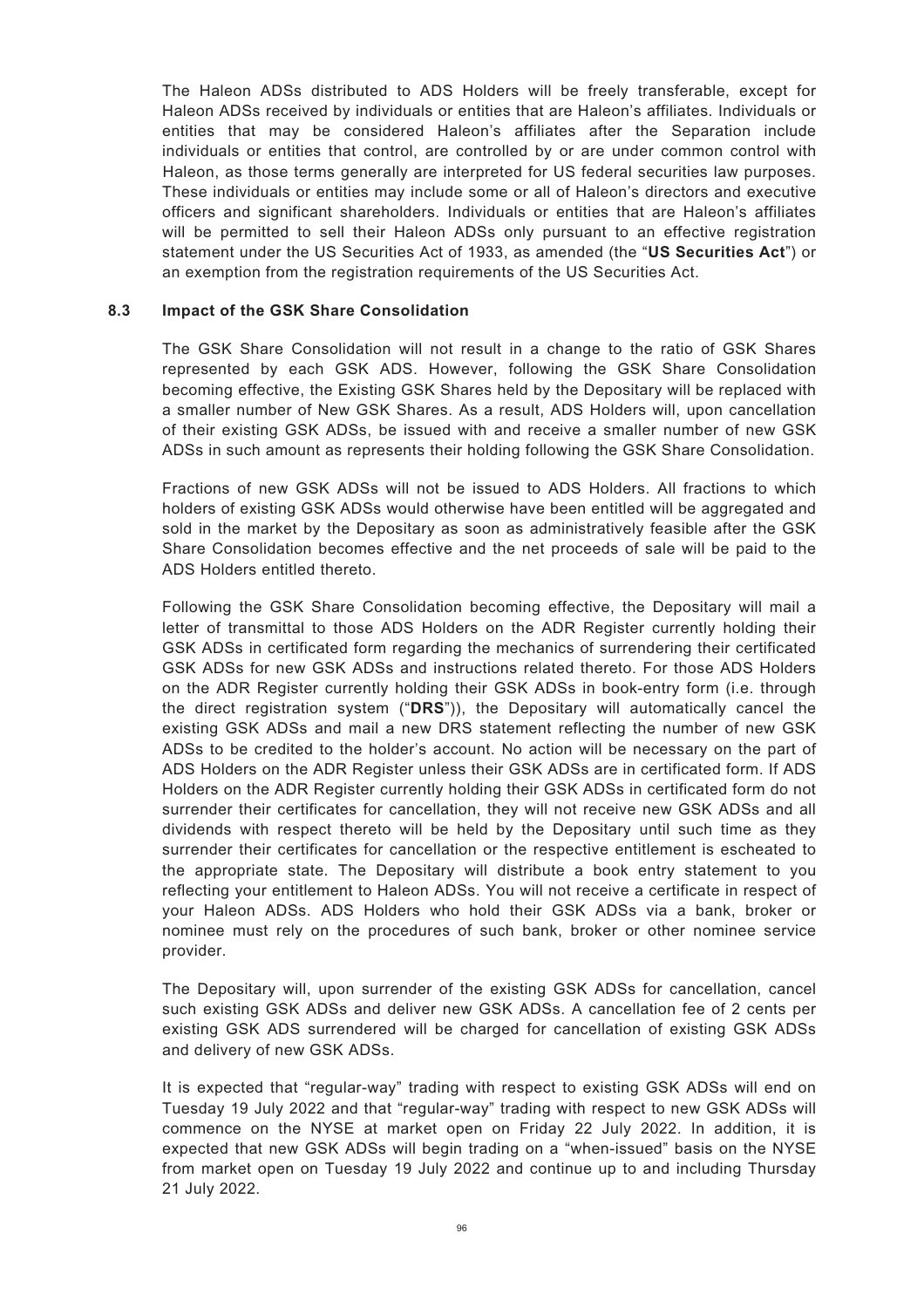# **9. SHARE CAPITAL OF HALEON AND CAPITAL REDUCTION**

As at the date of this document, Haleon's entire issued share capital is sixteen ordinary shares of £1.25 each.

Prior to Admission, it is expected that the four initial shareholders of Haleon will pass a special resolution of Haleon approving the Capital Reduction pursuant to section 641(1)(b) of the Companies Act. Implementation of the Capital Reduction is conditional on:

- (A) Admission having occurred;
- (B) the Court having granted the Court Order confirming the Capital Reduction; and
- (C) Companies House having issued a certificate of registration registering the Capital Reduction.

The purpose of the Capital Reduction is to create additional distributable reserves in Haleon, which Haleon can then use to support future distributions to shareholders in accordance with its stated dividend policy (for information on the Haleon dividend policy, please see paragraph 6.3 of Part 1 (*Letter from the Chair*)). It is expected that aggregate distributable reserves of up to approximately £29.4 billion will be created by the Capital Reduction.

The Capital Reduction is expected to be confirmed by the Court as soon as practicable after Admission, subject to court availability for scheduling a hearing date, and an application to register the Capital Reduction, including a copy of the Court Order and the required statement of capital approved by the Court, will be delivered to Companies House as soon as practicable thereafter. Companies House is required to register the Capital Reduction on delivery of the Court Order and statement of capital, and will issue a certificate of registration registering the Capital Reduction pursuant to section 649(5) and (6) of the Companies Act. The Capital Reduction will take effect upon Companies House registering the Court Order and accompanying statement of capital, at which point the nominal value of each Haleon Share will be reduced from £1.25 to 1 pence.

## **10. GSK FACILITIES AND LOANS**

GSK, along with GlaxoSmithKline Capital plc, GSK Capital K.K. and GSK Capital B.V. are issuers under a £20 billion Euro Medium Term Note programme, pursuant to which they may issue notes from time to time. As at 31 March 2022, £10.6 billion of notes were in issue under this programme (converted into Sterling using the prevailing spot rate of exchange at the date of issuance, as applicable).

The GSK Group also has, as at 31 March 2022:

- \$15.75 billion of notes in issue under a US shelf registration;
- 12 medium-term revolving credit facilities with a total commitment of  $£1.92$  billion (reducing to £1.62 billion following the Demerger);
- 12 short-term credit facilities with a total commitment of \$2.52 billion (reducing to \$2.22 billion following the Demerger);
- a \$10 billion US commercial paper programme, of which \$nil is in issue; and
- a £5 billion Euro commercial paper programme, of which £nil is in issue.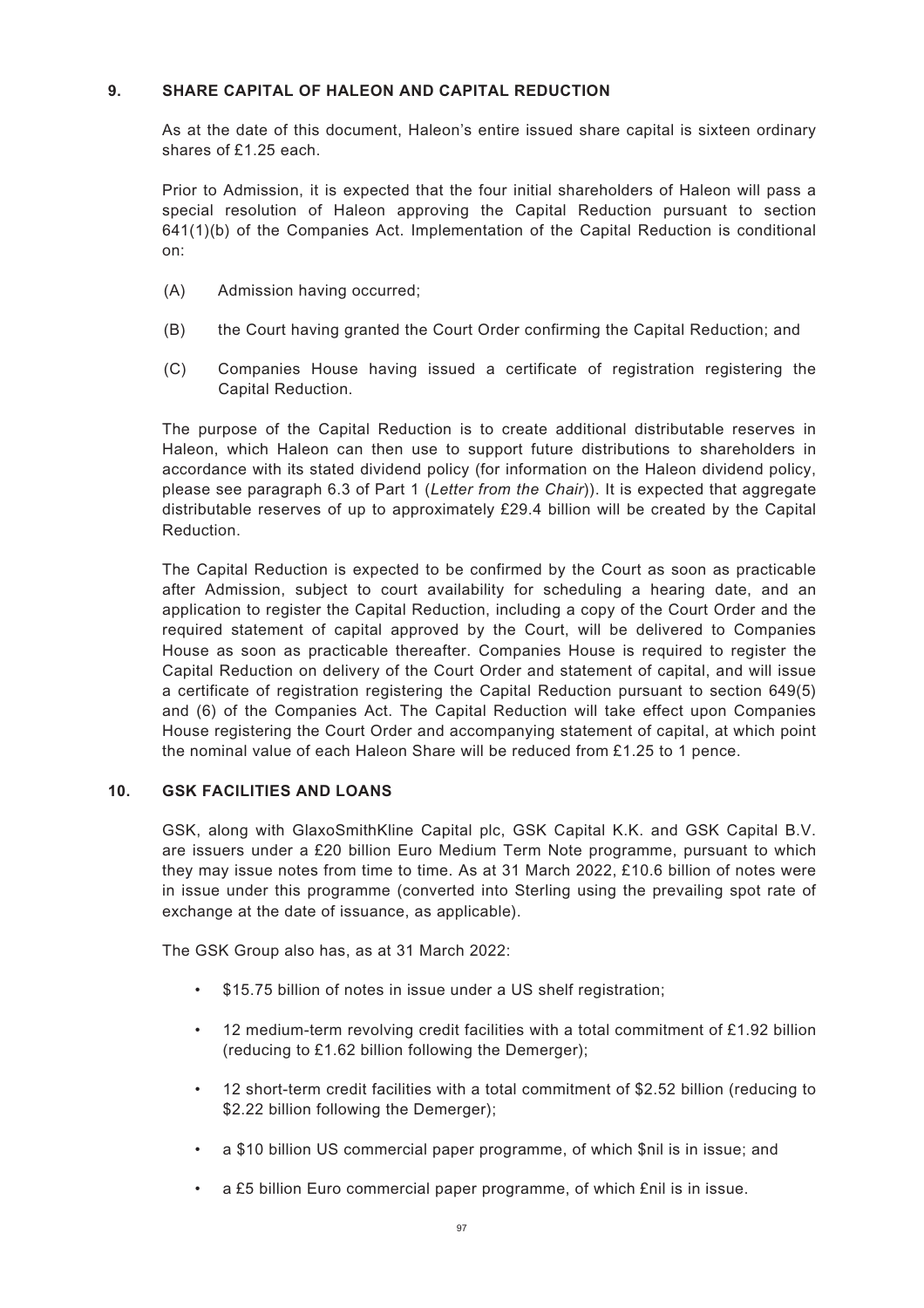## **11. LITIGATION AND OTHER PROCEEDINGS OF THE POST-DEMERGER GSK GROUP**

Save as described below, there are no governmental, legal or arbitration proceedings (including any such proceedings which are pending or threatened of which GSK is aware) during the period covering the 12 months preceding the date of this document which may have, or have had in the recent past, significant effects on GSK's and/or the Post-Demerger GSK Group's financial position or profitability.

The Group is currently, and may from time to time be, involved in significant legal and administrative proceedings, principally product liability, intellectual property, antitrust, tax, securities law, employment and governmental investigations, as well as related private litigation, further details of which are set out below. The Group makes provision for these proceedings on a regular basis, as noted below. The Group may become involved in significant legal proceedings in respect of which it is not possible to make a reliable estimate of the expected financial effect, if any, that could result from ultimate resolution of the proceedings.

With respect to each of the legal proceedings described below, other than those for which a provision has been made, the Group is unable to make a reliable estimate of the expected financial effect at this stage. In particular, the Group does not believe that information about the amount sought by plaintiffs, if that is known, would be meaningful with respect to those legal proceedings. This is due to a number of factors, including, but not limited to, the stage of proceedings, the entitlement of parties to appeal a decision and clarity as to theories of liability, damages and governing law.

At 31 December 2021, the Group had £196 million of provisions for legal disputes and other matters, including amounts relating to legal and administrative proceedings.

The ultimate liability for legal claims may vary from the amounts provided and is dependent upon the outcome of litigation proceedings, investigations and possible settlement negotiations. The Group's position could change over time, and, therefore, there can be no assurance that any losses that result from the outcome of any legal proceedings will not exceed by a material amount the amount of the provisions reported in the Group's financial accounts. If this were to happen, it could have a material adverse impact on the results of operation of the Group in the reporting period in which the judgments are incurred or the settlements entered into.

## **Intellectual Property**

## **11.1 Coreg**

In 2014, GSK initiated suit against Teva Pharmaceuticals USA, Inc ("**Teva**") for inducing infringement of its patent relating to the use of carvedilol (Coreg) in decreasing mortality caused by congestive heart failure. In June 2017, the case proceeded to a jury trial in the US District Court for the District of Delaware. The jury returned a verdict in GSK's favour, awarding GSK lost profits and reasonable royalties for a total award of \$235.51 million.

On 29 March 2018, the trial judge ruled on post-trial motions filed by Teva and found that substantial evidence at trial did not support the jury's finding of induced infringement, overturning the jury award. GSK appealed, and, on 2 October 2020, a divided panel of the Court of Appeals for the Federal Circuit reversed the district court's ruling and reinstated the jury award in GSK's favour.

On 2 December 2020, Teva filed a petition for rehearing en banc. The court granted Teva's petition, but only for a rehearing by the three-member panel that issued the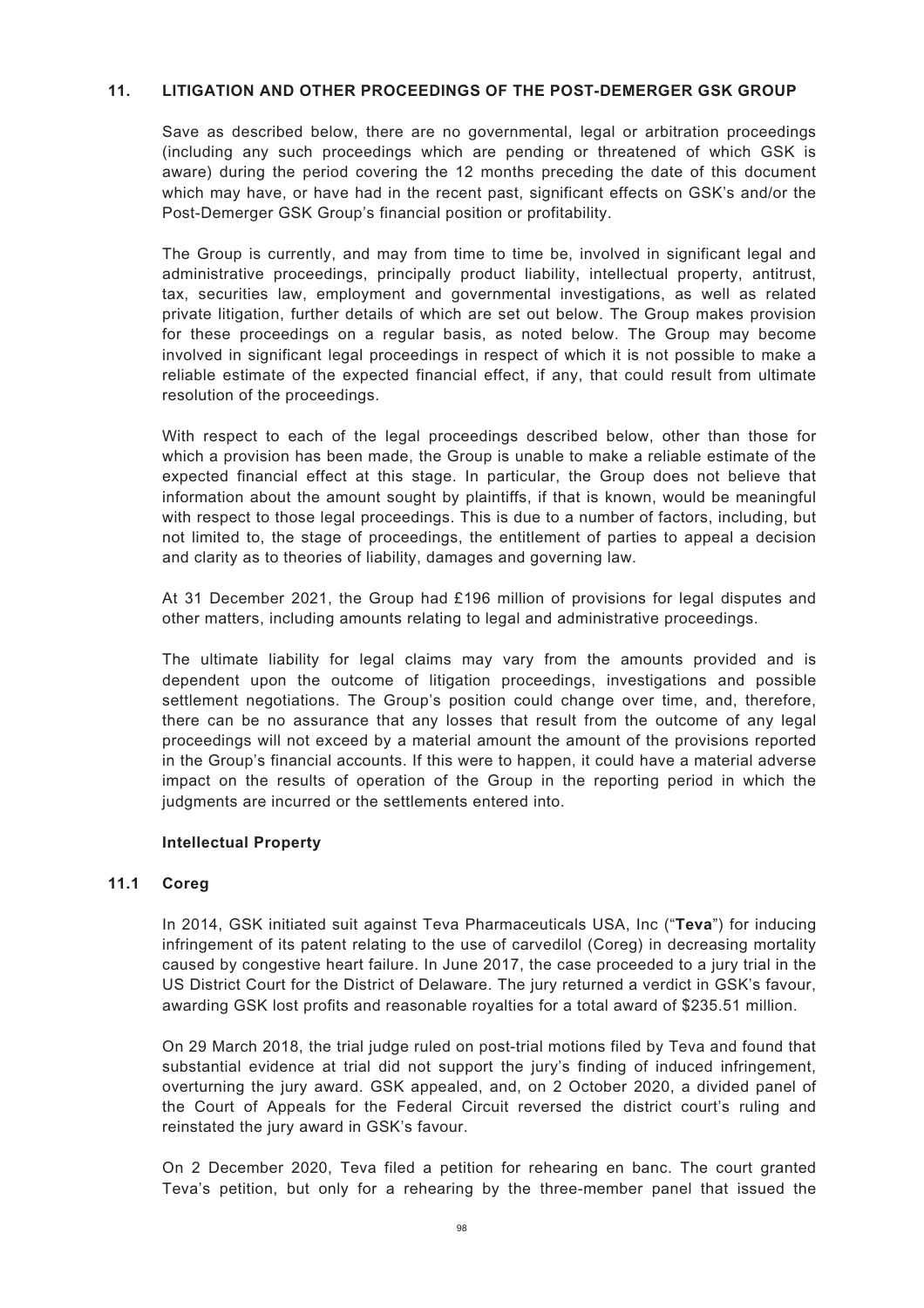original decision. On 5 August 2021, the original panel issued its rehearing opinion where the majority again reinstated the jury's damages award of \$235.51 million in GSK's favour. Teva filed a petition for rehearing en banc which was rejected by the Court of Appeals for the Federal Circuit on Friday 11 February 2022. The Federal Circuit subsequently remanded the case to the US District Court for the District of Delaware for further proceedings, including for a bench trial on Teva's equitable estoppel defence.

Teva has a 90 day period from Friday 11 February 2022 in which to file a petition for certiorari to the Supreme Court of the United States. On Friday 29 April 2022 Teva filed an application with the Supreme Court for an extension until Monday 11 July 2022 to file its petition for certiorari, which was granted.

# **11.2 Dolutegravir proceedings**

## *Tivicay/Triumeq*

In 2017, ViiV received patent challenge letters under the Hatch-Waxman Act from Cipla Limited, Dr. Reddy's Laboratories and Apotex Inc. for Triumeq and Tivicay; letters from Lupin Limited ("**Lupin**") and Mylan N.V. for Triumeq; and a letter from Sandoz for Tivicay. ViiV lists two patents in the FDA Orange Book for Tivicay and Triumeq. One patent covers the molecule dolutegravir and expires on 5 October 2027. The second patent claims a crystal form of dolutegravir and expires on 8 December 2029. All the letters challenged only the later-expiring crystal form patent. Several of the generic companies allege only that the crystal form patent is invalid, while others claim the crystal form patent is both invalid and not infringed by their proposed products. In 2017, ViiV filed patent infringement suits against all six generic companies. Settlements have been reached in all litigations.

In September 2021, ViiV received a paragraph IV letter from Lupin relating to the Tivicay 5 mg dosage for oral suspension, challenging only the crystal form patent. On 2 November 2021, ViiV filed suit against Lupin in the US District Court for the District of Delaware. No trial date has yet been set and the trial is not expected to take place in 2022.

# *Dovato*

In September 2019, ViiV received a paragraph IV letter from Cipla relating to Dovato and challenging only the crystal form patent. On 4 November 2019, ViiV filed suit against Cipla in the US District Court for the District of Delaware. The parties have now settled the claims, and a discontinuance has been filed at the US District Court for the District of Delaware.

# *Juluca*

In January 2020, ViiV received a paragraph IV letter from Lupin relating to Juluca and challenging the crystal form patent as well as a patent relating to the combination of dolutegravir and rilpivirine that expires on 24 January 2031. On 28 February 2020, ViiV filed suit against Lupin on both patents. The parties have now settled the claims, and a discontinuance has been filed at the federal court in Delaware.

On 12 June 2020, ViiV Healthcare received a paragraph IV letter from Cipla relating to Juluca and challenging the crystal form patent as well as a patent relating to the combination of dolutegravir and rilpivirine that expires on 24 January 2031. On 22 July 2020, ViiV Healthcare filed suit against Cipla on both patents. No trial date has been set.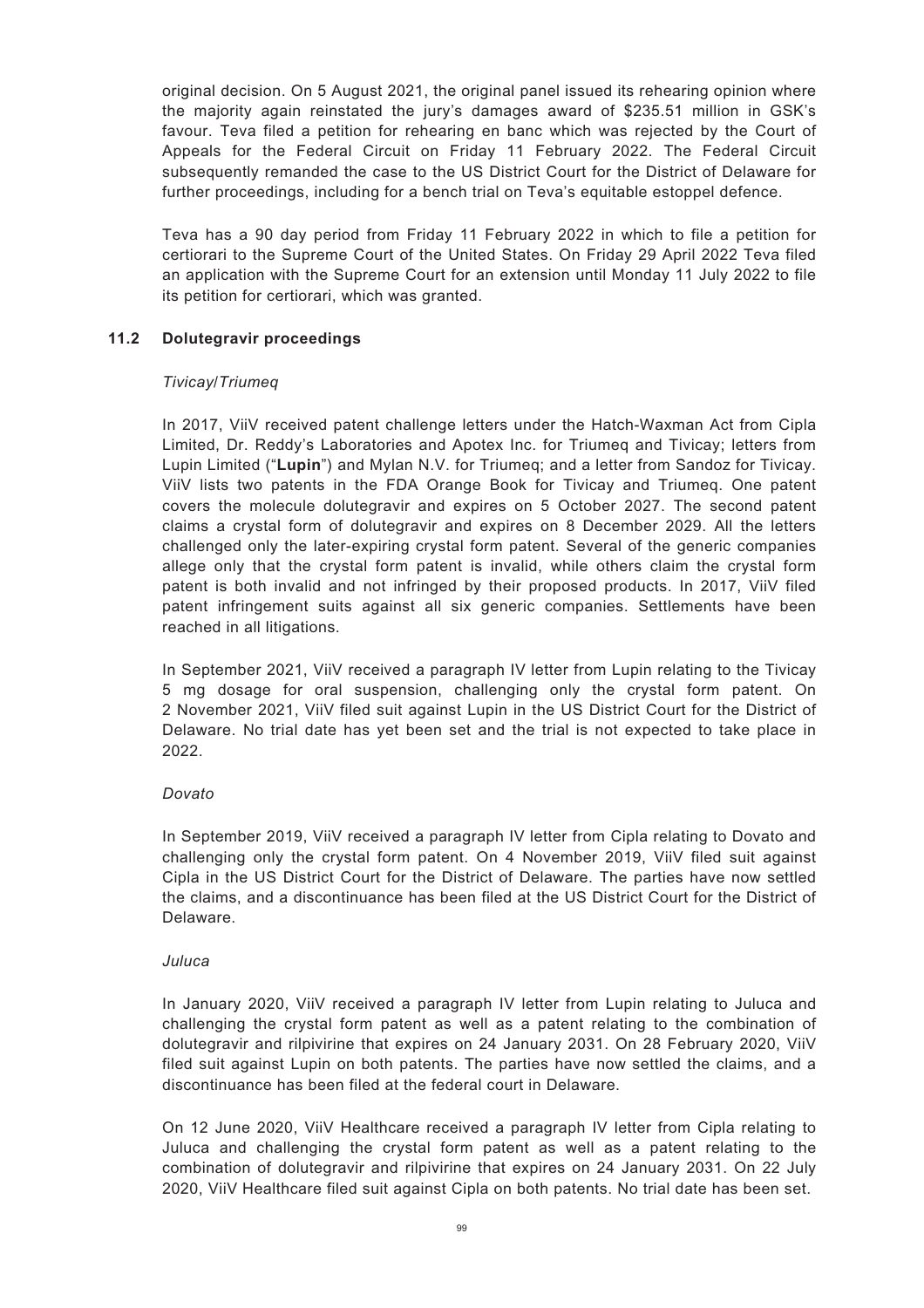*Litigation against Gilead Sciences, Inc.*

On 7 February 2018, ViiV filed patent infringement litigation regarding bictegravir against Gilead in the US District Court for the District of Delaware and Canadian federal court. ViiV alleged that Gilead's triple combination human immunodeficiency virus ("**HIV**") drug containing the HIV integrase inhibitor bictegravir infringes ViiV's patent covering dolutegravir and other compounds that include dolutegravir's unique chemical scaffold. ViiV also commenced actions in the UK, France, Germany, Japan, Ireland, South Korea and Australia against Gilead, alleging that Gilead's Biktarvy infringes certain of ViiV's HIV integrase inhibitor patents. ViiV has agreed to settle the global patent infringement litigation between GSK, Shionogi & Co. Limited (a shareholder of ViiV) ("**Shionogi**") and Gilead concerning ViiV patents relating to dolutegravir.

Please see paragraph 14.17 of this Part 7 (*Additional Information*) below for a summary of the Global Settlement and Licence Agreement.

# **Product Liability**

Pre-clinical and clinical trials are conducted during the development of potential products to determine the safety and efficacy of products for use by humans following approval by regulatory bodies. Notwithstanding these efforts, when drugs and vaccines are introduced into the marketplace, unanticipated safety issues may become, or be claimed by some to be, evident. The Group is currently a defendant in a number of product liability lawsuits related to its pharmaceutical, vaccines and consumer healthcare products. The most significant of those matters are described below.

## **11.3 Avandia**

There are two pending US class actions brought by third-party payers which assert claims under the Racketeer Influenced and Corrupt Organizations Act and state consumer protection laws. In December 2019, the Third Circuit Court of Appeals reversed the summary judgments granted in favour of the Group and remanded the thirdparty payer cases back to the district court. Discovery is underway in the district court but no trial dates have yet been set. It is possible that a class certification hearing will be held in early 2023.

## **11.4 Zantac litigation**

In 2019, the Group was contacted by several regulatory authorities regarding the detection of N-Nitroso-dimethylamine ("**NDMA**") in Zantac (ranitidine) products. Based on information available at the time and correspondence with regulators, the Group made the decision to suspend the release, distribution and supply of all dose forms of Zantac to all markets pending the outcome of the ongoing tests and investigations. Also, as a precautionary action, the Group made the decision to initiate a voluntary pharmacy/retail level recall of Zantac products globally.

On Thursday 30 April 2020, the European Medicines Agency (the "**EMA**") recommended the suspension of ranitidine medicines. Following the publication of the EMA's recommendation, the Group communicated a decision not to re-enter the market. In the US, the FDA requested that all manufacturers withdraw ranitidine products from the market.

GSK, GlaxoSmithKline LLC, GlaxoSmithKline (America) Inc. and/or Pfizer have been named as defendants (alongside other manufacturers of ranitidine, as well as retailers and distributors) in over 2,200 US personal injury lawsuits involving Zantac. There are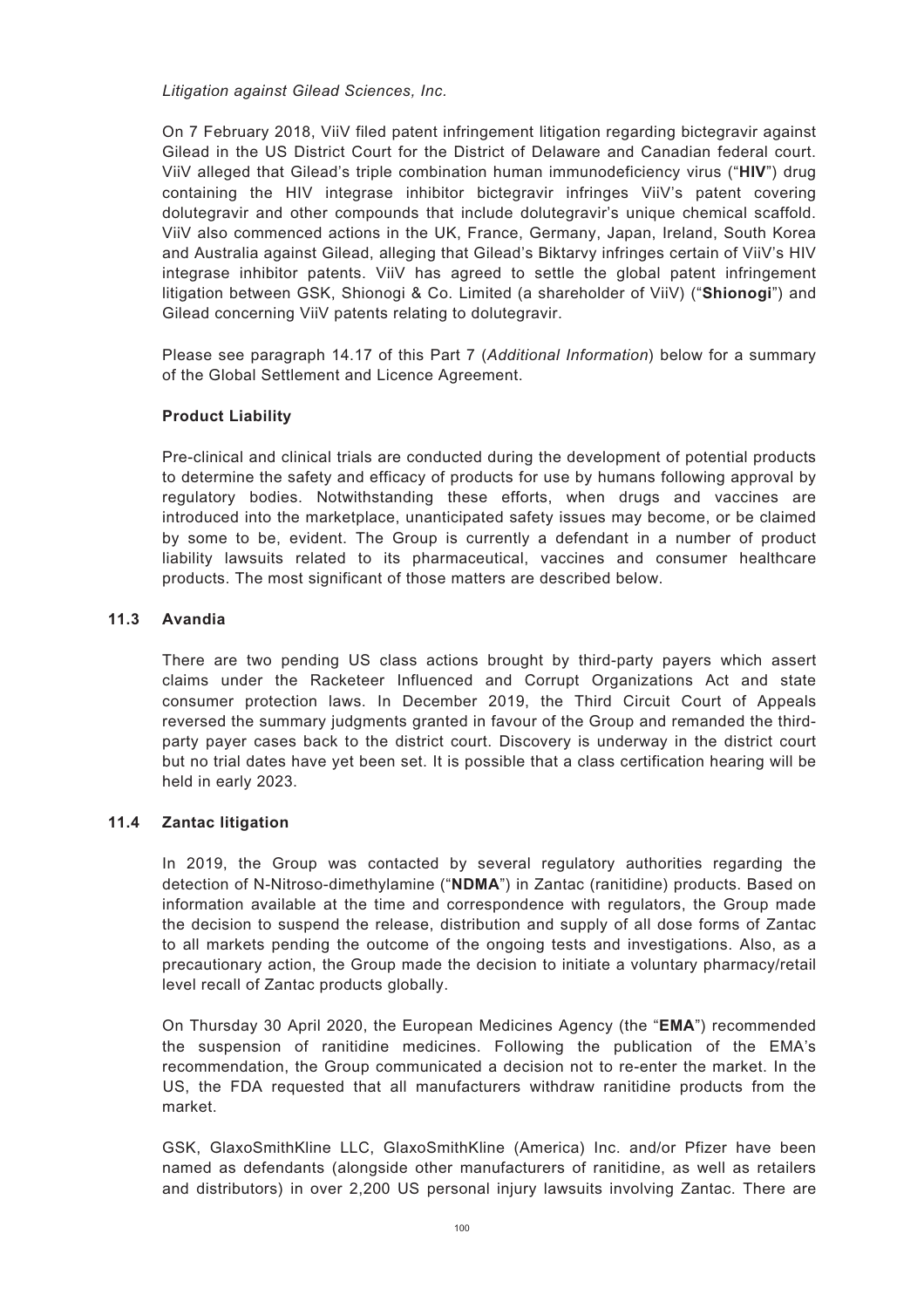also numerous unfiled claims added to a registry implemented by the court presiding over the Zantac MDL proceeding. Class actions alleging economic injury and medical monitoring have also been filed in federal court. Outside the US, there are seven class actions (two active) and forty individual actions pending in Canada, along with a class action in Israel.

On Thursday 6 February 2020, the US product liability litigation was assigned MDL status in the Southern District of Florida. On Monday 24 August 2020, the Group and the Pfizer Group filed motions to dismiss the MDL claims based on innovator liability, pre-emption and deficiencies in the pleadings. On Thursday 31 December 2020 and Friday 8 January 2021, the court granted the Group's and the Pfizer Group's motion on innovator liability, the generic defendants' motion on pre-emption and the motion of all defendants on deficiencies in the pleadings with leave to replead. Plaintiffs have filed notices of appeal related to the decisions on innovator liability and generic pre-emption. Plaintiffs filed amended master complaints, which the defendants moved to dismiss on Wednesday 24 March 2021. On Wednesday 30 June 2021, the court issued its rulings on the additional motions. The court granted the Group's and the Pfizer Group's motions to dismiss on innovator liability and "failure to warn through the FDA" claims. The court also dismissed the claim under the Racketeer Influenced and Corrupt Organizations Act with prejudice.

On Friday 20 March 2020, the Department of Justice (the "**DOJ**") sent the Group notice of a civil investigation it had opened into allegations of False Claims Act violations by the Group related to Zantac. On Thursday 18 June 2020, the DOJ served a civil investigative demand on the Group, formalising its request for documents. On the same day, the New Mexico Attorney General filed a lawsuit against multiple defendants, including the Group and the Pfizer Group, alleging violations of state consumer protection and false advertising statutes, among other claims. The City of Baltimore filed a similar action on Thursday 12 November 2020.

In addition to the product liability cases filed in the MDL, cases have been filed against the Group and the Pfizer Group in several State Courts, including a consolidated action in California State Court. The first trial in relation to Zantac is set to commence on Monday 22 August 2022 in the Circuit Court of the Third Judicial District, Madison County, Illinois, followed by the first trial in the Superior Court of California, Alameda, scheduled to commence in February 2023, with three further bellwether trials to be scheduled in 2023.

With respect to the US, the OTC rights to Zantac were originally owned by a joint venture established between the Group and Warner Lambert in 1993. Following the grant of FDA approval for the OTC formulation in 1995, OTC Zantac was marketed by the GSK-Warner Lambert joint venture until 1998 when the joint venture was terminated and, following which, Warner Lambert retained the exclusive rights to the OTC product. In 2000, Warner Lambert was acquired by Pfizer. In 2006, Johnson & Johnson acquired Pfizer's OTC business, including the rights to OTC Zantac, which were on-sold to Boehringer Ingelheim as a condition to merger control approval. In 2017, Boehringer Ingelheim sold its consumer healthcare business (including OTC Zantac) to Sanofi.

Under the Pfizer SAPA, CH JVCo is required to indemnify the Group and the Pfizer Group in respect of "Purchaser Liabilities" and "Assumed Liabilities", further detail on which is set out in paragraph 14.2 of this Part 7 (*Additional Information*) below.

Whilst Pfizer and GSK have each served CH JVCo with notice of potential claims under the relevant indemnification provisions in the Pfizer SAPA in relation to possible liabilities connected with OTC Zantac, it is not possible, at this stage, to meaningfully assess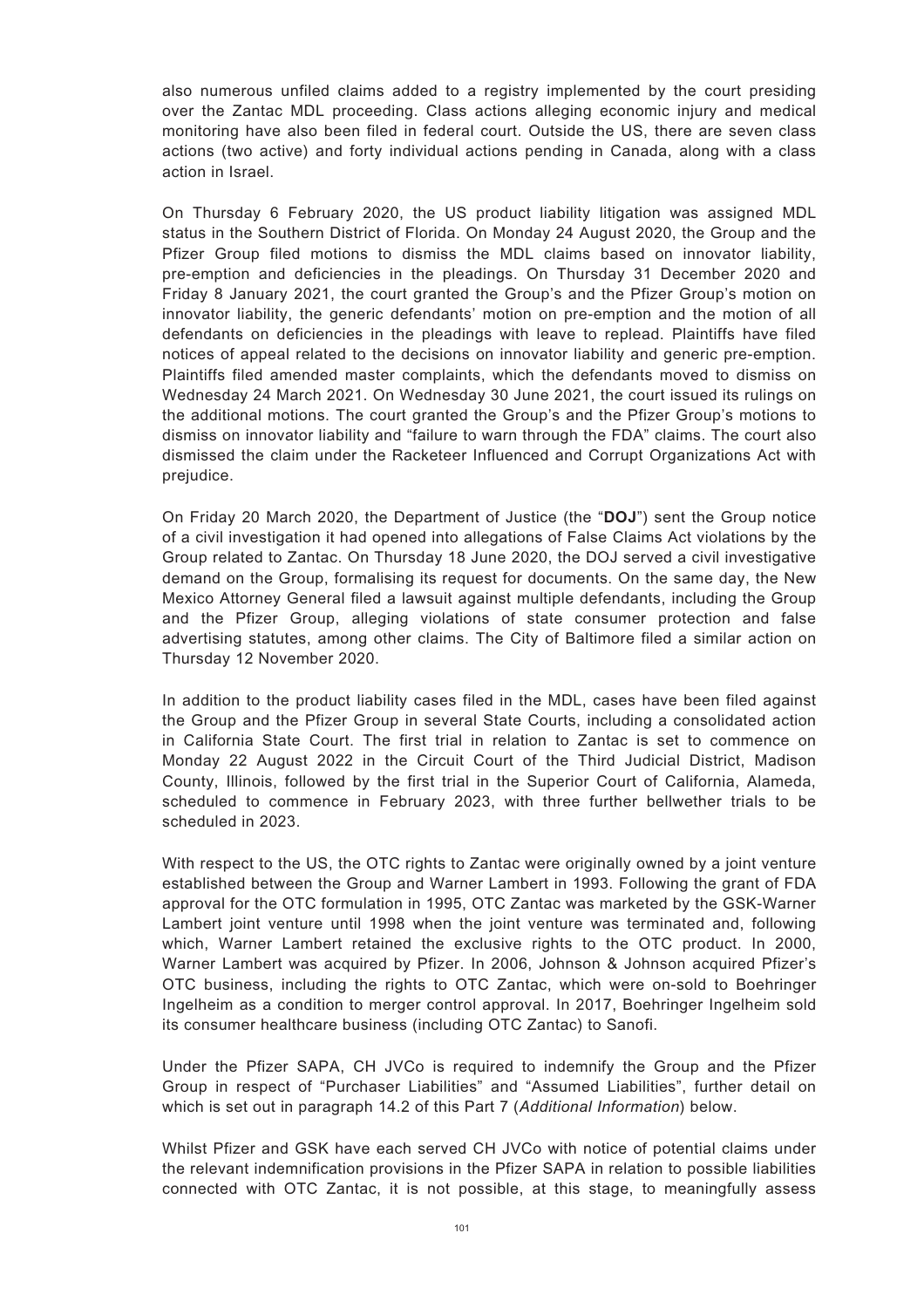whether the outcome will result in a probable outflow, or to quantify or reliably estimate what liability (if any) that CH JVCo may have to the Group and/or the Pfizer Group under the relevant indemnities. This is due to a number of factors and uncertainties, including:

- (A) the complex factual matrix relating to the third-party tort claims and the implications of the history of ownership of the US OTC Zantac rights, including: (i) the inability to establish whether the patients took the OTC and/or the prescription Zantac product and over what period(s); (ii) the application of (and interaction between) the various liability allocation and indemnification regimes entered into in connection with the successive transfers of ownership of US OTC Zantac, as well as under the Pfizer SAPA; and (iii) how that complex factual matrix and/or ownership history interacts with the terms of the Pfizer SAPA to determine the application and scope of CH JVCo's indemnification obligations to the GSK Group and/or the Pfizer Group; and
- (B) the current status of the respective proceedings, which remain at an early stage.

## **11.5 Zofran**

The Group was a defendant in over 400 product liability cases involving Zofran pending in an MDL proceeding in the District of Massachusetts. The cases alleged that children suffered birth defects due to their mothers' ingestion of Zofran and/or generic ondansetron for pregnancy-related nausea and vomiting. Plaintiffs asserted that the Group sold Zofran knowing it was unsafe for pregnant women, failed to warn of the risks and illegally marketed Zofran "off-label" for use by pregnant women.

On 1 June 2021, the MDL court granted the Group's motion for summary judgment on federal pre-emption grounds. The MDL court found that the FDA was fully informed of all relevant safety information regarding Zofran and had repeatedly rejected any attempt to add a birth defect warning to the label. The court granted judgment for the Group in all cases pending in the MDL and closed the MDL proceeding. On 1 July 2021, plaintiffs filed an appeal of the pre-emption decision to the United States Court of Appeals for the First Circuit. The appeal is pending.

The Group is also a defendant in two state court cases and four proposed class actions in Canada.

#### **Sales and marketing and regulation**

The Group's marketing and promotion of its Pharmaceutical and Vaccine products are the subject of certain governmental investigations and private lawsuits brought by litigants under various theories of law.

#### **11.6 GSK Korea – Proceedings under Fair Trade Laws**

In August 2020, GSK Korea was indicted under Korea's Monopoly Regulation and Fair Trade laws in relation to government tenders of human papillomavirus vaccine (Cervarix) and pneumococcal conjugate vaccine (Synflorix) in 2018 and 2019. The prosecutor has alleged that GSK Korea, through the actions of at least one of its employees, interfered with the tender process under the National Immunisation Programme by using "straw bidders".

One employee also has been charged in his individual capacity by the prosecutor in relation to the same matter. Further, a number of wholesalers are co-defendants in the proceedings. The Korea Fair Trade Commission also has commenced an investigation of GSK Korea regarding the same matter. GSK Korea is cooperating with the authorities on these matters. Proceedings are ongoing.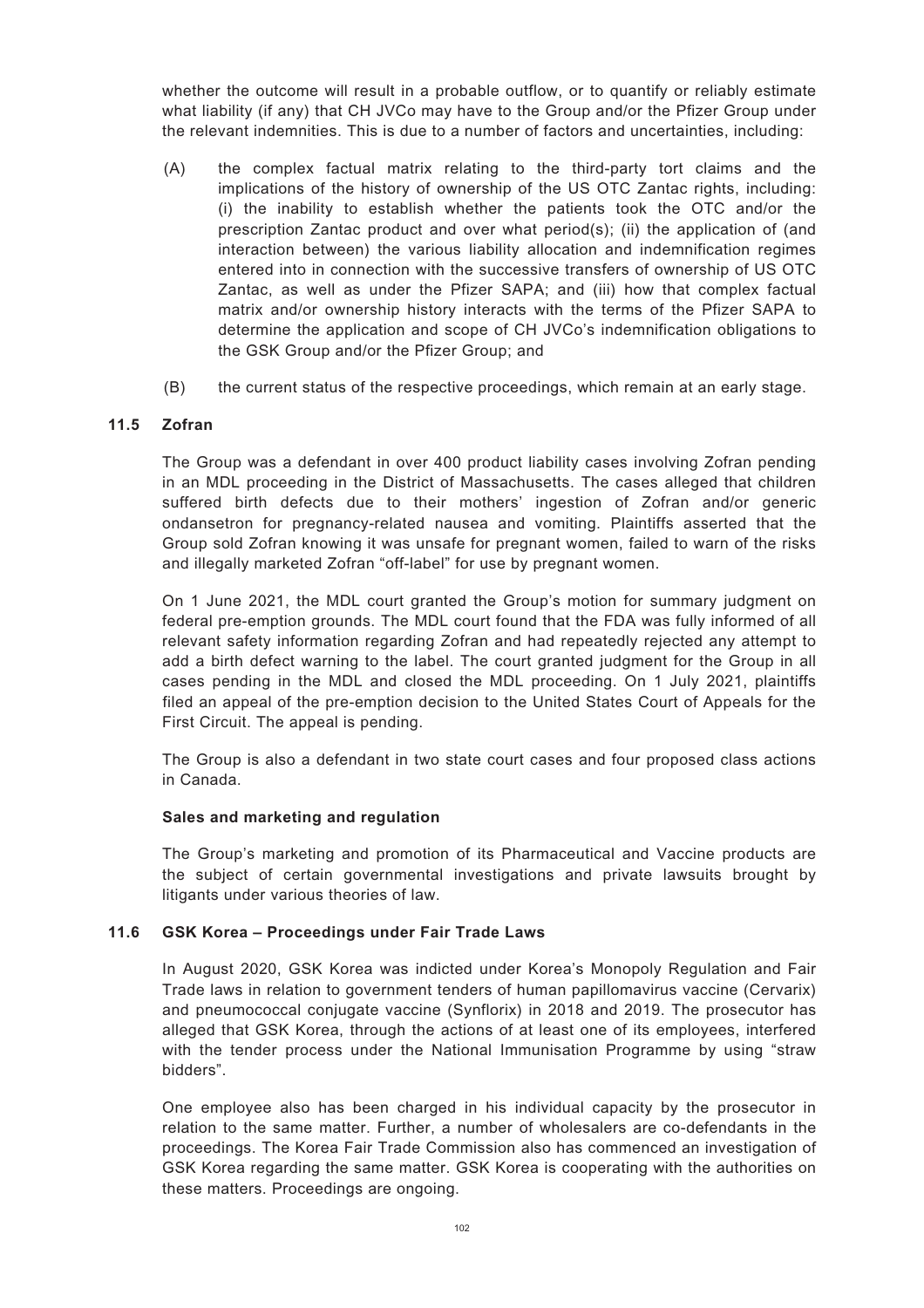## **Antitrust/competition**

Certain governmental actions and private lawsuits have been brought against the Group alleging violation of competition or antitrust laws.

#### **11.7 Lamictal**

Purported classes of direct purchasers filed suit in the US District Court for the District of New Jersey alleging that the Group and Teva unlawfully conspired to delay generic competition for Lamictal, resulting in overcharges to the purchasers, by entering into an allegedly anti-competitive reverse payment settlement to resolve patent infringement litigation. A separate count accuses the Group of monopolising the market.

On Thursday 13 December 2018, the trial judge granted plaintiffs' class certification motion, certifying a class of direct purchasers. The Group filed a Rule 23(f) motion in the Court of Appeals for the Third Circuit, challenging the class certification decision. On Wednesday 22 April 2020, the Court of Appeals for the Third Circuit vacated the district court's grant of class certification and remanded the issue back to the district court for further analysis.

On Friday 9 October 2020, the district court heard argument on plaintiffs' renewed motion for class certification after remand. On Friday 9 April 2021, the district court denied plaintiffs' motion for class certification of the putative direct purchaser class, leaving a potential class of brand-only purchasers. Plaintiffs moved to supplement their expert report and seek additional discovery to support the addition of certain generic purchasers. On Friday 21 January 2022, the district court denied plaintiffs' motion to supplement their expert report and seek additional discovery and held that the issue of generic purchasers had already been decided and denied in the court's ruling on decertification. The parties will now move to briefing on class certification as to the remaining brand-only purchasers.

## **11.8 Ventolin® and Arnuity Ellipta**

Certain members of the GSK Group have been named as defendants in an anti-trust class action which was filed on Friday 20 May 2022 in the US District Court for the Western District of Missouri. The lawsuit asserts that such members of the GSK Group engaged in "device hopping", whereby brand-name inhalers Ventolin® and Arnuity Ellipta allegedly gained unwarranted exclusivity by movement of active ingredients to new devices with purportedly new patent and regulatory time periods. It further asserts that the members used their alleged unlawfully obtained market exclusivity to charge artificially inflated prices for inhalers. The case is in a very early stage; GSK will defend against the allegations.

## **12. LITIGATION AND OTHER PROCEEDINGS OF THE HALEON GROUP**

Save as described below, there are no governmental, legal or arbitration proceedings (including any such proceedings which are pending or threatened of which Haleon is aware) during the period covering the 12 months preceding the date of this document which may have, or have had in the recent past, significant effects on Haleon's and/or the Haleon Group's financial position or profitability.

The Haleon Group is currently, and may from time to time be, involved in significant legal and administrative proceedings, principally product liability, intellectual property, tax, antitrust, securities law, employment and governmental investigations, as well as related private litigation, further details of which are set out below. The Haleon Group makes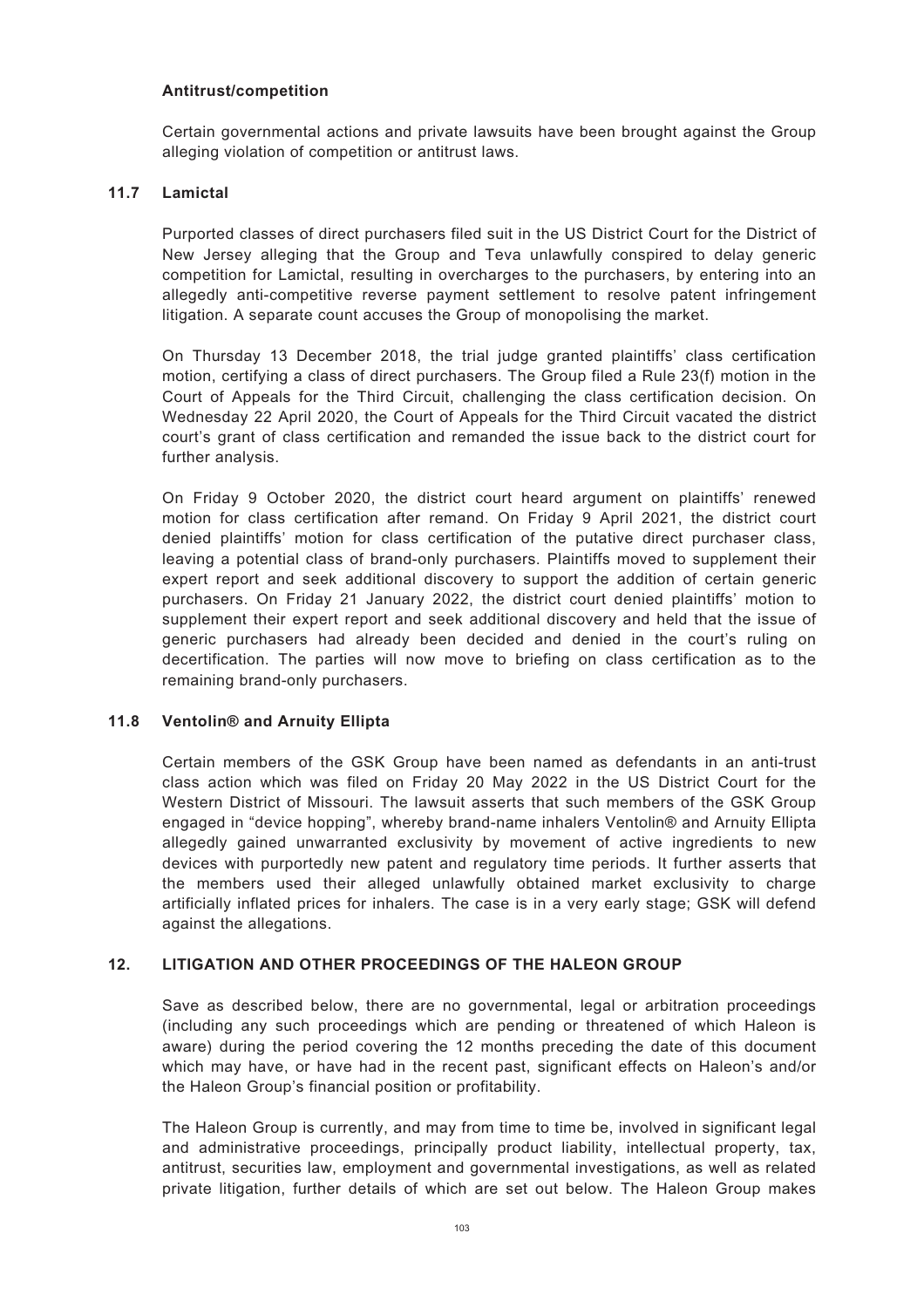provision for these proceedings on a regular basis, as noted below. The Haleon Group may become involved in significant legal proceedings in respect of which it is not possible to make a reliable estimate of the expected financial effect, if any, that could result from ultimate resolution of the proceedings.

With respect to each of the legal proceedings described below, other than those for which a provision has been made, the Haleon Group is unable to make a reliable estimate of the expected financial effect at this stage. In particular, the Haleon Group does not believe that information about the amount sought by plaintiffs, if that is known, would be meaningful with respect to those legal proceedings. This is due to a number of factors, including, but not limited to, the stage of proceedings, the entitlement of parties to appeal a decision and clarity as to theories of liability, damages and governing law.

At 31 December 2021, the Haleon Group had £14 million of provisions for legal disputes and other matters, including amounts relating to legal and administrative proceedings.

The ultimate liability for legal claims may vary from the amounts provided and is dependent upon the outcome of litigation proceedings, investigations and possible settlement negotiations. The Haleon Group's position could change over time, and, therefore, there can be no assurance that any losses that result from the outcome of any legal proceedings will not exceed by a material amount the amount of the provisions reported in the Haleon Group's financial accounts. If this were to happen, it could have a material adverse impact on the results of operation of the Haleon Group in the reporting period in which the judgments are incurred or the settlements entered into.

## **12.1 Zantac litigation**

Please see paragraph 11.4 of this Part 7 (*Additional Information*) above for a summary of the Zantac litigation.

## **12.2 PPI litigation**

Certain members of the Haleon Group are defendants in the ongoing proton pump inhibitor ("**PPI**") litigation, in which plaintiffs allege that their use of PPIs caused serious bodily injuries, including acute kidney injury, chronic kidney disease or end-stage renal failure. As of January 2022, there are approximately 1,500 Prevacid24HR (OTC) personal injury lawsuits and approximately 2,300 Nexium 24HR (OTC) lawsuits filed and pending against the Haleon Group, nearly all of which are pending in an MDL in the District of New Jersey. In addition to the MDL cases, there is a small subset of cases pending in several State Courts.

Manufacturers of other PPIs, including both prescription and OTC products, are named as co-defendants in the MDL. The Haleon Group has filed motions to dismiss several hundred cases, but the MDL court has not yet ruled on those motions.

The first bellwether trial in the MDL is set for October 2022 and will focus on prescription products manufactured by other co-defendants. The Haleon Group and its Prevacid24HR (OTC) or Nexium 24HR (OTC) products will not be involved in the first trial. Additional trials involving other defendants, including the Haleon Group, may be scheduled for 2023 or 2024.

The Haleon Group divested the rights to Prevacid in the US in 2019, but retained certain historical litigation liabilities. Prevacid was originally acquired by the Haleon Group as part of the GSK/Novartis JV, and therefore, to the extent that the litigation, in whole or in part, gives rise to any liabilities that result from, or otherwise relate to, acts or omissions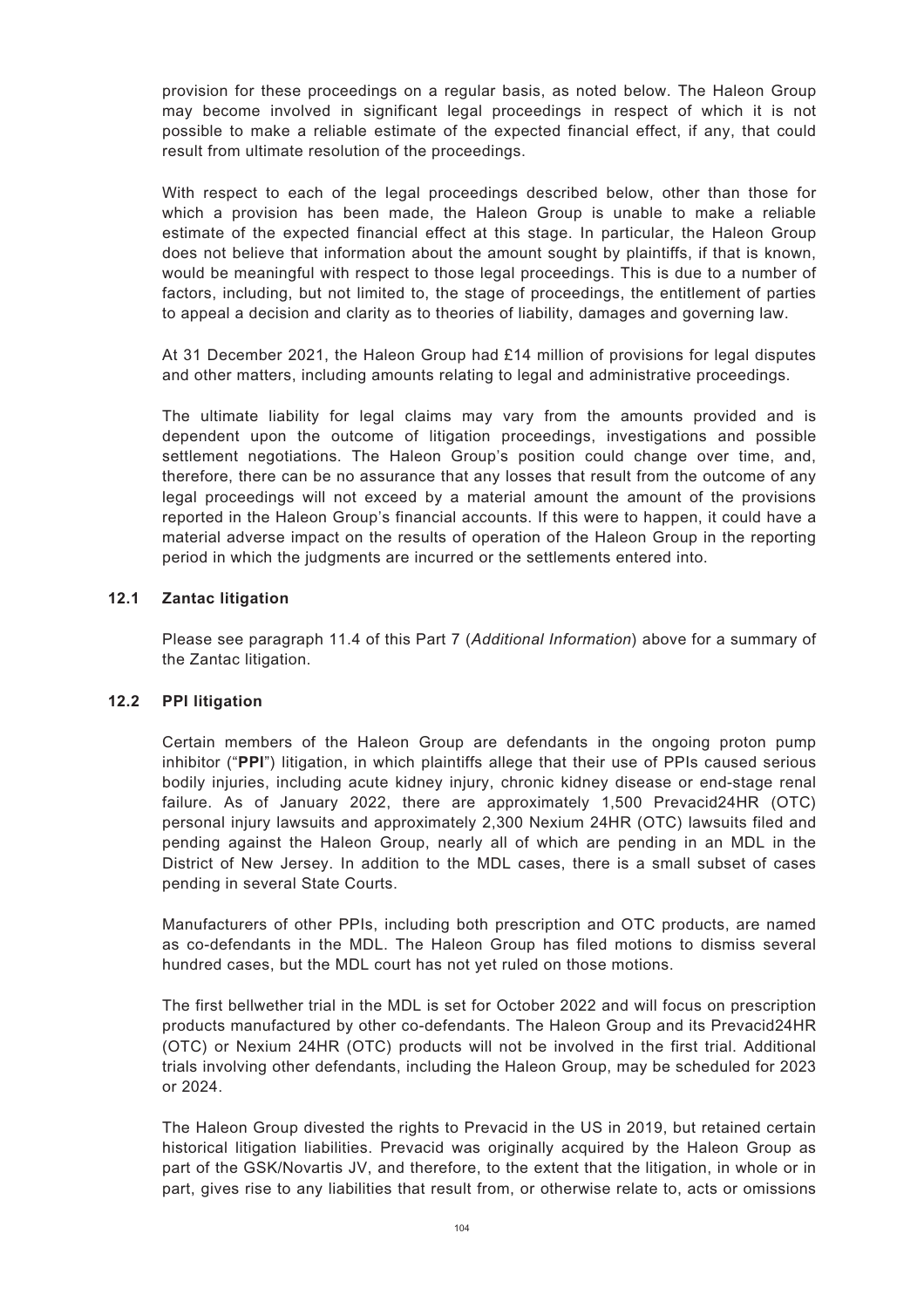of the Novartis group, or any circumstances or events in existence or arising, in the period prior to completion of the GSK/Novartis JV, the Haleon Group may be entitled to indemnification by Novartis (subject to the applicable limitations and financial thresholds set out in the Novartis Contribution Agreement) (see paragraph 14.1 of this Part 7 (*Additional Information)* below).

## **12.3 German competition litigation**

In 2013, GlaxoSmithKline Consumer Healthcare GmbH & Co. KG and other members of a working group, Körperpflege, Wasch-und Reinigungsmittel ("**KWR**"), of a German trade mark association, Markenverband e.V., were fined by the Federal Cartel Office of Germany, as a result of the exchange of certain information during meetings from 2004 to 2006. The information exchanged related primarily to annual terms negotiations with retailers and to the timing and the order of magnitude of list price increases. A total fine of approximately €63 million was imposed in 2013 on 15 companies, including €5.1 million against the Haleon Group.

Following the fine imposed by the Federal Cartel Office in 2013, the Haleon Group is party to eight active civil proceedings in Germany for damages against the Haleon Group and other manufacturers of branded drugstore products. The claimants allege that the exchange of information within KWR led to higher purchase prices being paid by the retailers, and therefore the Haleon Group and other KWR members are jointly and severally liable for potential damages. The proceedings are taking place in different courts across Germany and are at different stages.

Separate proceedings have been brought against the Haleon Group and certain other members of KWR by the insolvency administrator of Schlecker (formerly a large drugstore retailer in Germany) and other retailers, including Müller, Rossmann, Kaufland and Budnikowsky. Two of these actions have been dismissed in lower courts but are subject to appeal. For one of these actions, the Federal Court of Justice has set a date for the oral hearing on the appeal for Tuesday 5 July 2022. Two related proceedings brought by Norma have concluded as the claimants withdrew their action.

Additionally, the Haleon Group has intervened as a third party on the defendants' side in three separate proceedings brought by Bartels-Langness and Kaufland (in two separate proceedings).

## **13. NO SIGNIFICANT CHANGE**

## **13.1 Post-Demerger GSK Group**

There has been no significant change in the financial position or performance of the Post-Demerger GSK Group since 31 March 2022, being the date to which the latest financial information was published for the Post-Demerger GSK Group.

## **13.2 Haleon Group**

There has been no significant change in the financial position or performance of the Haleon Group since 31 December 2021, being the date to which the latest financial information was published for the Haleon Group.

## **14. MATERIAL CONTRACTS OF THE POST-DEMERGER GSK GROUP**

The contracts listed below have been entered into by GSK or a member of the Post-Demerger GSK Group: (i) within the two years immediately preceding publication of this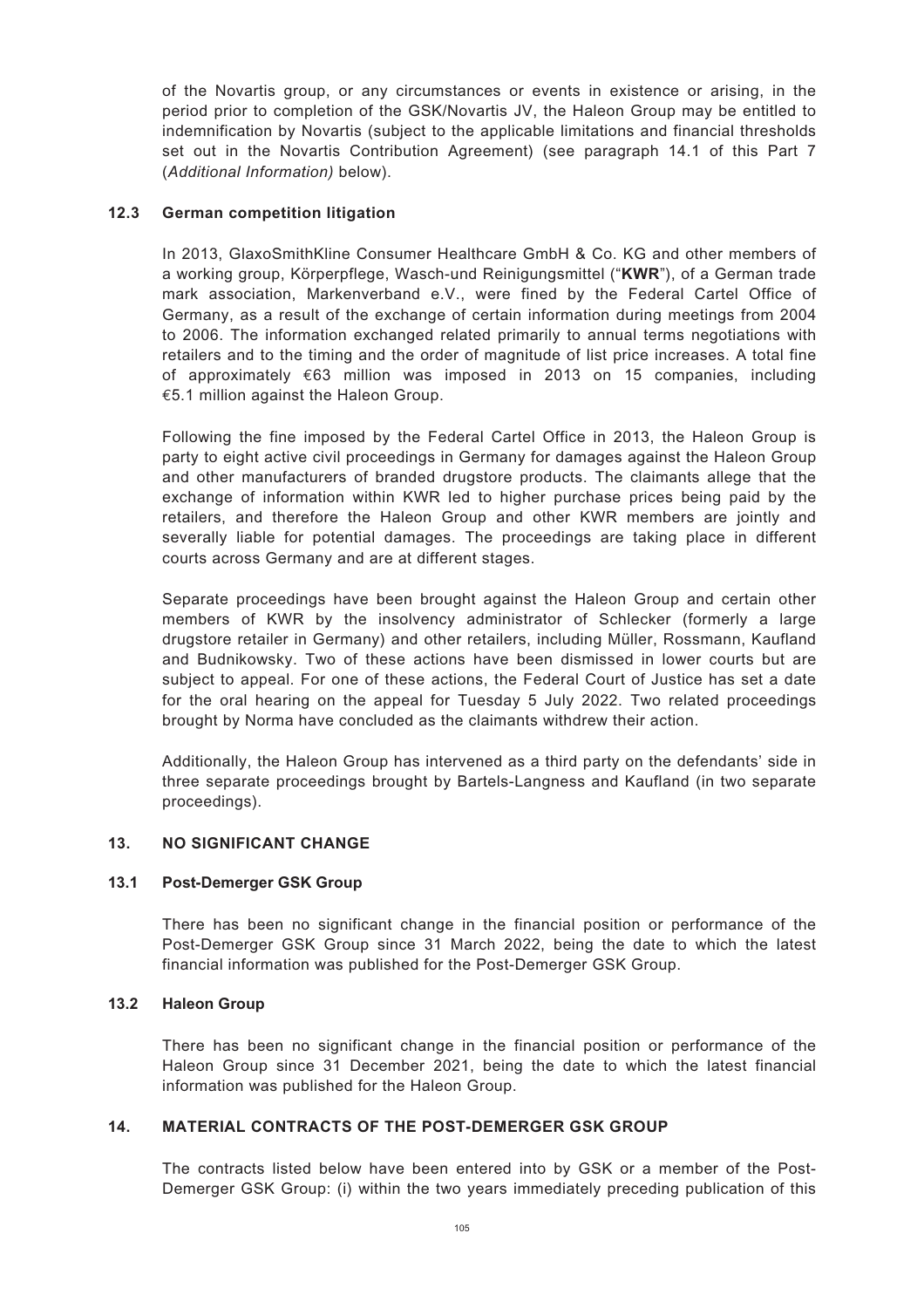document and are material to GSK or any member of the Post-Demerger GSK Group; or (ii) at any time and contain any provision under which GSK or any member of the Group has any obligation or entitlement which is material to GSK or any member of the Post-Demerger GSK Group as at the date of this document, in each case not including contracts entered into in the ordinary course of business.

## **14.1 Novartis Contribution Agreement**

Pursuant to a contribution agreement dated 22 April 2014 between GSK, Novartis and GSKCHH (as amended and restated on 29 May 2014 and 2 March 2015) (the "**Novartis Contribution Agreement**"), GSK and Novartis formed a joint venture combining the majority of GSK's consumer healthcare business with all of Novartis' OTC business (see paragraph 3 of Part 1 (*Letter from the Chair*) for further details) (the "**GSK/Novartis JV**"). GSKCHH was the entity through which both GSK and Novartis held their equity interests in the GSK/Novartis JV.

On 27 March 2018, GSK, Novartis, GSKCHH and the respective GSK and Novartis shareholders in the GSK/Novartis JV entered into a put option implementation agreement, pursuant to which the parties agreed that Novartis would be bought out of the GSK/Novartis JV for consideration of \$13 billion (the "**Novartis Buyout**"). The Novartis Buyout completed on 1 June 2018.

Under the Novartis Contribution Agreement, Novartis provided indemnities to GSKCHH in respect of: (i) pre-completion liabilities and liabilities resulting from pre-completion actions in respect of the OTC business contributed by Novartis to the GSK/Novartis JV; and (ii) any pre-completion tax liabilities of the Novartis companies contributed by Novartis to the GSK/Novartis JV, in each case, subject to certain limited exceptions. These indemnities survived the Novartis Buyout and the creation of the subsequent GSK/ Pfizer JV (see paragraph 14.2 of this Part 7 (*Additional Information*) below).

Following completion of the Novartis Buyout, GSKCHH released and discharged GSK from any and all existing and future obligations under (and waived any and all rights to make any claim under) the reciprocal indemnities that were provided by GSK to GSKCHH pursuant to the Novartis Contribution Agreement in respect of the business and companies contributed by GSK to the GSK/Novartis JV.

# **14.2 Pfizer Stock and Asset Purchase Agreement**

Pursuant to a stock and asset purchase agreement dated 19 December 2018 and amended and restated on 31 July 2019 (the "**Pfizer SAPA**"), GSK, Pfizer and CH JVCo agreed to form a new global consumer healthcare joint venture (the "**GSK/Pfizer JV**"), through: (i) the acquisition by CH JVCo of the Pfizer Contributed CH Business (as defined below) from Pfizer; and (ii) the transfer by GSK to CH JVCo of those parts of the GSK Contributed CH Business (as defined below) not already owned by GSKCHH (the former holding company of the Haleon Group) following the creation of the GSK/Novartis JV. Completion of the transaction ("**Pfizer Completion**") took place on 31 July 2019 (the "**Pfizer Completion Date**").

## *Asset Perimeter: GSK Contributed CH Business*

The "**GSK Contributed CH Business**" has the meaning given to "Purchaser Business" in the Pfizer SAPA, which was defined as follows:

(A) the worldwide business of researching, developing, manufacturing, marketing, commercialising, distributing and selling the products sold under the brand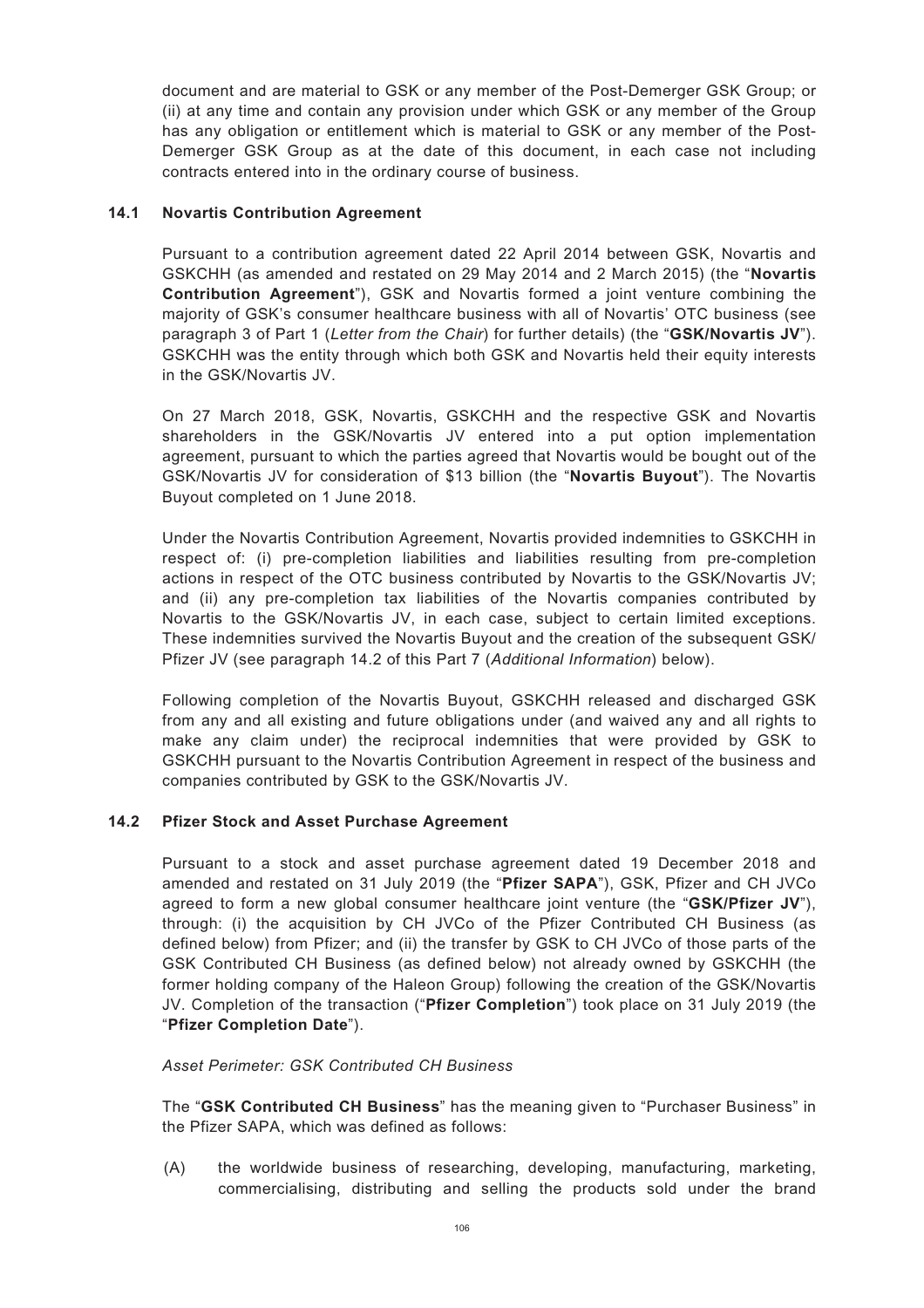names listed for GSK in an annex to the Pfizer SAPA as conducted by GSK (directly and indirectly) as of the date of the Pfizer SAPA and as of immediately prior to Pfizer Completion;

- (B) the business reflected in certain specified financial statements of the GSK Contributed CH Business, including the assets, rights, properties, activities, operations and liabilities that comprised such business;
- (C) the business of marketing, commercialising, distributing and selling any over-the-counter healthcare or medicine products, wellness products and other personal care, oral care, nutrition, skin health, cosmetic and related products (the "**Consumer Healthcare Products**") as conducted by GlaxoSmithKline Asia Private Limited (including pursuant to the Consignment Selling Agreement) as of the date of the Pfizer SAPA and as of immediately prior to Pfizer Completion; and
- (D) to the extent not otherwise reflected in the financial statements referred to in paragraph (B) above, the research and development of any Consumer Healthcare Products, as conducted by GSK (directly and indirectly) through its consumer healthcare business (directly or indirectly pursuant to a contractual arrangement with any other GSK business, to the extent of the GSK consumer healthcare business' right pursuant to such contractual arrangement), as of the date of the Pfizer SAPA and as of immediately prior to Pfizer Completion,

but excluded:

- (i) the worldwide business of researching, developing, manufacturing, marketing, commercialising, distributing and selling pharmaceutical products to the extent such business and the economic benefit attached to such business was not reflected in the financial statements referred to in paragraph (B) above; and
- (ii) the excluded assets listed for GSK in an annex to the Pfizer SAPA, namely:
	- (a) the assets within the scope of (and proceeds of) GSK's divestment of the Horlicks brand and other consumer healthcare nutrition products in India to Unilever N.V. (which completed on 1 April 2020);
	- (b) GlaxoSmithKline Consumer Healthcare Limited (GSK's listed subsidiary in India);
	- (c) GlaxoSmithKline Bangladesh Limited;
	- (d) GlaxoSmithKline Consumer Nigeria plc;
	- (e) Imitrex and Ventolin; and
	- (f) certain manufacturing sites in Argentina, Brazil, Indonesia, India and Nigeria.

The parties subsequently agreed to transfer manufacturing sites in Indonesia, Argentina and Brazil into the Haleon Group – see section entitled "*Asset Transfer Framework Agreement – Asset Perimeter – GSK Group to Haleon Group*" in paragraph 14.4 of this Part 7 (*Additional Information*) below.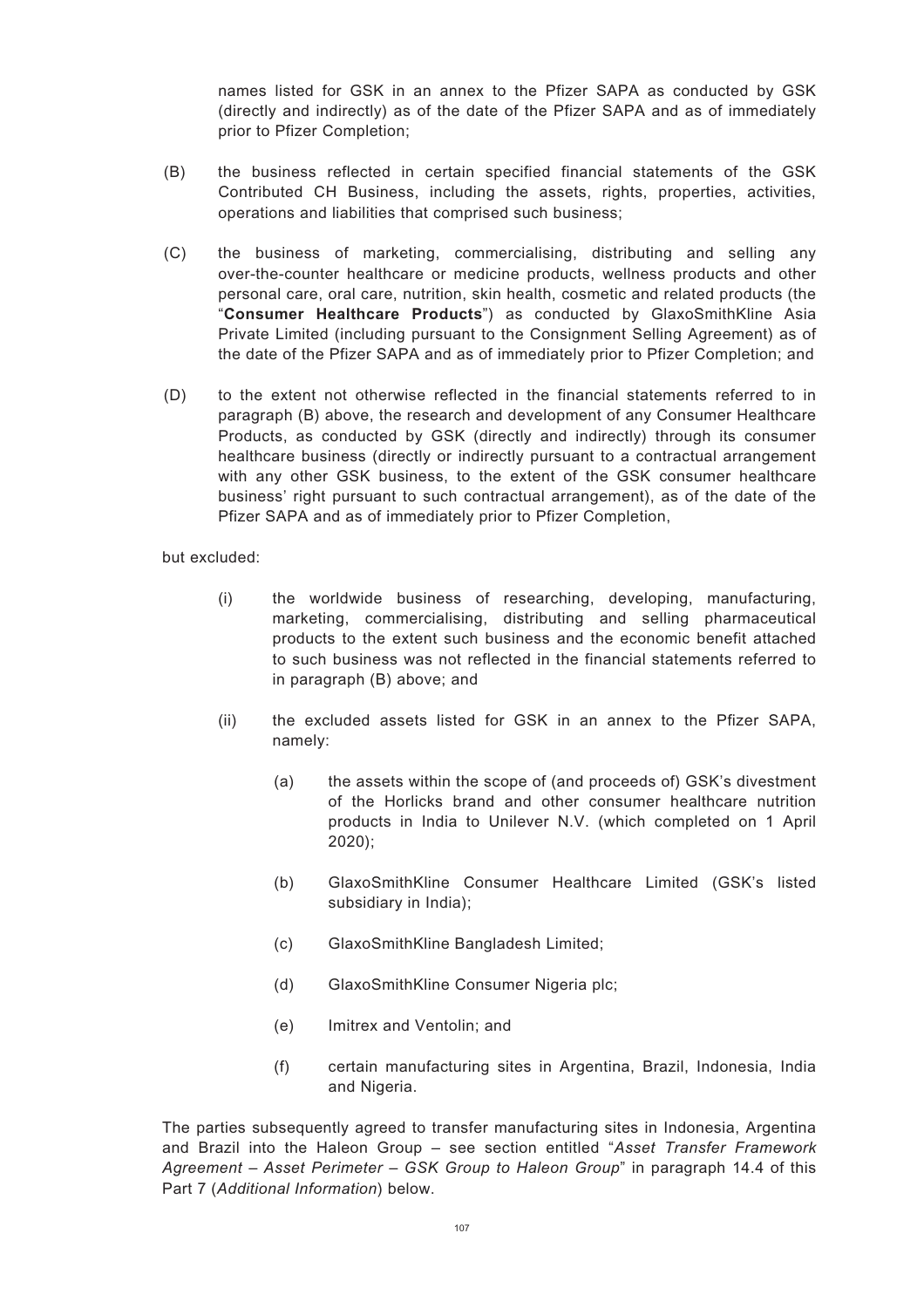## *Asset Perimeter: Pfizer Contributed CH Business*

The "**Pfizer Contributed CH Business**" has the meaning given to "Business" in the Pfizer SAPA, which was defined as the worldwide business of researching, developing, manufacturing, marketing, commercialising, distributing and selling:

- (A) the products sold under the brand names listed for Pfizer in an annex to the Pfizer SAPA, as conducted by Pfizer (directly and indirectly) as of the date of the Pfizer SAPA and as of immediately prior to Pfizer Completion; and
- (B) any over-the-counter consumer healthcare or medicine products, wellness products and other personal care, oral care, nutrition, skin health, cosmetic and related products, as conducted by Pfizer (directly and indirectly) through its Pfizer consumer healthcare business unit (directly or indirectly pursuant to a contractual arrangement with any other Pfizer business unit, to the extent of the Pfizer consumer healthcare business unit's rights pursuant to such contractual arrangement) as of the date of the Pfizer SAPA and as of immediately prior to Pfizer Completion,

but excluded:

- (i) any product marketed, commercialised, distributed or sold under the brands Diflucan One, Feldene Gel or Ponstan (or any other products containing the same or similar compounds as such products) in any jurisdiction;
- (ii) any pharmaceutical products or pharmaceutical products that have become or may in the future become, in whole or in part, over-the-counter products (other than the products included in the definition of "Business"); and
- (iii) any product containing any of the following compounds (or marketed, commercialised, distributed or sold under any of the following brands) in any jurisdiction: (a) Sildenafil citrate (Viagra); (b) Celecoxib (Celebrex); (c) Varenicline (Chantix/Champix); (d) Atorvastatin (Lipitor); (e) Gabapentin (Neutontin); and (f) Fesoterodine (Toviaz).

## *Representations and warranties*

Pursuant to the Pfizer SAPA, GSK and Pfizer each gave customary and broadly reciprocal representations and warranties to each other and to CH JVCo. The majority of these representations and warranties have now since expired, other than certain fundamental warranties including in respect of title to the shares and assets contributed by GSK and Pfizer, respectively, to the Haleon Group, which are due to expire on 31 July 2022 (being the third anniversary of the Pfizer Completion Date).

## *Indemnities*

Under the Pfizer SAPA, GSK and Pfizer each agreed to indemnify each other and the Haleon Group in respect of losses (other than losses relating to tax, which were subject to a separate regime – see below) relating to certain liabilities that the parties agreed would be retained by the GSK Group or the Pfizer Group, respectively, relating to, among other things: (i) the assets that were excluded from the GSK Contributed CH Business or the Pfizer Contributed CH Business respectively (as described above); (ii) liabilities under any pension or other employee benefit plans not sponsored by GSKCHH or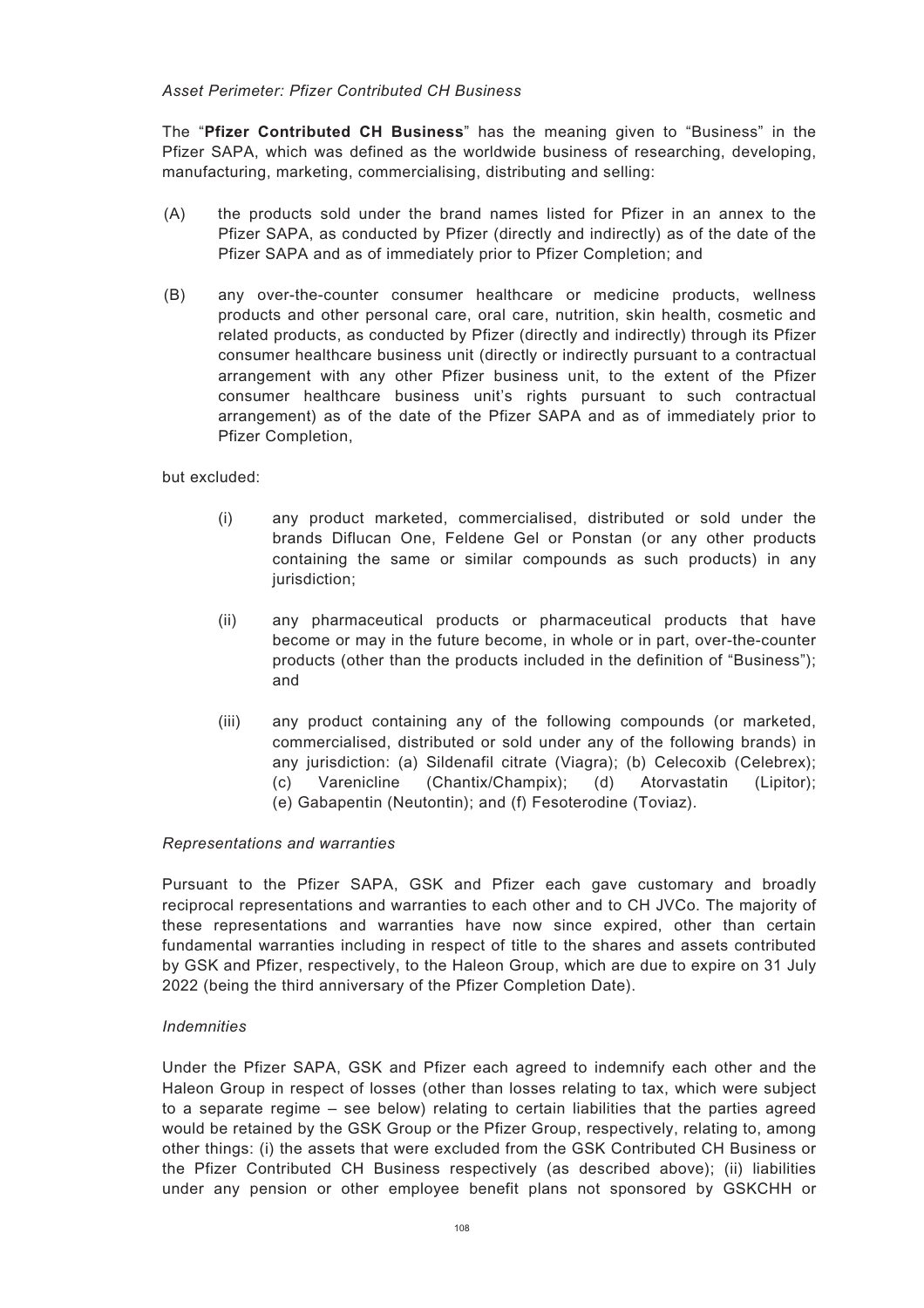another member of the Haleon Group, subject to certain exceptions; and (iii) any liabilities arising from any third party claim in respect of products containing talc or asbestos distributed or sold by the GSK Group or the Pfizer Group at any time before Pfizer Completion.

CH JVCo is required to indemnify the GSK Group and the Pfizer Group in respect of "Purchaser Liabilities" and "Assumed Liabilities", which were defined as follows:

"**Purchaser Liabilities**" means any and all liabilities (other than certain specified exceptions – including those liabilities GSK agreed to indemnify the Haleon Group in respect of, as summarised above) of GSK or any of its affiliates, whether arising prior to, on or after Pfizer Completion, to the extent resulting from or arising out of the past, present or future ownership, operation, use or conduct of the Purchaser Business, where "Purchaser Business" has the meaning described above under the section entitled "*Pfizer Stock and Asset Purchase Agreement—Asset Perimeter: GSK Contributed CH Business*"; and

"**Assumed Liabilities**" means any and all liabilities (other than certain specified exceptions – including those liabilities Pfizer agreed to indemnify the Haleon Group in respect of, as summarised above) of Pfizer or any of its affiliates, whether arising prior to, on or after Pfizer Completion, to the extent resulting from or arising out of the past, present or future ownership, operation, use or conduct of the Business, where "Business" has the meaning described above under "*Pfizer Stock and Asset Purchase Agreement— Asset Perimeter: Pfizer Contributed CH Business*".

The Pfizer SAPA Amendment Agreement will also extend CH JVCo's indemnification obligations in favour of GSK and Pfizer to include, among other things, all losses (other than losses relating to tax, which were subject to a separate regime (see below)) relating to liabilities to the extent resulting from or arising out of the past, present or future ownership, operation, use or conduct of the Consumer Healthcare Business since Pfizer Completion, subject to certain exceptions (see paragraph 14.3 of this Part 7 (*Additional Information*) below).

In respect of tax, each of GSK and Pfizer provided an indemnity, subject to customary exclusions and limitations, to the Haleon Group in respect of, amongst other things, tax liabilities of the companies contributed to the GSK/Pfizer JV arising in respect of the period prior to Pfizer Completion.

CH JVCo retained its rights to indemnification against Novartis under the Novartis Contribution Agreement (see paragraph 14.1 of this Part 7 (*Additional Information*) above).

The indemnities provided by each of GSK, Pfizer and CH JVCo under the Pfizer SAPA will survive completion of the Demerger and Separation.

### **14.3 Pfizer SAPA Amendment Agreement**

On or around the date of this document, GSK, Pfizer, CH JVCo and Haleon entered into the second amendment agreement to the Pfizer SAPA (the "**Pfizer SAPA Amendment Agreement**") to implement certain amendments, including: (i) amendments to the Pfizer SAPA that were deemed appropriate as a result of the Haleon Group being an independent, separate business from the GSK Group and the Pfizer Group from Separation; (ii) amendments that were deemed appropriate as a result of an overlap with certain other ancillary agreements that are currently being entered into as part of the Separation; and (iii) to include Haleon in the Pfizer SAPA indemnity framework by way of a guarantee given by Haleon of CH JVCo's indemnification obligations under the Pfizer SAPA.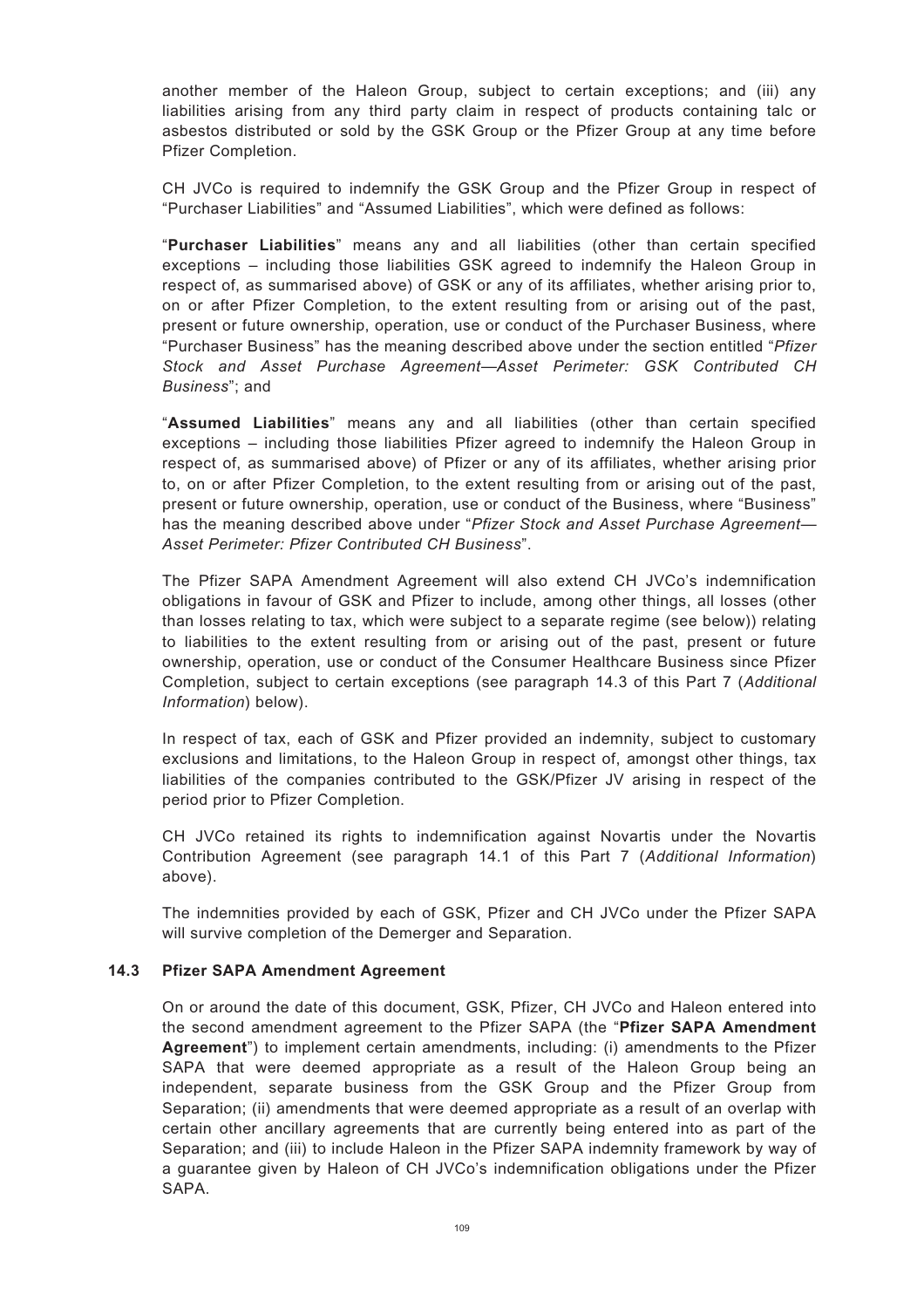Pursuant to the Pfizer SAPA Amendment Agreement:

- (A) CH JVCo's indemnification obligations under the Pfizer SAPA (as described in paragraph 14.2 above under "*Pfizer Stock and Asset Purchase Agreement — Indemnities*") shall be extended to include, among other things, all losses (other than losses relating to tax, which were subject to a separate regime) relating to liabilities to the extent resulting from or arising out of the past, present or future ownership, operation, use or conduct of the Consumer Healthcare Business since Pfizer Completion, subject to certain exceptions primarily related to liabilities retained by each of Pfizer and GSK, respectively, under the Pfizer SAPA; and
- (B) Haleon, which is deemed a 'Purchaser Indemnified Party' under the Pfizer SAPA and has the benefit of the indemnities given to CH JVCo under the Pfizer SAPA, has provided a guarantee of CH JVCo's indemnity obligations under the Pfizer SAPA (as described in paragraph 14.2 above under "*Pfizer Stock and Asset Purchase Agreement — Indemnities*"), as amended by the Pfizer SAPA Amendment Agreement.

The Pfizer SAPA Amendment Agreement is conditional upon (among other things) the passing of the Related Party Transactions Resolution at the General Meeting and, if such approval is not obtained by 31 December 2022 or if GSK abandons the Separation prior to completion of the Demerger, the Pfizer SAPA Amendment Agreement shall automatically terminate.

The Pfizer SAPA Amendment Agreement also includes provisions related to the release of guarantees given by the Pfizer Group for the benefit of companies in the Haleon Group (or vice versa).

## **14.4 Asset Transfer Framework Agreement**

On or around the date of this document, GSK, GSKCHH and CH JVCo entered into an asset transfer framework agreement (the "**Asset Transfer Framework Agreement**"), setting out the framework for transferring certain businesses, assets, liabilities and employees that were excluded from the original perimeter of the GSK/Pfizer JV as contemplated in the Pfizer SAPA and others that were included in the original perimeter of the GSK/Pfizer JV but had not yet legally transferred or to record the transfer of "wrong pocket" assets under the Pfizer SAPA (where a "wrong pocket" asset or liability is one that parties have identified as incorrectly being transferred, or not transferred, to the other party in line with the principles of the Pfizer SAPA), in each case from the GSK Group to the Haleon Group (see paragraph 14.2 of this Part 7 (*Additional Information)* above).

The Asset Transfer Framework Agreement also sets out the framework for transferring certain businesses, assets, liabilities and employees from the Haleon Group to the GSK Group to record the transfer of "wrong pocket" assets under the Pfizer SAPA, and to remove assets from the Haleon Group that do not relate to the Consumer Healthcare Business, in each case from the Haleon Group to the GSK Group.

### *Asset Perimeter - GSK Group to Haleon Group*

The businesses, assets, liabilities and employees within the perimeter of the Asset Transfer Framework Agreement has the meaning given to "Transferring Businesses" and "Transferring Assets" in the Asset Transfer Framework Agreement, which include the following:

(A) a certain manufacturing site in Indonesia;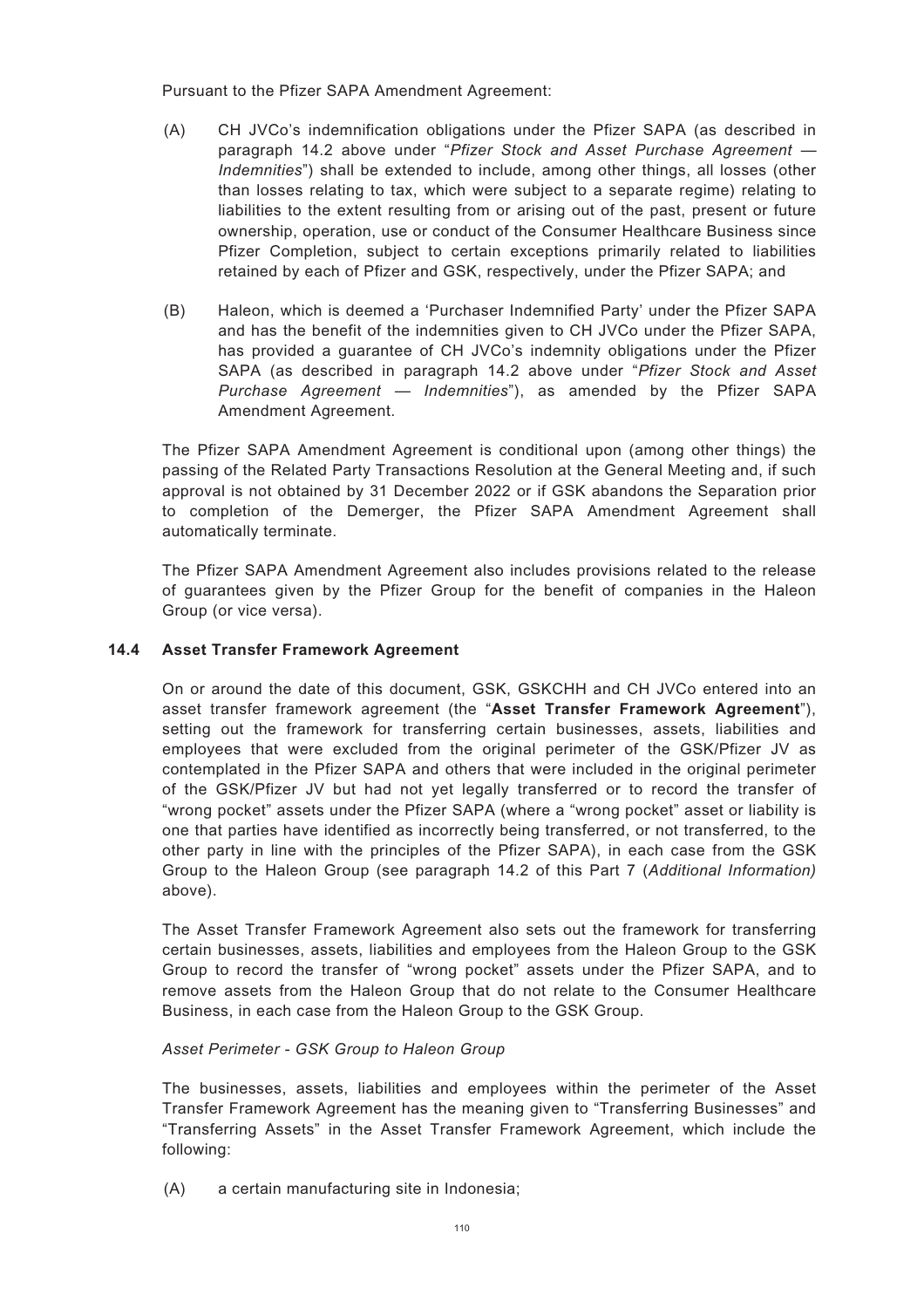- (B) certain distribution businesses relating to the Consumer Healthcare Business in Chile, Egypt, Peru, Morocco, Nigeria, Singapore, Vietnam, Laos and Cambodia, Uruguay, Dominican Republic, Ecuador, El Salvador, Guatemala, Honduras, Jamaica and Trinidad & Tobago (referred to as "alliance markets");
- (C) certain employees and assets providing administrative and support services to the Consumer Healthcare Business by support services entities in the UK and US, and support service centre hubs in Costa Rica, India, Malaysia and Poland; and
- (D) certain assets and liabilities relating to PPE (plant, property and equipment) and people-related fixed assets to be transferred from the GSK Group to the Haleon Group, in Singapore, Philippines, Turkey, France, South Africa, Japan, Panama, Netherlands, Pakistan, Mexico, and Brazil.

There are also certain "wrong pocket" assets and liabilities that relate to the Consumer Healthcare Business and are within the Pfizer SAPA perimeter which transfer from the GSK Group to the Haleon Group, including:

- (i) GlaxoSmithKline Bangladesh Private Limited;
- (ii) certain intellectual property rights relating to the Consumer Healthcare Business' brands; and
- (iii) certain marketing authorisations relating to the Consumer Healthcare Business' products.

Certain manufacturing sites in Argentina and Brazil were agreed to transfer from the GSK Group into the Haleon Group following Demerger pursuant to the terms of a net economic benefit arrangement letter agreement dated on or around the date of this document and a Brazil asset transfer framework agreement dated on or around the date of this document (respectively). The terms on which these manufacturing sites in Argentina and Brazil will transfer into the Haleon Group are broadly in line with the terms of the Asset Transfer Framework Agreement.

### *Asset Perimeter – Haleon Group to GSK Group*

The Asset Transfer Framework Agreement also transfers certain businesses, assets, liabilities and employees from the Haleon Group to the GSK Group, including:

- (A) certain "wrong pocket" assets and liabilities that do not relate to the Consumer Healthcare Business but currently sit within the Haleon Group (so these will be transferred from the Haleon Group to the GSK Group as part of the Separation), including certain intellectual property rights and marketing authorisations that do not relate to the Consumer Healthcare Business' brands or products; and
- (B) certain assets and liabilities relating to GSK's business in Sri Lanka.

### *Warranties*

Pursuant to the Asset Transfer Framework Agreement, GSK gave CH JVCo customary business warranties relating to the Transferring Assets and Transferring Business (where "Transferring Assets" and/or "Transferring Businesses" has the meaning described above under the section entitled "*Asset Transfer Framework Agreement—Asset Perimeter -*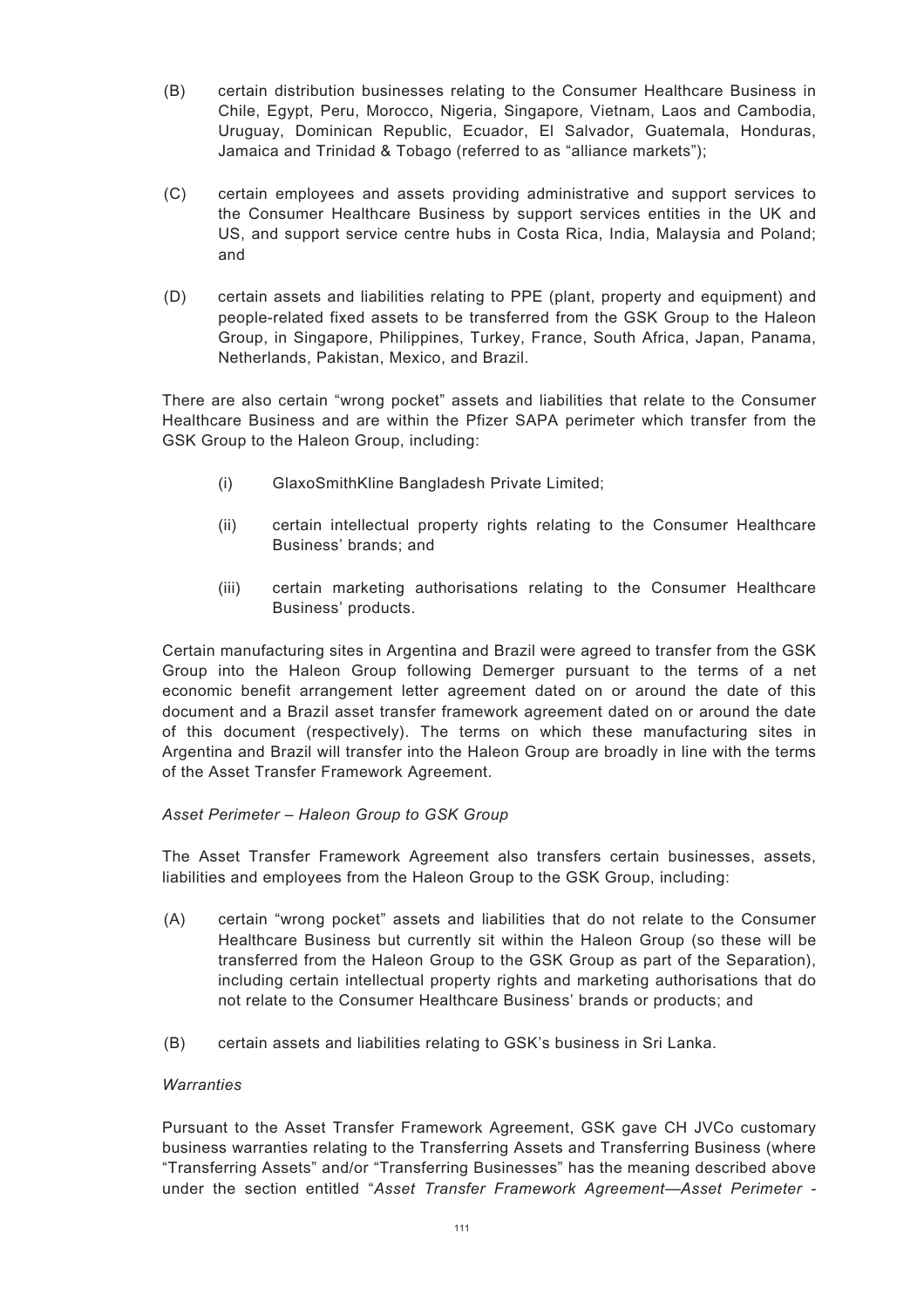*GSK Group to Haleon Group*"), and CH JVCo gave GSK customary capacity warranties. Certain fundamental warranties given by GSK are due to expire in July 2025 (three years following the Demerger), and the remainder of the warranties are due to expire in October 2023 (15 months following the Demerger).

### *Indemnities*

The Asset Transfer Framework Agreement contains a substantially equivalent indemnification regime to the Pfizer SAPA indemnification regime described above in paragraph 14.2 of Part 7 (*Additional Information*).

In respect of taxes relating to the "Transferring Assets" and/or "Transferring Businesses" (where "Transferring Assets" and/or "Transferring Businesses" has the meaning described above under the section entitled "*Asset Transfer Framework Agreement— Asset Perimeter - GSK Group to Haleon Group*"):

- (A) GSK and CH JVCo shall each be responsible for half of any transfer taxes imposed on the businesses, assets and liabilities transferred;
- (B) the transferee shall bear the cost of any VAT imposed on the transfers (except in the case of Egypt where the parties have agreed that the amount of any irrecoverable VAT shall be split equally between them); and
- (C) CH JVCo will assume all liabilities for taxes imposed with respect to the Transferring Businesses or the Transferring Assets (other than GlaxoSmithKline Bangladesh Private Limited), other than tax liabilities relating to the period pre-closing, which are retained by GSK.

### *Employees and pensions*

The Asset Transfer Framework Agreement provides for the transfer of employees and associated employment-related liabilities from the GSK Group to the Haleon Group in relation to any employees transferring from the GSK Group to the Haleon Group, and reciprocal provisions in relation to employees transferring from the Haleon Group to the GSK Group, including provisions in respect of the apportionment of such inherited liabilities and associated reimbursements. It also addresses the treatment of equity awards under the GSK equity plan for the employees of the Haleon Group and the allocation of certain liabilities with respect to such awards.

The Asset Transfer Framework Agreement also provides for a transfer of unfunded pension liabilities from the GSK Group to the Haleon Group in relation to any employees transferring from the GSK Group to the Haleon Group, and a transfer of pension liabilities from the Haleon Group to the GSK Group in relation to employees transferring from the Haleon Group to the GSK Group. Where an employee transferring from the GSK Group to the Haleon Group is a member of a funded pension plan, the Asset Transfer Framework Agreement requires the parties to use their reasonable endeavours to procure the transfer of pension liabilities and assets attributable to such employees from the GSK Group pension plan to the Haleon Group pension plan (and vice versa in respect of an employee transferring from the Haleon Group to the GSK Group).

### **14.5 Pfizer Shareholders' Agreement**

The shareholders' agreement, as amended or supplemented from time to time, in relation to the GSK/Pfizer JV was entered into on 31 July 2019 among GSKCHH, Pfizer, PFCHH, GSK and CH JVCo (the "**Pfizer SHA**"). The Pfizer SHA governs the relationship between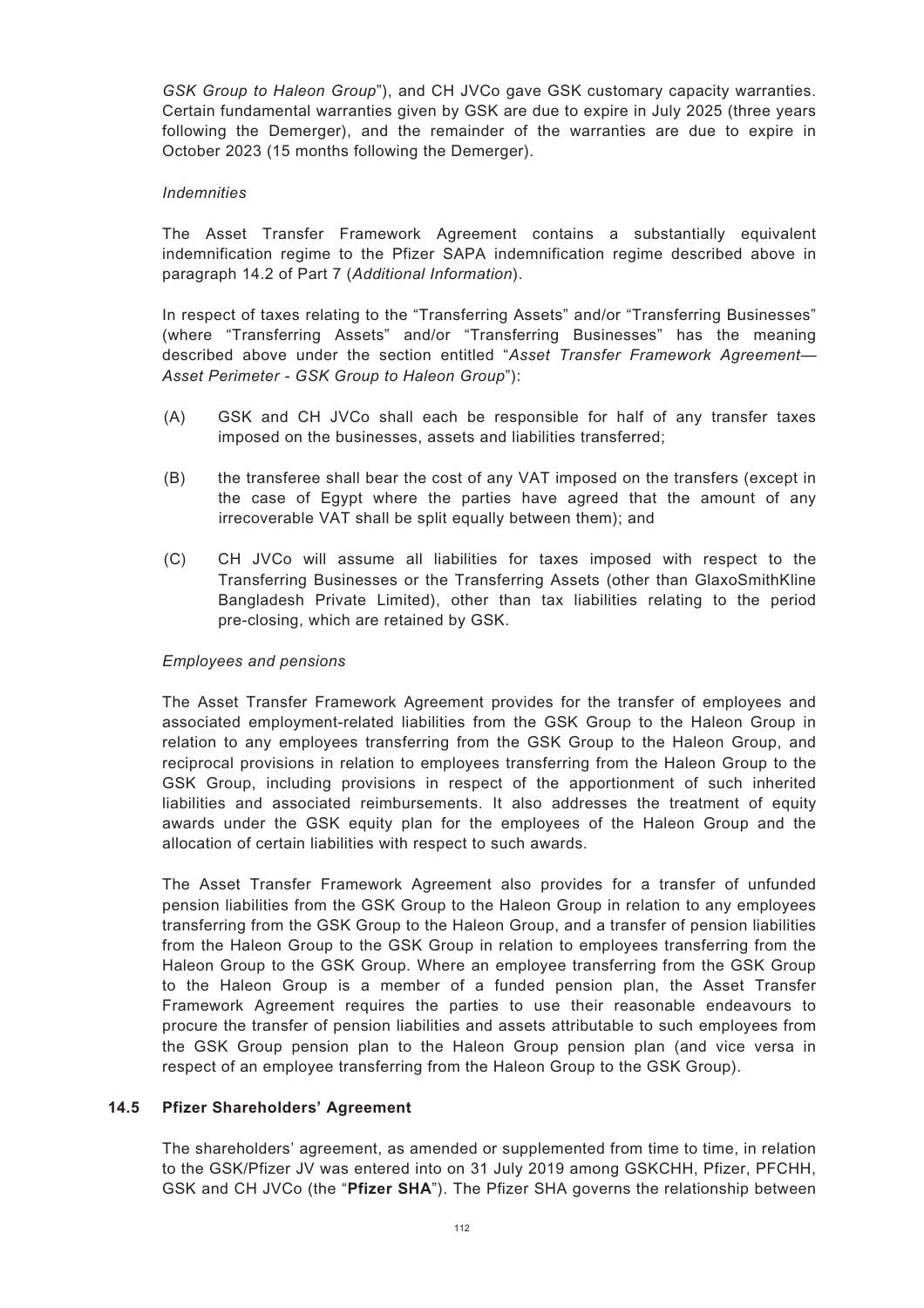the shareholders of CH JVCo and its ongoing management and operation. Pursuant to the SCIA (see paragraph 14.8 of this Part 7 (*Additional Information*) below), the parties have agreed that the Pfizer SHA will be terminated in its entirety with effect from Admission.

# **14.6 Demerger Agreement**

GSK and Haleon entered into a demerger agreement on or around the date of this document (the "**Demerger Agreement**") to effect the Demerger and to govern aspects of the relationship between GSK and Haleon following completion of the Demerger, including in respect of, among other things, confidentiality and certain indemnity obligations in connection with the issuance of shares by Haleon in connection with the Demerger. Certain aspects of the Demerger Agreement are conditional upon (among other things):

- (A) the passing of the Demerger Resolution and the Related Party Transactions Resolution by Shareholders at the GSK General Meeting;
- (B) the payment of certain interim dividends required to be paid by CH JVCo to GSKCHH and PFCHH ahead of Separation (including the Pre-Demerger Dividend);
- (C) approval of the Demerger Dividend by the GSK Board;
- (D) approval of the Competition Commission of India (the "**India Condition**");
- (E) approval of the Korea Fair Trade Commission pursuant to certain South Korean merger control laws (the "**South Korea Condition**");
- (F) approval of the Fair Trade Commission pursuant to certain Japanese merger control laws (the "**Japan Condition**" and, together with the India Condition and the South Korea Condition, the "**Regulatory Conditions**" and each a "**Regulatory Condition**");
- (G) no order, injunction or decree issued by a governmental entity of competent jurisdiction or other legal restraint or prohibition preventing the consummation of the Demerger being in effect;
- (H) the Sponsors' Agreement and Haleon Sponsor's Agreement not having terminated in accordance with their terms;
- (I) the FCA having acknowledged to Haleon or its agent (and such acknowledgement not having been withdrawn) that the application for Admission: (i) has been approved; and (ii) will become effective as soon as a dealing notice has been issued by the FCA and any Listing Conditions have been satisfied;
- (J) the LSE having acknowledged to Haleon or its agent (and such acknowledgement not having been withdrawn) that the Haleon Shares will be admitted to trading on its main market for listed securities;
- (K) (i) the Form 20-F having been declared effective by the SEC, and (ii) no stop order suspending its effectiveness being in effect, and no proceedings for such purpose being pending before or threatened by the SEC;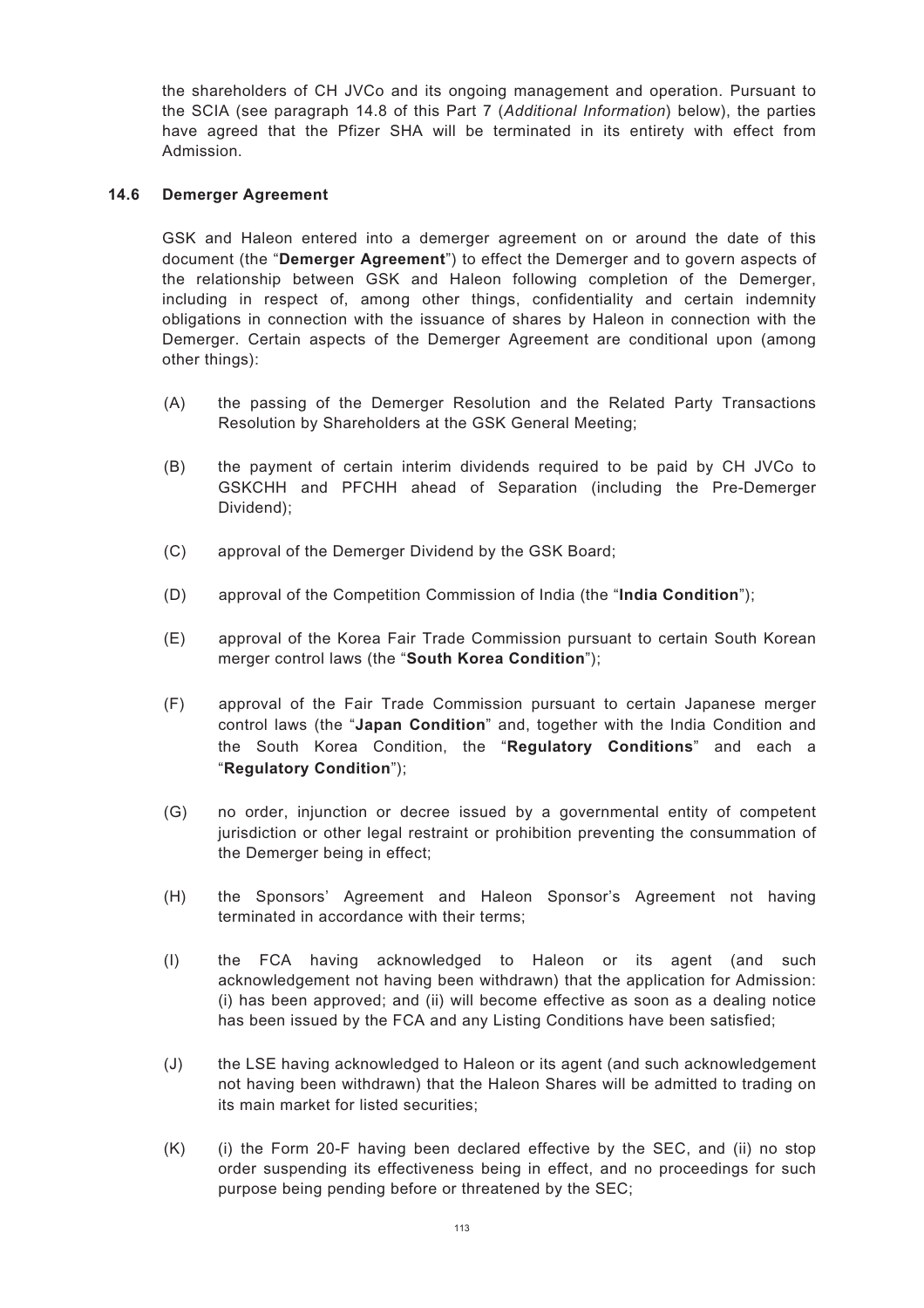- (L) the ADSs having been approved for listing on the NYSE, subject only to official notice of issuance;
- (M) the Exchange Agreements having been duly executed, continuing to bind all parties thereto and having become unconditional in all respects (save for any condition relating to completion of the Demerger or the Demerger Agreement being unconditional) such that the Share Exchanges shall be capable of occurring, subject only to the due performance of the relevant agreement(s), and all parties thereto shall stand ready to perform such agreements and complete the Share Exchanges, no later than the Sunday after completion of the Demerger; and
- (N) the PFCHH Transfer having completed (provided that such condition will be deemed satisfied if the PFCHH Transfer has not completed by 8 p.m. London time on the date that is three (3) business days after satisfaction of the Regulatory Conditions).

In the event that any of the Regulatory Conditions remain unsatisfied at 8 p.m. on 12 July 2022, then:

- (i) completion of the Demerger shall be delayed past the currently expected time;
- (ii) completion of the Demerger shall instead take place at 8 p.m. (and in any event after the close of business in London) on the first Friday that is at least three (3) business days after satisfaction of all of the Regulatory Conditions, provided that all other conditions (except for any conditions which will only be satisfied on completion of the Demerger) are satisfied or deemed satisfied by such time, and further provided that none of the events specified in paragraphs (G), (H) and (K)(ii) above have occurred at such time (such Friday being the "**Delayed Demerger Completion Date**"); and
- (iii) the Share Exchanges shall be scheduled to occur on the first Sunday after the Delayed Demerger Completion Date and Admission shall be scheduled to occur on the first Monday after the Delayed Demerger Completion Date.

Subject to the Pfizer SHA, GSK has the right in its absolute discretion by notice to Haleon at any time prior to completion of the Demerger to terminate the Demerger Agreement in connection with an abandonment of the Demerger.

The Demerger Agreement contains certain customary indemnities under which GSK indemnifies Haleon in respect of liabilities, losses demands, claims, costs, taxes and damages arising, directly or indirectly, from or in consequence of certain claims.

The Demerger Agreement also sets out how guarantees given by the GSK Group for the benefit of companies in the Haleon Group (or vice versa) will be dealt with following the Demerger.

## **14.7 Tax Covenant**

In accordance with the SCIA, GSK, CH JVCo, Haleon, GSKCHH and Pfizer entered into the Tax Covenant on or around the date of this document, which is to be effective from the time of the Demerger.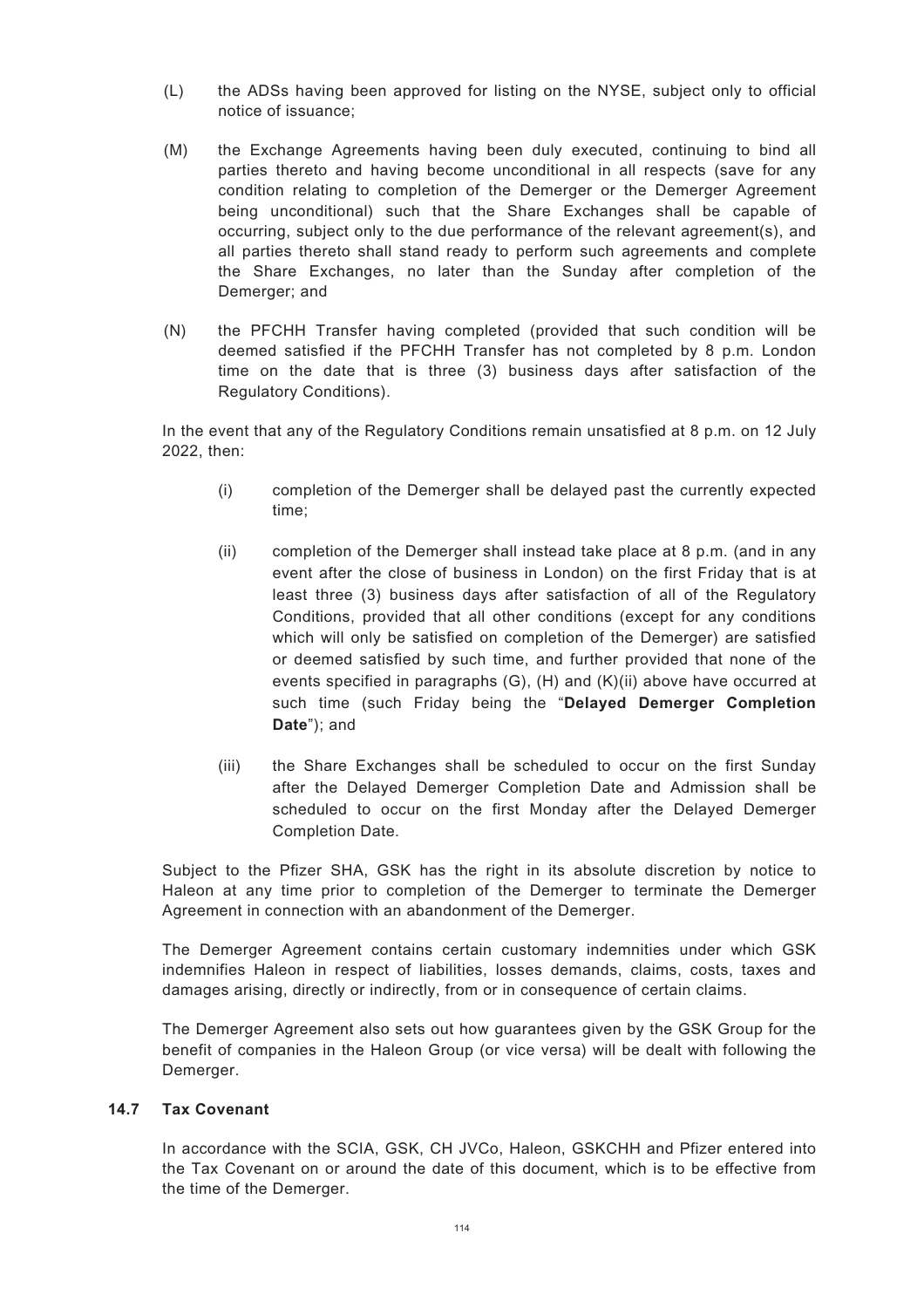Subject to certain financial and other customary limitations, the Tax Covenant contains certain indemnities in respect of taxation given from GSK and Pfizer to Haleon (and vice versa) where it has been agreed that such taxes are properly allocable to the indemnifying party. Amongst other things, GSK and Pfizer provide Haleon with indemnities for tax arising (if any) pursuant to certain pre-Demerger reorganisation steps within the Haleon Group and the steps which comprise the Separation. As is customary for demerger transactions, Haleon will provide a more limited set of tax indemnities to GSK and Pfizer.

The indemnities in the Tax Covenant cover only liabilities which have been notified by the indemnified party to the indemnifying party by the end of the period ending 30 days after the expiry of the period specified by statute during which an assessment of the relevant underlying tax liability may be issued by the relevant tax authority or, if there is no such period, by the end of the period ending six years and 30 days after the end of the accounting period in which the Demerger occurs.

The Tax Covenant also imposes certain restrictions on Haleon, including certain restrictions with respect to actions following completion of the Demerger that could cause Separation to fail to qualify for its intended US federal income tax treatment. The restrictions primarily require Haleon to maintain the corporate structure of certain parts of the Haleon Group as it was immediately prior to the Demerger. For example, there are restrictions on liquidating certain subsidiaries of Haleon, or issuing or redeeming shares in those subsidiaries. In addition, there are restrictions on some intra-group disposals as well as non-ordinary course of business transactions. As a result of these restrictions (some of which could be in place for at least two years), Haleon's ability to engage in certain transactions, such as the disposition of certain assets and certain repurchases of its stock, may be limited (although the Haleon Group will nonetheless be entitled to take actions which would otherwise be restricted if Haleon first (i) obtains the consent of (or, in certain instances, if it consults with) GSK or Pfizer (as applicable) or, in some cases, (ii) obtains an opinion from an appropriately qualified adviser or a ruling from the IRS regarding the tax consequences of the proposed actions which, in either case, is reasonably satisfactory to GSK or Pfizer (as applicable)). Although Haleon does not currently anticipate that these restrictions would have a material adverse impact on Haleon, these restrictions may reduce Haleon's ability to engage in certain business transactions that otherwise might be advantageous.

The Tax Covenant also contains provisions on administrative matters and the conduct of tax authority audits or disputes (including, in each case, how the parties should bear the costs and expenses of the same). It also contains certain mechanical provisions to ensure that the tax indemnities in the Pfizer SAPA operate properly post-Demerger (i.e. once Haleon is the head of a standalone group).

### **14.8 Separation Co-operation and Implementation Agreement**

The Separation Co-operation and Implementation Agreement (the "**SCIA**") was entered into on or around the date of this document among GSK, Pfizer, Anacor, Haleon, GSKCHH, PFCHH and CH JVCo, and details certain actions to be taken and arrangements to be implemented to effect completion of, or which otherwise relate to, the Separation. The SCIA records the obligations of the parties relating to such matters and contains certain terms on which relations between the parties will be governed following completion of the Separation.

The parties to the SCIA have agreed to co-operate to achieve completion of the Separation and have undertaken to take all steps required, and to enter into (or procure the entry into of) all documents required, to effect the Separation.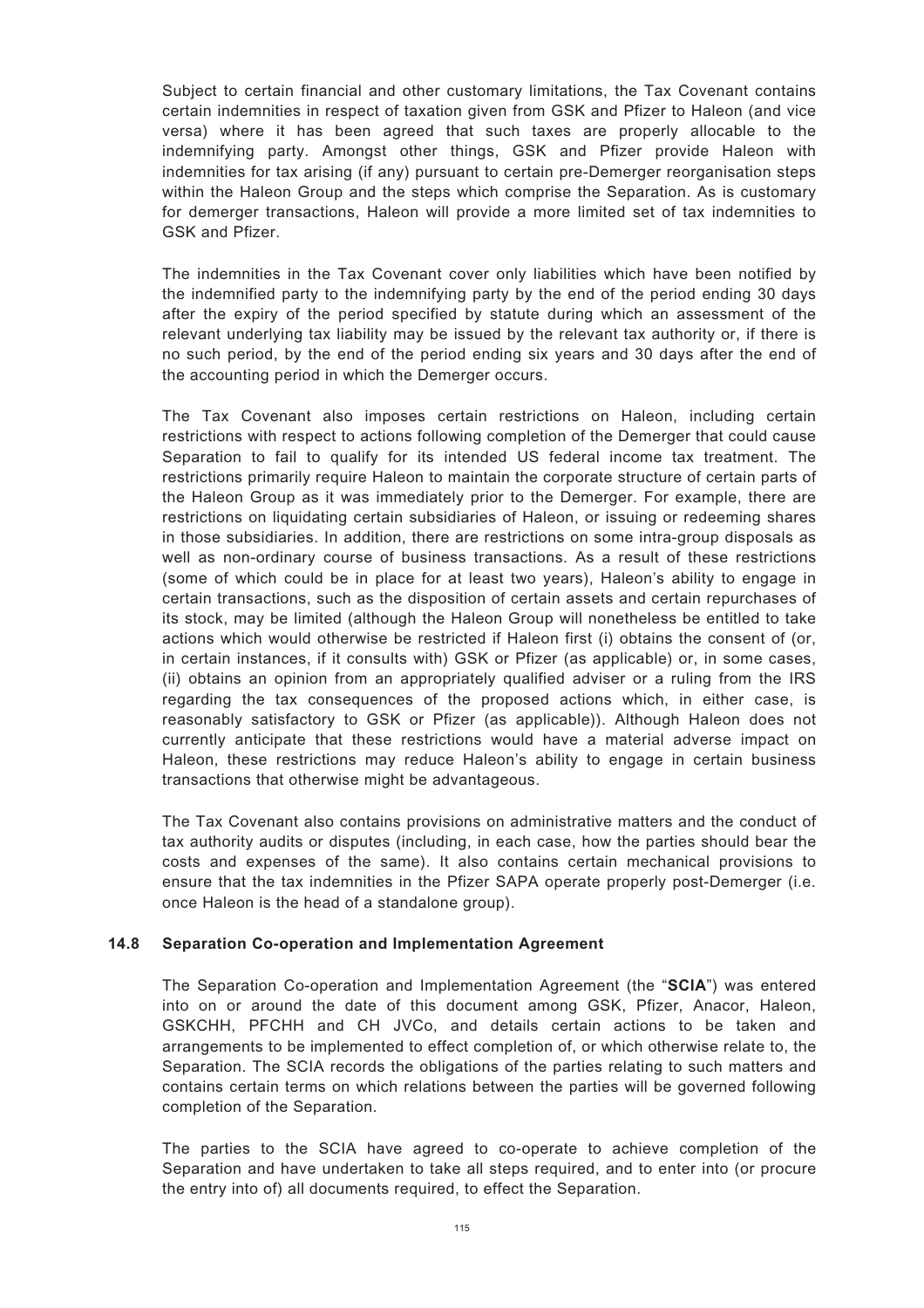The parties to the SCIA have agreed and acknowledged that GSK has, subject to the terms of the Pfizer SHA, the right in its absolute discretion by notice in writing to the other parties to the SCIA at any time prior to completion of the Demerger to abandon the Separation and, if GSK provides such notice, the SCIA shall automatically terminate.

The parties to the SCIA have agreed and acknowledged that they shall each take all actions that they are able to take (and shall procure so far as they are able to do so, that the members of each of their respective groups do the same), so that certain dividends to be declared and paid in connection with the Separation are so declared and paid prior to the commencement of the Demerger Completion Steps and, in respect of certain dividends, following receipt of certain regulatory approvals. In the event that any such dividends are in any respect defective or are susceptible to legal challenge, Haleon has agreed and has undertaken to take all possible lawful steps (including, without limitation, distributable reserves planning and management; rectification and ratification steps; and procuring that none of CH JVCo, GSKCHH or PFCHH or any other member of the Haleon Group take steps to seek recovery of prior dividend payments), such that any amounts received by any member of the GSK Group or any member of the Pfizer Group or to which they are entitled by way of dividend can be retained by the relevant member(s) of the GSK Group or the Pfizer Group (as applicable). Haleon has further agreed, subject to certain exceptions, to indemnify GSK, each member of the GSK Group, Pfizer and each member of the Pfizer Group from and against any and all liabilities and certain costs arising before, on, or after completion of the Separation in respect of: (i) any defect in, or any actual or potential claim, proceeding, suit or action brought by any member of the Haleon Group that arises out of or in connection with any of the relevant dividends; and (ii) any failure by Haleon to take all possible steps required by the SCIA to ensure that any amounts received by any member of the GSK Group or any member of the Pfizer Group by way of any relevant dividend can be retained by the relevant member(s) of the GSK Group and/or the Pfizer Group (as applicable).

The SCIA also sets out certain other rights and obligations of the parties relating to, among other things, information rights and confidentiality. Pursuant to the terms of the SCIA, Pfizer has certain rights to certain information regarding Haleon and the Haleon Group. Subject to certain exceptions, those rights will not apply if and when Pfizer and members of Pfizer's group cease to hold, in aggregate, Haleon Shares or Haleon ADSs in respect of such Haleon Shares representing at least ten per cent. of the Haleon Shares in issue (or the ordinary shares of any ultimate holding company thereof from time to time).

The parties to the SCIA have agreed that the Pfizer SHA shall terminate with effect from Admission (without prejudice to any rights or liabilities arising under the Pfizer SHA prior to such termination) and that, notwithstanding any provision of the Pfizer SHA, the provisions of the Pfizer SHA that are expressly stated to continue after termination of the Pfizer SHA shall not continue and, instead, certain of such provisions shall be set out or otherwise implemented in the SCIA or other documents to be entered into in connection with the Separation.

### **14.9 GSK Exchange Agreement**

See paragraph 15.1 of this Part 7 (*Additional Information*) below for a summary of the GSK Exchange Agreement.

#### **14.10 Sponsors' Agreement**

In connection with the Separation and the GSK Share Consolidation, GSK and the Joint Sponsors entered into a Sponsors' Agreement on or around the date of this document (the "**Sponsors' Agreement**"), pursuant to which:

(A) GSK appointed the Joint Sponsors as sponsors in connection with the Circular, and the Joint Sponsors accepted such appointment;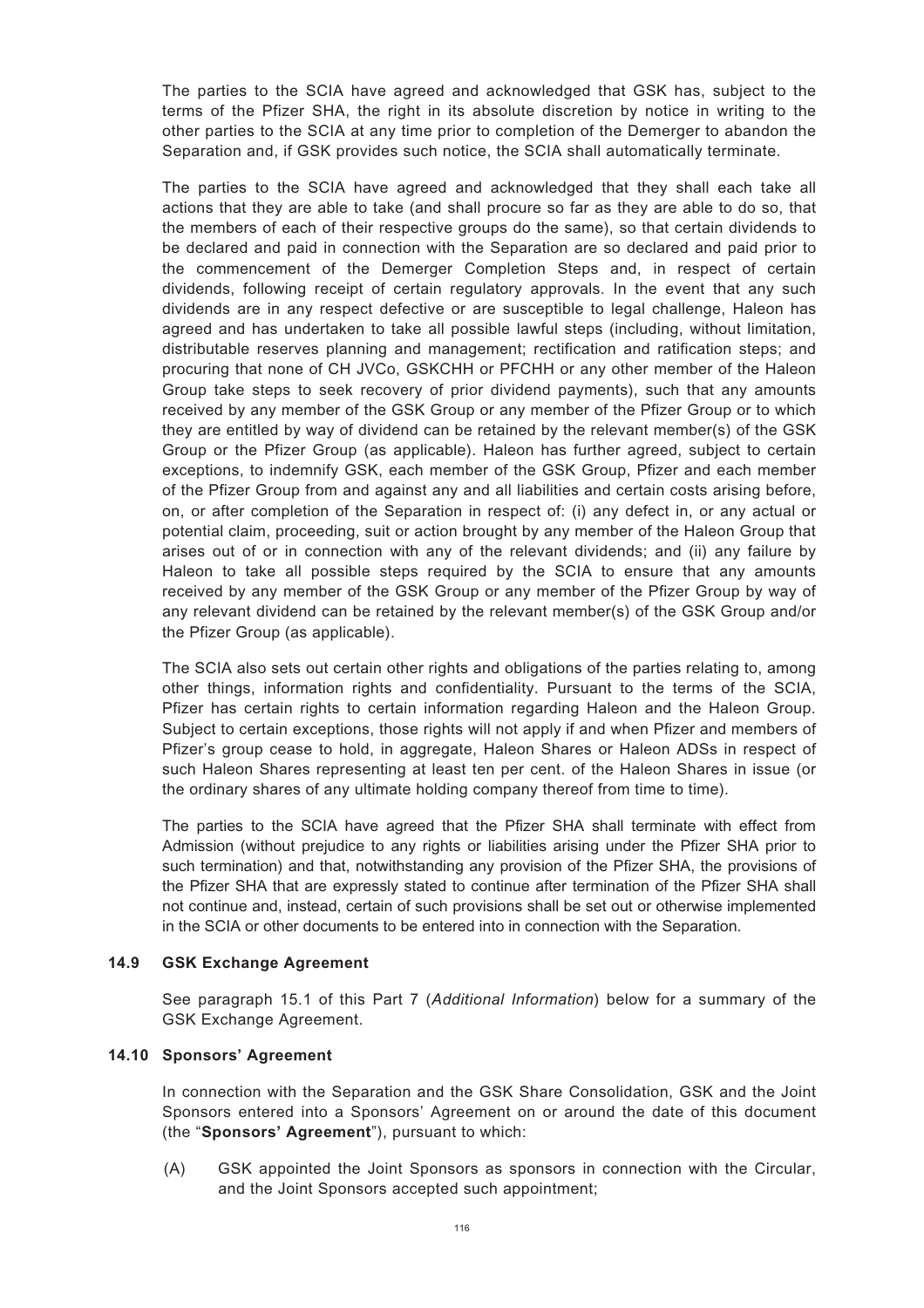- (B) the Joint Sponsors have been granted all powers, authorities and discretions which are necessary for or incidental to the performance of their responsibilities under the Listing Rules;
- (C) GSK has agreed to deliver certain documents to the Joint Sponsors relating to the Circular and the Joint Sponsors' responsibilities under the Listing Rules;
- (D) GSK has given customary representations, warranties, undertakings and indemnities to the Joint Sponsors; and
- (E) the Joint Sponsors have the right to terminate the Sponsors' Agreement in certain circumstances prior to the Separation becoming effective. These circumstances include (amongst others): (i) any statement in this document (and certain associated announcements) has become or is discovered to be untrue, inaccurate or misleading in a manner which is material in the context of the GSK Group, the Separation, the GSK Share Consolidation, and this document and certain associated announcements; and (ii) the breach by GSK of any of the warranties or undertakings contained in the Sponsors' Agreement where the effect of such breach, in the opinion of the Joint Sponsors (acting in good faith) is material in the context of the GSK Group, the Separation, the GSK Share Consolidation, this document and certain associated announcements or the Joint Sponsors' roles.

#### **14.11 Lock-up Deed**

On or around the date of this document, GSK, Pfizer, the SLPs (the "**Shareholder Parties**"), Citi and Morgan Stanley entered into a lock-up deed (the "**Lock-up Deed**"). Pursuant to the Lock-up Deed, the Haleon Shares are subject to certain lock-up arrangements on customary terms. In particular, subject to certain exceptions, the Lock-up Deed prohibits the offer, sale, lending, pledging or other disposal of Haleon Shares and ADSs in respect of such Haleon Shares by the Shareholder Parties (and requires each of the Shareholder Parties to further procure that each member of its corporate group likewise abides by the same restrictions) for a period commencing on completion of the Share Exchanges and ending on the day after the earlier of: (i) 10 November 2022; and (ii) the date of the first announcement by Haleon of a quarterly trading update for a quarterly period ending after 30 June 2022. The Lock-up Deed provides that the lock-up may be released during such period (which shall apply pro rata to the Pfizer Group, on the one hand, and the GSK Group (including the SLPs), on the other hand, in accordance with their relative ownership of Haleon Shares as of the date of the release) upon the mutual written agreement of Citi and Morgan Stanley. For the avoidance of doubt, any transfer or other disposition of Haleon Shares and Haleon ADSs in respect of such Haleon Shares that occurs during any release from the lock-up restrictions pursuant to the Lock-up Deed or after the lock-up period shall be subject to the terms of the Orderly Marketing Agreement.

#### **14.12 Transition Services Agreement**

In connection with the Separation, GlaxoSmithKline Services Unlimited, GlaxoSmithKline LLC, GlaxoSmithKline Consumer Healthcare (Overseas) Limited and GlaxoSmithKline Consumer Healthcare Holdings (US) LLC entered into a Transition Services Agreement on or around the date of this document (the "**Transition Services Agreement**"), pursuant to which each group will provide limited services to the other on commercial terms and on an arms' length basis for a transitional period, effective from completion of the Demerger.

Under the Transition Services Agreement, the GSK Group will provide services to the Haleon Group including: (i) the continued provision of and access to technology applications and platforms; (ii) the continued provision of various back office services and support across finance, facilities and office space; (iii) supply chain (including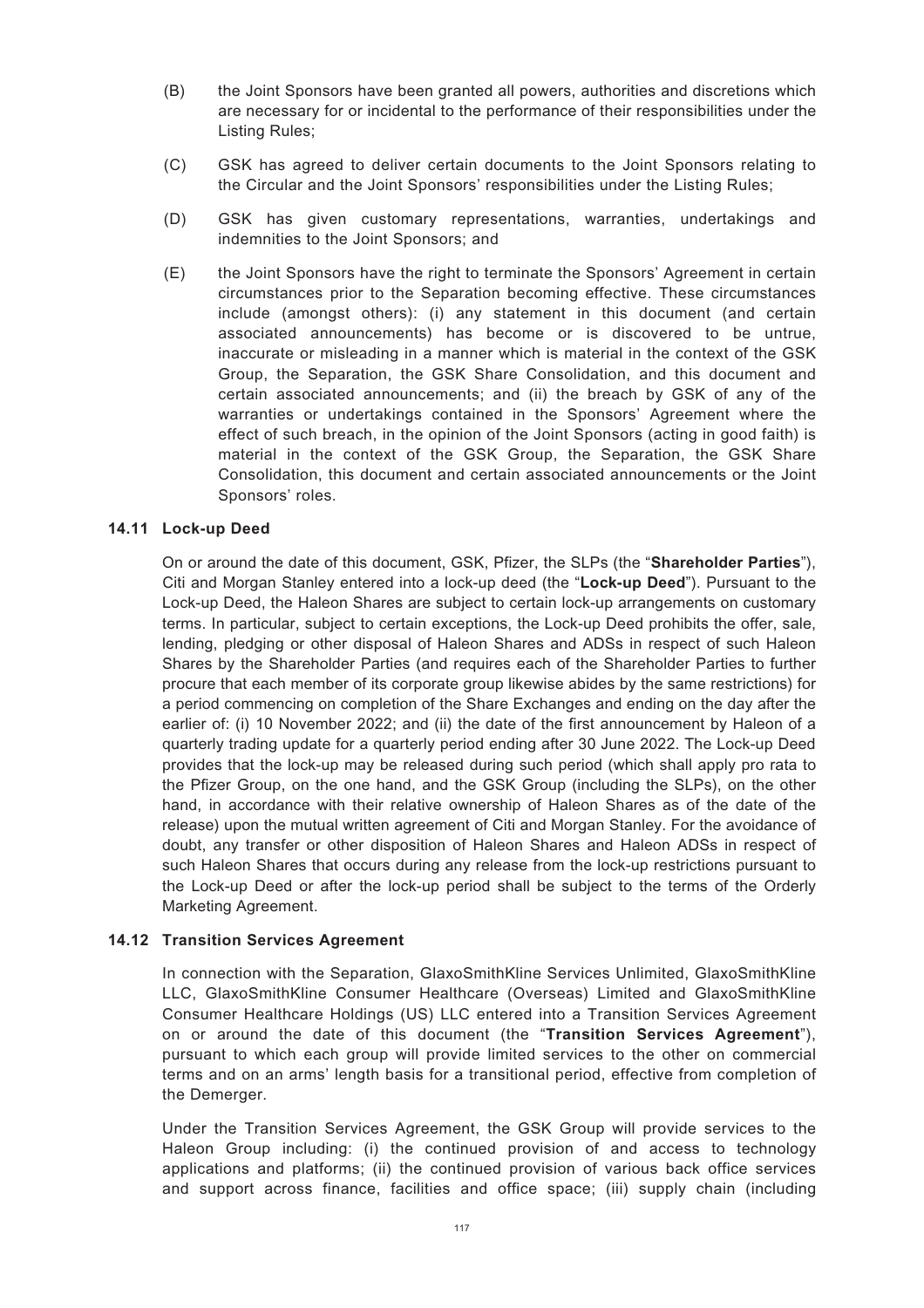quality, warehouse, distribution and logistics support); and (iv) certain other services, including regulatory compliance and pharmacovigilance. The Haleon Group will also provide certain limited reverse services to the GSK Group.

#### *Term and Termination*

The Transition Services Agreement provides that the majority of services will be provided for a fixed period of not more than 12 months, and certain services may be extended subject to certain conditions. No fixed period service will continue beyond 24 months unless an extension is required as a result of force majeure, the service provider's material breach, applicable law or an act or omission of a regulator. For event-based services, which are linked to an external trigger / event, the default position is that the service will be provided until such trigger / event occurs, plus an additional tail period of up to 6 months. These services can be extended for a period equalling 6 months (less the duration of any tail period).

The service recipient under the Transition Services Agreement may, with respect to any service, terminate (in whole or in part) such service: (a) for convenience upon giving at least 90 days' notice to the service provider (such early termination may be subject to early termination costs); and (b) for services provided in connection with a delayed asset (i.e. an asset used by the service recipient to conduct the Consumer Healthcare Business as at the Demerger but which has not yet been transferred to the service recipient on the effective date of the Transition Services Agreement) provided 60 days' notice is given to the service provider. The service provider may terminate a service (in whole or in part) in the event its contract with a subcontractor who provides the service is terminated. In addition, if a force majeure event arises, then where the service recipient has obtained the affected service(s) from a substitute source, the service recipient may terminate the agreement in respect of such affected service(s) if the service recipient wishes to continue with such substitute source, with the relevant exit costs under the applicable work package being paid to the service provider on termination.

Either the service provider or the service recipient may terminate the Transition Services Agreement upon prior written notice (in the case of limb (ii), of at least 90 days wherever possible) to the other party if: (i) the other party has materially breached or materially failed to perform any of its obligations under the agreement, and such breach has not been remedied within a cure period of at least 45 days after receipt of written notice of such failure by the non-breaching party; or (ii) the other party suffers an insolvency event. GlaxoSmithKline Services Unlimited is not entitled to terminate the agreement due to any non-compliance of the Consumer Healthcare Business with certain policies, procedures and practices of the service provider or its affiliates or applicable laws before the effective date of the Transition Services Agreement or any circumstances or conditions with respect to the Consumer Healthcare Business that existed prior to the effective date of the Transition Services Agreement, provided that GlaxoSmithKline Consumer Healthcare (Overseas) Limited must use all reasonable endeavours to remediate such noncompliance or conditions or circumstances.

#### *Indemnities*

Pursuant to the Transition Services Agreement, the service provider has agreed to indemnify the service recipient and its affiliates in respect of losses resulting from the fraud, gross negligence or wilful misconduct of the service provider or the service provider's affiliates and subcontractors and certain liabilities relating to service provider employees.

Pursuant to the Transition Services Agreement, the service recipient has agreed to indemnify the service provider in respect of losses resulting from the provision of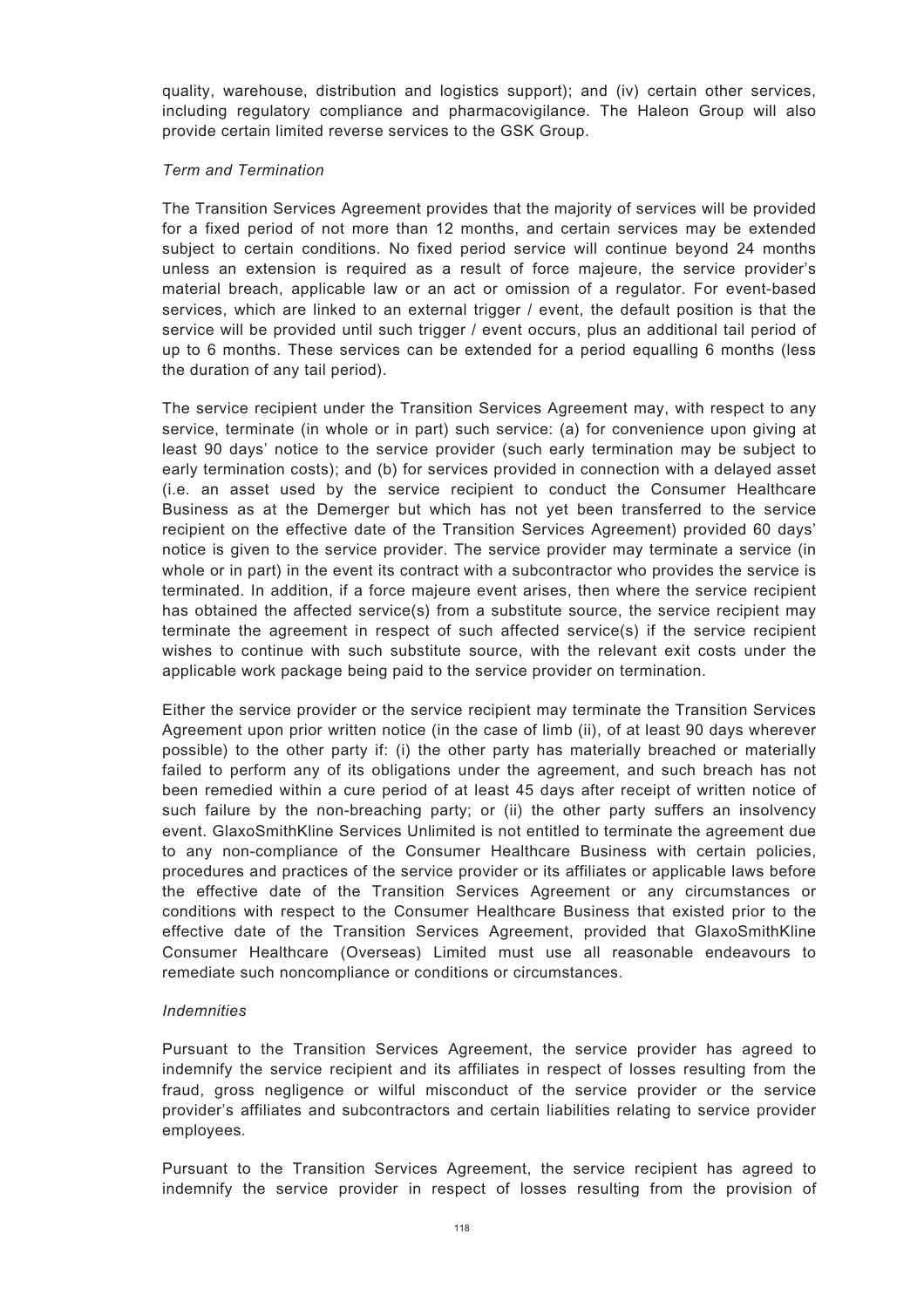services under the Transition Services Agreement, except where such losses result from: (i) the fraud, gross negligence or wilful misconduct of the service provider or the service provider's affiliates or subcontractors; (ii) a breach of the Transition Services Agreement or local country agreements by the service provider or the service provider's affiliates or subcontractors; (iii) certain liabilities relating to service provider employees; or (iv) any third party intellectual property violation resulting from the service provider not seeking a required consent.

# **14.13 Manufacturing and Supply Agreements**

In connection with the Separation, each of GlaxoSmithKline Trading Services Limited and GlaxoSmithKline Consumer Trading Services Limited entered into two separate (but mirrored in all material respects) Manufacturing and Supply Agreements with the other on or around the date of this document (each a "**Manufacturing and Supply Agreement**" and together, the "**Manufacturing and Supply Agreements**"). Pursuant to each Manufacturing and Supply Agreement, one party will, to the extent required, supply the other with pharmaceutical or Consumer Healthcare Products (as the case may be) from the relevant manufacturing sites owned by each group after the Demerger on commercial terms and on an arms' length basis.

Each Manufacturing and Supply Agreement provides for the supply of pharmaceutical or Consumer Healthcare Products (as applicable) from the relevant sites at which the same products were manufactured prior to the Demerger and which have not transferred to the relevant party that requires receipt of the supply. The products will either be supplied on a full service or toll / consignment basis, with pricing subject to: (i) a margin applied to the standard cost (in the case of full service) or conversion cost (in the case of toll / consignment); and (ii) an annual price review and an annual payment, if net costs for materials and freight have increased.

### *Term and Termination*

Each Manufacturing and Supply Agreement will run for an initial period of five years, with a potential extension for 12 months and otherwise, by agreement, terminable for convenience from year three, by either party, upon: (i) with respect to the GlaxoSmithKline Trading Services Limited to GlaxoSmithKline Consumer Trading Services Limited Manufacturing and Supply Agreement, giving 18 months' written notice; and (ii) with respect to the GlaxoSmithKline Consumer Trading Services Limited to GlaxoSmithKline Trading Services Limited Manufacturing and Supply Agreement, giving 24 months' written notice. Each party may otherwise terminate the agreement immediately: (i) in whole or in part (including on a product-by-product basis) at any time by mutual written agreement; (ii) for the other party's material breach of the agreement or applicable law, which if capable of remedy, is not remedied within a cure period of 30 days; (iii) where the other party has failed to comply with anti-bribery and corruption requirements; (iv) if the other party suffers an insolvency event; (v) if a force majeure circumstance arises; or (vi) in respect of a specific product and relevant territory if: (x) the marketing authorisation for such product is revoked by a governmental entity due to a health, safety or efficacy concern; or (y) any governmental entity intervenes to prevent manufacture of that product for a significant technical or regulatory reason.

### *Warranties and Indemnities*

Each Manufacturing and Supply Agreement contains customary warranty and indemnity provisions.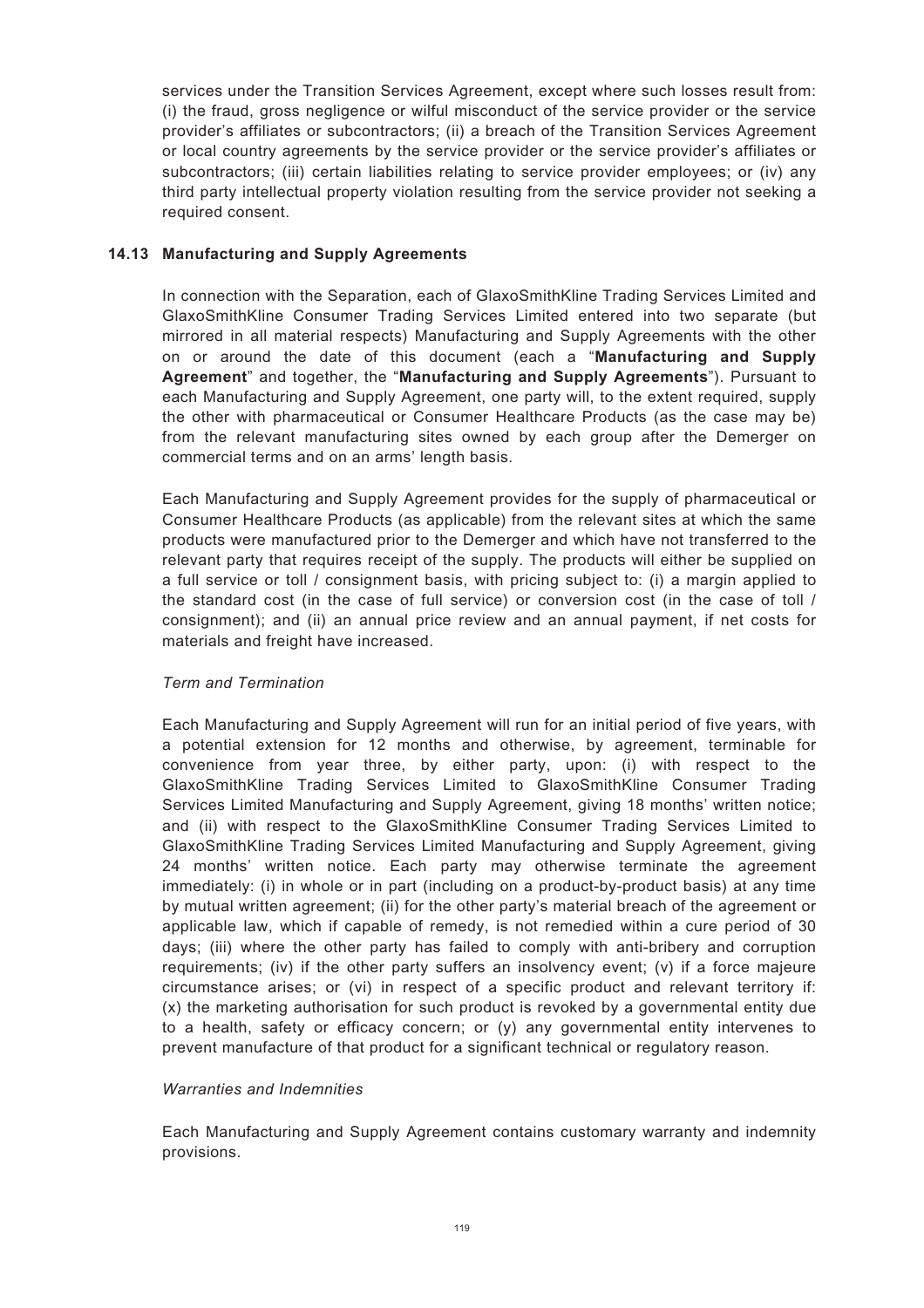## **14.14 Orderly Marketing Agreement and OMA Side Letter**

On or around the date of this document, GSK, Pfizer, and the SLPs entered into an orderly marketing agreement (the "**Orderly Marketing Agreement**"). The principal purpose of the Orderly Marketing Agreement is to regulate sales of Haleon Shares and ADSs in respect of such Haleon Shares by the parties after Admission, including ensuring that, where one party proposes to sell Haleon Shares, the other parties have the opportunity to participate in any such sale, subject to certain exceptions.

The key terms of the Orderly Marketing Agreement are as follows:

- (A) The parties have each undertaken that they shall (and shall procure that their respective associates shall), unless otherwise agreed, not sell any Haleon Shares (which, for the purposes of paragraphs 14.14(A) through 14.14(F), shall be deemed to include Haleon ADSs and, for the avoidance of doubt, shall not include the Non-Voting Preference Shares) without following the procedures set out in the Orderly Marketing Agreement, other than in the case of certain excluded sales. The agreement requires Pfizer to give notice to GSK (where Pfizer and/or its associates are proposing to sell Haleon Shares) and GSK to give notice to Pfizer (where GSK, one or more of the SLPs and/or their respective associates are proposing to sell Haleon Shares) (any such notice being a "**Sale Notice**", and the parties intending to sell Haleon Shares specified in such notice the "**Proposing Shareholders**") of any such proposed new sale of Haleon Shares (each such proposed sale being a "**Sale Tranche**") in order to give the other parties the opportunity to participate in the proposed Sale Tranche on the same terms. This arrangement applies equally to bookbuilt sales and placings as to private sales.
- (B) Where one or more parties and/or their associates elect to participate in a Sale Tranche (those parties being "**Participating Shareholders**"), they are entitled to sell Haleon Shares as part of the Sale Tranche, up to a maximum number of Haleon Shares determined as described in paragraphs 14.14(C) to 14.14(F) (inclusive) below. For all calculations of entitlements to sell Haleon Shares under the Orderly Marketing Agreement, the Haleon Shares held by GSK and its associates are aggregated with those held by the SLPs and their respective associates and all references in paragraphs 14.14(C) to 14.14(F) (inclusive) to GSK's associates include the SLPs and their respective associates.
- (C) The extent of a party's right to participate in sales of Haleon Shares as part of any Sale Tranche depends upon whether the following conditions have been satisfied by the time of that Sale Tranche:
	- (i) at least two separate Sale Tranches, have been completed (regardless of the parties that participated in any such Sale Tranches); and
	- (ii) the Sale Tranche(s) completed as at the date on which the new Sale Tranche is proposed (together, the "**Completed Sale Tranches**") have resulted in GSK and/or its associates receiving, in aggregate, net proceeds of not less than £1 billion or would have resulted in this threshold being met if GSK and/or its associates had participated in each Completed Sale Tranche to the fullest extent permitted under the terms of the Orderly Marketing Agreement,

(together, the "**Allocation Basis Change Conditions**").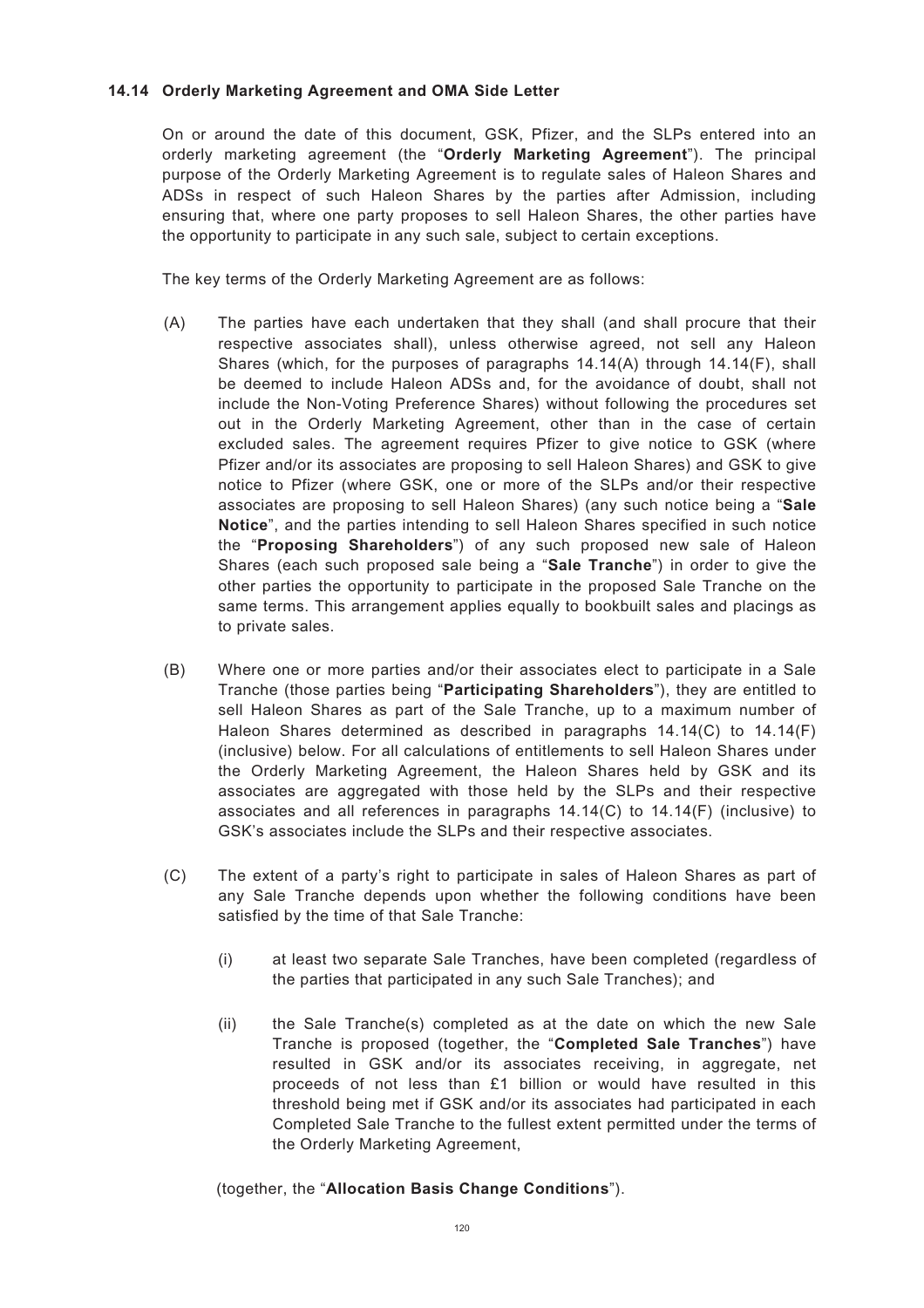- (D) For Sale Tranches prior to satisfaction of the Allocation Basis Change Conditions, Pfizer (together with its associates) and GSK (together with its associates) are each entitled to participate in each Sale Tranche pro rata to their respective holdings of Haleon Shares as at the date of the relevant Sale Notice (the "**Initial Allocation**") subject (where relevant) to the additional arrangements described in paragraph 14.14(F) below.
- (E) For Sale Tranches following satisfaction of the Allocation Basis Change Conditions, the parties' respective entitlements to participate are allocated such that Pfizer (together with its associates) may sell Haleon Shares representing up to eighty per cent. (80%) of the Sale Tranche, with the remaining twenty per cent. (20%) being allocated to GSK (together with its associates) (the "**Revised Allocation**").
- (F) If the Allocation Basis Change Conditions are not satisfied prior to a particular Sale Tranche, but such Sale Tranche would (taken together with any Completed Sale Tranches) result in GSK and/or its associates receiving, in aggregate, net proceeds from sales of Haleon Shares in excess of £2 billion (the "**GSK Proceeds Cap**") on the notional basis that GSK and/or its associates were to participate in such Sale Tranche, and had participated in each Completed Sale Tranche, to the full extent permitted under the terms of the Orderly Marketing Agreement (such excess over the GSK Proceeds Cap being the "**Excess Proceeds**") then, as regards that Sale Tranche, the parties respective entitlements to participate are allocated:
	- (i) in line with the Initial Allocation until such point as the GSK Proceeds Cap would be reached on the basis set out above; and
	- (ii) as regards any remaining portion of the Sale Tranche, in line with the Revised Allocation.
- (G) Where only the Proposing Shareholders are participating in a Sale Tranche, the parties other than the Proposing Shareholders are prohibited from selling any Haleon Shares for a period of 20 business days from the date of the relevant Sale Notice and are required to agree to any additional prohibitions on selling their Haleon Shares on the same terms as are required of the Proposing Shareholders by any financial intermediaries facilitating the proposed Sale Tranche, up to a maximum lock-up period of 90 days from the date of completion of the relevant sales.
- (H) For a bookbuilt sale or placing, the Proposing Shareholders and, if relevant, the Participating Shareholders are required to cooperate with each other in selecting the underwriter(s), bookrunner(s) and/or other adviser(s) (as required) to manage and execute a proposed Sale Tranche on the best overall terms and conditions. Where no agreement is reached, the Proposing Shareholders (acting together) are entitled to appoint one financial intermediary and the Participating Shareholders (acting together) are entitled to appoint a second financial intermediary. If the Haleon Shares to be sold by the Participating Shareholders represent, in aggregate, less than fifteen per cent. (15%) of the aggregate Haleon Shares to be sold pursuant to the Sale Tranche, the Proposing Shareholders are entitled to appoint all of the financial intermediaries.
- (I) For a bookbuilt sale or placing, the Participating Shareholders are required to cooperate in good faith to determine the maximum number of Haleon Shares to be sold as part of a Sale Tranche and the appropriate terms, including by taking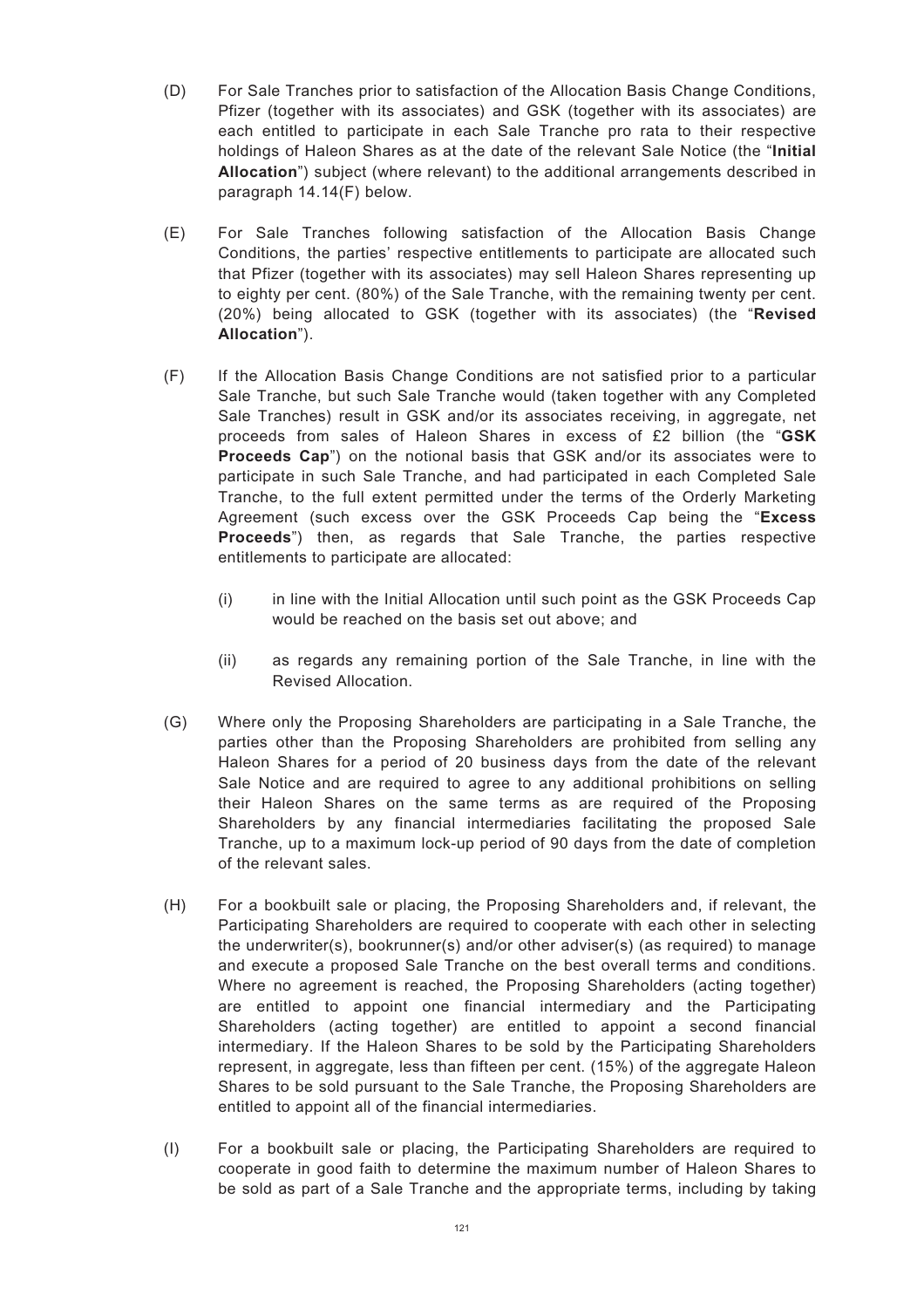into account the advice of any financial intermediaries. If the financial intermediaries recommend a reduction in the total number of Haleon Shares to be sold then this reduction is applied to the Participating Shareholders so as to preserve the allocation of sales as set out above in this paragraph 14.14.

- (J) Unless extended by written agreement between the parties, the Orderly Marketing Agreement terminates upon the earlier to occur of: (i) Pfizer and its associates holding, in aggregate, less than five per cent. (5%) of Haleon's ordinary share capital; and (ii) GSK, the SLPs and their respective associates holding, in the aggregate, less than five per cent. (5%) of Haleon's ordinary share capital.
- (K) The agreement provides for GSK to act on behalf of GSK's associates and the SLPs in respect of: (i) sales of Haleon Shares by GSK's associates and/or the SLPs; and (ii) any sales of Haleon Shares notified by Pfizer in which GSK's associates and/or the SLPs may wish to participate. The SLPs are entitled, acting together, to nominate one of their number to act on their behalf in place of GSK for the purposes of exercising rights under the agreement. The agreement provides for Pfizer to act on behalf of its associates in the same way and allows Pfizer to nominate one of its associates to replace it in that role.

A side letter to the Orderly Marketing Agreement between GSK and the SLPs was entered into on or around the date of this document (the "**OMA Side Letter**"). As noted above, each of the SLPs are treated as a member of GSK's group for the purposes of the capacity allocation provisions in the Orderly Marketing Agreement, and the SLPs accordingly exercise share sale and tag along rights under the Orderly Marketing Agreement through GSK as a single point of contact. The principal purpose of the OMA Side Letter is to determine how share sale and tag along rights in respect of sales of Haleon Shares are allocated as between GSK and the SLPs. Under the terms of the OMA Side Letter, for so long as one or more of the Proceeds Thresholds is outstanding and an SLP wishes to participate in a proposed sale of Haleon Shares (as regulated under the Orderly Marketing Agreement), the following allocation principles apply: (i) that SLP will have priority over GSK until its applicable Proceeds Threshold has been met; and (ii) the SLPs will be entitled to participate in sales of Haleon Shares pro rata by reference to the applicable Proceeds Threshold. After all of the Proceeds Thresholds have been reached, GSK will have full discretion over the process of deciding how sales of Haleon Shares should be allocated as between GSK and the SLPs.

### **14.15 SLP Agreements**

On Friday 25 March 2022, GSK transferred 7,004 GSKCHH C Ordinary Shares (representing 11.03 per cent. (in aggregate) of GSK's interest in GSKCHH) to three SLPs, each of which provides a funding mechanism for a separate GSK UK Pension Scheme, and amended and restated limited partnership agreements were entered into in respect of each SLP on the same date, as follows: (i) an amended and restated limited partnership agreement between GSK GP 1 Limited (as general partner), GSK LP Limited (as initial limited partner) and the trustee of the GSK Pension Scheme (as limited partner), in respect of SLP1; (ii) an amended and restated limited partnership agreement between GSK GP 1 Limited (as general partner), GSK LP Limited (as initial limited partner) and the trustee of the GSK Pension Fund (as limited partner), in respect of SLP2; and (iii) an amended and restated limited partnership agreement between GSK GP 2 Limited (as general partner), GSK LP Limited (as initial limited partner) and the trustee of the SmithKline Beecham Pension Plan (as limited partner), in respect of SLP3. The key terms of these agreements are set out below.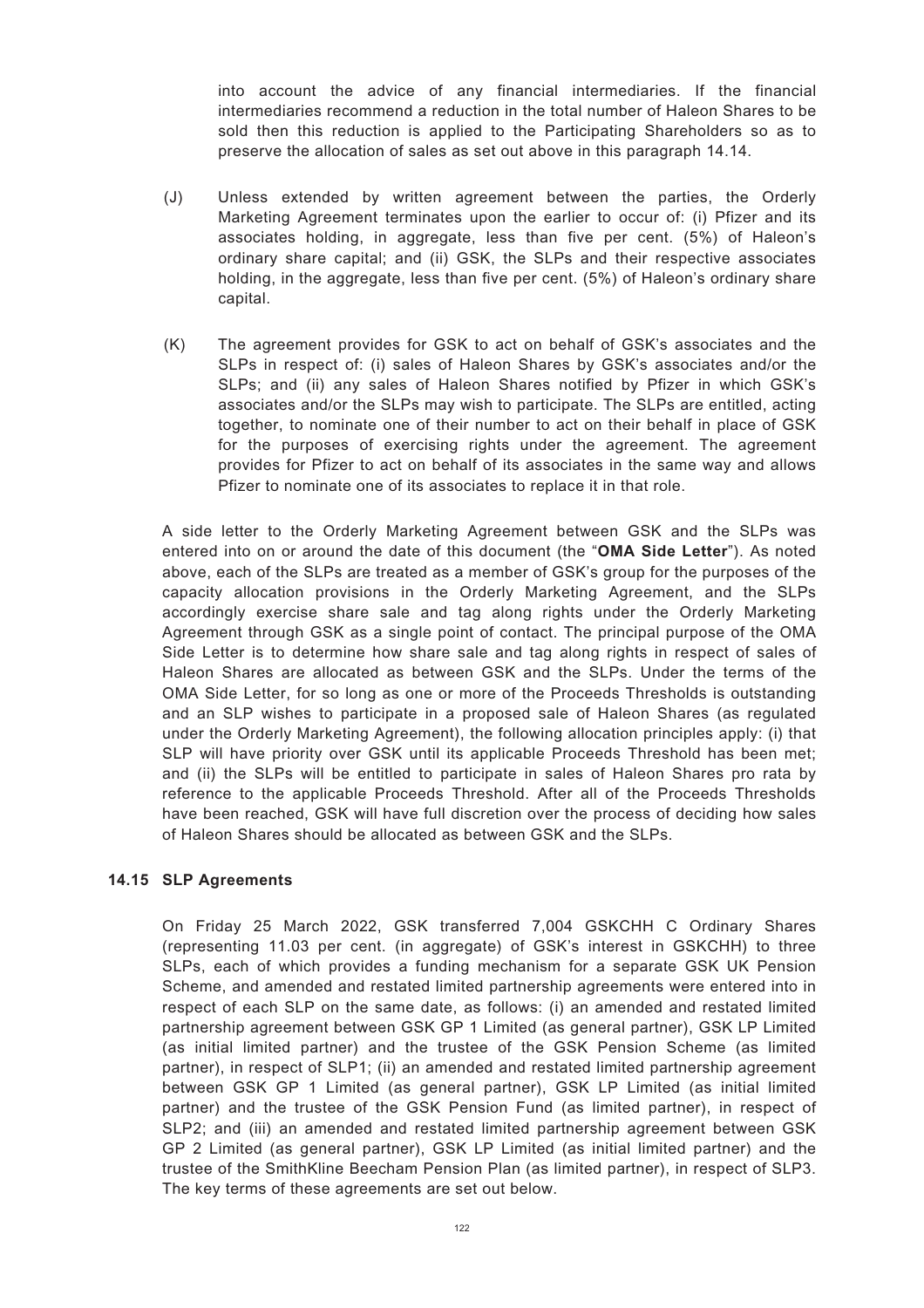#### *Pre-Separation*

Each SLP will be a Scottish private fund limited partnership with a GSK-controlled special purpose vehicle as general partner, and a GSK group company and the trustee of the respective GSK UK Pension Scheme as limited partners. During the period between Friday 25 March 2022 and Separation (the "**Interregnum**"), each of the SLPs will be a passive party in the holding structure above the CH JVCo, but will be entitled to ordinary dividends from GSKCHH that are paid during the Interregnum other than one specific special dividend which will be funded by the Pre-Demerger Dividend and will be paid by GSKCHH to GSK only. If there is a default event relating to GSK (defined as (i) a GSK insolvency event, (ii) a non-payment event or (iii) a material breach of the transaction documentation which has a material adverse effect on the trustee of a GSK UK Pension Scheme, in the case of (ii) and (iii) which is not remedied by GSK) (a "**Default Event**") prior to completion of the Separation, then a trustee of a GSK UK Pension Scheme will have the ability to take control of the relevant SLP in order to realise the value of that SLP's applicable portion of GSKCHH C Ordinary Shares, up to the value of the Proceeds Threshold.

The Proceeds Thresholds agreed between GSK and the respective GSK UK Pension Schemes' trustees are £627.2 million for the GSK Pension Scheme, £323.0 million for the GSK Pension Fund and £130.1 million for the SmithKline Beecham Pension Plan (such amount for each GSK UK Pension Scheme being the "**Principal Amount**"), in each case as increased by an amount representing notional interest on the remaining balance of the Principal Amount from time to time and assuming certain documents apportioning liabilities of the existing Haleon employer to the GSK Group take effect.**<sup>7</sup>**

As part of the steps relating to the Demerger and Separation, the SLPs will transfer their applicable portion of GSKCHH C Ordinary Shares to Haleon in consideration for shares in Haleon.

### *Post-Separation*

For a period of 18 months following the Separation, a subsidiary of GSK (acting as the General Partner of each SLP) will have the ability to liquidate the Haleon Shares held by the relevant SLP for cash (and to determine the timing, mechanism and terms of such sales), subject to: (i) the terms of the Lock-up Deed, a summary of which is set out at paragraph 14.11 of Part 7 (*Additional Information*) (and any customary secondary lock-up periods agreed in connection with the sales);**<sup>8</sup>** and (ii) the terms of the Orderly Marketing Agreement and the OMA Side Letter, a summary of which is set out at paragraph 14.14 of Part 7 (*Additional Information*) (together, the "**Sale Restrictions**").

Each GSK UK Pension Scheme, through its SLP interest, will be entitled to receive a distribution from that SLP in an amount equal to the net proceeds of such sales of Haleon Shares and to dividend income received on the Haleon Shares (and, during the Interregnum, the GSKCHH C Ordinary Shares), until it has received an aggregate amount equal to the Proceeds Threshold. However, if a GSK UK Pension Scheme does not receive aggregate cash equal to the Proceeds Threshold within 18 months after Separation, then the trustee of that GSK UK Pension Scheme will have the ability to require the SLP to instruct a broker to liquidate any remaining Haleon Shares on behalf of the SLP in accordance with an agreed mandate (which will be subject to the Sale Restrictions). If a GSK UK Pension Scheme does not receive aggregate cash equal to the Proceeds Threshold within 24 months after Separation, then the trustee of that GSK

**<sup>7</sup>** If these documents do not take effect, the Proceeds Thresholds would be £625.2 million, £322.8 million and £125.1 million respectively.

**<sup>8</sup>** Subject to any agreement between the parties to permit earlier sales.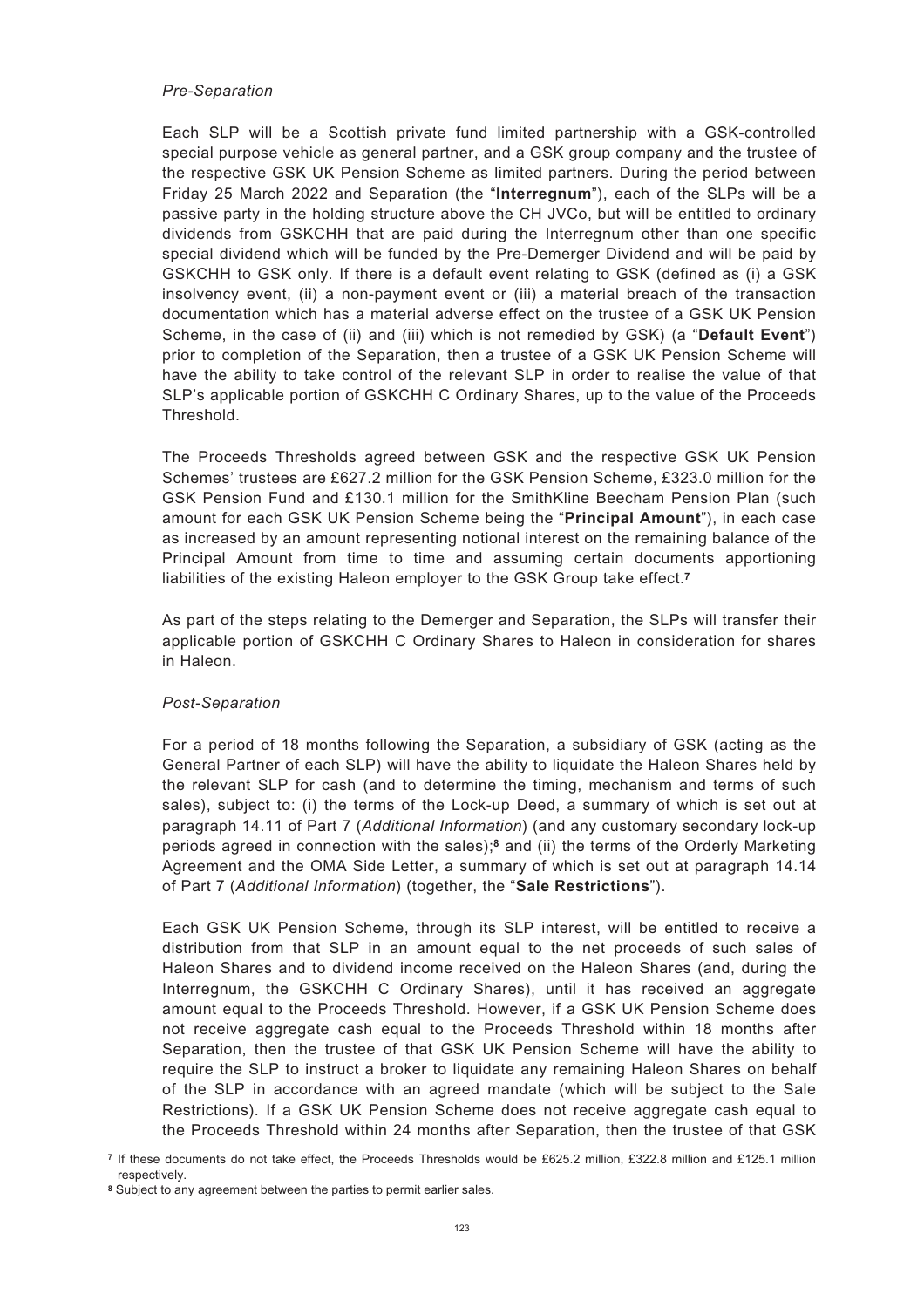UK Pension Scheme will have the ability to require the SLP to liquidate any remaining Haleon Shares (subject to the Sale Restrictions) and distribute proceeds up to the value of the Proceeds Threshold. If there is a Default Event prior to the Proceeds Threshold being reached, then a trustee of a GSK UK Pension Scheme will have the ability to take control of the relevant SLP in order to realise the value of that SLP's applicable portion of Haleon Shares, up to the value of the Proceeds Threshold.

To provide security to the trustees of the GSK UK Pension Schemes, the number of Haleon Shares that each SLP will hold on Separation has been set at a level such that their market value is expected to significantly exceed the Proceeds Threshold applicable to that SLP. Once the Proceeds Thresholds have been reached, the General Partner of each of the SLPs is then entitled to sell the remaining Haleon Shares held by the SLP and distribute the proceeds to GSK.

# **14.16 Registration Rights Agreement**

The Registration Rights Agreement (the "**Registration Rights Agreement**") was entered into on or around the date of this document among GSK, Pfizer, Haleon and the SLPs. GSK, Pfizer and the SLPs, together with their respective affiliates, successors or permitted assigns, to the extent they are holders or beneficial owners of Haleon's registrable securities, are referred to in the Registration Rights Agreement as "Holders". Haleon's registrable securities include all shares and ADSs held by the Holders in Haleon after Separation and equity securities issued in exchange or replacement thereof.

The Registration Rights Agreement provides for certain demand and piggyback registration rights to the Holders. Pursuant to the demand registration rights:

- (A) Haleon shall, no later than 60 calendar days after Separation, file with the SEC a shelf registration statement covering the resale under the US Exchange Act of all registrable securities and shall use its reasonable best efforts to have such shelf registration statement declared effective no later than the earlier of: (i) 90 calendar days following Separation if the SEC elects to "review" the shelf registration statement; and (ii) 10 business days after Haleon is notified by the SEC that such shelf registration statement will not be "reviewed" or will not be subject to further review;
- (B) following the expiration of the lock-up restrictions in the Lock-up Deed, each Holder shall have the right to sell any part of its registrable securities in an underwritten offering pursuant to the shelf registration statement (the "**Shelf Underwriting**") by delivering a written request to Haleon. Haleon shall give notice of such request to the Holders of other registrable securities registered on the shelf registration statement, and, subject to certain limitations, include in the Shelf Underwriting the registrable securities of the other requesting Holders;
- (C) if, following the expiration of the lock-up restrictions in the Lock-up Deed, the shelf registration statement is not available for use by the Holders, each Holder may require Haleon to file one or more registration statements covering all or any part of its registrable securities, subject to certain limitations. Haleon shall use its reasonable best efforts to file or confidentially submit with the SEC the registration statement no later than 60 days from receipt of request from the Holder if the registration is on Form F-1 or Form S-1 (or 30 days if the registration is on Form F-3 or Form S-3); and
- (D) the Registration Rights Agreement includes customary provisions that permit Haleon to postpone filing or confidentially submitting a registration statement, or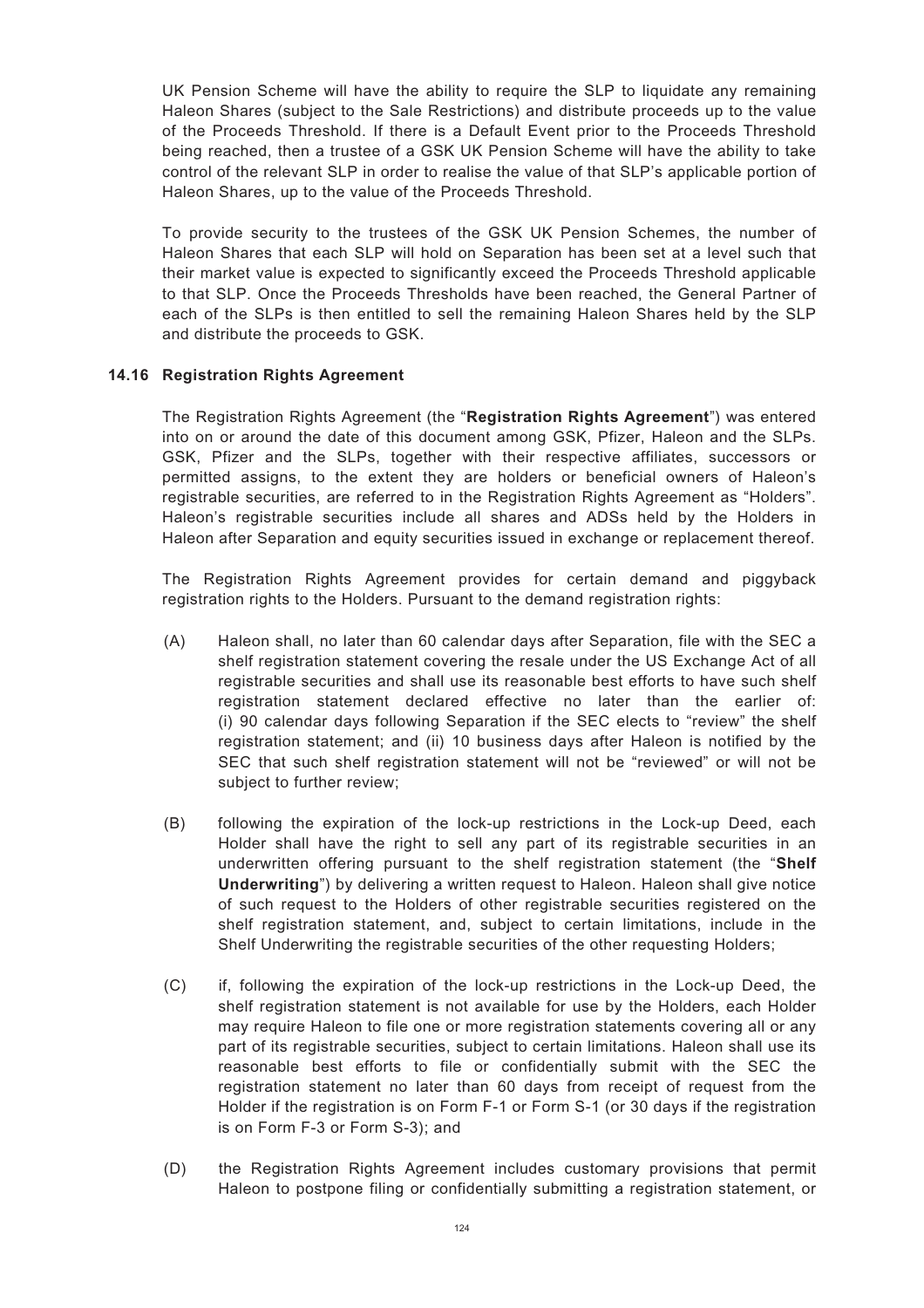if a registration statement has been filed or confidentially submitted, suspend use of, or withdraw, such registration statement for a limited duration to avoid disclosing material non-public information in certain circumstances.

Pursuant to the piggyback registration right, if Haleon registers any of its equity securities for its own account or for the account of any other shareholder under the US Securities Act, Haleon shall give written notice of its intention to do so to each of the Holders of record of registrable securities. Upon the written request from a Holder, Haleon shall, subject to certain limitations, use its reasonable best efforts to cause such Holder's registrable securities to be registered under the US Securities Act.

The Registration Rights Agreement requires Haleon to provide a standard indemnity to the Holders against any claims relating to any untrue statement of a material fact (or omission of a material fact) in any registration statement, a prospectus or the information conveyed by Haleon to any purchaser at the time of the sale to such purchaser, or any violation by Haleon of applicable law. The Registration Rights Agreement also requires each Holder to indemnify Haleon, subject to certain limitations and with an opportunity to cure, with respect to any untrue statement of a material fact (or omission of a material fact) in any registration statement or prospectus, if such statement or omission was made in reliance upon and in strict conformity with written information furnished to Haleon by such Holder specifically for the use therein.

The Registration Rights Agreement requires Haleon to pay all expenses associated with the registration of the registrable securities under the Registration Rights Agreement, but excluding transfer taxes and commissions payable in an underwritten offering, which will be payable by the Holders.

### **14.17 Global Settlement and Licence Agreement**

GSK entered into a global settlement and a patent licence agreement dated Tuesday 1 February 2022 (the "**Global Settlement and Licence Agreement**") with ViiV, Shionogi and Gilead in relation to certain patent infringement litigation concerning ViiV's patents relating to dolutegravir, an antiretroviral medication used, together with other medicines, to treat HIV. ViiV, GSK and Shionogi alleged that Gilead's Biktarvy, a triple combination HIV medicine containing the HIV integrase inhibitor bictegravir, tenofovir alafenamide and emtricitabine, infringed certain of their patents relating to dolutegravir. ViiV is a global specialist HIV company which is majority-owned by GSK.

As a result of entering into the Global Settlement and Licence Agreement, such patent infringement litigation between GSK, Shionogi and Gilead will be discontinued in the US, UK, France, Ireland, Germany, Japan, Korea, Australia, and Canada. In addition, Gilead has been granted a worldwide licence to certain ViiV patents relating to dolutegravir and a covenant not to enforce any patents controlled by ViiV, GSK or Shionogi against Gilead in connection with any past or future claims of infringement relating to Biktarvy. ViiV, GSK and Shionogi have also agreed not to enforce their patents against any future product containing bictegravir, to the extent that the patent enforcement relates to the bictegravir component of the product.

Under the Global Settlement and Licence Agreement, ViiV received an upfront payment of \$1.25 billion in February 2022 and will receive a 3 per cent. royalty on all future US sales of Biktarvy and in respect of the bictegravir component of any other future bictegravir-containing products sold in the US.

The royalties will be payable by Gilead to ViiV from Tuesday 1 February 2022 until the expiry of ViiV's U.S. Patent No. 8,129,385 on 5 October 2027. Gilead's obligation to pay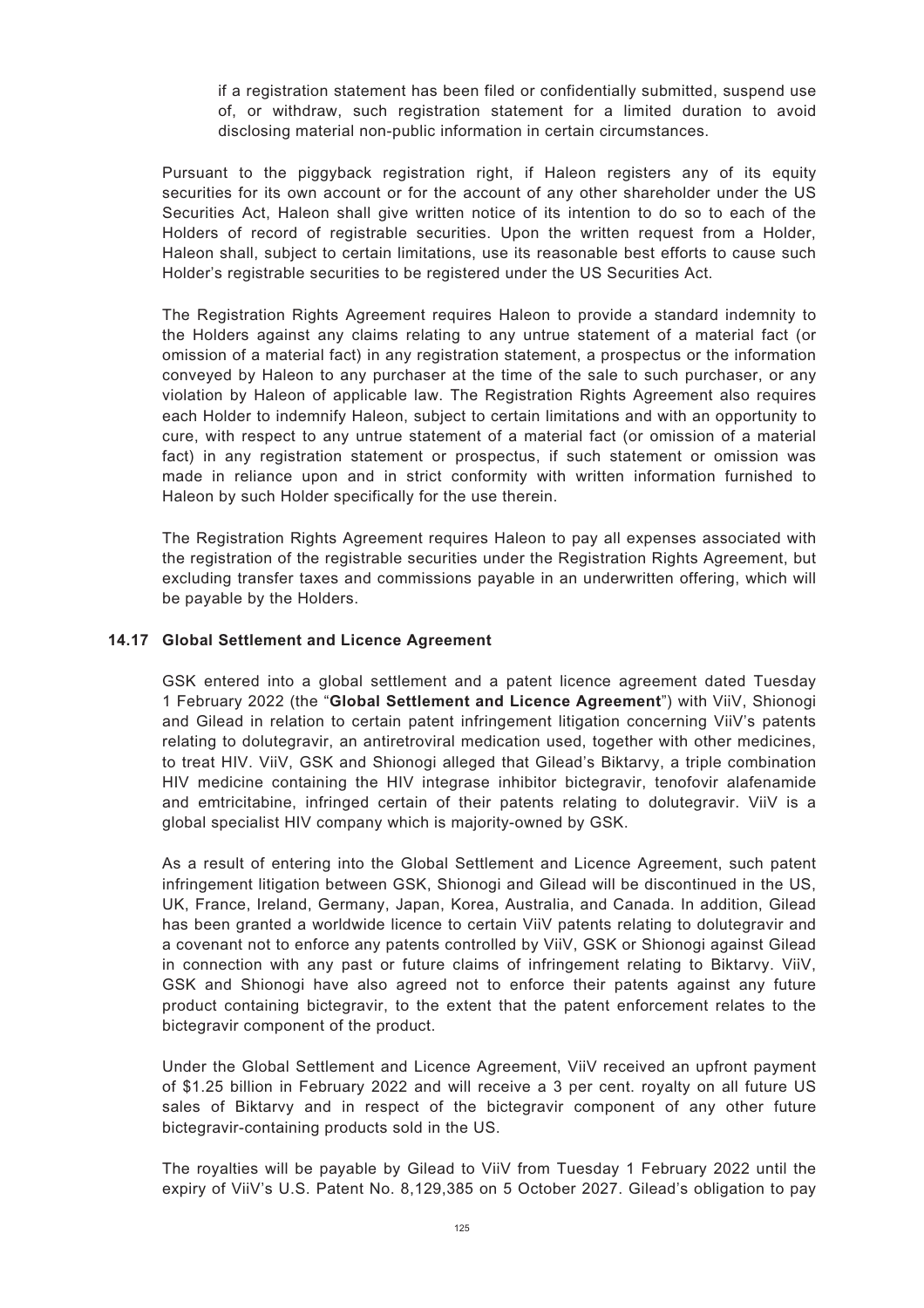royalties under the Global Settlement and Licence Agreement does not extend into any period of regulatory paediatric exclusivity, if awarded. To the extent that any regulatory paediatric exclusivity is awarded, this would extend the period of exclusivity after the expiry of the U.S. Patent No. 8,129,385 patent by six months from Tuesday 5 October 2027 to Wednesday 5 April 2028.

Once received by ViiV, the upfront payment and royalty income will be distributed in proportion to the ordinary shareholding in ViiV net of the contingent consideration liability to Shionogi and applicable tax. GSK holds 78.3 per cent. of the ordinary shareholding in ViiV.

# **15. MATERIAL CONTRACTS OF THE HALEON GROUP**

In addition to the Novartis Contribution Agreement, Pfizer Stock and Asset Purchase Agreement, Pfizer SAPA Amendment Agreement, Asset Transfer Framework Agreement, Pfizer SHA, Demerger Agreement, Tax Covenant, Separation Co-operation and Implementation Agreement, Registration Rights Agreement, Sponsors' Agreement, Transition Services Agreement and Manufacturing and Supply Agreement, the contracts listed below have been entered into by Haleon or a member of the Haleon Group: (i) within the two years immediately preceding publication of this document and are material to Haleon or any member of the Haleon Group; or (ii) at any time and contain any provision under which Haleon or any member of the Haleon Group has any obligation or entitlement which is material to Haleon or any member of the Haleon Group as at the date of this document, in each case not including contracts entered into in the ordinary course of business.

### **15.1 Exchange Agreements**

Subject to and shortly after completion of the Demerger, a series of share-for-share exchanges will occur pursuant to the share exchange agreements summarised below in order to rationalise Haleon's shareholding structure such that GSK, the SLPs and Pfizer will hold their remaining interests in the Consumer Healthcare Business by holding shares in Haleon, as the listed parent company.

### (A) *GSK Exchange Agreement*

On or around the date of this document, GSK and Haleon entered into an exchange agreement (the "**GSK Exchange Agreement**") pursuant to which GSK will, conditional on completion of the Demerger, transfer all of its GSKCHH B Ordinary Shares to Haleon in exchange for the issuance by Haleon of 502,868,434 Haleon Shares, less a number of Haleon Shares that is equal to the number of Excess GSK Shares. As at the Latest Practicable Date, the number of Haleon Shares expected to be held by GSK at Admission is expected to represent up to 6 per cent. of the total issued share capital of Haleon.

### (B) *SLP Exchange Agreement*

On or around the date of this document, the SLPs and Haleon entered into an exchange agreement (the "**SLP Exchange Agreement**") pursuant to which the SLPs will, conditional on completion of the Demerger, transfer all of their GSKCHH C Ordinary Shares to Haleon in exchange for the issuance by Haleon of Haleon Shares, representing 7.5 per cent. (in aggregate and to the nearest whole Haleon Share) of the issued and outstanding Haleon Shares immediately following Separation.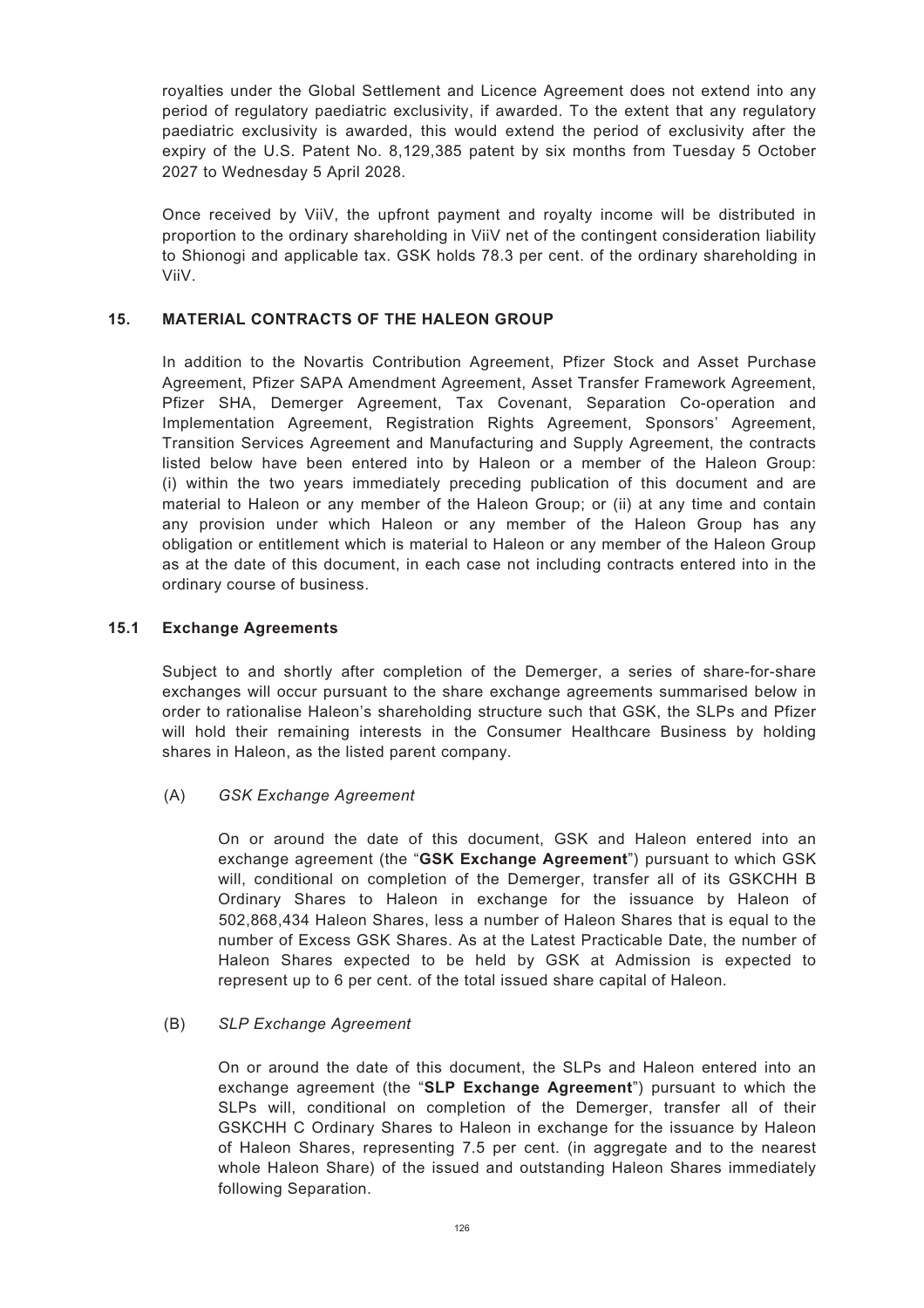Following completion of the Demerger Agreement, the GSK Exchange Agreement and the SLP Exchange Agreement, Haleon will own the entire issued share capital of GSKCHH, which in turn owns 68 per cent. of the ordinary shares in CH JVCo.

## (C) *Pfizer Exchange Agreement*

On or around the date of this document, Pfizer, Anacor and Haleon entered into an exchange agreement (the "**Pfizer Exchange Agreement**") pursuant to which Pfizer will, conditional on completion of the Demerger, transfer all of its interests in PFCHH (the company that holds 32 per cent. of the ordinary shares in CH JVCo) to Haleon in exchange for the issuance by Haleon of Haleon Shares to Pfizer and the Depositary (on behalf of Pfizer), representing in aggregate 32 per cent. of the issued and outstanding Haleon Shares immediately following Separation (to the nearest whole Haleon Share), and 25 million Non-Voting Preference Shares.

Following completion of the Demerger Agreement and the Exchange Agreements summarised above, Haleon will, indirectly, own 100 per cent. of CH JVCo.

# **15.2 Pfizer Relationship Agreement**

The relationship agreement between Haleon and Pfizer was entered into as a deed on or around the date of this document (the "**Pfizer Relationship Agreement**"). The principal purpose of the Pfizer Relationship Agreement is to regulate the continuing relationship between Haleon and Pfizer after Admission. References to aggregate interests in Haleon Shares in the Pfizer Relationship Agreement include both direct holdings of Haleon Shares and interests in Haleon Shares held indirectly through holdings of Haleon ADSs.

Pursuant to the Pfizer Relationship Agreement, Pfizer has undertaken as required by LR 6.5.4R, that, for so long as Pfizer is a controlling shareholder (as defined in Appendix I to the Listing Rules), it shall (and shall procure that its associates (as defined in Appendix I of the Listing Rules) shall): (i) conduct all transactions and arrangements with Haleon and the Haleon Group at arm's length and on normal commercial terms; (ii) not take any action that would have the effect of preventing Haleon from complying with its obligations under the Listing Rules; and (iii) not propose or procure the proposal of a shareholder resolution of Haleon which is intended or appears to be intended to circumvent the proper application of the Listing Rules (together the "**Independence Provisions**"). For so long as Pfizer is a controlling shareholder, it shall (and shall, so far as it is legally able to do so, procure that its associates shall) not take any action which precludes Haleon or any other member of the Haleon Group from carrying on an independent business as its main activity.

Under the Pfizer Relationship Agreement, Pfizer is granted the right to nominate two persons to be appointed to the Haleon Board as representative directors for so long as it and its affiliates together continue to hold 20 per cent. or more of the Haleon Shares in issue and a right to nominate one person to be appointed to the Haleon Board as a representative director for so long as it and its affiliates together continue to hold less than 20 per cent. but at least 10 per cent. of the Haleon Shares in issue. Pfizer is subject to customary standstill provisions, subject to certain exceptions, and the Pfizer Relationship Agreement imposes certain obligations on Haleon in connection with seeking shareholder authority to carry out share repurchases to ensure that no such repurchases result in a requirement for Pfizer to make a general offer for Haleon Shares in accordance with Rule 9 of the City Code (provided that Pfizer has not itself entered into any disqualifying transactions).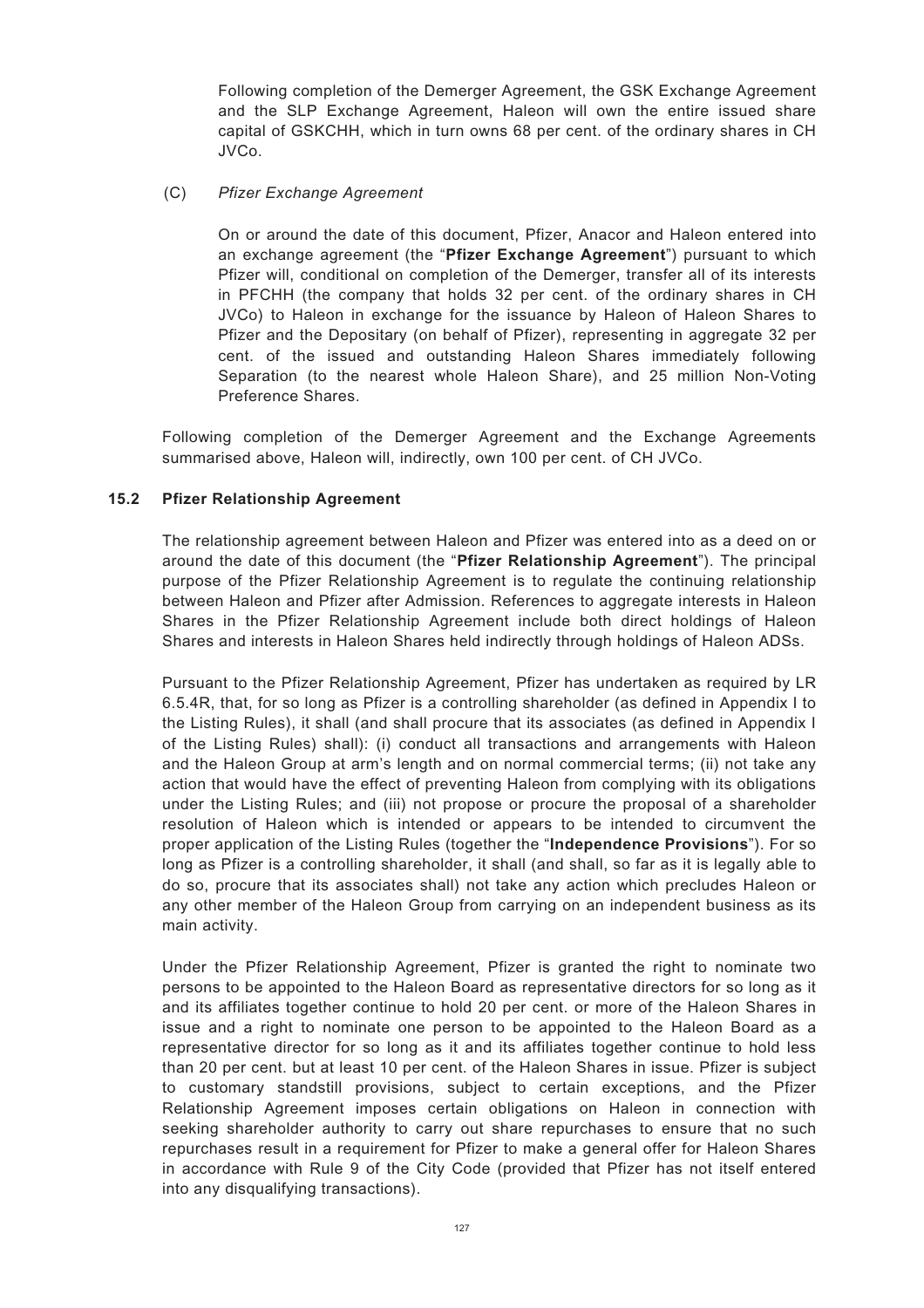Under the Pfizer Relationship Agreement, Pfizer agrees to procure that any member of its group holding an interest in Haleon Shares on Admission (including for the avoidance of doubt, Anacor) shall, for such time as that member of Pfizer's group holds an interest in Haleon Shares, comply with the provisions of the Pfizer Relationship Agreement as if that member of Pfizer's group were a party to the Pfizer Relationship Agreement with the same obligations as Pfizer.

The Pfizer Relationship Agreement will terminate on the date that Pfizer and its affiliates cease to hold at least 10 per cent. of the Haleon Shares in issue.

### **15.3 Haleon Sponsors' Agreement**

In connection with the Separation and Admission, Haleon, CH JVCo and the Joint Sponsors entered into a Sponsors' Agreement on or around the date of this document (the "**Haleon Sponsors' Agreement**"), pursuant to which:

- (A) Haleon appointed the Joint Sponsors as sponsors in connection with the production and publication of the Prospectus and the application for Admission, and the Joint Sponsors accepted such appointment;
- (B) the Joint Sponsors have been granted all powers, authorities and discretions which are necessary for or incidental to the performance of their responsibilities under the Listing Rules;
- (C) Haleon has agreed to deliver certain documents to the Joint Sponsors relating to the Prospectus and Admission and the Joint Sponsors' responsibilities under the Listing Rules;
- (D) Haleon has given customary representations, warranties, and indemnities to the Joint Sponsors; and
- (E) the Joint Sponsors have the right to terminate the Sponsors' Agreement in certain circumstances prior to Admission. These circumstances include (amongst others): (i) if any statement in the Prospectus (and/or certain associated announcements) is or has become untrue, inaccurate or misleading in a manner which, in the opinion of the Joint Sponsors (acting in good faith), is material in the context of the Haleon Group taken as a whole, the Separation, Admission, or the Prospectus (and/or certain associated announcements); and (ii) the breach by Haleon of any of the warranties or undertakings contained in the Sponsors' Agreement where the effect of such breach, in the opinion of the Joint Sponsors (acting in good faith), is material in the context of the Haleon Group taken as a whole, the Separation, Admission or the Joint Sponsors' roles.

### **15.4 Debt Documents**

(A) *Euro Medium Term Note Programme*

As part of the preparation for the Demerger, on Wednesday 16 March 2022, GSK Consumer Healthcare Capital UK plc and GSK Consumer Healthcare Capital NL B.V. acting as issuers (the "**EMTN Issuers**") established a £10,000,000,000 Euro Medium Term Note Programme (the "**Programme**") pursuant to which the EMTN Issuers may issue notes from time to time. As at the date of this document, the EMTN Issuers have issued under the Programme: £300,000,000 2.875 per cent. notes due 2028; £400,000,000 3.375 per cent. notes due 2038; €850,000,000 1.250 per cent. notes due 2026; €750,000,000 1.750 per cent. notes due 2030; and €750,000,000 2.125 per cent. notes due 2034 (together, the "**Pre-Separation Programme Notes**").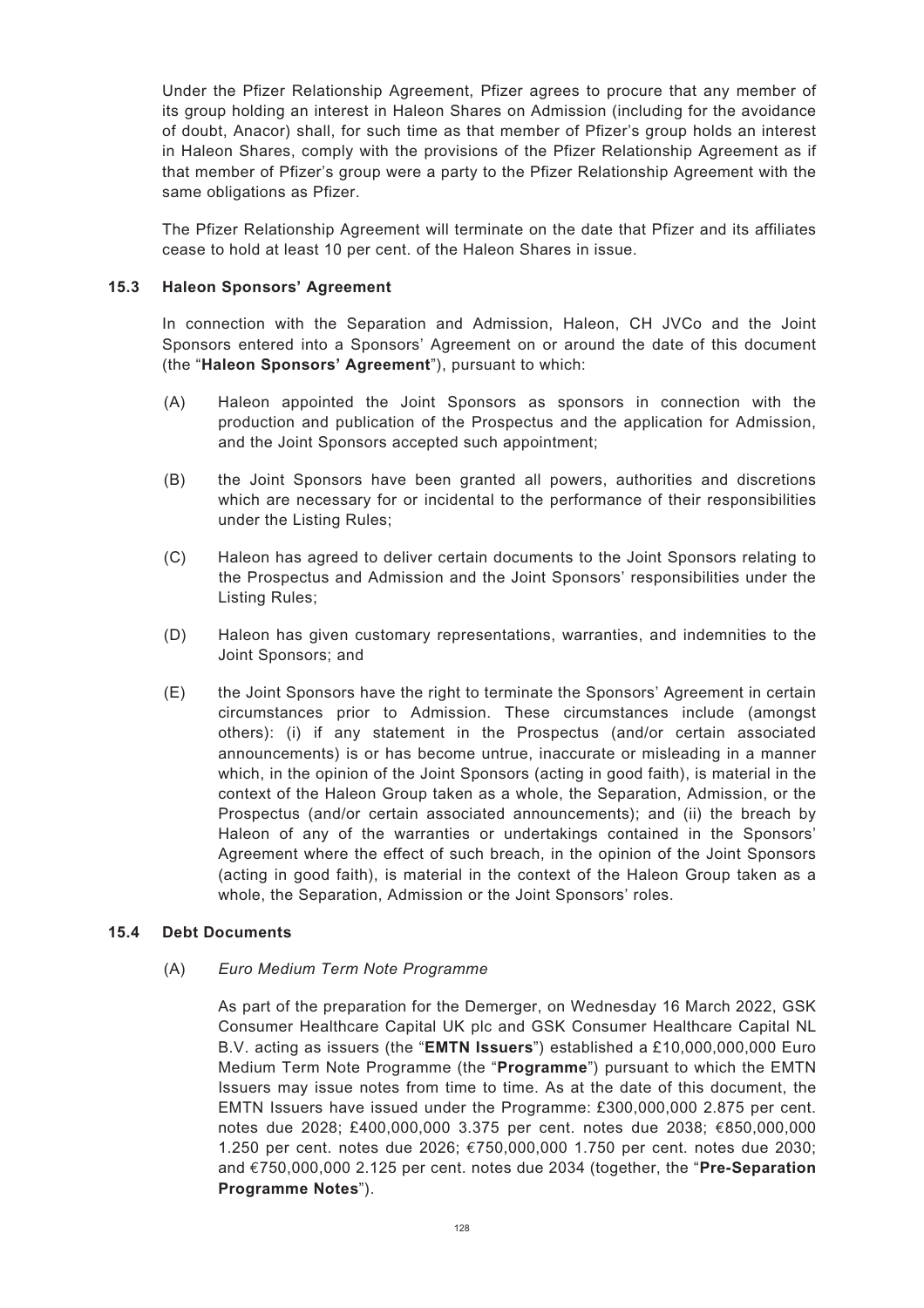A list of the Pre-Separation Programme Notes and an overview of the terms applicable to such notes is set out below:

- £300,000,000 2.875 per cent. notes due 29 October 2028 (the "**2.875 per cent. Notes**") - The 2.875 per cent. Notes were issued by GSK Consumer Healthcare Capital UK plc and bear interest at a rate of 2.875 per cent. per annum, payable annually in arrear. Unless previously redeemed or purchased and cancelled the 2.875 per cent. Notes will be redeemed by GSK Consumer Healthcare Capital UK plc on 29 October 2028.
- £400,000,000 3.375 per cent. notes due 29 March 2038 (the "**3.375 per cent. Notes**") - The 3.375 per cent. Notes were issued by GSK Consumer Healthcare Capital UK plc and bear interest at a rate of 3.375 per cent. per annum, payable annually in arrear. Unless previously redeemed or purchased and cancelled the 3.375 per cent. Notes will be redeemed by GSK Consumer Healthcare Capital UK plc on 29 March 2038.
- €850,000,000 1.250 per cent. notes due 29 March 2026 (the "**1.250 per cent. Notes**") - The 1.250 per cent. Notes were issued by GSK Consumer Healthcare Capital NL B.V. and bear interest at a rate of 1.250 per cent. per annum, payable annually in arrear. Unless previously redeemed or purchased and cancelled the 1.250 per cent. Notes will be redeemed by GSK Consumer Healthcare Capital NL B.V. on 29 March 2026.
- €750,000,000 1.750 per cent. notes due 29 March 2030 (the "**1.750 per cent. Notes**") - The 1.750 per cent. Notes were issued by GSK Consumer Healthcare Capital NL B.V. and bear interest at a rate of 1.750 per cent. per annum, payable annually in arrear. Unless previously redeemed or purchased and cancelled the 1.750 per cent. Notes will be redeemed by GSK Consumer Healthcare Capital NL B.V. on 29 March 2030.
- €750,000,000 2.125 per cent. notes due 29 March 2034 (the "**2.125 per cent. Notes**") - The 2.125 per cent. Notes were issued by GSK Consumer Healthcare Capital NL B.V. and bear interest at a rate of 2.125 per cent. per annum, payable annually in arrear. Unless previously redeemed or purchased and cancelled the 2.125 per cent. Notes will be redeemed by GSK Consumer Healthcare Capital NL B.V. on 29 March 2034.

Each series of Pre-Separation Programme Notes additionally contains a limited negative pledge and customary events of default (including cross-acceleration provisions). The occurrence of any event of default under the Pre-Separation Programme Notes would permit, amongst other things, the acceleration of the relevant series of Pre-Separation Programme Notes.

Each series of Pre-Separation Programme Notes can be redeemed prior to maturity at the option of the relevant issuer in accordance with the terms and conditions of the relevant series of Pre-Separation Programme Notes. In addition to other customary redemption features, each series of Pre-Separation Programme Notes includes a make-whole redemption option, which permits the relevant issuer to redeem all or some only of the notes on not less than 15 nor more than 60 days' notice at any time, subject to payment of the present value of the remaining scheduled payments of principal and interest through to maturity (subject to a customary discount calculated using an applicable bond reference rate plus an agreed margin).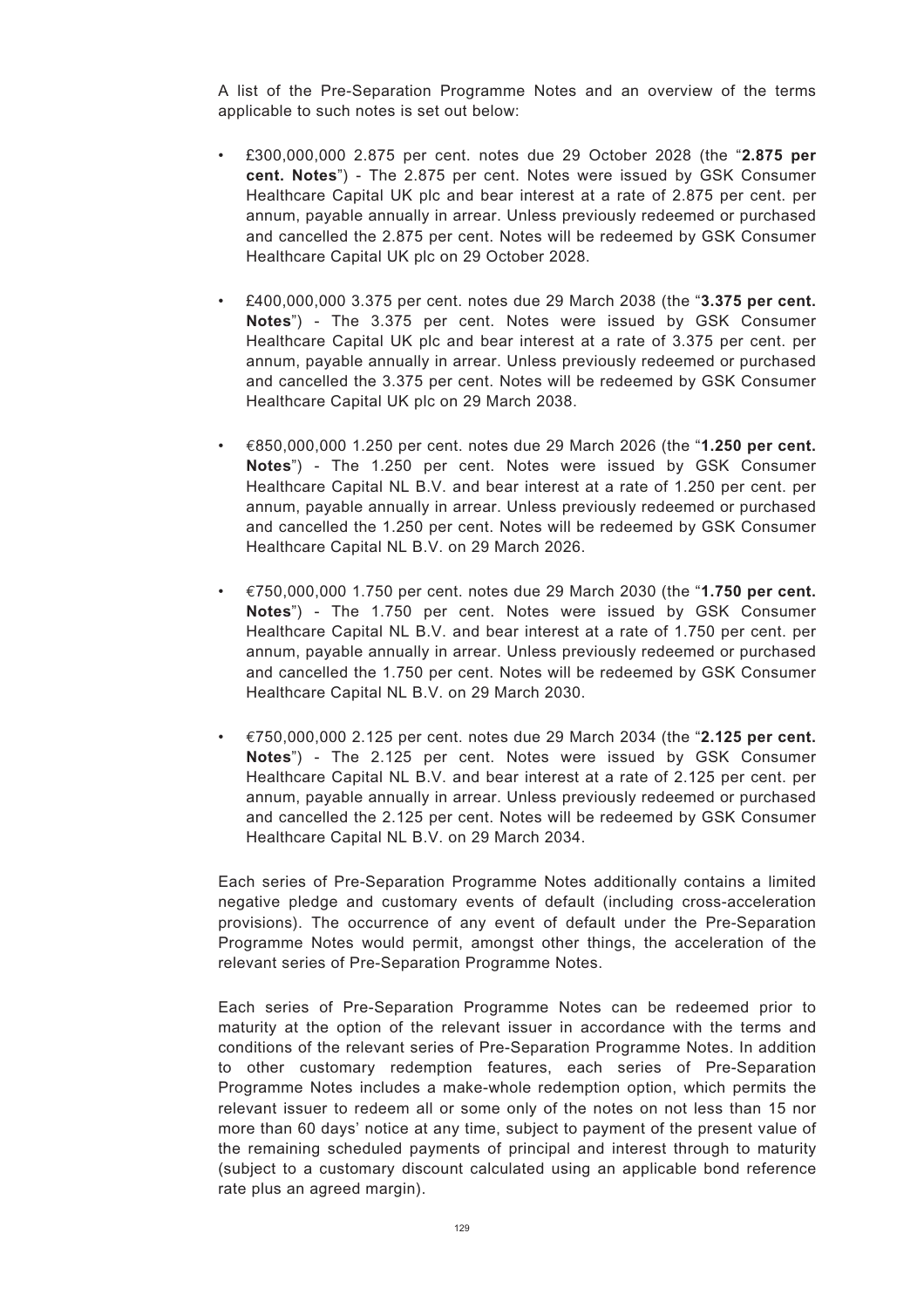The payment of all amounts owing in respect of notes issued under the Programme (including the Pre-Separation Programme Notes) is, as at the date of this document, unconditionally and irrevocably guaranteed by GSK. From and including the date of completion of the Demerger, the guarantee provided by GSK will cease to be effective and the notes will be unconditionally and irrevocably guaranteed by Haleon.

(B) *Pre-Separation USD Notes*

In addition, on Thursday 24 March 2022:

- (i) GSK Consumer Healthcare Capital US LLC (the "**US Issuer**") issued \$700,000,000 3.024 per cent. fixed rate senior notes due 2024, \$300,000,000 floating rate senior notes due 2024, \$2,000,000,000 3.375 per cent. fixed rate senior notes due 2027, \$1,000,000,000 3.375 per cent. fixed rate senior notes due 2029, \$2,000,000,000 3.625 per cent. fixed rate senior notes due 2032 and \$1,000,000,000 4.000 per cent. fixed rate senior notes due 2052; and
- (ii) GSK Consumer Healthcare Capital UK plc issued \$1,750,000,000 3.125 per cent. fixed rate senior notes due 2025,

each pursuant to a private placement to institutional investors in the US and outside the US in reliance on exemptions from the registration requirements of the US Securities Act (the "**Pre-Separation USD Notes**").

A list of the Pre-Separation USD Notes issued as at the date of this document and an overview of the terms applicable to such notes is set out below:

- The \$700,000,000 3.024 per cent. notes due 2024 (the "**3.024 per cent. Notes**") were issued by the US Issuer and bear interest at a rate of 3.024 per cent. per annum, payable semi-annually in arrear. Unless previously redeemed or purchased and cancelled the 3.024 per cent. Notes will be redeemed by the US Issuer on 24 March 2024.
- The \$300,000,000 floating rate notes due 2024 (the "**Floating Rate Notes**") were issued by the US Issuer and bear interest at a floating rate, payable quarterly in arrear. Unless previously redeemed or purchased and cancelled the Floating Rate Notes will be redeemed by the US Issuer on 24 March 2024.
- The \$2,000,000,000 3.375 per cent. notes due 2027 (the "**2027 3.375 per cent. Notes**") were issued by the US Issuer and bear interest at a rate of 3.375 per cent. per annum, payable semi-annually in arrear. Unless previously redeemed or purchased and cancelled the 2027 3.375 per cent. Notes will be redeemed by the US Issuer on 24 March 2027.
- The \$1,000,000,000 3.375 per cent. notes due 2029 (the "**2029 3.375 per cent. Notes**") were issued by the US Issuer and bear interest at a rate of 3.375 per cent. per annum, payable semi-annually in arrear. Unless previously redeemed or purchased and cancelled the 2029 3.375 per cent. Notes will be redeemed by the US Issuer on 24 March 2029.
- The \$2,000,000,000 3.625 per cent. notes due 2032 (the "**3.625 per cent. Notes**") were issued by the US Issuer and bear interest at a rate of 3.625 per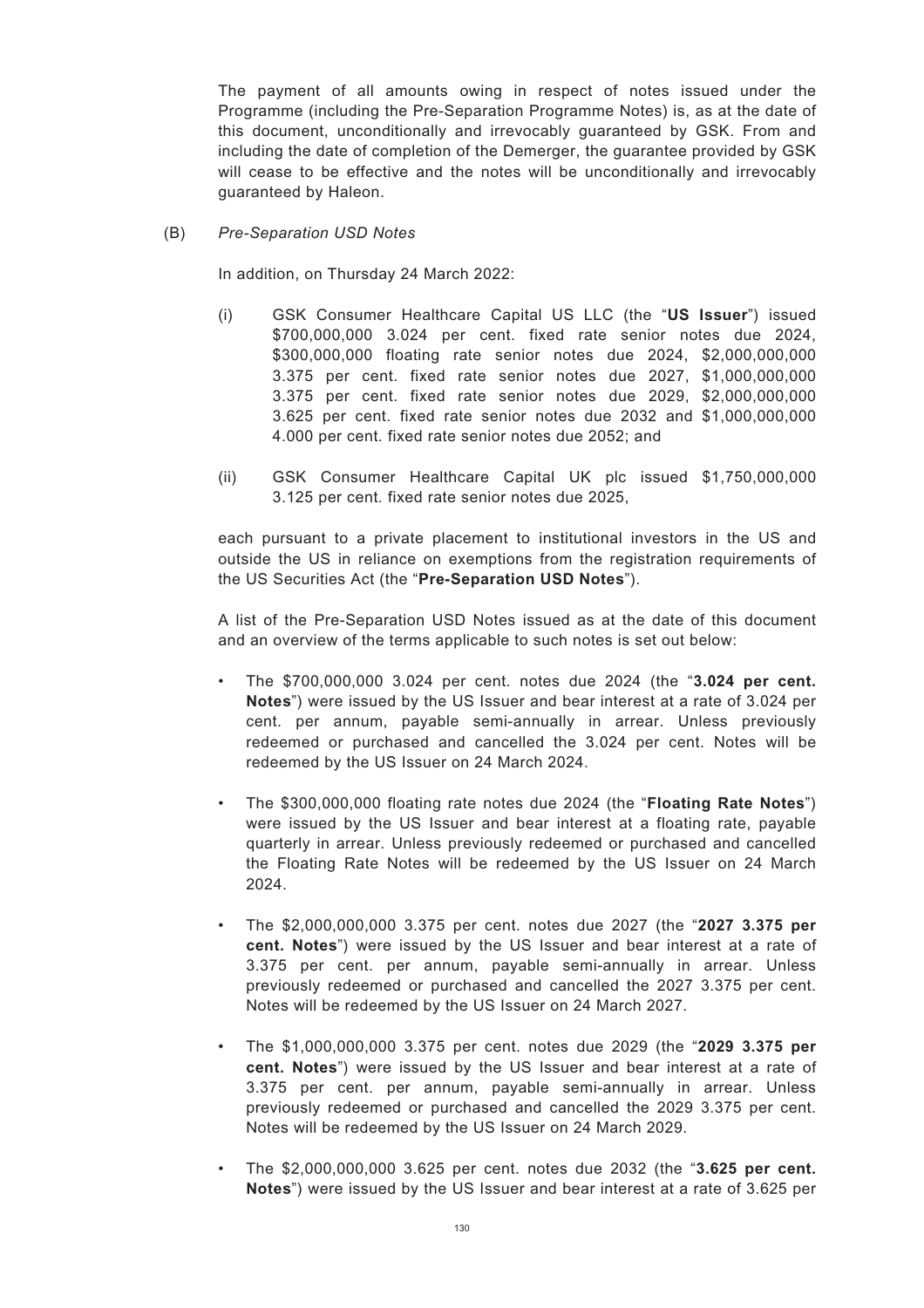cent. per annum, payable semi-annually in arrear. Unless previously redeemed or purchased and cancelled the 3.625 per cent. Notes will be redeemed by the US Issuer on 24 March 2032.

- The \$1,000,000,000 4.000 per cent. notes due 2052 (the "**4.000 per cent. Notes**") were issued by the US Issuer and bear interest at a rate of 4.000 per cent. per annum, payable semi-annually in arrear. Unless previously redeemed or purchased and cancelled the 4.000 per cent. Notes will be redeemed by the US Issuer on 24 March 2052.
- The \$1,750,000,000 3.125 per cent. notes due 2025 (the "**3.125 per cent. Notes**") were issued by GSK Consumer Healthcare Capital UK plc and bear interest at a rate of 3.125 per cent. per annum, payable semi-annually in arrear. Unless previously redeemed or purchased and cancelled the 3.125 per cent. Notes will be redeemed by GSK Consumer Healthcare Capital UK plc on 24 March 2025.

The Pre-Separation USD Notes additionally contain a limited negative pledge and customary events of default (including cross-acceleration provisions). The occurrence of any event of default under the Pre-Separation USD Notes would permit, amongst other things, the acceleration of the Pre-Separation USD Notes.

Each series of the Pre-Separation USD Notes can be redeemed prior to maturity at the option of the relevant issuer in accordance with the terms and conditions of the Pre-Separation USD Notes.

The 3.024 per cent. Notes, the 2027 3.375 per cent. Notes, the 2029 3.375 per cent. Notes, the 3.625 per cent. Notes and the 4.000 per cent. Notes include a make-whole call option, which permits the US Issuer to redeem the relevant series of notes on not less than 15 nor more than 60 days' notice at any time prior to the applicable par call date set out in the terms and conditions of the Pre-Separation USD Notes (the "**Par Call Date**"), subject to payment of the greater of: (i) 100 per cent. of the principal amount of the relevant notes to be redeemed on that redemption date and; (ii) the present value of the remaining scheduled payments of principal and interest that would be due if the relevant series of the notes matured on the applicable Par Call Date (subject to a customary discount calculated using an applicable bond reference rate plus an agreed margin), plus accrued and unpaid interest, if any, thereon to, but excluding, the redemption date. On or after the applicable Par Call Date, the US Issuer may redeem the relevant series of notes at a redemption price equal to 100 per cent. of the principal amount of the applicable series of notes to be redeemed, plus accrued and unpaid interest, if any, thereon to, but excluding, the redemption date.

The 3.125 per cent. Notes include a make-whole call option, which permits GSK Consumer Healthcare Capital UK plc to redeem the notes on not less than 15 nor more than 60 days' notice at any time, subject to payment of the greater of: (i) 100 per cent. of the principal amount of the notes to be redeemed on that redemption date and; (ii) the present value of the remaining scheduled payments of principal and interest (subject to a customary discount calculated using an applicable bond reference rate plus an agreed margin), plus accrued and unpaid interest, if any, thereon to, but excluding, the redemption date.

The Floating Rate Notes include a par call option, which permits the US Issuer to redeem the Floating Rate Notes, in whole or in part, at its option at any time and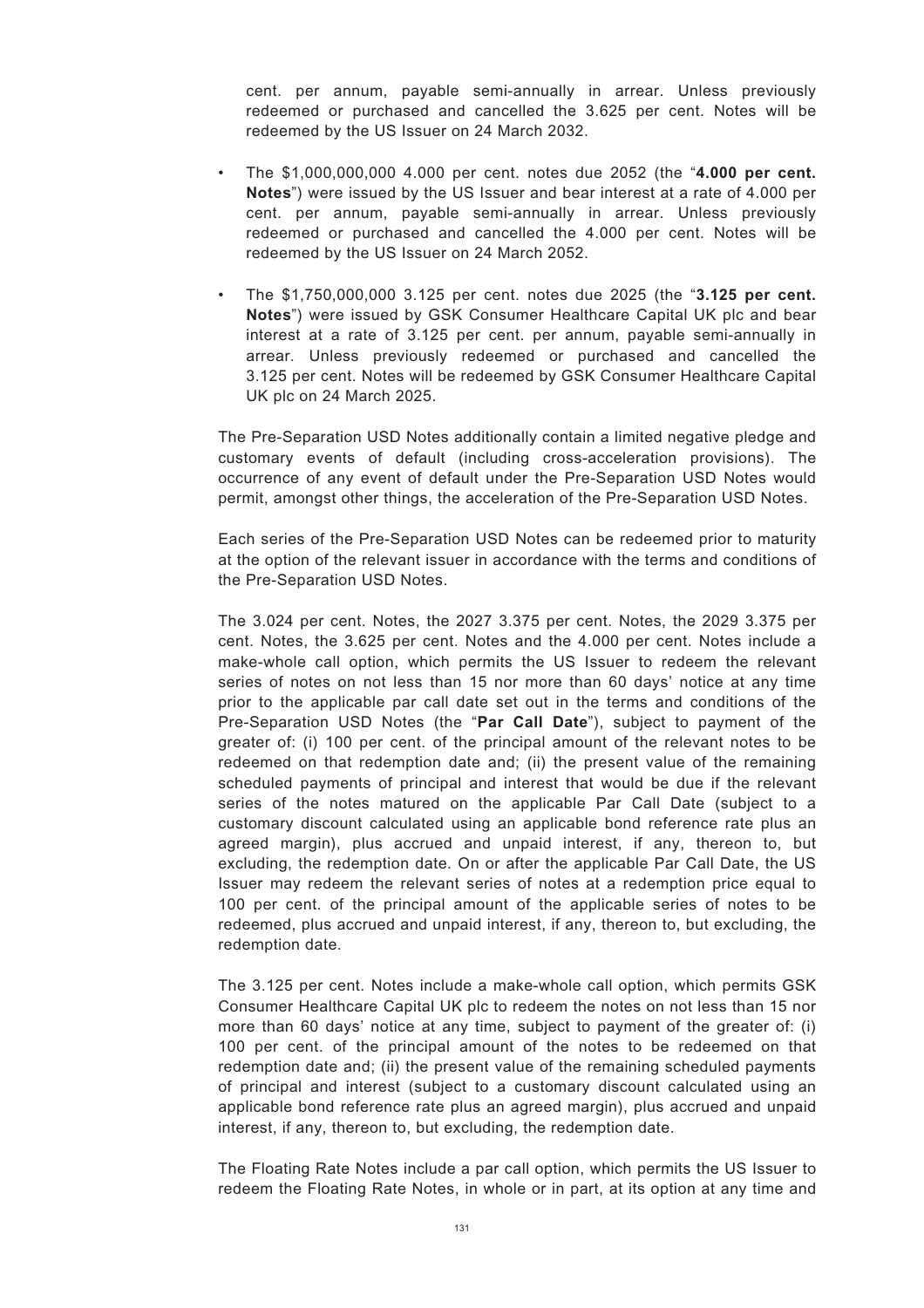from time to time on or after 24 March 2023 at a redemption price equal to 100 per cent. of the principal amount of the Floating Rate Notes to be redeemed, plus accrued and unpaid interest, if any, thereon to, but excluding, the redemption date. Notwithstanding the foregoing, instalments of interest on the Floating Rate Notes to be redeemed that are due and payable on a Floating Rate Notes interest payment date falling on or prior to a redemption date will be payable on the Floating Rate Notes interest payment date to the registered holders as of the close of business on the relevant regular record date according to the Floating Rate Notes and the Indenture, as applicable.

The payment of all amounts owing in respect of the Pre-Separation USD Notes is, as at the date of this document, guaranteed by GSK. Following completion of the GSK Share Exchange, the guarantee provided by GSK will cease to be effective and a guarantee provided by Haleon will come into full force and effect.

### (C) *Revolving Credit Facilities*

On Friday 18 February 2022, CH JVCo entered into syndicated revolving credit facilities (the "**Revolving Credit Facilities**" and loans extended thereunder the "**RCF Loans**"). The commitments under the Revolving Credit Facilities are provided by: (i) Banco Bilbao Vizcaya Argentaria, S.A., London Branch; (ii) Banco Santander, S.A., London Branch; (iii) Bank of America, N.A.; (iv) Bank of America, N.A., London Branch; (v) Barclays Bank PLC; (vi) BNP Paribas, London Branch; (vii) Citibank, N.A.; (viii) Citibank, N.A., London Branch; (ix) Deutsche Bank AG, London Branch; (x) Deutsche Bank AG, New York Branch; (xi) Goldman Sachs Bank USA; (xii) HSBC Bank plc; (xiii) ING Bank N.V., London Branch; (xiv) JPMorgan Chase Bank, N.A.; (xv) JPMorgan Chase Bank, N.A., London Branch; (xvi) Lloyds Bank plc; (xvii) Mizuho Bank, Ltd.; (xviii) Morgan Stanley Bank N.A.; (xix) Royal Bank of Canada; and (xx) Standard Chartered Bank (Hong Kong) Limited.

The initial borrower under each of the Revolving Credit Facilities is CH JVCo but, following completion of the GSK Share Exchange and in accordance with the terms of the Revolving Credit Facilities, Haleon will accede to the Revolving Credit Facilities and replace CH JVCo as borrower under the Revolving Credit Facilities (the borrower under the Revolving Credit Facilities from time-to-time, the "**RCF Borrower**"). Following its accession as borrower under the Revolving Credit Facilities, Haleon will guarantee the obligations of any other member of the Haleon Group that accedes to the Revolving Credit Facilities as an additional borrower.

The Revolving Credit Facilities provide the RCF Borrower with access to:

- a multicurrency facility denominated in Pounds Sterling, with a commitment of £1,000,000,000 and an initial maturity date of 24 September 2025 (the "**GBP Facility**"); and
- a US Dollar facility, incorporating a swingline facility (the "**Swingline Facility**"), with an aggregate commitment of \$1,400,000,000 and an initial maturity date of 24 September 2023 (the "**USD Facility**").

As at the Latest Practicable Date, each of the GBP Facility and the USD Facility is undrawn.

With certain exceptions, RCF Loans bear interest at a rate equal to the aggregate of: (i) the applicable risk free rate (which for loans drawn in Pounds Sterling is the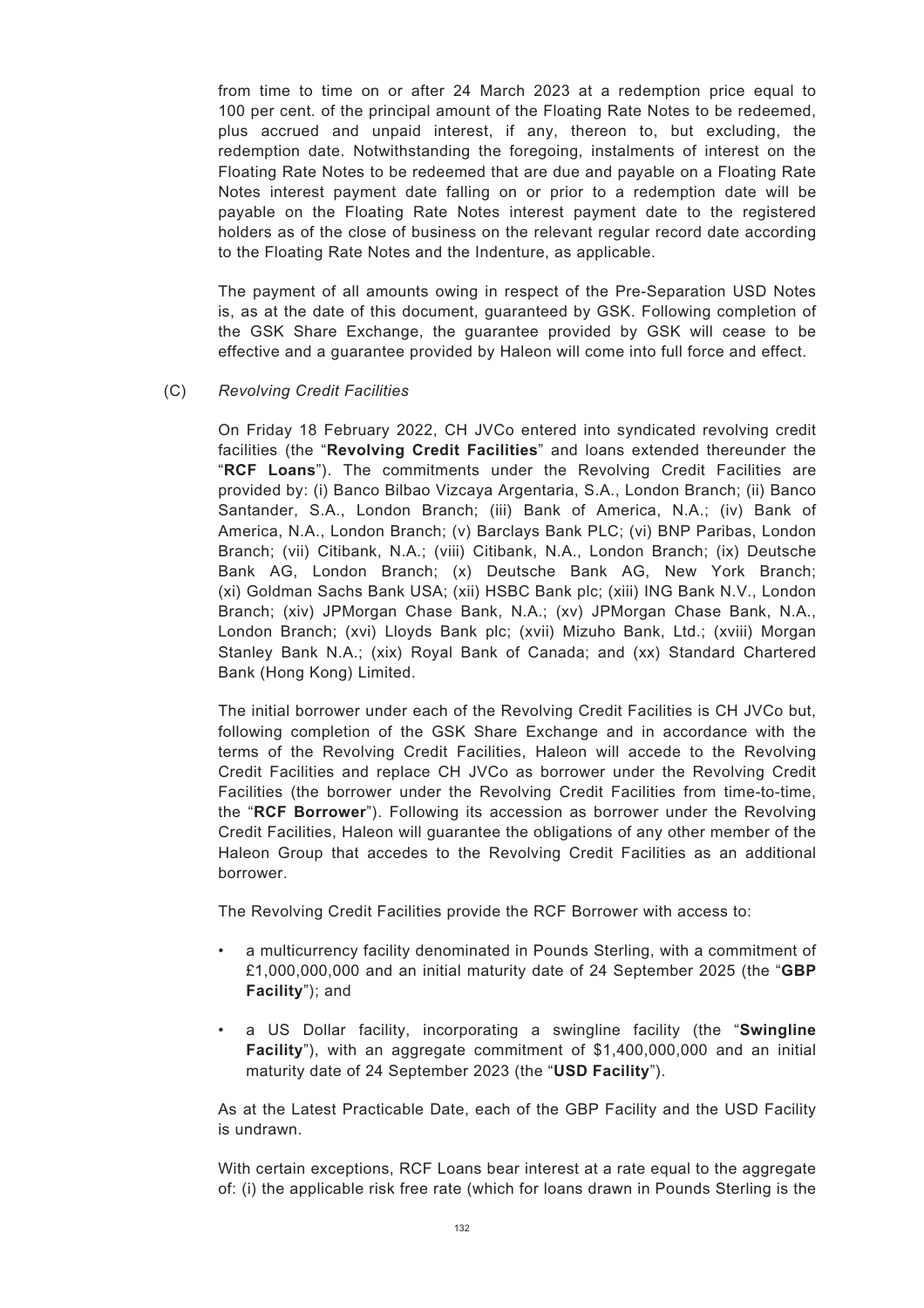Bank of England's Sterling Overnight Interbank Average Rate ('SONIA')) and for loans drawn in US dollars is the New York Federal Reserves Secured Overnight Financing Rate ('SOFR')); and (ii) a margin determined in accordance with the terms of the Revolving Credit Facilities, which is dependent on the corporate rating assigned to Haleon.

The proceeds of each RCF Loan are available for the general corporate purposes of the Haleon Group and such specific purposes as may be determined by the RCF Borrower. The Swingline Facility is available for financing or refinancing the payment of (or in respect of) any indebtedness or other obligations of the Haleon Group (including commercial paper, but excluding any other drawing from the Swingline Facility).

The Revolving Credit Facilities require the RCF Borrower to make certain customary representations and warranties at various times throughout the term of the Revolving Credit Facilities. In addition, the terms of the Revolving Credit Facilities contain customary restrictions on the operations of the RCF Borrower and the Haleon Group. These include customary positive and negative covenants, including a negative pledge and, with effect from the GSK Share Exchange, restrictions on disposals. The Revolving Credit Facilities do not contain any financial covenants, but the RCF Borrower is required to comply with certain information covenants, including the delivery of financial information.

The Revolving Credit Facilities contain customary events of default, including cross-acceleration provisions. The occurrence of any event of default under the Revolving Credit Facilities at a time when any RCF Loans are outstanding would permit, amongst other things, the acceleration of all RCF Loans.

#### (D) *Term Loan Facility*

On Friday 18 February 2022, CH JVCo entered into a term loan facility, with a total commitment of £1,500,000,000 (the "**Term Loan Facility**") provided by: (i) Bank of America, N.A., London Branch; (ii) Banco Santander, S.A., London Branch; (iii) Barclays Bank PLC; (iv) BNP Paribas Fortis SA/NV; (v) BNP Paribas; (vi) Citibank, N.A., London Branch; (vii) Deutsche Bank AG, London Branch; (viii) Goldman Sachs Bank USA; (ix) HSBC Bank plc; (x) JPMorgan Chase Bank, N.A., London Branch; (xi) Mizuho Bank, Ltd.; (xii) Morgan Stanley Bank N.A.; and (xiii) Standard Chartered Bank (Hong Kong) Limited.

The payment of amounts owing in respect of the Term Loan Facility are, as at the date of this document, not guaranteed. Following completion of the GSK Share Exchange, Haleon will accede to the Term Loan Facility as a guarantor of the Term Loan Facility in accordance with the terms of the Term Loan Facility.

The Term Loan Facility is denominated in Pounds Sterling and permits a single term loan to be borrowed. As at the Latest Practicable Date no amount has been borrowed under the Term Loan Facility, although it is expected to be drawn on or prior to the date of the Pre-Demerger Dividend.

Any loan drawn under the Term Loan Facility will bear interest at a rate equal to the aggregate of: (i) the applicable risk free rate (being the Bank of England's Sterling Overnight Interbank Average Rate ('SONIA')); and (ii) a margin determined in accordance with the terms of the Term Loan Facility, which is dependent on the corporate rating assigned to Haleon.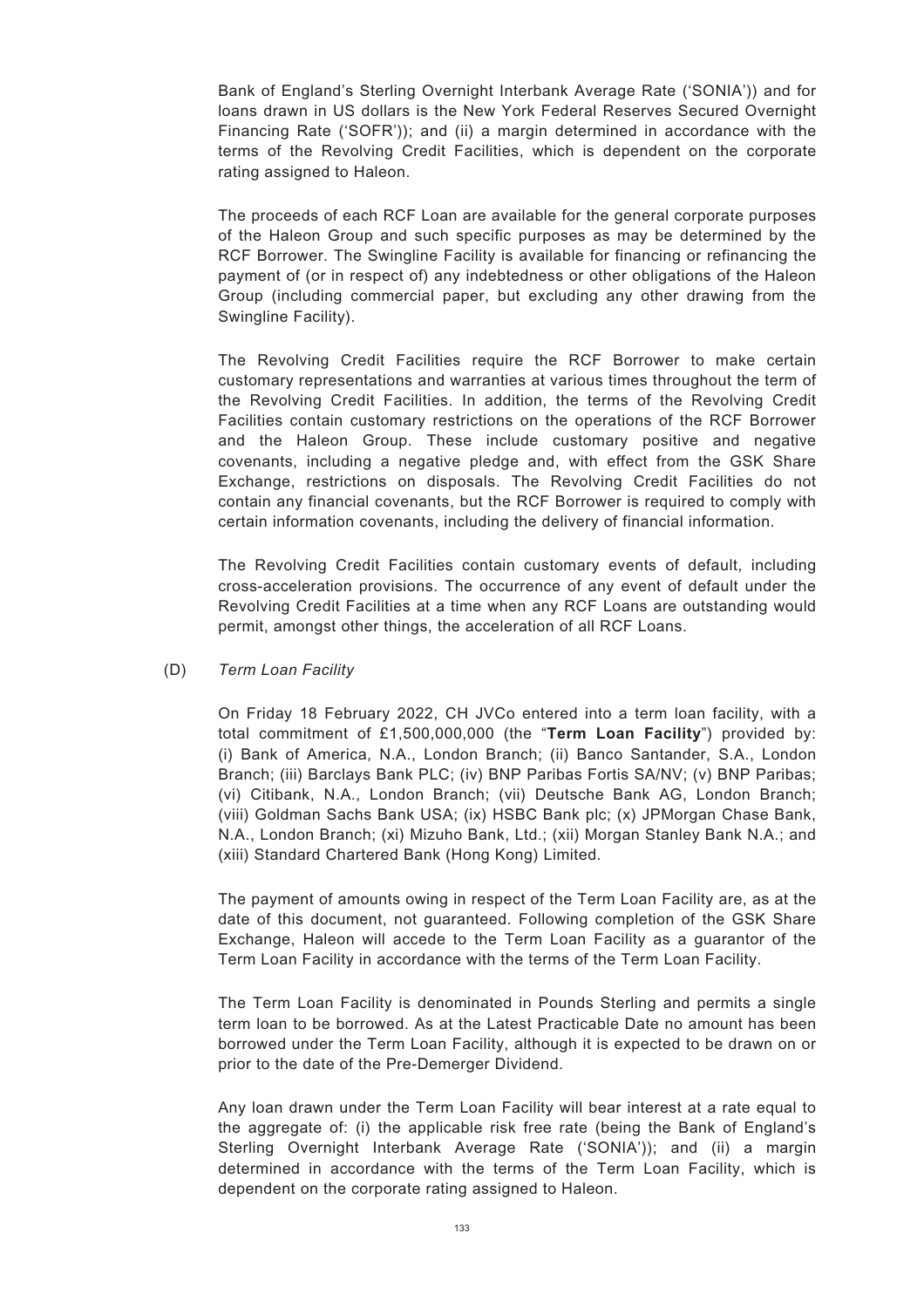The Term Loan Facility is made available on customary 'certain funds' terms and the proceeds of any utilisation under the Term Loan Facility are available for use, directly or indirectly, towards the payment of the Pre-Demerger Dividend. The Term Loan Facility has a maturity date falling 36 months after the date on which it was entered into.

The Term Loan Facility requires CH JVCo and, from the point at which it accedes to the Term Loan Facility, Haleon to make certain customary representations and warranties at various times throughout the term of the Term Loan Facility. In addition, the Term Loan Facility contains customary restrictions on the operations of CH JVCo, the Haleon Group and, from the point at which it accedes to the Term Loan Facility, Haleon. These include customary positive and negative covenants, including a negative pledge and, with effect from the GSK Share Exchange, restrictions on disposals. The Term Loan Facility does not contain any financial covenants, but CH JVCo and, from the point at which it accedes to the Term Loan Facility, Haleon are required to comply with certain information covenants, including the delivery of financial information.

The Term Loan Facility contains customary events of default, including crossacceleration provisions. The occurrence of any event of default under the Term Loan Facility at a time when any amount is outstanding under the Term Loan Facility would permit, amongst other things, the acceleration of such amounts.

#### **16. INFORMATION INCORPORATED BY REFERENCE**

The table below sets out the various information incorporated by reference into this document so as to provide the information required under the Listing Rules. These documents are also available at www.gsk.com:

| <b>Document</b>        | Information incorporated by reference                                                                                                                                                                                                                      | Page number(s)<br>in the relevant<br>document |
|------------------------|------------------------------------------------------------------------------------------------------------------------------------------------------------------------------------------------------------------------------------------------------------|-----------------------------------------------|
| GSK 2019 Annual Report | Information on related party transactions<br>included in note 39 to the audited<br>consolidated financials statements for the<br>year ended 31 December 2019                                                                                               | 222                                           |
| GSK 2020 Annual Report | Information on related party transactions<br>included in note 39 to the audited<br>consolidated financials statements for the<br>year ended 31 December 2020                                                                                               | 208                                           |
| GSK 2021 Annual Report | Information on related party transactions<br>included in note 39 to the audited<br>consolidated financials statements for the<br>year ended 31 December 2021                                                                                               | 221                                           |
|                        | Descriptions of adjusted, non-IFRS<br>measures used to report on the performance<br>of the business and information on the terms<br>of Directors' Service Contracts and Letters of<br>Appointment providing for benefits upon<br>termination of employment | $56 - 59$<br>and 138                          |

Information that is itself incorporated by reference into the above documents is not incorporated by reference into this document. It should be noted that, except as set forth above, no other portion of the above documents is incorporated by reference into this document and those portions which are not specifically incorporated by reference into this document are either not relevant for Shareholders or the relevant information is included elsewhere in this document.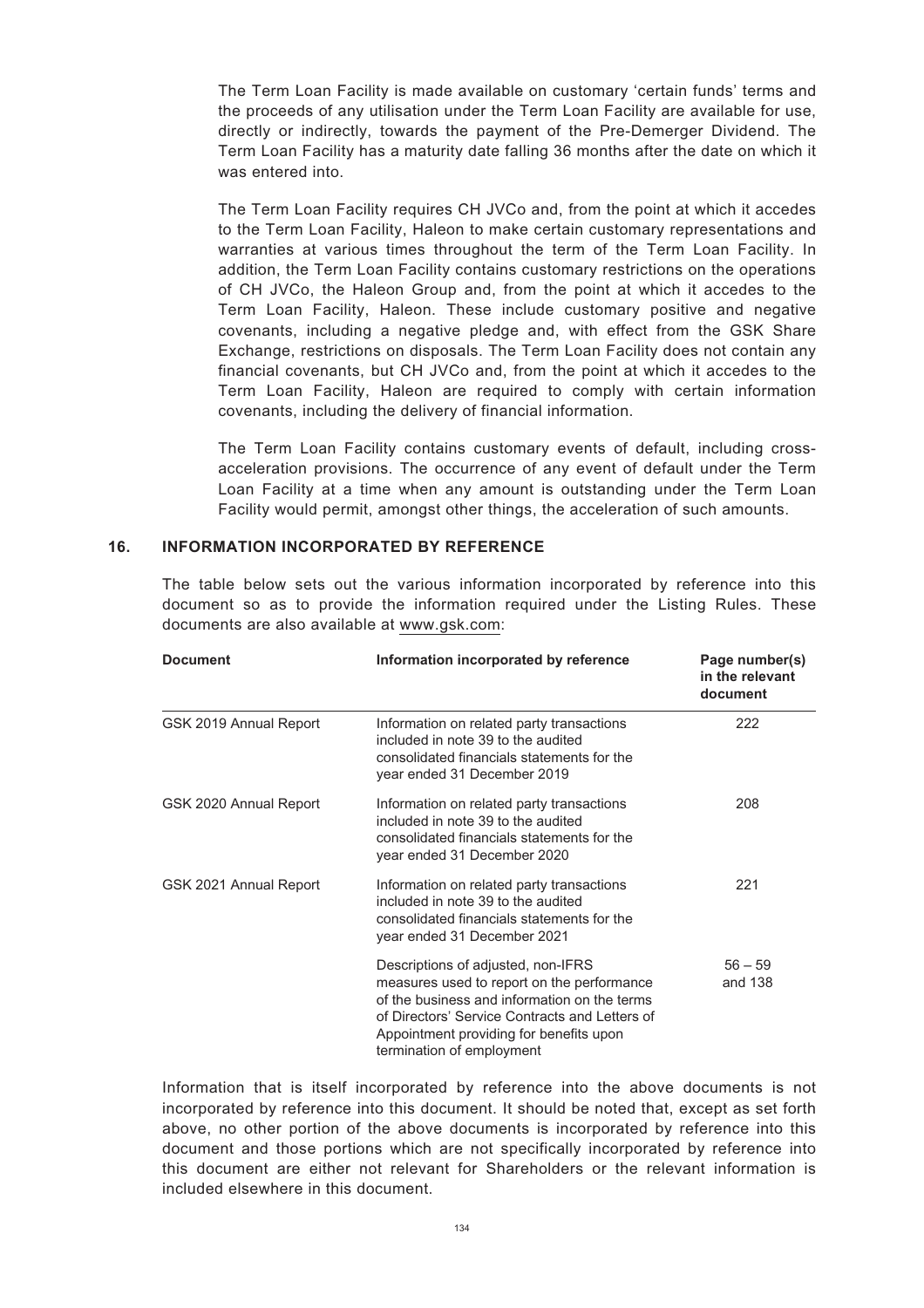Any statement contained in a document which is deemed to be incorporated by reference herein shall be deemed to be modified or superseded for the purpose of this document to the extent that a statement contained herein (or in a later document which is incorporated by reference herein) modifies or supersedes such earlier statement (whether expressly, by implication or otherwise). Any statement so modified or superseded shall not be deemed, except as so modified or superseded, to constitute a part of this document.

### **17. CONSENTS**

Citi has given and has not withdrawn its written consent to the references to its name in the form and context in which it appears in this document.

Goldman Sachs has given and has not withdrawn its written consent to the references to its name in the form and context in which it appears in this document.

BofA Securities has given and has not withdrawn its written consent to the references to its name in the form and context in which it appears in this document.

Deloitte has given and has not withdrawn its written consent to the inclusion in this document of its accountant's report on the Unaudited Pro Forma Financial Information in Section B of Part 5 (*Unaudited Pro Forma Financial Information for the GSK Group*) in the form and context in which they are included for the purposes of Listing Rule 13.4.1R(6).

# **18. WORKING CAPITAL STATEMENT FOR THE POST-DEMERGER GSK GROUP**

GSK is of the opinion that, taking into account the bank and other facilities available, the Post-Demerger GSK Group has sufficient working capital for its present requirements, that is, for at least the next 12 months from the date of publication of this document.

### **19. PROFIT FORECAST**

### **19.1 FY22 and FY26 Profit Forecasts**

### (A) *The FY22 Profit Forecasts*

On Wednesday 9 February 2022, GSK published its fourth quarter and FY21 results (the "**FY21 Results**"), which included the following statement in relation to its expectations for New GSK for FY22, excluding the commercial impact of COVID-19 solutions: *"Adjusted operating profit to grow between 12% to 14% at CER as compared with 2021".*

The FY21 Results also included statements that: *"COVID-19 solutions will contribute similar sales level to 2021"* and *"we expect this to reduce new GSK Adjusted Operating profit growth (including COVID-19 solutions in both years) by between 5% to 7%".*

These statements were repeated on Monday 28 February 2022 in: (i) GSK's 2021 Annual Report and reaffirmed in the announcement of GSK's proposed acquisition of Sierra Oncology on Wednesday 13 April 2022 (the "**Sierra Oncology Announcement**"); (ii) the Q1 22 Results; and (iii) the announcement of GSK's proposed acquisition of Affinivax, Inc. on Tuesday 31 May 2022 (the "**Affinivax Announcement**").

GSK also published an investor presentation on Wednesday 9 February 2022, which included the following statements in respect of FY22: *"Interest between £750m to £800m", "Share of associates: negligible"* and *"Tax rate: around 16%, similar to 2021 for new GSK".*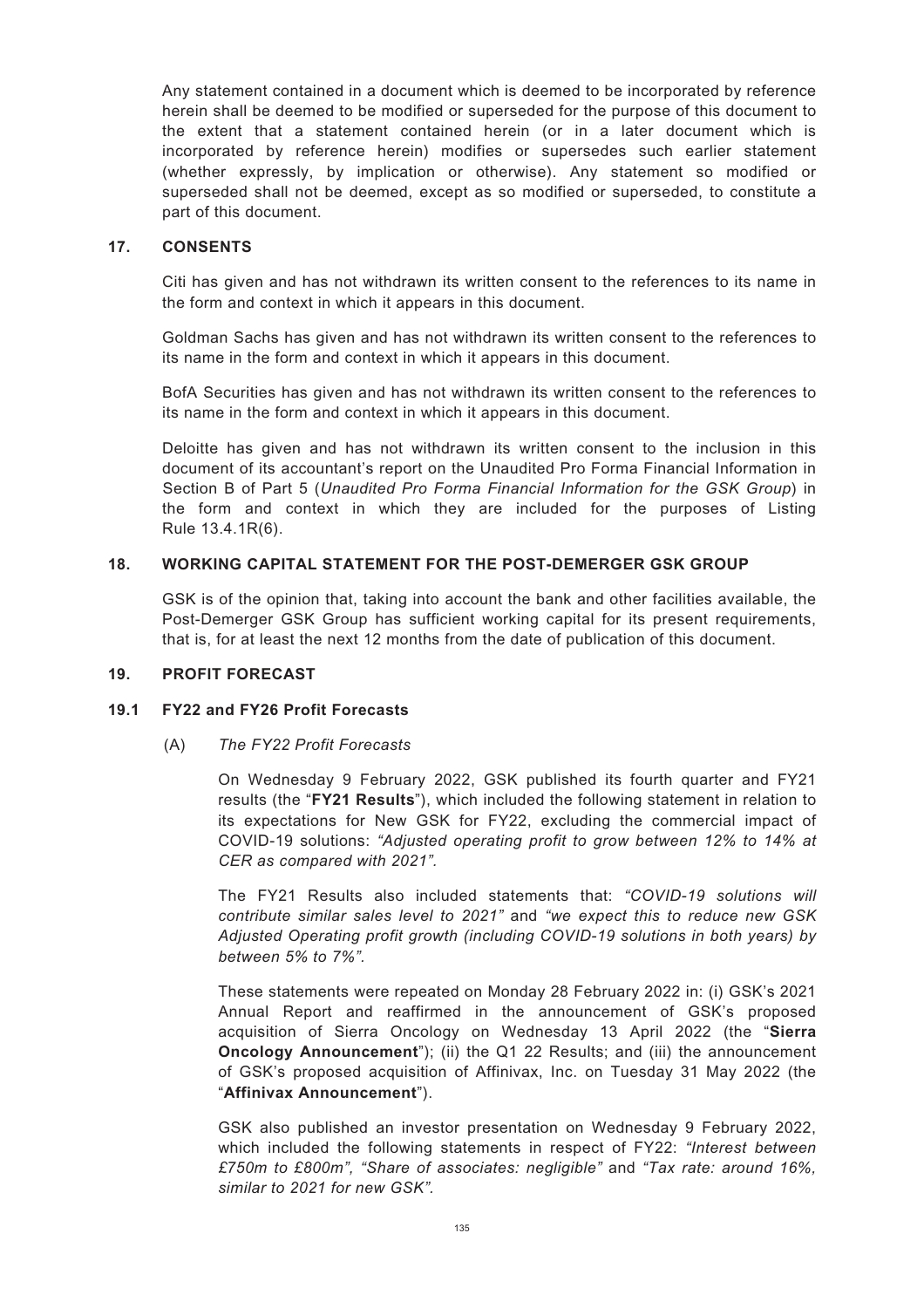These statements constitute profit forecasts under the Listing Rules (the "**FY22 Profit Forecasts**"). The Directors confirm that the FY22 Profit Forecasts continue to be valid as at the date of this document.

(B) *The FY26 Profit Forecasts*

At the GSK Investor Update on 23 June 2021, GSK made the following statements in respect of New GSK for the period from FY21 to FY26, excluding COVID-19 solutions:

*"sales growth and adjusted operating profit growth of more than 5% and more than 10%, respectively, CAGR at constant exchange rates (with 2021 as the base year)"*

*"The company expects to improve adjusted operating margin from the mid-20s% in 2021 to over 30% by 2026"*

These statements were repeated on Monday 28 February 2022 in GSK's 2021 Annual Report and the first statement was reaffirmed on Wednesday 13 April 2022 in the Sierra Oncology Announcement and on Tuesday 31 May 2022 in the Affinivax Announcement.

These statements result in forecast Adjusted Operating Profit, excluding COVID-19 solutions, which constitute profit forecasts under the Listing Rules (the "**FY26 Profit Forecasts**").

The Directors confirm that the FY26 Profit Forecasts continue to be valid as at the date of this document.

### **19.2 Basis of preparation**

The FY22 Profit Forecasts and the FY26 Profit Forecasts (together, the "**Profit Forecasts**") have been properly compiled on the basis of the assumptions stated below and repeated on a basis consistent with the accounting policies used in GSK's 2021 Annual Report.

The basis of preparation used by the Directors in repeating the FY22 Profit Forecasts involved review of: (i) the Q1 22 Results; (ii) the unaudited management accounts for the month ended 30 April 2022; and (iii) the projected performance of GSK for the remaining 8 month period ending 31 December 2022.

The basis of preparation used by the Directors in repeating the FY26 Profit Forecasts involved review of: (i) the Q1 22 Results; (ii) the unaudited management accounts for the month ended 30 April 2022; (iii) the projected performance from the GSK Group's detailed financial planning and forecasting plan for the remaining 8 month period ending 31 December 2022; (iv) the projected performance from the GSK Group's detailed financial planning and forecasting plan for FY23 to FY24; and (v) the projected performance from the GSK Group's long-term financial planning and forecasting plan for FY25 and FY26.

GSK notes that the FY26 Profit Forecasts has been prepared as a target in respect of future financial periods in the medium term and that any such forecast is necessarily subject to materially greater uncertainty than a forecast prepared in respect of a current financial period or a future financial period in the short term.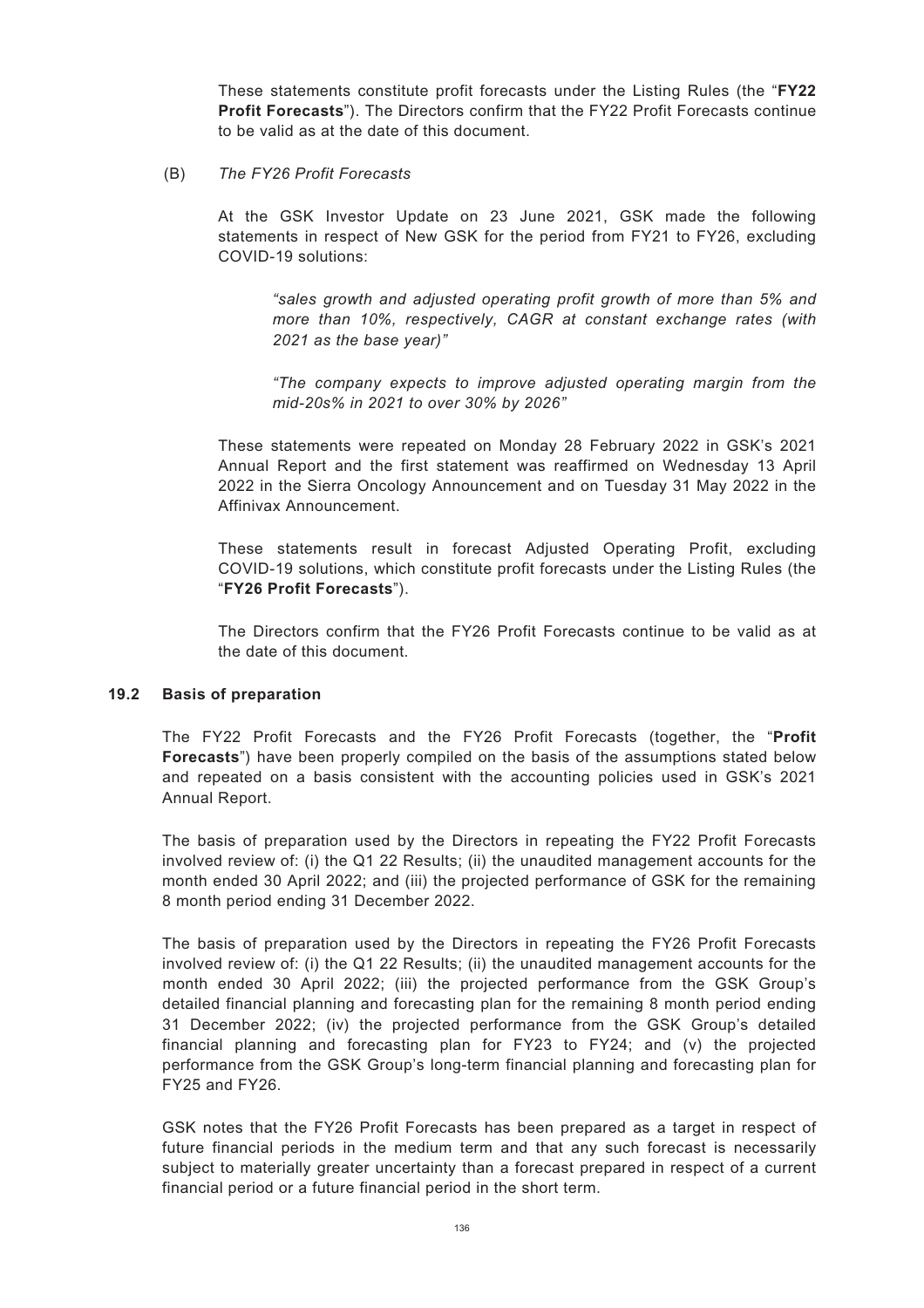# **19.3 Use of Adjusted Operating Profit and Adjusted Net Profit After Tax rather than PBT for the guidance**

GSK provides earnings guidance to the investor community on the basis of adjusted results. GSK is not able to give guidance for total results as it cannot reliably forecast certain material elements of the total results, particularly the future fair value movements on contingent consideration and put options that can and have given rise to significant adjustments driven by external factors such as currency and other movements in capital markets.

These items include:

- amortisation of intangible assets (excluding computer software);
- impairment of intangible assets (excluding computer software) and goodwill;
- major restructuring costs, which include impairments of tangible assets and computer software, (under specific GSK Board approved programmes that are structural, of a significant scale and where the costs of individual or related projects exceed £25 million), including integration costs following material acquisitions;
- transaction-related accounting or other adjustments related to significant acquisitions;
- proceeds and costs of disposal of associates, products and businesses; significant settlement income; significant legal charges (net of insurance recoveries) and expenses on the settlement of litigation and government investigations; other operating income other than royalty income, and other items including the one-off impact of the revaluation of deferred tax assets and liabilities following enactment of the increase in the headline rate of UK corporation tax from 19 per cent. to 25 per cent. (effective 2023); and
- separation costs, which include costs to establish the Haleon Group as an independent business, as well as admission listing and demerger costs.

The Directors believe that it is both more useful and necessary to provide guidance in relation to Adjusted Operating Profit and Adjusted Net Profit After Tax rather than PBT for the following reasons: (i) these measures are used by management for planning and internal reporting purposes; and (ii) Adjusted Operating Profit is in line with peer companies and expectations of the investor community, supporting easier comparison of the GSK Group's performance with its peers.

# **19.4 Assumptions**

The assumptions below apply equally to the Profit Forecasts except where specifically indicated.

### **Assumptions outside GSK's control**

*Specific to FY22 Profit Forecasts*

• global economies and healthcare systems approach normality as FY22 progresses;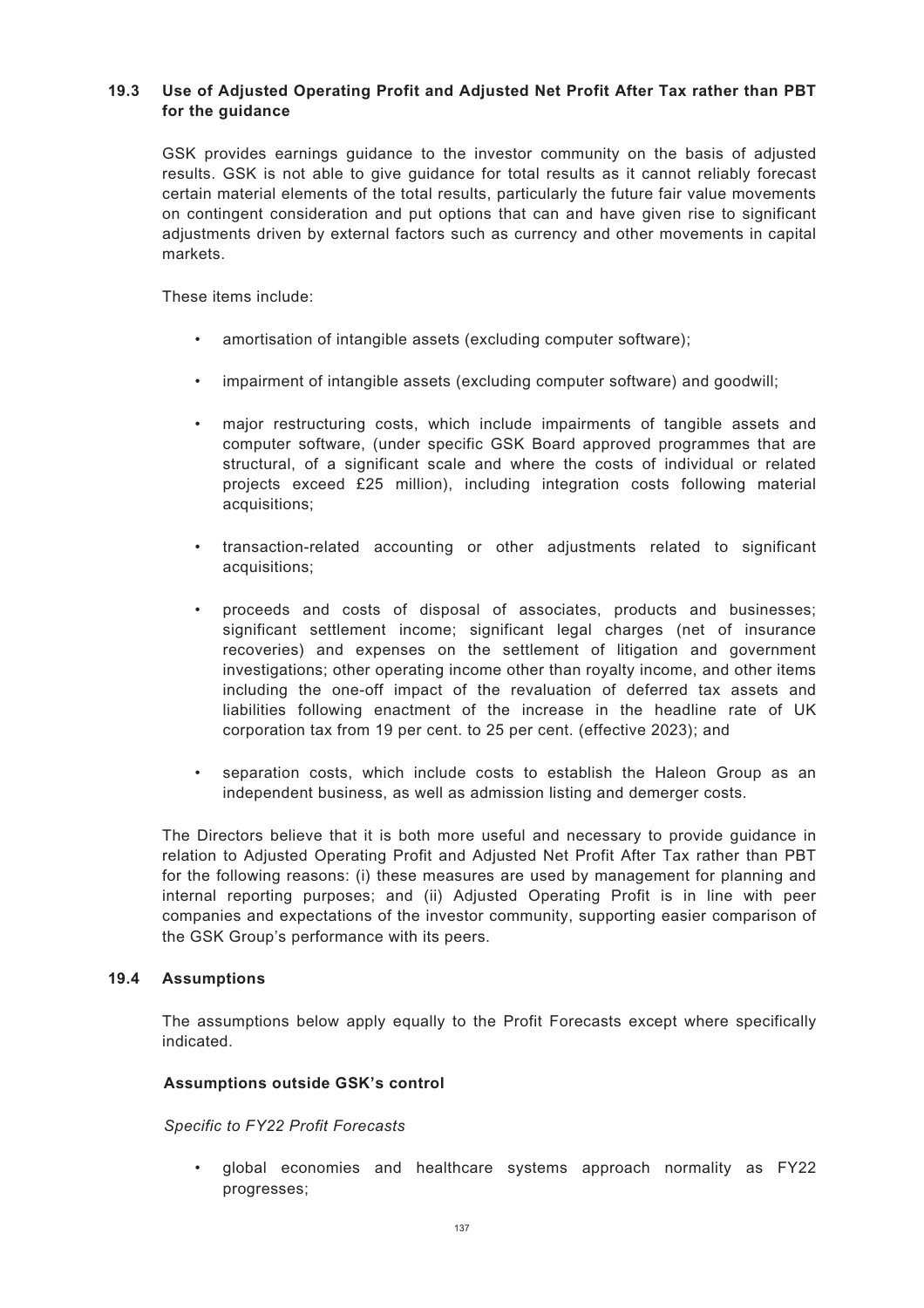- government's prioritisation of COVID-19 vaccination programmes and ongoing measures to contain the pandemic will result in some continued disruption to adult immunisations. Despite the potential for short-term disruption GSK continues to expect strong double-digit growth and record annual sales for Shingrix in 2022 based on strong demand in existing markets and continued geographical expansion;
- COVID-19 solutions are based on known binding agreements from governments and exclude the outcome of any further opportunities under discussion with governments;
- the tax rate expectation is based on enacted legislation and is reflective of the anticipated performance of the business and key assets, as well as no significant change in the anticipated timings of settlements of open years with tax authorities; and
- there will be no significant adverse movements in interest rates from the rates underpinning the Profit Forecasts.

# *Specific to FY26 Profit Forecasts*

- there will be an increase in volume demand for products as healthcare systems are expected to return to normal following government's prioritisation of COVID-19 vaccination programmes;
- Shingrix sales are expected to more than double over five years including significant expansion in both China, driven by the development of the market's adult vaccination infrastructure and policies, and the return to point of vaccination (POV) access following disruption from prioritisation of COVID-19 vaccination programmes, and ongoing measures to contain the pandemic and geographical expansion into other markets;
- there will be no premature loss of exclusivity for key products over the period; and
- there will be regulatory approvals of the pipeline portfolio of drugs and vaccines that underlie these expectations, which have been assessed on a risk-adjusted basis for this purpose.

### *Applies to both FY22 and FY26 Profit Forecasts*

- there will be no changes in the healthcare environment or unexpected changes in pricing as a result of government, legislative and regulatory reform or competitor action that are material in the context of the Profit Forecasts;
- there will be no material interruptions to supply and no product shortages caused by unanticipated production issues, such as contamination, which result in prolonged supply shortages that are material in the context of the Profit Forecasts;
- there will be no change in the GSK Group's shareholdings in ViiV;
- there will be no litigation or investigation costs for GSK that are material in the context of the Profit Forecasts (save for those that are already recognised or for which provisions have been made); and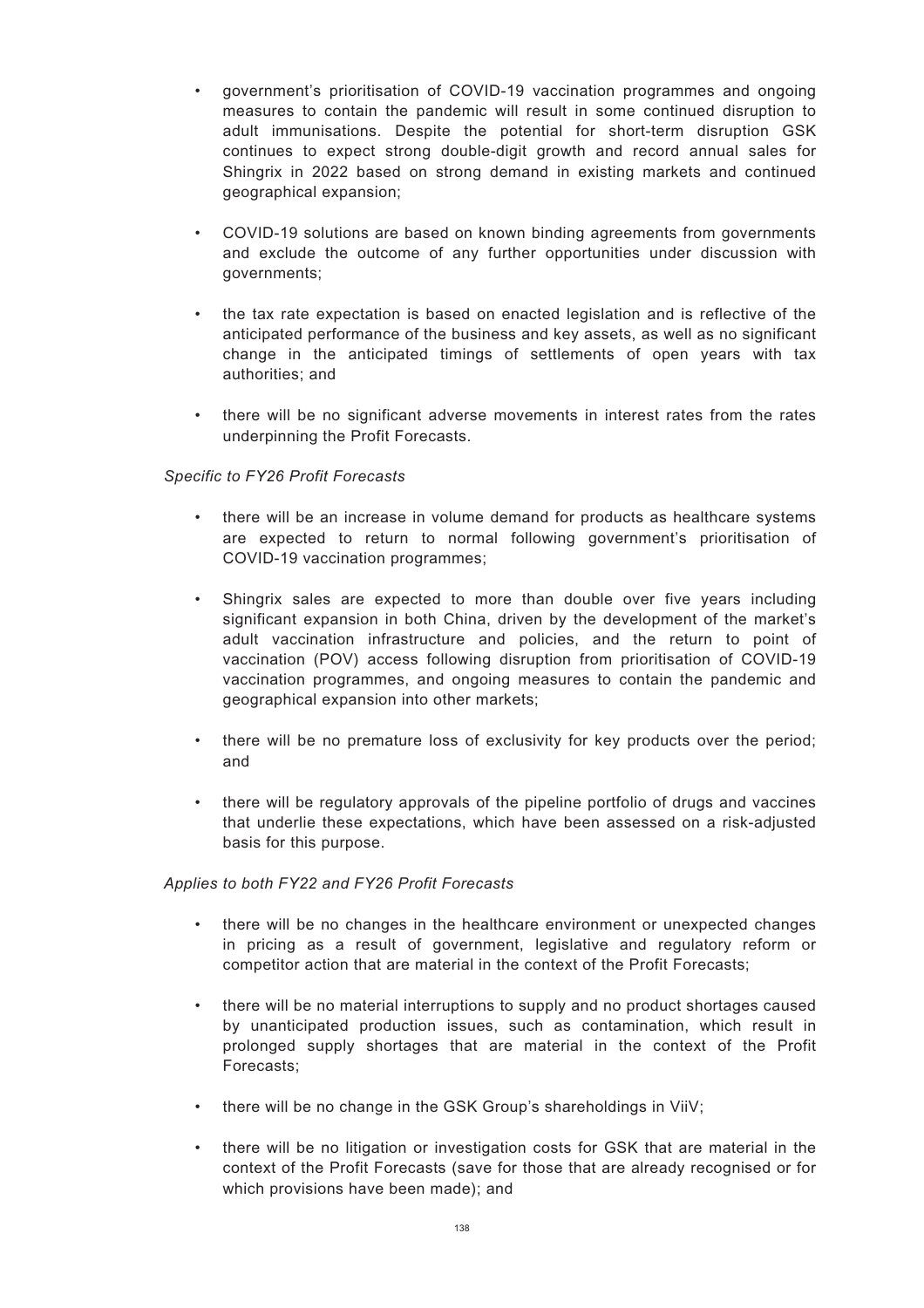• there will be no material impacts from changes to global macro-economic activity, including inflation, political conditions and the impact of outbreaks, epidemics or pandemics.

# **Assumptions within GSK's control and influence (applies to both FY22 and FY26 Profit Forecasts)**

- the GSK Group's integration and restructuring plans will be successfully delivered;
- the proposed Demerger of Haleon Group is delivered in July 2022;
- the forecasts exclude any impact from material future mergers, unannounced acquisitions, disposals or divestments beyond the proposed Demerger;
- there will be no material costs for product launches or R&D beyond the level factored into the Profit Forecasts, the outlook for which may be affected by additional data-driven R&D investment decisions; and
- there will be no material change in the operational structure and strategy of GSK.

# **19.5 Directors' Confirmation**

In accordance with the requirements of the PR Regulation Annex 1 section 11 as applied by Listing Rule 13.5.32R, the Directors confirm that:

- (i) the basis of accounting used by the Directors in repeating the Profit Forecasts is consistent with the accounting policies of GSK and in accordance with GSK's established definitions of adjusted results, which excludes the items set out in paragraph 19.3 above, including their tax effect); and
- (ii) each of the FY22 Forecasts and FY26 Forecast has been properly compiled on the basis of the assumptions stated in paragraph 19.4 above.

### **20. INFORMATION ABOUT GSK**

GSK is one of the world's major research-based pharmaceutical and healthcare companies. GSK is a public limited company incorporated under the laws of England and Wales. GSK Shares are listed on the LSE and GSK ADSs are listed on the NYSE. On 27 December 2000, GSK acquired Glaxo Wellcome plc and SmithKline Beecham plc (now known as SmithKline Beecham Limited), both English public limited companies, through a merger of the two companies.

For a more detailed description of the business of GSK, see the GSK 2021 Annual Report, the GSK 2021 Annual Report on Form 20-F for the fiscal year ended 31 December 2021, filed with the SEC on Tuesday 8 March 2022, and the announcement of the Q1 22 Results published on Wednesday 27 April 2022.

### **21. DOCUMENTS ON DISPLAY**

Copies of the following documents may be inspected on GSK's website at www.gsk.com/demerger. They will also be available for inspection during normal business hours on any business day free of charge at the registered office of GSK at 980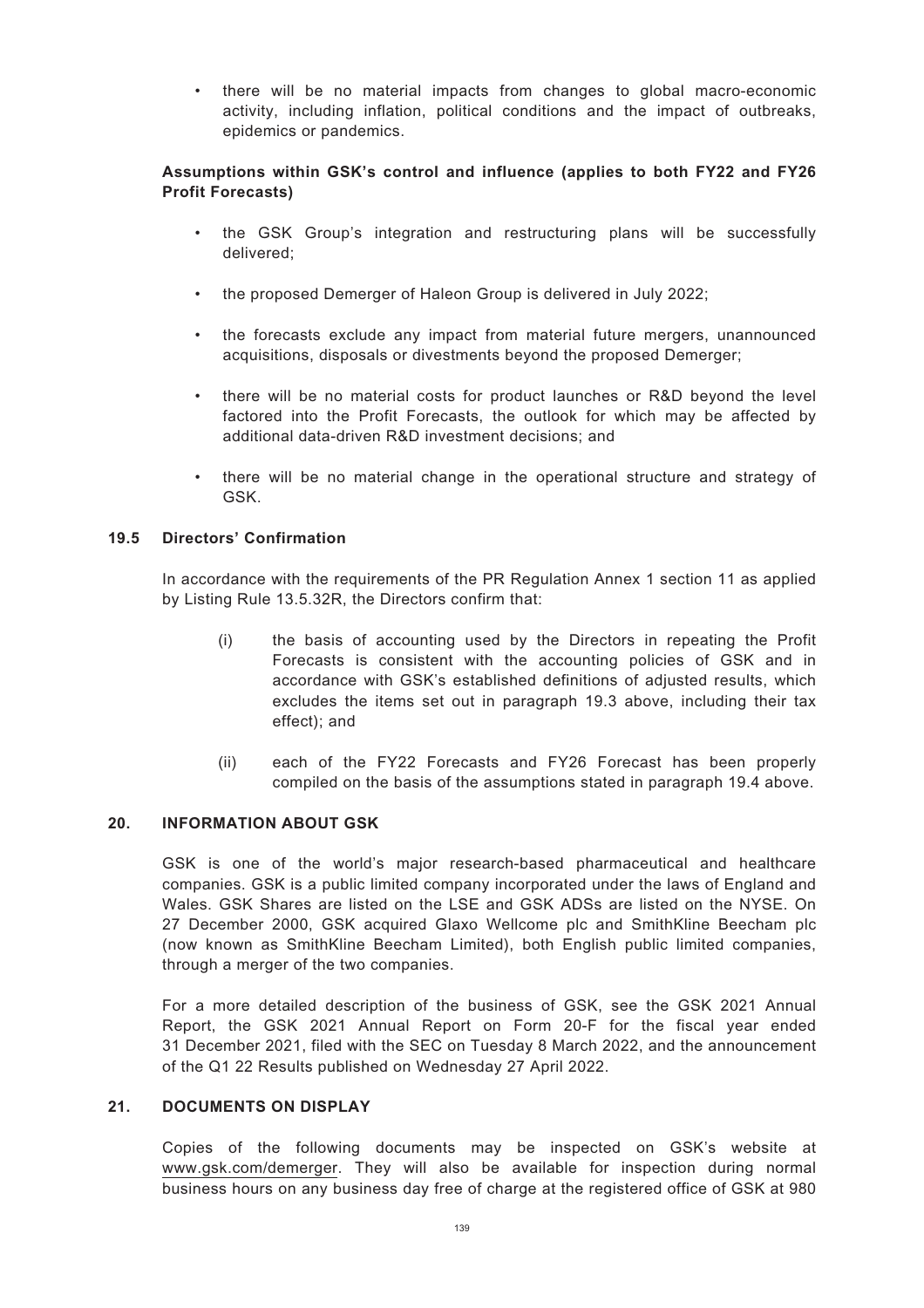Great West Road, Brentford, Brentford, Middlesex TW8 9GS and at the offices of Slaughter and May, One Bunhill Row, London EC1Y 8YY, from the date of this document until the conclusion of the General Meeting:

- the memorandum and Articles of Association of GSK;
- the written consents referred to in paragraph 17 above;
- Deloitte's report on the Unaudited Pro Forma Financial Information;
- a copy of the Demerger Agreement; and
- a copy of this document.

# **Dated Wednesday 1 June 2022**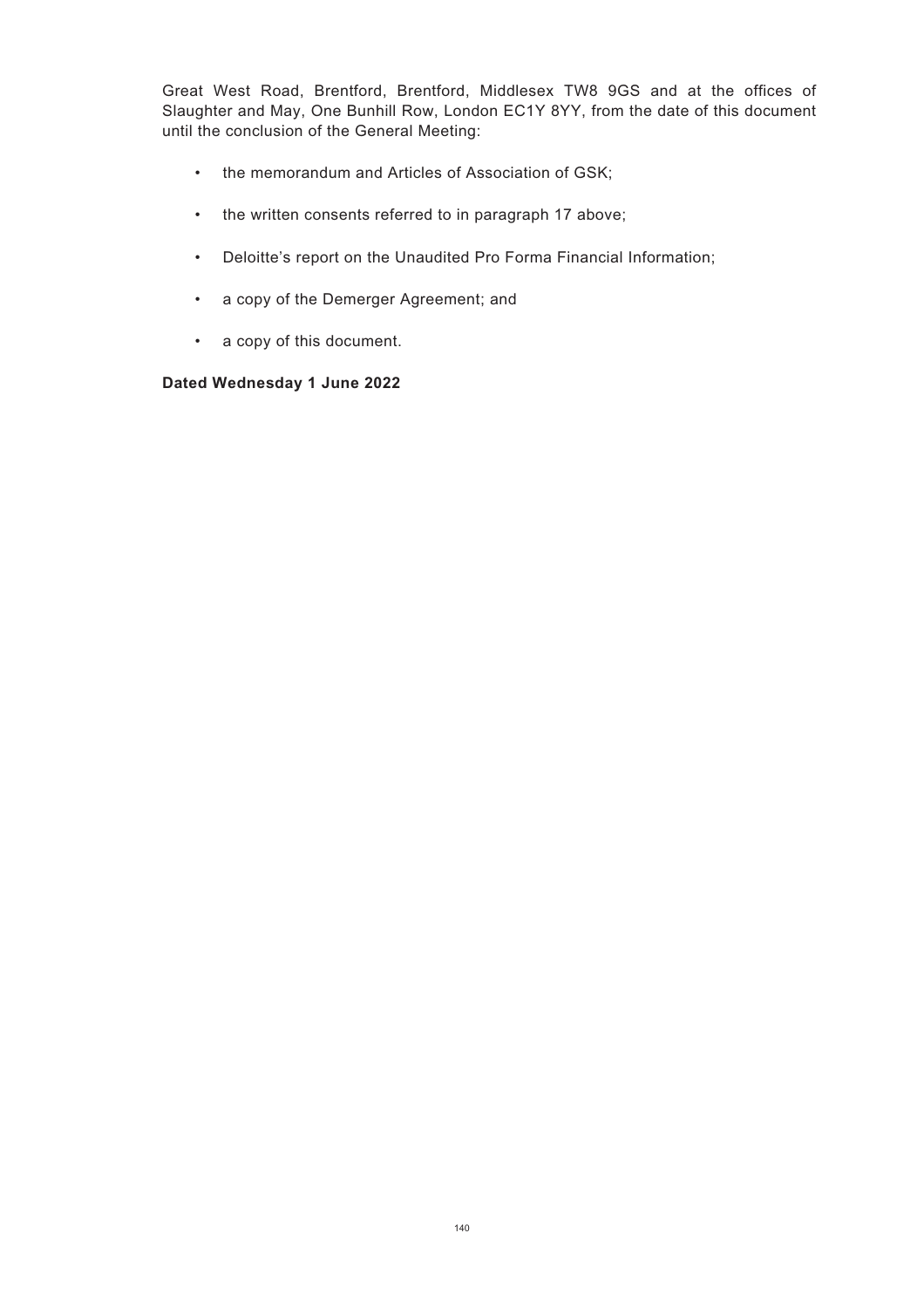## **DEFINITIONS**

*The following definitions apply throughout this document unless the context requires otherwise:*

| "2019 Annual Report"                           | means the Annual Report and Accounts of GSK in respect of<br>FY19;                                                                                                                                                                                                                                       |
|------------------------------------------------|----------------------------------------------------------------------------------------------------------------------------------------------------------------------------------------------------------------------------------------------------------------------------------------------------------|
| "2020 Annual Report"                           | means the Annual Report and Accounts of GSK in respect of<br>FY20;                                                                                                                                                                                                                                       |
| "2021 Annual Report"                           | means the Annual Report and Accounts of GSK in respect of<br>FY21;                                                                                                                                                                                                                                       |
| "A&P"                                          | means advertising and promotion;                                                                                                                                                                                                                                                                         |
| "Adjusted EBITDA"                              | means profit after tax excluding income tax, finance income,<br>finance expense, Adjusting Items (Haleon), depreciation of<br>property plant and equipment, impairment of property plant and<br>depreciation<br>of right-of-use<br>equipment,<br>assets,<br>and<br>amortisation of software intangibles; |
| "Adjusted Net Profit After Tax"                | means net profit after tax, excluding Adjusting Items;                                                                                                                                                                                                                                                   |
| "Adjusted Operating Profit"                    | means total operating profit, excluding: (i) in the case of the<br>GSK Group, the Adjusting Items; and (ii) in the case of the<br>Haleon Group, the Adjusting Items (Haleon);                                                                                                                            |
| "Adjusted Results (Haleon)"                    | has the meaning given on page 10 of this document;                                                                                                                                                                                                                                                       |
| "Adjusting Items"                              | has the meaning given on page 9 of this document;                                                                                                                                                                                                                                                        |
| "Adjusting Items (Haleon)"                     | has the meaning given on page 10 of this document;                                                                                                                                                                                                                                                       |
| "Admission"                                    | means the admission of the Haleon Shares to the premium<br>listing segment of the Official List and to trading on the LSE's<br>main market for listed securities;                                                                                                                                        |
| "Admission and<br><b>Disclosure Standards"</b> | means the current edition of the Admission and Disclosure<br>Standards produced by the LSE;                                                                                                                                                                                                              |
| "ADR"                                          | means an American depositary receipt evidencing ADSs;                                                                                                                                                                                                                                                    |
| "ADR Register"                                 | means the register of the Depositary for the registration,<br>registration of transfer, combination and split-up of ADRs<br>evidencing GSK ADSs (including the direct registration system<br>established by DTC and utilised by the Depositary);                                                         |
| "ADS"                                          | means an American depositary share;                                                                                                                                                                                                                                                                      |
| "ADS Distribution Date"                        | means Thursday 21 July 2022;                                                                                                                                                                                                                                                                             |
| "ADS Holder Record Time"                       | means 5 p.m. (New York City time) on Friday 15 July 2022;                                                                                                                                                                                                                                                |
|                                                | "ADS Holder Voting Record Time" means 5 p.m. (New York City time) on Friday 27 May 2022;                                                                                                                                                                                                                 |
| "ADS Holders"                                  | means the holders of GSK ADSs;                                                                                                                                                                                                                                                                           |
| "AER"                                          | has the meaning given on page 9 of this document;                                                                                                                                                                                                                                                        |
| "Affinivax Announcement"                       | has the meaning given in paragraph 19.1(A) of Part 7<br>(Additional Information);                                                                                                                                                                                                                        |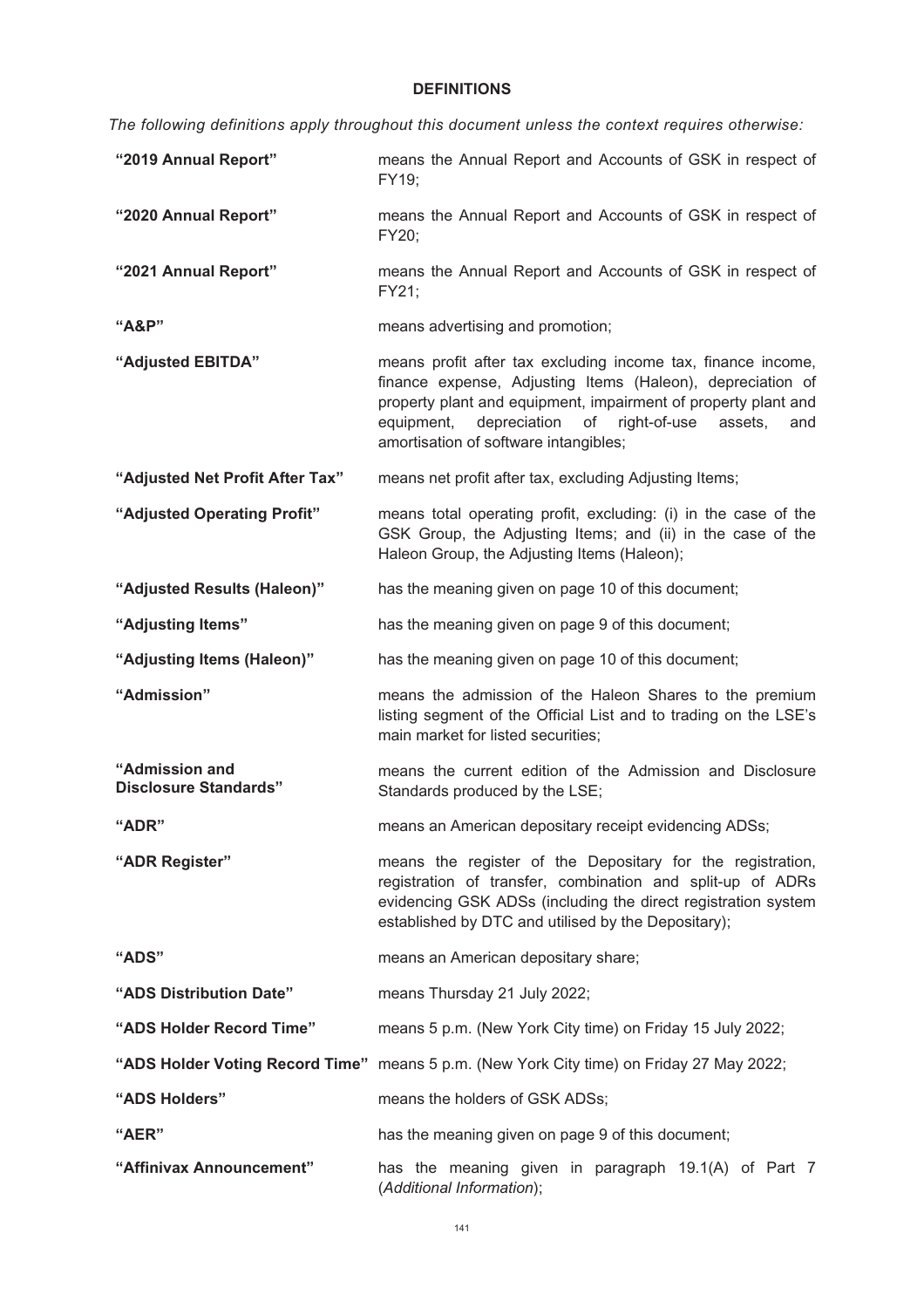| "Anacor"                                    | Anacor Pharmaceuticals, Inc., a<br>corporation<br>means<br>incorporated under the laws of Delaware whose registered<br>office is at 235 East 42nd Street, New York, New York 10017;                                                          |  |
|---------------------------------------------|----------------------------------------------------------------------------------------------------------------------------------------------------------------------------------------------------------------------------------------------|--|
| "APAC"                                      | means Asia Pacific;                                                                                                                                                                                                                          |  |
| "Articles of Association"                   | means the articles of association of GSK from time to time;                                                                                                                                                                                  |  |
| "Asset Transfer Framework<br>Agreement"     | has the meaning given in paragraph 14.4 of Part 7 (Additional<br>Information);                                                                                                                                                               |  |
| "Assumed Liabilities"                       | has the meaning given in paragraph 14.2 of Part 7 (Additional<br>Information);                                                                                                                                                               |  |
| "Balancing Dividend"                        | has the meaning given in paragraph 5(A) of Part 1 (Letter from<br>the Chair);                                                                                                                                                                |  |
| "BofA Securities"                           | means Merrill Lynch International;                                                                                                                                                                                                           |  |
| "CAGR"                                      | means compound annual growth rate;                                                                                                                                                                                                           |  |
| "Capital Reduction"                         | means the reduction of capital to be implemented by Haleon in<br>accordance with section 641(1)(b) of the Companies Act<br>pursuant to which Haleon shall:                                                                                   |  |
|                                             | cancel and extinguish £1.24 of the nominal value of<br>(A)<br>each Haleon Share; and                                                                                                                                                         |  |
|                                             | cancel and extinguish all amounts standing to the credit<br>(B)<br>of Haleon's share premium account,                                                                                                                                        |  |
|                                             | with all amounts so reduced being credited to Haleon's profit<br>and loss reserve;                                                                                                                                                           |  |
| "CER"                                       | has the meaning given on page 8 of this document;                                                                                                                                                                                            |  |
| "certificated" or "in certificated<br>form" | means, in relation to a share or other security, a share or other<br>security title to which is recorded in the relevant register of the<br>share or other security concerned as being held in certificated<br>form (that is, not in CREST); |  |
| "CH JVCo"                                   | means GlaxoSmithKline Consumer Healthcare Holdings (No.2)<br>Limited;                                                                                                                                                                        |  |
| "CH JV Group"                               | means CH JVCo together with its subsidiaries and subsidiary<br>undertakings from time to time;                                                                                                                                               |  |
| "Circular"                                  | means this document;                                                                                                                                                                                                                         |  |
| "Citi"                                      | means Citigroup Global Markets Limited;                                                                                                                                                                                                      |  |
| "Companies Act"                             | means the Companies Act 2006 of the UK, as amended;                                                                                                                                                                                          |  |
| "Company" or "GSK"                          | means GSK plc, a public limited company incorporated in<br>England and Wales with registered number 038887792 whose<br>registered office is at 980 Great West Road, Brentford,<br>Middlesex, TW8 9GS;                                        |  |
| "Completion"                                | means completion of the Demerger;                                                                                                                                                                                                            |  |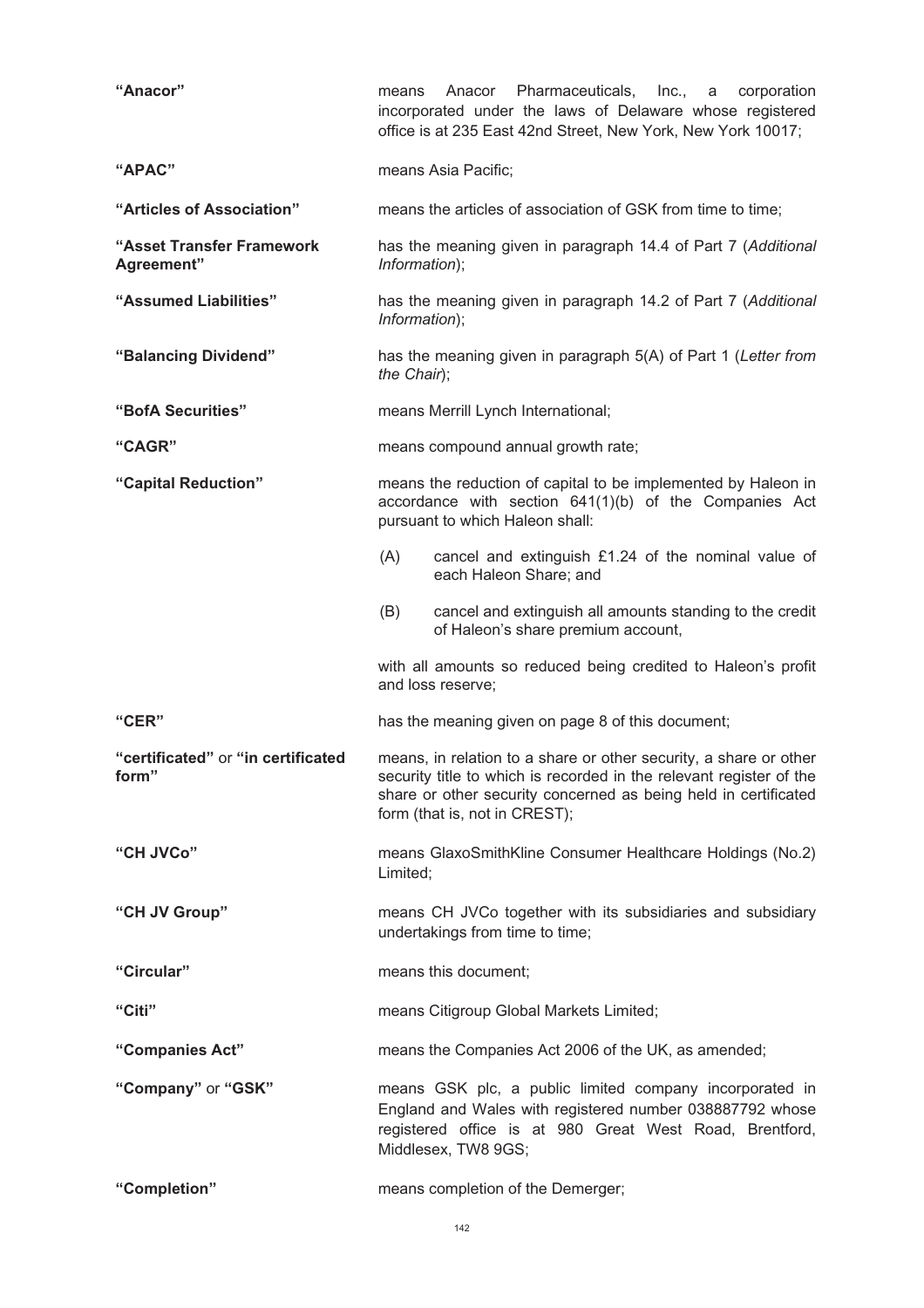- **"Consignment Selling Agreement"** means the consignment selling agreement entered into between Hindustan Unilever Limited and GlaxoSmithKline Asia Private Limited dated 1 April 2020;
- **"Consumer Healthcare Business"** (A) prior to Separation, means the business of researching and developing, manufacturing, distributing, marketing, selling, promoting and/or otherwise commercialising Consumer Healthcare Products, in each case as conducted by the CH JV Group as at the date of this document; and
	- (B) following Separation, means the business of researching and developing, manufacturing, distributing, marketing, selling, promoting and/or otherwise commercialising Consumer Healthcare Products, in each case as conducted by the Haleon Group, together with any assets and/or entities that will form part of the Haleon Group pursuant to the Asset Transfer Framework Agreement and other ancillary and implementing agreements;
- **"Consumer Healthcare Products"** has the meaning given in paragraph 14.2 of Part 7 (*Additional Information*);
- **"Court"** means the High Court of Justice in England and Wales;
- **"Court Order"** an order of the Court confirming the Capital Reduction, granted pursuant to section 648 of the Companies Act;
- **"CREST"** means the system for the paperless settlement of trades in securities and the holding of uncertificated securities in accordance with the CREST Regulations operated by Euroclear;
- **"CREST Manual"** means the rules governing the operation of CREST as published by Euroclear;
- **"CREST Proxy Instruction"** means a proxy appointment or instruction made via CREST, authenticated in accordance with Euroclear's specifications and containing the information set out in the CREST Manual;
- **"CREST Regulations"** means the Uncertificated Securities Regulations 2001 (SI 2001 No.3755), as amended;
- **"CREST Shareholders"** means Shareholders holding GSK Shares in CREST in uncertificated form;
- **"Delayed Demerger Completion Date"** has the meaning given in paragraph 14.6 of Part 7 (*Additional Information*);
- **"Deloitte"** means Deloitte LLP;
- 
- **"Demerger"** means the proposed demerger of the predominant part of GSK's interest in the CH JV Group, to be effected by way of the Demerger Dividend on the terms and subject to the conditions set out in the Demerger Agreement:
- **"Demerger Agreement"** has the meaning given in paragraph 14.6 of Part 7 (*Additional Information*);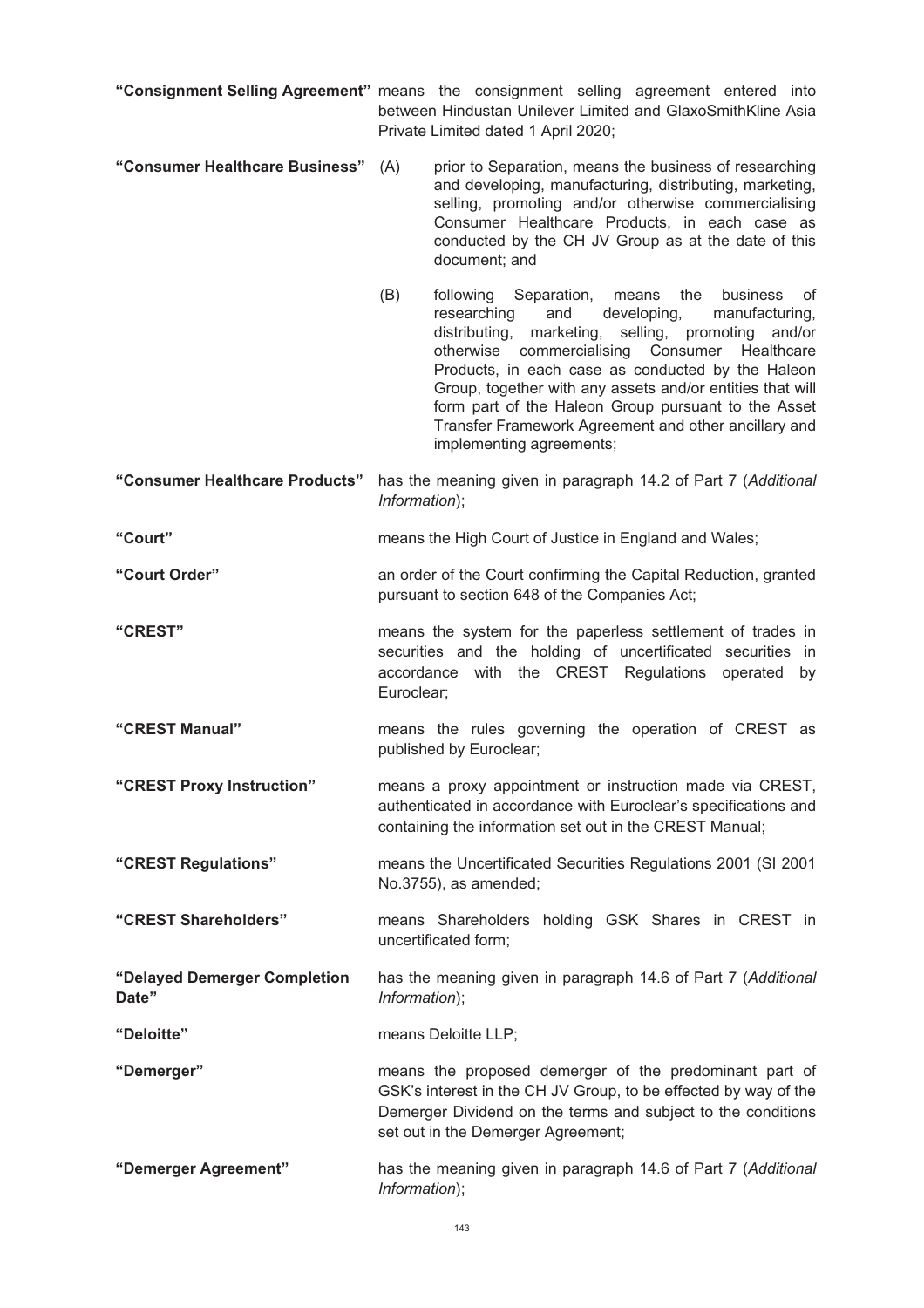**"Demerger Completion Steps"** means:

- (A) the delivery by GSK to Haleon of a duly executed transfer of the GSKCHH A Ordinary Shares in favour of Haleon, together with the relevant share certificate(s);
- (B) the procurement by Haleon that the names of the Qualifying Shareholders to whom Haleon Shares are to be allotted and issued pursuant to the Demerger Agreement are entered into the Haleon Share Register; and
- (C) the delivery, or procurement thereof, by each of GSK and Haleon of a duly executed copies of certain agreements to effect the structural and operational separation of the Consumer Healthcare Business from GSK and related ancillary agreements;
- **"Demerger Dividend"** means the interim dividend, *in specie*, proposed to be declared by the GSK Board to be satisfied by: (i) the transfer by GSK of the GSKCHH A Ordinary Shares to Haleon in consideration for: (ii) the issuance by Haleon of Haleon Shares to Qualifying Shareholders in accordance with the Demerger Agreement;
- **"Demerger Resolution"** means the ordinary resolution numbered 1, set out in the Notice;
- **"Depositary"** means J.P. Morgan Chase Bank, N.A., as depositary for the GSK ADSs and Haleon ADSs;
- **"Directors"** means the directors of GSK as at the date of this document, whose names are set out in paragraph 3.1 of Part 7 (*Additional Information*);
- **"Disclosure Guidance and Transparency Rules"** means the disclosure guidance and transparency rules made by the FCA under Part VI of FSMA (as set out in the FCA's Handbook of Rules and Guidance), as amended;
- "**DRIP**" means the Dividend Reinvestment Plan offered by Equiniti FS;
- **"DTC"** has the meaning given in paragraph 8.2 of Part 7 (*Additional Information*);
- **"EMEA and LatAm"** means Europe, Middle East and Africa and Latin America;
- **"Equiniti"** means Equiniti Limited, Aspect House, Spencer Road, Lancing BN99 6DA;
- **"Equiniti FS"** means Equiniti Financial Services Limited, a private company registered in England and Wales with registered number 06208699 whose registered office is Aspect House, Spencer Road, Lancing, West Sussex BN99 6DA, being the FCA authorised and regulated entity that provides and manages the GSK CSN and the Haleon CSN;
- **"ESG"** means environmental, social and governance;
- **"EU"** means the European Union;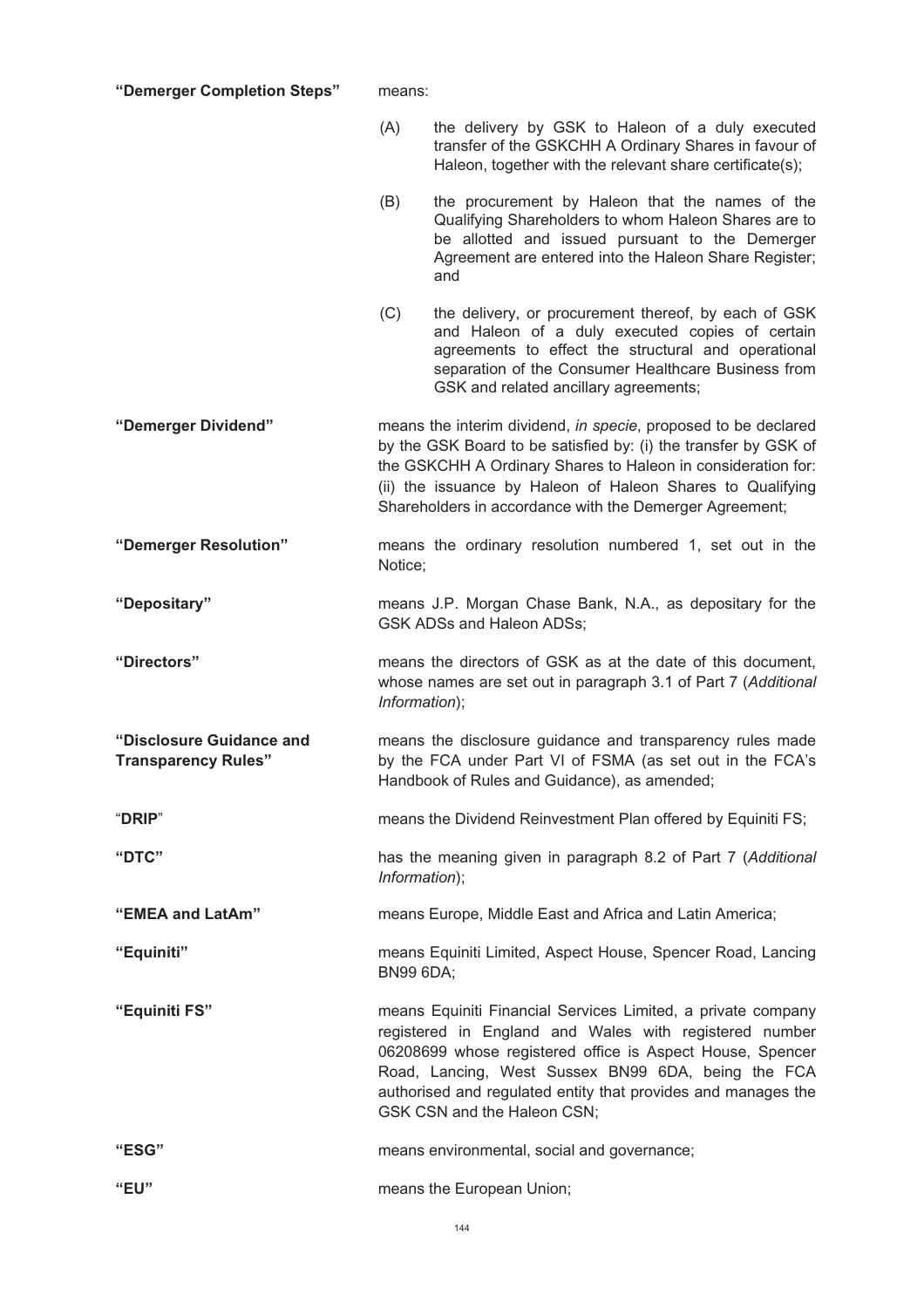| "Euro" or "€"               | means the lawful currency of the EU;                                                                                                                                                                                                                                                                                                                         |
|-----------------------------|--------------------------------------------------------------------------------------------------------------------------------------------------------------------------------------------------------------------------------------------------------------------------------------------------------------------------------------------------------------|
| "Euroclear"                 | means Euroclear UK & International Limited, the operator of<br>CREST;                                                                                                                                                                                                                                                                                        |
| "Excess GSK Shares"         | means any GSK Shares in issue at the Shareholder Record<br>Time in excess of $(X)$ $((X)$ being the number of GSK Shares in<br>issue at the Latest Practicable Date);                                                                                                                                                                                        |
| "Exchange Agreements"       | means the GSK Exchange Agreement, the SLP Exchange<br>Agreement and the Pfizer Exchange Agreement;                                                                                                                                                                                                                                                           |
| "Existing GSK Shares"       | means the existing ordinary shares of 25 pence each in the<br>capital of GSK;                                                                                                                                                                                                                                                                                |
| "FCA"                       | means the Financial Conduct Authority of the UK;                                                                                                                                                                                                                                                                                                             |
| "FDA"                       | means the United States Food and Drug Administration;                                                                                                                                                                                                                                                                                                        |
| "FMCG"                      | means fast-moving consumer goods;                                                                                                                                                                                                                                                                                                                            |
| "Form 20-F"                 | means a registration statement on Form 20-F under the US<br>Exchange Act;                                                                                                                                                                                                                                                                                    |
| "Form of Direction"         | means the voting form for GSK CSN holders to vote at the<br>General Meeting;                                                                                                                                                                                                                                                                                 |
| "Free Cash Flow"            | means net cash inflow from operating activities plus cash<br>inflows from the sale of intangible assets, the sale of property,<br>plant and equipment and interest received, less cash outflows<br>for the purchase of intangible assets, the purchase of property,<br>plant and equipment, distributions to non-controlling interests<br>and interest paid; |
| "Free Cash Flow Conversion" | means Free Cash Flow divided by profit after tax;                                                                                                                                                                                                                                                                                                            |
| "FSMA"                      | means the Financial Services and Markets Act 2000 of the UK,<br>as amended;                                                                                                                                                                                                                                                                                  |
| "FY19"                      | means the financial year ended 31 December 2019;                                                                                                                                                                                                                                                                                                             |
| "FY20"                      | means the financial year ended 31 December 2020;                                                                                                                                                                                                                                                                                                             |
| "FY21"                      | means the financial year ended 31 December 2021;                                                                                                                                                                                                                                                                                                             |
| "FY22"                      | means the financial year ended 31 December 2022;                                                                                                                                                                                                                                                                                                             |
| "FY23"                      | means the financial year ended 31 December 2023;                                                                                                                                                                                                                                                                                                             |
| "FY24"                      | means the financial year ended 31 December 2024;                                                                                                                                                                                                                                                                                                             |
| "FY25"                      | means the financial year ended 31 December 2025;                                                                                                                                                                                                                                                                                                             |
| "FY26"                      | means the financial year ended 31 December 2026;                                                                                                                                                                                                                                                                                                             |
| "General Meeting"           | means the general meeting of the GSK to approve the<br>Resolutions, to be held at Sofitel London Heathrow, Terminal 5,<br>London Heathrow Airport, TW6 2GD and electronically via the                                                                                                                                                                        |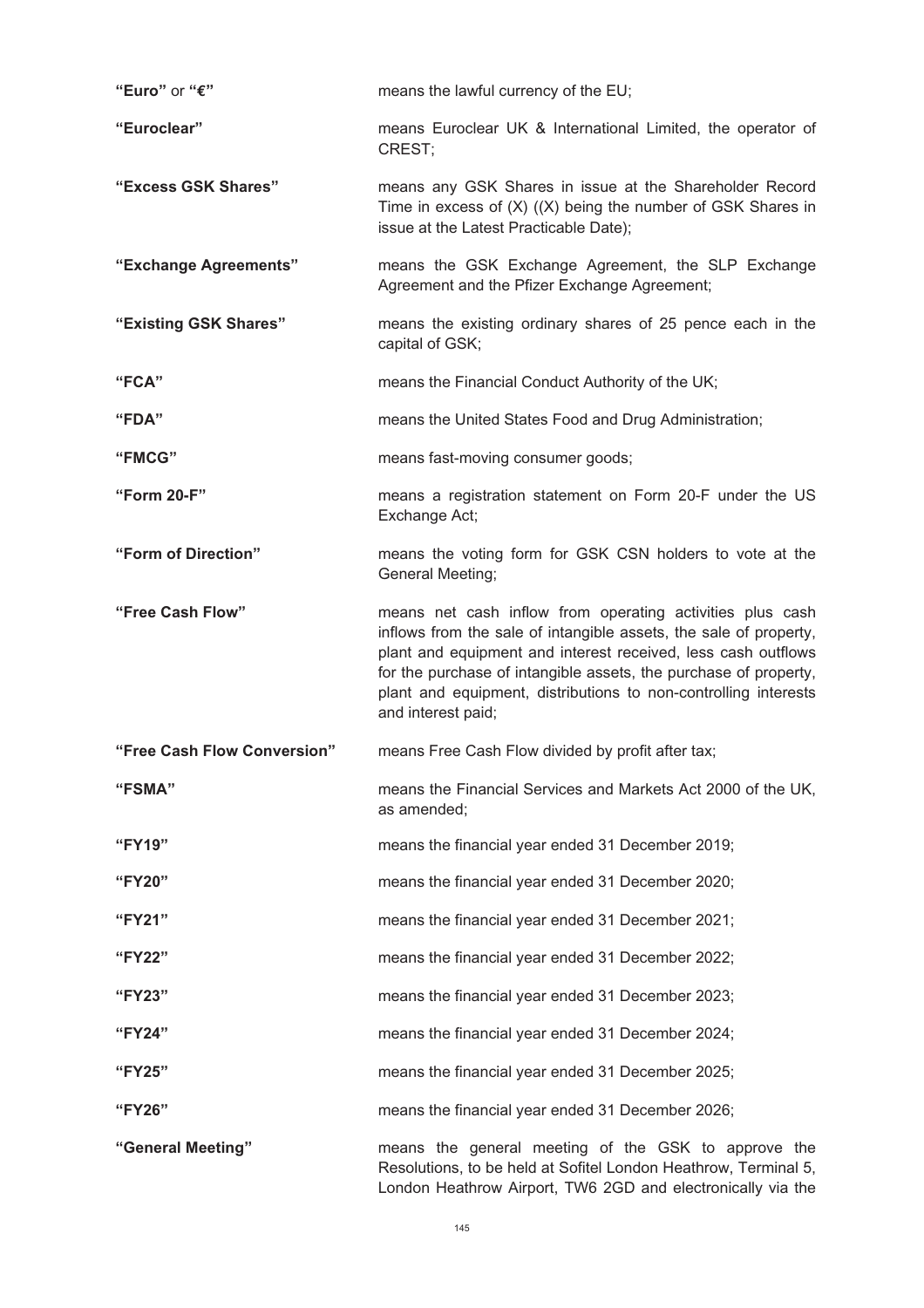|                                                  | Lumi General Meeting website on Wednesday 6 July 2022 at<br>2.30 p.m., or any adjournment thereof, notice of which is set out<br>at the end of this document;                                                                                                                              |  |  |
|--------------------------------------------------|--------------------------------------------------------------------------------------------------------------------------------------------------------------------------------------------------------------------------------------------------------------------------------------------|--|--|
| "Gilead"                                         | means Gilead Sciences, Inc.;                                                                                                                                                                                                                                                               |  |  |
| "Global Settlement and Licence<br>Agreement"     | has the meaning given in paragraph 14.17 of Part 7 (Additional<br>Information);                                                                                                                                                                                                            |  |  |
| "Goldman Sachs"                                  | means Goldman Sachs International;                                                                                                                                                                                                                                                         |  |  |
| "GSK Admission"                                  | means the admission of the New GSK Shares to the premium<br>listing segment of the Official List and to trading on the LSE's<br>main market for listed securities becoming effective in<br>accordance with, respectively, the Listing Rules and the<br>Admission and Disclosure Standards; |  |  |
| "GSK ADS"                                        | means an ADS representing two GSK Shares, evidenced by an<br>ADR;                                                                                                                                                                                                                          |  |  |
| "GSK ADS Holder General<br><b>Meeting Guide"</b> | means the guide to the General Meeting for use by ADS<br>Holders;                                                                                                                                                                                                                          |  |  |
| "GSK Board"                                      | means the board of Directors, or any properly constituted<br>committee thereof;                                                                                                                                                                                                            |  |  |
| "GSK Contributed CH Business"                    | has the meaning given in paragraph 14.2 of Part 7 (Additional<br>Information);                                                                                                                                                                                                             |  |  |
| "GSK CSN"                                        | means the GSK plc Nominee Service provided by Equiniti FS;                                                                                                                                                                                                                                 |  |  |
| "GSK DABP"                                       | means the GlaxoSmithKline 2017 Deferred Annual Bonus Plan;                                                                                                                                                                                                                                 |  |  |
| "GSK Employee Share Schemes"                     | means the GSK Executive Schemes, the GSK Participation<br>Schemes and GSK UK Sharesave;                                                                                                                                                                                                    |  |  |
| "GSK Exchange Agreement"                         | has the meaning given in paragraph 15.1(A) of Part 7<br>(Additional Information);                                                                                                                                                                                                          |  |  |
| "GSK Executive Schemes"                          | means the GSK DABP, the GSK PSP and the GlaxoSmithKline<br>Share Value Plan;                                                                                                                                                                                                               |  |  |
| "GSK Group" or "Group"                           | means, in respect of any time prior to the Demerger, GSK<br>together with its subsidiaries and subsidiary undertakings,<br>including those companies which form part of the Haleon<br>Group; and in respect of any period following the Demerger, the<br>Post-Demerger GSK Group;          |  |  |
| "GSK NED Share Plan"                             | means the GlaxoSmithKline Non-Executive Directors Share<br>Allocation Plan;                                                                                                                                                                                                                |  |  |
| "GSK/Novartis JV"                                | has the meaning given in paragraph 14.1 of Part 7 (Additional<br>Information);                                                                                                                                                                                                             |  |  |
| "GSK Participation Schemes"                      | means the GSK ShareReward, the GlaxoSmithKline Ireland<br>Employees Share Participation Scheme, the GlaxoSmithKline<br>(Australia) Employee Share Plan and the GlaxoSmithKline<br>Group Employees Shareholding Association;                                                                |  |  |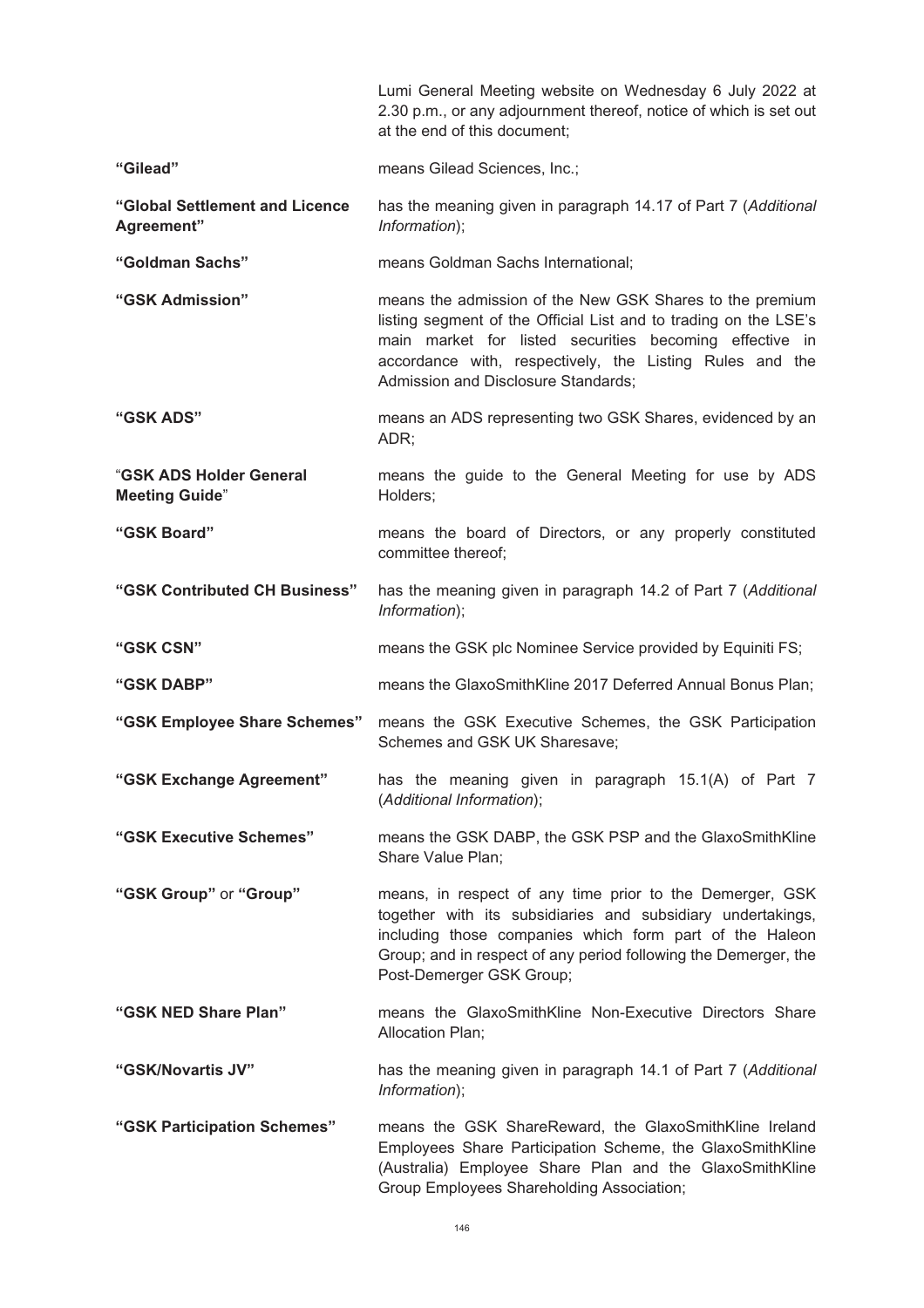| "GSK/Pfizer JV"            | has the meaning given in paragraph 14.2 of Part 7 (Additional<br>Information);                                                                                                                          |  |  |  |
|----------------------------|---------------------------------------------------------------------------------------------------------------------------------------------------------------------------------------------------------|--|--|--|
| "GSK PSP"                  | means the GlaxoSmithKline 2017 Performance Share Plan;                                                                                                                                                  |  |  |  |
| "GSK Share Consolidation"  | means the proposed consolidation of GSK Shares;                                                                                                                                                         |  |  |  |
| "GSK Share Exchange"       | has the meaning given in paragraph 12(A) of Part 1 (Letter from<br>the Chair);                                                                                                                          |  |  |  |
| "GSK Share Register"       | means the register of members of GSK;                                                                                                                                                                   |  |  |  |
| "GSK ShareReward"          | means the GlaxoSmithKline ShareReward Plan;                                                                                                                                                             |  |  |  |
| "GSK Shares"               | means, prior to the GSK Share Consolidation, the Existing GSK<br>Shares and, after the GSK Share Consolidation, the New GSK<br>Shares;                                                                  |  |  |  |
| "GSK UK Pension Schemes"   | means the GSK Pension Scheme, the GSK Pension Fund and<br>the SmithKline Beecham Pension Plan, and "GSK UK Pension<br>Scheme" means any one of them;                                                    |  |  |  |
| "GSK UK Sharesave"         | means the GlaxoSmithKline PLC Sharesave Plan 2012 (a<br>HMRC-approved plan);                                                                                                                            |  |  |  |
| "GSKCHH"                   | GlaxoSmithKline Consumer Healthcare<br><b>Holdings</b><br>means<br>Limited, the GSK subsidiary which holds GSK's interests in CH<br>JVCo;                                                               |  |  |  |
| "GSKCHH A Ordinary Shares" | means the fully paid A Ordinary Shares in the capital of<br>GSKCHH;                                                                                                                                     |  |  |  |
| "GSKCHH B Ordinary Shares" | means the fully paid B Ordinary Shares in the capital of<br>GSKCHH;                                                                                                                                     |  |  |  |
| "GSKCHH C Ordinary Shares" | means the fully paid C Ordinary Shares in the capital of<br>GSKCHH;                                                                                                                                     |  |  |  |
| "H1 2023"                  | means the first six months of FY23;                                                                                                                                                                     |  |  |  |
| "H2 2021"                  | means the second six months of FY21;                                                                                                                                                                    |  |  |  |
| "Haleon"                   | means Haleon plc, a public limited company incorporated in<br>England and Wales with registered number 13691224 whose<br>registered office is at 980 Great West Road, Brentford,<br>Middlesex, TW8 9GS; |  |  |  |
| "Haleon ADSs"              | means the American depositary shares, each representing two<br>Haleon Shares;                                                                                                                           |  |  |  |
| "Haleon Board"             | means the board of Haleon Directors from time to time;                                                                                                                                                  |  |  |  |
| "Haleon Business"          | means the business conducted by the Haleon Group;                                                                                                                                                       |  |  |  |
| "Haleon Company Group"     | means Haleon together with its subsidiaries and subsidiary<br>undertakings from time to time;                                                                                                           |  |  |  |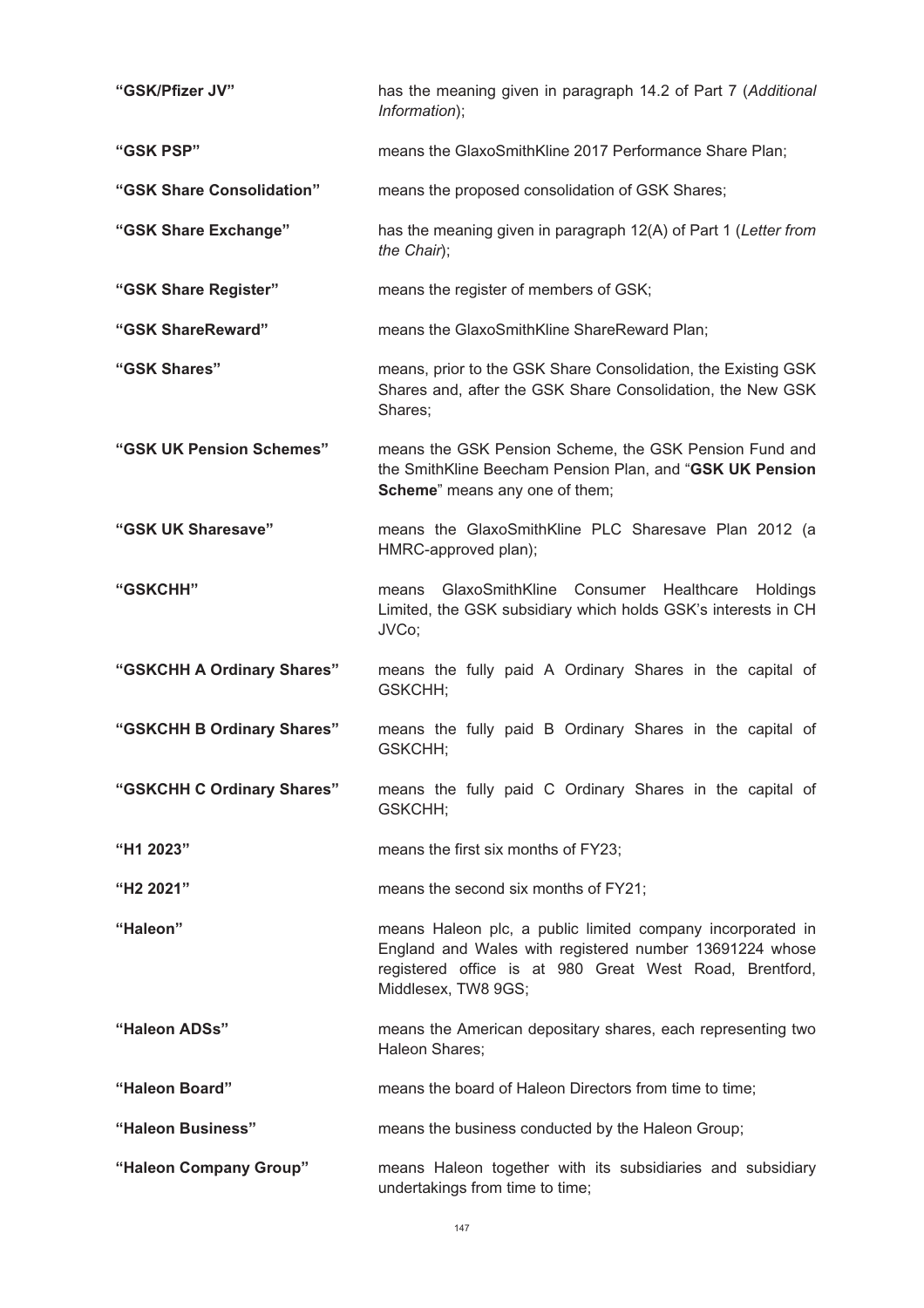| "Haleon CSN"                       | means the Haleon nominee service provided by Equiniti FS;                                                                                                                                                                                                                        |  |  |  |
|------------------------------------|----------------------------------------------------------------------------------------------------------------------------------------------------------------------------------------------------------------------------------------------------------------------------------|--|--|--|
| "Haleon Directors"                 | means the directors of Haleon as the date of this document and<br>those persons who will become directors of Haleon on<br>Admission, whose names are all set out in paragraph 4 of<br>Part 7 (Additional Information);                                                           |  |  |  |
| "Haleon Employer"                  | has the meaning given in paragraph 10 of Part 1 (Letter from<br>the Chair);                                                                                                                                                                                                      |  |  |  |
| "Haleon Group"                     | (A)<br>prior to Separation, means the CH JV Group; and                                                                                                                                                                                                                           |  |  |  |
|                                    | (B)<br>following Separation, means the Haleon Company<br>Group;                                                                                                                                                                                                                  |  |  |  |
| "Haleon Shareholder"               | means a holder of Haleon Shares from time to time;                                                                                                                                                                                                                               |  |  |  |
| "Haleon Shares"                    | means the fully paid ordinary shares of £1.25 each in the<br>capital of Haleon;                                                                                                                                                                                                  |  |  |  |
| "Haleon Share Register"            | means the register of members of Haleon;                                                                                                                                                                                                                                         |  |  |  |
| "Historical Financial Information" | means the historical financial information of the Haleon Group<br>set out in Part 4 (Historical Financial Information on the Haleon<br>Group);                                                                                                                                   |  |  |  |
|                                    |                                                                                                                                                                                                                                                                                  |  |  |  |
| "HMRC"                             | means HM Revenue & Customs in the UK;                                                                                                                                                                                                                                            |  |  |  |
| "IFRS"                             | means the International Financial Reporting Standards;                                                                                                                                                                                                                           |  |  |  |
| "Indenture"                        | means an indenture dated as of Thursday 24 March 2022<br>among the US Issuer, GSK Consumer Healthcare Capital UK<br>plc, GSK and Haleon as guarantors and Deutsche Bank Trust<br>Company Americas, as trustee, registrar, paying agent, transfer<br>agent and calculation agent; |  |  |  |
| "India Condition"                  | has the meaning given in paragraph 14.6(D) of Part 7<br>(Additional Information);                                                                                                                                                                                                |  |  |  |
| "IRS"                              | means the United States Internal Revenue Service;                                                                                                                                                                                                                                |  |  |  |
| "Japan Condition"                  | has the meaning given in paragraph 14.6(F) of Part 7<br>(Additional Information);                                                                                                                                                                                                |  |  |  |
| "Joint Sponsors"                   | means BofA Securities, Citi and Goldman Sachs;                                                                                                                                                                                                                                   |  |  |  |
| "JVCo A Ordinary Shares"           | means the fully paid A Ordinary Shares in the capital of CH<br>JVCo;                                                                                                                                                                                                             |  |  |  |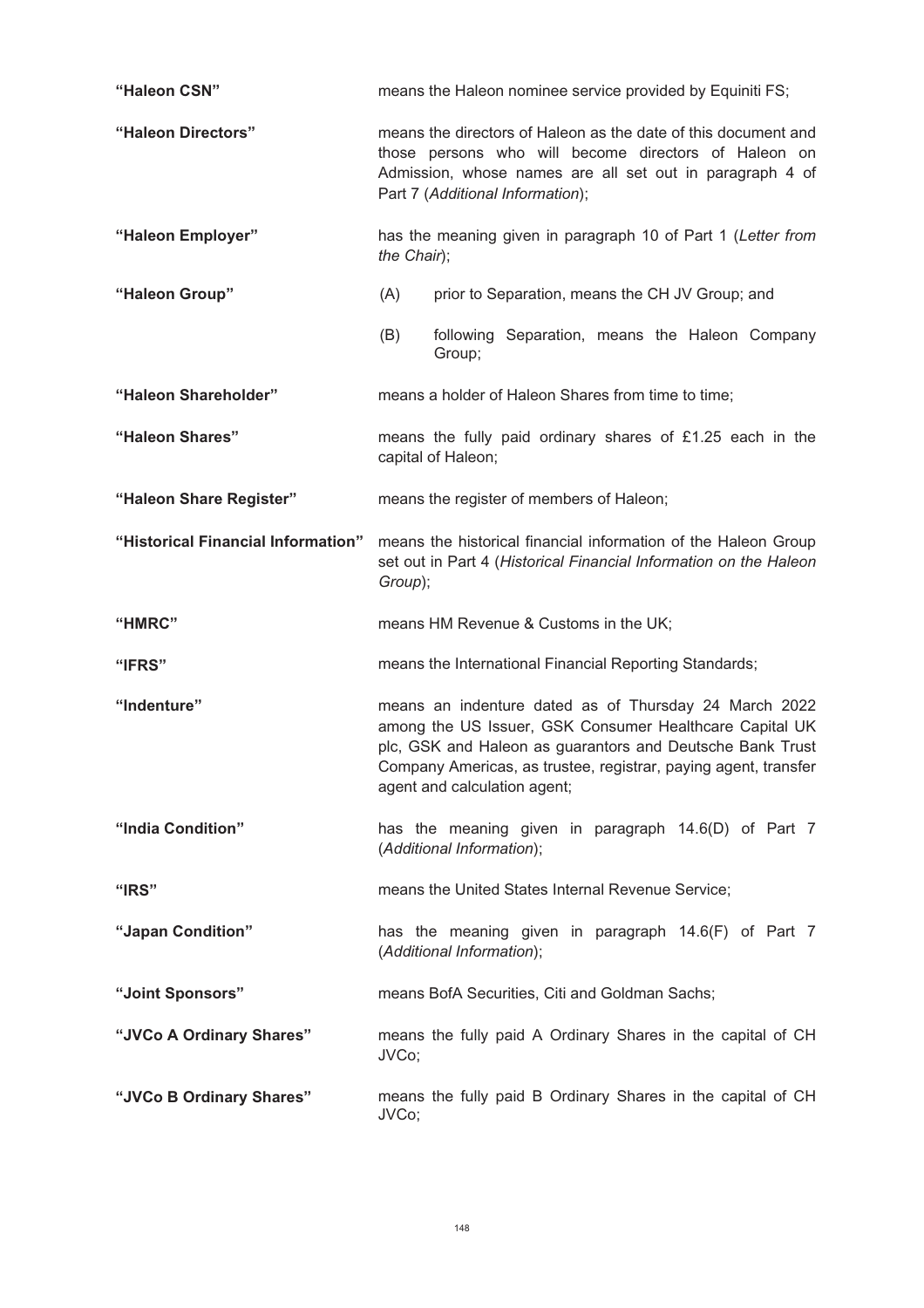| "JVCo Preference Shares"                        | means the fully paid Preference Shares in the capital of CH<br>JVCo;                                                                                                                                                                                                                                                                                                                                                                                                                                |  |  |
|-------------------------------------------------|-----------------------------------------------------------------------------------------------------------------------------------------------------------------------------------------------------------------------------------------------------------------------------------------------------------------------------------------------------------------------------------------------------------------------------------------------------------------------------------------------------|--|--|
| "LatAm"                                         | means Latin America;                                                                                                                                                                                                                                                                                                                                                                                                                                                                                |  |  |
| "Latest Practicable Date"                       | means Monday 30 May 2022, being the last practicable date<br>prior to publication of this document;                                                                                                                                                                                                                                                                                                                                                                                                 |  |  |
| "Listing Rules"                                 | means the rules made by the FCA under Part VI of FSMA (and<br>contained in the FCA's publication of the same name), as<br>amended from time to time;                                                                                                                                                                                                                                                                                                                                                |  |  |
| "Lock-up Deed"                                  | has the meaning given in paragraph 14.11 of Part 7 (Additional<br>Information);                                                                                                                                                                                                                                                                                                                                                                                                                     |  |  |
| "LSE"                                           | means the London Stock Exchange plc or the market<br>conducted by it, as the context requires;                                                                                                                                                                                                                                                                                                                                                                                                      |  |  |
| "Manufacturing and Supply<br><b>Agreements"</b> | has the meaning given in paragraph 14.13 of Part 7 (Additional<br>Information);                                                                                                                                                                                                                                                                                                                                                                                                                     |  |  |
| "Market Abuse Regulation" or<br>"MAR"           | means Regulation (EU) No 596/2014 of the European<br>Parliament and of the Council of 16 April 2014 on market abuse<br>(Market Abuse Regulation) and repealing Directive 2003/6/EC<br>of the European Parliament and of the Council<br>and<br>Commission Directives 2003/124/EC, 2003/125/EC<br>and<br>2004/72/EC and the delegated acts, implementing acts and<br>technical standards thereunder, as such legislation forms part<br>of retained EU law as defined in the EU (Withdrawal) Act 2018; |  |  |
| "MDL"                                           | means Multidistrict Litigation;                                                                                                                                                                                                                                                                                                                                                                                                                                                                     |  |  |
| "Morgan Stanley"                                | means Morgan Stanley & Co. International plc;                                                                                                                                                                                                                                                                                                                                                                                                                                                       |  |  |
| "Net debt"                                      | means total borrowings less cash, cash equivalents, liquid<br>investments, and short-term loans to third parties that are<br>subject to an insignificant risk of change in value;                                                                                                                                                                                                                                                                                                                   |  |  |
| "Net debt (Haleon)"                             | Net debt at a period end is calculated as short-term borrowings<br>(including bank overdrafts and short-term lease liabilities), long-<br>term borrowings (including long-term lease liabilities), and<br>derivative financial liabilities less cash and cash equivalents<br>and derivative financial assets;                                                                                                                                                                                       |  |  |
| "New GSK Shares"                                | means the proposed new ordinary shares in the capital of GSK<br>arising from the GSK Share Consolidation;                                                                                                                                                                                                                                                                                                                                                                                           |  |  |
| "Non-Executive Director"                        | means, unless specified otherwise, a Non-Executive Director of<br>GSK;                                                                                                                                                                                                                                                                                                                                                                                                                              |  |  |
| "Non-Voting Preference Shares"                  | means the fully paid non-voting preference shares of £1 each in<br>the capital of Haleon;                                                                                                                                                                                                                                                                                                                                                                                                           |  |  |
| "Notes Proceeds Loans"                          | means:                                                                                                                                                                                                                                                                                                                                                                                                                                                                                              |  |  |
|                                                 | the loan of £4,465,197,183.55 made by GlaxoSmithKline<br>(A)<br>Consumer Healthcare Finance Limited to GlaxoSmithKline<br>Finance plc on 24 March 2022;                                                                                                                                                                                                                                                                                                                                             |  |  |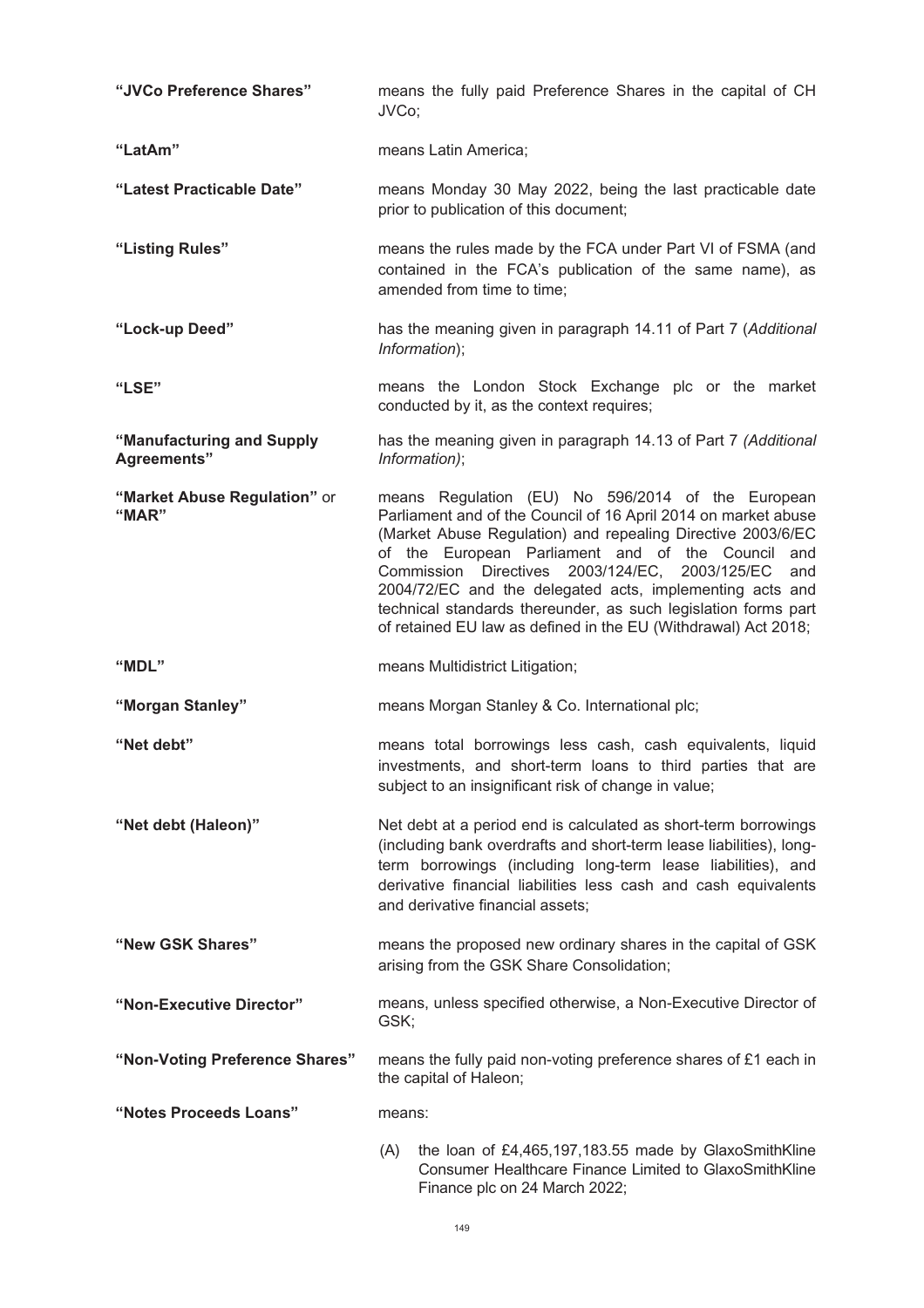|                                      | (B) | the loan of £2,101,269,262.85 made by GlaxoSmithKline<br>Consumer Healthcare Finance Limited to Pfizer Service<br>Company Ireland Unlimited Company on 24 March 2022;                                                                                                                                                                                                                                                                                                                                                                        |
|--------------------------------------|-----|----------------------------------------------------------------------------------------------------------------------------------------------------------------------------------------------------------------------------------------------------------------------------------------------------------------------------------------------------------------------------------------------------------------------------------------------------------------------------------------------------------------------------------------------|
|                                      | (C) | the loan of £1,798,139,950.68 made by GlaxoSmithKline<br>Consumer Healthcare Finance Limited to GlaxoSmithKline<br>Finance plc on 29 March 2022; and                                                                                                                                                                                                                                                                                                                                                                                         |
|                                      |     | (D) the loan of £846,183,506.20 made by GlaxoSmithKline<br>Consumer Healthcare Finance Limited to Pfizer Service<br>Company Ireland Unlimited Company on 29 March 2022,                                                                                                                                                                                                                                                                                                                                                                      |
|                                      |     | in each case utilising the proceeds of the Pre-Separation<br>Programme Notes and Pre-Separation USD Notes;                                                                                                                                                                                                                                                                                                                                                                                                                                   |
| "Notice"                             |     | means the notice of the General Meeting which is set out at the<br>end of this document;                                                                                                                                                                                                                                                                                                                                                                                                                                                     |
| "Novartis"                           |     | means Novartis International A.G.;                                                                                                                                                                                                                                                                                                                                                                                                                                                                                                           |
| "Novartis Buyout"                    |     | has the meaning given in paragraph 14.1 of Part 7 (Additional<br>Information);                                                                                                                                                                                                                                                                                                                                                                                                                                                               |
| "Novartis Contribution<br>Agreement" |     | has the meaning given in paragraph 14.1 of Part 7 (Additional<br>Information);                                                                                                                                                                                                                                                                                                                                                                                                                                                               |
| "NYSE"                               |     | means the New York Stock Exchange;                                                                                                                                                                                                                                                                                                                                                                                                                                                                                                           |
| "Official List"                      |     | means the Official List of the FCA;                                                                                                                                                                                                                                                                                                                                                                                                                                                                                                          |
| "OMA Side Letter"                    |     | has the meaning given in paragraph 14.14 of Part 7 (Additional<br>Information);                                                                                                                                                                                                                                                                                                                                                                                                                                                              |
| "Orderly Marketing Agreement"        |     | has the meaning given in paragraph 14.14 of Part 7 (Additional<br>Information);                                                                                                                                                                                                                                                                                                                                                                                                                                                              |
| "Organic Revenue Growth"             |     | represents the change in organic revenue at CER from one<br>accounting period to the next.                                                                                                                                                                                                                                                                                                                                                                                                                                                   |
|                                      |     | Organic revenue represents revenue, as determined under<br>IFRS and excluding the impact of acquisitions, divestments and<br>closures of brands or businesses, revenue attributable to<br>manufacturing service agreements ("MSAs") relating to<br>divestments and the closure of sites or brands, and the impact<br>of currency exchange movements.                                                                                                                                                                                         |
|                                      |     | Revenue attributable to MSAs relating to divestments and<br>production site or brand closures has been removed from<br>organic revenue because these agreements are transitional<br>and, with respect to production site closures, include a ramp-<br>down period in which revenue attributable to MSAs gradually<br>reduces several months before the production site closes. This<br>revenue reduces the comparability of prior and current year<br>revenue and is therefore adjusted for in the calculation of<br>Organic Revenue Growth. |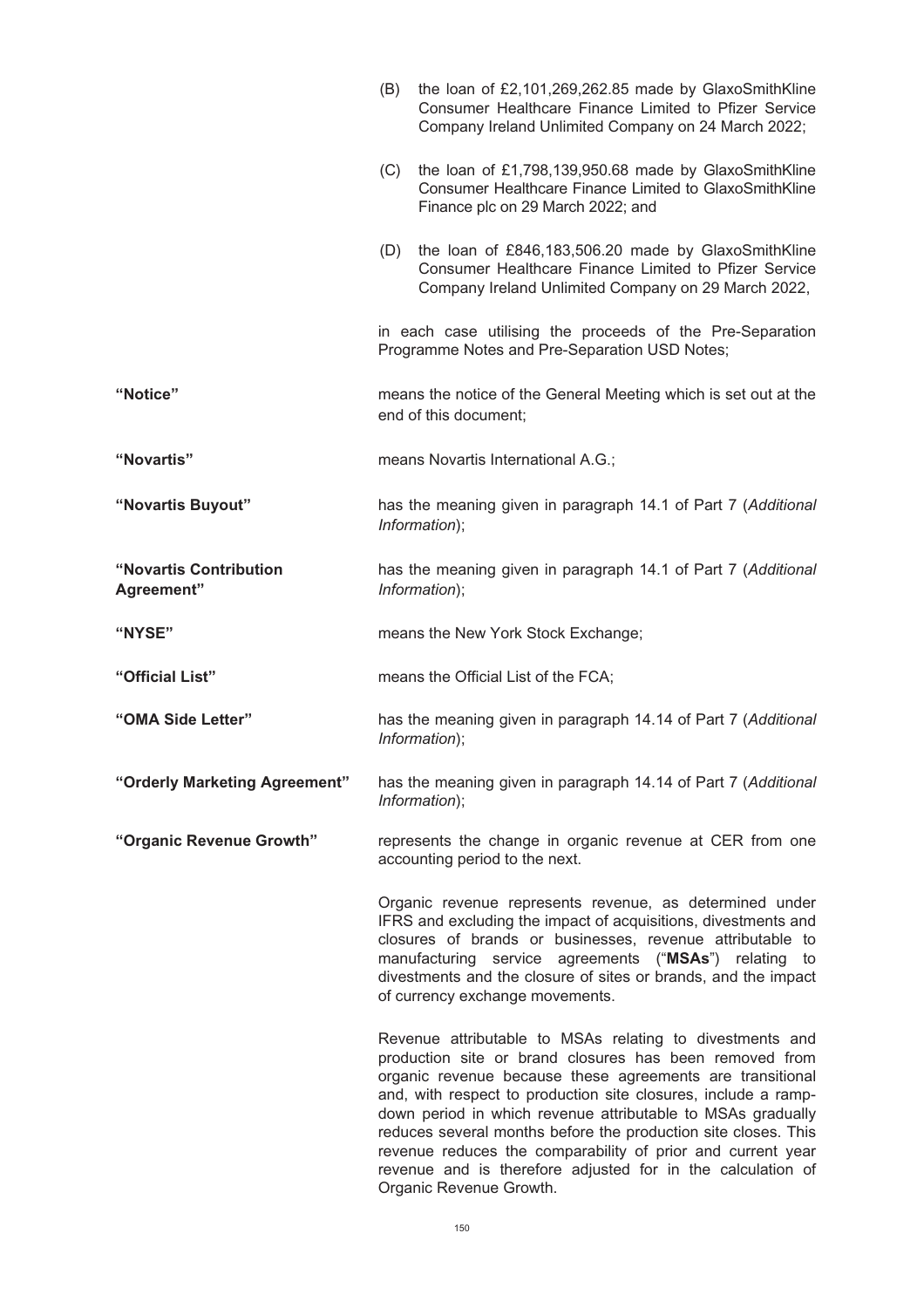| Organic revenue is calculated period-to-period as follows, using |  |
|------------------------------------------------------------------|--|
| prior year exchange rates to restate current year comparatives:  |  |

- current year organic revenue excludes revenue from brands or businesses acquired in the current accounting period;
- current year organic revenue excludes revenue attributable to brands or businesses acquired in the prior year from 1 January to the date of completion of the acquisition;
- prior year organic revenue excludes revenue in respect of brands or businesses divested or closed in the current accounting period from 12 months prior to the completion of the disposal or closure until the end of the prior accounting period;
- prior year organic revenue excludes revenue in respect of brands or businesses divested or closed in the previous accounting period in full; and
- prior year and current year organic revenue excludes revenue attributable to MSAs relating to divestments and production site closures taking place in either the current or prior year,

## each an "**Organic Adjustment**";

| "OTC"                    | means over-the-counter;                                                                                                                                                                                                                                                                                                                                                                                                       |
|--------------------------|-------------------------------------------------------------------------------------------------------------------------------------------------------------------------------------------------------------------------------------------------------------------------------------------------------------------------------------------------------------------------------------------------------------------------------|
| "Overseas Shareholders"  | means the holders of GSK Shares with registered addresses<br>outside the UK;                                                                                                                                                                                                                                                                                                                                                  |
| "PBT"                    | means profit before tax;                                                                                                                                                                                                                                                                                                                                                                                                      |
| "PFCHH"                  | means PF Consumer Healthcare Holdings LLC, a wholly-<br>owned subsidiary of Pfizer which holds Pfizer's interest in CH<br>JVCo;                                                                                                                                                                                                                                                                                               |
| "PFCHH Interests"        | means all of the common interests in the capital of PFCHH in<br>issue immediately prior to completion of the Pfizer Share<br>Exchange, which comprise all ownership interests of whatever<br>nature in PFCHH and all of which are held by Anacor as of the<br>date of this document and all of which, from completion of the<br>PFCHH Transfer until the completion of the Pfizer Share<br>Exchange, shall be held by Pfizer; |
| "PFCHH Transfer"         | means the series of transactions pursuant to which the PFCHH<br>Interests will be transferred, distributed or otherwise assigned<br>from Anacor to Pfizer;                                                                                                                                                                                                                                                                    |
| "Pfizer"                 | means Pfizer Inc.;                                                                                                                                                                                                                                                                                                                                                                                                            |
| "Pfizer Completion"      | has the meaning given in paragraph 14.2 of Part 7 (Additional<br>Information);                                                                                                                                                                                                                                                                                                                                                |
| "Pfizer Completion Date" | means 31 July 2019;                                                                                                                                                                                                                                                                                                                                                                                                           |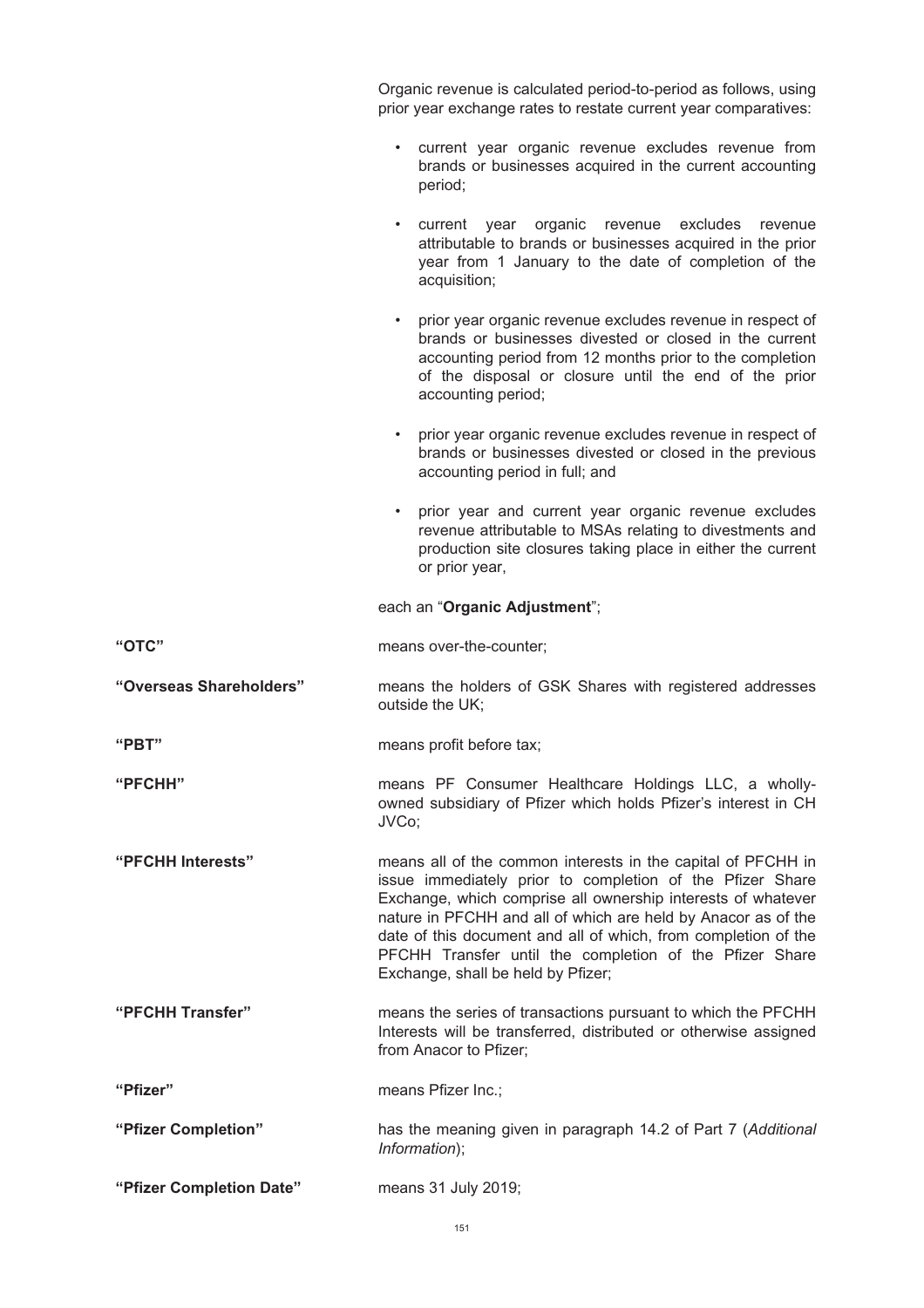| "Pfizer Contributed CH<br><b>Business</b> "    | has the meaning given in paragraph 14.2 of Part 7 (Additional<br>Information);                                                                                                                                                                                                                                                                                                                                                                                                                                        |  |  |  |
|------------------------------------------------|-----------------------------------------------------------------------------------------------------------------------------------------------------------------------------------------------------------------------------------------------------------------------------------------------------------------------------------------------------------------------------------------------------------------------------------------------------------------------------------------------------------------------|--|--|--|
| "Pfizer Exchange Agreement"                    | has the meaning given in paragraph 15.1(C) of Part 7<br>(Additional Information);                                                                                                                                                                                                                                                                                                                                                                                                                                     |  |  |  |
| "Pfizer Group"                                 | means Pfizer together with its subsidiaries and subsidiary<br>undertakings from time to time;                                                                                                                                                                                                                                                                                                                                                                                                                         |  |  |  |
| "Pfizer Relationship Agreement"                | has the meaning given in paragraph 15.2 of Part 7 (Additional<br>Information);                                                                                                                                                                                                                                                                                                                                                                                                                                        |  |  |  |
| "Pfizer SAPA"                                  | has the meaning given in paragraph 14.2 of Part 7 (Additional<br>Information);                                                                                                                                                                                                                                                                                                                                                                                                                                        |  |  |  |
| "Pfizer SAPA Amendment<br>Agreement"           | has the meaning given in paragraph 14.3 of Part 7 (Additional<br>Information);                                                                                                                                                                                                                                                                                                                                                                                                                                        |  |  |  |
| "Pfizer SHA"                                   | has the meaning given in paragraph 14.5 of Part 7 (Additional<br>Information);                                                                                                                                                                                                                                                                                                                                                                                                                                        |  |  |  |
| "Pfizer Share Exchange"                        | has the meaning given in paragraph 12(C) of Part 1 (Letter<br>from the Chair);                                                                                                                                                                                                                                                                                                                                                                                                                                        |  |  |  |
| "Pfizer Transaction"                           | means the transaction with Pfizer to combine substantially all of<br>GSK and Pfizer's respective consumer healthcare businesses<br>into the GSK/Pfizer JV;                                                                                                                                                                                                                                                                                                                                                            |  |  |  |
| "Post-Demerger GSK Group" or<br>"New GSK"      | means GSK and its subsidiaries and subsidiary undertakings<br>from time to time, excluding those companies which form part<br>of the Haleon Group;                                                                                                                                                                                                                                                                                                                                                                    |  |  |  |
| "Pounds", "Pounds Sterling",<br>"£" or "pence" | means the lawful currency of the UK;                                                                                                                                                                                                                                                                                                                                                                                                                                                                                  |  |  |  |
| "Power Brands"                                 | means the nine large-scale multinational power brands:<br>Panadol, Voltaren, Advil, Otrivin, Theraflu,<br>Sensodyne,<br>Polident, parodontax and Centrum;                                                                                                                                                                                                                                                                                                                                                             |  |  |  |
| "PR Regulation"                                | means the Commission Delegated Regulation (EU) 2019/980<br>of 14 March 2019 supplementing Regulation (EU) 2017/1129 of<br>the European Parliament and of the Council as regards the<br>format, content, scrutiny and approval of the prospectus to be<br>published when securities are offered to the public or admitted<br>to trading on a regulated market, and repealing Commission<br>Regulation (EC) No 809/2004, as it forms part of retained EU<br>law as defined in the European Union (Withdrawal) Act 2018; |  |  |  |
| "Pre-Demerger Dividend"                        | has the meaning given in paragraph 5(B) of Part 1 (Letter from<br>the Chair);                                                                                                                                                                                                                                                                                                                                                                                                                                         |  |  |  |
| "Pre-Separation Debt Proceeds"                 | means the amounts received by members of the Haleon Group<br>on repayment of the Notes Proceeds Loans together with any<br>amounts drawn by members of the Haleon Group under any<br>additional borrowings (including, but not limited to, the Term<br>Loan Facility) as at the date of the Pre-Demerger Dividend;                                                                                                                                                                                                    |  |  |  |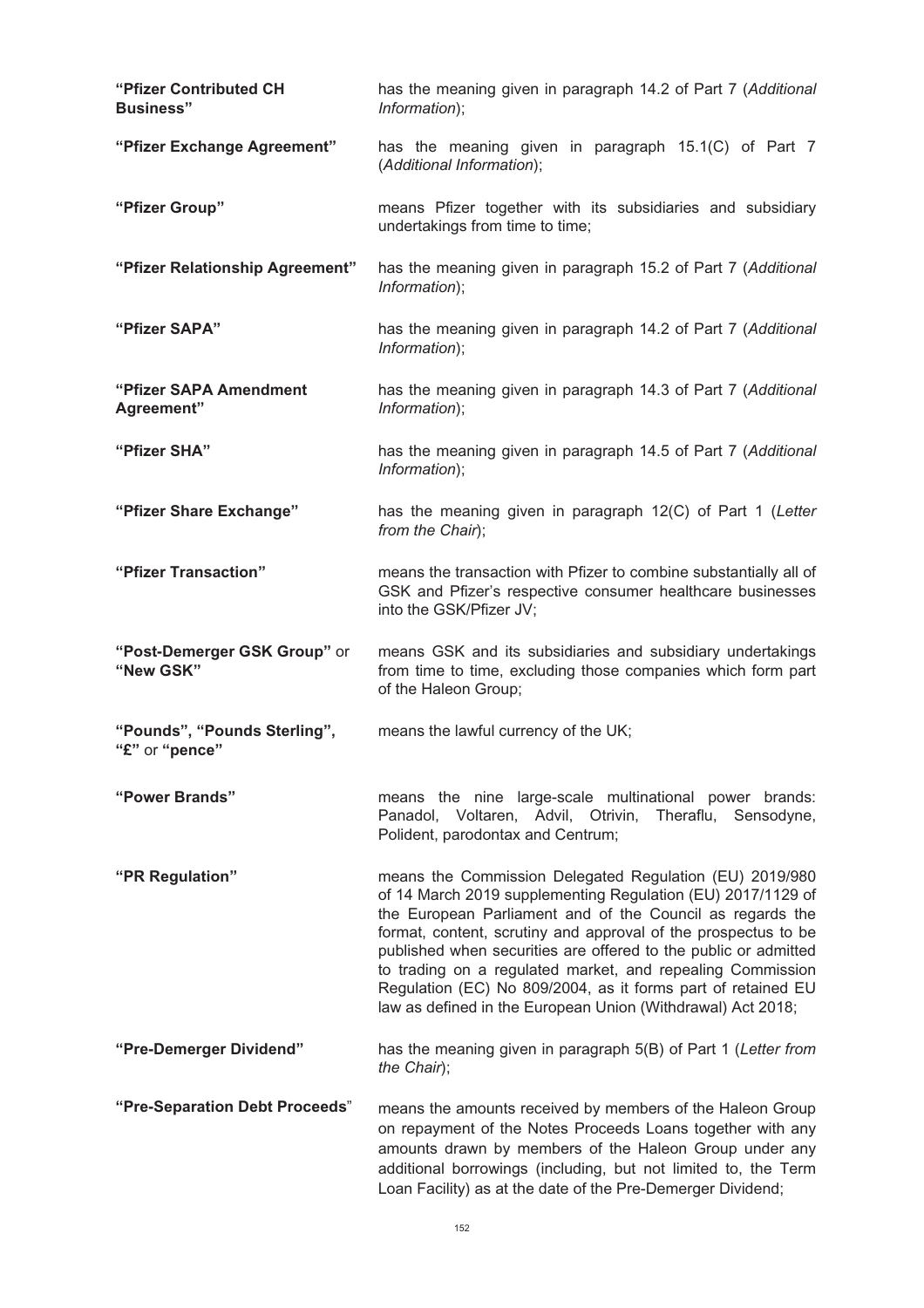| "Pre-Separation Dividends"          | has the meaning given in paragraph 5 of Part 1 (Letter from the<br>Chair);                                                                                                                                                                                                                                                                                                                                                                                         |  |  |  |  |
|-------------------------------------|--------------------------------------------------------------------------------------------------------------------------------------------------------------------------------------------------------------------------------------------------------------------------------------------------------------------------------------------------------------------------------------------------------------------------------------------------------------------|--|--|--|--|
| "Pre-Separation Programme<br>Notes" | has the meaning given in paragraph 15.4(A) of Part 7<br>(Additional Information);                                                                                                                                                                                                                                                                                                                                                                                  |  |  |  |  |
| "Pre-Separation USD Notes"          | has the meaning given in paragraph 15.4(B) of Part 7<br>(Additional Information);                                                                                                                                                                                                                                                                                                                                                                                  |  |  |  |  |
| "Proceeds Threshold"                | has the meaning given in paragraph 7 of Part 1 (Letter from the<br>Chair);                                                                                                                                                                                                                                                                                                                                                                                         |  |  |  |  |
| "Prospectus"                        | means the document dated Wednesday 1 June 2022,<br>comprising a prospectus relating to Haleon for the purpose of<br>the Admission and the listing of the Haleon Shares on the LSE;                                                                                                                                                                                                                                                                                 |  |  |  |  |
| "Prospectus Regulation"             | means Regulation (EU) 2017/1129 of the European Parliament<br>and of the Council of 14 June 2017 on the prospectus to be<br>published when securities are offered to the public or admitted<br>to trading on a regulated market, and repealing Directive<br>2003/71/EC, including the delegated acts, implementing acts<br>and technical standards thereunder, as such legislation forms<br>part of retained EU law as defined in the EU (Withdrawal) Act<br>2018; |  |  |  |  |
| "Prospectus Regulation Rules"       | means the Prospectus Regulation Rules of the FCA made<br>under section 73A of FSMA;                                                                                                                                                                                                                                                                                                                                                                                |  |  |  |  |
| "Proxy Form"                        | means the form of proxy enclosed with this document for use<br>by Shareholders in connection with the General Meeting;                                                                                                                                                                                                                                                                                                                                             |  |  |  |  |
| "Purchaser Liabilities"             | has the meaning given in paragraph 14.2 of Part 7 (Additional<br>Information);                                                                                                                                                                                                                                                                                                                                                                                     |  |  |  |  |
| "Q1 2021"                           | means the first quarter of 2021;                                                                                                                                                                                                                                                                                                                                                                                                                                   |  |  |  |  |
| "Q1 2022"                           | means the first quarter of 2022;                                                                                                                                                                                                                                                                                                                                                                                                                                   |  |  |  |  |
|                                     |                                                                                                                                                                                                                                                                                                                                                                                                                                                                    |  |  |  |  |
| "Q2 2022"                           | means the second quarter of 2022;                                                                                                                                                                                                                                                                                                                                                                                                                                  |  |  |  |  |
| "Q1 22 Results"                     | has the meaning given in paragraph 4 of Part 1 (Letter from the<br>Chair);                                                                                                                                                                                                                                                                                                                                                                                         |  |  |  |  |
| "Qualifying Shareholder"            | means a Shareholder at the Shareholder Record Time<br>registered on the GSK Share Register, including Shareholders<br>in the GSK CSN;                                                                                                                                                                                                                                                                                                                              |  |  |  |  |
| "R&D"                               | means research and development;                                                                                                                                                                                                                                                                                                                                                                                                                                    |  |  |  |  |
| "Record Time"                       | means the Shareholder Record Time for the Shareholders and<br>the ADS Holder Record Time for the ADS Holders;                                                                                                                                                                                                                                                                                                                                                      |  |  |  |  |
| "Registrar"                         | means Equiniti;                                                                                                                                                                                                                                                                                                                                                                                                                                                    |  |  |  |  |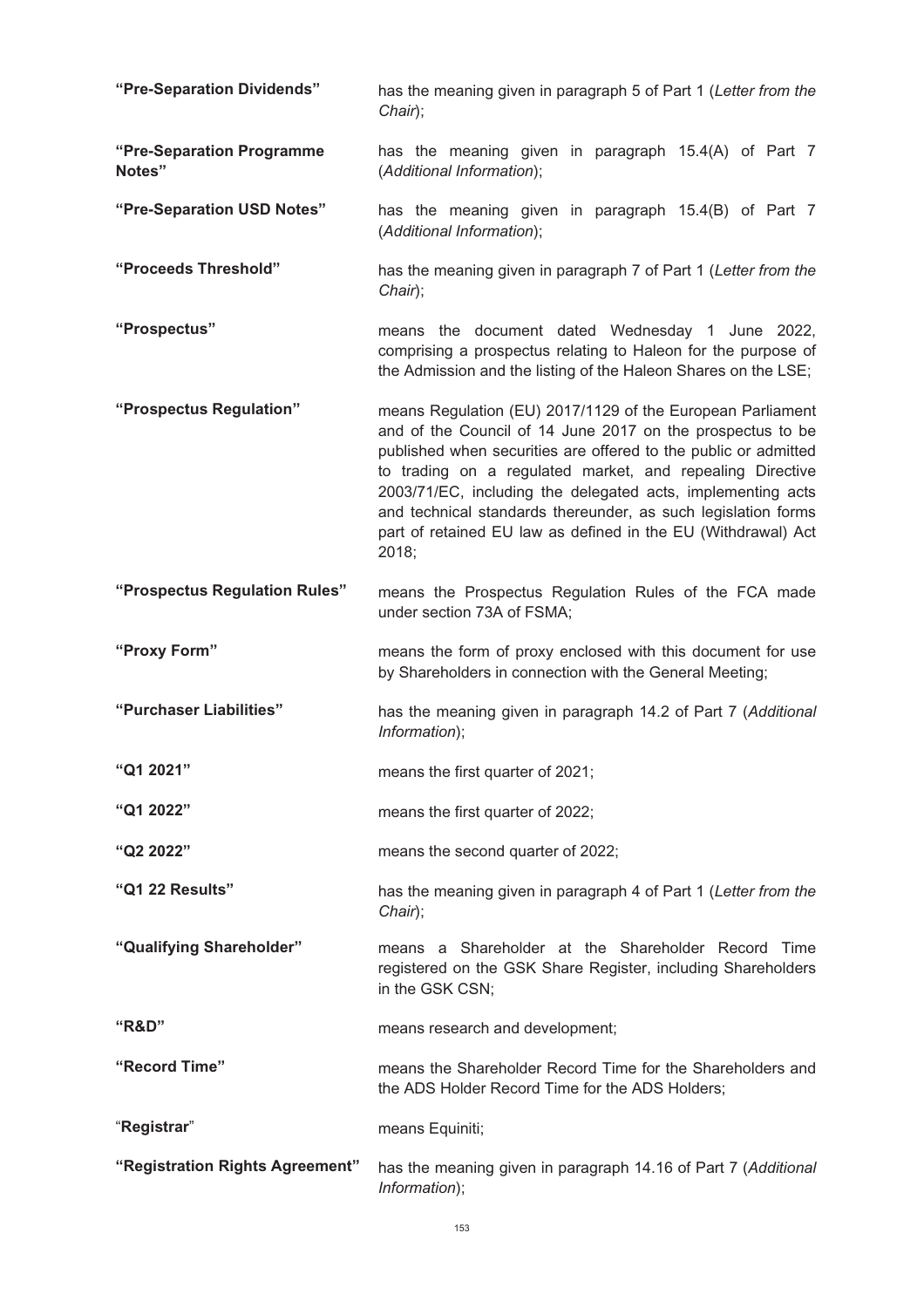| "Regulatory Conditions"                           | has the meaning given in paragraph 14.6(F) of Part 7<br>(Additional Information);                                                                                                                              |  |  |  |  |
|---------------------------------------------------|----------------------------------------------------------------------------------------------------------------------------------------------------------------------------------------------------------------|--|--|--|--|
| "Regulatory Information Service"                  | means any of the services authorised by the FCA from time to<br>time<br>for<br>of<br>disseminating<br>the<br>purpose<br>regulatory<br>announcements;                                                           |  |  |  |  |
| "Related Party Transactions"                      | means those elements of the arrangements described in<br>paragraph 7 of Part 7 (Additional Information) which constitute<br>related party transactions for the purposes of Chapter 11 of the<br>Listing Rules; |  |  |  |  |
| "Related Party Transactions<br><b>Resolution"</b> | means the ordinary resolution numbered 2, set out in the<br>Notice;                                                                                                                                            |  |  |  |  |
| "Resolutions"                                     | means the Demerger Resolution and the Related Party<br>Transactions Resolution as set out in the Notice;                                                                                                       |  |  |  |  |
| "Risk Factors"                                    | means the risk factors set out in Part 3 (Risk Factors);                                                                                                                                                       |  |  |  |  |
| "SBSEPP"                                          | has the meaning given in paragraph 10 of Part 1 (Letter from<br>the Chair);                                                                                                                                    |  |  |  |  |
| "SCIA"                                            | has the meaning given in paragraph 14.8 of Part 7 (Additional<br>Information);                                                                                                                                 |  |  |  |  |
| "SEC"                                             | means the Security and Exchange Commission in the US;                                                                                                                                                          |  |  |  |  |
| "Separation"                                      | means the Demerger, Share Exchanges, Admission and other<br>steps pursuant to which, among other things, Haleon will<br>become a listed company holding the Consumer Healthcare<br>Business;                   |  |  |  |  |
| "Share Consolidation Record                       | means 8 p.m. (UK time) on Monday 18 July 2022 (or such other                                                                                                                                                   |  |  |  |  |
| Time"                                             | time and date as GSK may determine and announce through a<br>Regulatory Information Service);                                                                                                                  |  |  |  |  |
| "Share Exchanges"                                 | has the meaning given in paragraph 12 of Part 1 (Letter from<br>the Chair);                                                                                                                                    |  |  |  |  |
| "Shareholder"                                     | means a holder, for the time being, of GSK Shares, whether<br>registered directly on the GSK Share Register or in the GSK<br>CSN;                                                                              |  |  |  |  |
| "Shareholder Record Time"                         | means 6 p.m. (UK time) on Friday 15 July 2022;                                                                                                                                                                 |  |  |  |  |
| "Shareholder Voting<br><b>Record Time"</b>        | means 6.30 p.m. (UK time) on Monday 4 July 2022;                                                                                                                                                               |  |  |  |  |
| "Sierra Oncology"                                 | means Sierra Oncology, Inc.;                                                                                                                                                                                   |  |  |  |  |
| "Sierra Oncology<br>Announcement"                 | has the meaning given in paragraph 19.1(A) of Part 7<br>(Additional Information);                                                                                                                              |  |  |  |  |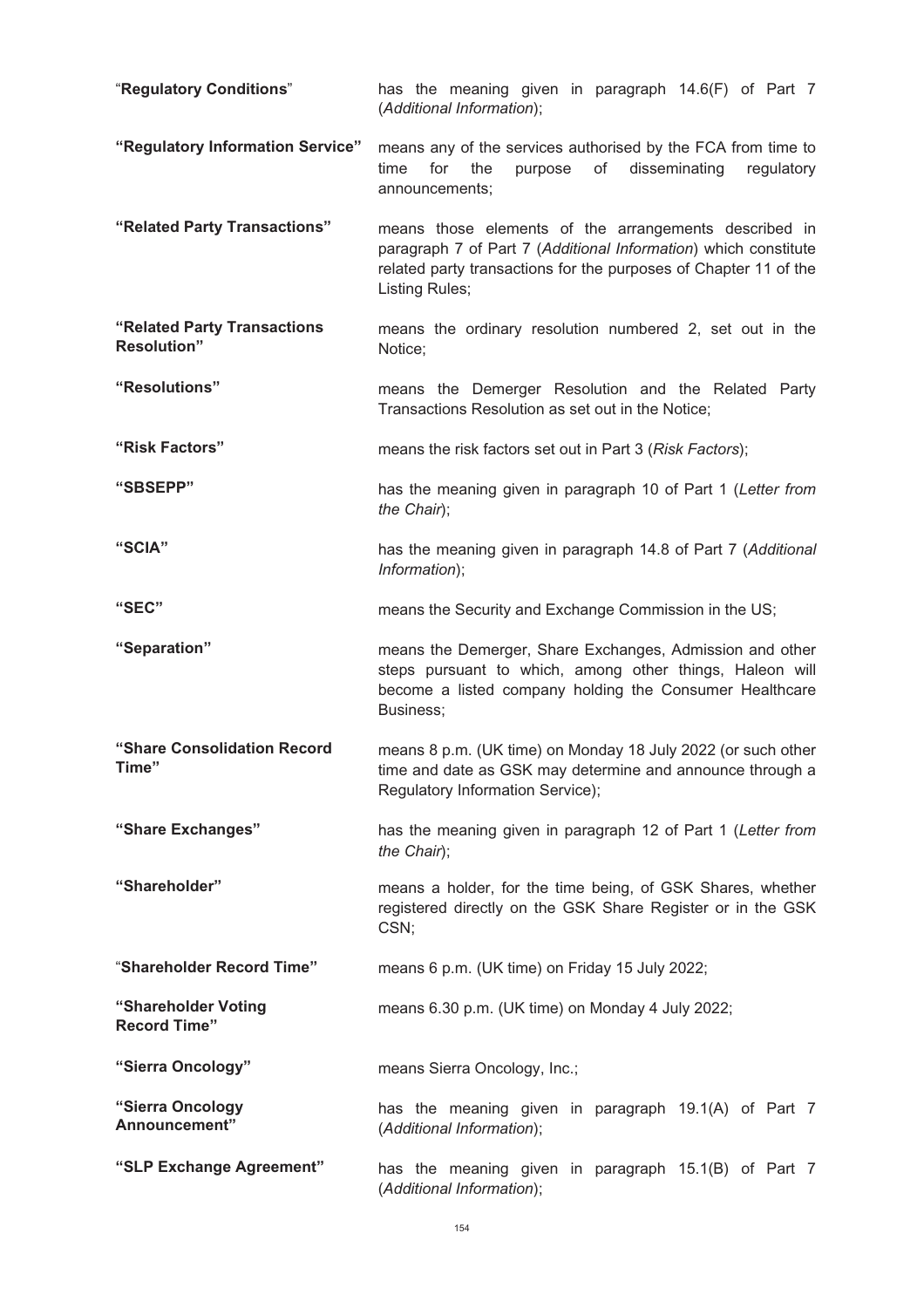|                                                 | (A)                                                                                             | GSK (No. 1) Scottish Limited Partnership, a private<br>fund limited partnership registered in Scotland with<br>registration number SL035527 and whose principal<br>place of business is at 50 Lothian Road, Festival<br>Square, Edinburgh, EH3 9WJ;     |  |
|-------------------------------------------------|-------------------------------------------------------------------------------------------------|---------------------------------------------------------------------------------------------------------------------------------------------------------------------------------------------------------------------------------------------------------|--|
|                                                 | (B)                                                                                             | GSK (No. 2) Scottish Limited Partnership, a private<br>fund limited partnership registered in Scotland with<br>registration number SL035526 and whose principal<br>place of business is at 50 Lothian Road, Festival<br>Square, Edinburgh, EH3 9WJ; and |  |
|                                                 | (C)                                                                                             | GSK (No. 3) Scottish Limited Partnership, a private<br>fund limited partnership registered in Scotland with<br>registration number SL035525 and whose principal<br>place of business is at 50 Lothian Road, Festival<br>Square, Edinburgh, EH3 9WJ,     |  |
|                                                 |                                                                                                 | being the Scottish limited partnerships that will each receive<br>Haleon Shares pursuant to the SLP Exchange Agreement, and<br>"SLP" shall be construed accordingly;                                                                                    |  |
| "SLP1"                                          |                                                                                                 | means GSK (No. 1) Scottish Limited Partnership, a private fund<br>limited partnership registered in Scotland with registration<br>number SL035527 and whose principal place of business is at<br>50 Lothian Road, Festival Square, Edinburgh, EH3 9WJ;  |  |
| "South Korea Condition"                         | has the meaning given in paragraph 14.6(E) of Part 7<br>(Additional Information);               |                                                                                                                                                                                                                                                         |  |
| "Sponsors' Agreement"                           | has the meaning given in paragraph 14.10 of Part 7 (Additional<br>Information);                 |                                                                                                                                                                                                                                                         |  |
| "subsidiary"                                    | means a subsidiary as that term is defined in section 1159 of<br>the Companies Act;             |                                                                                                                                                                                                                                                         |  |
| "subsidiary undertaking"                        | means a subsidiary undertaking as that term is defined in<br>section 1162 of the Companies Act; |                                                                                                                                                                                                                                                         |  |
| "Sweep-up Dividend"                             | has the meaning given in paragraph 5(C) of Part 1 (Letter from<br>the Chair);                   |                                                                                                                                                                                                                                                         |  |
| "Tax Covenant"                                  | has the meaning given in paragraph 14.7 of Part 7 (Additional<br>Information);                  |                                                                                                                                                                                                                                                         |  |
| "Transition Services Agreement"                 | has the meaning given in paragraph 14.12 of Part 7 (Additional<br>Information);                 |                                                                                                                                                                                                                                                         |  |
| "Transactions"                                  | Chair);                                                                                         | has the meaning given in paragraph 5 of Part 1 (Letter from the                                                                                                                                                                                         |  |
| "uncertificated" or "in<br>uncertificated form" |                                                                                                 | refers to a share or other security recorded on the relevant<br>register of the share or security concerned as being held in<br>uncertificated form in CREST and title to which may be<br>transferred by using CREST;                                   |  |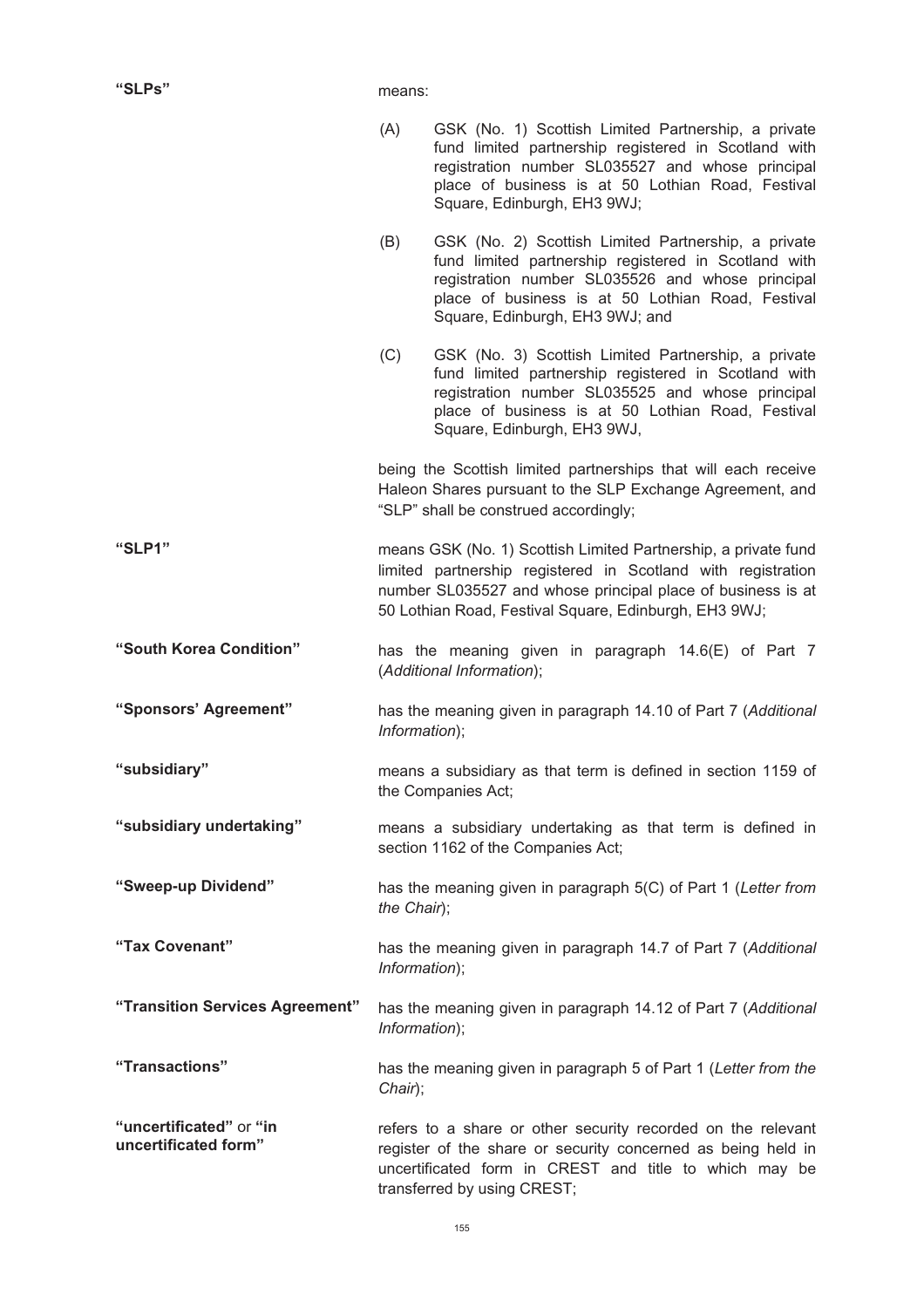| "United Kingdom" or "UK"                                  | means the United Kingdom of Great Britain and Northern<br>Ireland;                                                                                                                                 |
|-----------------------------------------------------------|----------------------------------------------------------------------------------------------------------------------------------------------------------------------------------------------------|
| "UK Corporate Governance<br>Code"                         | means the UK Corporate Governance Code published by the<br>Financial Reporting Council in the UK (as updated from time to<br>time);                                                                |
| "United States", "USA" or "US"                            | means the United States of America, its territories and<br>possessions, any state of the United States of America, the<br>District of Columbia and all other areas subject to its<br>jurisdiction; |
| "United States Dollars", "US<br>Dollars", "\$" or "cents" | means the lawful currency of the United States;                                                                                                                                                    |
| "US Exchange Act"                                         | means the US Securities Exchange Act of 1934, as amended;                                                                                                                                          |
| "US Holder"                                               | has the meaning given in paragraph 2 of Part 6 (Taxation);                                                                                                                                         |
| "US Issuer"                                               | means GSK Consumer Healthcare Capital US LLC;                                                                                                                                                      |
| "US Securities Act"                                       | means the US Securities Act of 1933, as amended;                                                                                                                                                   |
| "ViiV"                                                    | means ViiV Healthcare Limited;                                                                                                                                                                     |
| "VMS"                                                     | means vitamins, minerals and supplements;                                                                                                                                                          |
| "Voting Instruction Card"                                 | means the voting card for use by ADS Holders in connection<br>with the General Meeting;                                                                                                            |
| "VWAP"                                                    | means volume weighted average price; and                                                                                                                                                           |
| "VWAP Period"                                             | means the period between open of trading at 8 a.m. and close<br>of trading at 4.30 p.m. on Monday 18 July 2022.                                                                                    |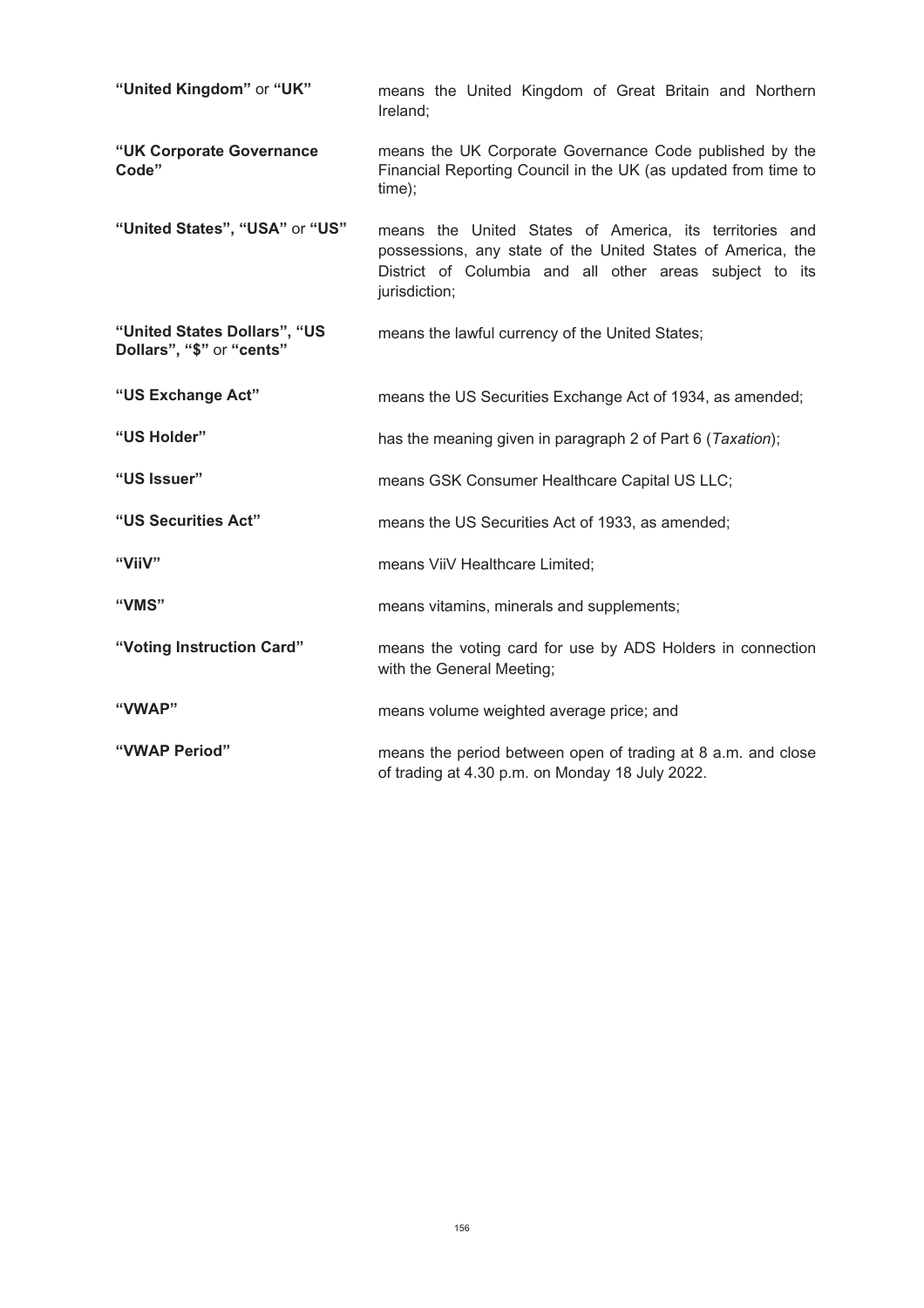### **GSK plc**

(*Registered in England and Wales No. 3888792*)

## **NOTICE OF GENERAL MEETING**

**NOTICE IS HEREBY GIVEN** that a **GENERAL MEETING** of GSK plc (the "**Company**") will be held at 2.30 p.m. on Wednesday 6 July 2022 at the Sofitel London Heathrow, Terminal 5, London Heathrow Airport, TW6 2GD, and electronically via the Lumi General Meeting website as set out below, for the purposes of considering and, if thought fit, passing the following resolutions, which will be proposed as ordinary resolutions.

#### **ORDINARY RESOLUTIONS**

## **1. DEMERGER RESOLUTION**

## **THAT:**

- subject to the passing of the Related Party Transactions Resolution,
	- upon the recommendation and conditional on the approval of the directors of the Company (the "**Directors**") and at such time and date as the Directors may determine prior to the ordinary shares (the "**Haleon Shares**") of Haleon plc ("**Haleon**") being admitted to the premium listing segment of the Official List of the Financial Conduct Authority and to trading on the main market for listed securities of the London Stock Exchange ("**Admission**"), an interim dividend in specie by the Company equal to the aggregate book value of the Company's interest in the GSKCHH A Ordinary Shares of GlaxoSmithKline Consumer Healthcare Holdings Limited be and is hereby declared payable to holders of ordinary shares of the Company ("**GSK Shares**") on the register of members of the Company at 6 p.m. on Friday 15 July 2022 (UK time) (or, such other time or date as the directors of the Company may determine) (the "**Record Time**") (excluding the Company in respect of treasury shares) (each such holder being a "**Qualifying Shareholder**"), such dividend to be satisfied by the transfer prior to Admission by the Company to Haleon of the GSKCHH A Ordinary Shares in consideration for which Haleon has agreed to allot and issue Haleon Shares, effective prior to Admission and credited as fully paid, to such shareholders in the proportion of one Haleon Share for each GSK Share held by such Qualifying Shareholder (excluding the Company in respect of treasury shares) (save that, in respect of the four initial shareholders in Haleon (each of whom is, and will at the Record Time continue to be, a shareholder in the Company), the number of Haleon Shares to be allotted and issued to each of them will be reduced by the number of Haleon Shares already held by them at the Record Time) so that immediately prior to Admission all holders of GSK Shares (excluding the Company in respect of treasury shares) will hold one Haleon Share for each GSK Share held at the Record Time;
	- the Demerger (as defined and summarised in the circular sent to shareholders on Wednesday 1 June 2022 (the "**Circular**")) is hereby approved for the purposes of Chapter 10 of the Listing Rules of the Financial Conduct Authority made under section 73A(1) of the Financial Services and Markets Act 2000 of the United Kingdom, as amended, and generally; and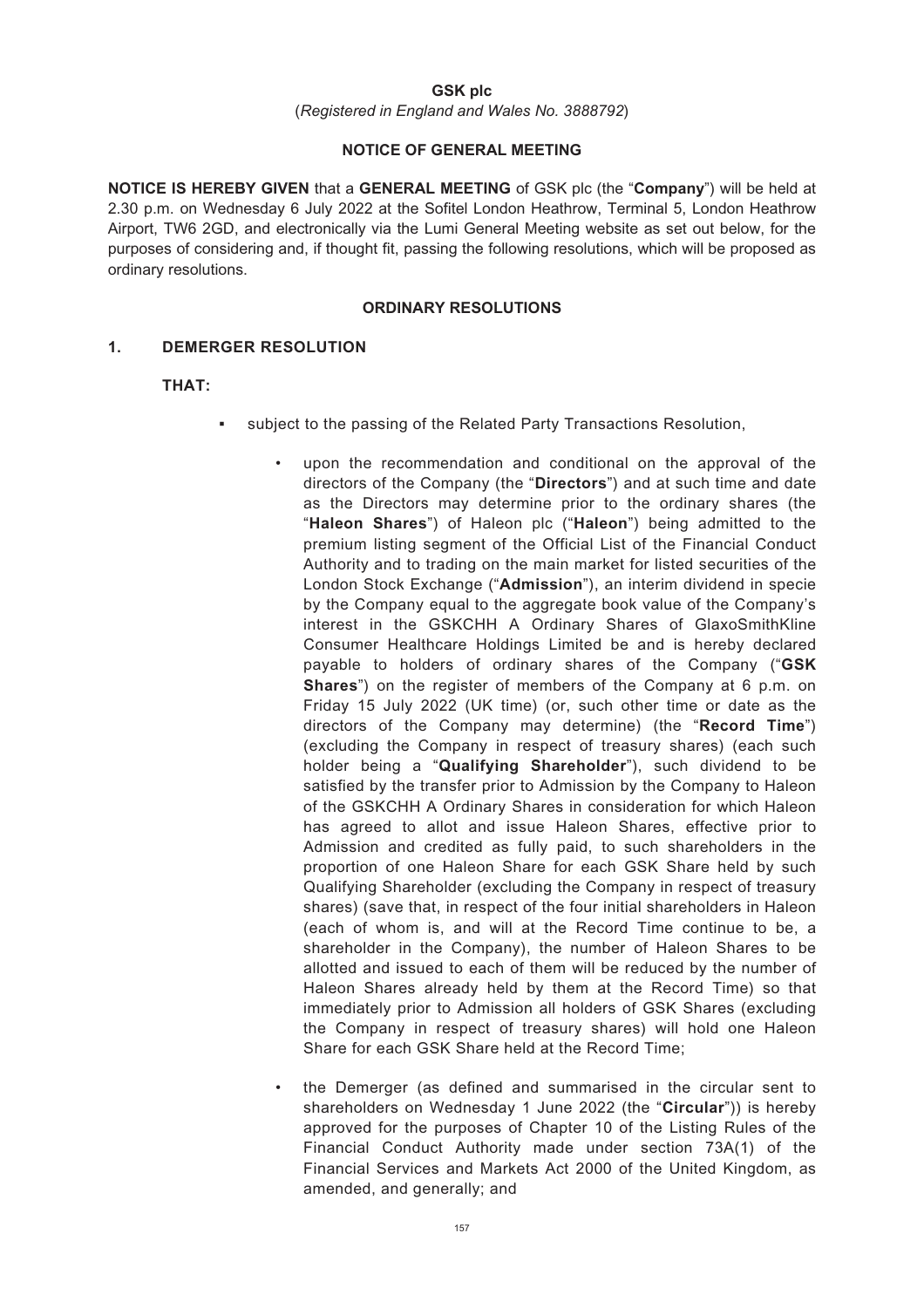- each and any of the directors of the Company be and is hereby authorised to conclude and implement the Demerger and to do or procure to be done all such acts and things on behalf of the Company and each of its subsidiaries as they may, in their discretion, consider necessary or expedient for the purpose of giving effect to the Demerger with such amendments, modifications, variations or revisions thereto as are not of a material nature; and
- subject to the passing of the Related Party Transactions Resolution, prior to the New GSK Shares (as defined below) being admitted to the premium listing segment of the Official List of the Financial Conduct Authority and to trading on the main market for listed securities of the London Stock Exchange, the Company and its Directors be authorised to:
	- (a) consolidate each of the ordinary shares of  $£0.25$  each in the capital of the Company (the "**Existing GSK Shares**") into one or more (such number being at the discretion of the Directors) ordinary shares in the capital of the Company (such share or shares being "**intermediate share(s)**"), and (b) immediately after such consolidation, sub-divide the intermediate share(s) into new ordinary shares in the capital of the Company of such nominal value as the Directors may determine, such shares having the same rights and being subject to the same rights and being subject to the same restrictions (save as to nominal value) as the Existing GSK Shares in the capital of the Company as set out in the Company's Articles of Association (the "**New GSK Shares**"); or
	- (a) sub-divide each of the Existing GSK Shares into such number of ordinary shares in the capital of the Company as the Directors may determine (such shares being "intermediate shares"); and (b) immediately after such sub-division, consolidate the intermediate shares into such number of new ordinary shares in the capital of the Company of such nominal value as the Directors may determine, such shares having the same rights and being subject to the same restrictions (save as to nominal value) as the Existing GSK Shares in the capital of the Company as set out in the Company's Articles of Association (the "**New GSK Shares**");

on the basis that:

- the record date for any such consolidation and/or sub-division shall be 8 p.m. on Monday 18 July 2022 or such other time and date that the Directors may determine;
- the Directors shall have discretion to make any arrangements which they consider necessary, appropriate or expedient: (a) to deal with fractions, rounding or other practical problems or matters which may result from any such consolidation and/or sub-division; or (b) for the purpose of giving effect to any such consolidation and/or sub-division; and
- in particular and without prejudice to the general discretion of the Directors under the paragraph above, no shareholder shall be entitled to a fraction of a New GSK Share and where any such consolidation and/or sub-division would have resulted in any shareholder being entitled to a fraction of a New GSK Share, such fraction shall, so far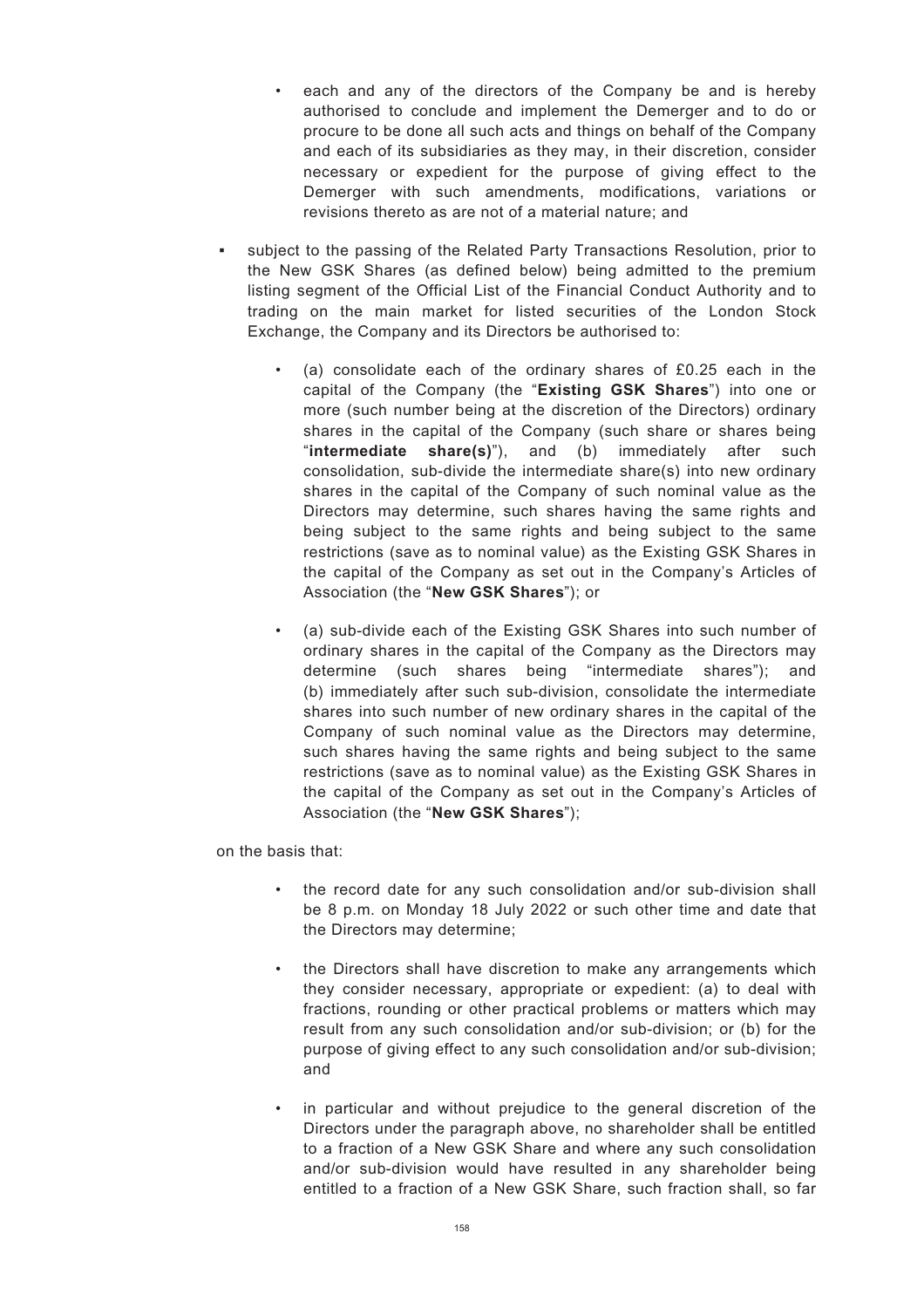as possible, be aggregated with the fractions of a New GSK Share (if any) to which other shareholders of the Company would be similarly so entitled and the Directors be and are hereby authorised to sell (or appoint any other person to sell) on behalf of the relevant shareholders to any person all the New GSK Shares representing such fractions in the open market at the price prevailing at the time of sale to any person(s), and to distribute the proceeds of sale (net of expenses) in due proportion among the relevant shareholders who would otherwise have been entitled to the fractions so sold, save that any fraction of a penny (or equivalent) which would otherwise be payable shall be rounded down to the nearest penny (and in order to implement the provisions of this paragraph, any Director (or any person appointed by the Directors) shall be and is hereby authorised to execute one or more instrument(s) of transfer in respect of such New GSK Shares on behalf of the relevant shareholder(s) and to do all acts and things the Directors consider necessary or desirable to effect the transfer of such new ordinary shares to any buyer of such New GSK Shares).

### **2. RELATED PARTY TRANSACTIONS**

THAT the Related Party Transactions (as defined and summarised in the Circular) and the associated and ancillary agreements and arrangements relating thereto or to be entered into thereto, be and are hereby approved for the purposes of Chapter 11 of the Listing Rules of the Financial Conduct Authority, and that the Directors of the Company (or a duly authorised committee thereof) be and are hereby authorised to:

- take all such steps, execute all such agreements and make all such arrangements as may seem to them necessary, expedient or desirable for the purpose of giving effect to, or otherwise in connection with, the Related Party Transactions and/or the associated and ancillary agreements and arrangements relating thereto or to be entered into pursuant thereto; and
- agree and make such modifications, variations, revisions, waivers or amendments in relation to any of the foregoing (provided that such modifications, variations, revisions, waivers or amendments are not material) as they may in their absolute discretion think necessary, expedient or desirable.

Dated 1 June 2022

By order of the GSK Board

Victoria Whyte Company Secretary GSK plc

Registered Office: 980 Great West Road **Brentford** Middlesex TW8 9GS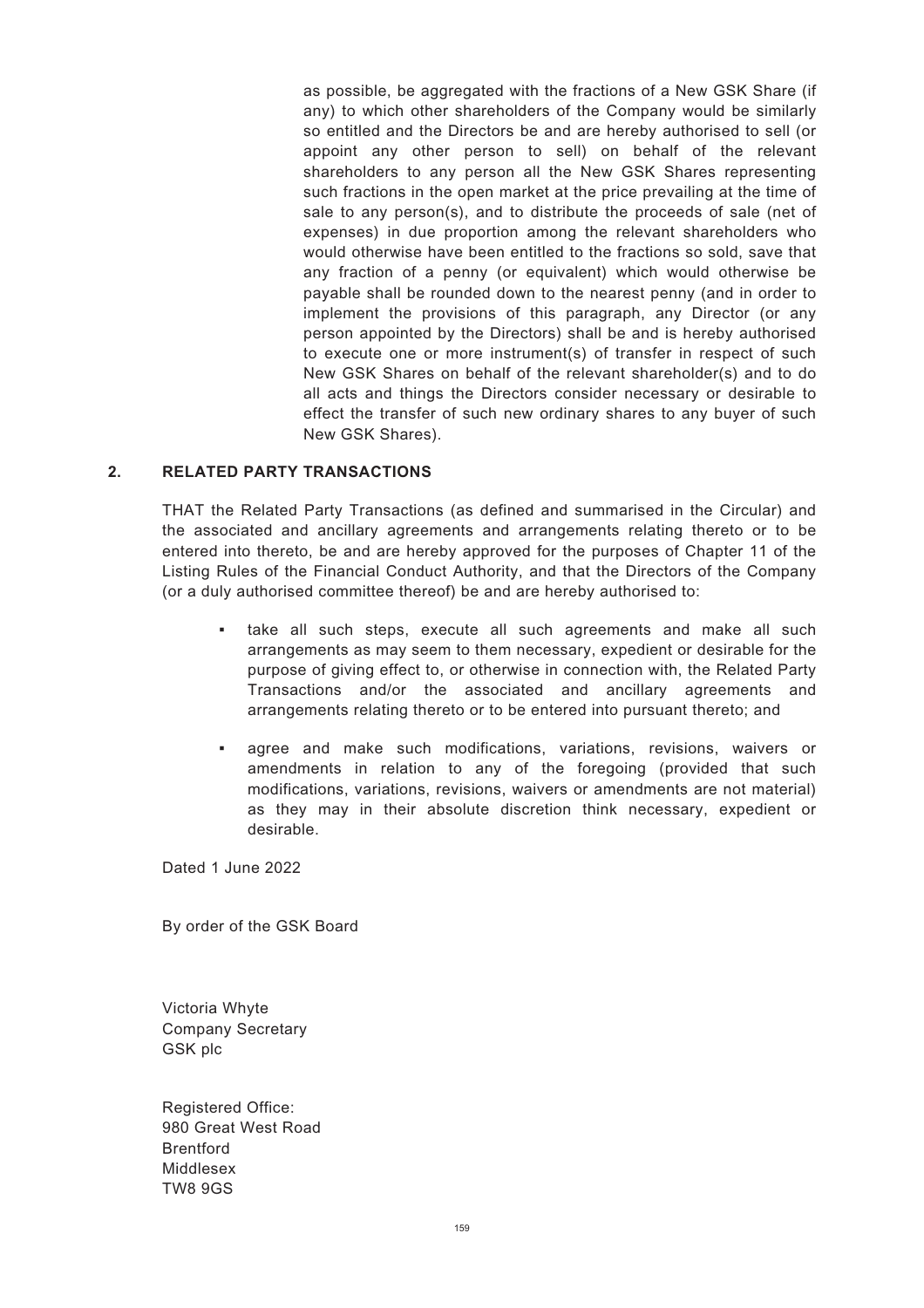## **Notes:**

- 1. All resolutions at the General Meeting will be decided by poll as required by the Company's Articles of Association. This is a more transparent method of voting as shareholder votes are counted according to the number of shares held and this will ensure an exact and definitive result.
- 2. A member (shareholder) of the Company is entitled to appoint one or more proxies to attend the General Meeting, and to speak and vote on their behalf, provided that each proxy is appointed to exercise the rights attached to a different share or shares held by that member. A proxy need not be a member of the Company.

3.

- (A) To appoint a proxy you may:
	- (i) complete a Proxy Form, which should be returned directly to Equiniti at the address given in Note 14;
	- (ii) if you have a Shareview portfolio, register your vote electronically by visiting www.shareview.co.uk, and log onto your portfolio using you Username/ID, date of birth and password. Once logged in, simply click "View" on the "My Investments" page, click on the link to vote then follow the on screen instructions;
	- (iii) register the appointment of your proxy electronically by logging on to www.sharevote.co.uk using the Voting ID, Task ID and Shareholder Reference Number (SRN) printed on your Proxy Form and follow the instructions provided. Please note that any electronic communication sent to Equiniti in respect of the appointment of a proxy that is found to contain a computer virus will not be accepted; or
	- (iv) if you hold your shares in uncertificated form in CREST, you may utilise the CREST electronic proxy appointment service by using the procedures described in the CREST Manual (available via www.euroclear.com). CREST Personal Members or other CREST Sponsored Members, and those CREST members who have appointed a voting service provider or providers, should refer to their CREST sponsor or voting service provider(s), who will be able to take the appropriate action on their behalf.

For a proxy appointment or instruction made using the CREST service to be valid, the appropriate CREST message (a "**CREST Proxy Instruction**") must be properly authenticated in accordance with Euroclear's specifications and must contain the information required for such instructions, as described in the CREST Manual.

The message, regardless of whether it constitutes the appointment of a proxy or is an amendment to an instruction to a previously appointed proxy, must, to be valid, be transmitted so as to be received by the issuer's agent, Equiniti ID RA19 by 2.30 p.m. on Monday 4 July 2022.

For this purpose, the time of receipt will be taken to be the time (as determined by the timestamp applied to the message by the CREST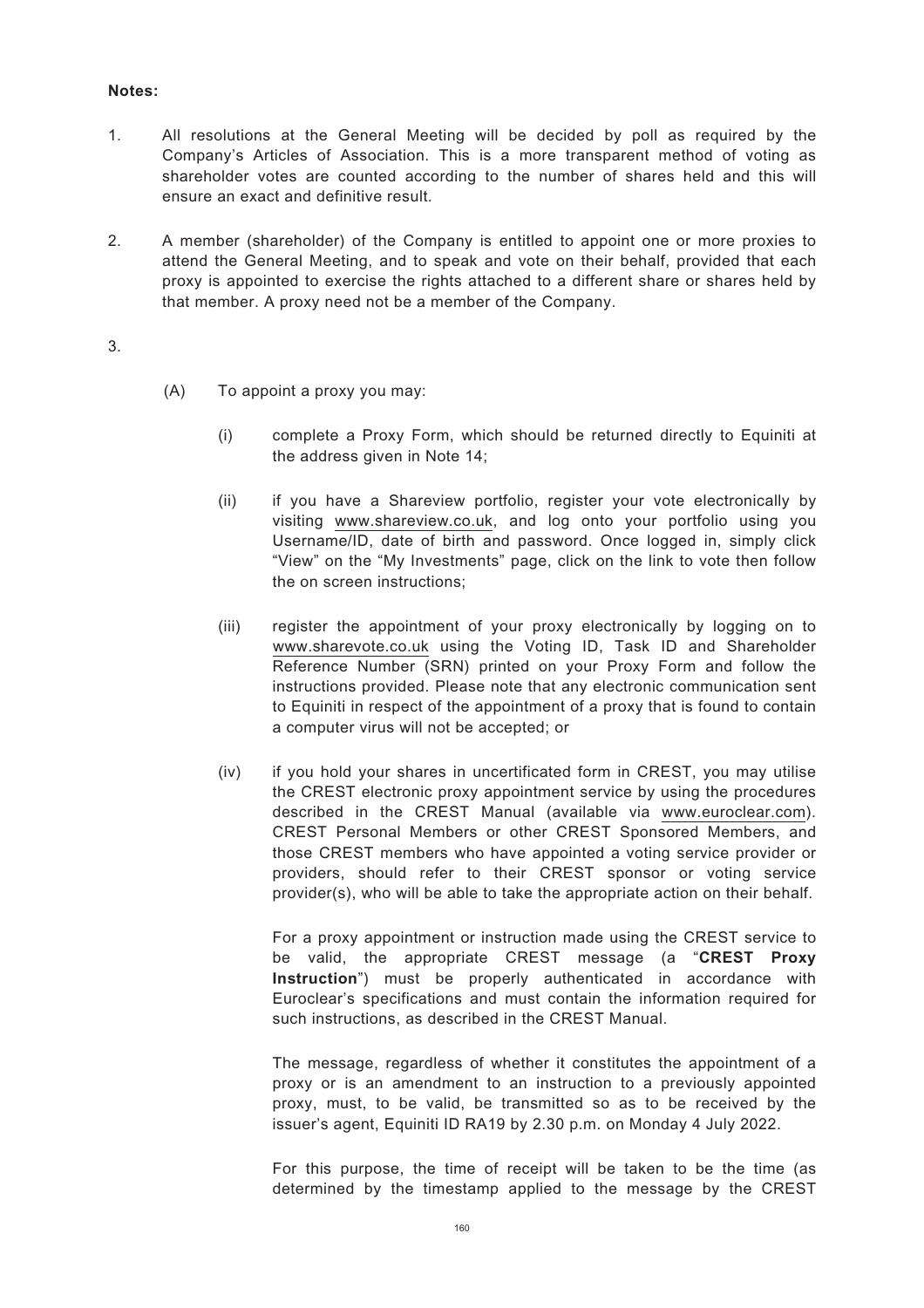Applications Host) from which the issuer's agent is able to retrieve the message by enquiry to CREST in the manner prescribed by CREST. After this time any change of instructions to proxies appointed through CREST should be communicated to the appointee through other means.

CREST members and, where applicable, their CREST sponsors or voting service providers should note that Euroclear does not make available special procedures in CREST for any particular messages. Normal system timings and limitations will therefore apply in relation to the input of CREST Proxy Instructions.

It is the responsibility of the CREST member concerned to take (or, if the CREST member is a CREST Personal Member or Sponsored Member or has appointed a voting service provider or providers, to procure that their CREST sponsor or voting service provider(s) take(s)) such action as shall be necessary to ensure that a message is transmitted by means of the CREST system by any particular time. In this connection, CREST members and, where applicable, their CREST sponsors or voting service providers are referred, in particular, to those sections of the CREST Manual concerning practical limitations of the CREST system and timings.

The Company may treat as invalid a CREST Proxy Instruction in the circumstances set out in Regulation 35(5)(a) of the CREST Regulations.

- (B) If you are an institutional investor you may be able to appoint a proxy electronically via the Proxymity platform, a process which has been agreed by the Company and approved by Equiniti. For further information regarding Proxymity, please go to www.proxymity.io. Your proxy must be lodged by 2.30 p.m. on Monday 4 July 2022 in order to be considered valid. Before you can appoint a proxy via this process you will need to have agreed to Proxymity's associated terms and conditions. It is important that you read these carefully as you will be bound by them and they will govern the electronic appointment of your proxy.
- (C) The Proxy Form and electronic proxy appointments must be received by the Company's registrar, Equiniti, by 2.30 p.m. on Monday 4 July 2022 or, in the event of any adjournment, at least two business days before the time of the adjourned meeting.
- (D) The "Vote withheld" option is provided to enable a member to withhold their vote on the Resolutions. It should be noted that a vote withheld is not a vote in law and will not be counted in the calculation of the proportion of votes "For" or "Against" each of the Resolutions.
- (E) If you do not have a Proxy Form and believe that you should have been sent one, or if you require additional Proxy Forms, please contact Equiniti via the details given in Note 14.
- (F) The return of a completed Proxy Form, Form of Direction, other instrument, or any CREST or Proximity Proxy Instruction will not prevent a member from attending and voting at the General Meeting in person or electronically if they wish to do so.
- (G) In the case of joint Shareholders, the vote of the senior who tenders a vote (whether electronically or by proxy) shall be accepted to the exclusion of the votes of the other joint holder(s) and, for this purpose, seniority shall be determined by the order in which the names stand in the register of members in respect of the joint holding.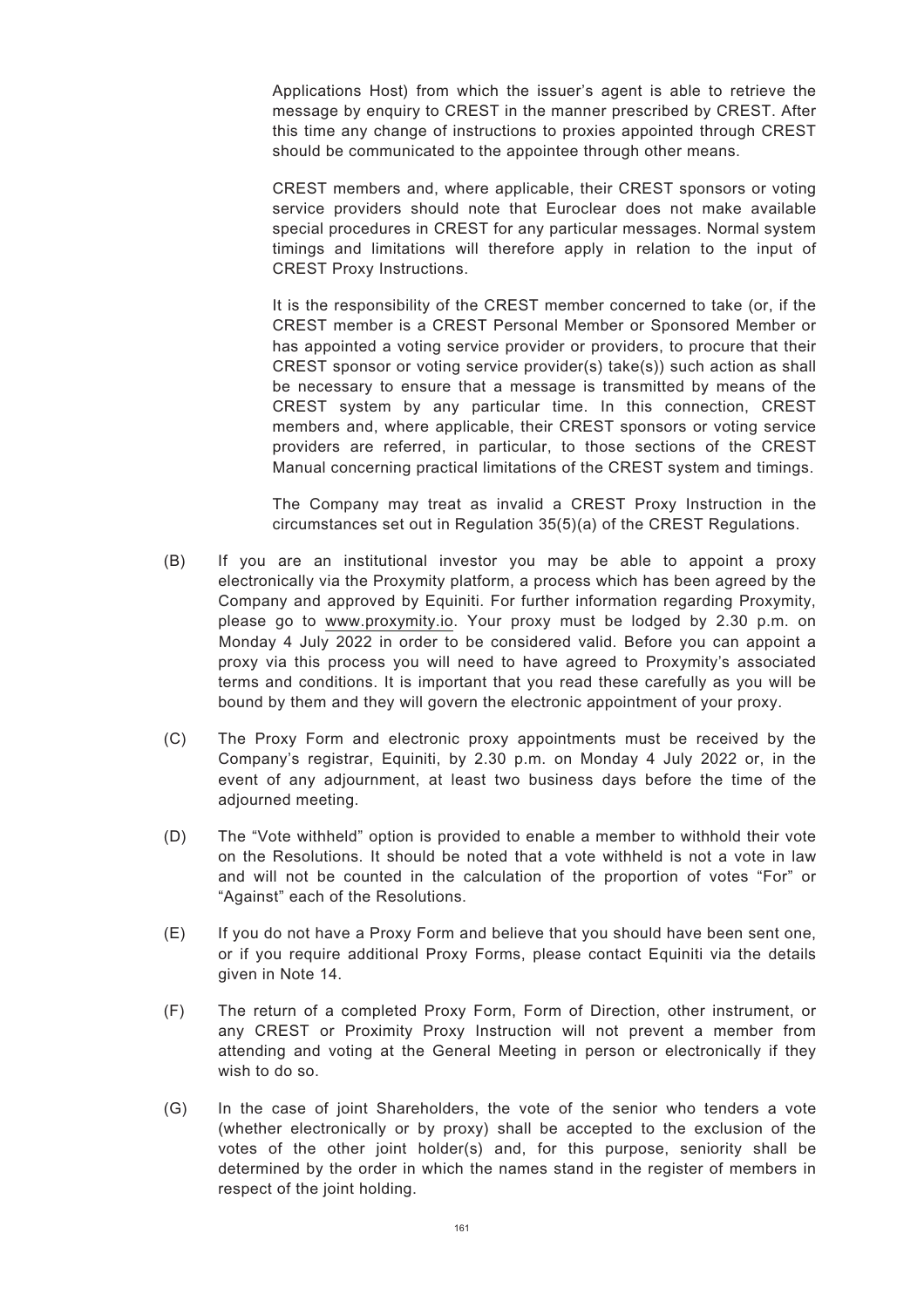- 4. Registered holders of the Company's American Depositary Shares ("**ADSs**") evidenced by American depositary receipts may vote through the Depositary, J.P. Morgan Chase Bank, N.A., using the Voting Instruction Card which should be returned by the date specified. Alternatively ADS Holders may vote electronically by following the instructions set out on the Voting Instruction Card. The return of a completed Voting Instruction Card will not prevent you from participating in the General Meeting but if you vote in advance you will not be able to vote again or change your vote at the General Meeting. Any holder of ADSs ("**ADS Holder**") wishing to vote at the General Meeting should not return a completed Voting Instruction Card in advance. If you hold your ADSs via a bank or broker you should contact your respective bank or broker for information on how to vote your ADSs. Details of how to participate in the General Meeting can be found in the GSK ADS Holder General Meeting Guide.
- 5. Participants in the Company's UK corporate sponsored nominee service may exercise their votes through the Company's registrar, Equiniti, by using the Form of Direction, which should be returned directly to Equiniti at the address in Note 14 below. **Please note that the Form of Direction must be received by 2.30 p.m. on Thursday 30 June 2022.**
- 6. Any person to whom this Notice is sent who is a person nominated under section 146 of the Companies Act to enjoy information rights (a "**Nominated Person**") may, under an agreement between them and the member by whom they were nominated, have a right to be appointed (or to have someone else appointed) as a proxy for the General Meeting. If a Nominated Person has no such proxy appointment right or does not wish to exercise it, they may, under any such agreement, have a right to give instructions to the member to exercise the voting rights.

The statements of the rights of members in relation to the appointment of proxies in Notes 2 and 3 above do not apply to Nominated Persons. The rights described in those Notes can only be exercised by members of the Company.

- 7. Members must be entered on the Company's Register of Members at 6.30 p.m. (UK time) on Monday 4 July 2022, or, in the event of any adjournment, 6.30 p.m. (UK time) on the date which is two business days before the time of the adjourned meeting, to be entitled to attend and vote at the General Meeting. Members may cast votes only in respect of shares of which they were registered holders at such time, and changes to the Register of Members after the relevant deadline shall be disregarded in determining the rights of any person to attend and vote at the General Meeting.
- 8. Any corporation which is a member can appoint one or more corporate representatives who may exercise on its behalf all of its powers as a member provided that, if there is more than one corporate representative, they do not do so in relation to the same shares.
- 9. The total number of issued ordinary shares of the Company (including those underlying ADSs) as at Monday 30 May 2022 (being the latest practicable date prior to publication of this Notice) was 5,388,954,684 (with 304,905,950 ordinary shares held in treasury). The total number of voting rights in relation to the Company as at Monday 30 May 2022 was 5,084,048,734.
- 10. Any Shareholder, proxy or joint Shareholder attending the General Meeting has the right to ask questions. The Company must cause to be answered any such question relating to the business being dealt with at the General Meeting but no such answer need be given if: (i) to do so would interfere unduly with the preparation for the General Meeting or involve the disclosure of confidential information; (ii) the answer has already been given on a website in the form of an answer to a question; or (iii) it is undesirable in the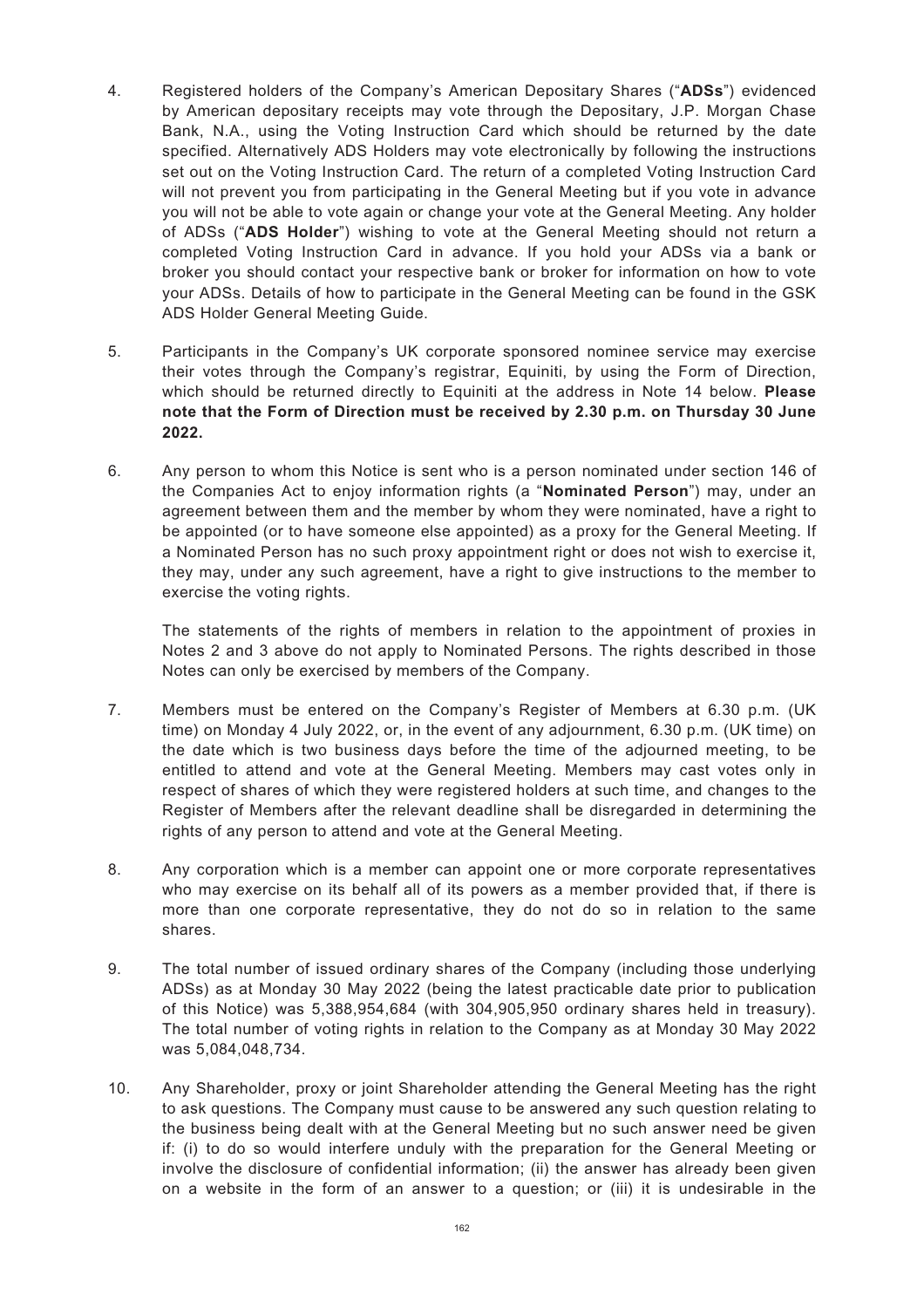interests of the Company or the good order of the General Meeting that the question be answered.

- 11. A copy of the Circular, including this Notice, and other information required by section 311A of the Companies Act, can be found at www.gsk.com.
- 12. Any electronic address provided either in this Notice or any related documents (including the Chair's letter and Proxy Form) may not be used to communicate with the Company for any purposes other than those expressly stated.
- 13. The Company may process personal data of participants at the General Meeting. This may include webcasts, photos, recordings and audio and video links, as well as other forms of personal data. Please refer to the Company's privacy notices, including the Privacy Notice for Ordinary Shareholders, which can be found at www.gsk.com, for details of how the Company will process personal data.
- 14. You can obtain up-to-date information on the General Meeting on the Company's website at www.gsk.com/demerger. Alternatively, please contact the Company's registrar, Equiniti, or the Company's Depositary, J.P. Morgan Chase Bank, N.A. Their contact details are:

## **Registrar**

Shareholders can contact the Company's registrar, Equiniti Limited, using the following details:

Equiniti Limited Aspect House Spencer Road Lancing, BN99 6DA

www.shareview.co.uk

Tel: +44 (0) 800 917 0937

Please use the country code when calling from outside the UK. The helpline will be available from 8.30 a.m. to 5.30 p.m. Monday to Friday (UK time) (except public holidays in England and Wales) and will remain open until Friday 12 August 2022. Calls to the helpline from outside of the UK will be charged at applicable international rates. Different charges may apply to calls made from mobile telephones and calls may be recorded and monitored for security and training purposes. Alternatively, Shareholders can go to https://www.shareview.co.uk/clients/gskshareholder for copies of relevant documents, frequently asked questions and other useful information.

#### **Depositary**

ADS Holders can contact the depositary, J.P. Morgan Chase Bank, N.A., using the following details:

EQ Shareowner Services P.O. Box 64504 St. Paul MN 55164-0504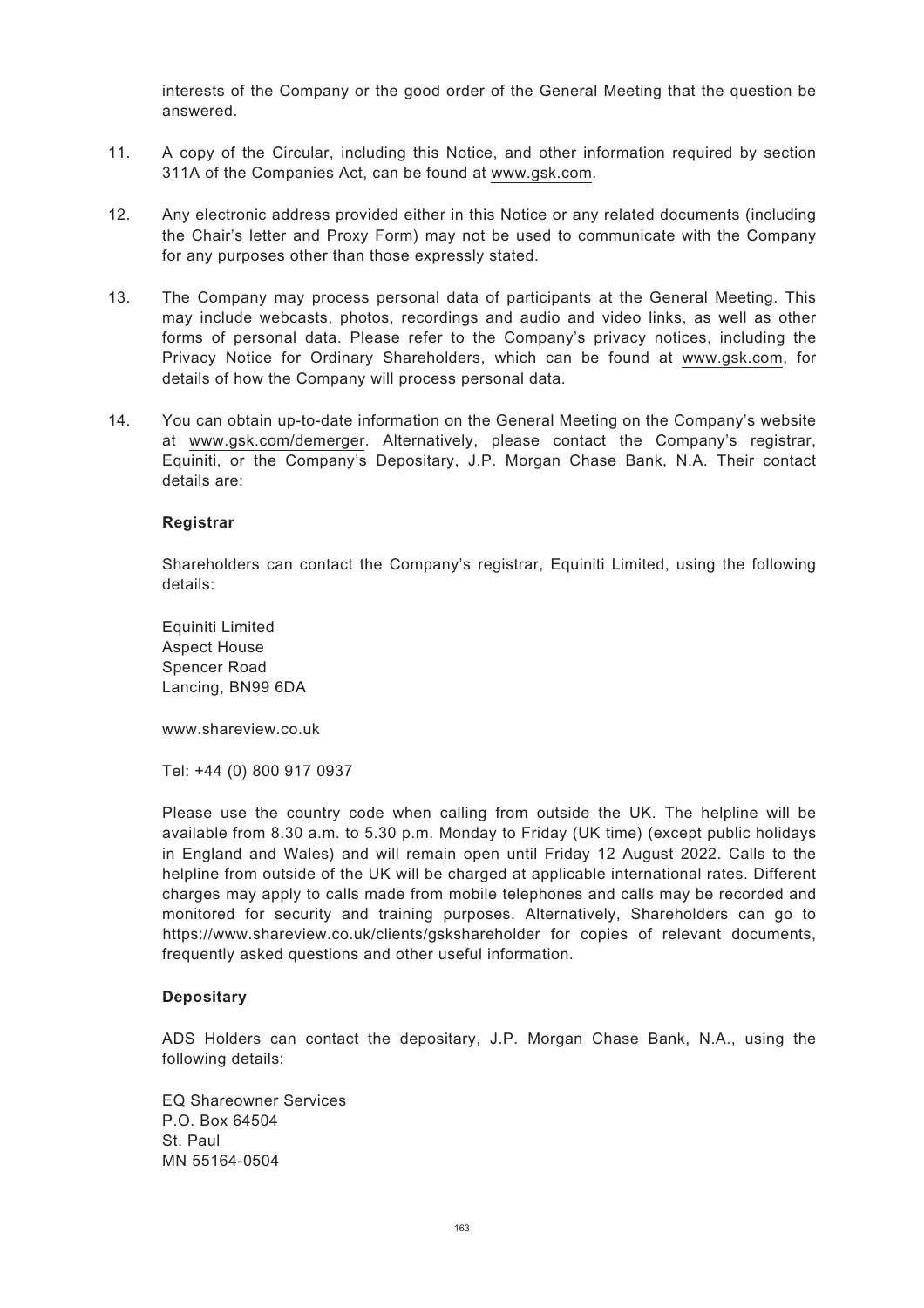Overnight correspondence should be sent to: EQ Shareowner Services 1110 Centre Point Curve, Suite 101 Mendota Heights MN 55120-4100

#### www.shareowneronline.com

Tel: + 1 877 353 1154 (general)

Tel: + 1 651 453 2128 (outside the US)

Email anytime via the website www.shareowneronline.com by selecting "Contact us".

### **General Meeting information**

#### **How to join the General Meeting**

We are providing shareholders with two methods for joining the General Meeting – either in person or electronically – and details of each method are set out below. You are encouraged to participate in the General Meeting electronically as this will provide you with the full General Meeting experience without the need to travel.

#### **Electronic meeting**

### **1. Joining electronically – Lumi General Meeting website**

- (A) If you wish to join the General Meeting electronically, the Lumi General Meeting website will enable you to:
	- (i) watch, and listen to, the General Meeting;
	- (ii) ask questions of the GSK Board orally or in writing; and
	- (iii) submit your vote,

through the same platform.

- (B) The General Meeting will be broadcast in video format with presentation slides. If you participate via the Lumi General Meeting website you will be able to watch and listen to the proceedings of the meeting and see the text of the resolutions to be put to the meeting. Presentation slides will be used during the meeting and will move forward automatically as the meeting progresses.
- (C) Information on how to join and participate in the General Meeting electronically is set out in sections 2 to 6 below.

#### **2. How do I join the General Meeting using the Lumi General Meeting website?**

- (A) To join the General Meeting electronically, you will need to enter https://web.lumiagm.com/114-032-183 in your computer or laptop browser. Please note that mobile telephones and tablets are not suitable to connect to the broadcast. Please ensure your chosen computer or laptop has the latest version of an internet browser such as Chrome, Edge or Firefox installed. Please note that the internet browsers Safari and Internet Explorer are not compatible.
- (B) Once you have accessed the Lumi General Meeting website, you will be asked to enter your Shareholder Reference Number (SRN) and PIN, both of which can be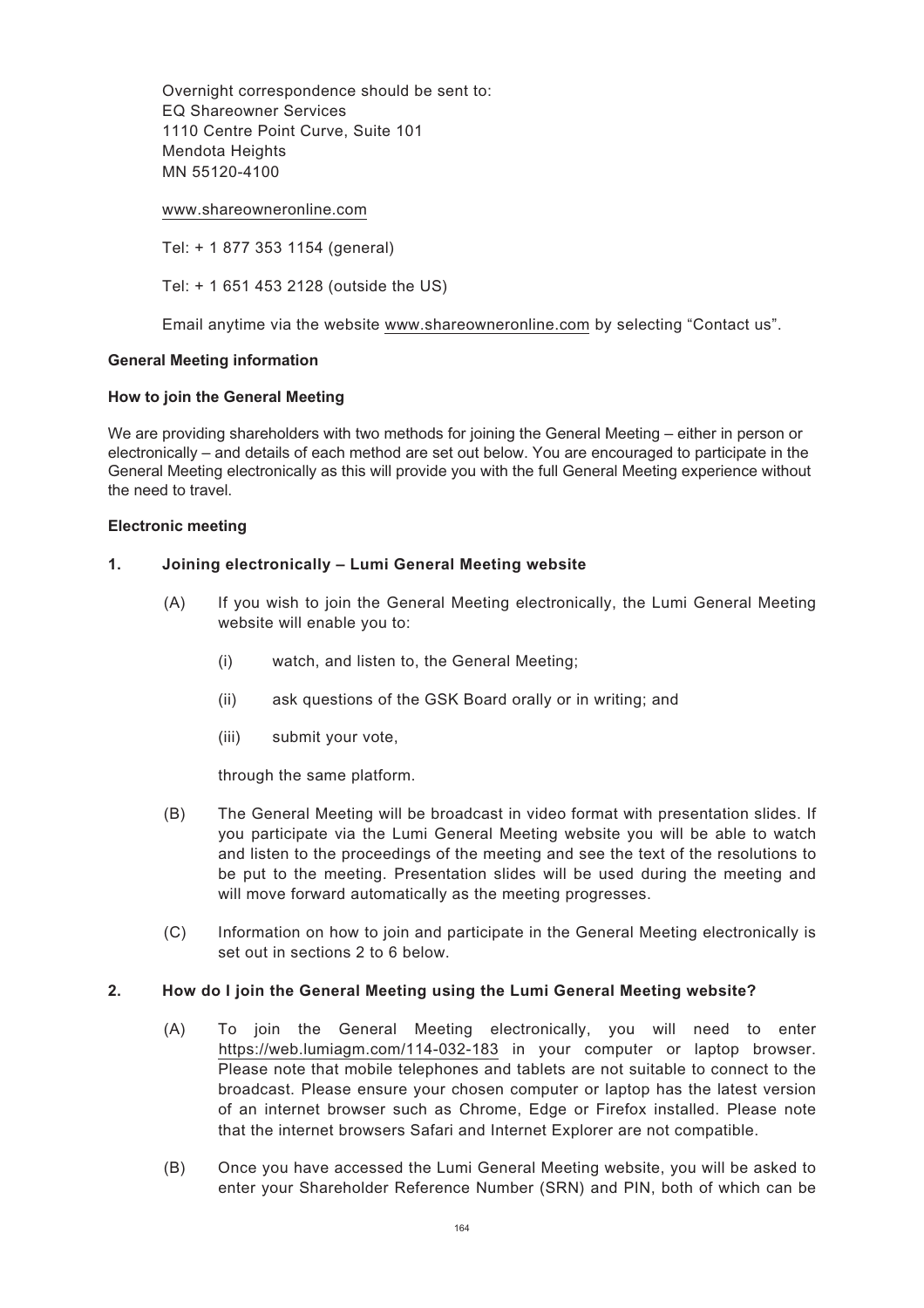found on your Proxy Form, Form of Direction or voting email from Equiniti. If required, the Meeting ID is 114-032-183. Each SRN and PIN can only be used to log in on one computer or laptop.

- (C) After logging into the virtual platform, you will receive a prompt to allow web.lumiagm.com access to your microphone and camera. Please select 'Allow'. Please note that your video stream will not be visible to anyone in the General Meeting.
- (D) You must then connect to the Zoom webinar that is integrated into the Lumi General Meeting website in order to watch the meeting and view the presentation slides. To do this, click on the blue 'Join' button that will appear on the right-hand panel of the virtual platform. You will need to connect your computer audio to the webinar by clicking on the blue 'Join Audio by Computer' button that will appear on the right-hand panel.
- (E) Access to the meeting via the Lumi General Meeting website will be open from 1.30 p.m. (UK time) on Wednesday 6 July 2022.

# **3. How do I vote using the Lumi General Meeting website?**

- (A) The voting procedure will be explained during the meeting. Voting will be enabled on all resolutions once the Chair opens the poll. If you are participating via the Lumi General Meeting website you may, at any time while the poll is open, vote electronically on any or all of the resolutions in the Notice of Meeting. Resolutions will not be proposed separately.
- (B) Once the resolutions have been proposed, the list of resolutions will appear on screen on the Lumi General Meeting website along with the available voting options. To vote, simply select the option that corresponds with how you wish to vote: 'For', 'Against' or 'Withheld'. Once you have made your choice, the option will change colour and a confirmation message will appear to indicate that your vote has been cast and received. Please note that there is no 'Submit' button. If you make a mistake or wish to change your voting instruction, simply make a revised choice. You can change your vote at any time until the poll is closed. To vote on all resolutions displayed in the same way, select the appropriate 'Vote all' option at the top of the screen. If you wish to cancel your live vote and not submit a vote to the meeting, please press 'Cancel'.
- (C) The poll will remain open for 30 minutes after the General Meeting has formally closed to enable all shareholders to cast their vote (unless extended at the discretion of the Chair).

## **4. How do I ask a question using the Lumi General Meeting website?**

## (A) **In advance of the General Meeting**

You may submit typed questions in advance of the General Meeting via the Lumi General Meeting website from 5 p.m. (UK time) on Wednesday 1 June 2022 until 5 p.m. (UK time) on Monday 4 July 2022. These questions will not be answered ahead of the General Meeting but will be collated to be answered during the Q&A session at the General Meeting. Please note that advance questions submitted via the Lumi General Meeting website should only relate to the business of the meeting. Any questions concerning meeting logistics or your own shareholding should be directed to Equiniti.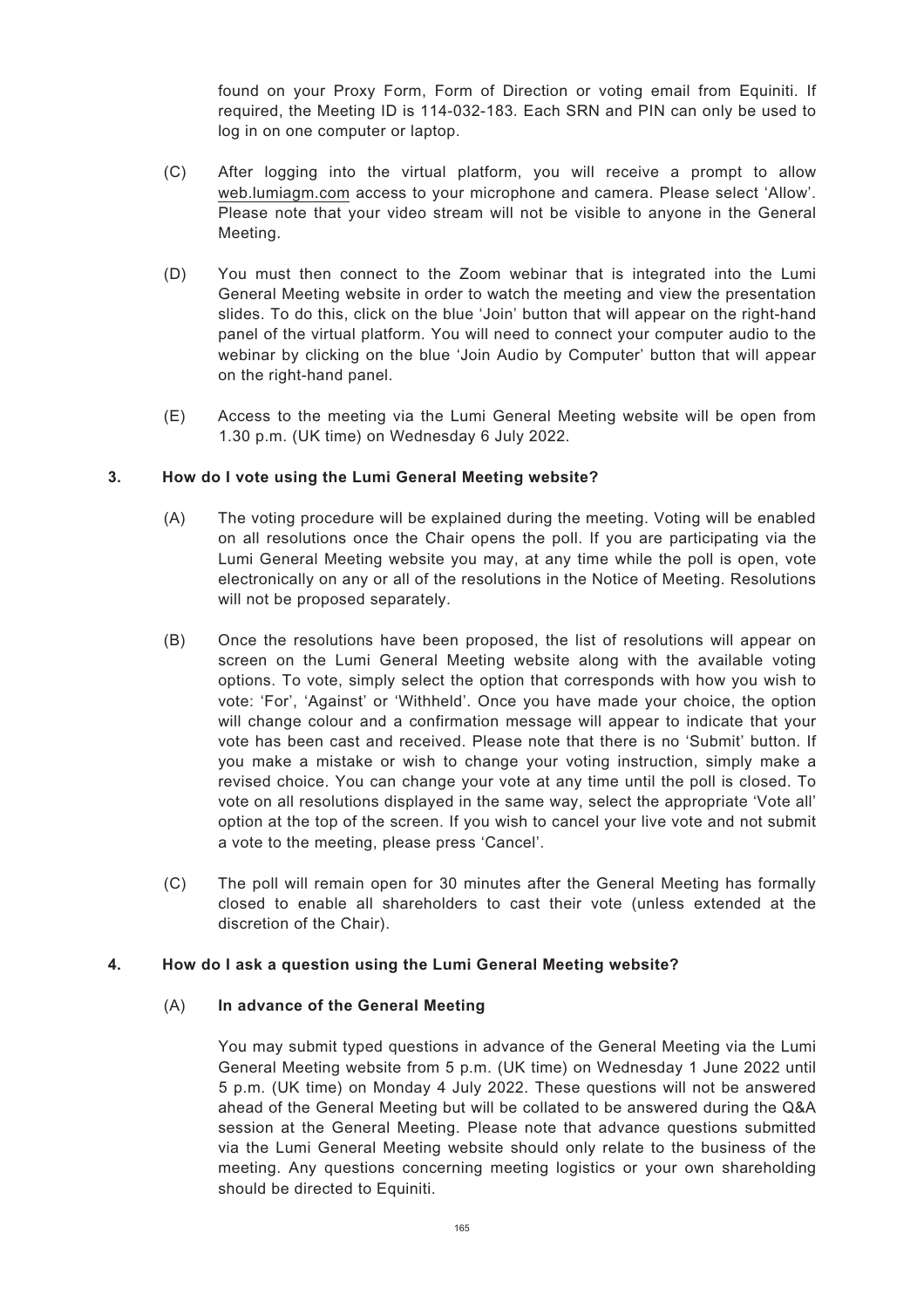# (B) **During the General Meeting**

Any shareholder or duly appointed proxy or corporate representative is permitted to ask questions. This can be done via the Lumi General Meeting website in two ways:

- (i) **Typed: by selecting the messaging tab** and typing and submitting the question using the box at the top of the screen. To submit your question, click on the arrow icon to the right of the text box.
- (ii) **Oral: by clicking the 'Raise Hand' icon** on the bottom bar within the webinar. The Chair will be notified that you wish to ask a question, and you will be required to wait until you are granted access to unmute yourself and speak.
	- (a) Once you have been granted access to speak, you will be prompted to click 'Allow' on the pop up from your web browser to give your browser access to your microphone (you will only need to do this the first time you speak).
	- (b) You will then need to unmute your microphone in the webinar and can begin speaking. Once your turn to speak is over, your microphone will be muted automatically.
	- (c) If you wish to speak again you will need to repeat these steps.

# (C) **How do I ask a question via video?**

If you wish to ask a question via video, you can do so by joining the meeting through a separate Zoom call. If you wish to do this, you must pre-register by sending an email to company.secretary@gsk.com by 5 p.m. (UK time) on Wednesday 29 June 2022. Once you have been verified, you will be emailed a link to the Zoom meeting with detailed joining instructions.

Participating in this way will enable you to watch and listen to the proceedings of the meeting and ask a question by video but it will not enable you to vote. If you wish to vote you will need to log in to the Lumi General Meeting website (with your SRN and PIN) before the poll closes, which will be 30 minutes after the end of the meeting (unless extended at the discretion of the Chair).

Shareholders should only join the General Meeting via this method if they wish to ask a question via video.

## (D) **Technical Requirements**

To ensure successful participation in the electronic meeting via the Lumi General Meeting website or Zoom, an active internet connection is required. Remaining connected to the meeting depends on the strength of your internet connection. The Company is therefore not able to guarantee your connectivity for the duration of the meeting. Please refer to Note 2 above for details on internet browser compatibility with the Lumi General Meeting website.

## **Physical meeting**

At the time of preparing this document, there are no legal COVID-19 restrictions in place in England. We therefore look forward to welcoming shareholders who do not wish to join the General Meeting electronically to our General Meeting in person.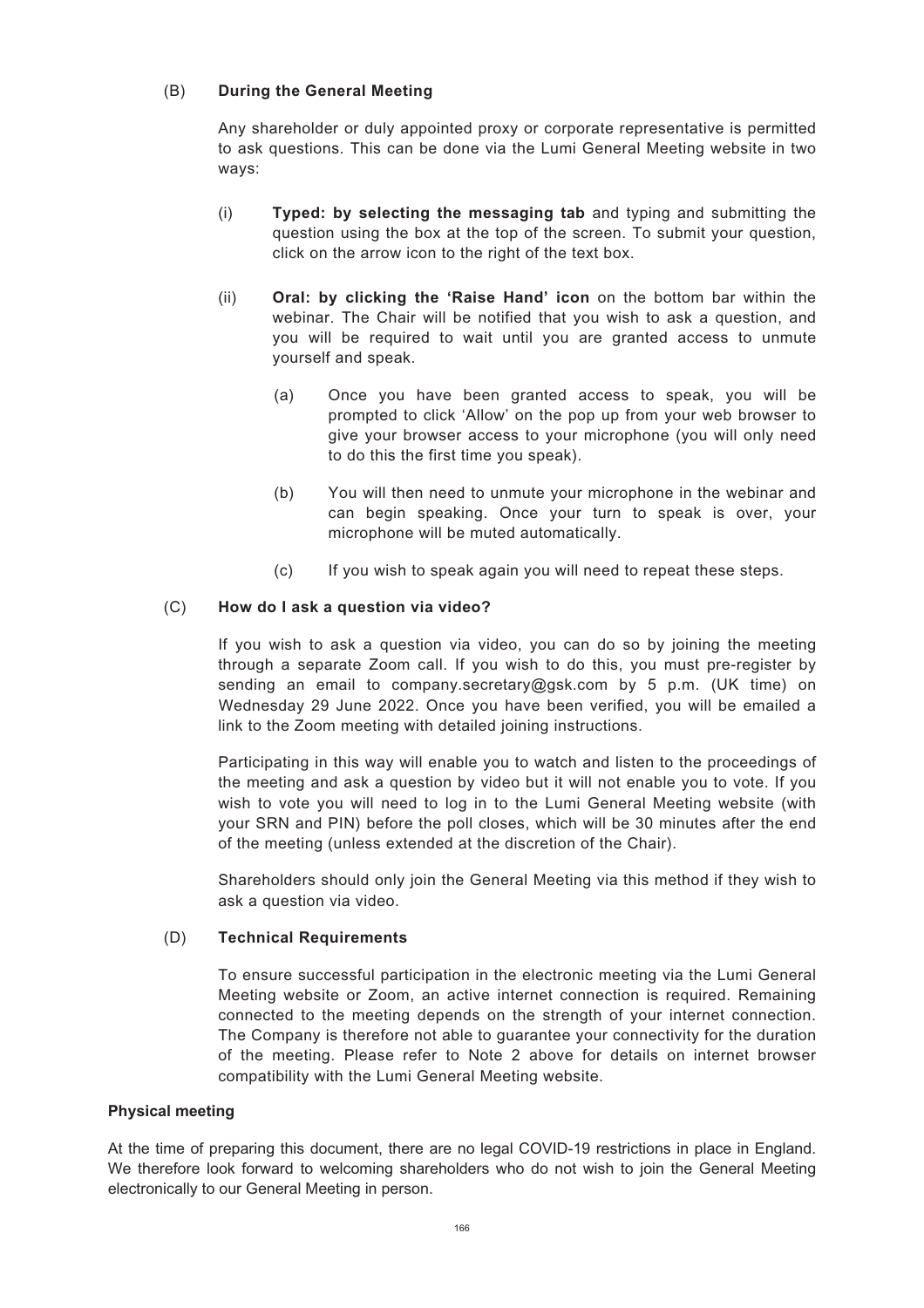Due to the constantly evolving nature of the pandemic, it is possible that physical participation may be restricted. We will notify any changes post-publication of this document via our website. Shareholders are encouraged to check our website in the days leading up to the General Meeting to ensure they are informed of any changes.

## (A) **I am unable to attend – what can I do?**

If you are not able to attend the physical meeting at the Sofitel London Heathrow, you could choose to participate electronically. Please see above for further details.

If you are unable to attend through either means, you can appoint another person (a proxy) to attend the meeting, speak, and/or vote on your behalf. The appointment of a proxy can be done online at www.shareview.co.uk, www.sharevote.co.uk or by post. The appointment must be received by our registrar, Equiniti, by 2.30 p.m. (UK time) on Monday 4 July 2022. The number of shares you hold at the register deadline of 6.30 p.m. (UK time) on Monday 4 July 2022 will decide how many votes you or your proxy/ies will have on a poll. You can find more information about appointing a proxy in the notes on the enclosed General Meeting admission card/proxy card.

# (B) **What do I need to bring to the General Meeting?**

Please bring proof of identity and your General Meeting admission card/proxy card or email notification with you to help with identification. You may also find it helpful to bring this document with you, to refer to during the meeting.

# (C) **What facilities do you have for shareholders with disabilities?**

The venue is wheelchair accessible and an induction loop system will be provided in the meeting room.

## (D) **Can I bring a guest?**

We may, at our discretion, admit to the physical meeting guests who are accompanying Shareholders. We will admit anyone accompanying a Shareholder who is wheelchair bound, or is otherwise in need of assistance.

# (E) **How do I vote at the physical meeting?**

Voting on all matters except procedural issues will be on a poll. At the end of the meeting, those attending physically will be asked to complete a poll card and leave it in a voting box when exiting the auditorium.

The results of the poll will be announced by way of a stock exchange announcement which will be published on the company's website as soon as reasonably practicable following the conclusion of the meeting.

# (F) **How do I ask a question at the physical meeting?**

The Chair will invite shareholders to ask questions at the physical meeting using designated question points. Questions will alternate between those from shareholders at the physical meeting and those attending electronically.

You may also submit typed questions in advance of the General Meeting via the Lumi General Meeting website from 5 p.m. (UK time) on Wednesday 1 June 2022 until 5 p.m. (UK time) on Monday 4 July 2022. You can do this even if you intend to attend the General Meeting in person. See above for instructions on how to access the Lumi General Meeting website and submit a question.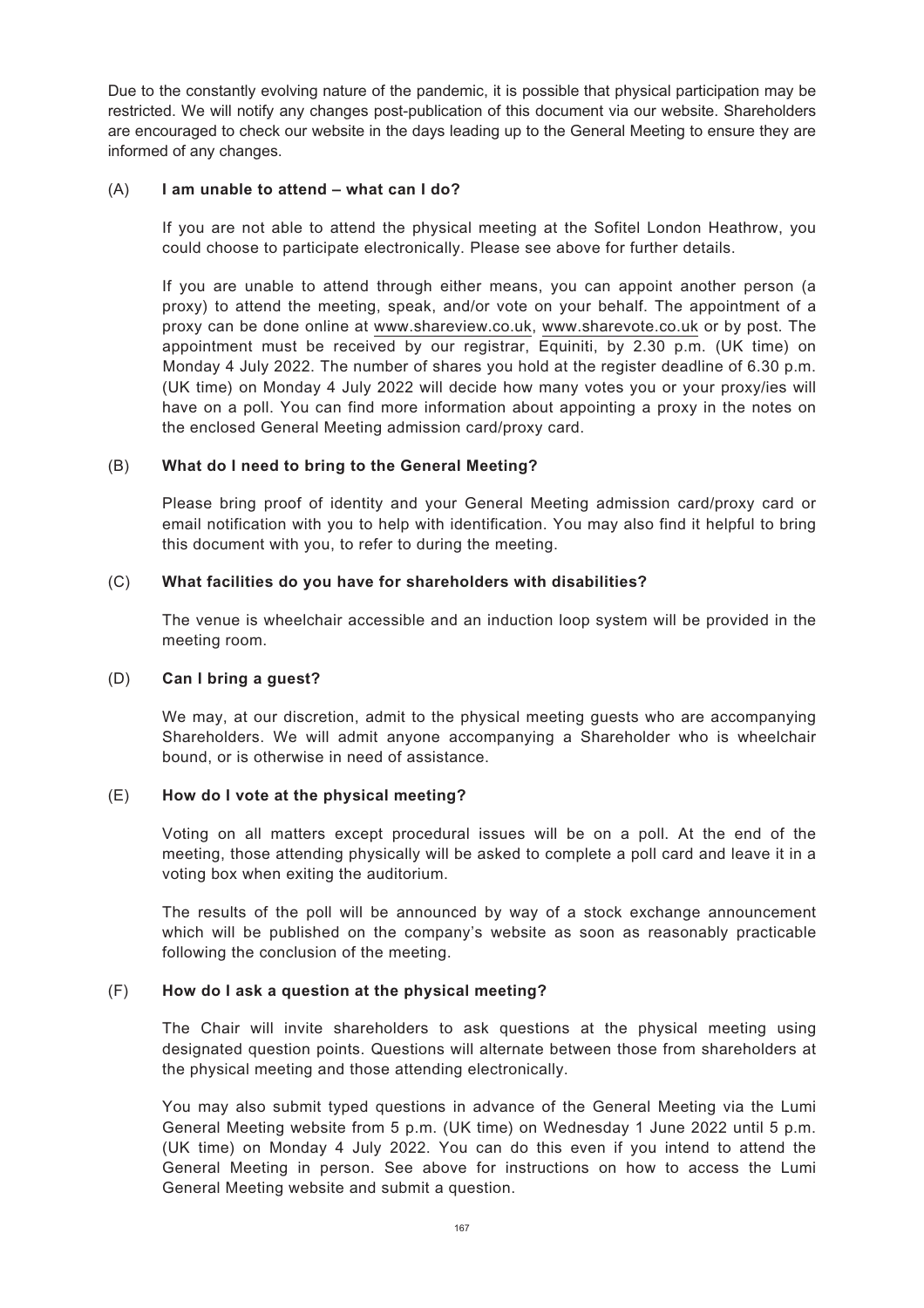## (G) **Security**

For security reasons and to speed up admission, please do not bring suitcases, large bags, cameras, laptops or other recording equipment to the meeting. If you do, we may ask you to deposit them in a secure property store for collection after the meeting.

#### (H) **Mobile devices**

Please ensure that you switch off mobile devices during the meeting.

### **Additional information on questions**

During the meeting, questions may be moderated before being passed to the Chair. This is to avoid repetition and to ensure an orderly meeting. Please be aware that while we will endeavour to answer all questions posed, the moderation process may involve combining questions that are similar in nature.

Questions regarding employee matters should be directed to the Company's internal HR tool, ServiceNow, and will not be answered during the meeting.

You should note that submitting a question in advance or during the meeting will not guarantee that your question is answered during the meeting.

The Chair has asked that we act swiftly to eject any shareholder (joining either electronically or physically) who attempts to disrupt the orderly conduct of the meeting.

### **Duly appointed proxies and corporate representatives**

If you plan to participate in the General Meeting as a proxy or corporate representative, please contact Equiniti on hybrid.help@equiniti.com before 2.30 p.m. (UK time) on Monday 4 July 2022 to obtain details on how to access the meeting. If you plan to participate as a proxy, the shareholder appointing you must first submit their proxy appointment before you contact Equniti.

## **ADS Holders**

You should refer to the GSK ADS Holder General Meeting Guide enclosed with your Voting Instruction Card for full details on how to participate in the General Meeting.

## (A) **How to participate in the General Meeting**

You may participate in the General Meeting via the Lumi General Meeting website (see Note 2 above) or you can attend the General Meeting in person (see "Physical meeting" above). Once you have accessed the Lumi General Meeting website, you should enter your Control Number (Lumi SRN) and PIN, which can be found on your GSK ADS Holder General Meeting Guide. If you wish to attend the General Meeting in person, please ensure you bring your Voting Instruction Card or other proof of identity so you can be registered. There is no need for ADS Holders to pre-register their attendance at the meeting.

## (B) **Voting**

You may vote:

In advance of the General Meeting – through the depositary using your Voting Instruction Card which should be returned by the date specified. Alternatively you may vote